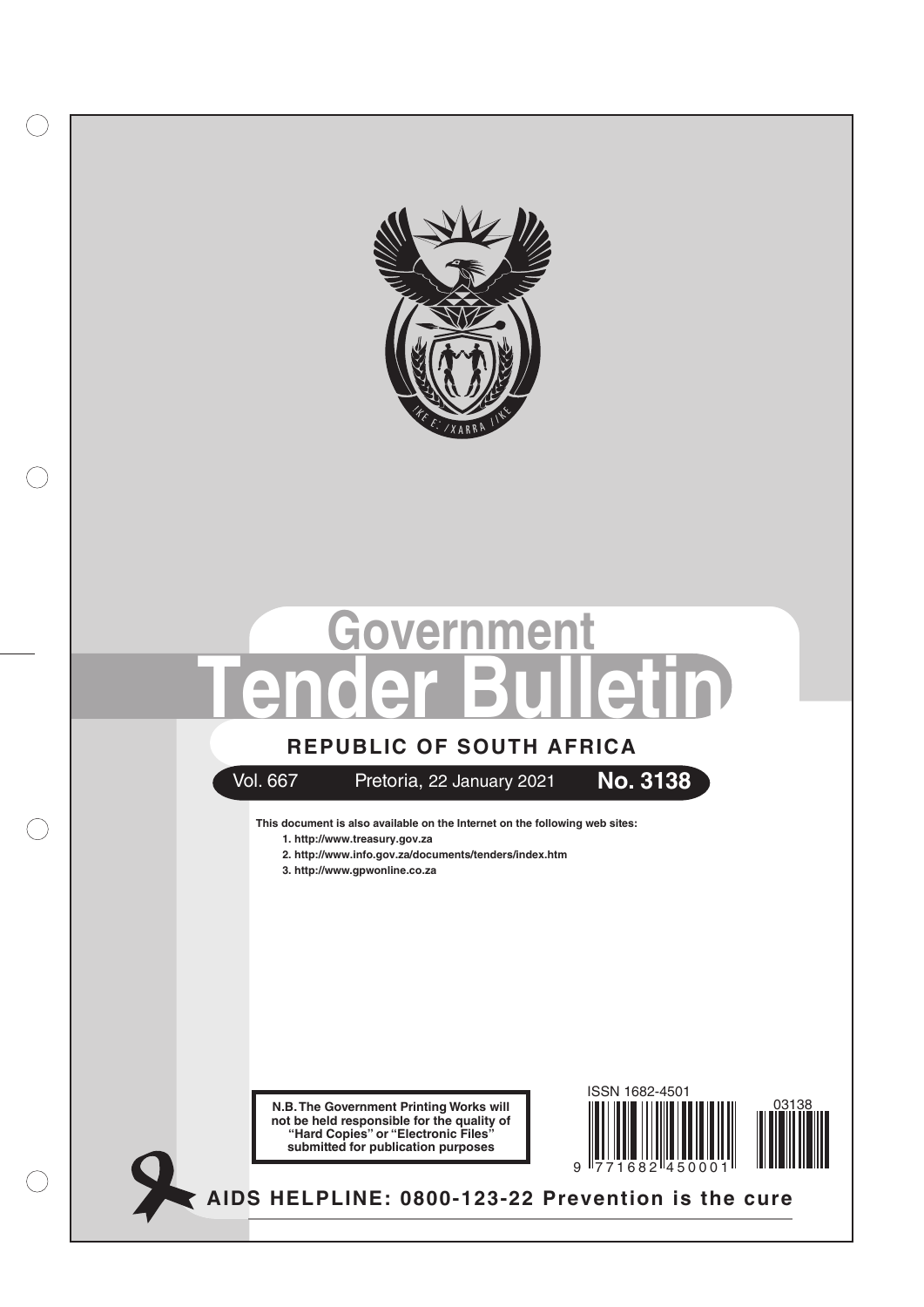# *IMPORTANT NOTICE OF OFFICE RELOCATION*



government printing Department: **Government Printing Works<br>REPUBLIC OF SOUTH AFRICA** 

Private Bag X85, PRETORIA, 0001 149 Bosman Street, PRETORIA Tel: 012 748 6197, Website: www.gpwonline.co.za

# **URGENT NOTICE TO OUR VALUED CUSTOMERS: PUBLICATIONS OFFICE'S RELOCATION HAS BEEN TEMPORARILY SUSPENDED.**

Please be advised that the GPW Publications office will no longer move to 88 Visagie Street as indicated in the previous notices.

The move has been suspended due to the fact that the new building in 88 Visagie Street is not ready for occupation yet.

We will later on issue another notice informing you of the new date of relocation.

We are doing everything possible to ensure that our service to you is not disrupted.

As things stand, we will continue providing you with our normal service from the current location at 196 Paul Kruger Street, Masada building.

Customers who seek further information and or have any questions or concerns are free to contact us through telephone 012 748 6066 or email Ms Maureen Toka at Maureen.Toka@gpw.gov.za or cell phone at 082 859 4910.

Please note that you will still be able to download gazettes free of charge from our website www.gpwonline.co.za.

We apologies for any inconvenience this might have caused.

Issued by GPW Communications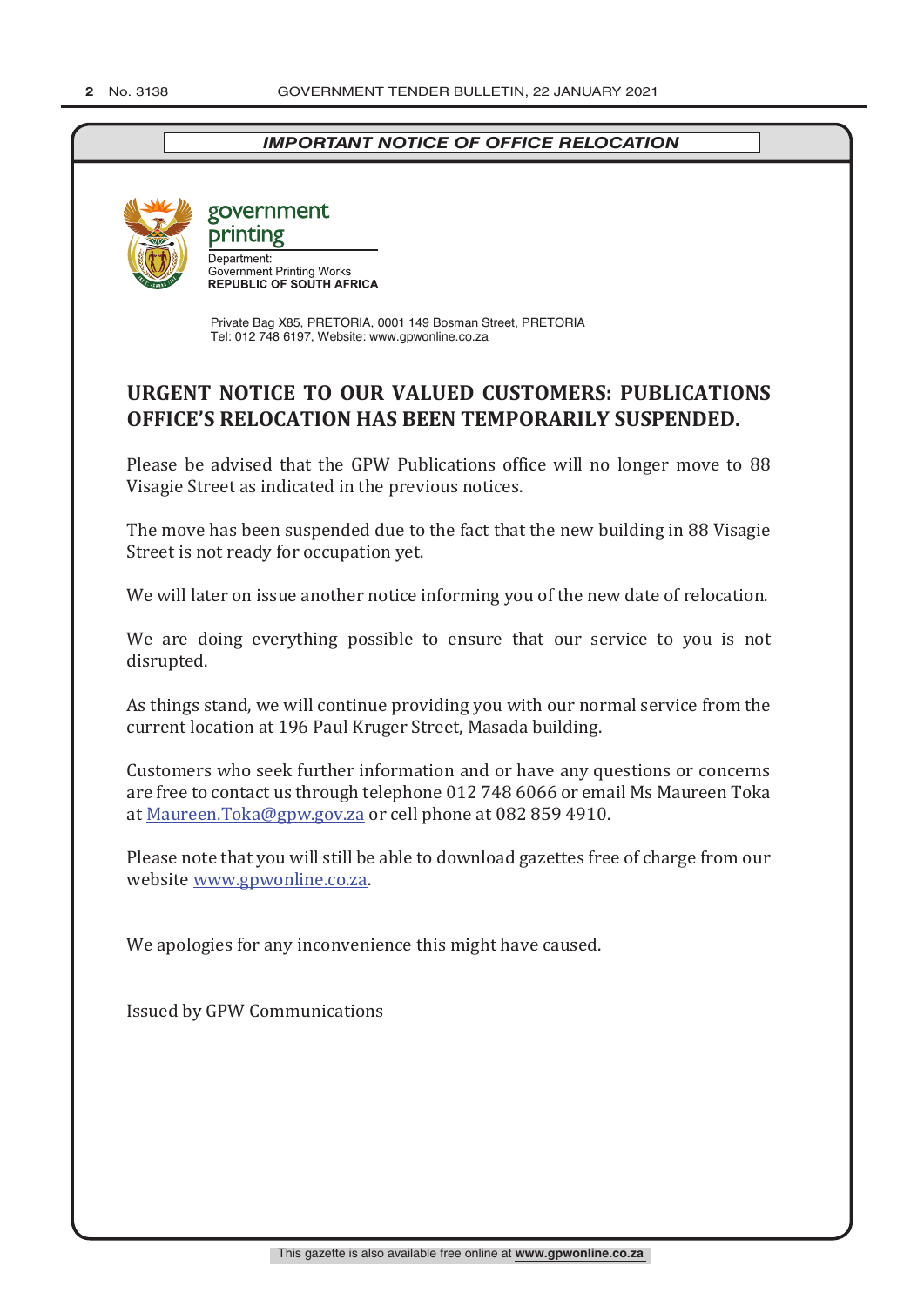# **TABLE OF CONTENTS**

| 16 |
|----|
| 16 |
| 21 |
| 23 |
| 24 |
| 26 |
| 38 |
| 52 |
| 59 |
| 59 |
| 65 |
| 89 |
| 90 |
| 93 |
| 96 |
| 96 |
| 96 |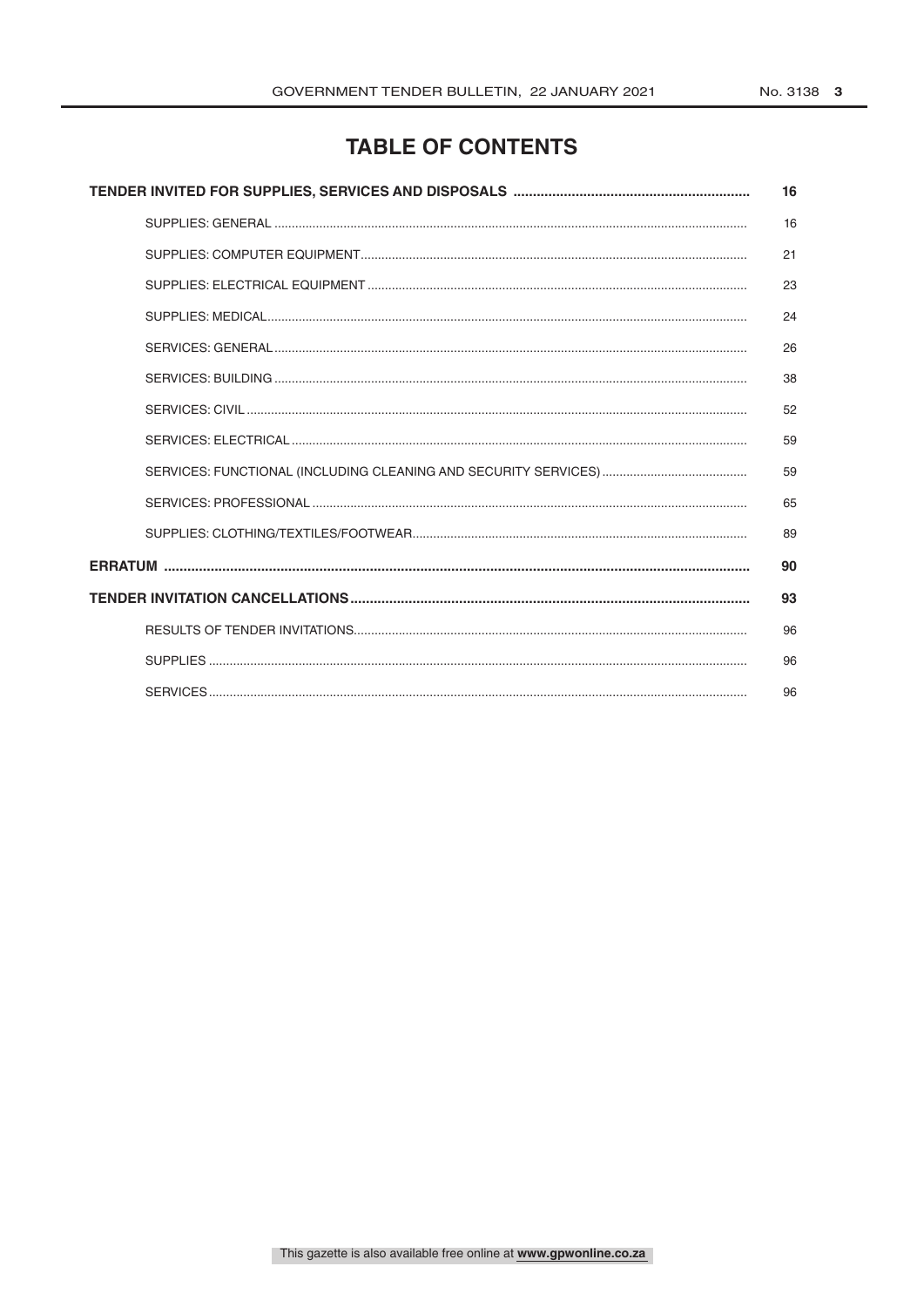

# **HIGH ALERT: SCAM WARNING!!!**

## **TO ALL SUPPLIERS AND SERVICE PROVIDERS OF THE GOVERNMENT PRINTING WORKS**

It has come to the attention of the *GOVERNMENT PRINTING WORKS* that there are certain unscrupulous companies and individuals who are defrauding unsuspecting businesses disguised as representatives of the *Government Printing Works* (*GPW*).

The scam involves the fraudsters using the letterhead of *GPW* to send out fake tender bids to companies and requests to supply equipment and goods.

Although the contact person's name on the letter may be of an existing official, the contact details on the letter are not the same as the *Government Printing Works*'. When searching on the Internet for the address of the company that has sent the fake tender document, the address does not exist.

The banking details are in a private name and not company name. Government will never ask you to deposit any funds for any business transaction. *GPW* has alerted the relevant law enforcement authorities to investigate this scam to protect legitimate businesses as well as the name of the organisation.

Example of e-mails these fraudsters are using:

#### **PROCUREMENT@GPW-GOV.ORG**

Should you suspect that you are a victim of a scam, you must urgently contact the police and inform the *GPW*.

*GPW* has an official email with the domain as **@gpw.gov.za**

Government e-mails DO NOT have org in their e-mail addresses. All of these fraudsters also use the same or very similar telephone numbers. Although such number with an area code 012 looks like a landline, it is not fixed to any property.

*GPW* will never send you an e-mail asking you to supply equipment and goods without a purchase/order number. *GPW* does not procure goods for another level of Government. The organisation will not be liable for actions that result in companies or individuals being resultant victims of such a scam.

*Government Printing Works* gives businesses the opportunity to supply goods and services through RFQ / Tendering process. In order to be eligible to bid to provide goods and services, suppliers must be registered on the National Treasury's Central Supplier Database (CSD). To be registered, they must meet all current legislative requirements (e.g. have a valid tax clearance certificate and be in good standing with the South African Revenue Services - SARS).

 The tender process is managed through the Supply Chain Management (SCM) system of the department. SCM is highly regulated to minimise the risk of fraud, and to meet objectives which include value for money, open and effective competition, equitability, accountability, fair dealing, transparency and an ethical approach. Relevant legislation, regulations, policies, guidelines and instructions can be found on the tender's website.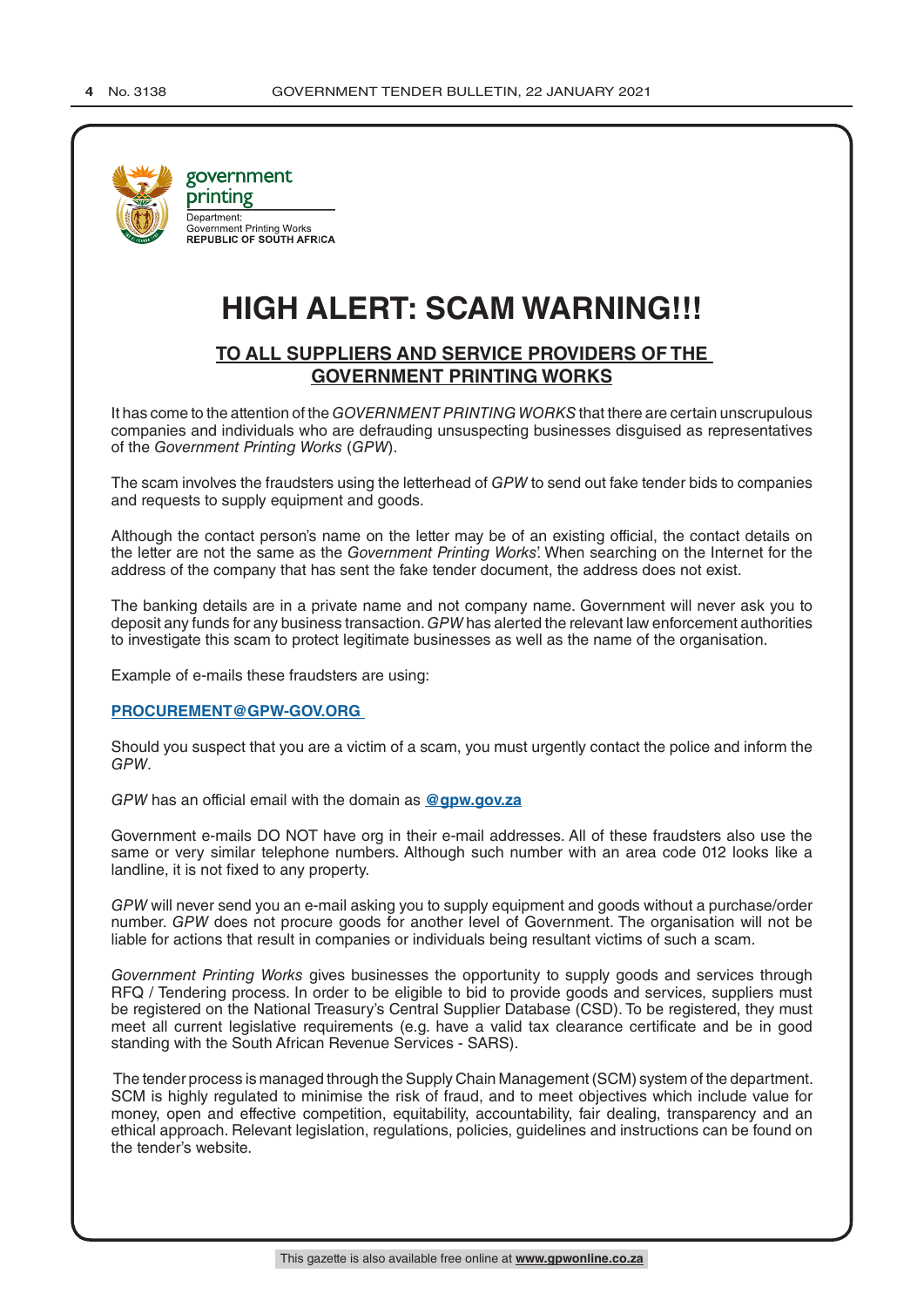#### **Fake Tenders**

National Treasury's CSD has launched the Government Order Scam campaign to combat fraudulent requests for quotes (RFQs). Such fraudulent requests have resulted in innocent companies losing money. We work hard at preventing and fighting fraud, but criminal activity is always a risk.

#### **How tender scams work**

There are many types of tender scams. Here are some of the more frequent scenarios:

Fraudsters use what appears to be government department stationery with fictitious logos and contact details to send a fake RFQ to a company to invite it to urgently supply goods. Shortly after the company has submitted its quote, it receives notification that it has won the tender. The company delivers the goods to someone who poses as an official or at a fake site. The Department has no idea of this transaction made in its name. The company is then never paid and suffers a loss.

#### OR

Fraudsters use what appears to be government department stationery with fictitious logos and contact details to send a fake RFQ to Company A to invite it to urgently supply goods. Typically, the tender specification is so unique that only Company B (a fictitious company created by the fraudster) can supply the goods in question.

Shortly after Company A has submitted its quote it receives notification that it has won the tender. Company A orders the goods and pays a deposit to the fictitious Company B. Once Company B receives the money, it disappears. Company A's money is stolen in the process.

Protect yourself from being scammed

- If you are registered on the supplier databases and you receive a request to tender or quote that seems to be from a government department, contact the department to confirm that the request is legitimate. Do not use the contact details on the tender document as these might be fraudulent.
- Compare tender details with those that appear in the Tender Bulletin, available online at **www.gpwonline.co.za**
- Make sure you familiarise yourself with how government procures goods and services. Visit the tender website for more information on how to tender.
- If you are uncomfortable about the request received, consider visiting the government department and/or the place of delivery and/or the service provider from whom you will be sourcing the goods.
- In the unlikely event that you are asked for a deposit to make a bid, contact the SCM unit of the department in question to ask whether this is in fact correct.

Any incidents of corruption, fraud, theft and misuse of government property in the *Government Printing Works* can be reported to:

Supply Chain Management: Ms. Anna Marie Du Toit, Tel. (012) 748 6292. Email: **Annamarie.DuToit@gpw.gov.za**

Marketing and Stakeholder Relations: Ms Bonakele Mbhele, at Tel. (012) 748 6193. Email: **Bonakele.Mbhele@gpw.gov.za** 

Security Services: Mr Daniel Legoabe, at tel. (012) 748 6176. Email: **Daniel.Legoabe@gpw.gov.za**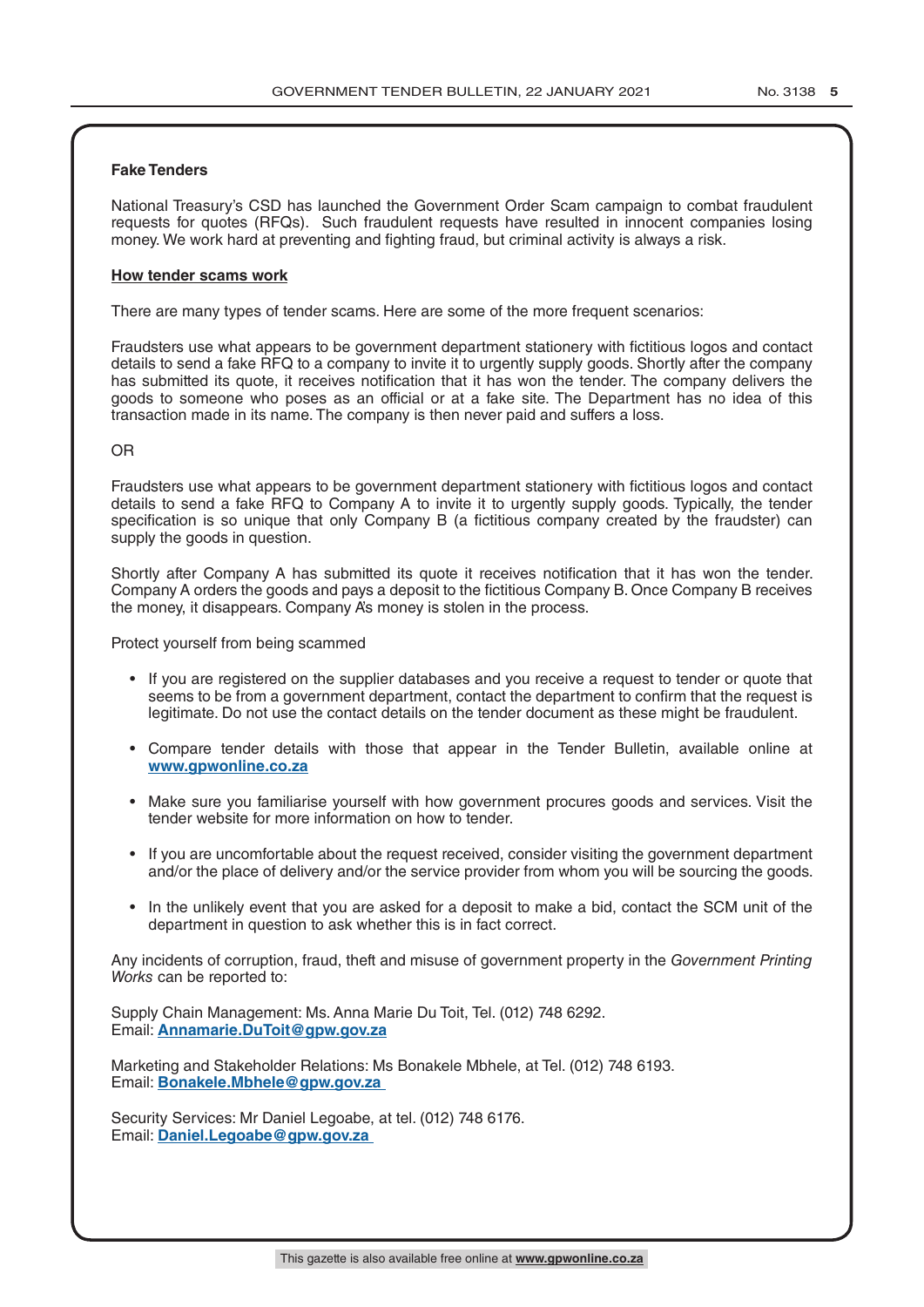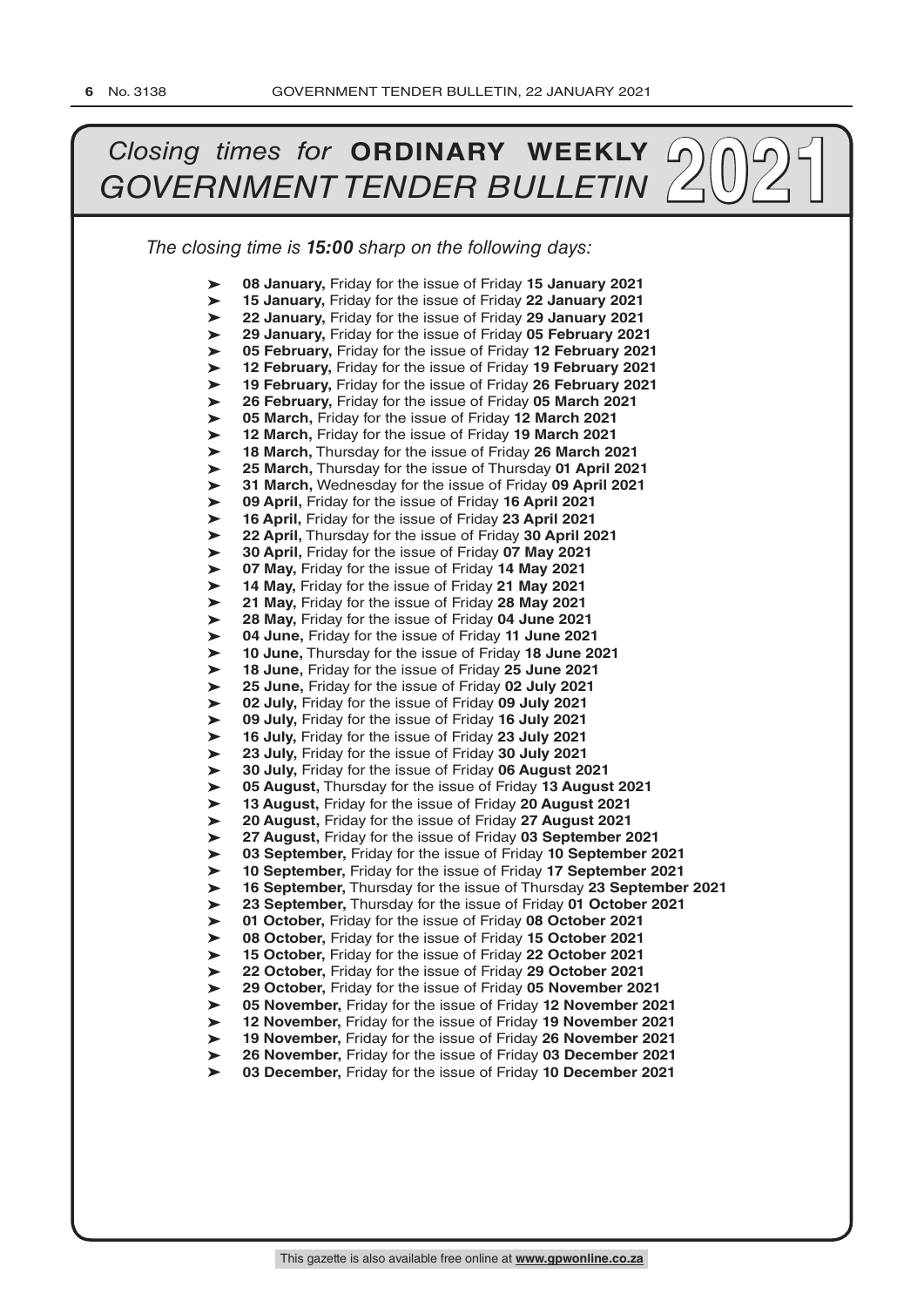| GOVERNMENT TENDER BULLETIN, 22 JANUARY 2021 |  |  |  |
|---------------------------------------------|--|--|--|

|    |                       | <b>Government Printing Works</b>                                                                                              | Est. 1888<br><b>TENDER ENQUIRIES</b>                                                                                                                                                            |
|----|-----------------------|-------------------------------------------------------------------------------------------------------------------------------|-------------------------------------------------------------------------------------------------------------------------------------------------------------------------------------------------|
|    | Date:                 |                                                                                                                               | <b>FROM JANUARY 2015</b>                                                                                                                                                                        |
|    |                       | Department, firm or institution:                                                                                              | <b>ALL PUBLICATIONS</b>                                                                                                                                                                         |
|    | E-mail:               | 1. http://www.treasury.gov.za<br>3. http://www.gpwonline.co.za/<br><b>Quotes &amp; Queries:</b><br><b>Tender Submissions:</b> | The Tender Bulletin is available on the Internet on the following web sites:<br>2. http://www.info.gov.za/documents/tenders/index.htm<br>info.egazette@gpw.gov.za<br>submit.egazette@gpw.gov.za |
|    |                       |                                                                                                                               | HOW TO ADVERTISE IN THE GOVERNMENT TENDER BULLETIN                                                                                                                                              |
| 1. | <b>TENDER FORM 1:</b> |                                                                                                                               | This form is for submitting: - a new Tender Notice or an Erratum Notice or an Invitation to<br>Register on Supplier Database Notice for publication in the Government Tender Bulletin.          |
| 2. | TENDER FORM 2:        | Tender Bulletin.                                                                                                              | This form is for submitting Cancellation of Tender Notices for publication in the Government                                                                                                    |
| 3. | TENDER FORM 3:        | Tender Bulletin.                                                                                                              | This form is for submitting Results of Tender invitations for publication in the Government                                                                                                     |
| 4. | <b>TENDER FORM 4:</b> | ment Tender Bulletin.                                                                                                         | This form is for submitting a Response from Suppliers Notice for publication in the Govern-                                                                                                     |
|    |                       |                                                                                                                               | *Forms are available for download from the GPW public web page: http://www.gpwonline.co.za                                                                                                      |

# **IMPORTANT NOTICE:**

**tHe Government PrintinG worKs will not Be Held resPonsiBle For anY errors tHat miGHt oCCur due to tHe suBmission oF inComPlete / inCorreCt / illeGiBle CoPY.**

**no Future Queries will Be Handled in ConneCtion witH tHe aBove.**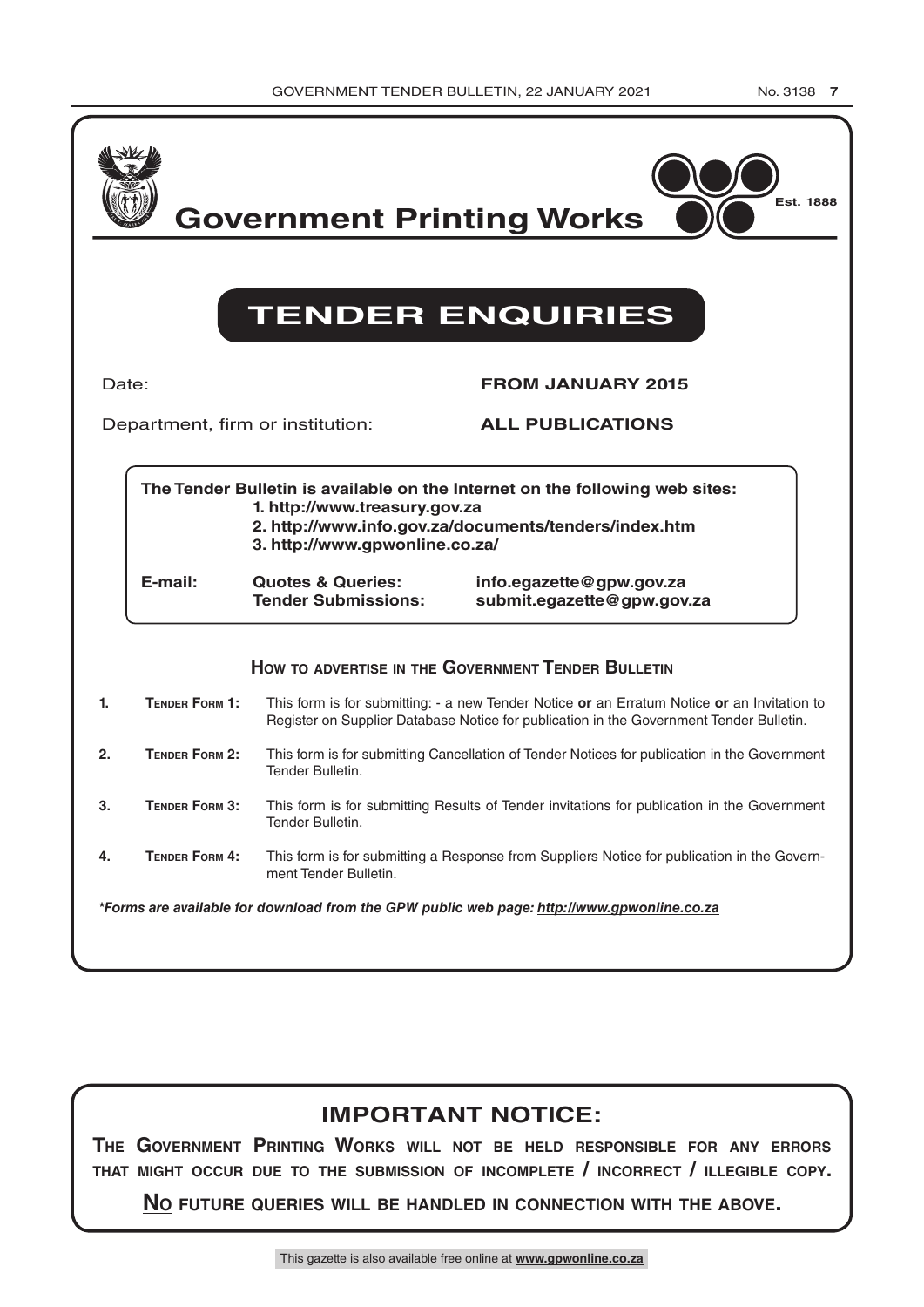## *INFORMATION AND NOTES*

#### *Contact details:*

- 
- eGazette Contact Centre email address: info.egazette@gpw.gov.za
- Enquiries regarding account or account number: Shirley Beetge at Tel. (012) 748-6259
- 
- 

#### *Placing and advertising of advertisements:*

- The submission of advertisements closes the Friday before the publication date at 15:00.
- **Please note: No late advertisements will be accepted after the closing time.**
- Advertisements are submitted directly to Government Printing Works: Complete the necessary forms and **E-mail to:** submit.egazette@gpw.gov.za
- The *Government Tender Bulletin* appears every Friday, except when there is a Public Holiday involved, and then the closing date for acceptance of tenders will be forwarded with one day. These publication dates that influence the closing dates of the *Government Tender Bulletin*, are published for your convenience in each *Government Tender Bulletin*.
- Government Printing Works will not take any responsibility for wrong information submitted.
- **NB:** No Special Tender Bulletins are published any more!
- Electronic bulletins and electronic downloads can be obtained from the Internet:

www.globalerfx.com — **electronic bids**

www.treasury.gov.za — **bulletins and contracts**

www.gpwonline.co.za — **published gazettes**

*Notice sizes for Tender gazettes 1/4, 2/4, 3/4, 4/4 per page. Notices submitted will be charged at R1008.80 per full page, pro-rated based on the above categories.*

| Pricing for Tender - Variable Priced Notices - COMMENCEMENT: 1 APRIL 2018 |                          |                      |  |  |
|---------------------------------------------------------------------------|--------------------------|----------------------|--|--|
| <b>Notice Type</b>                                                        | <b>Page Space</b>        | <b>New Price (R)</b> |  |  |
| Tender Form 1, 2, 3 and 4                                                 | 1/4 - Quarter Page       | 252.20               |  |  |
| Tender Form 1, 2, 3 and 4                                                 | 2/4 - Half Page          | 504.40               |  |  |
| Tender Form 1, 2, 3 and 4                                                 | 3/4 - Three Quarter Page | 756.60               |  |  |
| Tender Form 1, 2, 3 and 4                                                 | 4/4 - Full Page          | 1008.80              |  |  |

#### *General:*

- Bid documents are generally available in English only.
- Bidders should read the Special Conditions and Requirements of Contract issued by the different departments.
- Where security is required particulars thereof are indicated in the bid documents. However, security is mostly not required for services with an estimated value of less than R100 000.
- Bids must be submitted on the official bid forms handed out by Departments, must be completed in black ink and completed in all respects.
- Bids must be submitted in sealed envelopes clearly marked. The address, bid number and closing date must appear on the front of the envelope.
- Separate envelopes must be used for each bid invitation.
- The name and address of the bidder must appear on the back of the envelope only.
- Bids are only advertised once in the *Government Tender Bulletin*—it is advisable to consult at least the two previous issues of the bulletin in order to obtain full particulars of all current bid invitations.

#### *Subscriptions:*

• Subscription rate for the *Government Tender Bulletin* is **R55.89** per annum including VAT

\* Request quotation and enquiries: Gazette Contact Centre (012) 748 6200 \* Subscriptions: Maureen Toka, Tel. (012) 748-6066 *\* eGazette Submissions: submit.egazette@gpw.gov.za*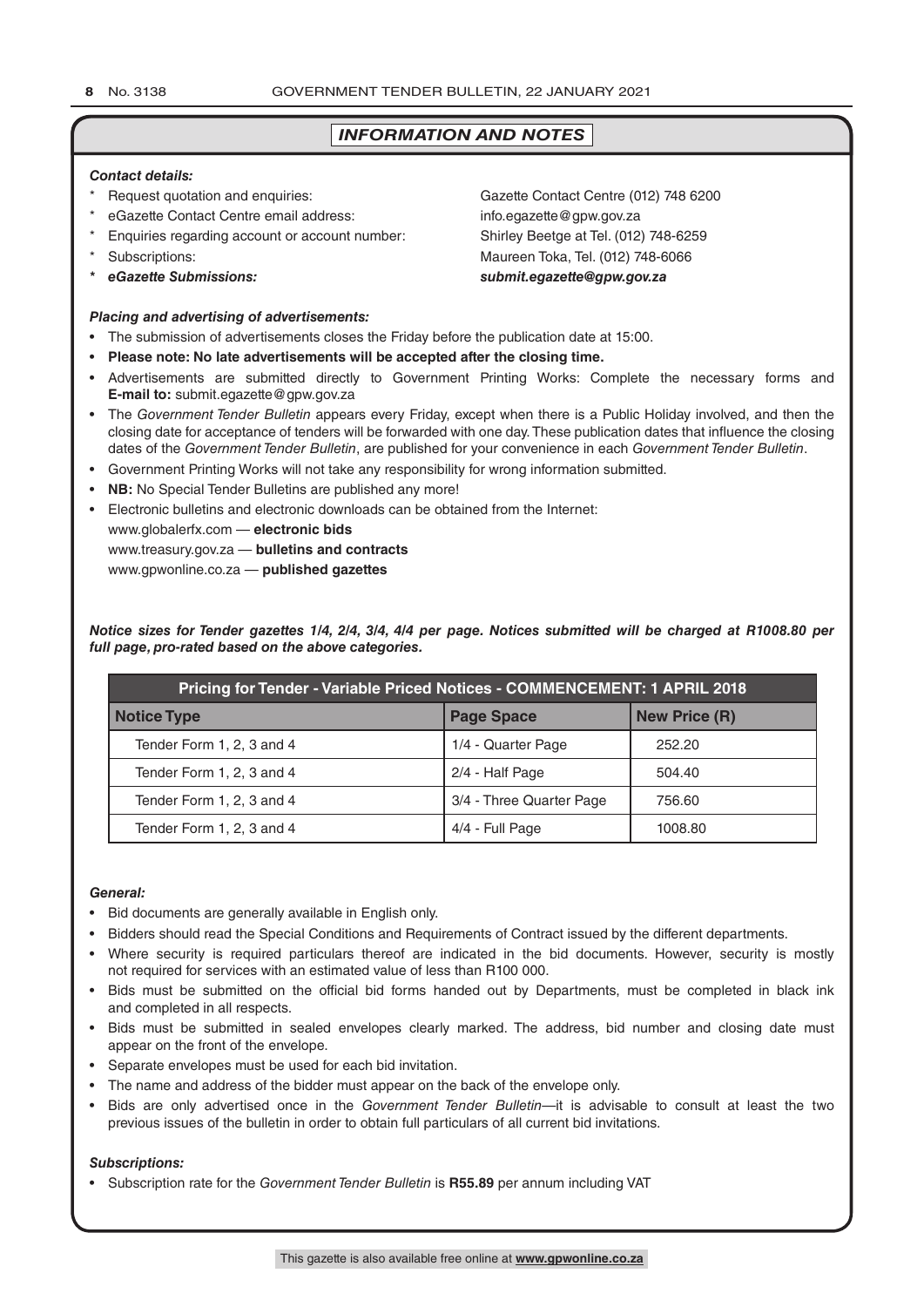#### *INSTRUCTIONS*

#### *Please note the following:*

- 1. Bidders are advised to read the entire Government Tender Bulletin. No officer of any Procurement Activity will be held responsible for loss of a potential opportunity to bid due to possible incorrect categorising of requirements.
- 2. Bids for the procurement of supplies, services and disposals are categorised as follows:

#### **SUPPLIES**

- (i) Accommodation, leasing of
- (ii) Audio visual equipment
- (iii) Building material
- (iv) Chemicals: Agricultural/Forestry/ Laboratory/Water Care
- (v) Clothing/Textiles
- (vi) Computer equipment
- (vii) Computer software
- (viii) Electrical equipment
- (ix) Electronic equipment
- (x) Furniture
- (xi) General
- (xii) Medical
- (xiii) Office equipment: Labour-saving devices
- (xiv) Perishable provisions
- (xv) Stationary/printing
- (xvi) Steel
- (xvii) Timber
- (xviii) Vehicle (all types)
- (xix) Workshop equipment

#### **SERVICES**

- (i) Building
- (ii) Civil
- (iii) Electrical
- (iv) Functional (including cleaning-, and security services)
	-
- (v) General
- (vi) Maintenance of electrical, mechanical equipment and plumbing
- (vii) Mechanical
- (viii) Professional
- (ix) Repair and maintenance of vehicles
- (x) Transport

#### **DISPOSALS**

- (i) Clothing and textiles
- (ii) Furniture
- (iii) General
- (iv) Scrap metal
- (v) Vehicles
- 3. The addresses at which bid documents may be obtained and to which bids should be posted, appear in **column 1 (one) of the table for new bids.**
- 3.1 The address where a document is available from and where it must be submitted to may differ.
- 4. Please note that all documents issued by the National Department of Public Works will be sold. Amount to be paid will be indicated in the advertisements. **These amounts will NOT be refunded.**

#### 4.1 **No documents will be exchanged**.

- 5. Please note that all documents issued by the Department of Public Works will be sold as follows:
	- R50,00 per set for all services with a pre-estimated value from above R100 000 to R300 000.
	- R100,00 per set for all services with a pre-estimated value above R300 000 to R2 000 000.
	- R200,00 per set for all services with a pre-estimated value above R2 000 000.
	- **These amounts will not be refunded.** Only cash or postal orders will be accepted.

#### 5.1 **No documents will be exchanged.**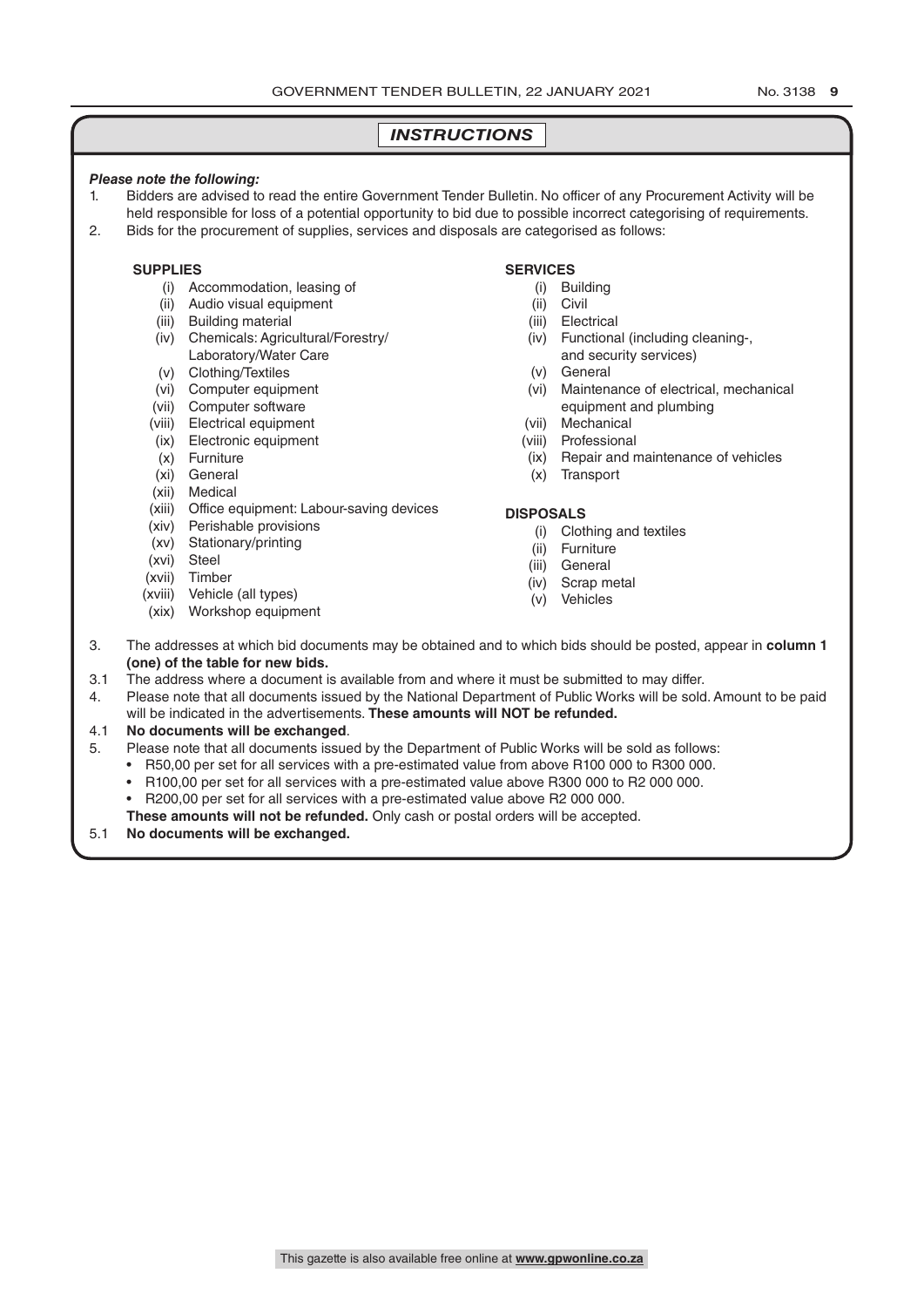The **Government Printing Works** (**GPW**) has established rules for submitting notices in line with its electronic notice processing system, which requires the use of electronic *Adobe* Forms. Please ensure that you adhere to these guidelines when completing and submitting your notice submission.

#### **Closing Times for ACCepTAnCe of noTiCes**

- 1. The *Government Gazette* and *Government Tender Bulletin* are weekly publications that are published on Fridays and the closing time for the acceptance of notices is strictly applied according to the scheduled time for each gazette.
- 2. Please refer to the Submission Notice Deadline schedule in the table below. This schedule is also published online on the Government Printing works website www.gpwonline.co.za

All re-submissions will be subject to the standard cut-off times. **All notices received after the closing time will be rejected**.

| <b>Government Gazette Type</b>                   | <b>Publication</b><br><b>Frequency</b> | <b>Publication Date</b>                         | <b>Submission Deadline</b>          | <b>Cancellations Deadline</b>                              |
|--------------------------------------------------|----------------------------------------|-------------------------------------------------|-------------------------------------|------------------------------------------------------------|
| <b>National Gazette</b>                          | Weekly                                 | Friday                                          | Friday 15h00 for next Friday        | Tuesday, 15h00 - 3<br>working days prior to<br>publication |
| <b>Regulation Gazette</b>                        | Weekly                                 | Friday                                          | Friday 15h00 for next Friday        | Tuesday, 15h00 - 3<br>working days prior to<br>publication |
| <b>Petrol Price Gazette</b>                      | Monthly                                | Tuesday before 1st<br>Wednesday of the<br>month | One day before publication          | 1 working day prior to<br>publication                      |
| <b>Road Carrier Permits</b>                      | Weekly                                 | Friday                                          | Thursday 15h00 for next<br>Friday   | 3 working days prior to<br>publication                     |
| Unclaimed Monies (Justice,<br>Labour or Lawyers) | January /<br>September 2 per<br>year   | <b>Last Friday</b>                              | One week before publication         | 3 working days prior to<br>publication                     |
| Parliament (Acts, White<br>Paper, Green Paper)   | As required                            | Any day of the week                             | None                                | 3 working days prior to<br>publication                     |
| <b>Manuals</b>                                   | <b>Bi-</b> Monthly                     | 2nd and last Thursday<br>of the month           | One week before publication         | 3 working days prior to<br>publication                     |
| <b>State of Budget</b><br>(National Treasury)    | Monthly                                | 30th or last Friday of<br>the month             | One week before publication         | 3 working days prior to<br>publication                     |
| <b>Extraordinary Gazettes</b>                    | As required                            | Any day of the week                             | Before 10h00 on publication<br>date | Before 10h00 on<br>publication date                        |
| Legal Gazettes A, B and C                        | Weekly                                 | Friday                                          | One week before publication         | Tuesday, 15h00 - 3<br>working days prior to<br>publication |
| <b>Tender Bulletin</b>                           | Weekly                                 | Friday                                          | Friday 15h00 for next Friday        | Tuesday, 15h00 - 3<br>working days prior to<br>publication |
| Gauteng                                          | Weekly                                 | Wednesday                                       | Two weeks before publication        | 3 days after submission<br>deadline                        |
| <b>Eastern Cape</b>                              | Weekly                                 | Monday                                          | One week before publication         | 3 working days prior to<br>publication                     |
| Northern Cape                                    | Weekly                                 | Monday                                          | One week before publication         | 3 working days prior to<br>publication                     |
| <b>North West</b>                                | Weekly                                 | Tuesday                                         | One week before publication         | 3 working days prior to<br>publication                     |
| <b>KwaZulu-Natal</b>                             | Weekly                                 | Thursday                                        | One week before publication         | 3 working days prior to<br>publication                     |
| Limpopo                                          | Weekly                                 | Friday                                          | One week before publication         | 3 working days prior to<br>publication                     |
| Mpumalanga                                       | Weekly                                 | Friday                                          | One week before publication         | 3 working days prior to<br>publication                     |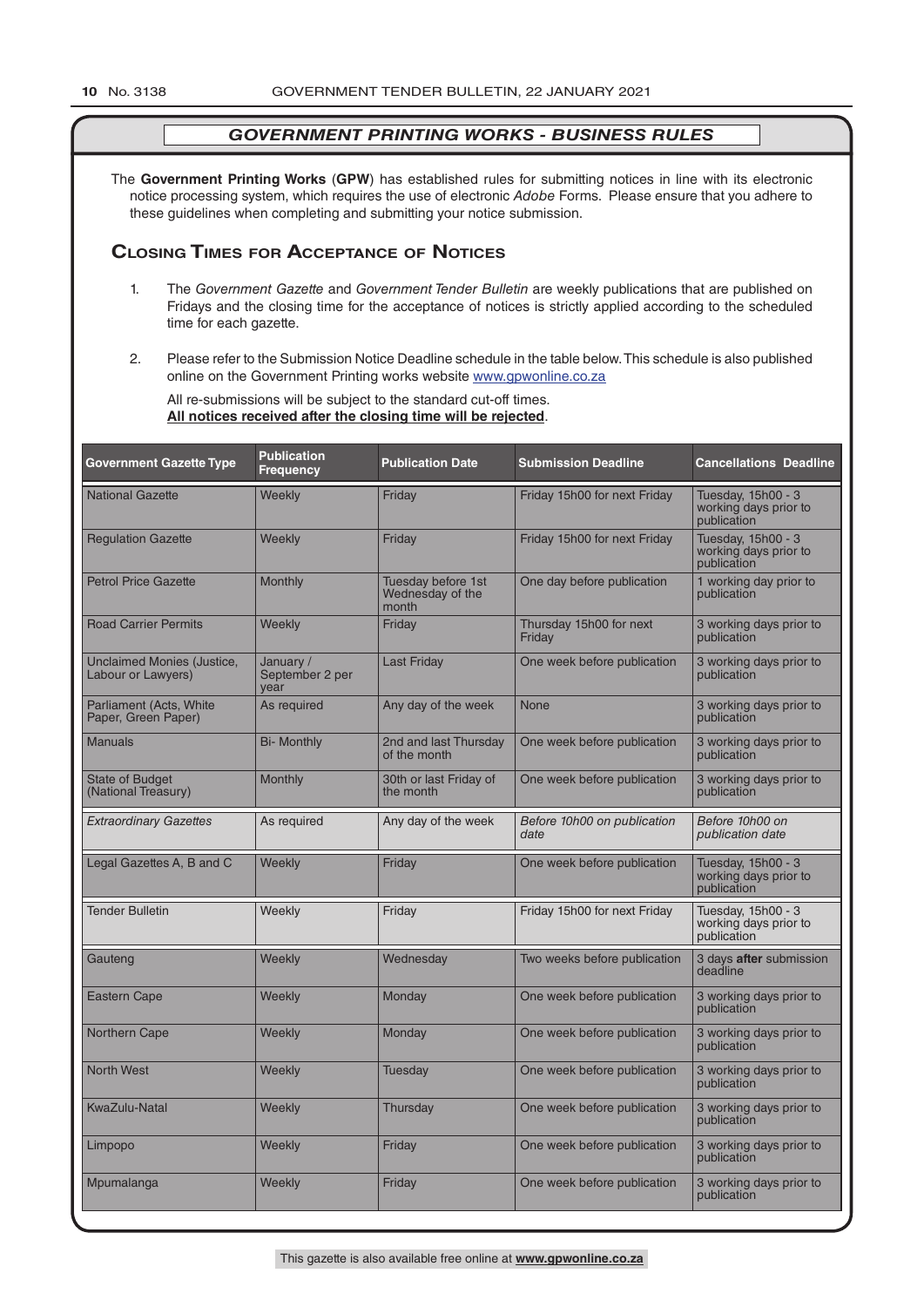| <b>Government Gazette Type</b>          | <b>Publication</b><br><b>Frequency</b> | <b>Publication Date</b>                              | <b>Submission Deadline</b>   | <b>Cancellations Deadline</b>               |
|-----------------------------------------|----------------------------------------|------------------------------------------------------|------------------------------|---------------------------------------------|
|                                         | Monthly                                |                                                      |                              |                                             |
| Gauteng Liquor License<br>Gazette       |                                        | Wednesday before<br>the First Friday of the<br>month | Two weeks before publication | 3 working days after<br>submission deadline |
| Northern Cape Liquor<br>License Gazette | <b>Monthly</b>                         | First Friday of the<br>month                         | Two weeks before publication | 3 working days after<br>submission deadline |
| National Liquor License<br>Gazette      | <b>Monthly</b>                         | First Friday of the<br>month                         | Two weeks before publication | 3 working days after<br>submission deadline |
| Mpumalanga Liquor License<br>Gazette    | <b>Bi-Monthly</b>                      | Second & Fourth<br>Friday                            | One week before publication  | 3 working days prior to<br>publication      |

#### **exTrAordinAry gAzeTTes**

3. *Extraordinary Gazettes* can have only one publication date. If multiple publications of an *Extraordinary Gazette* are required, a separate Z95/Z95Prov *Adobe* Forms for each publication date must be submitted.

#### **NOTICE SUBMISSION PROCESS**

- 4. Download the latest *Adobe* form, for the relevant notice to be placed, from the **Government Printing Works** website www.gpwonline.co.za.
- 5. The *Adobe* form needs to be completed electronically using *Adobe Acrobat* / *Acrobat Reader*. Only electronically completed *Adobe* forms will be accepted. No printed, handwritten and/or scanned *Adobe* forms will be accepted.
- 6. The completed electronic *Adobe* form has to be submitted via email to submit.egazette@gpw.gov.za. The form needs to be submitted in its original electronic *Adobe* format to enable the system to extract the completed information from the form for placement in the publication.
- 7. Every notice submitted **must** be accompanied by an official **GPW** quotation. This must be obtained from the *eGazette* Contact Centre.
- 8. Each notice submission should be sent as a single email. The email **must** contain **all documentation relating to a particular notice submission**.
	- 8.1. Each of the following documents must be attached to the email as a separate attachment:
		- 8.1.1. An electronically completed *Adobe* form, specific to the type of notice that is to be placed.
			- 8.1.1.1. For National *Government Gazette* or *Provincial Gazette* notices, the notices must be accompanied by an electronic Z95 or Z95Prov *Adobe* form
			- 8.1.1.2. The notice content (body copy) **MUST** be a separate attachment.
		- 8.1.2. A copy of the official **Government Printing Works** quotation you received for your notice. *(Please see Quotation section below for further details)*
		- 8.1.3. A valid and legible Proof of Payment / Purchase Order: **Government Printing Works** account customer must include a copy of their Purchase Order*.* **Non**-**Government Printing Works** account customer needs to submit the proof of payment for the notice
		- 8.1.4. Where separate notice content is applicable (Z95, Z95 Prov and TForm 3, it should **also** be attached as a separate attachment. *(Please see the Copy Section below, for the specifications)*.
		- 8.1.5. Any additional notice information if applicable.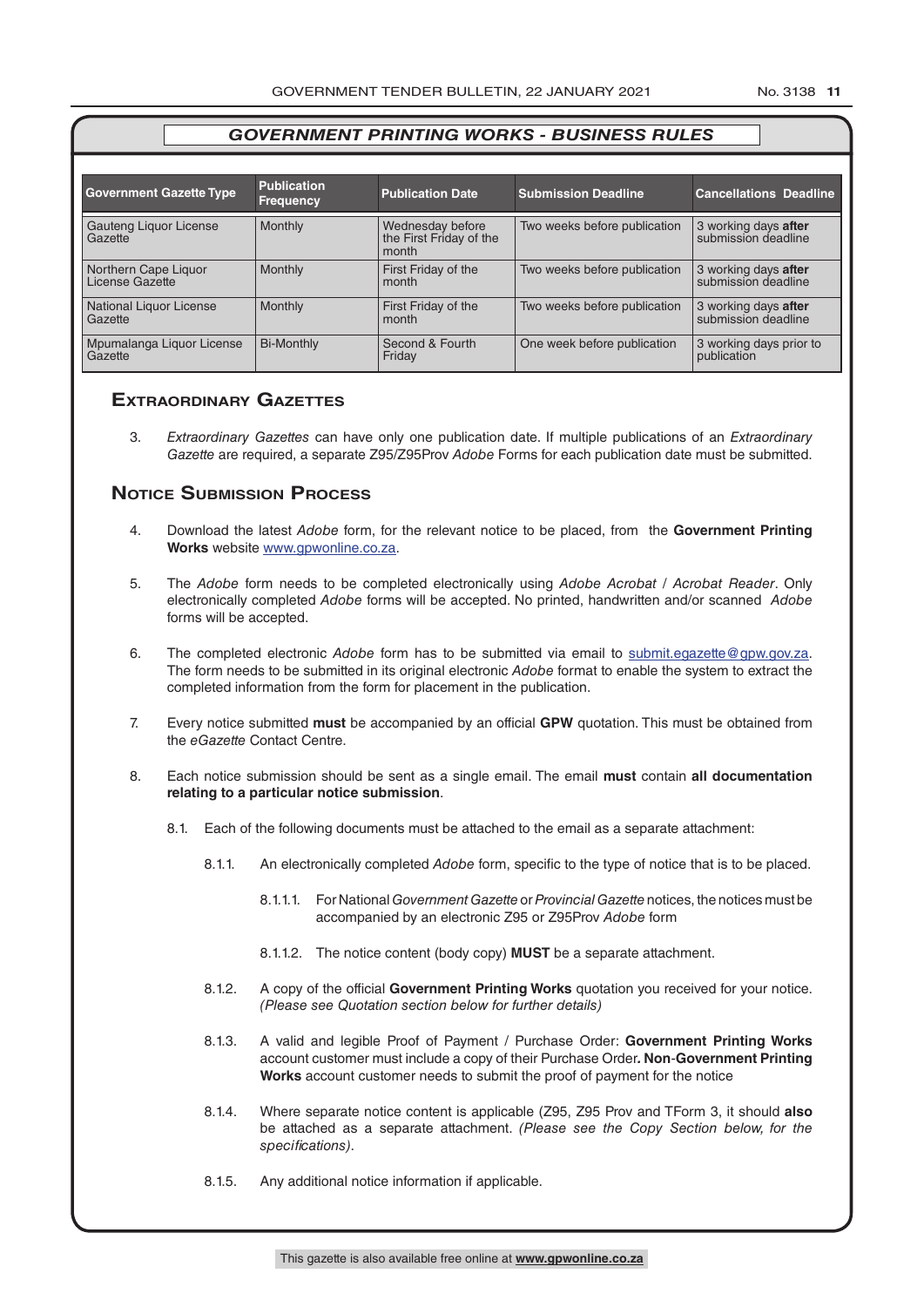- 9. The electronic *Adobe* form will be taken as the primary source for the notice information to be published. Instructions that are on the email body or covering letter that contradicts the notice form content will not be considered. The information submitted on the electronic *Adobe* form will be published as-is.
- 10. To avoid duplicated publication of the same notice and double billing, Please submit your notice **ONLY ONCE.**
- 11. Notices brought to **GPW** by "walk-in" customers on electronic media can only be submitted in *Adobe* electronic form format. All "walk-in" customers with notices that are not on electronic *Adobe* forms will be routed to the Contact Centre where they will be assisted to complete the forms in the required format.
- 12. Should a customer submit a bulk submission of hard copy notices delivered by a messenger on behalf of any organisation e.g. newspaper publisher, the messenger will be referred back to the sender as the submission does not adhere to the submission rules.

#### **QuoTATions**

- 13. Quotations are valid until the next tariff change.
	- 13.1. *Take note:* **GPW**'s annual tariff increase takes place on *1 April* therefore any quotations issued, accepted and submitted for publication up to *31 March* will keep the old tariff. For notices to be published from 1 April, a quotation must be obtained from **GPW** with the new tariffs. Where a tariff increase is implemented during the year, **GPW** endeavours to provide customers with 30 days' notice of such changes.
- 14. Each quotation has a unique number.
- 15. Form Content notices must be emailed to the *eGazette* Contact Centre for a quotation.
	- 15.1. The *Adobe* form supplied is uploaded by the Contact Centre Agent and the system automatically calculates the cost of your notice based on the layout/format of the content supplied.
	- 15.2. It is critical that these *Adobe* Forms are completed correctly and adhere to the guidelines as stipulated by **GPW**.

#### 16. **APPLICABLE ONLY TO GPW ACCOUNT HOLDERS**:

- 16.1. **GPW** Account Customers must provide a valid **GPW** account number to obtain a quotation.
- 16.2. Accounts for **GPW** account customers **must** be active with sufficient credit to transact with **GPW** to submit notices.
	- 16.2.1. If you are unsure about or need to resolve the status of your account, please contact the **GPW** Finance Department prior to submitting your notices. (If the account status is not resolved prior to submission of your notice, the notice will be failed during the process).

#### 17. **APPLICABLE ONLY TO CASH CUSTOMERS:**

- 17.1. Cash customers doing **bulk payments** must use a **single email address** in order to use the **same proof of payment** for submitting multiple notices.
- 18. The responsibility lies with you, the customer, to ensure that the payment made for your notice(s) to be published is sufficient to cover the cost of the notice(s).
- 19. Each quotation will be associated with one proof of payment / purchase order / cash receipt.

19.1. This means that **the quotation number can only be used once to make a payment.**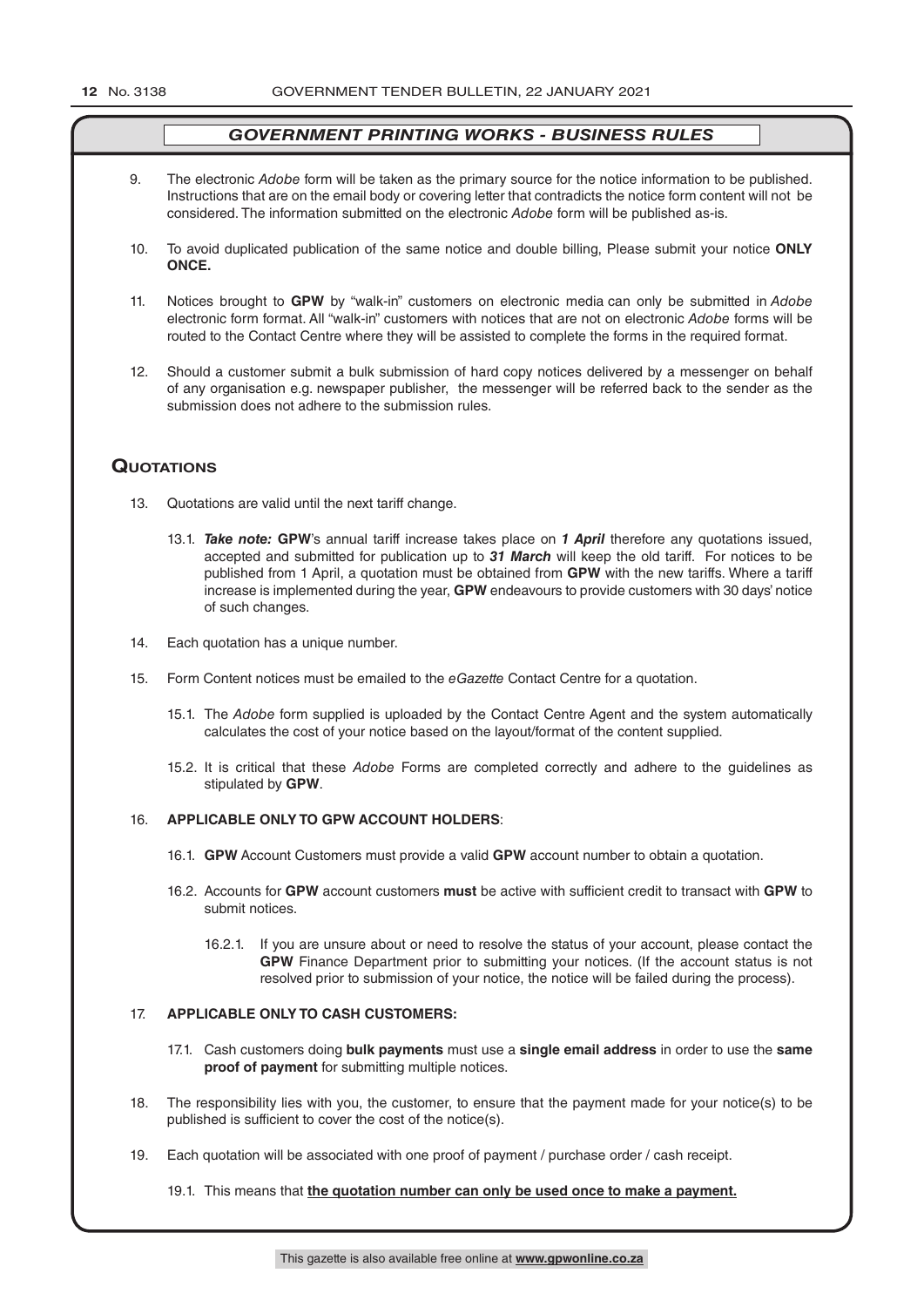#### **COPY (SEPARATE NOTICE CONTENT DOCUMENT)**

- 20. Where the copy is part of a separate attachment document for Z95, Z95Prov and TForm03
	- 20.1. Copy of notices must be supplied in a separate document and may not constitute part of any covering letter, purchase order, proof of payment or other attached documents.

The content document should contain only one notice. (You may include the different translations of the same notice in the same document).

20.2. The notice should be set on an A4 page, with margins and fonts set as follows:

Page size = A4 Portrait with page margins: Top = 40mm, LH/RH = 16mm, Bottom = 40mm; Use font size: Arial or Helvetica 10pt with 11pt line spacing;

Page size = A4 Landscape with page margins: Top = 16mm, LH/RH = 40mm, Bottom = 16mm; Use font size: Arial or Helvetica 10pt with 11pt line spacing;

#### **CAnCellATions**

- 21. Cancellation of notice submissions are accepted by **GPW** according to the deadlines stated in the table above in point 2. Non-compliance to these deadlines will result in your request being failed. Please pay special attention to the different deadlines for each gazette. Please note that any notices cancelled after the cancellation deadline will be published and charged at full cost.
- 22. Requests for cancellation must be sent by the original sender of the notice and must accompanied by the relevant notice reference number (N-) in the email body.

#### **AmendmenTs To noTiCes**

23. With effect from 01 October 2015, **GPW** will not longer accept amendments to notices. The cancellation process will need to be followed according to the deadline and a new notice submitted thereafter for the next available publication date.

#### **REJECTIONS**

- 24. All notices not meeting the submission rules will be rejected to the customer to be corrected and resubmitted. Assistance will be available through the Contact Centre should help be required when completing the forms. (012-748 6200 or email info.egazette@gpw.gov.za). Reasons for rejections include the following:
	- 24.1. Incorrectly completed forms and notices submitted in the wrong format, will be rejected.
	- 24.2. Any notice submissions not on the correct *Adobe* electronic form, will be rejected.
	- 24.3. Any notice submissions not accompanied by the proof of payment / purchase order will be rejected and the notice will not be processed.
	- 24.4. Any submissions or re-submissions that miss the submission cut-off times will be rejected to the customer. The Notice needs to be re-submitted with a new publication date.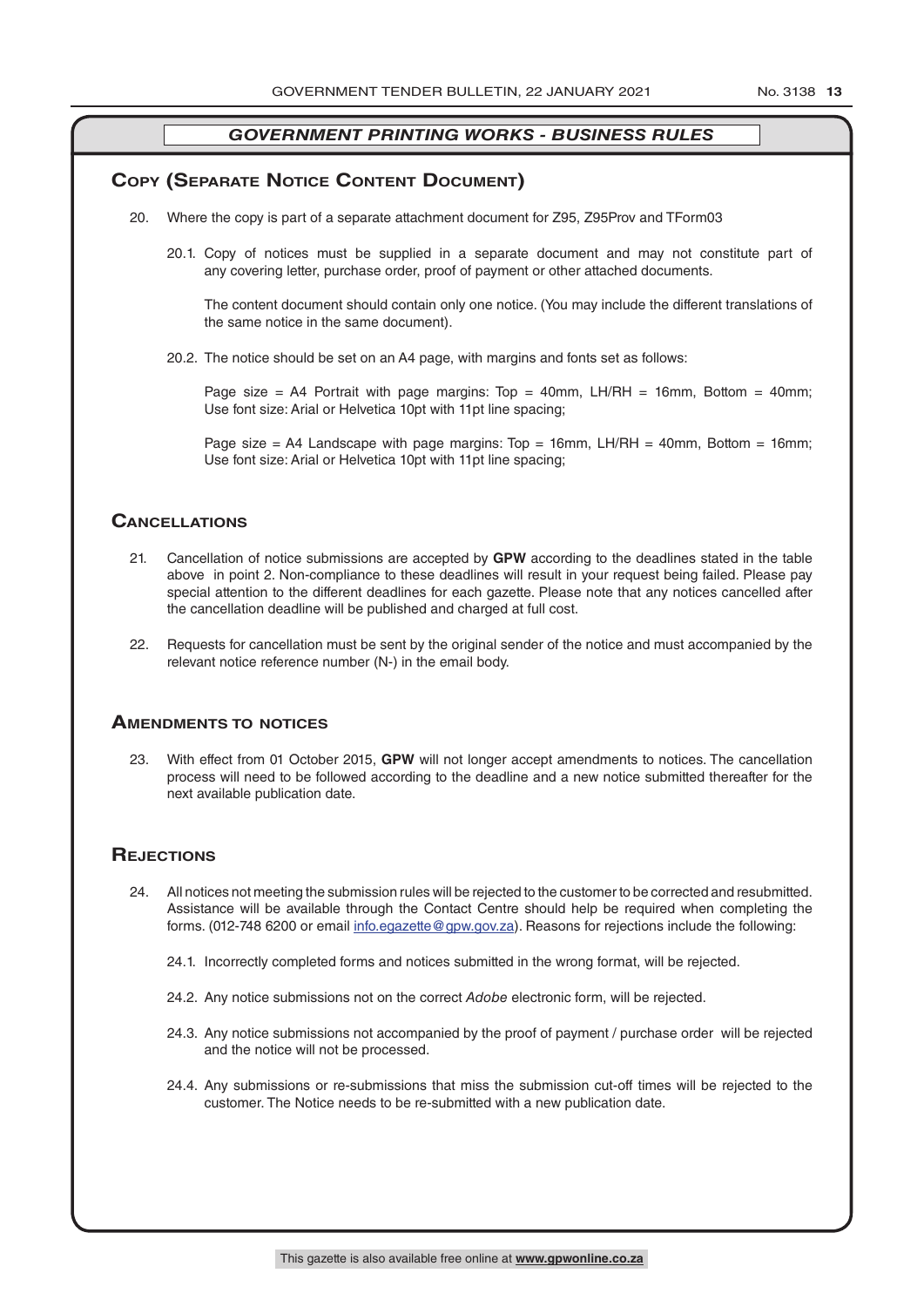#### **ApprovAl of noTiCes**

- 25. Any notices other than legal notices are subject to the approval of the Government Printer, who may refuse acceptance or further publication of any notice.
- 26. No amendments will be accepted in respect to separate notice content that was sent with a Z95 or Z95Prov notice submissions. The copy of notice in layout format (previously known as proof-out) is only provided where requested, for Advertiser to see the notice in final Gazette layout. Should they find that the information submitted was incorrect, they should request for a notice cancellation and resubmit the corrected notice, subject to standard submission deadlines. The cancellation is also subject to the stages in the publishing process, i.e. If cancellation is received when production (printing process) has commenced, then the notice cannot be cancelled.

#### **GOVERNMENT PRINTER INDEMNIFIED AGAINST LIABILITY**

- 27. The Government Printer will assume no liability in respect of—
	- 27.1. any delay in the publication of a notice or publication of such notice on any date other than that stipulated by the advertiser;
	- 27.2. erroneous classification of a notice, or the placement of such notice in any section or under any heading other than the section or heading stipulated by the advertiser;
	- 27.3. any editing, revision, omission, typographical errors or errors resulting from faint or indistinct copy.

#### **liAbiliTy of AdverTiser**

28. Advertisers will be held liable for any compensation and costs arising from any action which may be instituted against the Government Printer in consequence of the publication of any notice.

#### **CusTomer inQuiries**

Many of our customers request immediate feedback/confirmation of notice placement in the gazette from our Contact Centre once they have submitted their notice – While **GPW** deems it one of their highest priorities and responsibilities to provide customers with this requested feedback and the best service at all times, we are only able to do so once we have started processing your notice submission.

**GPW** has a 2-working day turnaround time for processing notices received according to the business rules and deadline submissions.

Please keep this in mind when making inquiries about your notice submission at the Contact Centre.

- 29. Requests for information, quotations and inquiries must be sent to the Contact Centre ONLY.
- 30. Requests for Quotations (RFQs) should be received by the Contact Centre at least **2 working days** before the submission deadline for that specific publication.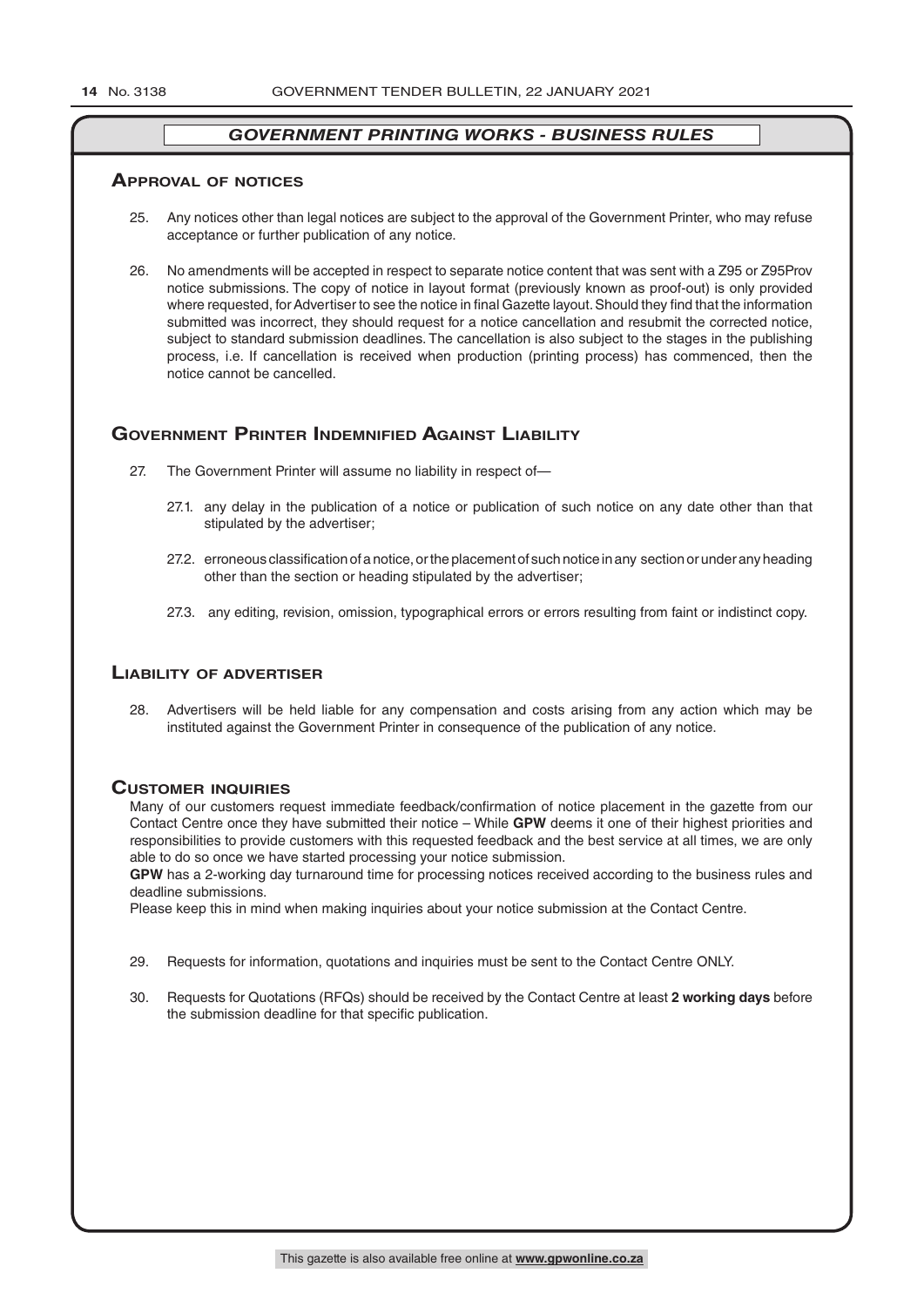#### **pAymenT of CosT**

- 31. The Request for Quotation for placement of the notice should be sent to the Gazette Contact Centre as indicated above, prior to submission of notice for advertising.
- 32. Payment should then be made, or Purchase Order prepared based on the received quotation, prior to the submission of the notice for advertising as these documents i.e. proof of payment or Purchase order will be required as part of the notice submission, as indicated earlier.
- 33. Every proof of payment must have a valid **GPW** quotation number as a reference on the proof of payment document.
- 34. Where there is any doubt about the cost of publication of a notice, and in the case of copy, an enquiry, accompanied by the relevant copy, should be addressed to the Gazette Contact Centre, **Government Printing Works**, Private Bag X85, Pretoria, 0001 email: info.egazette@gpw.gov.za before publication.
- 35. Overpayment resulting from miscalculation on the part of the advertiser of the cost of publication of a notice will not be refunded, unless the advertiser furnishes adequate reasons why such miscalculation occurred. In the event of underpayments, the difference will be recovered from the advertiser, and future notice(s) will not be published until such time as the full cost of such publication has been duly paid in cash or electronic funds transfer into the **Government Printing Works** banking account.
- 36. In the event of a notice being cancelled, a refund will be made only if no cost regarding the placing of the notice has been incurred by the **Government Printing Works**.
- 37. The **Government Printing Works** reserves the right to levy an additional charge in cases where notices, the cost of which has been calculated in accordance with the List of Fixed Tariff Rates, are subsequently found to be excessively lengthy or to contain overmuch or complicated tabulation.

#### **proof of publiCATion**

- 38. Copies of any of the *Government Gazette* or *Provincial Gazette* can be downloaded from the **Government Printing Works** website www.gpwonline.co.za free of charge, should a proof of publication be required.
- 39. Printed copies may be ordered from the Publications department at the ruling price. The **Government Printing Works** will assume no liability for any failure to post or for any delay in despatching of such *Government Gazette*(s)

#### *GOVERNMENT PRINTING WORKS CONTACT INFORMATION*

| <b>Postal Address:</b> | <b>GPW Banking Details:</b>                                                                                                                                                                   |
|------------------------|-----------------------------------------------------------------------------------------------------------------------------------------------------------------------------------------------|
| Private Bag X85        | <b>Bank: ABSA Bosman Street</b>                                                                                                                                                               |
| Pretoria               | <b>Account No.: 405 7114 016</b>                                                                                                                                                              |
| 0001                   | <b>Branch Code: 632-005</b>                                                                                                                                                                   |
|                        |                                                                                                                                                                                               |
|                        | <b>E-mail:</b> submit.egazette@gpw.gov.za                                                                                                                                                     |
|                        | <b>E-mail:</b> info.egazette@gpw.gov.za                                                                                                                                                       |
|                        | Tel: 012-748 6200                                                                                                                                                                             |
|                        |                                                                                                                                                                                               |
|                        | <b>E-mail:</b> subscriptions $@$ gpw.gov.za                                                                                                                                                   |
|                        | <b>Tel: 012-748-6066 / 6060 / 6058</b>                                                                                                                                                        |
|                        | <b>Fax: 012-323-9574</b>                                                                                                                                                                      |
|                        | <b>For Gazette and Notice submissions: Gazette Submissions:</b><br><b>For queries and quotations, contact: Gazette Contact Centre:</b><br><b>Contact person for subscribers: Mrs M. Toka:</b> |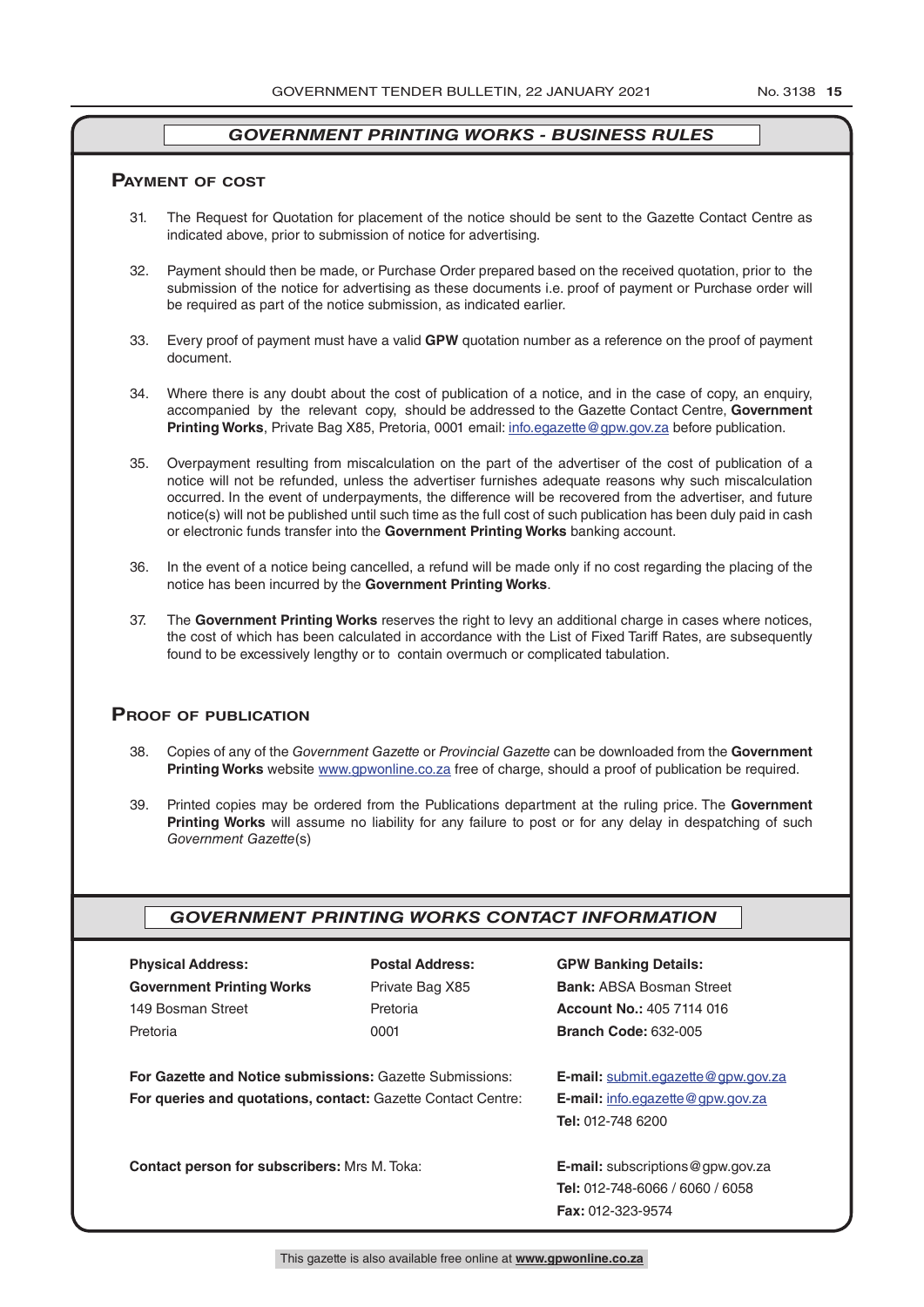## **TENDER INVITED FOR SUPPLIES, SERVICES AND DISPOSALS**

#### **SUPPLIES: GENERAL**

| <b>DESCRIPTION</b>                                                                                                                                                                                                                                                                                                                                                                                                                                                                                                                                                                                                                                                                                                                                                                                                                                                                                                                                                                                                                                                                                                                                                                                                                                                                                                                                                                                                                                                                                                                                                                                                                                                                                                                                                                                                                                                                                                                    | <b>REQUIRED AT</b>                                                                            | TENDER NO                 | <b>CLOSING</b><br><b>DATE</b>         |
|---------------------------------------------------------------------------------------------------------------------------------------------------------------------------------------------------------------------------------------------------------------------------------------------------------------------------------------------------------------------------------------------------------------------------------------------------------------------------------------------------------------------------------------------------------------------------------------------------------------------------------------------------------------------------------------------------------------------------------------------------------------------------------------------------------------------------------------------------------------------------------------------------------------------------------------------------------------------------------------------------------------------------------------------------------------------------------------------------------------------------------------------------------------------------------------------------------------------------------------------------------------------------------------------------------------------------------------------------------------------------------------------------------------------------------------------------------------------------------------------------------------------------------------------------------------------------------------------------------------------------------------------------------------------------------------------------------------------------------------------------------------------------------------------------------------------------------------------------------------------------------------------------------------------------------------|-----------------------------------------------------------------------------------------------|---------------------------|---------------------------------------|
| Supply and Delivery of a Conference System with Recording and a<br>Public Address Set (PA System). The Conference System is a System<br>on its own but must be able to work with the PA System if needed. The<br>Public Address System is to be separated into Two Parts. The Main<br>System, which will House the Majority of the Equipment and a Standby<br>System, which will House Essentials. These Systems are to be installed<br>into 19" Vertical Flight Cases with Lockable Caster Wheels or Similar.<br>The SA Air Force reserves the right to requests a Demonstration of the<br>offered System Outdoors as well as Inside an Aircraft Hanger before final<br>awarding of Contract.<br>Site Meeting(s): No Site Meeting Scheduled<br><i>Bids obtainable from:</i> Bid Document/s can be downloaded (USB) for free<br>at SA Air Force Procurement Unit, Air Force Base Swartkop (Museum),<br>Old Johannesburg Road (across from Godiva Road), Valhalla.<br>Payment Details: No payment required. Bidders must provide USB for<br>free downloading of Bid., Notes: No Hard Copies of Bid Document will be<br>issued at the SA Air Force Procurement Unit<br>Post or Deliver Bids to: Postal Address: South African Air Force<br>Procurement Unit, Swartkop, Private Bag X04, Valhalla, 0137.<br>Delivery Address: Main Entrance of Air Force Base Swartkop (Museum),<br>Old Johannesburg Road (across from Godiva Road), Valhalla Each Bid<br>must be submitted in an envelope clearly stating the reference number of<br>the Bid, SAAF Procurement Unit and the Bidders name on the envelope.<br>For technical information please contact: Warrant Officer R.I. Freeman.<br>Tel: 012 672 4669. Fax: 012 672 4011. Hours: 08:00 till 15:30.<br>For completion of bid documents please contact: Warrant Officer B.<br>Greeff, Tel: 012 351 2266, Fax: 012 351 2340, Hours: 07:00 till 15:30.<br>DOD PROC PLAN 20-21/SAAF/660. | Gauteng: Depart-<br>ment of Defence: 5<br>Air Servicing Unit,<br>Air Force Base<br>Waterkloof | SPU/ B/ 5 ASU/<br>091/20  | 2021-02-15 at<br>11:00                |
| <b>DESCRIPTION</b>                                                                                                                                                                                                                                                                                                                                                                                                                                                                                                                                                                                                                                                                                                                                                                                                                                                                                                                                                                                                                                                                                                                                                                                                                                                                                                                                                                                                                                                                                                                                                                                                                                                                                                                                                                                                                                                                                                                    | <b>REQUIRED AT</b>                                                                            | TENDER NO                 | <b>CLOSING</b>                        |
| Supply and Delivery of Stationery Products at Nelson Mandela Bay<br>Health District Supporting Health Facilities and Specialized Health<br>Facilities : Uitenhage Provincial Hospital, Ormond TB Hospital, Empilweni<br>TB Hospital, Jose Pearson TB Hospital, Elizabeth Donkin Psychiatric<br>Hospital, Forensic Pathology Services, Emergency Services and Lilitha<br>Nursing College for a period of 36 months<br><i>Briefing Session: Briefing will not be held due to COVID 19.</i><br><i>Bids obtainable from:</i> Bid documents will be available from 22 January<br>2021 from Departmental website (www.echealth.gov.za), Payment Details:<br>ORDER, Notes: Bid responses must be either hand delivered or posted<br>Post or Deliver Bids to: Nelson Mandela Bay Health District - Conynham<br>road, Parson Hill, Port Elizabeth. Deposit in the Tender Box<br>For technical information please contact: Mrs. S. Calitz. Tel: 041 391 8179<br>Email: susanna.calitz@echealth.gov.za. Hours: 08H00-16H30.<br>For completion of bid documents please contact: Mrs. S. Calitz, Tel: 041                                                                                                                                                                                                                                                                                                                                                                                                                                                                                                                                                                                                                                                                                                                                                                                                                                          | Eastern Cape: De-<br>partment of Health:<br><b>HEALTH</b>                                     | SCMU3-20/21-<br>0241- NMM | <b>DATE</b><br>2021-02-15 at<br>11:00 |
| 391 8179, <i>Email:</i> susanna.calitz@echealth.gov.za, <i>Hours:</i> 08H00-16H30.                                                                                                                                                                                                                                                                                                                                                                                                                                                                                                                                                                                                                                                                                                                                                                                                                                                                                                                                                                                                                                                                                                                                                                                                                                                                                                                                                                                                                                                                                                                                                                                                                                                                                                                                                                                                                                                    |                                                                                               |                           | <b>CLOSING</b>                        |
| <b>DESCRIPTION</b>                                                                                                                                                                                                                                                                                                                                                                                                                                                                                                                                                                                                                                                                                                                                                                                                                                                                                                                                                                                                                                                                                                                                                                                                                                                                                                                                                                                                                                                                                                                                                                                                                                                                                                                                                                                                                                                                                                                    | <b>REQUIRED AT</b>                                                                            | <b>TENDER NO</b>          | DATE                                  |
| Supply and delivery of Cleaning Material, Utensils, Disposable Plastic,<br>Brooms and Brushes, Toiletries and Paper Products at Nelson Mandela<br>Bay Health District Supporting Health Facilities and Specialized Health<br>Facilities : Uitenhage Provincial Hospital, Ormond TB Hospital, Empilweni<br>TB Hospital, Jose Pearson TB Hospital, Elizabeth Donkin Psychiatric<br>Hospital, Forensic Pathology Services, Lilitha Nursing College for a period<br>of 36 months<br>Briefing Session: Briefing will not be held due to COVID 19.<br><i>Bids obtainable from:</i> Bid documents will be available from 22 January<br>2021 from Departmental website (www.echealth.gov.za), Payment Details:<br>ORDER, Notes: Bid responses must be either hand delivered or posted<br>Post or Deliver Bids to: Nelson Mandela Bay Health District - Conynham<br>road, Parson Hill, Port Elizabeth. Deposit in the Tender Box<br>For technical information please contact: Mrs. S. Calitz. Tel: 041 391 8179<br>Email: susanna.calitz@echealth.gov.za. Hours: 08H00-16H30.<br>For completion of bid documents please contact: Mrs. S. Calitz, Tel: 041<br>391 8179, Email: susanna.calitz@echealth.gov.za, Hours: 08H00-16H30.                                                                                                                                                                                                                                                                                                                                                                                                                                                                                                                                                                                                                                                                                                              | Eastern Cape: De-<br>partment of Health:<br><b>HEALTH</b>                                     | SCMU3-20/21-<br>0239-NMM  | 2021-02-15 at<br>11:00                |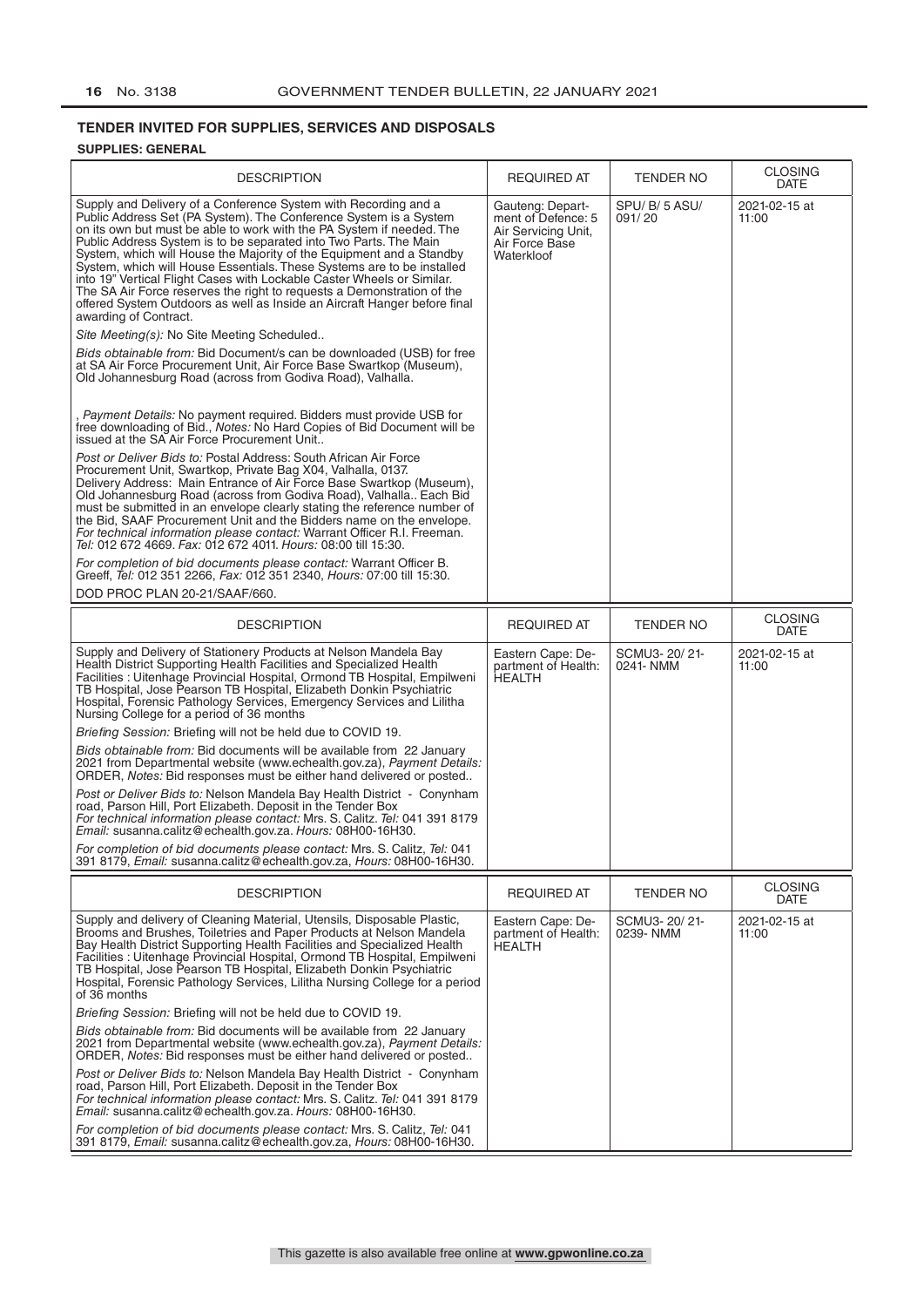| <b>DESCRIPTION</b>                                                                                                                                                                                                                                                                                                                                                                                                     | <b>REQUIRED AT</b>                    | <b>TENDER NO</b> | <b>CLOSING</b>                |
|------------------------------------------------------------------------------------------------------------------------------------------------------------------------------------------------------------------------------------------------------------------------------------------------------------------------------------------------------------------------------------------------------------------------|---------------------------------------|------------------|-------------------------------|
| Disinfectant Fogging Spray 400ml                                                                                                                                                                                                                                                                                                                                                                                       | National: Electoral                   | 0010444230       | <b>DATE</b><br>2021-02-19 at  |
| Briefing Session: Not applicable.                                                                                                                                                                                                                                                                                                                                                                                      | Commission: Sup-                      |                  | 11:00                         |
| Bids obtainable from: The Electoral Commission's website at www.<br>elections.org.za or https://votaquotes.elections.org.za/eproc_inter/Default.                                                                                                                                                                                                                                                                       | ply Chain Manage-<br>ment             |                  |                               |
| aspx<br>Bid documents are also available on the National Treasury eTender<br>Portal., Cost of Documents: Free, Payment Details: N/A, Notes: Refer<br>notice on website                                                                                                                                                                                                                                                 |                                       |                  |                               |
| Post or Deliver Bids to: Election House<br>Riverside Office Park<br>1303 Heuwel Avenue, Centurion. Delivery before the closing date and time<br>in the applicable tender box only.<br>NO BIDS BY POST WILL BE ACCEPTED!<br>For technical information please contact: Molwelang Mathibe/Thato<br>Ndala. Tel: 012 622 5700 Email: mathibem@elections.org.za / ndalas@<br>elections.org.za. Hours: 08:30 to 17:00.        |                                       |                  |                               |
| For completion of bid documents please contact: Vincent Qwabe, Tel: 012<br>622 5700, Fax: N/A, Hours: 08:30 to 17:00.                                                                                                                                                                                                                                                                                                  |                                       |                  |                               |
| Bids received will be evaluated in respect of the evaluation criteria<br>as set out in the bid documentation as provided for in the Preferential<br>Procurement Regulations, 2017.All services providers that wish to render<br>goods/services to the Electoral Commission must self-register on the<br>National Treasury Central Suppliers Database (CSD) at www.csd.gov.za                                           |                                       |                  |                               |
| <b>DESCRIPTION</b>                                                                                                                                                                                                                                                                                                                                                                                                     | REQUIRED AT                           | TENDER NO        | <b>CLOSING</b><br><b>DATE</b> |
| Disposable Rubber Gloves                                                                                                                                                                                                                                                                                                                                                                                               | National: Electoral                   | 0010444248       | 2021-02-19 at                 |
| Briefing Session: Not applicable.                                                                                                                                                                                                                                                                                                                                                                                      | Commission: Sup-<br>ply Chain Manage- |                  | 11:00                         |
| Bids obtainable from: The Electoral Commission's website at www.<br>elections.org.za or https://votaquotes.elections.org.za/eproc_inter/Default.<br>aspx. Bid documents are also available on the National Treasury eTender<br>Portal, Cost of Documents: Free, Payment Details: N/A, Notes: Refer<br>notice on website                                                                                                | ment                                  |                  |                               |
| Post or Deliver Bids to: Election House, Riverside Office Park, 1303<br>Heuwel Avenue, Centurion. Delivery before the closing date and time in<br>the applicable tender box only. NO BIDS BY POST WILL BE ACCEPTED!<br>For technical information please contact: Molwelang Mathibe/Thato<br>Ndala. Tel: 012 622 5700 Email: mathibem@elections.org.za / ndalas@<br>elections.org.za. Hours: 08:30 to 17:00.            |                                       |                  |                               |
| For completion of bid documents please contact: Vincent Qwabe, Tel: 012<br>622 5700, Fax: N/A, Hours: 08:30 to 17:00.                                                                                                                                                                                                                                                                                                  |                                       |                  |                               |
| Bids received will be evaluated in respect of the evaluation criteria<br>as set out in the bid documentation as provided for in the Preferential<br>Procurement Regulations, 2017. All services providers that wish to render<br>goods/services to the Electoral Commission must self-register on the<br>National Treasury Central Suppliers Database (CSD) at www.csd.gov.za.                                         |                                       |                  |                               |
| <b>DESCRIPTION</b>                                                                                                                                                                                                                                                                                                                                                                                                     | <b>REQUIRED AT</b>                    | TENDER NO        | <b>CLOSING</b><br>DATE        |
| Hand Sanitizer Spray 500ml                                                                                                                                                                                                                                                                                                                                                                                             | National: Electoral                   | 0010444257       | 2021-02-19 at                 |
| Briefing Session: Not applicable.                                                                                                                                                                                                                                                                                                                                                                                      | Commission: Sup-                      |                  | 11:00                         |
| Bids obtainable from: The Electoral Commission's website at www.<br>elections.org.za or https://votaquotes.elections.org.za/eproc_inter/Default.<br>aspx<br>Bid documents are also available on the National Treasury eTender<br>Portal., Cost of Documents: Free, Payment Details: N/A, Notes: Refer<br>notice on website                                                                                             | ply Chain Manage-<br>ment             |                  |                               |
| Post or Deliver Bids to: Election House<br><b>Riverside Office Park</b><br>1303 Heuwel Avenue, Centurion. Delivery before the closing date and time<br>in the applicable tender box only.<br>NO BIDS BY POST WILL BE ACCEPTED!<br>For technical information please contact: Molwelang Mathibe/Thato<br>Ndala. Tel: 012 622 5700 Email: mathibem@elections.org.za / ndalas@<br>elections.org.za. Hours: 08:30 to 17:00. |                                       |                  |                               |
| For completion of bid documents please contact: Vincent Qwabe, Tel: 012<br>622 5700, Fax: N/A, Hours: 08:30 to 17:00.                                                                                                                                                                                                                                                                                                  |                                       |                  |                               |
| Bids received will be evaluated in respect of the evaluation criteria<br>as set out in the bid documentation as provided for in the Preferential<br>Procurement Regulations, 2017.All services providers that wish to render<br>goods/services to the Electoral Commission must self-register on the<br>National Treasury Central Suppliers Database (CSD) at www.csd.gov.za                                           |                                       |                  |                               |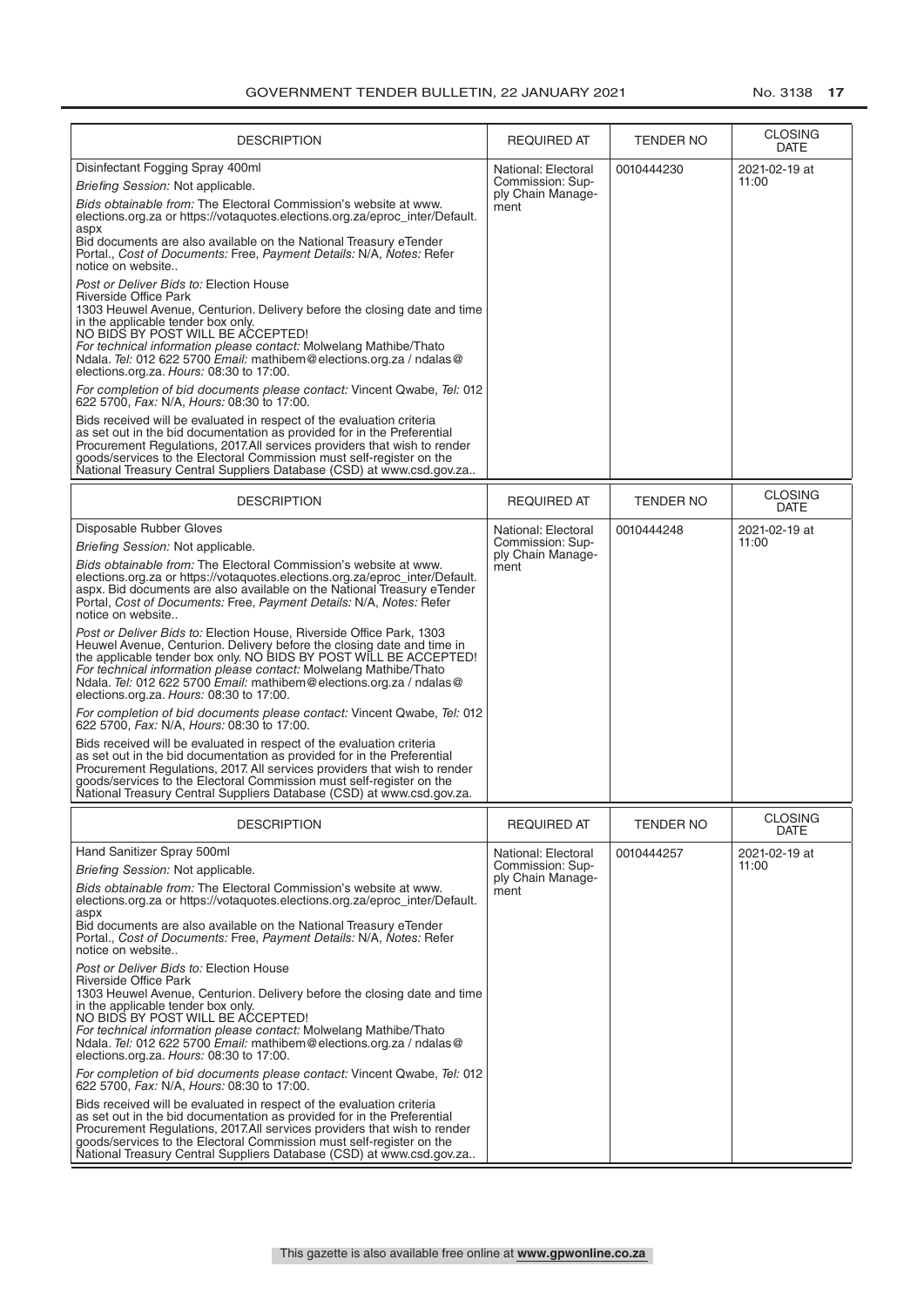| <b>DESCRIPTION</b>                                                                                                                                                                                                                                                                                                                                                                                                                                                                                | <b>REQUIRED AT</b>                                                   | <b>TENDER NO</b> | <b>CLOSING</b><br><b>DATE</b> |
|---------------------------------------------------------------------------------------------------------------------------------------------------------------------------------------------------------------------------------------------------------------------------------------------------------------------------------------------------------------------------------------------------------------------------------------------------------------------------------------------------|----------------------------------------------------------------------|------------------|-------------------------------|
| <b>Face Shields</b><br>Briefing Session: Not applicable.<br>Bids obtainable from: The Electoral Commission's website at www.<br>elections.org.za or https://votaquotes.elections.org.za/eproc_inter/Default.<br>aspx<br>Bid documents are also available on the National Treasury eTender<br>Portal., Cost of Documents: Free, Payment Details: N/A, Notes: Refer<br>notice on website                                                                                                            | National: Electoral<br>Commission: Sup-<br>ply Chain Manage-<br>ment | 0010444260       | 2021-02-19 at<br>11:00        |
| Post or Deliver Bids to: Election House<br><b>Riverside Office Park</b><br>1303 Heuwel Avenue, Centurion. Delivery before the closing date and time<br>in the applicable tender box only.<br>NO BIDS BY POST WILL BE ACCEPTED!<br>For technical information please contact: Molwelang Mathibe/Thato<br>Ndala. Tel: 012 622 5700 Email: mathibem@elections.org.za / ndalas@<br>elections.org.za. Hours: 08:30 to 17:00.<br>For completion of bid documents please contact: Vincent Qwabe, Tel: 012 |                                                                      |                  |                               |
| 622 5700, Fax: N/A, Hours: 08:30 to 17:00.<br>Bids received will be evaluated in respect of the evaluation criteria<br>as set out in the bid documentation as provided for in the Preferential<br>Procurement Regulations, 2017.All services providers that wish to render<br>goods/services to the Electoral Commission must self-register on the<br>National Treasury Central Suppliers Database (CSD) at www.csd.gov.za                                                                        |                                                                      |                  |                               |
| <b>DESCRIPTION</b>                                                                                                                                                                                                                                                                                                                                                                                                                                                                                | <b>REQUIRED AT</b>                                                   | <b>TENDER NO</b> | <b>CLOSING</b><br><b>DATE</b> |
| Disposable Sanitizer Wipes<br>Briefing Session: Not applicable.                                                                                                                                                                                                                                                                                                                                                                                                                                   | National: Electoral<br>Commission: Sup-                              | 0010444249       | 2021-02-19 at                 |
| Bids obtainable from: The Electoral Commission's website at www.<br>elections.org.za or https://votaquotes.elections.org.za/eproc_inter/Default.<br>aspx<br>Bid documents are also available on the National Treasury eTender<br>Portal., Cost of Documents: Free, Payment Details: N/A, Notes: Refer<br>notice on website                                                                                                                                                                        | ply Chain Manage-<br>ment                                            |                  | 11:00                         |
| Post or Deliver Bids to: Election House<br><b>Riverside Office Park</b><br>1303 Heuwel Avenue, Centurion. Delivery before the closing date and time<br>in the applicable tender box only.<br>NO BIDS BY POST WILL BE ACCEPTED!<br>For technical information please contact: Molwelang Mathibe/Thato<br>Ndala. Tel: 012 622 5700 Email: mathibem@elections.org.za / ndalas@<br>elections.org.za. Hours: 08:30 to 17:00.<br>For completion of bid documents please contact: Vincent Qwabe, Tel: 012 |                                                                      |                  |                               |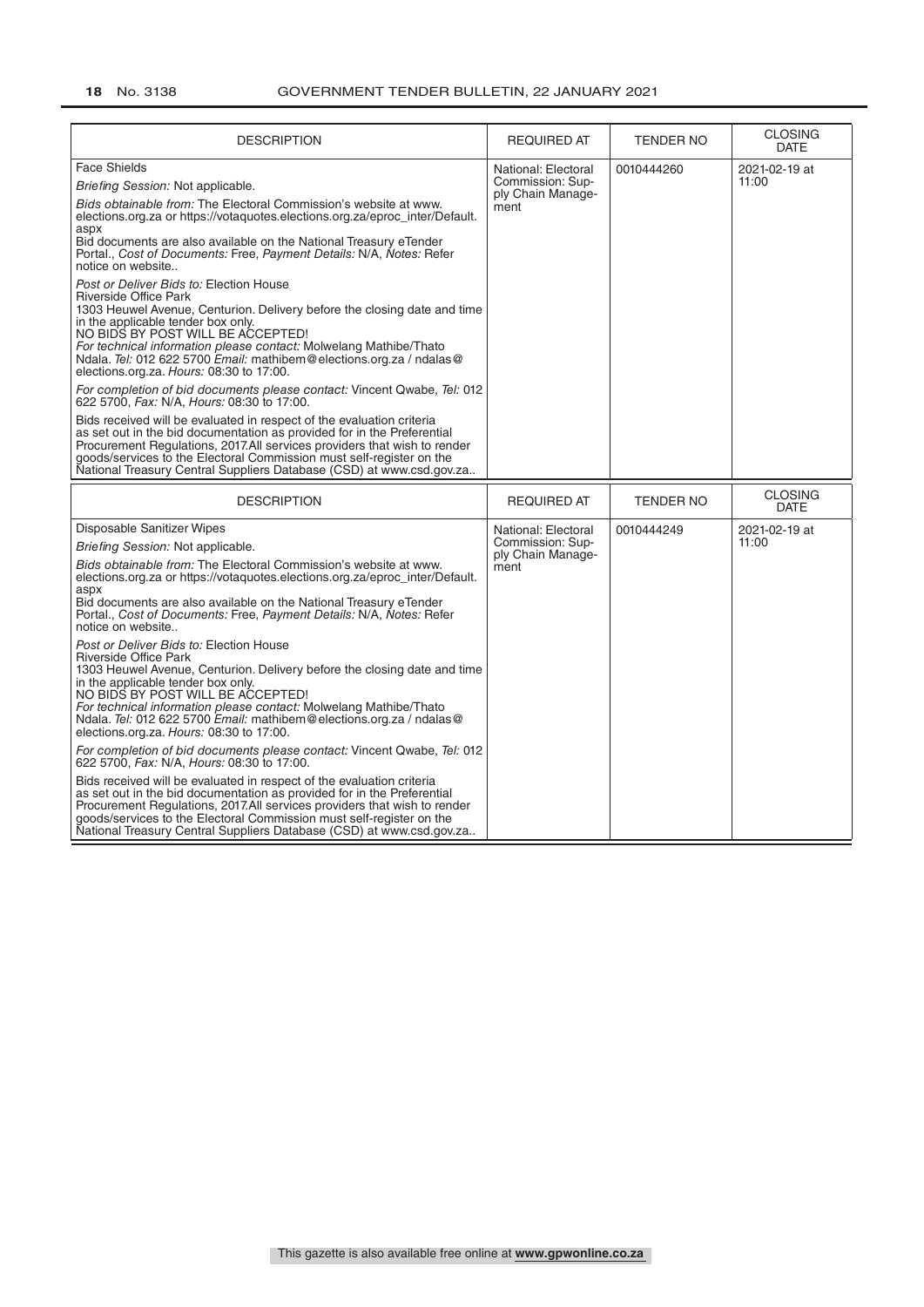| <b>DESCRIPTION</b>                                                                                                                                                                                                                                                                                                                                                                                                                                                                                                                                              | <b>REQUIRED AT</b>                                                   | <b>TENDER NO</b>                     | <b>CLOSING</b><br><b>DATE</b> |
|-----------------------------------------------------------------------------------------------------------------------------------------------------------------------------------------------------------------------------------------------------------------------------------------------------------------------------------------------------------------------------------------------------------------------------------------------------------------------------------------------------------------------------------------------------------------|----------------------------------------------------------------------|--------------------------------------|-------------------------------|
| Disposable Bins Cardboard<br>Briefing Session: Not applicable.<br>Bids obtainable from: The Electoral Commission's website at www.<br>elections.org.za or https://votaquotes.elections.org.za/eproc_inter/Default.<br>aspx<br>Bid documents are also available on the National Treasury eTender<br>Portal., Cost of Documents: Free, Payment Details: N/A, Notes: Refer<br>notice on website<br>Post or Deliver Bids to: Election House<br>Riverside Office Park<br>1303 Heuwel Avenue, Centurion. Delivery before the closing date and time                    | National: Electoral<br>Commission: Sup-<br>ply Chain Manage-<br>ment | 0010444255                           | 2021-02-19 at<br>11:00        |
| in the applicable tender box only.<br>NO BIDS BY POST WILL BE ACCEPTED!<br>For technical information please contact: Molwelang Mathibe/Thato<br>Ndala. Tel: 012 622 5700 Email: mathibem@elections.org.za / ndalas@<br>elections.org.za. Hours: 08:30 to 17:00.<br>For completion of bid documents please contact: Vincent Qwabe, Tel: 012                                                                                                                                                                                                                      |                                                                      |                                      |                               |
| 622 5700, Fax: N/A, Hours: 08:30 to 17:00.<br>Bids received will be evaluated in respect of the evaluation criteria<br>as set out in the bid documentation as provided for in the Preferential<br>Procurement Regulations, 2017.All services providers that wish to render<br>goods/services to the Electoral Commission must self-register on the<br>National Treasury Central Suppliers Database (CSD) at www.csd.gov.za                                                                                                                                      |                                                                      |                                      |                               |
| <b>DESCRIPTION</b>                                                                                                                                                                                                                                                                                                                                                                                                                                                                                                                                              | <b>REQUIRED AT</b>                                                   | TENDER NO                            | <b>CLOSING</b><br><b>DATE</b> |
| Supply and Installation of Biometrics and Security Systems at NHLS<br>Green Point Complex<br>Bids obtainable from: e tender portal                                                                                                                                                                                                                                                                                                                                                                                                                              | Gauteng: National<br><b>Health Laboratory</b><br>Service: Health     | RFB 043/20/21                        | 2021-02-12 at<br>11:00        |
| Post or Deliver Bids to: NHLS, 1 Modderfontein Road, Sandringham,<br>Johannesburg. All bid submissions must be placed in the tender box at the<br>NHLS main reception, all late submission will be disqualified<br>For technical information please contact: Mabuse Maila. Tel: 011 555<br>0595. Fax: 011 386 6218 Email: mabuse.maila@nhls.co.za. Hours: 08: -<br>16:00.                                                                                                                                                                                       |                                                                      |                                      |                               |
| For completion of bid documents please contact: Mabuse Maila, Tel: 011<br>555 0595, Fax: 011 386 6218, Email: mabuse.maila@nhls.ac.za, Hours:<br>$08:00 - 16:00.$                                                                                                                                                                                                                                                                                                                                                                                               |                                                                      |                                      |                               |
| <b>DESCRIPTION</b>                                                                                                                                                                                                                                                                                                                                                                                                                                                                                                                                              | <b>REQUIRED AT</b>                                                   | TENDER NO                            | <b>CLOSING</b><br><b>DATE</b> |
| Appointment of a Service Provider for the Review of Existing<br>Manufacturing Designs and Assembly Drawings, Completion of Detailed<br>Designs, Manufacturing, Supply, Delivery and Installation of a Full-Scale<br>Prototype and up to Four Production Target Stations for iThemba LABS in<br>Faure, Western Cape                                                                                                                                                                                                                                              | National: National<br>Research Founda-<br>tion: iThemba LABS         | <b>NRF/ILABS SAIF/</b><br>23/2020-21 | 2021-02-19 at<br>11:00        |
| Briefing Session: To be held on 29 January 2021, at 00:00. Due to<br>security restrictions and the prevailing COVID-19 situation, confirmation<br>of attendance of the compulsory clarification meeting is required and<br>the interested bidders shall express their intention to attend the briefing<br>meeting by email to scm3@tlabs.ac.za by 27th January 2021 @ 12h00.<br>Failure to express your intention to attend will result in participation of the<br>meeting being denied.                                                                        |                                                                      |                                      |                               |
| Site Meeting(s): iThemba LABS Building, iThemba LABS, Old Faure<br>Road, Faure, Western Cape, 7131. All bidders who have notified iThemba<br>LABS of their interest in attending the compulsory site briefing meeting,<br>will be notified about the meeting's format and details regarding remote<br>participation no later than 28th January 2021 @ 12h00.                                                                                                                                                                                                    |                                                                      |                                      |                               |
| Bids obtainable from: www.tlabs.ac.za/administration/supply chain<br>management/bids, Cost of Documents: N/A, Payment Details: N/A, Notes:<br>Documents will only be available on our website on Friday the 22 January<br>2020.                                                                                                                                                                                                                                                                                                                                 |                                                                      |                                      |                               |
| Post or Deliver Bids to: iThemba LABS. ATT: Tender Box, Main Security<br>Gate, Old Faure Road, Faure, Western Cape, South Africa, 7131. iThemba<br>LABS (Bidders are requested to comply with Disaster Management Act<br>Regulations when submitting bids / proposals). ATT: Tender Box, Main<br>Security Gate, Old Faure Road, Faure, Western Cape, South Africa, 7131<br>For technical information please contact: Dr. Le Roux Strydom. Tel: +27<br>(0) 21 843 - 1000. Fax: $+27$ (0) 21 843 - 3525 Email: istrydom@tlabs.<br>ac.za. Hours: 08:30 till 16:30. |                                                                      |                                      |                               |
| For completion of bid documents please contact: Ms Lucinda Gordon or<br>Mr Odwa Mxenge, Tel: +27 (0) 21 843 1000, Fax: +27 (0) 21 843 - 3525,<br>Email: scm3@tlabs.ac.za, Hours: 08:30 till 16:30.                                                                                                                                                                                                                                                                                                                                                              |                                                                      |                                      |                               |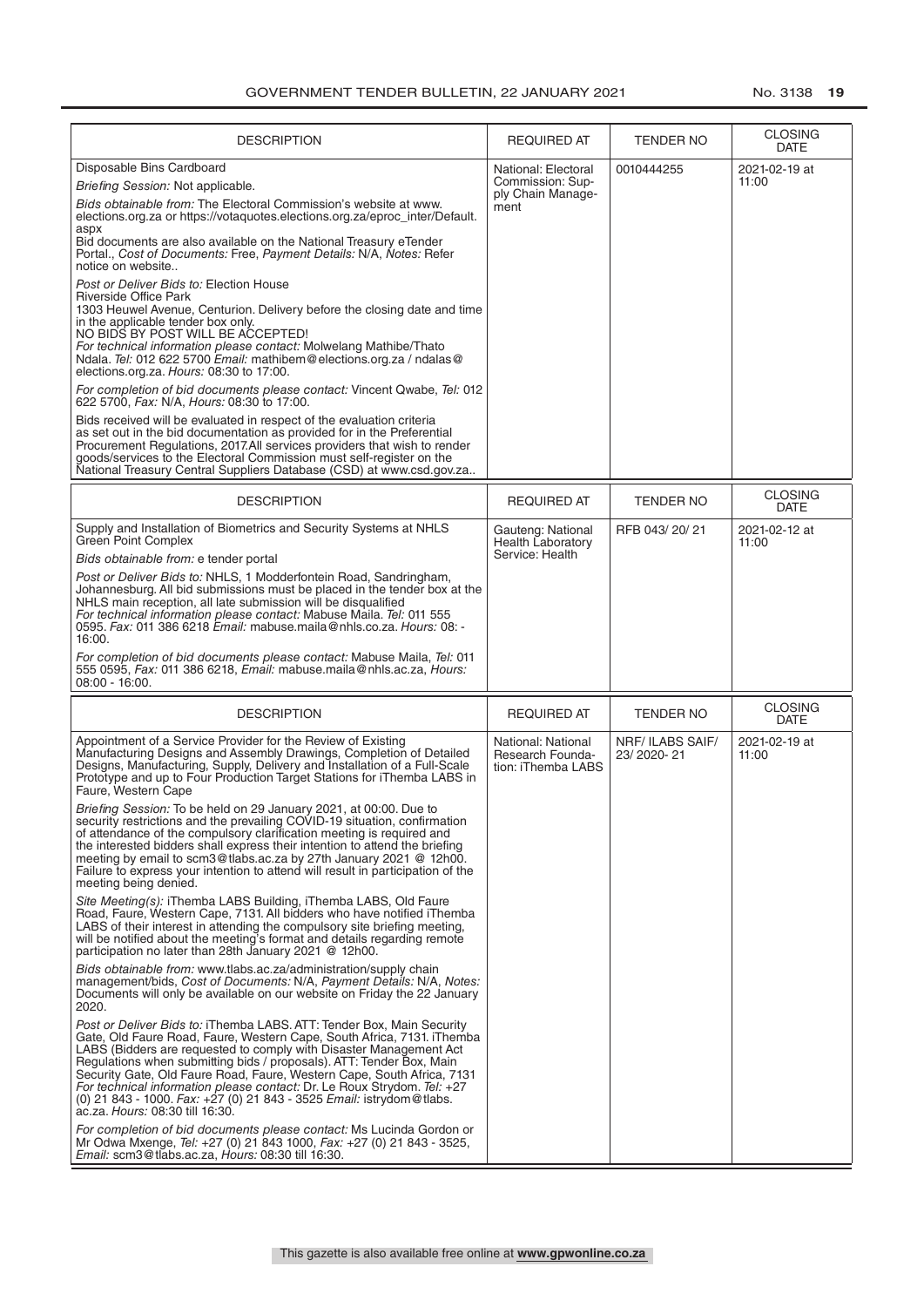| <b>DESCRIPTION</b>                                                                                                                                                                                                                                                                                                                                                                                                                                                                                                                                                                                                                                                                                                                                                                                                                                                                                                                                                                                                                                                                                                                                                                                                                                          | <b>REQUIRED AT</b>                                                                                | <b>TENDER NO</b> | <b>CLOSING</b><br><b>DATE</b> |
|-------------------------------------------------------------------------------------------------------------------------------------------------------------------------------------------------------------------------------------------------------------------------------------------------------------------------------------------------------------------------------------------------------------------------------------------------------------------------------------------------------------------------------------------------------------------------------------------------------------------------------------------------------------------------------------------------------------------------------------------------------------------------------------------------------------------------------------------------------------------------------------------------------------------------------------------------------------------------------------------------------------------------------------------------------------------------------------------------------------------------------------------------------------------------------------------------------------------------------------------------------------|---------------------------------------------------------------------------------------------------|------------------|-------------------------------|
| Appointment of supplier (s) for the Supply and Delivery of food hampers to<br>various families in neighbouring Addo Elephant National Park<br>Briefing Session: There will be no briefing session; however bidders<br>must email their queries to the following email address: charmaine.<br>muzwayine@sanparks.org by no later than the 15 January 2021, where-<br>after SANParks will publish responses to the questions on the 18 January<br>2021 on the SANParks website under the tenders' portal.<br>Site Meeting(s): No Briefing Session<br>Bids obtainable from: www.sanparks.org, Cost of Documents: R0.00,<br>Payment Details: R0.00, Notes: N/A.<br>Post or Deliver Bids to: South African National Parks, 643 Leyds Street,<br>Muckleneuk, Pretoria, 0002. Documents should be clearly marked with<br>the Bid Number. It must be submitted at the above mentioned address, no<br>later than the closing as stipulated<br>For technical information please contact: Charmaine Muzwayine. Tel: 012<br>426 5225 Email: charmaine.muzwayine@sanparks.org. Hours: 012 426<br>5225.<br>For completion of bid documents please contact: Ngcali<br>Nomtshongwana, Tel: 012 426 5200, Email: ngcali.nomtshongwana@<br>sanparks.org, Hours: 012 426 5200. | Eastern Cape:<br>South African Na-<br>tional Parks: Con-<br>servation Services<br>and Hospitality | GNP-019-20       | 2021-02-05 at<br>11:00        |
|                                                                                                                                                                                                                                                                                                                                                                                                                                                                                                                                                                                                                                                                                                                                                                                                                                                                                                                                                                                                                                                                                                                                                                                                                                                             |                                                                                                   |                  | <b>CLOSING</b>                |
| <b>DESCRIPTION</b>                                                                                                                                                                                                                                                                                                                                                                                                                                                                                                                                                                                                                                                                                                                                                                                                                                                                                                                                                                                                                                                                                                                                                                                                                                          | <b>REQUIRED AT</b>                                                                                | <b>TENDER NO</b> | <b>DATE</b>                   |
| Appointment of a panel of preferred service providers for provision of<br>catering services for a period of three (3) years in Cape Town Office.<br>Briefing Session: To be held on 04 February 2021, at 10:00. Compulsory<br>briefing session.<br>Site Meeting(s): Venue: Tuynhuys, Parliament Complex, Plein Street,<br>Cape Town<br>Date: 2021-02-04<br>Time: 10:00.<br>Bids obtainable from: 1. e tender portal<br>2. Union buildings, Government avenue, Arcadia, Pretoria<br>3. Tuynhuys, Parliament Complex, Plein Street, Cape Town<br>4. The Presidency website, Payment Details: None, Notes: Bidders are                                                                                                                                                                                                                                                                                                                                                                                                                                                                                                                                                                                                                                         | Western Cape: The<br>Presidency: The<br>Presidency                                                | PO 2020/21:010   | 2021-02-19 at<br>11:00        |
| required to read the entire document and note important requirements<br>Post or Deliver Bids to: Tuynhuys, Parliament Complex, Plein Street, Cape<br>Town. Bidders must submit original bid document, disc and additional 1<br>copy of the bid documents, failure to do so will result in the bid/proposal<br>disqualified/invalidated. The bid documents must be submitted in a sealed<br>envelope.<br>For technical information please contact: Charles Ford, Babalwa<br>Mahlangu, Jerome Trussel. <i>Tel:</i> 021 464 2216 / 2240 / 2248. Fax: N/A<br>Email: CharlesF@presidency.gov.za. Hours: 08:00 - 16:30.<br>For completion of bid documents please contact: Madira Selomo<br>or Kekana Oupa, Tel: 012 300 5951 / 012 300 5983, Fax: N/A,<br>Email: tenders@presidency.gov.za, Hours: 08:00 - 16:30.<br>Bidders are required to quote bid number and description on the subject of<br>the e-mail when making enquiries                                                                                                                                                                                                                                                                                                                              |                                                                                                   |                  |                               |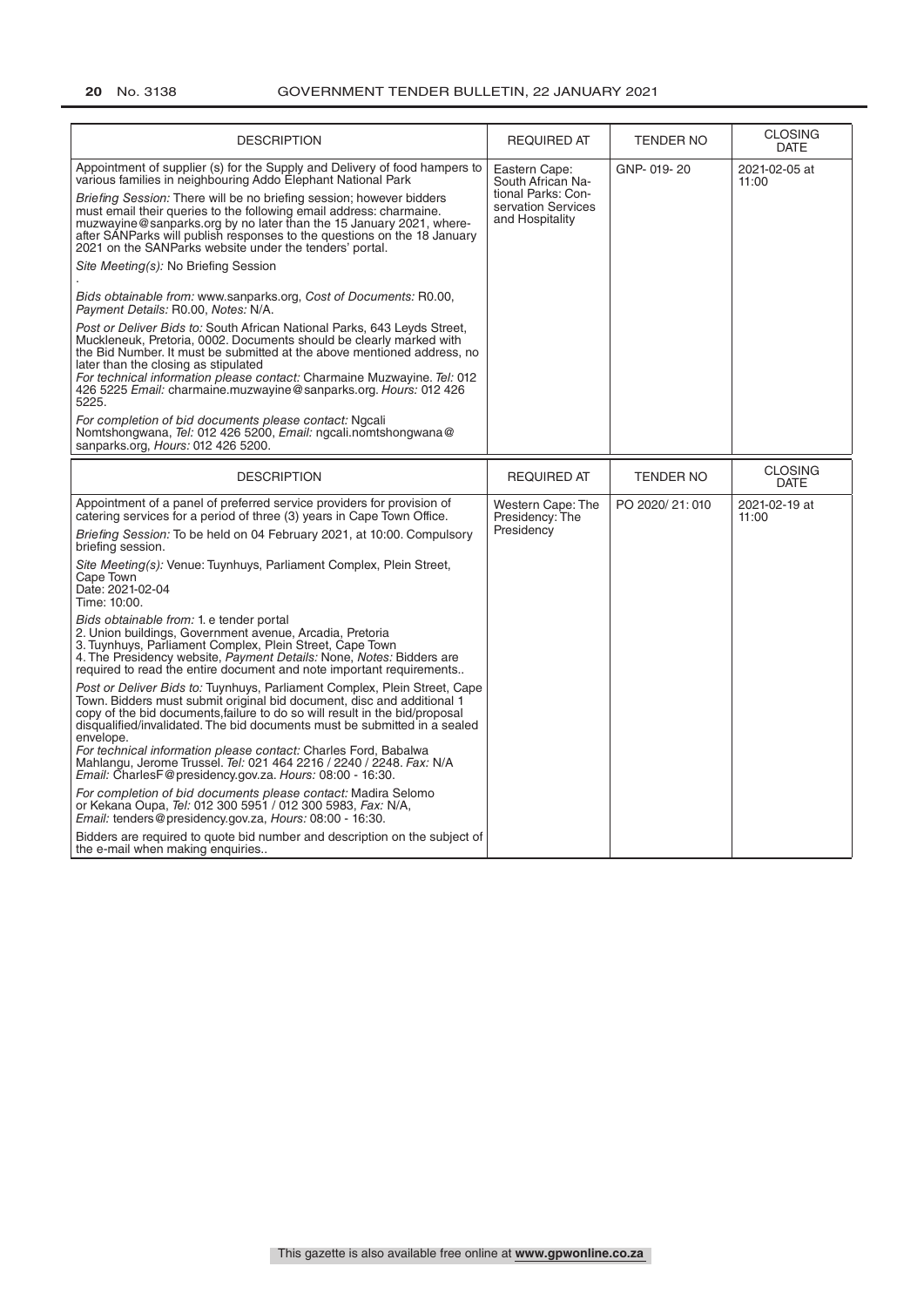#### **SUPPLIES: COMPUTER EQUIPMENT**

| <b>DESCRIPTION</b>                                                                                                                                                                                                                                                                                                                                                                                                                                                                                                                                                                                                                                                                                                                                                                                                                                                                                                       | <b>REQUIRED AT</b>                                                                                      | <b>TENDER NO</b> | <b>CLOSING</b><br><b>DATE</b> |
|--------------------------------------------------------------------------------------------------------------------------------------------------------------------------------------------------------------------------------------------------------------------------------------------------------------------------------------------------------------------------------------------------------------------------------------------------------------------------------------------------------------------------------------------------------------------------------------------------------------------------------------------------------------------------------------------------------------------------------------------------------------------------------------------------------------------------------------------------------------------------------------------------------------------------|---------------------------------------------------------------------------------------------------------|------------------|-------------------------------|
| Appointment of a service provider for the procurement of hardware,<br>licenses, support and maintenance of the firewall solution for a period of<br>five (5) years<br>Briefing Session: To be held on 29 January 2021, at 12:00. Non-<br>compulsory virtual meeting (Microsoft Teams) . Interested bidders must<br>submit an email requesting the link for the virtual meeting, on or before<br>end of business day on Wednesday, 27 January 2021.<br>Site Meeting(s): Virtual.<br>Bids obtainable from: DHA website and e-Tender Publication Portal, Cost<br>of Documents: None<br>Post or Deliver Bids to: Department of Home Affairs, Hallmark Building,<br>230 Johanness Ramokhoase Street. Pretoria<br>For technical information please contact: Zakhele Khuzwayo/Ratjabalala<br>Malema. Tel: 012 406 2522/012 406- 2525 Email: zakhele.khuzwayo@dha.<br>gov.za /ratjabalala.malema@dha.gov.za. Hours: 07:30-16:00. | National: Depart-<br>ment of Home<br>Affairs: Supply<br>Chain Manage-<br>ment: Tenders and<br>Contracts | DHA02-2021       | 2021-02-12 at<br>11:00        |
| For completion of bid documents please contact: Nico Masango / Rita<br>Prinsloo / Lunga Njwabule, Tel: 012 406 2789 / 406 2785 / 406 4027,<br>Email: nico.masango@dha.gov.za / rita.prinsloo@dha.gov.za / lunga.<br>njwabule@dha.gov.za, Hours: 7:30-16:00.                                                                                                                                                                                                                                                                                                                                                                                                                                                                                                                                                                                                                                                              |                                                                                                         |                  |                               |
| All prospective suppliers interested in pursuing opportunities within<br>South African Government are encouraged to self-register on the Central<br>Supplier Database. (www.csd.gov.za).                                                                                                                                                                                                                                                                                                                                                                                                                                                                                                                                                                                                                                                                                                                                 |                                                                                                         |                  |                               |
|                                                                                                                                                                                                                                                                                                                                                                                                                                                                                                                                                                                                                                                                                                                                                                                                                                                                                                                          |                                                                                                         |                  |                               |
| <b>DESCRIPTION</b>                                                                                                                                                                                                                                                                                                                                                                                                                                                                                                                                                                                                                                                                                                                                                                                                                                                                                                       | <b>REQUIRED AT</b>                                                                                      | <b>TENDER NO</b> | <b>CLOSING</b><br><b>DATE</b> |
| Appointment of service provider for the supply and delivery of printed java<br>cards for a period of thirty six (36) months                                                                                                                                                                                                                                                                                                                                                                                                                                                                                                                                                                                                                                                                                                                                                                                              | National: Depart-<br>ment of Home                                                                       | DHA01-2021       | 2021-02-12 at<br>11:00        |
| Briefing Session: To be held on 29 January 2021, at 10:00. Non-<br>compulsory virtual meeting (Microsoft Teams). Interested bidders must<br>submit an email requesting the link for the virtual meeting, on or before<br>end of business day on Wednesday, 27 January 2021.                                                                                                                                                                                                                                                                                                                                                                                                                                                                                                                                                                                                                                              | Affairs: Supply<br>Chain Manage-<br>ment: Tenders and<br>Contracts                                      |                  |                               |
| Site Meeting(s): Virtual.                                                                                                                                                                                                                                                                                                                                                                                                                                                                                                                                                                                                                                                                                                                                                                                                                                                                                                |                                                                                                         |                  |                               |
| Bids obtainable from: DHA website and e-Tender Publication Portal, Cost<br>of Documents: None                                                                                                                                                                                                                                                                                                                                                                                                                                                                                                                                                                                                                                                                                                                                                                                                                            |                                                                                                         |                  |                               |
| <i>Post or Deliver Bids to: Department of Home Affairs, Hallmark Building,</i><br>230 Johanness Ramokhoase Street, Pretoria<br>For technical information please contact: Ratjabalala Malema. Tel: 012<br>406-2522 Email: ratiabalala.malema@dha.gov.za. Hours: 07:30-16:00.                                                                                                                                                                                                                                                                                                                                                                                                                                                                                                                                                                                                                                              |                                                                                                         |                  |                               |
| For completion of bid documents please contact: Nico Masango / Rita<br>Prinsloo / Lunga Njwabule, Tel: 012 406 2789 / 406 2785 / 406 4027,<br>Email: nico.masango@dha.gov.za / rita.prinsloo@dha.gov.za / lunga.<br>njwabule@dha.gov.za, Hours: 7:30-16:00.                                                                                                                                                                                                                                                                                                                                                                                                                                                                                                                                                                                                                                                              |                                                                                                         |                  |                               |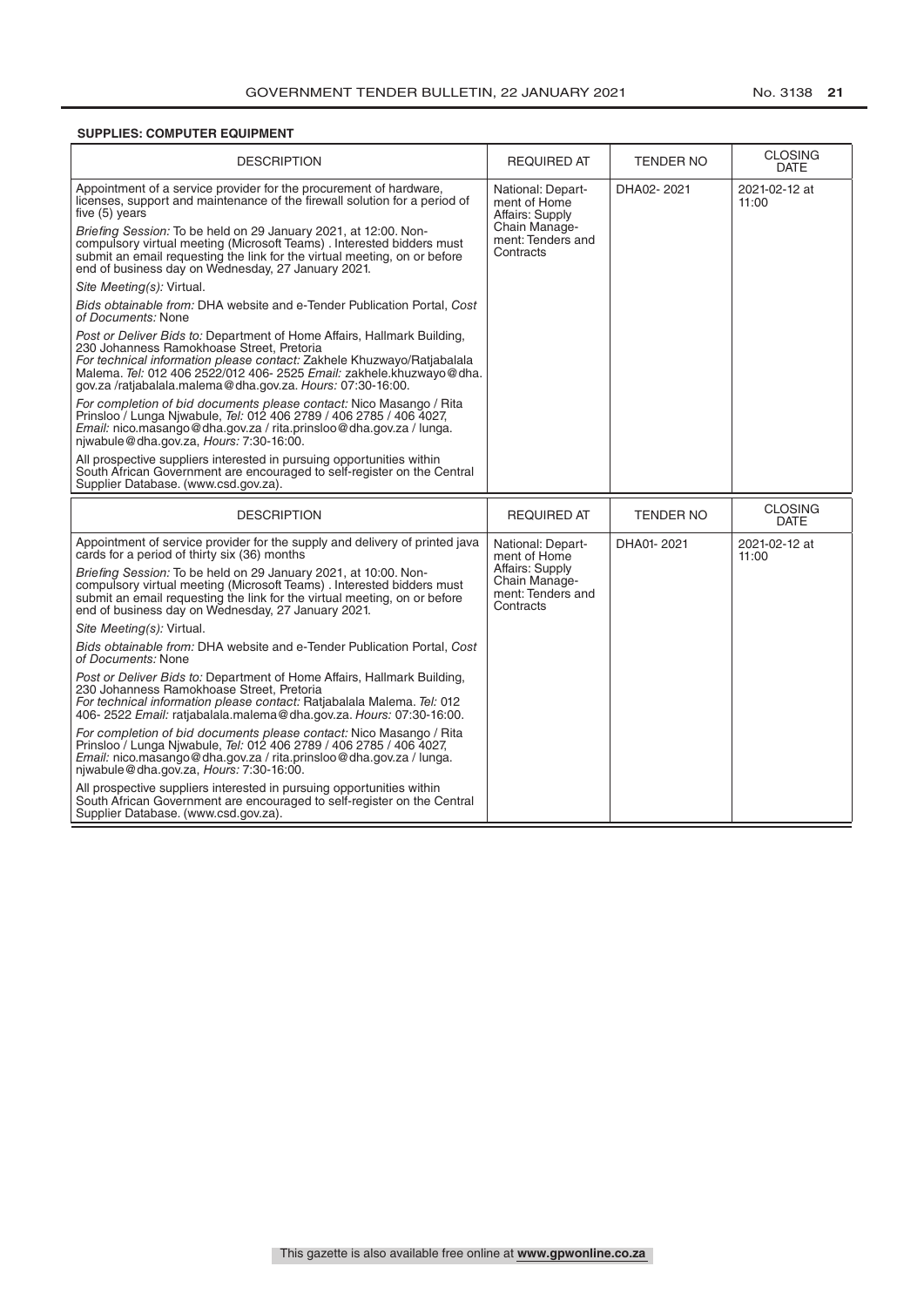| <b>DESCRIPTION</b>                                                                                                                                                                                                                                                                                                                                                                                                                                                                                                                                                                      | <b>REQUIRED AT</b>                                         | <b>TENDER NO</b>               | <b>CLOSING</b><br><b>DATE</b> |
|-----------------------------------------------------------------------------------------------------------------------------------------------------------------------------------------------------------------------------------------------------------------------------------------------------------------------------------------------------------------------------------------------------------------------------------------------------------------------------------------------------------------------------------------------------------------------------------------|------------------------------------------------------------|--------------------------------|-------------------------------|
| Department of Public Works: Southern Regional office: Supply and<br>delivery of 29 Laptops and 17 Desktops at Southern Region<br>Briefing Session: None.                                                                                                                                                                                                                                                                                                                                                                                                                                | KwaZulu-Natal:<br>Department of Pub-<br>lic Works: Supply  | <b>ZNT 2995W</b>               | 2021-02-23 at<br>11:00        |
| Site Meeting(s): N/A.                                                                                                                                                                                                                                                                                                                                                                                                                                                                                                                                                                   | <b>Chain Management</b>                                    |                                |                               |
| Bids obtainable from: Department of Public Works, Southern Regional<br>Office. 10 Prince Alfred Street extension. Pietermaritzburg. Cost of the<br>document R 270.00 (non-refundable). Payment must be made before<br>collection of the document to the banking details as below and proof<br>thereof must be produced upon collection, Payment Details: Name: KZN<br>PROV GOV-WORKS; Bank: ABSA; Account No: 4072485515; Account Tpe:<br><b>CURRENT ACCOUNT: Branch Code:</b><br>63 04 95 (CHATTERTON ROAD); SOUTHERN REGION - REFERENCE<br>NUMBER: 14019647. No EFT payments allowed. |                                                            |                                |                               |
| Post or Deliver Bids to: Department of Public Works, Southern Regional<br>Office, 10 Prince Alfred Street extension, Pietermaritzburg. Requirements<br>for sealing, addressing, delivery, opening and assessment of the tender<br>are contained in the tender document. Documents to be delivered in a<br>clearly marked sealed enveloped, before 11:00 am on the date of closing<br>For technical information please contact: Ms N Songwane. Tel: 033-897<br>1320 <i>Email:</i> nelisiwe.songwane@kznworks.gov.za. Hours: 9:00 to 15:00.                                               |                                                            |                                |                               |
| For completion of bid documents please contact: Help desk, Tel: 033-897<br>1300. Hours: 9:00 to 15:00.                                                                                                                                                                                                                                                                                                                                                                                                                                                                                  |                                                            |                                |                               |
| The bidders must ensure that they Comply with the Tenderer Notes of this<br>service that is on the Departmental website. Only bidders registered on<br>CSD and SITA 2005 contract will be considered                                                                                                                                                                                                                                                                                                                                                                                    |                                                            |                                |                               |
| <b>DESCRIPTION</b>                                                                                                                                                                                                                                                                                                                                                                                                                                                                                                                                                                      | <b>REQUIRED AT</b>                                         | <b>TENDER NO</b>               | <b>CLOSING</b><br><b>DATE</b> |
| Appointment of a Panel for the Supply of Information Technology<br>Hardware & Peripherals                                                                                                                                                                                                                                                                                                                                                                                                                                                                                               | Western Cape:<br><b>Medical Research</b>                   | SAMRC/ ITSD-<br>APSH&P/2020/14 | 2021-02-19 at<br>11:00        |
| Briefing Session: To be held on 09 February 2021, at 11:00. Non-<br>Compulsory briefing session.                                                                                                                                                                                                                                                                                                                                                                                                                                                                                        | Council of South<br>Africa: Information<br>Technology Ser- |                                |                               |
| Site Meeting(s): Microsoft Teams.                                                                                                                                                                                                                                                                                                                                                                                                                                                                                                                                                       | vices Division                                             |                                |                               |
| Bids obtainable from: South African Medical Research Council Website<br>Link http://www.mrc.ac.za/tenders-or-scm/current-tenders. for download,<br>Cost of Documents: No Fee, Payment Details: N/A, Notes: Refer to the<br>Advert.                                                                                                                                                                                                                                                                                                                                                      |                                                            |                                |                               |
| Post or Deliver Bids to: South African Medical Research Council Tender<br>Box No. 2, Francie van Zijl Drive, Parow Valley, Tygerberg, 7580, Western<br>Cape. - Late, faxed or emailed bids will not be accepted; - No hardcopy bid<br>documents will be issued by the SAMRC<br>For technical information please contact: Patrick Charls. Tel: 0219380900.<br>Fax: N/A Email: Patrick.Charls@mrc.ac.za. Hours: 08h00-16h00.                                                                                                                                                              |                                                            |                                |                               |
| For completion of bid documents please contact: Supply Chain<br>Management, Tel: 021 938 0911, Fax: 021 938 0611, Email: tenders@mrc.<br>ac.za, Hours: 08h00-16h00.                                                                                                                                                                                                                                                                                                                                                                                                                     |                                                            |                                |                               |
| Refer to the Advert.                                                                                                                                                                                                                                                                                                                                                                                                                                                                                                                                                                    |                                                            |                                |                               |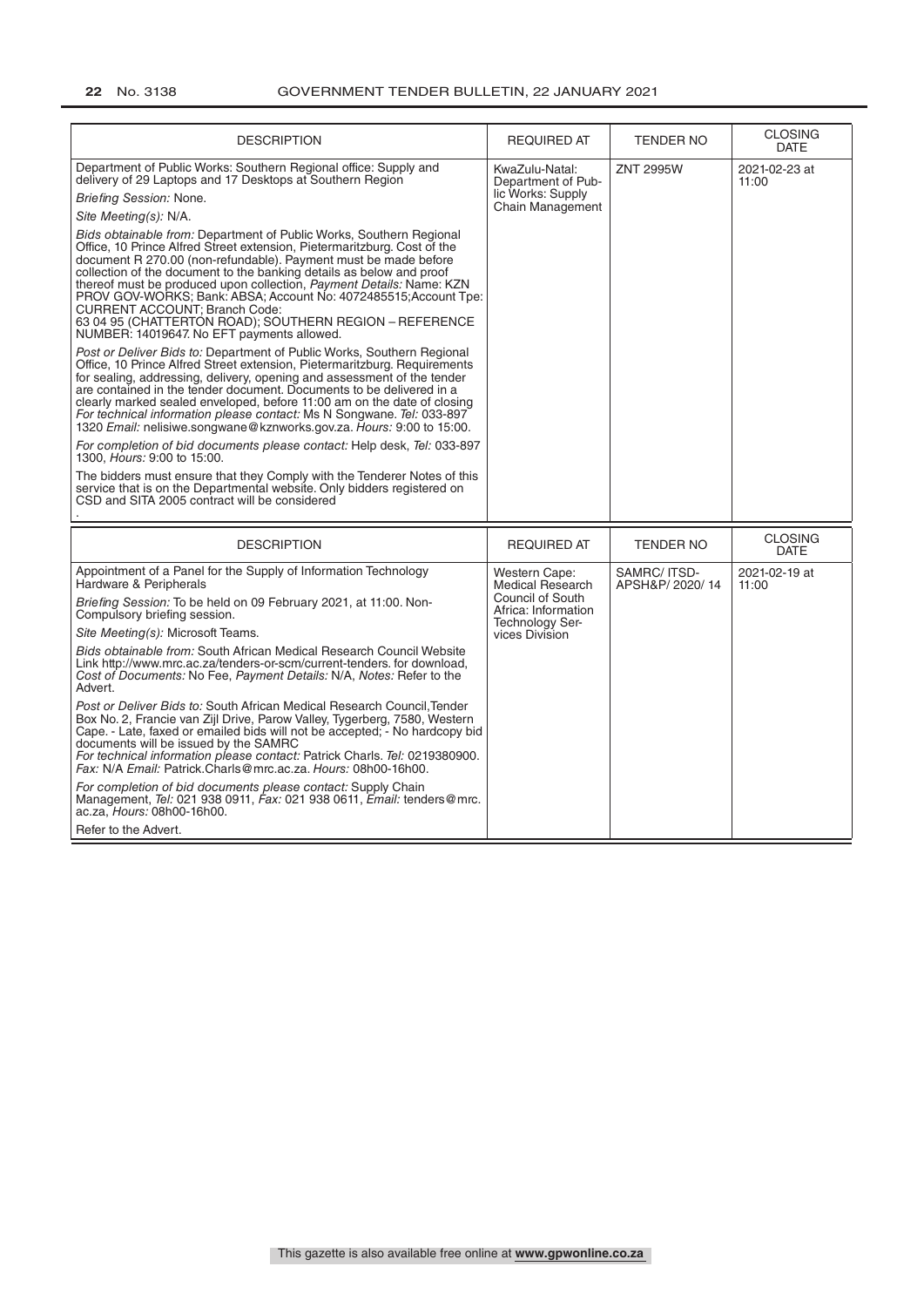| <b>DESCRIPTION</b>                                                                                                                                                                                                                                                                                                                                                                                           | <b>REQUIRED AT</b>                                                                                      | <b>TENDER NO</b> | <b>CLOSING</b><br><b>DATE</b> |
|--------------------------------------------------------------------------------------------------------------------------------------------------------------------------------------------------------------------------------------------------------------------------------------------------------------------------------------------------------------------------------------------------------------|---------------------------------------------------------------------------------------------------------|------------------|-------------------------------|
| APPOINTING A PANEL OF SERVICE PROVIDER(S) FOR THE SUPPLY.<br>DELIVERY, INSTALL, CONFIGURE AND FIVE (5) YEARS WARRANTY<br>OF LAN AND WAN EQUIPMENT FOR THE DEPARTMENT OF<br>CORRECTIONAL SERVICES. N.B: Only bidders who are accredited on<br>RFA 2168-2020 need to respond                                                                                                                                   | National: State<br>Information Tech-<br>nology Agency:<br>State Information<br><b>Technology Agency</b> | RFB 2350/2020    | 2021-02-12 at<br>11:00        |
| Briefing Session: Not applicable.                                                                                                                                                                                                                                                                                                                                                                            |                                                                                                         |                  |                               |
| Bids obtainable from: SITA Erasmuskloof, 459 Tsitsa Street, PRETORIA,<br>Cost of Documents: R200.00 (Only if Bidders collected the Document<br>from SITA), Payment Details: Standard Bank; Account Name: SITA (Pty)<br>Ltd; Account Number: 410298158; Branch number: 012645; Branch Name:<br>Centurion<br>Ref: Relevant tender/RFB number; International: Bank Sort Code ZA<br>012645 : Swift Code SBZAZAJJ |                                                                                                         |                  |                               |
| Post or Deliver Bids to: SITA (SOC) LTD, P O BOX 26100, MONUMENT<br>PARK. SITA HEAD OFFICE, 459 TSITSA STREET (MAIN GATE),<br>ERASMUSKLOOF, PRETORIA<br>For technical information please contact: Tebogo Seima. Tel: 012 482<br>2253 Email: tebogo.seima@sita.co.za. Hours: 08:00 to 16:30.                                                                                                                  |                                                                                                         |                  |                               |
| For completion of bid documents please contact: Tebogo Seima, Tel: 012<br>482 2253, <i>Email:</i> tenders@sita.co.za, <i>Hours:</i> 08:00 to 16:30.                                                                                                                                                                                                                                                          |                                                                                                         |                  |                               |
| Kindly note that bid documents published by SITA are available and can<br>be downloaded from the National Treasury website at www.etenders.<br>gov.za. Bidders can also request bid documents by sending emails to<br>Tenders@@sita.co.za.                                                                                                                                                                   |                                                                                                         |                  |                               |

#### **SUPPLIES: ELECTRICAL EQUIPMENT**

| <b>DESCRIPTION</b>                                                                                                                                                                                                                                                                                                                                                                                                                                                                                                                                                                                                                                                                                       | <b>REQUIRED AT</b>                                                              | <b>TENDER NO</b>  | <b>CLOSING</b><br><b>DATE</b> |
|----------------------------------------------------------------------------------------------------------------------------------------------------------------------------------------------------------------------------------------------------------------------------------------------------------------------------------------------------------------------------------------------------------------------------------------------------------------------------------------------------------------------------------------------------------------------------------------------------------------------------------------------------------------------------------------------------------|---------------------------------------------------------------------------------|-------------------|-------------------------------|
| Agricultural Research Council (ARC) seeks to solicit the services of the<br>service providers for the Installation and Commissioning of a Medium<br>Capacity, Vertical Water Immersion Retort (Sterilization Equipment for<br>Canning Process) for the cannery at Infruitec-Nietvoorbij                                                                                                                                                                                                                                                                                                                                                                                                                  | Western Cape: Ag-<br>ricultural Research<br>Council: Supply<br>Chain Management | ARC/ 20/ 11/ 2020 | 2021-02-12 at<br>11:00        |
| Briefing Session: To be held on 29 January 2021, at 00:00. The<br>compulsory briefing session will be held as follow: Helshoogte Road,<br>Infruitec Main campus, Stellenbosch 7600 Olive Grove boardroom.                                                                                                                                                                                                                                                                                                                                                                                                                                                                                                |                                                                                 |                   |                               |
| Site Meeting(s): ARC Infruitec/NVB Site                                                                                                                                                                                                                                                                                                                                                                                                                                                                                                                                                                                                                                                                  |                                                                                 |                   |                               |
| Bids obtainable from: Collection details:<br>Bid documents will be available from Friday 22 January 2021 to Thursday<br>28 January 2021 during office hours between 09h00 and 16h00;<br>Address:<br>Helshoogte Road, Infruitec campus, Stellenbosch 7600<br>Supply Chain Division, Payment Details: A non-refundable fee of R150.00<br>must be paid on cash at Agricultural Research Council Finance Division<br>(Infruitec) and or deposit into account holder ARC-Infruitec, standard<br>bank, branch code 000205, Account Number 072277483, proof of<br>payment is required., Notes: Bid documents or hard copies, electronic<br>copies will be available on collection from ARC Offices and on email |                                                                                 |                   |                               |
| Post or Deliver Bids to: Submission:<br>The Original proposals shall be submitted in sealed envelopes delivered<br>at Helshoogte Road, Infruitec campus, Stellenbosch 7600<br>Supply Chain Division and should be deposited in the box (labelled<br>tenders) located at the reception. Two-envelope bidding system procedure<br>NB: Bidders must submit two sealed separate envelopes simultaneously.<br>one containing the functionality/technical proposal and the other the price<br>proposal, enclosed together in an outer single envelope.<br>For technical information please contact: Feroza October. Tel: 021 809<br>3443 Email: PohplonkerF@arc.agric.za. Hours: 07:30-16:30.                  |                                                                                 |                   |                               |
| For completion of bid documents please contact: Mr. Silindile Mqana,<br>Tel: 021 809 3405, <i>Email:</i> mganas@arc.agric.za, <i>Hours:</i> 07:30-16:30.                                                                                                                                                                                                                                                                                                                                                                                                                                                                                                                                                 |                                                                                 |                   |                               |
| No documents will be released on the day of the briefing session                                                                                                                                                                                                                                                                                                                                                                                                                                                                                                                                                                                                                                         |                                                                                 |                   |                               |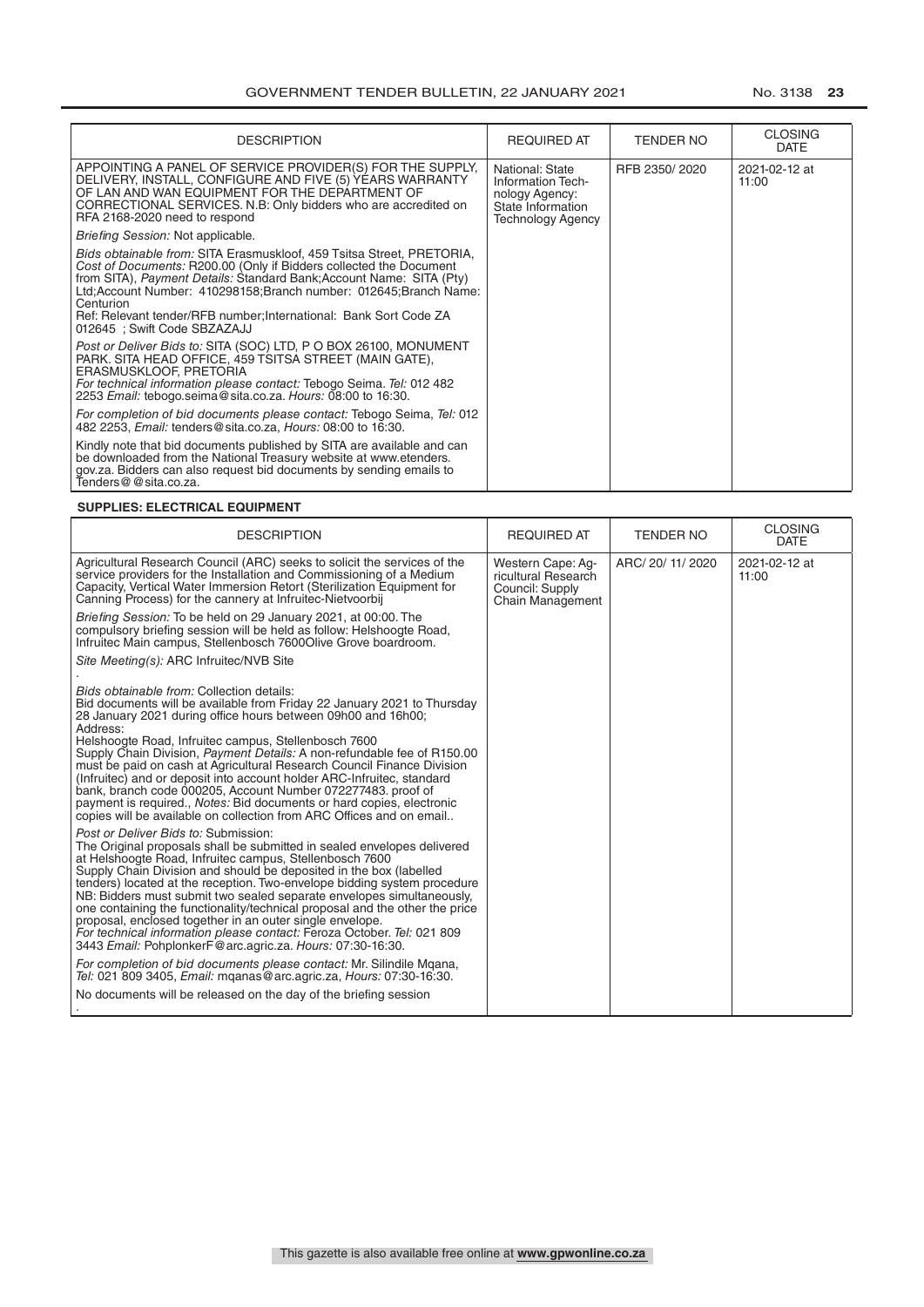#### **SUPPLIES: MEDICAL**

| <b>DESCRIPTION</b>                                                                                                                                                                                                                                                                                                                                                                                                                                                                                                                                                                                     | <b>REQUIRED AT</b>                                                                     | <b>TENDER NO</b>   | <b>CLOSING</b><br><b>DATE</b> |
|--------------------------------------------------------------------------------------------------------------------------------------------------------------------------------------------------------------------------------------------------------------------------------------------------------------------------------------------------------------------------------------------------------------------------------------------------------------------------------------------------------------------------------------------------------------------------------------------------------|----------------------------------------------------------------------------------------|--------------------|-------------------------------|
| BID WCGHCC106/2020: SUPPLY, DELIVERY AND INSTALLATION OF<br>ONE (1) MILLING MACHINE WITH A FOOT SCANNER INCLUDING<br>SOFTWARE AND ONE (1) x LAPTOP AND TWO (2) x COMPUTERS.                                                                                                                                                                                                                                                                                                                                                                                                                            | Western Cape: De-<br>partment of Health:<br>Supply Chain Clini-<br>cal Sourcing        | WCGHCC106/<br>2020 | 2021-02-19 at<br>11:00        |
| Briefing Session: N/A.                                                                                                                                                                                                                                                                                                                                                                                                                                                                                                                                                                                 |                                                                                        |                    |                               |
| Site Meeting(s): N/A.                                                                                                                                                                                                                                                                                                                                                                                                                                                                                                                                                                                  |                                                                                        |                    |                               |
| Bids obtainable from: Department of Health, 22nd Floor, 4 Dorp Street,<br>Cape Town, 8001, Cost of Documents: Non-refundable fee of R50.00,<br>Payment Details: Bank & branch: Nedbank Cape Town, Branch code: 14<br>52 09, Account no: 1452 045 097, Notes: Deposit slips must reflect bid<br>number as reference and bidder's name and must be e-mailed along with<br>electronic request                                                                                                                                                                                                             |                                                                                        |                    |                               |
| Post or Deliver Bids to: The Head, Department of Health, Western Cape<br>Government, PO Box 2060, Cape Town, 8000. In the foyer on the Ground<br>Floor Main entrance of the Provincial Building (under the arches)<br>Corner of Dorp and Keerom Streets (adjacent to Cape High Court), Cape<br>Town, 8001<br>For technical information please contact: Mr Franklin Booysen. Tel: 021<br>483 9253 Email: franklin.booysen@westerncape.gov.za. Hours: 07:30 -<br>15:30.                                                                                                                                  |                                                                                        |                    |                               |
| For completion of bid documents please contact: Howard van der<br>Westhuizen, <i>Tel:</i> 021 483 0392, Email: Howard.vanderWesthuizen@<br>westerncape.gov.za, Hours: 07:30 - 15:30.                                                                                                                                                                                                                                                                                                                                                                                                                   |                                                                                        |                    |                               |
| Bid documents are available electronically only. Please send requests<br>for bid documents to howard vanderwesthuizen@westerncape.gov.za<br>and include your full company and contact details as well as the proof<br>of payment. Bidders are requested to make individual payments when<br>paying for bid documents, group bid payments will not be accepted                                                                                                                                                                                                                                          |                                                                                        |                    |                               |
| <b>DESCRIPTION</b>                                                                                                                                                                                                                                                                                                                                                                                                                                                                                                                                                                                     | <b>REQUIRED AT</b>                                                                     | <b>TENDER NO</b>   | <b>CLOSING</b><br><b>DATE</b> |
| SUPPLY, DELIVERY, INSTALLATION, DEMONSTRATION AND<br>COMMISSIONING OF THREE (3) STATE-OF-THE-ART MOBILE<br>C-ARM FLUOROSCOPY RADIÒGRAPHIC UNITS INTEGRATED WITH<br>PACS RIS FOR KARL BREMER HOSPITAL, KHAYELITSHA DISTRICT<br><b>HOSPITAL AND MITCHELLS PLAIN HOSPITAL</b>                                                                                                                                                                                                                                                                                                                             | Western Cape:<br>Department of<br>Health: SUPPLY<br>CHAIN: CLINICAL<br><b>SOURCING</b> | WCGHCC105/<br>2020 | 2021-02-12 at<br>11:00        |
| Bids obtainable from: Bid documents will be available electronically.<br>Please send written requests for documents with full company and contact<br>details to Mr Tom Khubisa at e-mail: tom. Khubisa@westerncape.gov.za,<br>Documents will be released once proof of payment has been provided<br>Cost of Documents: Non-refundable fee of R50.00, Payment Details: Bank<br>& branch: Nedbank Cape Town, Branch code: 14 52 09, Account no: 1452<br>045 097, Notes: Deposit slips must reflect bid number as reference and<br>bidder's name and must be e-mailed/faxed along with electronic request |                                                                                        |                    |                               |
| Post or Deliver Bids to: The Head, Department of Health, Western Cape<br>Government, PO Box 2060, Cape Town, 8000. In the foyer on the Ground<br>Floor Main entrance of the Provincial Building (under the arches), Corner<br>of Dorp and Keerom Streets (adjacent to Cape High Court), Cape Town,<br>8001<br>For technical information please contact: Mr Deon Abrahams. Tel: 021 918                                                                                                                                                                                                                 |                                                                                        |                    |                               |
| 1595 Email: Deon. Abrahams@westerncape.gov.za. Hours: 09:00 - 14:00.                                                                                                                                                                                                                                                                                                                                                                                                                                                                                                                                   |                                                                                        |                    |                               |
| For completion of bid documents please contact: Mr T Khubisa, Tel: 021<br>483 5698, Email: tom.khubisa@westerncape.gov.za, Hours: 08:30 - 14:30.                                                                                                                                                                                                                                                                                                                                                                                                                                                       |                                                                                        |                    |                               |
| Payments must be deposited into the Department of Health's account and<br>internet transfers (EFTs) are also acceptable                                                                                                                                                                                                                                                                                                                                                                                                                                                                                |                                                                                        |                    |                               |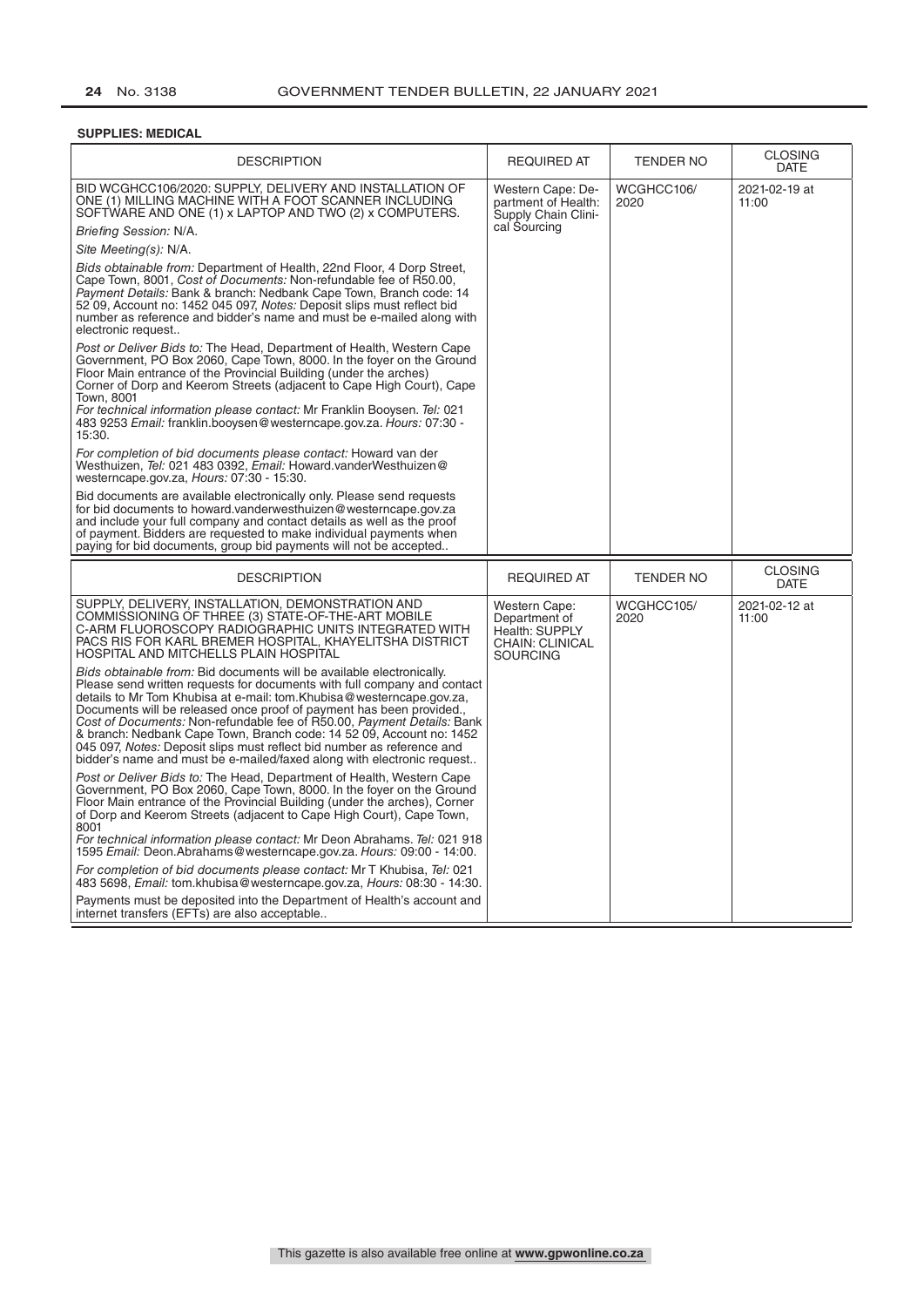| <b>DESCRIPTION</b>                                                                                                                                                                                                                                                                                                                                                                                                                                                                                                                                                                                                                                                                                                                                                                                                                                                                                                                                                                                                                                                                                                                                                                                                                                                                                                                                                                                                                                                                                                                                                            | <b>REQUIRED AT</b>                                                                                                | TENDER NO                            | <b>CLOSING</b><br>DATE        |
|-------------------------------------------------------------------------------------------------------------------------------------------------------------------------------------------------------------------------------------------------------------------------------------------------------------------------------------------------------------------------------------------------------------------------------------------------------------------------------------------------------------------------------------------------------------------------------------------------------------------------------------------------------------------------------------------------------------------------------------------------------------------------------------------------------------------------------------------------------------------------------------------------------------------------------------------------------------------------------------------------------------------------------------------------------------------------------------------------------------------------------------------------------------------------------------------------------------------------------------------------------------------------------------------------------------------------------------------------------------------------------------------------------------------------------------------------------------------------------------------------------------------------------------------------------------------------------|-------------------------------------------------------------------------------------------------------------------|--------------------------------------|-------------------------------|
| THE SUPPLY, DELIVERY, INSTALLATION, TESTING, CALIBRATION,<br>DEMONSTRATION, TRAINING & COMMISSIONING OF ONE DEVICE<br>FOR GENERATING AND DELIVERING RADIOACTIVE AEROSOLS<br>TO PATIENTS SUCH THAT REGIONAL LUNG VENTILATION MAY BE<br>IMAGED, AS IN LUNG VENTILATION/ PERFUSION (LUNG V/Q) SCANS<br>FOR USE IN THE NUCLEAR MEDICINE DEPARTMENT AT GROOTE<br><b>SCHUUR HOSPITAL.</b><br>Bids obtainable from: MR E. ROMAN, FIRST FLOOR F46 ROOM 53,<br>OLD MAIN BUILDING, GROOTE SCHUUR HOSPITAL, OBSERVATORY<br>7925, Cost of Documents: NON-REFUNDABLE FEE OF R50.00,<br>Payment Details: GROOTE SCHUUR HOSPITAL, CASHIERS<br>OFFICE, E-FLOOR, OLD MAIN BUILDING OR NEDBANK, ACCOUNT<br>NUMBER:1452046972, BRANCH CODE: 145209, ACCOUNT<br>TYPE: CURRENT ACCOUNT., Notes: DEPOSIT SLIP/RECEIPT TO<br>BE EMAILED TO Ettiene.Roman@westerncape.gov.za / Charlotte.<br>Humphries@westerncape.gov.za.<br>Post or Deliver Bids to: THE BID OFFICE, FIRST FLOOR, F46 ROOM 53,<br>OLD MAIN BUILDING, GROOTE SCHUUR HOSPITAL, OBSERVATORY,<br>7925 DEPOSITED IN THE BID BOX SITUATED IN THE FOYER, MAIN<br>ENTRANCE, OLD MAIN BUILDING, GROOTE SCHUUR HOSPITAL,<br>OBSERVATORY, 7925.<br>For technical information please contact: Leon Van Niekerk.<br>Tel: 0214044040 Email: Leon.VanNiekerk@westerncape.gov.za. Hours:<br>07h00 - 15h30.<br>For completion of bid documents please contact: Ettiene Roman /<br>Charlotte Humphries, Tel: 0214042345 / 0214042356, Email: Ettiene.<br>Roman@westerncape.gov.za / Charlotte.Humphries@westerncape.gov.<br>za, Hours: 07h30 - 15h30. | Western Cape: De-<br>partment of Health:<br>Nuclear Medicine<br>Department -<br>Groote Schuur<br>Hospital         | GSH255/2020                          | 2021-01-29 at 11:00           |
| <b>DESCRIPTION</b>                                                                                                                                                                                                                                                                                                                                                                                                                                                                                                                                                                                                                                                                                                                                                                                                                                                                                                                                                                                                                                                                                                                                                                                                                                                                                                                                                                                                                                                                                                                                                            | <b>REQUIRED AT</b>                                                                                                | TENDER NO                            | <b>CLOSING</b><br><b>DATE</b> |
| Supply and Install Temperature Monitoring System and Maintenance<br>Services<br>Briefing Session: To be held on 02 February 2021, at 11:00. Non-<br>Compulsory briefing session.<br>Site Meeting(s): Microsoft Teams.                                                                                                                                                                                                                                                                                                                                                                                                                                                                                                                                                                                                                                                                                                                                                                                                                                                                                                                                                                                                                                                                                                                                                                                                                                                                                                                                                         | KwaZulu-Natal:<br><b>Medical Research</b><br>Council of South Af-<br>rica: HIV Prevention<br><b>Research Unit</b> | SAMRC/HPRU-<br>SITMS&MS/ 2020/<br>12 | 2021-02-19 at<br>11:00        |
| Bids obtainable from: South African Medical Research Council Website<br>Link http://www.mrc.ac.za/tenders-or-scm/current-tenders. for download,<br>Cost of Documents: No Fee, Payment Details: N/A, Notes: Refer to the<br>Advert.<br>Post or Deliver Bids to: South African Medical Research Council, Tender<br>Box. 491 Ridge Road, Overport, Durban, 4091, Kwa-Zulu Natal. 1. 2021-<br>01-29- Late, faxed or emailed bids will not be accepted; - No hardcopy bid<br>documents will be issued by the SAMRC<br>For technical information please contact: Aniel Hariparsad.<br>Tel: 0312423716. Fax: N/A Email: Aniel.Hariparsad@mrc.ac.za. Hours:<br>08h00-16h00.<br>For completion of bid documents please contact: Supply Chain<br>Management, Tel: 021 938 0911, Fax: 021 938 0611, Email: tenders@mrc.<br>ac.za, Hours: 08h00-16h00.<br>Refer to the Advert.                                                                                                                                                                                                                                                                                                                                                                                                                                                                                                                                                                                                                                                                                                            |                                                                                                                   |                                      |                               |
| <b>DESCRIPTION</b>                                                                                                                                                                                                                                                                                                                                                                                                                                                                                                                                                                                                                                                                                                                                                                                                                                                                                                                                                                                                                                                                                                                                                                                                                                                                                                                                                                                                                                                                                                                                                            | <b>REQUIRED AT</b>                                                                                                | <b>TENDER NO</b>                     | <b>CLOSING</b><br><b>DATE</b> |
| Rendering of Medical Specimen Courier Services for the NHLS-Nationally<br>for a Period of five (5) years.<br>Briefing Session: To be held on 29 January 2021, at 11:00. Compulsory<br>briefing session: 1 Modderfontein Road, Sandringham, Johannesburg.<br>Site Meeting(s): Compulsory briefing session:<br>1 Modderfontein Road, Sandringham, Johannesburg.<br>Bids obtainable from: etender portal iTender portal, Cost of Documents:<br>n/a, Payment Details: n/a<br><i>Post or Deliver Bids to:</i> National Health Laboratory Service (NHLS), 1<br>Modderfontein Road, Sandringham, Johannesburg. All bid submissions<br>must be placed in the tender box at the National Health Laboratory<br>Service (NHLS) main reception, all late submission will be disqualified                                                                                                                                                                                                                                                                                                                                                                                                                                                                                                                                                                                                                                                                                                                                                                                                  | National: National<br><b>Health Laboratory</b><br>Service: Health                                                 | RFB010/20/21                         | 2021-02-19 at<br>11:00        |
| For technical information please contact: Tebogo Molefe. Tel: 011 555<br>0595 Email: tebogo.molefe@nhls.ac.za. Hours: 08:00 - 16:00.<br>For completion of bid documents please contact: Tebogo Molefe, Tel: 011<br>555 0595, Email: tebogo.molefe@nhls.ac.za, Hours: 08:00 - 16:00.                                                                                                                                                                                                                                                                                                                                                                                                                                                                                                                                                                                                                                                                                                                                                                                                                                                                                                                                                                                                                                                                                                                                                                                                                                                                                           |                                                                                                                   |                                      |                               |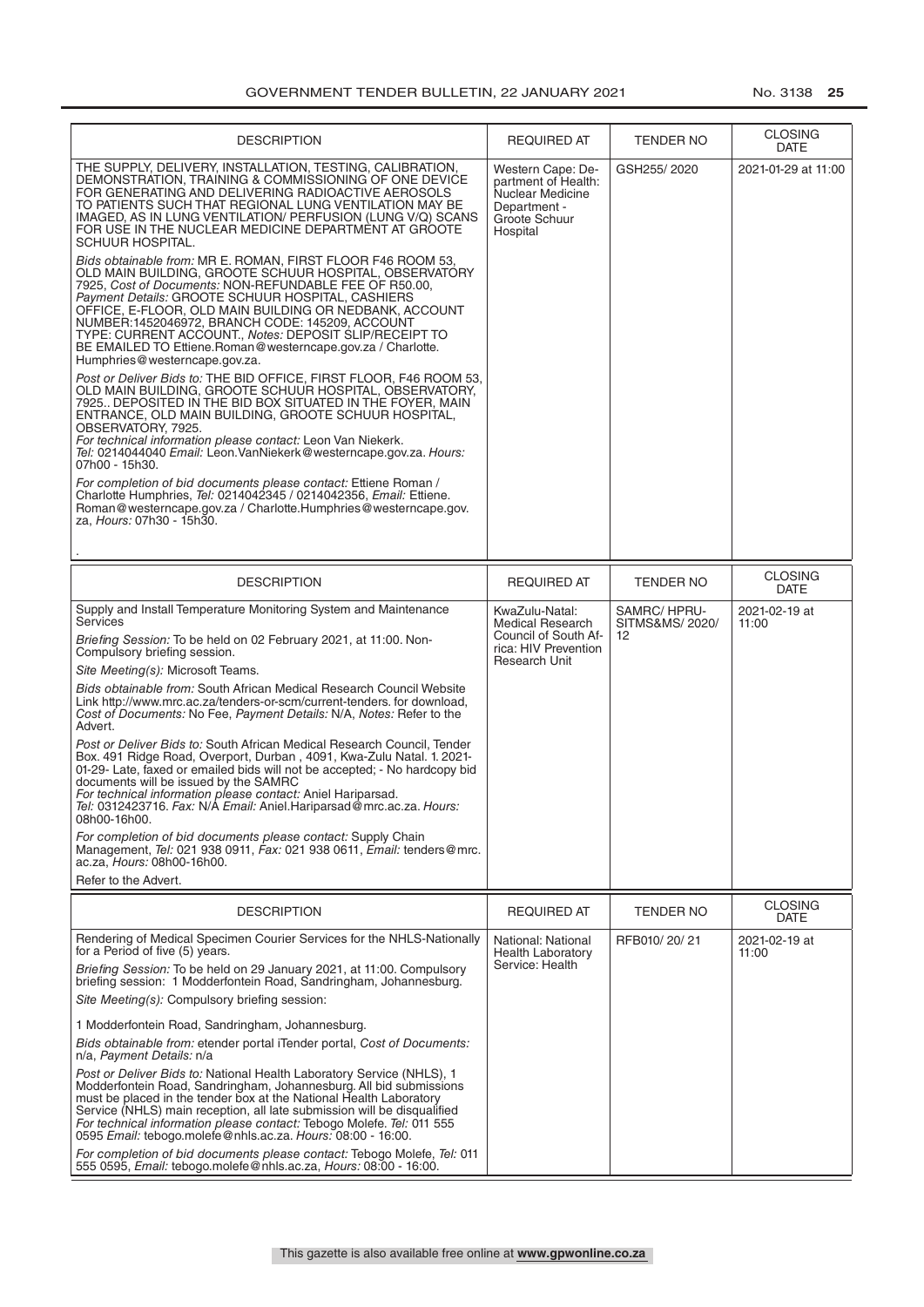| <b>DESCRIPTION</b>                                                                                                                                                                                                                                                                                                                                                                                                                             | <b>REQUIRED AT</b>                                               | TENDER NO    | <b>CLOSING</b><br><b>DATE</b> |
|------------------------------------------------------------------------------------------------------------------------------------------------------------------------------------------------------------------------------------------------------------------------------------------------------------------------------------------------------------------------------------------------------------------------------------------------|------------------------------------------------------------------|--------------|-------------------------------|
| Placement/Outright Purchase of Automated Gram Stainer including<br>service and maintenance for a period of five (5) years at DGM<br>Microbiology Lab and Helen Joseph.                                                                                                                                                                                                                                                                         | Gauteng: National<br><b>Health Laboratory</b><br>Service: Health | RFB141/19/20 | 2021-02-19 at<br>11:00        |
| Briefing Session: THERE WILL BE NO INFORMATION SESSION.<br>BIDDERS ARE HOWEVER ENCOURAGED TO ASK QUESTIONS UNTIL<br>CLOSING OF QUESTIONS ON 12 FEBRUARY 2021                                                                                                                                                                                                                                                                                   |                                                                  |              |                               |
| Site Meeting(s): THERE WILL BE NO INFORMATION SESSION                                                                                                                                                                                                                                                                                                                                                                                          |                                                                  |              |                               |
| Bids obtainable from: etender portal iTender portal, Cost of Documents:<br>n/a, Payment Details: n/a                                                                                                                                                                                                                                                                                                                                           |                                                                  |              |                               |
| Post or Deliver Bids to: National Health Laboratory Service (NHLS), 1<br>Modderfontein Road, Sandringham, Johannesburg. All bid submissions<br>must be placed in the tender box at the National Health Laboratory<br>Service (NHLS) main reception, all late submission will be disqualified<br>For technical information please contact: Stellah Rakgabyane. Tel: 011<br>386 6165 Email: stellah.rakgabyane@nhls.ac.za. Hours: 08:00 - 16:30. |                                                                  |              |                               |
| For completion of bid documents please contact: Stellah Rakgabyane,<br>Tel: 011 386 6165, Email: stellah.rakgabyane@nhls.ac.za, Hours: 08:00 -<br>16:30.                                                                                                                                                                                                                                                                                       |                                                                  |              |                               |

#### **SERVICES: GENERAL**

| <b>DESCRIPTION</b>                                                                                                                                                                                                                                                                                                                                                                                                                                                                                                                                                                                                                                                                                                                              | <b>REQUIRED AT</b>                                                                                            | <b>TENDER NO</b> | <b>CLOSING</b><br><b>DATE</b> |
|-------------------------------------------------------------------------------------------------------------------------------------------------------------------------------------------------------------------------------------------------------------------------------------------------------------------------------------------------------------------------------------------------------------------------------------------------------------------------------------------------------------------------------------------------------------------------------------------------------------------------------------------------------------------------------------------------------------------------------------------------|---------------------------------------------------------------------------------------------------------------|------------------|-------------------------------|
| APPOINTMENT OF A CATERING COMPANY TO PROVIDE FIXED-<br>PRICE CATERING FOR OWEN SITHOLE COLLEGE FOR A PERIOD<br>OF THIRTY-SIX (36) MONTHS Prequalification: (i) At least BBBEE level<br>1 t (as per the provisions of section 4(1)(a) of the PPPFA Regulations,<br>2017); and (ii) EME or QSE which is at least 51% owned by black people<br>or Woman; (as per the provisions of section 4(1) (b) of the PPPFA<br>Regulations, 2017)                                                                                                                                                                                                                                                                                                             | KwaZulu-Natal:<br>Department of<br>Agriculture and<br>Rural Development:<br>Supply Chain Man-<br>agement-Bids | DARD 37/20A      | 2021-02-12 at<br>11:00        |
| Briefing Session: No Compulsory Briefing. Premises can be viewed at<br>Department of Agriculture, Owen Sithole College, Empangeni GPS<br>Coordinates: S 28.44.44 049 E 31 53 10 862.                                                                                                                                                                                                                                                                                                                                                                                                                                                                                                                                                            |                                                                                                               |                  |                               |
| Site Meeting(s):                                                                                                                                                                                                                                                                                                                                                                                                                                                                                                                                                                                                                                                                                                                                |                                                                                                               |                  |                               |
| Bids obtainable from: Downloaded from the departmental website: www.<br>kzndard.gov.za /Tenders www.etenders.gov.za free of charge. Cost of<br>Documents: none, Payment Details: ETFpayments or Cedara Cashier's<br>office: Name of Bank: Absa , Account Name: KZN Provincial Government-<br>Agriculture: Account Type: Cheque Account: 4072480963 : Brach Code<br>: 630525 Reference No: 03027001 and company name , Fax: 033<br>3559320, Notes: Not applicable.<br>Post or Deliver Bids to: Department of Agriculture and Rural Development,<br>Private Bag x9059, Pietermaritzburg. Dropped into Tender box at Cedara<br>SCM call centre<br>For technical information please contact: MR B LUTGE. Tel: 033 355<br>9306. Hours: 7:45 - 16:15. |                                                                                                               |                  |                               |
| For completion of bid documents please contact: Ms N Makaula, Tel: 033<br>355 9109, Email: nozizwe.makaula@kzndard.gov.za, Hours: 7:45 - 16:15.                                                                                                                                                                                                                                                                                                                                                                                                                                                                                                                                                                                                 |                                                                                                               |                  |                               |
| Bid Documents can be downloaded from the Departmental website http://<br>www.kzndard.gov.za/tenders/adverts or www.etenders.gov.za free of<br>charge. Or Can be obtained from Cedara Supply Chain Management Call<br>Centre at cost. Proof of payment can be faxed to 033 355 9320, EMAIL<br>to thabani.maphumulo@kzndard.gov.za.                                                                                                                                                                                                                                                                                                                                                                                                               |                                                                                                               |                  |                               |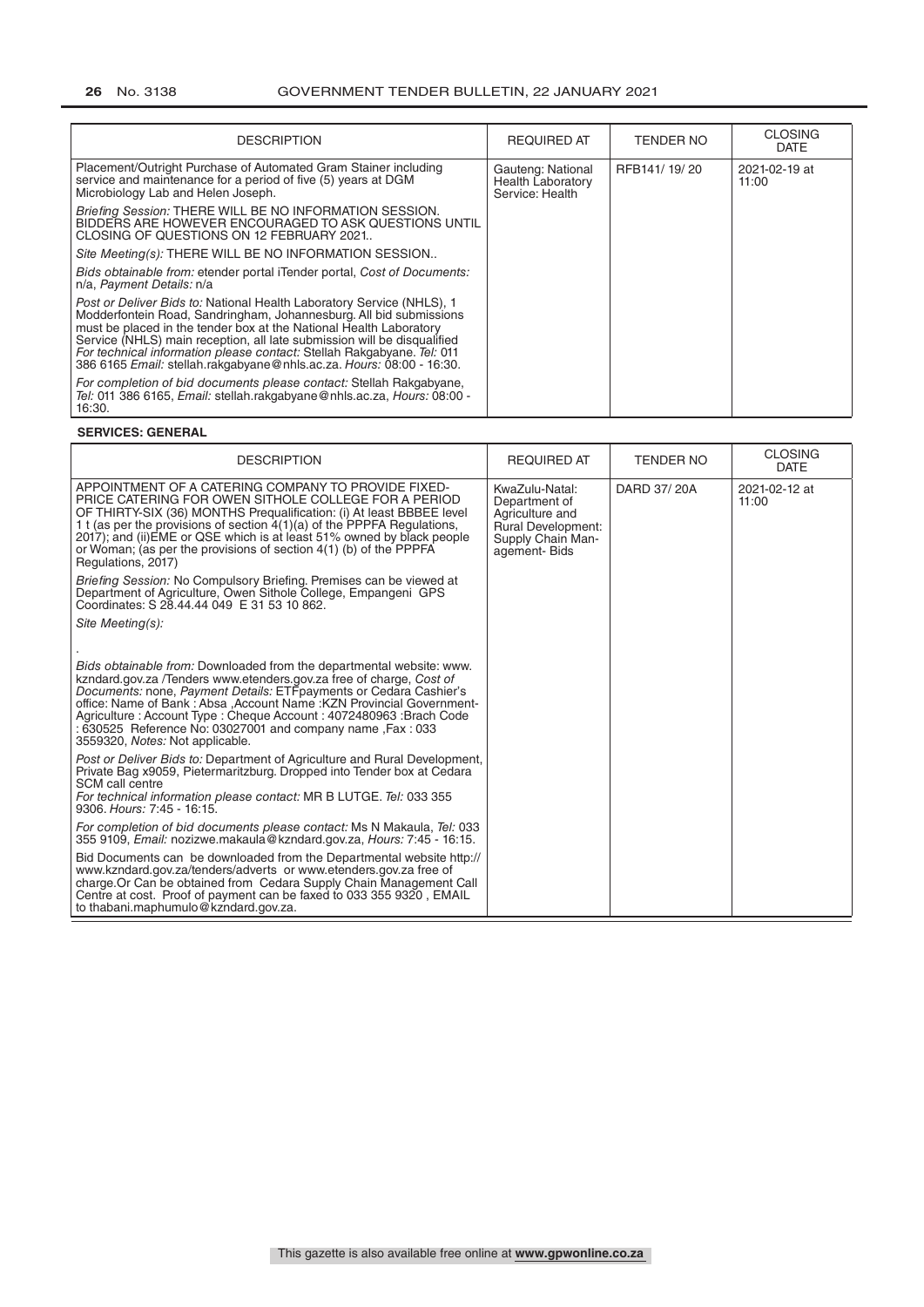| <b>DESCRIPTION</b>                                                                                                                                                                                                                                                                                                                                                                                                                                                                           | REQUIRED AT                                                                                                          | TENDER NO        | <b>CLOSING</b><br><b>DATE</b> |
|----------------------------------------------------------------------------------------------------------------------------------------------------------------------------------------------------------------------------------------------------------------------------------------------------------------------------------------------------------------------------------------------------------------------------------------------------------------------------------------------|----------------------------------------------------------------------------------------------------------------------|------------------|-------------------------------|
| APPOINTMENT OF A CATERING COMPANY TO PROVIDE FIXED-<br>PRICE CATERING FOR CEDARA COLLEGE FOR A PERIOD OF<br>THIRTY-SIX (36) MONTHS Prequalification: (i) At least BBBEE level 1<br>t (as per the provisions of section $4(1)(a)$ of the PPPFA Regulations,<br>2017); and (ii) EME or QSE which is at least 51% owned by black people<br>or Woman; (as per the provisions of section 4(1) (b) of the PPPFA<br>Regulations, 2017)                                                              | KwaZulu-Natal:<br>Department of<br>Agriculture and<br><b>Rural Development:</b><br>Supply Chain Man-<br>agement-Bids | DARD 36/2020 A   | 2021-02-12 at<br>11:00        |
| Briefing Session: No Compulsory Briefing. Premises can be viewed at<br>Department of Agriculture, No.1 Cedara Road GPS Coordinate S29 31'<br>43.836 E30 15' 56.584.                                                                                                                                                                                                                                                                                                                          |                                                                                                                      |                  |                               |
| Site Meeting(s):                                                                                                                                                                                                                                                                                                                                                                                                                                                                             |                                                                                                                      |                  |                               |
| <i>Bids obtainable from:</i> Downloaded from the departmental website: www.<br>kzndard.gov.za /Tenders www.etenders.gov.za free of charge, Cost of<br>Documents: none, Payment Details: ETFpayments or Cedara Cashier's<br>office: Name of Bank: Absa , Account Name : KZN Provincial Government-<br>Agriculture: Account Type: Cheque Account: 4072480963 : Brach Code<br>: 630525 Reference No: 03027001 and company name , Fax: 033<br>3559320, Notes: Not applicable.                    |                                                                                                                      |                  |                               |
| Post or Deliver Bids to: Department of Agriculture and Rural Development,<br>Private Bag x9059, Pietermaritzburg. Dropped into Tender box at Cedara<br>SCM call centre<br>For technical information please contact: MR B LUTGE. Tel: 033 355<br>9306. Hours: 7:45 - 16:15.                                                                                                                                                                                                                   |                                                                                                                      |                  |                               |
| For completion of bid documents please contact: Ms N Makaula, Tel: 033<br>355 9109, Email: nozizwe.makaula@kzndard.gov.za, Hours: 7:45 - 16:15.                                                                                                                                                                                                                                                                                                                                              |                                                                                                                      |                  |                               |
| Bid Documents can be downloaded from the Departmental website<br>http://www.kzndard.gov.za/tenders/adverts or www.etenders.gov.za free of<br>charge Or Can be obtained from Cedara Supply Chain Management Call<br>Centre at cost. Proof of payment can be faxed to 033 355 9320, EMAIL to                                                                                                                                                                                                   |                                                                                                                      |                  |                               |
| thabani.maphumulo@kzndard.gov.za.                                                                                                                                                                                                                                                                                                                                                                                                                                                            |                                                                                                                      |                  |                               |
| <b>DESCRIPTION</b>                                                                                                                                                                                                                                                                                                                                                                                                                                                                           | <b>REQUIRED AT</b>                                                                                                   | <b>TENDER NO</b> | <b>CLOSING</b><br><b>DATE</b> |
| Appointment of NPOs for the Community Work Programme (CWP) for a<br>period of twelve (12) months.                                                                                                                                                                                                                                                                                                                                                                                            | National: Depart-                                                                                                    | COGTA (T) 17/    | 2021-02-12 at                 |
| Briefing Session: To be held on 03 February 2021, at 10:00. There will<br>be a compulsory briefing session held under strict COVID-19 regulations.<br>Bidders who do not attend the briefing session, will be disqualified. No<br>bidding documents will be placed at the reception. Bidders are urged to<br>download the bid documents on the COGTA website as soon as they<br>become available or on the e-Tender Portal                                                                   | ment of Co-oper-<br>ative Governance:<br>Supply Chain<br>Management                                                  | 2020             | 11:00                         |
| Site Meeting(s): Via Microsoft Teams Link:                                                                                                                                                                                                                                                                                                                                                                                                                                                   |                                                                                                                      |                  |                               |
| Bids obtainable from: www.cogta.gov.za / e tender portal, Cost of<br>Documents: None, Payment Details: Order number: OR - 012889<br>Account number: BA 000027 (719), Notes: Bidders who sent their bid<br>documents using the courier services must ensure that the documents are<br>put in the tender box                                                                                                                                                                                   |                                                                                                                      |                  |                               |
| Post or Deliver Bids to: 87 Hamilton, Cnr Hamilton and Johannes<br>Ramokhoase Street<br>Arcadia, 0183 (Bid tender box, Foyer/Reception Area). Bids must be<br>sealed in an envelope, clearly marked and be delivered timeously to the<br>correct address as indicated above. Late submission of bid documents,<br>will not be considered.<br>For technical information please contact: Mr. Sanele Nyoka. Tel: (012) 334<br>0523. Fax: N/A Email: sanelen@cogta.gov.za. Hours: 08:00 - 16:30. |                                                                                                                      |                  |                               |
| For completion of bid documents please contact: Kgaugelo Tselana or<br>Mogoma Sekgothe or Nomvula Ntuli, Tel: (012) 334 0912/(012) 334 0586<br>or 334 0820, Fax: N/A, Email: Kgaugelot@cogta.gov.za/ MogomaN@<br>cogta.gov.za/ NomvulaN@cogta.gov.za, Hours: 08:00 - 16:30.<br>Service Providers are urged to print out the bid documents on the website,                                                                                                                                    |                                                                                                                      |                  |                               |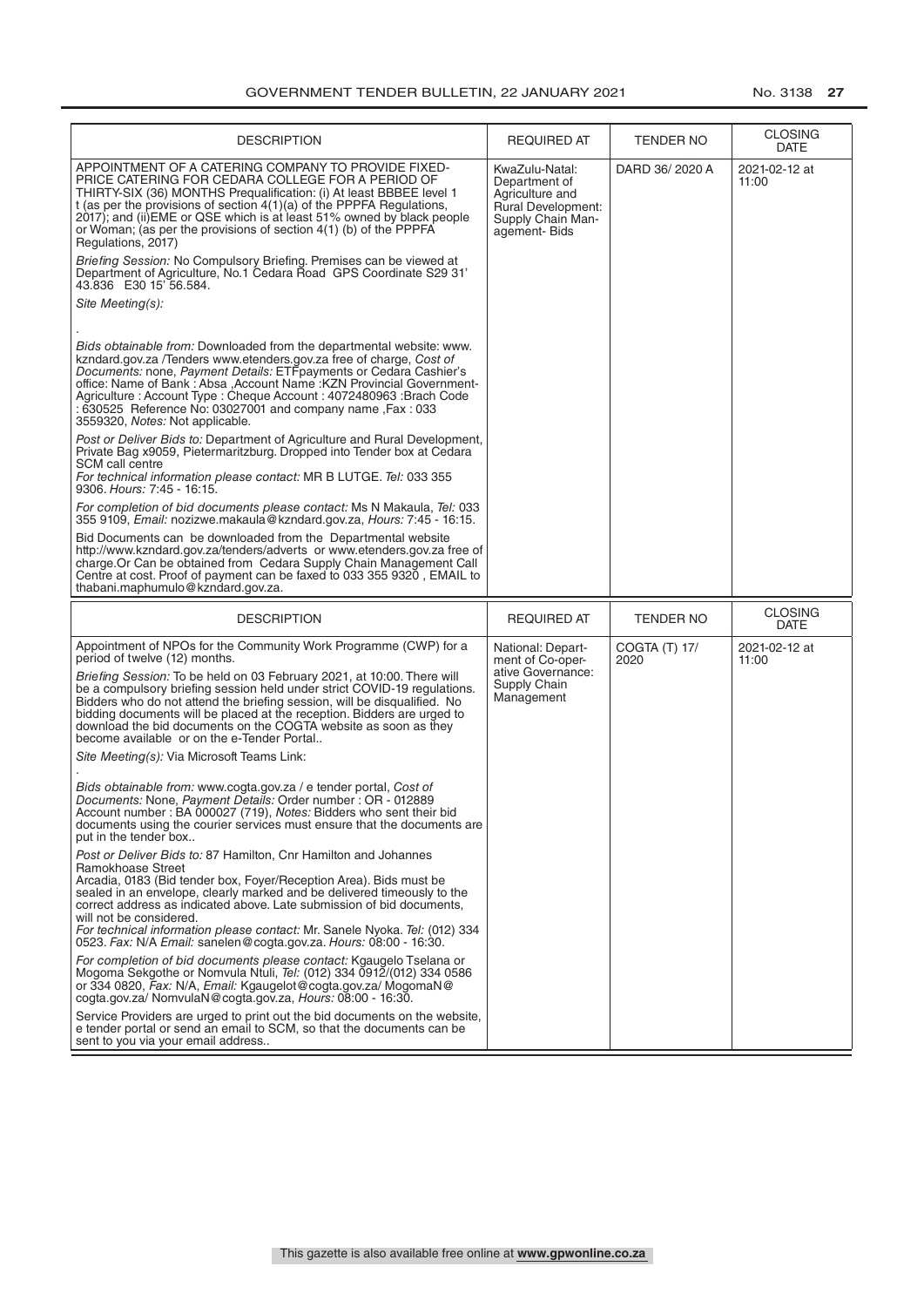| <b>DESCRIPTION</b>                                                                                                                                                                                                                                                                                                                                                                                                                                                                                                                                                                                                                                                                                                                                                                                                                                                                                                                                                                                                                                                                                                                                                                                                                                                                                                                                                                                                                                                                                                                                            | <b>REQUIRED AT</b>                                                                                       | <b>TENDER NO</b> | CLOSING<br><b>DATE</b>        |
|---------------------------------------------------------------------------------------------------------------------------------------------------------------------------------------------------------------------------------------------------------------------------------------------------------------------------------------------------------------------------------------------------------------------------------------------------------------------------------------------------------------------------------------------------------------------------------------------------------------------------------------------------------------------------------------------------------------------------------------------------------------------------------------------------------------------------------------------------------------------------------------------------------------------------------------------------------------------------------------------------------------------------------------------------------------------------------------------------------------------------------------------------------------------------------------------------------------------------------------------------------------------------------------------------------------------------------------------------------------------------------------------------------------------------------------------------------------------------------------------------------------------------------------------------------------|----------------------------------------------------------------------------------------------------------|------------------|-------------------------------|
| SUPPLY AND DELIVER 90 000 CORRUGATED CARTON BOXES<br>(GRADE CC) AND 90 000 CORRUGATED INNER PADS (GRADE CC)<br>Briefing Session: Due to Covid-19 measures, there will not be an<br>Information Session. Bidders must please consolidate all questions<br>relating to this bid on an email and direct the email to floreinach geduld@<br>westerncape.gov.za. Cut-off time for bidders to submit questions will be 4<br>December 2020 at 12h00<br>Bids obtainable from: Website: www.etenders.gov.za, Notes: Bid<br>documents are downloadable from the eTender portal: www.etenders.gov.<br>za. No documents will be issued by the WCED.<br>Post or Deliver Bids to: WCED Departmental bid box, Ground Floor,<br>Grand Central Building, Cape Town. Bid documents must be deposited<br>in the WCED Departmental bid box, Ground Floor, Lower Plein Street,<br>Grand Central Building, Cape Town<br>For technical information please contact: Floreinach Geduld. Tel: 021 467<br>2799 Email: floreinach.geduld@westerncape.gov.za. Hours: Monday -<br>Friday, 09h00 - 12h00.<br>For completion of bid documents please contact: Floreinach Geduld,<br>Tel: 021 467 2799, Email: floreinach.geduld@westerncape.gov.za, Hours:<br>Monday - Friday, 09h00 - 12h00.<br>Please note that in line with the Western Cape Provincial Treasury<br>Instructions, the Western Cape Government will only conduct business<br>with prospective suppliers who are actively registered on the Central<br>Supplier Database (CSD) of the National Treasury. Due to the Covid-19 | <b>Western Cape:</b><br>Department of<br><b>Education: Direc-</b><br>tor: Examinations<br>Administration | B/WCED 2899/20   | 2021-02-19 at<br>11:00        |
| Pandemic, Public viewing of the Bid Opening process will not be<br>conducted                                                                                                                                                                                                                                                                                                                                                                                                                                                                                                                                                                                                                                                                                                                                                                                                                                                                                                                                                                                                                                                                                                                                                                                                                                                                                                                                                                                                                                                                                  |                                                                                                          |                  |                               |
| <b>DESCRIPTION</b>                                                                                                                                                                                                                                                                                                                                                                                                                                                                                                                                                                                                                                                                                                                                                                                                                                                                                                                                                                                                                                                                                                                                                                                                                                                                                                                                                                                                                                                                                                                                            | <b>REQUIRED AT</b>                                                                                       | <b>TENDER NO</b> | <b>CLOSING</b><br><b>DATE</b> |
| SUPPLY, ASSEMBLE AND INSTALL PREFABRICATED ADJUSTABLE<br><b>STEEL SHELVING</b><br>Briefing Session: Due to Covid-19 measures, there will not be an<br>Information Session. Bidders must please consolidate all questions<br>relating to this bid on an email and direct the email to mandy.<br>ngubelanga@westerncape.gov.za. Cut-off time for bidders to submit<br>questions will be 5 February 2021 at 12h00<br>Bids obtainable from: Website: www.etenders.gov.za, Notes: Bid                                                                                                                                                                                                                                                                                                                                                                                                                                                                                                                                                                                                                                                                                                                                                                                                                                                                                                                                                                                                                                                                              | Western Cape:<br>Department of<br>Education: Director:<br><b>Examination Admin-</b><br>istration         | B/WCED 2840/20   | 2021-02-12 at<br>11:00        |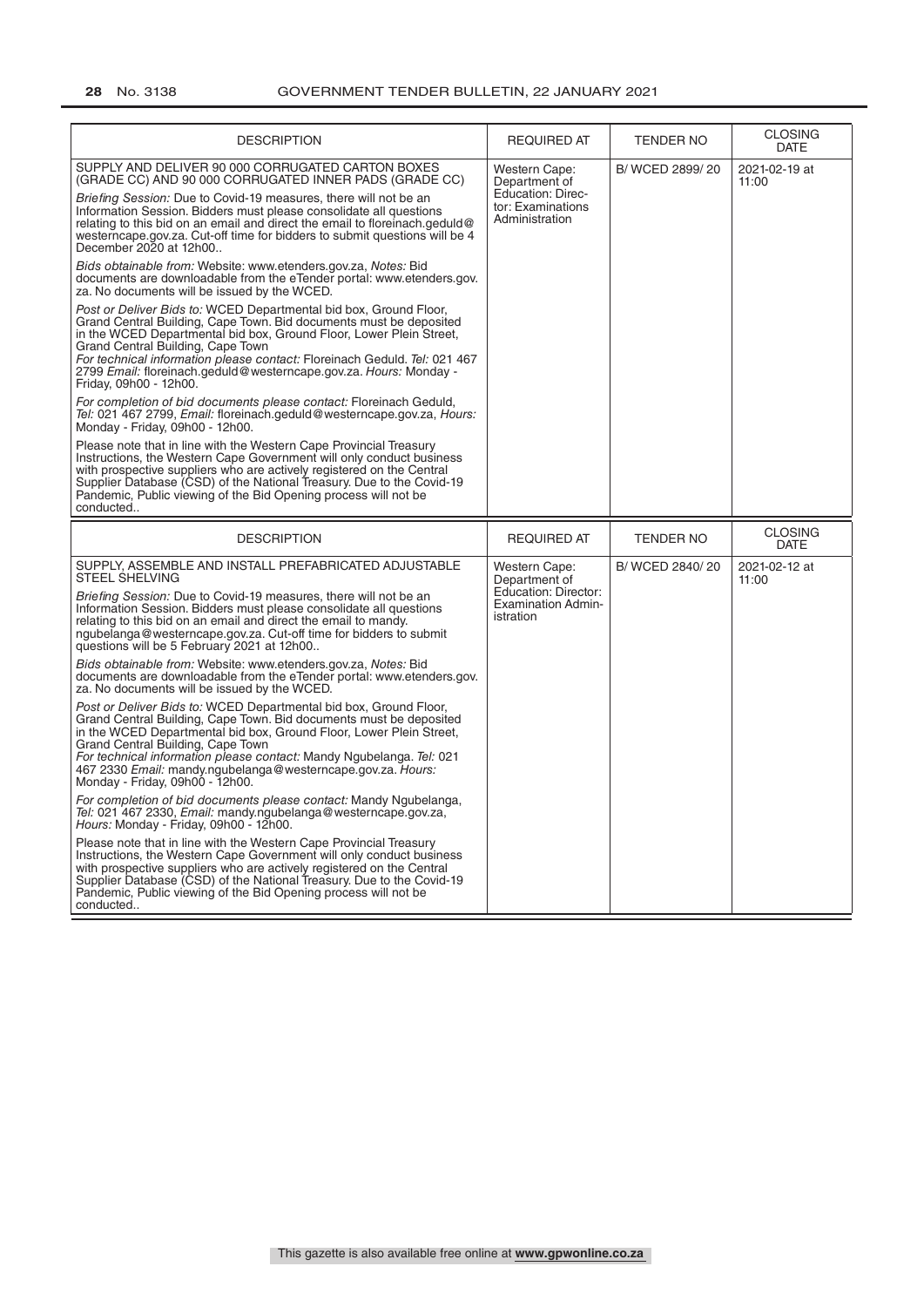| <b>DESCRIPTION</b>                                                                                                                                                                                                                                                                                                                                                                                                                                                                            | <b>REQUIRED AT</b>                                                   | TENDER NO           | <b>CLOSING</b><br>DATE        |
|-----------------------------------------------------------------------------------------------------------------------------------------------------------------------------------------------------------------------------------------------------------------------------------------------------------------------------------------------------------------------------------------------------------------------------------------------------------------------------------------------|----------------------------------------------------------------------|---------------------|-------------------------------|
| BID WCGHSC0032/2021: FOR THE PROVISION OF A<br>COMPREHENSIVE CATERING SERVICE TO MITCHELLS PLAIN<br>HOSPITAL UNDER THE CONTROL OF THE DEPARTMENT OF<br>HEALTH, WESTERN CAPE GOVERNMENT, FOR A THREE YEAR<br>PERIOD.                                                                                                                                                                                                                                                                           | Western Cape: De-<br>partment of Health:<br>Supply Chain<br>Sourcing | WCGHSC0032/<br>2021 | 2021-02-19 at<br>11:00        |
| Briefing Session: To be held on 05 February 2021, at 10:00. All<br>prospective bidders must attend a compulsory briefing/information session<br>and site inspection. A 10-minute allowance from the starting time will be<br>made after which the doors of the meeting venue will be locked and late<br>bidders will be excluded. Failure to attend the meeting will invalidate a<br>bidder's offer                                                                                           |                                                                      |                     |                               |
| Site Meeting(s): Conference Room, Mitchells Plain Hospital, 8 AZ Berman<br>Drive. LENTEGEUR.                                                                                                                                                                                                                                                                                                                                                                                                  |                                                                      |                     |                               |
| Bids obtainable from: Electronically available from rashaad.matthews@<br>westerncape.gov.za, Cost of Documents: Non-Refundable fee of R50.00,<br>Payment Details: Bank & branch: Nedbank Cape Town, Branch code: 14<br>52 09, Account Number: 1452 045 097, Notes: Deposit slips must reflect<br>bid number as reference and bidder's name and must be e-mailed along<br>with electronic request                                                                                              |                                                                      |                     |                               |
| Post or Deliver Bids to: The Head, Department of Health, Western<br>Cape Government, PO Box 2060, Cape Town, 8000, Attention: Rashaad<br>Matthews. In the foyer on the Ground Floor Main entrance of the Provincial<br>Building (under the arches)<br>Corner of Dorp and Keerom Streets (adjacent to Cape High Court), Cape<br>Town, 8001<br>For technical information please contact: Mr Munier Patel. Tel: 021 377<br>4764. Fax: N/A Email: munier.patel@westerncape.gov.za. Hours: 08h00 - |                                                                      |                     |                               |
| 15h00.<br>For completion of bid documents please contact: Mr Rashaad Matthews,<br>Tel: 021 483 2550, Fax: N/A, Email: rashaad.matthews@westerncape.gov.<br>za, Hours: 07h00 - 15h00.                                                                                                                                                                                                                                                                                                          |                                                                      |                     |                               |
| Bid documents will be available electronically only. Please send written<br>requests for documents with full company and contact details to Mr<br>Rashaad Matthews at e-mail rashaad.matthews@westerncape.gov.za.<br>Payments must be deposited into the Department of Health's account.<br>Internet transfers (EFT) are also acceptable.                                                                                                                                                     |                                                                      |                     |                               |
| <b>DESCRIPTION</b>                                                                                                                                                                                                                                                                                                                                                                                                                                                                            | <b>REQUIRED AT</b>                                                   | <b>TENDER NO</b>    | <b>CLOSING</b><br><b>DATE</b> |
| APPOINTMENT OF A SERVICE PROVIDER TO SUPPLY AND PROVIDE<br>CLEANING SERVICES AT THE THUSONG SERVICE CENTRE WITHIN<br>MAPONYA MALL FOR A PERIOD OF 36 MONTHS                                                                                                                                                                                                                                                                                                                                   | Gauteng: Depart-<br>ment of Public<br>Service and Admin-             | DPSA003/2020        | 2021-02-12 at<br>11:00        |
| Briefing Session: To be held on 04 February 2021, at 11:00. Maponya<br>Mall, Thusong Service Centre, Shop No.368, Maponya Mall, Chris Hani<br>Road, Pimville, Soweto,                                                                                                                                                                                                                                                                                                                         | istration: DPSA                                                      |                     |                               |
| Site Meeting(s): Maponya Mall, Thusong Service Centre, Shop No.368,<br>Maponya Mall, Chris Hani Road, Pimville, Soweto                                                                                                                                                                                                                                                                                                                                                                        |                                                                      |                     |                               |
| Bids obtainable from: Batho Pele House, 546 Edmond Street, (C/O<br>Hamilton Street), Arcadia or www.dpsa.gov.za/tenders.php or http://www.<br>etenders.gov.za                                                                                                                                                                                                                                                                                                                                 |                                                                      |                     |                               |
| Cost of Documents: NO COSTS INVOLVED, Payment Details: N/A,<br><i>Notes:</i> NO TENDER DOCUMENTS WILL BE AVAILABLE AT THE SITE/<br><b>INFO SESSION</b>                                                                                                                                                                                                                                                                                                                                        |                                                                      |                     |                               |
| Post or Deliver Bids to: Batho Pele House, 546 Edmond Street,<br>(C/O Hamilton Street), Arcadia. NO LATE DOCUMENTS WILL BE<br><b>CONSIDERED</b><br>For technical information please contact: Mr. Metsantika Seopela/ Ms.<br>Babalwa Duda. Tel: 012 336 1531/011 938 1062 Email: metsantikas@<br>dpsa.gov.za. Hours: 08h00-16h00.                                                                                                                                                              |                                                                      |                     |                               |
| For completion of bid documents please contact: Ms. Lorraine Masenya /<br>Mmapula Kotsokoane, Tel: 012 336 1126/1389, Hours: 08h00-16h00.                                                                                                                                                                                                                                                                                                                                                     |                                                                      |                     |                               |
| This tender has a compulsory briefing session , failure to attend the<br>briefing session will result in your tender/proposal being disqualified.                                                                                                                                                                                                                                                                                                                                             |                                                                      |                     |                               |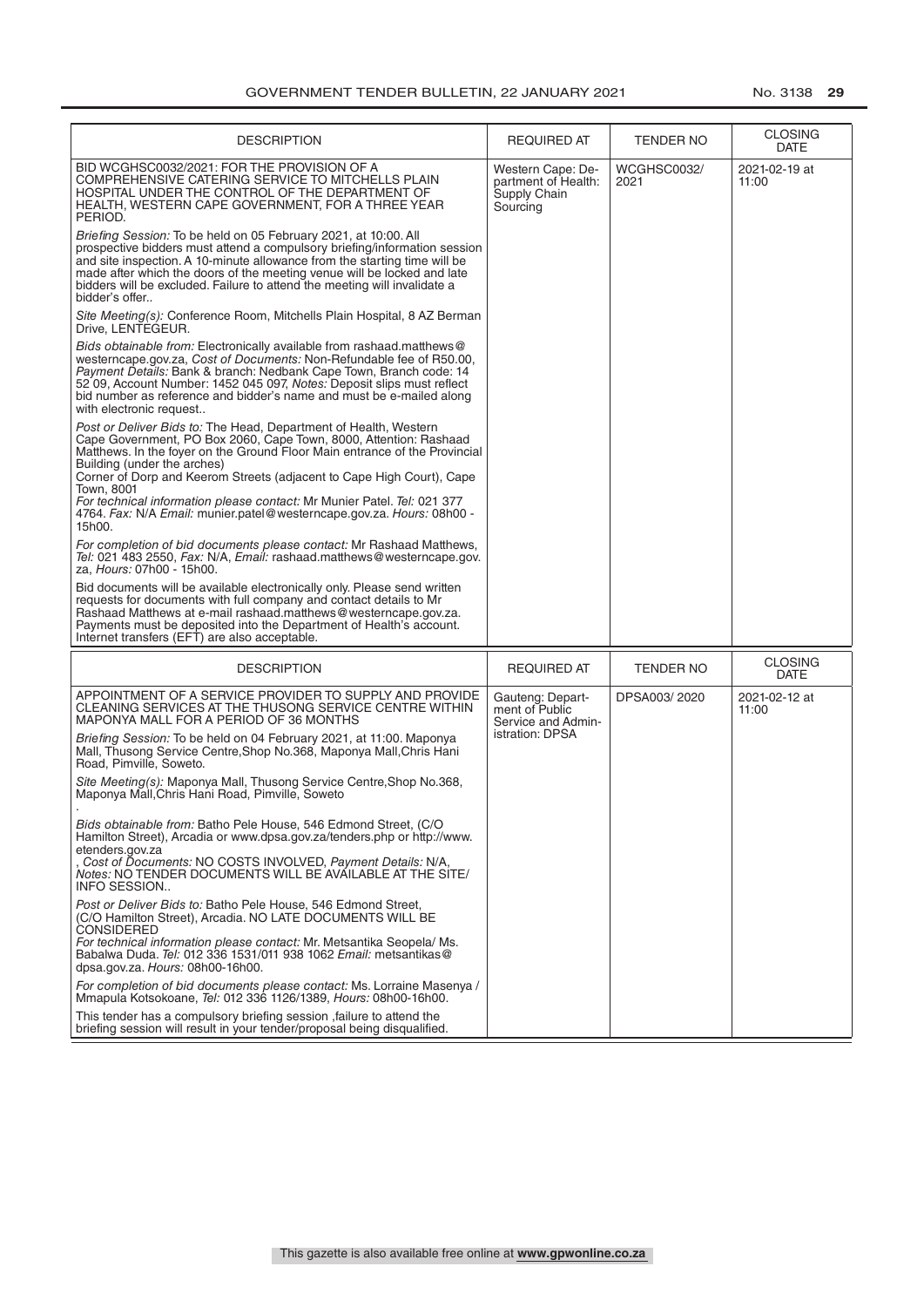| <b>DESCRIPTION</b>                                                                                                                                                                                                                                                                                                                                                                                                        | <b>REQUIRED AT</b>                               | <b>TENDER NO</b> | <b>CLOSING</b><br><b>DATE</b> |
|---------------------------------------------------------------------------------------------------------------------------------------------------------------------------------------------------------------------------------------------------------------------------------------------------------------------------------------------------------------------------------------------------------------------------|--------------------------------------------------|------------------|-------------------------------|
| Appointment of panel of contractors to render a service of maintenance<br>of water supply and sewerage network for 24 months in Capricorn and<br>Sekhukhune District. Bidders should have a CIDB contractor grading<br>designation of 3 SO or higher                                                                                                                                                                      | Limpopo: Depart-<br>ment of Public<br>Works: SCM | PLK 21/02        | 2021-02-16 at<br>11:00        |
| Briefing Session: There is no briefing session.                                                                                                                                                                                                                                                                                                                                                                           |                                                  |                  |                               |
| Bids obtainable from: 78 HANS VAN RENSBURG STREET, OLD<br>MUTUAL BUILDING, FIRST FLOOR, OFFICE 10, POLOKWANE,<br>PRIVATE BAG X 9469, POLOKWANE, 0700, Payment Details: R 200.00<br>Strictly cash                                                                                                                                                                                                                          |                                                  |                  |                               |
| Post or Deliver Bids to: 78 HANS VAN RENSBURG STREET, OLD<br>MUTUAL BUILDING, FIRST FLOOR, OFFICE 10, POLOKWANE,<br>PRIVATE BAG X 9469, POLOKWANE, 0700. COMPLETED<br>DOCUMENTS MUST BE FORWADED TO THE ABOVE ADRESS ON<br>THE CORRECT CLOSING DATE AND TIME<br>For technical information please contact: Koena Seroka. Tel: 083 633<br>8951. Fax: 015 297 4694 Email: koena.seroka@dpw.gov.za. Hours: 07:30<br>$-16:00.$ |                                                  |                  |                               |
| For completion of bid documents please contact: Rebecca Motimele,<br>Tel: 015 293 8060, Fax: 015 297 8628, Email: rebecca.motimele@dpw.gov.<br>za, Hours: 07:30 - 16:00.                                                                                                                                                                                                                                                  |                                                  |                  |                               |
| This bid is subjected to preferential procurement that provides for the<br>B-BBEE level of contribution as a mechanism to be used as a pre-<br>qualification criteria. Only bidders having B-BBEE level 1-2 will comply<br>with the pre-qualification criteria.                                                                                                                                                           |                                                  |                  |                               |
| <b>DESCRIPTION</b>                                                                                                                                                                                                                                                                                                                                                                                                        | <b>REQUIRED AT</b>                               | <b>TENDER NO</b> | <b>CLOSING</b><br><b>DATE</b> |
| Appointment of panel of contractors to render a service of maintenance<br>of water supply and sewerage network for 24 months in Mopani District.<br>Bidders should have a CIDB contractor grading designation of 3 SO or<br>higher                                                                                                                                                                                        | Limpopo: Depart-<br>ment of Public<br>Works: SCM | PLK 21/04        | 2021-02-16 at<br>11:00        |
| Briefing Session: There is no briefing session                                                                                                                                                                                                                                                                                                                                                                            |                                                  |                  |                               |
| Bids obtainable from: 78 HANS VAN RENSBURG STREET, OLD<br>MUTUAL BUILDING, FIRST FLOOR, OFFICE 10, POLOKWANE                                                                                                                                                                                                                                                                                                              |                                                  |                  |                               |
| PRIVATE BAG X 9469, POLOKWANE, 0700                                                                                                                                                                                                                                                                                                                                                                                       |                                                  |                  |                               |
| Payment Details: R 200.00 Strictly cash                                                                                                                                                                                                                                                                                                                                                                                   |                                                  |                  |                               |
| Post or Deliver Bids to: 78 HANS VAN RENSBURG STREET, OLD<br>MUTUAL BUILDING, FIRST FLOOR, OFFICE 10, POLOKWANE<br>PRIVATE BAG X 9469, POLOKWANE, 0700. COMPLETED<br>DOCUMENTS MUST BE FORWADED TO THE ABOVE ADRESS ON<br>THE CORRECT CLOSING DATE AND TIME.<br>For technical information please contact: Koena Seroka. Tel: 083 633<br>8951. Fax: 015 297 4694 Email: koena.seroka@dpw.gov.za. Hours: 07:30<br>$-16:00.$ |                                                  |                  |                               |
| For completion of bid documents please contact: Rebecca Motimele,<br>Tel: 015 293 8060, Fax: 015 297 8628, Email: rebecca.motimele@dpw.gov.<br>za, Hours: 07:30 - 16:00.                                                                                                                                                                                                                                                  |                                                  |                  |                               |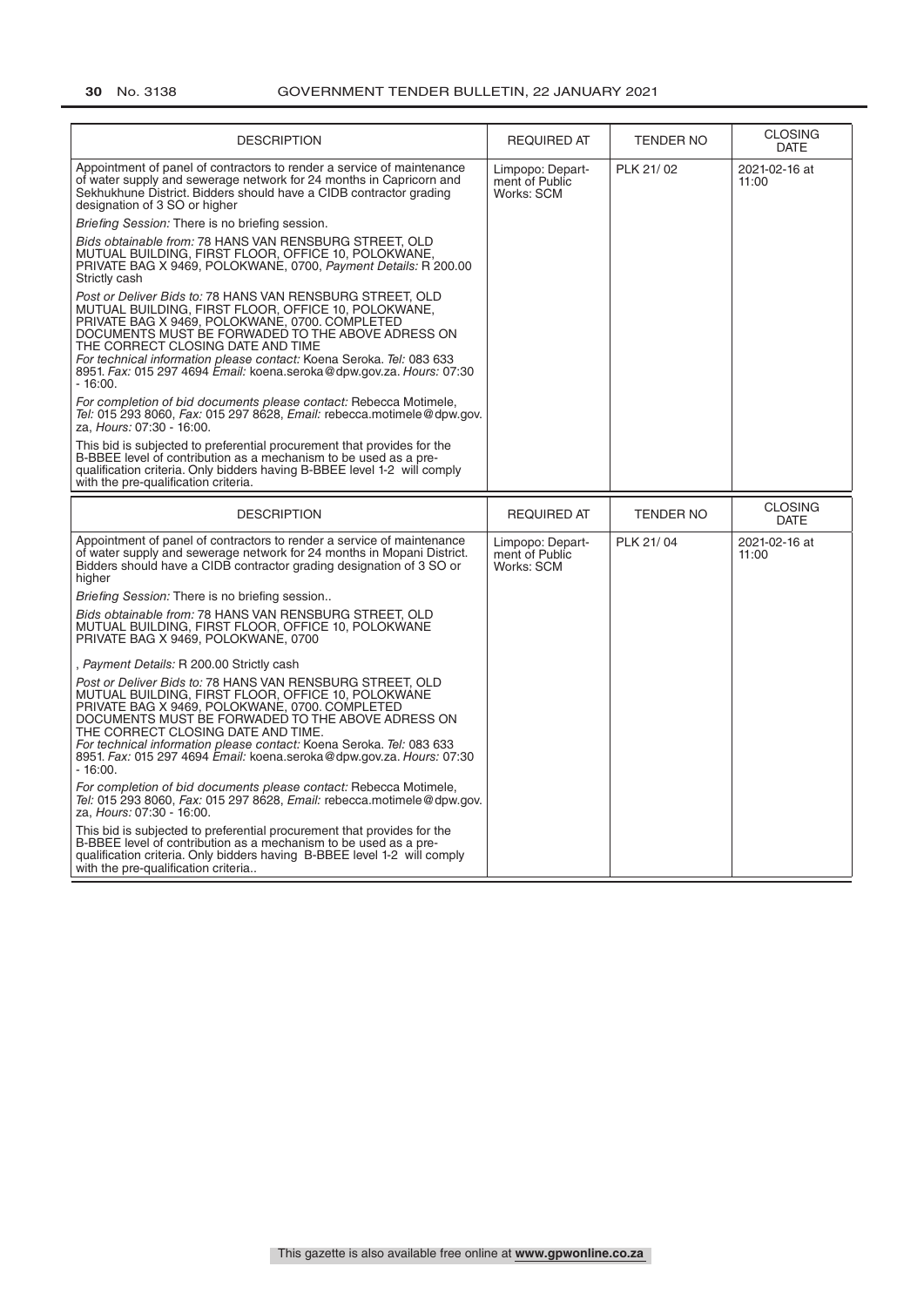| <b>DESCRIPTION</b>                                                                                                                                                                                                                                                                                                                                                                                                        | <b>REQUIRED AT</b>                               | <b>TENDER NO</b> | <b>CLOSING</b><br><b>DATE</b> |
|---------------------------------------------------------------------------------------------------------------------------------------------------------------------------------------------------------------------------------------------------------------------------------------------------------------------------------------------------------------------------------------------------------------------------|--------------------------------------------------|------------------|-------------------------------|
| Appointment of panel of contractors to render a service of maintenance<br>of water supply and sewerage network for 24 months in Vhembe District.<br>Bidders should have a CIDB contractor grading designation of 3 SO or<br>higher                                                                                                                                                                                        | Limpopo: Depart-<br>ment of Public<br>Works: SCM | PLK 21/05        | 2021-02-16 at<br>11:00        |
| Briefing Session: There is no briefing session.                                                                                                                                                                                                                                                                                                                                                                           |                                                  |                  |                               |
| Bids obtainable from: 78 HANS VAN RENSBURG STREET, OLD<br>MUTUAL BUILDING, FIRST FLOOR, OFFICE 10, POLOKWANE,<br>PRIVATE BAG X 9469, POLOKWANE, 0700, Payment Details: R 200.00<br>Strictly cash                                                                                                                                                                                                                          |                                                  |                  |                               |
| Post or Deliver Bids to: 78 HANS VAN RENSBURG STREET, OLD<br>MUTUAL BUILDING, FIRST FLOOR, OFFICE 10, POLOKWANE,<br>PRIVATE BAG X 9469, POLOKWANE, 0700. COMPLETED<br>DOCUMENTS MUST BE FORWADED TO THE ABOVE ADRESS ON<br>THE CORRECT CLOSING DATE AND TIME<br>For technical information please contact: Koena Seroka. Tel: 083 633<br>8951. Fax: 015 297 4694 Email: koena.seroka@dpw.gov.za. Hours: 07:30<br>- 16:00.  |                                                  |                  |                               |
| For completion of bid documents please contact: Rebecca Motimele,<br>Tel: 015 293 8060, Fax: 015 297 8628, Email: rebecca.motimele@dpw.gov.<br>za. Hours: 07:30 - 16:00.                                                                                                                                                                                                                                                  |                                                  |                  |                               |
| This bid is subjected to preferential procurement that provides for the<br>B-BBEE level of contribution as a mechanism to be used as a pre-<br>qualification criteria. Only bidders having B-BBEE level 1-2 will comply<br>with the pre-qualification criteria.                                                                                                                                                           |                                                  |                  |                               |
| <b>DESCRIPTION</b>                                                                                                                                                                                                                                                                                                                                                                                                        | <b>REQUIRED AT</b>                               | <b>TENDER NO</b> | <b>CLOSING</b><br><b>DATE</b> |
| Appointment of panel of contractors to render a service of maintenance of                                                                                                                                                                                                                                                                                                                                                 |                                                  |                  |                               |
| water supply and sewerage network for 24 months in Waterberg District.<br>Bidders should have a CIDB contractor grading designation of 3 SO or<br>higher.                                                                                                                                                                                                                                                                 | Limpopo: Depart-<br>ment of Public<br>Works: SCM | PLK 21/03        | 2021-02-16 at<br>11:00        |
| Briefing Session: There is no briefing session                                                                                                                                                                                                                                                                                                                                                                            |                                                  |                  |                               |
| Bids obtainable from: 78 HANS VAN RENSBURG STREET, OLD<br>MUTUAL BUILDING, FIRST FLOOR, OFFICE 10, POLOKWANE<br>PRIVATE BAG X 9469, POLOKWANE, 0700                                                                                                                                                                                                                                                                       |                                                  |                  |                               |
| Payment Details: R 200.00 Strictly cash                                                                                                                                                                                                                                                                                                                                                                                   |                                                  |                  |                               |
| Post or Deliver Bids to: 78 HANS VAN RENSBURG STREET, OLD<br>MUTUAL BUILDING, FIRST FLOOR, OFFICE 10, POLOKWANE<br>PRIVATE BAG X 9469, POLOKWANE, 0700. COMPLETED<br>DOCUMENTS MUST BE FORWADED TO THE ABOVE ADRESS ON<br>THE CORRECT CLOSING DATE AND TIME.<br>For technical information please contact: Koena Seroka. Tel: 083 633<br>8951. Fax: 015 297 4694 Email: koena.seroka@dpw.gov.za. Hours: 07:30<br>$-16:00.$ |                                                  |                  |                               |
| For completion of bid documents please contact: Rebecca Motimele,<br>Tel: 015 293 8060, Fax: 015 297 8628, Email: rebecca.motimele@dpw.gov.<br>za. Hours: 07:30 - 16:00.                                                                                                                                                                                                                                                  |                                                  |                  |                               |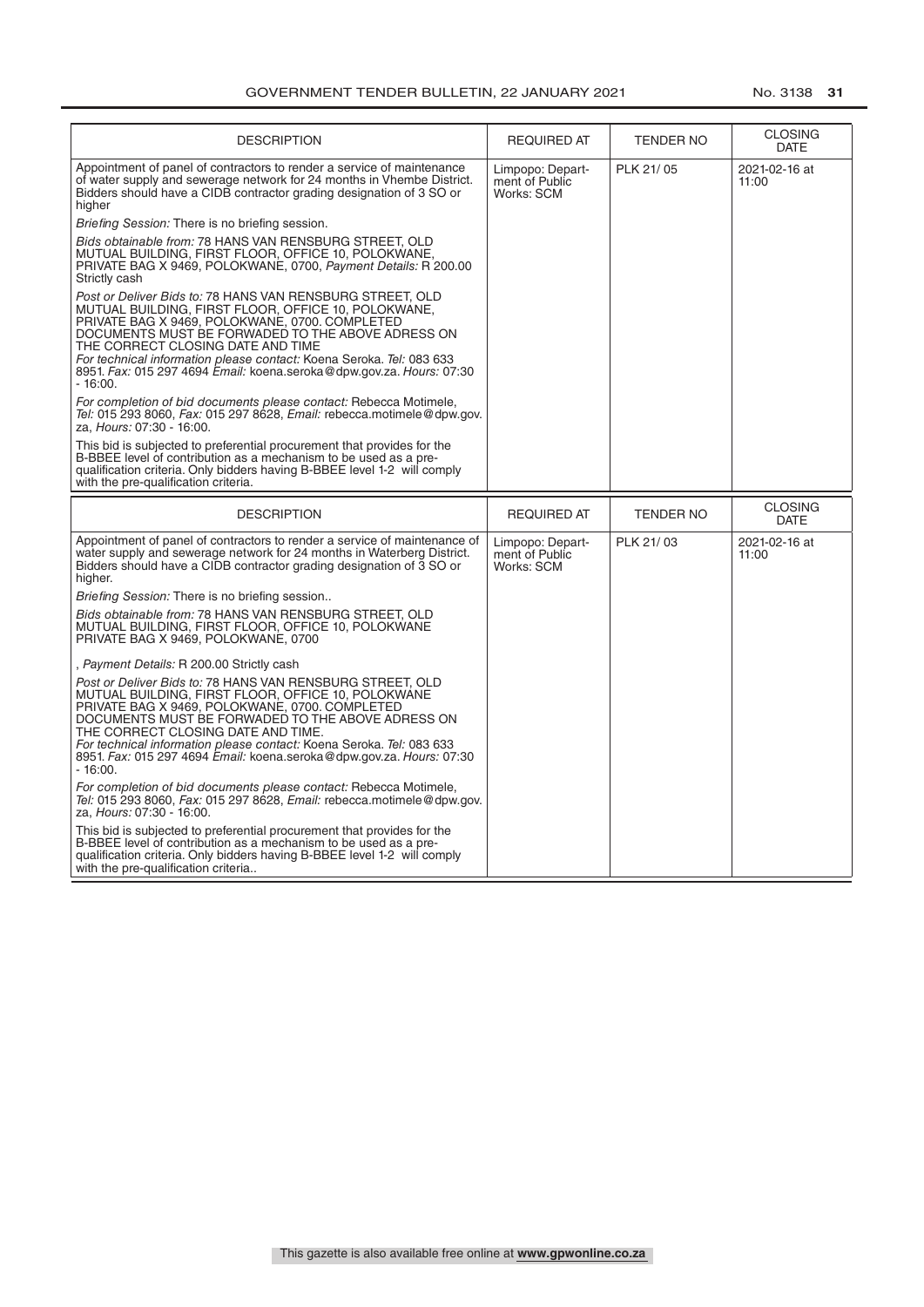| <b>DESCRIPTION</b>                                                                                                                                                                                                                                                                                                                                                                                                                                                                                                                                                                                                                                                                                                                                                                                                                                                                                                                                                                                                                                                                                                                                                                                                                                                                                                                                                                                                                                                                                                                                                                                                                                                                                                                                                                                                                                                                                                                                                                                                                                                                                                                                                                                                                                                                                                                                                                                                                                                                                                                                                                                                                                                                                                                                       | <b>REQUIRED AT</b>                                                                 | TENDER NO                    | <b>CLOSING</b><br><b>DATE</b> |
|----------------------------------------------------------------------------------------------------------------------------------------------------------------------------------------------------------------------------------------------------------------------------------------------------------------------------------------------------------------------------------------------------------------------------------------------------------------------------------------------------------------------------------------------------------------------------------------------------------------------------------------------------------------------------------------------------------------------------------------------------------------------------------------------------------------------------------------------------------------------------------------------------------------------------------------------------------------------------------------------------------------------------------------------------------------------------------------------------------------------------------------------------------------------------------------------------------------------------------------------------------------------------------------------------------------------------------------------------------------------------------------------------------------------------------------------------------------------------------------------------------------------------------------------------------------------------------------------------------------------------------------------------------------------------------------------------------------------------------------------------------------------------------------------------------------------------------------------------------------------------------------------------------------------------------------------------------------------------------------------------------------------------------------------------------------------------------------------------------------------------------------------------------------------------------------------------------------------------------------------------------------------------------------------------------------------------------------------------------------------------------------------------------------------------------------------------------------------------------------------------------------------------------------------------------------------------------------------------------------------------------------------------------------------------------------------------------------------------------------------------------|------------------------------------------------------------------------------------|------------------------------|-------------------------------|
| 24 MONTHS TERM CONTRACT: PROVISION OF GARDEN<br>MAINTENANCE IN THE WESTERN CAPE: AREA 1 - 5<br>Briefing Session: N/A.<br>Site Meeting(s):<br>Bids obtainable from: Custom House Building, Lower Heerengracht,<br>Foreshore, Cape Town, 9th floor, Room 941, Cost of Documents: R100,<br><i>Payment Details:</i> Cash<br>Post or Deliver Bids to: The Director- General , Dept of Public<br>Works, Private bag X 9027, Cape Town, 8000. Custom House: tender box,<br>main entrance, ground floor: Cape Town<br>For technical information please contact: Ms E Bessick. Tel: 021 402<br>2406/082 852 5263 Email: elizabeth.bessick@dpw.gov.za. Hours: 07:30<br>am to 4:00 pm.<br>For completion of bid documents please contact: Ms Z Nomnga/Ms A<br>Jaffa / Ms B Sondishe/ Mr S Hobongwana, Tel: (021) 4022151 / 2092/<br>2242/2077, Email: songezile.hobongwana@dpw.gov.za, Hours: 07:30 am<br>to 4:00 pm.<br>Only bidders with a BBBEE level of 1 and 2 are eligible to tender. All<br>bidders must be registered on the Central Supplier Database(www.csd.                                                                                                                                                                                                                                                                                                                                                                                                                                                                                                                                                                                                                                                                                                                                                                                                                                                                                                                                                                                                                                                                                                                                                                                                                                                                                                                                                                                                                                                                                                                                                                                                                                                                                             | Western Cape: De-<br>partment of Public<br>Works: PROCURE-<br>MENT                 | CPTSC 18/20 -<br>CPTSC 22/20 | 2021-02-12 at<br>11:00        |
| $gov.za$ )                                                                                                                                                                                                                                                                                                                                                                                                                                                                                                                                                                                                                                                                                                                                                                                                                                                                                                                                                                                                                                                                                                                                                                                                                                                                                                                                                                                                                                                                                                                                                                                                                                                                                                                                                                                                                                                                                                                                                                                                                                                                                                                                                                                                                                                                                                                                                                                                                                                                                                                                                                                                                                                                                                                                               |                                                                                    |                              | <b>CLOSING</b>                |
| <b>DESCRIPTION</b>                                                                                                                                                                                                                                                                                                                                                                                                                                                                                                                                                                                                                                                                                                                                                                                                                                                                                                                                                                                                                                                                                                                                                                                                                                                                                                                                                                                                                                                                                                                                                                                                                                                                                                                                                                                                                                                                                                                                                                                                                                                                                                                                                                                                                                                                                                                                                                                                                                                                                                                                                                                                                                                                                                                                       | <b>REQUIRED AT</b>                                                                 | <b>TENDER NO</b>             | DATE                          |
| Durban Regional Office: Department of Home Affairs: KwaMashu,<br>Ntuzuma, Inanda and Phoenix (Pink Area) in Durban: Procurement of<br>Alternative Office Accommodation and Parking for a period of Five Years.<br>Lettable space of 894.89m <sup>2</sup> and 10 parking bays The Building must be<br>within Bridge City Area. Centrally Located between Ntuzuma, KwaMashu,<br>Inanda and Phoenix Preference points scoring system applicable is<br>80/20: according to formula in PPPFA: Regulations. Compliance with Pre-<br>qualification criteria for Preferential Procurement: Category A, Category B<br>and Category D. Submission of original BBBEE certificate/ sworn affidavit<br>attested by Commissioner of Oath 7 certified copy/ a copy of South African<br>National Accreditation system (SANAS) approved BBBEE Certificate, valid<br>at the time of closing (Subject to verification). The bidder must attach proof<br>of ownership if owner (Title deed), mandate if agent, or purchase /sale<br>agreement if buyer. The building must comply with the aspects of SANS<br>and OHS act 85 of 1993. Bidder to ensure compliance with the Local<br>Municipality by-laws. Bidder to submit and complete property Maintenance<br>plan<br>Briefing Session: Site briefing meeting is non compulsory. Any technical<br>queries please contact Project Manager: Thandeka Ngiba, 031-314 7278 /<br>076 992 2261.<br>Bids obtainable from: 1. Bids obtainable from: National Department of<br>Public Works: Corner Samora Machel (Aliwal) and Dr. Pixley Ka Seme<br>(West) Street, Durban. 2. Bid Document are available for free download on<br>e-Tender Portal (www.etenders.gov.za), Payment Details: Non-refundable<br>amount of R 300.00 is payable. Only cash will be accepted. Cashier<br>Business Hour: 07:30a.m - 12:45p.m & 13:30 p.m. - 14:00 p.m (Monday to<br>Friday)<br>Post or Deliver Bids to: Supply Chain Management, National Department<br>of Public Works, Private Bag X54315, Durban 4000. SCM TENDER HALL-<br>TENDER BOX LABELLED TENDER NUMBER: DBN21/01/07<br>For technical information please contact: Thandeka Ngiba. Tel: 031 314<br>7278 / 076 992 2261. Fax: 086 630 9560 Email: thandeka.ngiba@dpw.gov.<br>za. Hours: 08:00 am - 16:00 p.m<br>For completion of bid documents please contact: Nondumiso Khuzwayo<br>/ Zuko Ndamase / Zanele Luthuli, <i>Tel:</i> 0313147154 / 0313147004 /<br>0313147072, Fax: 086 630 9560, Email: Nondumiso. Khuzwayo@dpw.gov.<br>za / Zuko.Ndamase@dpw.gov.za / Zanele.Luthuli@dpw.gov.za, Hours:<br>08:00 am - 16:00 p.m<br>It is compulsory that service providers must be registered on the Central<br>Supplier Database. Adjudication of bids is open for public observation. | KwaZulu-Natal: De-<br>partment of Public<br>Works: SUPPLY<br>CHAIN MANAGE-<br>MENT | DBN21/01/07                  | 2021-03-09 at<br>11:00        |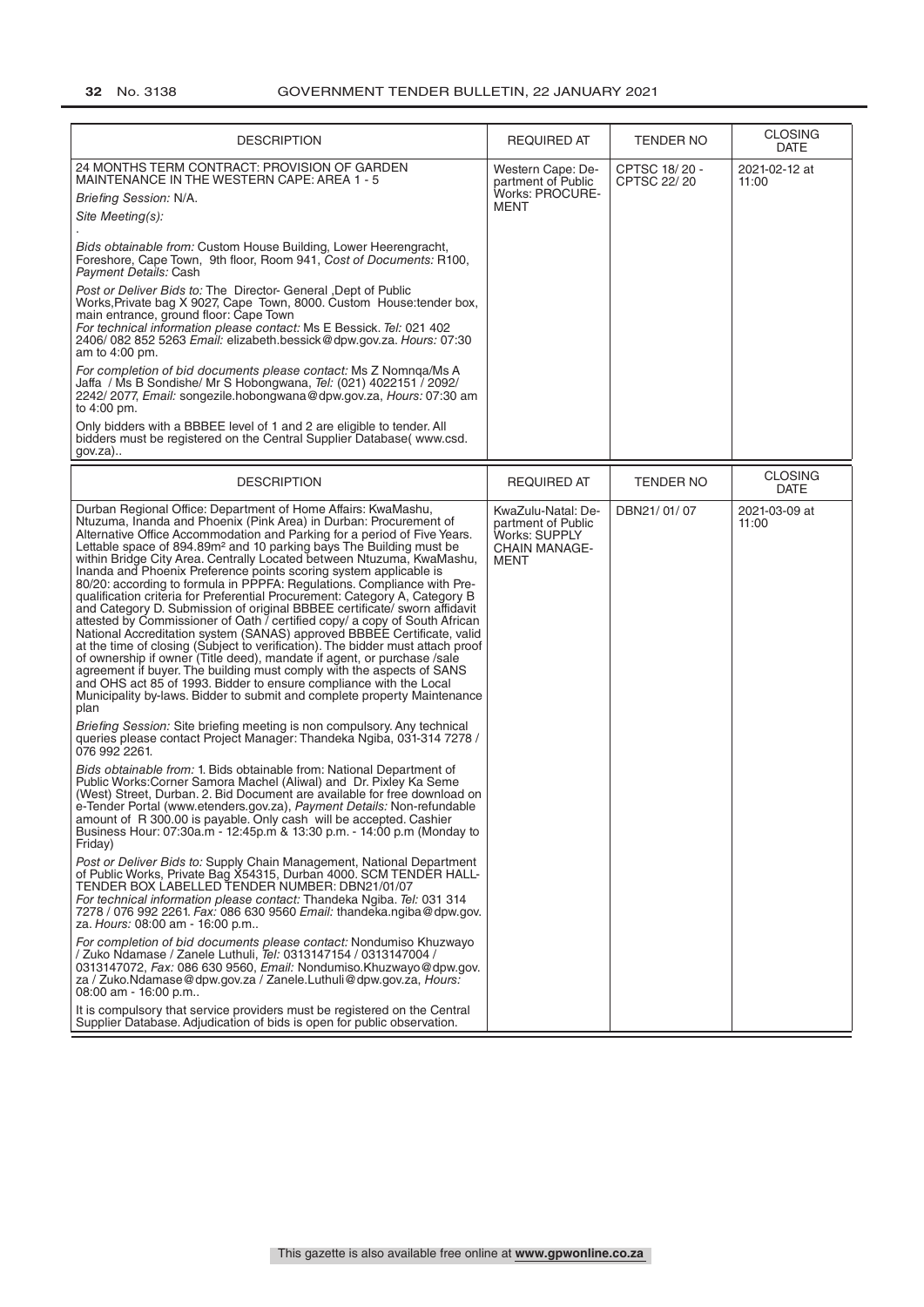| <b>DESCRIPTION</b>                                                                                                                                                                                                                                                                                                                                                                                                                                                                                                                                                                                                                                                                                                                                                                                                                                                                                                                                                                                                                                                                                                                                                                            | <b>REQUIRED AT</b>                                                            | <b>TENDER NO</b> | <b>CLOSING</b><br><b>DATE</b> |
|-----------------------------------------------------------------------------------------------------------------------------------------------------------------------------------------------------------------------------------------------------------------------------------------------------------------------------------------------------------------------------------------------------------------------------------------------------------------------------------------------------------------------------------------------------------------------------------------------------------------------------------------------------------------------------------------------------------------------------------------------------------------------------------------------------------------------------------------------------------------------------------------------------------------------------------------------------------------------------------------------------------------------------------------------------------------------------------------------------------------------------------------------------------------------------------------------|-------------------------------------------------------------------------------|------------------|-------------------------------|
| Justice Magistrate Court: Dundee, Vryheid, Charlestown, Utrecht, Glencoe<br>and Danhauser: Installation of Additional Water Tanks It is estimated that<br>tenderers should have CIDB contractor grading designation of 3CE or<br>Higher. Tender to be awarded to the highest scoring acceptance tender.<br>Points will be allocated for: (a). Price and Preference points scoring<br>system application is 80/20: according to formula in PPPFA: Regulations<br>2017 (b). Tenderer must comply with the Pre-qualification criteria for<br>Preferential Procurement: A tender having stipulated minimum BBBEE<br>status level of contributor: Level 1. (c). Submission of the Sworn Affidavit<br>of BBBEE certificate attested by the Commissioner of Oath or a valid<br>SANAS approved BBBEE certificate. (Subject to verification). All bidders<br>should comply with the SANS and OHS Act 85 of 1993 including Covid -19<br>Regulations. It is compulsory that service providers must be registered on<br>the central supplier database.<br>Briefing Session: There will be no Site Briefing for Clarification of Scope<br>of WorksAny technical queries please contact Project Manager: Mr | KwaZulu-Natal:<br>Department of Pub-<br>lic Works: Supply<br>Chain Management | DBN21/01/06      | 2021-03-04 at<br>11:00        |
| Nkosinathi Mchunu031-314 7105 / 082 452 6102.<br>Site Meeting(s):                                                                                                                                                                                                                                                                                                                                                                                                                                                                                                                                                                                                                                                                                                                                                                                                                                                                                                                                                                                                                                                                                                                             |                                                                               |                  |                               |
|                                                                                                                                                                                                                                                                                                                                                                                                                                                                                                                                                                                                                                                                                                                                                                                                                                                                                                                                                                                                                                                                                                                                                                                               |                                                                               |                  |                               |
| Bids obtainable from: 1. Bids obtainable from: National Department of<br>Public Works: Corner Samora Machel (Aliwal) and Dr. Pixley Ka Seme<br>(West) Street, Durban.                                                                                                                                                                                                                                                                                                                                                                                                                                                                                                                                                                                                                                                                                                                                                                                                                                                                                                                                                                                                                         |                                                                               |                  |                               |
| 2. Bid documents are available for free download on e-Tender portal<br>(www.etenders.gov.za), Payment Details: Non-refundable amount of R<br>200.00 is payable. Only cash will be accepted. Cashier Business Hour:<br>07:30a.m - 12:45p.m & 13:30 p.m. - 14:00 p.m (Monday to Friday)                                                                                                                                                                                                                                                                                                                                                                                                                                                                                                                                                                                                                                                                                                                                                                                                                                                                                                         |                                                                               |                  |                               |
| Post or Deliver Bids to: Supply Chain Management<br>National Department of Public Works<br>Private Bag x54315, Durban 4000. SCM TENDER HALL-TENDER BOX<br>LABELLED TENDER NUMBER: DBN20/01/06<br>Tenders received after closing time (11:00A.M) will not be accepted<br>For technical information please contact: Nkosinathi Mchunu. Tel: 031-314<br>7105 / 082 452 6102. Fax: 086 630 9560 Email: nkosinathi.mchunu@dpw.<br>gov.za. Hours: 07h30a.m - 16:00 p.m                                                                                                                                                                                                                                                                                                                                                                                                                                                                                                                                                                                                                                                                                                                              |                                                                               |                  |                               |
| For completion of bid documents please contact: Nondumiso Khuzwayo<br>/ Zanele Luthuli / Zuko Ndamase, Tel: 031 314 7154 / 031 314 7072 /<br>031 314 7004, Fax: 086 630 9560, Email: nondumiso.khuzwayo@dpw.<br>gov.za / zanele.luthuli@dpw.gov.za / zuko.ndamase@dpw.gov.za, Hours:<br>07h30a.m to 12:45pm and 13:30pm - 16:00p.m                                                                                                                                                                                                                                                                                                                                                                                                                                                                                                                                                                                                                                                                                                                                                                                                                                                            |                                                                               |                  |                               |
| Only Locally manufactured / items with a specified minimum threshold for<br>local production and content will be considered. PA-36 Form must be<br>fully completed, sign and attached together with Annexure c as part of bid<br>document. Failer to comply will lead to disqualification. Adjudication of bids<br>is open for publication obsevation                                                                                                                                                                                                                                                                                                                                                                                                                                                                                                                                                                                                                                                                                                                                                                                                                                         |                                                                               |                  |                               |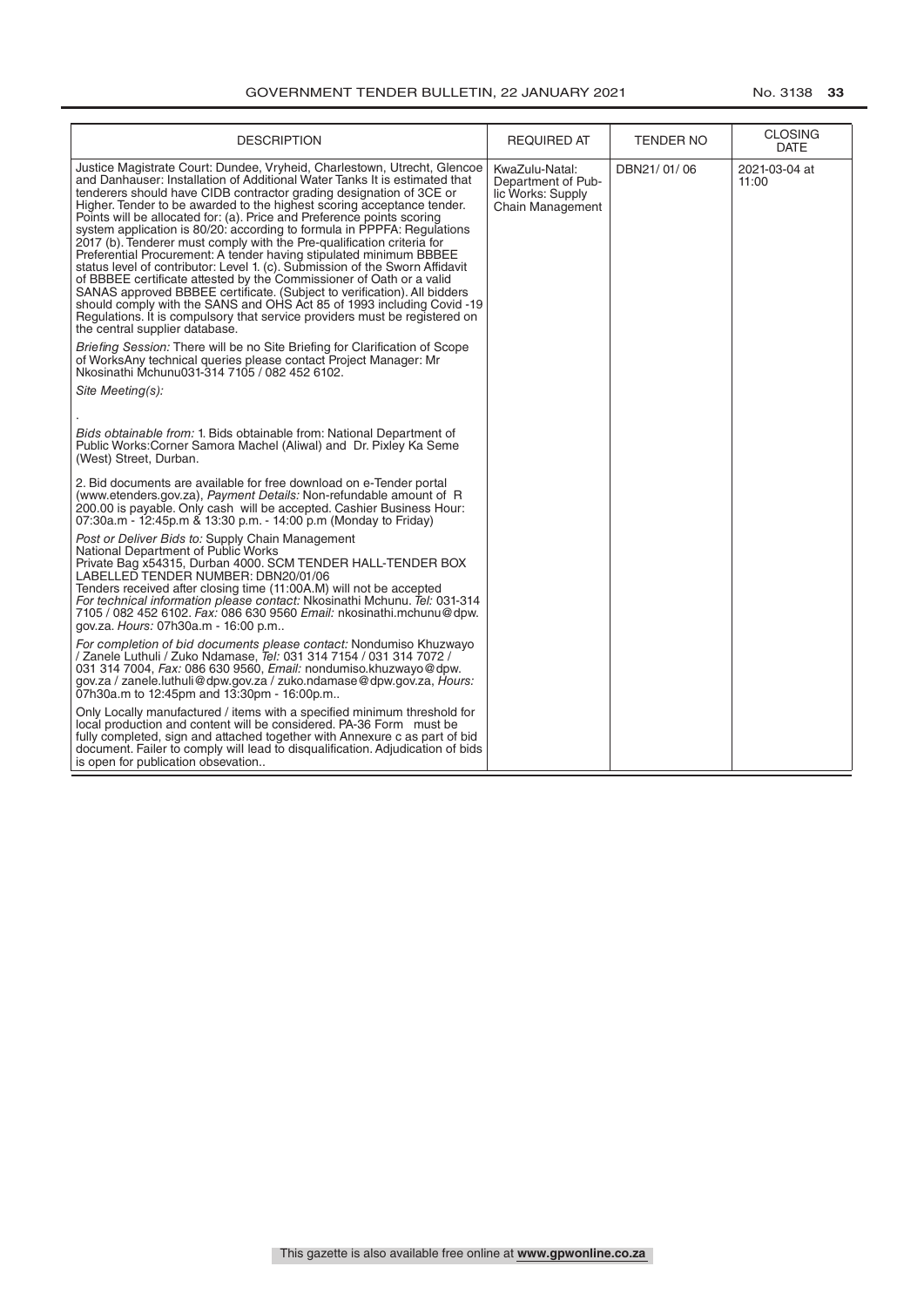| <b>DESCRIPTION</b>                                                                                                                                                                                                                                                                                                                                                                                                                                                                                                                                                                                                                                                                                                                                                                                                                                                                                                                                                                                                                                                                                                                                                                                                                                                                                                                                                                                                                                                                                                                                                                                                                                                                                                                                                                                                                                                                                                                                                                                                                                                                                                                                                                                                                                                                                                                                                                                                                                                                                                                                                                                                                                                                                                                                                                                                                                                                                                   | <b>REQUIRED AT</b>                                                                   | <b>TENDER NO</b> | <b>CLOSING</b><br>DATE        |
|----------------------------------------------------------------------------------------------------------------------------------------------------------------------------------------------------------------------------------------------------------------------------------------------------------------------------------------------------------------------------------------------------------------------------------------------------------------------------------------------------------------------------------------------------------------------------------------------------------------------------------------------------------------------------------------------------------------------------------------------------------------------------------------------------------------------------------------------------------------------------------------------------------------------------------------------------------------------------------------------------------------------------------------------------------------------------------------------------------------------------------------------------------------------------------------------------------------------------------------------------------------------------------------------------------------------------------------------------------------------------------------------------------------------------------------------------------------------------------------------------------------------------------------------------------------------------------------------------------------------------------------------------------------------------------------------------------------------------------------------------------------------------------------------------------------------------------------------------------------------------------------------------------------------------------------------------------------------------------------------------------------------------------------------------------------------------------------------------------------------------------------------------------------------------------------------------------------------------------------------------------------------------------------------------------------------------------------------------------------------------------------------------------------------------------------------------------------------------------------------------------------------------------------------------------------------------------------------------------------------------------------------------------------------------------------------------------------------------------------------------------------------------------------------------------------------------------------------------------------------------------------------------------------------|--------------------------------------------------------------------------------------|------------------|-------------------------------|
| Department of Justice: KZN Group 3 melmoth, Mahlabathini, Babanango,<br>Paulpietersburg, Nguthu, Madadeni Magistrate Offices: Installation of<br>Emergency water Tanks and Booster Pumps. It is estimated that tenderers<br>should have CIDB contractor grading designation of 4CE or Higher.<br>Tender to be awarded to the highest scoring acceptance tender. Points<br>will be allocated for: (a). Price and Preference points scoring system<br>application is 80/20: according to formula in PPPFA: Regulations 2017 (b).<br>Tenderer must comply with the Pre-qualification criteria for Preferential<br>Procurement: A tender having stipulated minimum BBBEE status level of<br>contributor: Level 1 (c). Submission of Sworn Affidavit of BBBEE certificate<br>attested by the Commissioner of Oath or a valid SANAS approved BBBEE<br>certificate. (Subject to verification). All bidders should comply with the<br>SANS and OHS Act 85 of 1993 and Covid 19 Regulations.<br>Briefing Session: There will be no Site Briefing for Clarification of Scope of<br>WorksAny technical queries please contact Project Manager: Ms Thandie<br>Gaxela031-314 7019 / 082 907 7376.<br>Site Meeting(s):<br><i>Bids obtainable from:</i> 1. Bids obtainable from: National Department of<br>Public Works: Corner Samora Machel (Aliwal) and Dr. Pixley Ka Seme<br>(West) Street, Durban.<br>2. Bid documents are available for free download on e-Tender portal<br>(www.etenders.gov.za), Payment Details: Non-refundable amount of R<br>200.00 is payable. Only cash will be accepted. Cashier Business Hour:<br>07:30a.m - 12:45p.m & 13:30 p.m. - 14:00 p.m (Monday to Friday)<br>Post or Deliver Bids to: Supply Chain Management<br>National Department of Public Works<br>Private Bag x54315, Durban 4000. SCM TENDER HALL-TENDER BOX<br>LABELLED TENDER NUMBER: DBN20/01/01<br>Tenders received after closing time (11:00A.M) will not be accepted<br>For technical information please contact: Thandie Gaxela. Tel: 031-314<br>7019 / 082 907 7376. Fax: 086 630 9560 Email: thandie.gaxela@dpw.gov.<br>za. Hours: 07h30a.m - 16:00 p.m<br>For completion of bid documents please contact: Nondumiso Khuzwayo<br>/ Zanele Luthuli / Zuko Ndamase, Tel: 031 314 7154 / 031 314 7072 /<br>031 314 7004, Fax: 086 630 9560, Email: nondumiso.khuzwayo@dpw.<br>gov.za / zanele.luthuli@dpw.gov.za / zuko.ndamase@dpw.gov.za, Hours:<br>07h30a.m to 12:45pm and 13:30pm - 16:00p.m<br>Only Locally manufactured / items with a specified minimum threshold<br>for local production and content will be considered. PA-36 Form must<br>be attached together with Annexure c as part of bid document. Failer to<br>comply will lead to disqualification. It is compulsory that service providers<br>must be registered on the central supplier database. Adjudication of bids is<br>open for publication obsevation | KwaZulu-Natal:<br>Department of Pub-<br>lic Works: Supply<br><b>Chain Management</b> | DBN21/01/01      | 2021-02-16 at<br>11:00        |
| <b>DESCRIPTION</b>                                                                                                                                                                                                                                                                                                                                                                                                                                                                                                                                                                                                                                                                                                                                                                                                                                                                                                                                                                                                                                                                                                                                                                                                                                                                                                                                                                                                                                                                                                                                                                                                                                                                                                                                                                                                                                                                                                                                                                                                                                                                                                                                                                                                                                                                                                                                                                                                                                                                                                                                                                                                                                                                                                                                                                                                                                                                                                   | <b>REQUIRED AT</b>                                                                   | <b>TENDER NO</b> | <b>CLOSING</b><br><b>DATE</b> |
| Department of Public Works: Southern Regional Office: Provisioning of<br>grounds maintenance and washing of 13 state owned vehicles for a period<br>of 36 months<br>Briefing Session: None.                                                                                                                                                                                                                                                                                                                                                                                                                                                                                                                                                                                                                                                                                                                                                                                                                                                                                                                                                                                                                                                                                                                                                                                                                                                                                                                                                                                                                                                                                                                                                                                                                                                                                                                                                                                                                                                                                                                                                                                                                                                                                                                                                                                                                                                                                                                                                                                                                                                                                                                                                                                                                                                                                                                          | KwaZulu-Natal:<br>Department of Pub-<br>lic Works: Supply<br>Chain Management        | <b>ZNT 2996W</b> | 2021-02-24 at<br>11:00        |
| Site Meeting(s): N/A.                                                                                                                                                                                                                                                                                                                                                                                                                                                                                                                                                                                                                                                                                                                                                                                                                                                                                                                                                                                                                                                                                                                                                                                                                                                                                                                                                                                                                                                                                                                                                                                                                                                                                                                                                                                                                                                                                                                                                                                                                                                                                                                                                                                                                                                                                                                                                                                                                                                                                                                                                                                                                                                                                                                                                                                                                                                                                                |                                                                                      |                  |                               |
| Bids obtainable from: Department of Public Works, Southern Regional<br>Office, 10 Prince Alfred Street extension, Pietermaritzburg. Cost of the<br>document R 190.00 (non-refundable). Payment must be made before<br>collection of the document to the banking details as below and proof<br>thereof must be produced upon collection, Payment Details: Name: KZN<br>PROV GOV-WORKS; Bank: ABSA; Account No: 4072485515; Account Tpe:<br><b>CURRENT ACCOUNT; Branch Code:</b><br>63 04 95 (CHATTERTON ROAD); SOUTHERN REGION - REFERENCE<br>NUMBER: 14019647. No EFT payments allowed.                                                                                                                                                                                                                                                                                                                                                                                                                                                                                                                                                                                                                                                                                                                                                                                                                                                                                                                                                                                                                                                                                                                                                                                                                                                                                                                                                                                                                                                                                                                                                                                                                                                                                                                                                                                                                                                                                                                                                                                                                                                                                                                                                                                                                                                                                                                              |                                                                                      |                  |                               |
| Post or Deliver Bids to: Department of Public Works, Southern Regional<br>Office, 10 Prince Alfred Street extension, Pietermaritzburg. Requirements<br>for sealing, addressing, delivery, opening and assessment of the tender<br>are contained in the tender document. Documents to be delivered in a<br>clearly marked sealed enveloped, before 11:00 am on the date of closing<br>For technical information please contact: Mrs S Walden. Tel: 033-897<br>1364 Email: sara.walden@kznworks.gov.za. Hours: 9:00 to 15:00.                                                                                                                                                                                                                                                                                                                                                                                                                                                                                                                                                                                                                                                                                                                                                                                                                                                                                                                                                                                                                                                                                                                                                                                                                                                                                                                                                                                                                                                                                                                                                                                                                                                                                                                                                                                                                                                                                                                                                                                                                                                                                                                                                                                                                                                                                                                                                                                          |                                                                                      |                  |                               |
| For completion of bid documents please contact: Help desk, Tel: 033-897<br>1300, Hours: 9:00 to 15:00.<br>The bidders must ensure that they Comply with the Tenderer Notes of this                                                                                                                                                                                                                                                                                                                                                                                                                                                                                                                                                                                                                                                                                                                                                                                                                                                                                                                                                                                                                                                                                                                                                                                                                                                                                                                                                                                                                                                                                                                                                                                                                                                                                                                                                                                                                                                                                                                                                                                                                                                                                                                                                                                                                                                                                                                                                                                                                                                                                                                                                                                                                                                                                                                                   |                                                                                      |                  |                               |
| service that is on the Departmental website.                                                                                                                                                                                                                                                                                                                                                                                                                                                                                                                                                                                                                                                                                                                                                                                                                                                                                                                                                                                                                                                                                                                                                                                                                                                                                                                                                                                                                                                                                                                                                                                                                                                                                                                                                                                                                                                                                                                                                                                                                                                                                                                                                                                                                                                                                                                                                                                                                                                                                                                                                                                                                                                                                                                                                                                                                                                                         |                                                                                      |                  |                               |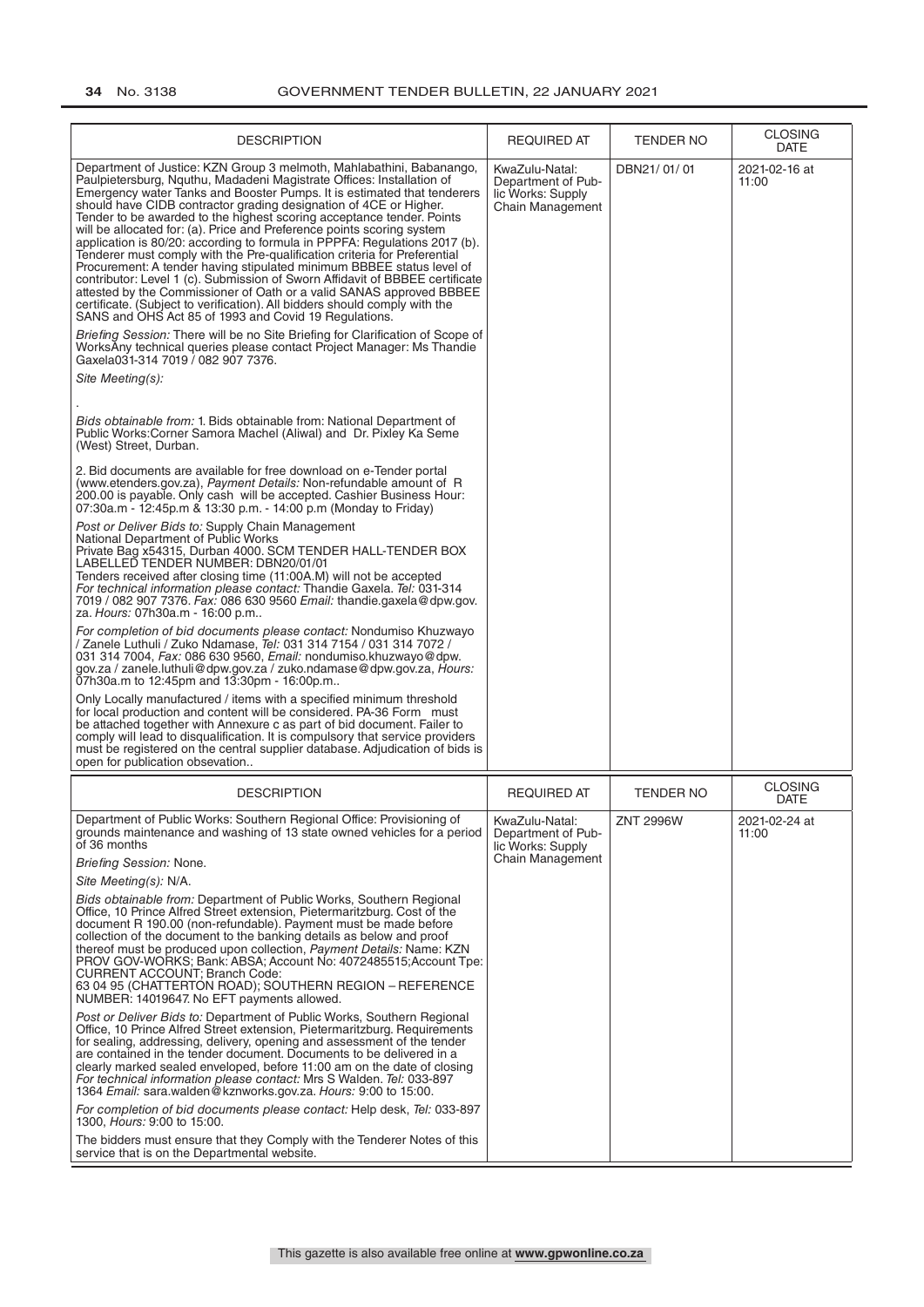| <b>DESCRIPTION</b>                                                                                                                                                                                                                                                                                                                                                                                                 | <b>REQUIRED AT</b>                                                                 | <b>TENDER NO</b> | <b>CLOSING</b><br><b>DATE</b> |
|--------------------------------------------------------------------------------------------------------------------------------------------------------------------------------------------------------------------------------------------------------------------------------------------------------------------------------------------------------------------------------------------------------------------|------------------------------------------------------------------------------------|------------------|-------------------------------|
| Appointment of an offsite storage vendor for the Department of Trade,<br>Industry and Competition (the dtic) for a specific term contract of five<br>years                                                                                                                                                                                                                                                         | Gauteng: Depart-<br>ment of Trade,<br>Industry and Com-                            | dtic 04/20-21    | 2021-02-12 at<br>11:00        |
| Briefing Session: N/A.                                                                                                                                                                                                                                                                                                                                                                                             | petition: CMSB                                                                     |                  |                               |
| Bids obtainable from: the dtic Campus, 77 Meintijes Street, Sunnyside,<br>PRETORIA, Block B; OR Download: www.etenders.gov.za / www.thedtic.<br>gov.za (Tenders)                                                                                                                                                                                                                                                   |                                                                                    |                  |                               |
| Post or Deliver Bids to: Private Bag x 84, Sunnyside, PRETORIA,<br>Gauteng, 0001 (Block B); OR the dtic Campus, 77 Meintiles Street,<br>Sunnyside, PRETORIA, Block B. Bid documents must be deposited in the<br>BID BOX situated at the address above before the closing time<br>For technical information please contact: Dr G Calitz. Tel: N/A. Fax: N/A<br>Email: GCalitz@thedtic.gov.za. Hours: 07:45 - 16:15. |                                                                                    |                  |                               |
| For completion of bid documents please contact: Ms. Y Cronje, Tel: N/A,<br>Fax: N/A, Email: YCronje@thedtic.gov.za, Hours: 07:00 - 15:30.                                                                                                                                                                                                                                                                          |                                                                                    |                  |                               |
| <b>DESCRIPTION</b>                                                                                                                                                                                                                                                                                                                                                                                                 | <b>REQUIRED AT</b>                                                                 | <b>TENDER NO</b> | <b>CLOSING</b><br><b>DATE</b> |
| APPOINTMENT OF A PANEL OF SERVICE PROVIDERS FOR<br>COMPETENCY ASSESSMENTS AT DITSONG MUSEUMS OF SOUTH<br>AFRICA (DMSA) FOR PERIOD OF THREE (3) YEARS (AS AND WHEN<br>REQUIRED)                                                                                                                                                                                                                                     | Gauteng: Ditsong:<br>Museums of South<br>Africa: Supply<br>Chain Department        | DMSA 013/2020    | 2021-02-12 at<br>11:00        |
| Briefing Session: To be held on 27 January 2021, at 12:00.<br>COMPULSORY BRIEFING SESSION:.                                                                                                                                                                                                                                                                                                                        |                                                                                    |                  |                               |
| Site Meeting(s): PIONEER MUSEUM, KEUNING DR, SILVERTON,<br>PRETORIA, 0127                                                                                                                                                                                                                                                                                                                                          |                                                                                    |                  |                               |
| Bids obtainable from: https://ditsong.org.za/tenders/, Payment Details:<br>N/A, Notes: None.                                                                                                                                                                                                                                                                                                                       |                                                                                    |                  |                               |
| Post or Deliver Bids to: Ditsong Museums of South Africa, Head Office,<br>Ga Mohle Building, 70 WF Nkomo Street, Pretoria. Documents should be<br>submitted in a sealed envelope, clearly marked with the tender number,<br>description and address<br>For technical information please contact: Matsiliso Gumbi. Tel: 012 492<br>5737. Fax: N/A Email: matsiliso@ditsong.org.za. Hours: 08:00 am - 16:00<br>pm.   |                                                                                    |                  |                               |
| For completion of bid documents please contact: Tshepo Mafuma,<br>Tel: 012 492 5730, Fax: N/A, Email: tshepo@ditsong.org.za, Hours: 08:00<br>am - 16:00 pm.                                                                                                                                                                                                                                                        |                                                                                    |                  |                               |
| <b>DESCRIPTION</b>                                                                                                                                                                                                                                                                                                                                                                                                 | <b>REQUIRED AT</b>                                                                 | <b>TENDER NO</b> | <b>CLOSING</b><br><b>DATE</b> |
| APPOINTMENT OF A PANEL OF SERVICE PROVIDERS TO CONDUCT<br>JOB PROFILING, JOB EVALUATION AND JOB GRADING SERVICES TO<br>DMSA FOR A PERIOD OF THREE YEARS. (AS AND WHEN REQUIRED)                                                                                                                                                                                                                                    | Gauteng: Ditsong:<br>Museums of South<br>Africa: Supply<br><b>Chain Department</b> | DMSA 016/2020    | 2021-02-12 at<br>11:00        |
| Briefing Session: To be held on 27 January 2021, at 13:00.<br>COMPULSORY BRIEFING SESSION:                                                                                                                                                                                                                                                                                                                         |                                                                                    |                  |                               |
| Site Meeting(s): PIONEER MUSEUM, KEUNING DR, SILVERTON,<br>PRETORIA, 0127                                                                                                                                                                                                                                                                                                                                          |                                                                                    |                  |                               |
| Bids obtainable from: https://ditsong.org.za/tenders/, Payment Details:<br>N/A, Notes: None.                                                                                                                                                                                                                                                                                                                       |                                                                                    |                  |                               |
| Post or Deliver Bids to: Ditsong Museums of South Africa, Head Office,<br>Ga Mohle Building, 70 WF Nkomo Street, Pretoria. Documents should be<br>submitted in a sealed envelope, clearly marked with the tender number,<br>description and address<br>For technical information please contact: Matsiliso Gumbi. Tel: 012 492<br>5737. Fax: N/A Email: matsiliso@ditsong.org.za. Hours: 08:00 am - 16:00<br>pm.   |                                                                                    |                  |                               |
| For completion of bid documents please contact: Tshepo Mafuma,<br>Tel: 012 492 5730, Fax: N/A, Email: tshepo@ditsong.org.za, Hours: 08:00<br>am - 16:00 pm.                                                                                                                                                                                                                                                        |                                                                                    |                  |                               |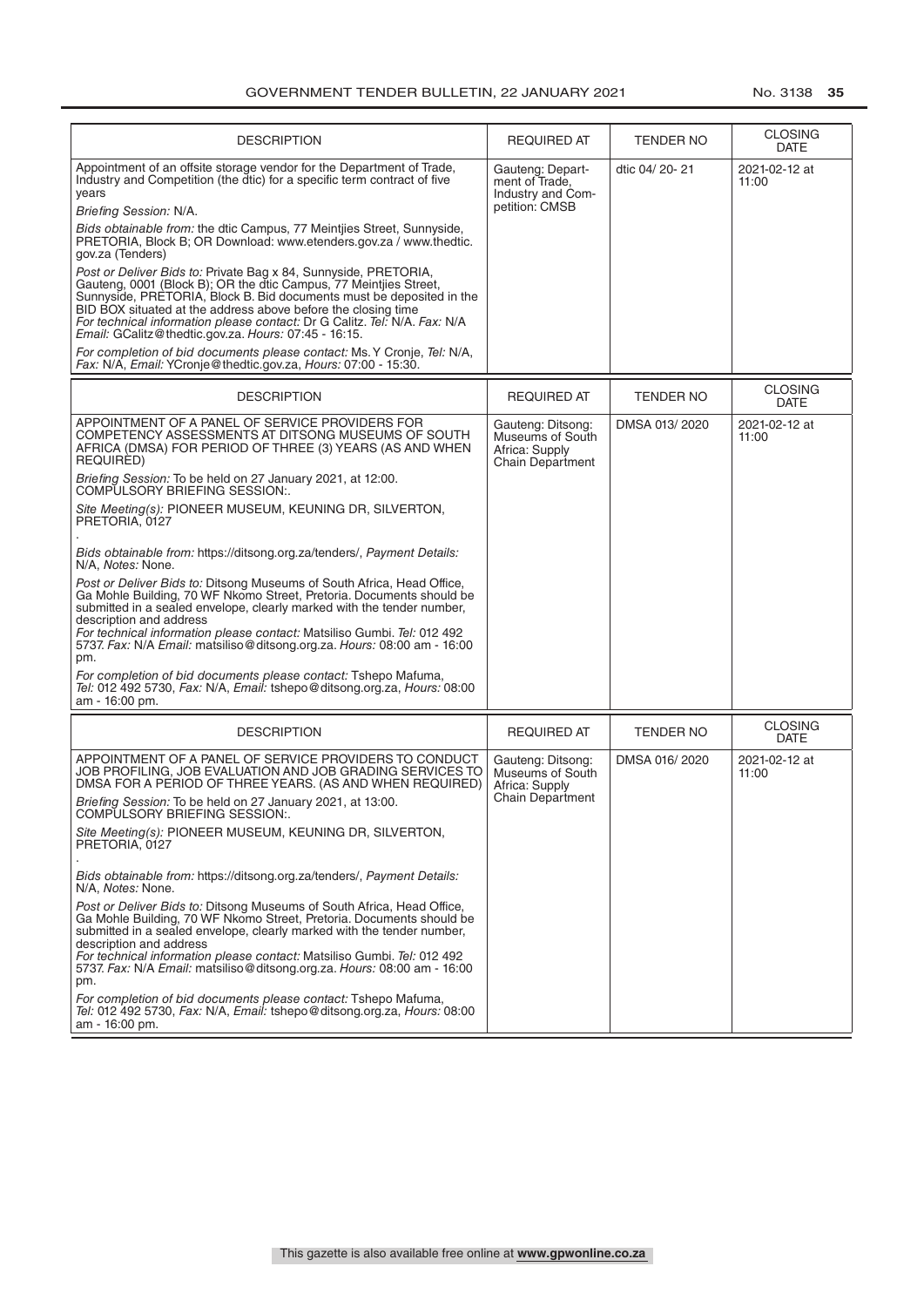| <b>DESCRIPTION</b>                                                                                                                                                                                                                                                                                                                                                                                                                                                                                                                         | <b>REQUIRED AT</b>                                                                                                      | <b>TENDER NO</b>         | <b>CLOSING</b><br><b>DATE</b> |
|--------------------------------------------------------------------------------------------------------------------------------------------------------------------------------------------------------------------------------------------------------------------------------------------------------------------------------------------------------------------------------------------------------------------------------------------------------------------------------------------------------------------------------------------|-------------------------------------------------------------------------------------------------------------------------|--------------------------|-------------------------------|
| APPOINTMENT OF A PANEL OF A RECRUITMENT AGENCIES<br>TO FACILITATE A COMPREHENSIVE RANGE OF RECRUITMENT.<br>SEARCH AND PLACEMENT SERVICES FOR DITSONG MUSEUM OF<br>SOUTH AFRICA (DMSA) FOR A PERIOD OF (3) YEARS AS AND WHEN<br><b>REQUIRED</b>                                                                                                                                                                                                                                                                                             | Gauteng: Ditsong:<br>Museums of South<br>Africa: Supply<br><b>Chain Department</b>                                      | DMSA 017/2020            | 2021-02-12 at<br>11:00        |
| Briefing Session: To be held on 27 January 2021, at 14:00.<br>COMPULSORY BRIEFING SESSION:.                                                                                                                                                                                                                                                                                                                                                                                                                                                |                                                                                                                         |                          |                               |
| Site Meeting(s): PIONEER MUSEUM<br>KEUNING DR. SILVERTON, PRETORIA, 0127                                                                                                                                                                                                                                                                                                                                                                                                                                                                   |                                                                                                                         |                          |                               |
| Bids obtainable from: https://ditsong.org.za/tenders/, Payment Details:<br>N/A, Notes: None.                                                                                                                                                                                                                                                                                                                                                                                                                                               |                                                                                                                         |                          |                               |
| Post or Deliver Bids to: Ditsong Museums of South Africa, Head Office,<br>Ga Mohle Building, 70 WF Nkomo Street, Pretoria. Documents should be<br>submitted in a sealed envelope, clearly marked with the tender number,<br>description and address.<br>For technical information please contact: Matsiliso Gumbi. Tel: 012 492<br>5737. Fax: N/A Email: matsiliso@ditsong.org.za. Hours: 08:00 am - 16:00<br>pm.                                                                                                                          |                                                                                                                         |                          |                               |
| For completion of bid documents please contact: Tshepo Mafuma,<br>Tel: 012 492 5730, Fax: N/A, Email: tshepo@ditsong.org.za, Hours: 08:00<br>am - 16:00 pm.                                                                                                                                                                                                                                                                                                                                                                                |                                                                                                                         |                          |                               |
| <b>DESCRIPTION</b>                                                                                                                                                                                                                                                                                                                                                                                                                                                                                                                         | <b>REQUIRED AT</b>                                                                                                      | <b>TENDER NO</b>         | <b>CLOSING</b><br><b>DATE</b> |
| APPOINTMENT OF A SUITABLE SERVICE PROVIDER TO PROVIDE AN<br>INTEGRATED MANAGEMENT INFORMATION SYSTEM (MIS) FOR THE<br>PERIOD OF THREE (3) YEARS                                                                                                                                                                                                                                                                                                                                                                                            | Gauteng: Food and<br>FB SETA (19-20)<br>Beverages Manu-<br>T0032<br>11:00<br>facturing Industry:                        | 2021-02-22 at            |                               |
| Briefing Session: To be held on 08 February 2021, at 10:00. Compulsory<br>briefing session shall be held (virtually by FB Seta via Microsoft Teams on<br>the 08th February 2021 $@$ 10:00 am).                                                                                                                                                                                                                                                                                                                                             | Department of<br><b>Higher Education</b><br>and Training                                                                |                          |                               |
| Site Meeting(s): 08th February 2021 @ 10:00 am. Virtual Microsoft Teams.<br>Start Time - 10:00 am. End Time - 11:00 am. Everyone joining must be<br>logged in by 10:00 am.                                                                                                                                                                                                                                                                                                                                                                 |                                                                                                                         |                          |                               |
| Bids obtainable from: scm@foodbev.co.za                                                                                                                                                                                                                                                                                                                                                                                                                                                                                                    |                                                                                                                         |                          |                               |
| Post or Deliver Bids to: 13 Autumn Road Rivonia. The closing date for<br>proposals is 22nd February 2021 @ 11:00am Suppliers must reach the<br>FBS before or on the closing date and time. Bidders must submit two<br>hard copies of their proposal and one PDF file on Memory stick clearly<br>marked. Bids must be hand delivered and deposited in a bid box situated<br>at FoodBev Seta<br>For technical information please contact: Bongani Hlongwane.<br>Tel: 0112537300 Email: bonganih@pathways.co.za. Hours: 09:00am -<br>16:00pm. |                                                                                                                         |                          |                               |
| For completion of bid documents please contact: Lunga Mokoena,<br>Tel: 0112537300, Email: scm@foodbev.co.za, Hours: 09:00am - 16:00pm.                                                                                                                                                                                                                                                                                                                                                                                                     |                                                                                                                         |                          |                               |
| <b>DESCRIPTION</b>                                                                                                                                                                                                                                                                                                                                                                                                                                                                                                                         | <b>REQUIRED AT</b>                                                                                                      | TENDER NO                | <b>CLOSING</b><br><b>DATE</b> |
| APPOINTMENT OF A SUITABLE SERVICE PROVIDER TO PROVIDE AN<br>INTEGRATED MANAGEMENT INFORMATION SYSTEM (MIS) FOR THE<br>PERIOD OF THREE (3) YEARS                                                                                                                                                                                                                                                                                                                                                                                            | Gauteng: Food and<br>Beverages Manu-<br>facturing Industry:<br>Department of<br><b>Higher Education</b><br>and Training | FB SETA (19-20)<br>T0032 | 2021-02-22 at<br>11:00        |
| Briefing Session: To be held on 08 February 2021, at 10:00. Compulsory<br>briefing session shall be held (virtually by FB Seta via Microsoft Teams on<br>the 08th February 2021 $@$ 10:00 am).                                                                                                                                                                                                                                                                                                                                             |                                                                                                                         |                          |                               |
| Site Meeting(s): 08th February 2021 @ 10:00 am. Virtual Microsoft Teams.<br>Start Time - 10:00 am. End Time - 11:00 am. Everyone joining must be<br>logged in by 10:00 am.                                                                                                                                                                                                                                                                                                                                                                 |                                                                                                                         |                          |                               |
| Bids obtainable from: scm@foodbev.co.za                                                                                                                                                                                                                                                                                                                                                                                                                                                                                                    |                                                                                                                         |                          |                               |
| Post or Deliver Bids to: 13 Autumn Road Rivonia. The closing date for<br>proposals is 22nd February 2021 @ 11:00am Suppliers must reach the<br>FBS before or on the closing date and time. Bidders must submit two<br>hard copies of their proposal and one PDF file on Memory stick clearly<br>marked. Bids must be hand delivered and deposited in a bid box situated<br>at FoodBev Seta<br>For technical information please contact: Bongani Hlongwane.<br>Tel: 0112537300 Email: bonganih@pathways.co.za. Hours: 09:00am -<br>16:00pm. |                                                                                                                         |                          |                               |
| For completion of bid documents please contact: Lunga Mokoena,<br>Tel: 0112537300, Email: scm@foodbev.co.za, Hours: 09:00am - 16:00pm.                                                                                                                                                                                                                                                                                                                                                                                                     |                                                                                                                         |                          |                               |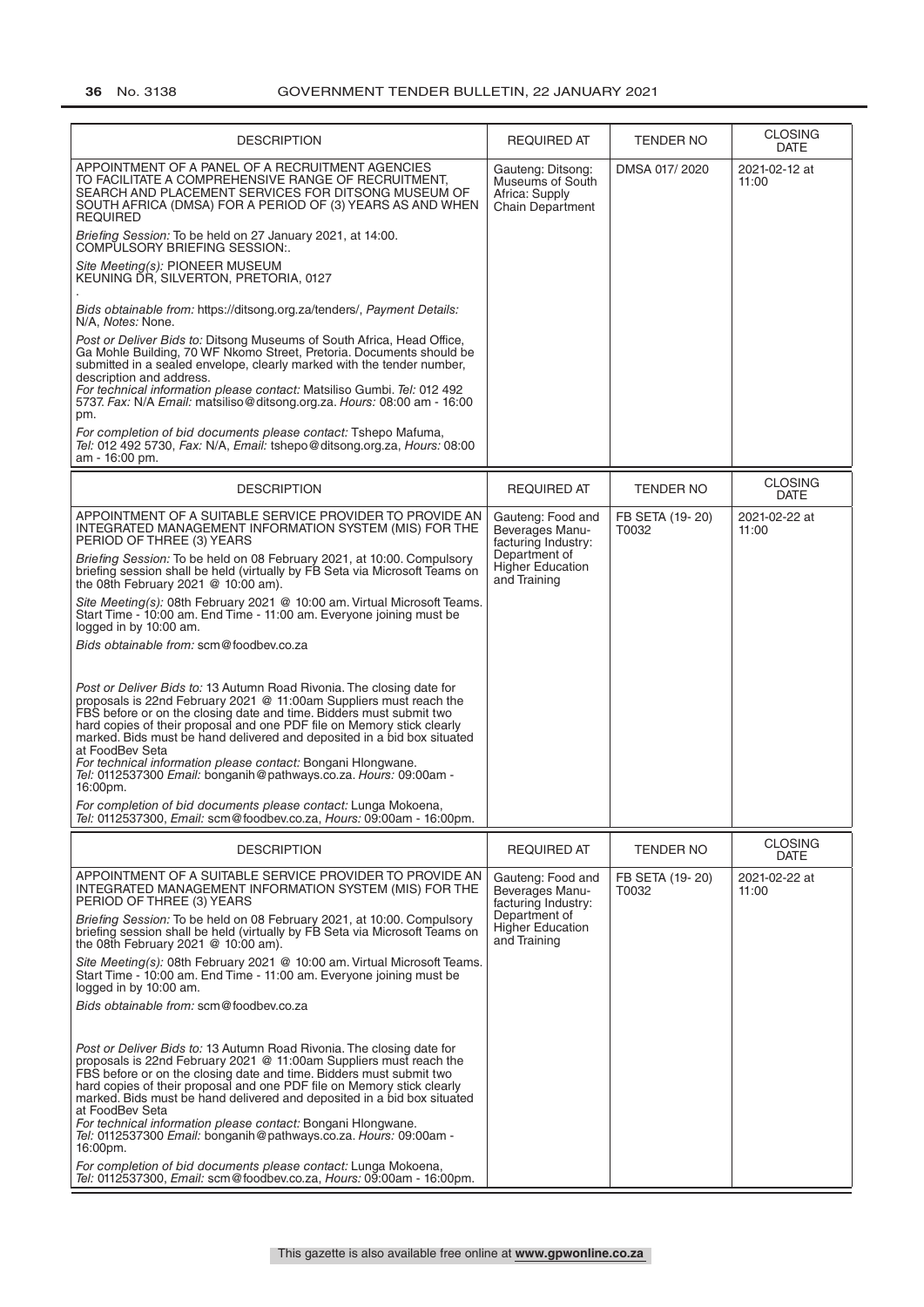| <b>DESCRIPTION</b>                                                                                                                                                                                                                                                                                                                                                                                                                                                                                                                                          | REQUIRED AT                                                    | <b>TENDER NO</b>                          | <b>CLOSING</b><br><b>DATE</b> |
|-------------------------------------------------------------------------------------------------------------------------------------------------------------------------------------------------------------------------------------------------------------------------------------------------------------------------------------------------------------------------------------------------------------------------------------------------------------------------------------------------------------------------------------------------------------|----------------------------------------------------------------|-------------------------------------------|-------------------------------|
| Supply and Delivery of Cabinets Slide Filing for Microscope Glass Slides<br>at NHLS Tygerberg<br><i>Briefing Session:</i> No briefing for this tender.                                                                                                                                                                                                                                                                                                                                                                                                      | Western Cape:<br><b>National Health</b><br>Laboratory Service: | RFB057/20/21                              | 2021-02-12 at<br>11:00        |
| Bids obtainable from: e tender portal                                                                                                                                                                                                                                                                                                                                                                                                                                                                                                                       | Health                                                         |                                           |                               |
| Post or Deliver Bids to: NHLS, 1 Modderfontein Road, Sandringham,<br>Johannesburg. All bid submissions must be placed in the tender box at the<br>NHLS main reception, all late submission will be disqualified<br>For technical information please contact: Mabuse Maila. Tel: 011 555<br>0595. Fax: 011 386 6218 Email: mabuse.maila@nhls.co.za. Hours: 08: -<br>16:00.                                                                                                                                                                                   |                                                                |                                           |                               |
| For completion of bid documents please contact: Mabuse Maila, Tel: 011<br>555 0595, Fax: 011 386 6218, Email: mabuse.maila@nhls.ac.za, Hours:<br>$08:00 - 16:00.$                                                                                                                                                                                                                                                                                                                                                                                           |                                                                |                                           |                               |
| <b>DESCRIPTION</b>                                                                                                                                                                                                                                                                                                                                                                                                                                                                                                                                          | REQUIRED AT                                                    | <b>TENDER NO</b>                          | <b>CLOSING</b><br><b>DATE</b> |
| Procurement of switches, wireless and server load balance equipment<br>including maintenance and support services for a period of five (5) years                                                                                                                                                                                                                                                                                                                                                                                                            | Gauteng: National<br>Prosecuting Author-                       | NPA 16-20/21                              | 2021-02-22 at<br>11:00        |
| Briefing Session: No briefing session.                                                                                                                                                                                                                                                                                                                                                                                                                                                                                                                      | ity: SCM                                                       |                                           |                               |
| Bids obtainable from: 1. www.etenders.gov.za. 2. www.npa.gov.za. 3.<br>National Prosecuting Authority, VGM Bulding 123 Westlake Avenue,<br>Weavind Park, Silverton Pretoria, Payment Details: No payments, Notes:<br>Bidder must submit 1 original proposal, 2 copies, and 1 soft copy (memory<br>stick)                                                                                                                                                                                                                                                    |                                                                |                                           |                               |
| Post or Deliver Bids to: Victoria & Griffiths Mxenge Building, 123 Westlake<br>Avenue, Weavind Park, Silverton, Pretoria. The NPA bid box is outside the<br>main gate and is available 24/7. The proposals must be clearly marked<br>For technical information please contact: Mr Samuel Masombuka<br><i>Email:</i> tenders@npa.gov.za. Hours: 08h00 - 16h30.                                                                                                                                                                                               |                                                                |                                           |                               |
| For completion of bid documents please contact: Miss Khayakazi Zaki,<br>Email: tenders@npa.gov.za, Hours: 08h00 - 16h30.                                                                                                                                                                                                                                                                                                                                                                                                                                    |                                                                |                                           |                               |
| <b>DESCRIPTION</b>                                                                                                                                                                                                                                                                                                                                                                                                                                                                                                                                          | <b>REQUIRED AT</b>                                             | <b>TENDER NO</b>                          | <b>CLOSING</b><br><b>DATE</b> |
| APPOINTMENT OF A SERVICE PROVIDER TO RENDER GROUND<br>MAINTENANCE (MOLE CONTROL AND GARDENING SERVICES) AT<br>ITHEMBA LABS, FAURE, WESTERN CAPE FOR A PERIOD OF THIRTY-<br>SIX (36) MONTHS                                                                                                                                                                                                                                                                                                                                                                  | National: National<br>Research Founda-<br>tion: iThemba LABS   | <b>NRF/ILABS</b><br>NAGM/ 38/ 2020-<br>21 | 2021-02-22 at<br>11:00        |
| Briefing Session: To be held on 08 February 2021, at 00:00. Compulsory<br>Briefing session to be held during the week of 8th-12th February 2021<br>(time will be communicated to interested bidders).<br>Briefing session is compulsory. Bidders that are interested to attend must<br>send email to scm3@tlabs.ac.za by 4th February 2021 COB. Bidders are<br>requested to comply with Disaster Management Act Regulations when<br>attending the meeting.                                                                                                  |                                                                |                                           |                               |
| Site Meeting(s): iThemba LABS Building, iThemba LABS, Old Faure<br>Road, Faure, Western Cape, 7131. Briefing session is mandatory. Bidders<br>that are interested to attend must send email to scm3@tlabs.ac.za by 4th<br>February 2021. Briefing session to be held during the week of 8th-12th<br>February 2021.                                                                                                                                                                                                                                          |                                                                |                                           |                               |
| Bids obtainable from: www.tlabs.ac.za/administration/supply chain<br>management/bids, Cost of Documents: N/A, Payment Details: N/A, Notes:<br>Documents will only be available on our website on Friday the 22 January<br>2021.                                                                                                                                                                                                                                                                                                                             |                                                                |                                           |                               |
| Post or Deliver Bids to: iThemba LABS, ATT: Tender Box, Main Security<br>Gate, Old Faure Road, Faure, Western Cape, South Africa, 7131. iThemba<br>LABS (Bidders are requested to comply with Disaster Management Act<br>Regulations when submitting bids / proposals). ATT: Tender Box, Main<br>Security Gate, Old Faure Road, Faure, Western Cape, South Africa, 7131<br>For technical information please contact: Mr. Paul Gardiner. Tel: +27 (0)<br>21 843 - 1000. Fax: +27 (0) 21 843 - 3525 Email: pgardiner@tlabs.ac.za.<br>Hours: 08:30 till 16:30. |                                                                |                                           |                               |
| For completion of bid documents please contact: Ms Lucinda Gordon or<br>Mr Odwa Mxenge, Tel: +27 (0) 21 843 1381, Fax: +27 (0) 21 843 - 3525,<br>Email: scm3@tlabs.ac.za, Hours: 08:30 till 16:30.                                                                                                                                                                                                                                                                                                                                                          |                                                                |                                           |                               |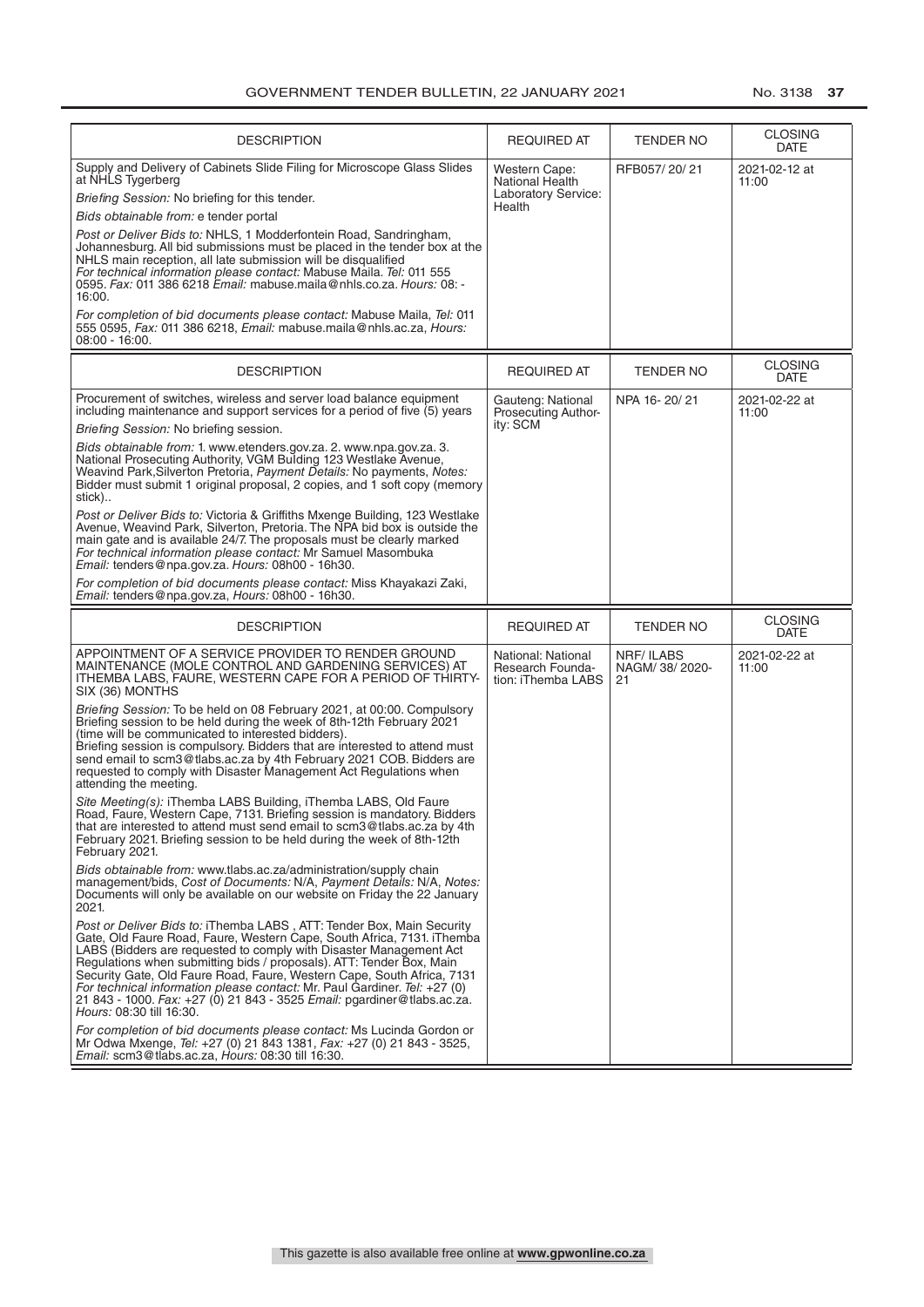#### **38** No. 3138 GOVERNMENT TENDER BULLETIN, 22 JANUARY 2021

| <b>DESCRIPTION</b>                                                                                                                                                                                                                                                                                                                                                                                                                                                                                                                                                   | <b>REQUIRED AT</b>                                                                                         | <b>TENDER NO</b> | <b>CLOSING</b><br><b>DATE</b> |
|----------------------------------------------------------------------------------------------------------------------------------------------------------------------------------------------------------------------------------------------------------------------------------------------------------------------------------------------------------------------------------------------------------------------------------------------------------------------------------------------------------------------------------------------------------------------|------------------------------------------------------------------------------------------------------------|------------------|-------------------------------|
| SOUTH AFRICAN SOCIAL SECURITY AGENCY TEMBA<br>LOCAL OFFICE: PROCUREMENT OF ALTERNATIVE OFFICE<br>ACCOMMODATION : TOTAL LETTABLE AREA 705.70 SQ.M AND 18<br>PARKING BAYS, IN HAMMANSKRAAL FOR A PERIOD OF FIVE (5)<br>YEARS.                                                                                                                                                                                                                                                                                                                                          | Gauteng: Public<br>Works and Infra-<br>structure: SUPPLY<br><b>CHAIN MANAGE-</b><br><b>MENT BID ADMIN-</b> | H20/012PF        | 2021-02-12 at<br>11:00        |
| Briefing Session: N/A.                                                                                                                                                                                                                                                                                                                                                                                                                                                                                                                                               | <b>ISTRATION</b>                                                                                           |                  |                               |
| Bids obtainable from: NB: Hard copy of Bid Documents are available<br>at the Department of Public works: Head Office: Room 121 Central<br>Government Office (CGO) corner Bosman and Madiba Street Pretoria<br>0001 or download on www.etenders.gov.za, Cost of Documents: R200<br>.00, Payment Details: NB: No electronic payments only cash payable at<br>the department, Notes: MINIMUM FUCTIONALITY OF 50% SHOULD BE<br>MET FOR FURTHER EVALAUTION ON PRICE AND PREFERENCE.                                                                                       |                                                                                                            |                  |                               |
| Post or Deliver Bids to: Department of Public works: Head Office Room<br>121, Central Government Office (CGO) corner Bosman and Madiba<br>Street. (Entrance Madiba Street) Pretoria, 0001. Department of Public<br>works: Head Office: Room 121, Central Government Office (CGO) corner<br>Bosman and Madiba Street. (Entrance Madiba Street) Pretoria, 0001. NO<br>LATE APPLICATIONS WILL BE ACCEPTED<br>For technical information please contact: AUDREY PHETLHE. Tel: 012<br>310 5964/071 363 5644 Email: audrey.phetlhe@dpw.gov.za. Hours: 07:30<br>AM to 16:00. |                                                                                                            |                  |                               |
| For completion of bid documents please contact: JEANETH KHOSA,<br>Tel: 012 406 1800, <i>Email:</i> jeaneth.khosa@dpw.gov.za, <i>Hours:</i> 07:30 to<br>16:00.                                                                                                                                                                                                                                                                                                                                                                                                        |                                                                                                            |                  |                               |
| NB: All bidders should be registered with the (CSD) Central Supplier<br>Database . Functionality criteria will be applicable as follows: Locality<br>25%, Parking Requirements 20%, Building Grades 15%, Accessibility 15%<br>and Suitability 25%                                                                                                                                                                                                                                                                                                                    |                                                                                                            |                  |                               |

#### **SERVICES: BUILDING**

| <b>DESCRIPTION</b>                                                                                                                                                                                                                                                                                                                                                                                                                                                                                                                                                                                                                                                                                            | <b>REQUIRED AT</b>                                                              | TENDER NO          | <b>CLOSING</b><br><b>DATE</b> |
|---------------------------------------------------------------------------------------------------------------------------------------------------------------------------------------------------------------------------------------------------------------------------------------------------------------------------------------------------------------------------------------------------------------------------------------------------------------------------------------------------------------------------------------------------------------------------------------------------------------------------------------------------------------------------------------------------------------|---------------------------------------------------------------------------------|--------------------|-------------------------------|
| Agricultural Research Council (ARC) seeks to solicit the services of<br>the service providers who are registered with the Construction Industry<br>Development Regulations Board (CIBD) in 3EP grade class for the Supply<br>and Installation of Pre-paid Meters at Infruitec-Nietvoorbij.                                                                                                                                                                                                                                                                                                                                                                                                                    | Western Cape: Ag-<br>ricultural Research<br>Council: Supply<br>Chain Management | ARC/ 19/ 11/ 2020. | 2021-02-12 at<br>11:00        |
| Briefing Session: To be held on 01 February 2021, at 00:00. The<br>compulsory briefing session will be held as follow: Helshoogte Road,<br>Infruitec Main campus, Stellenbosch 7600 Olive Grove boardroom and<br>ARC farms.                                                                                                                                                                                                                                                                                                                                                                                                                                                                                   |                                                                                 |                    |                               |
| Site Meeting(s): ARC farms                                                                                                                                                                                                                                                                                                                                                                                                                                                                                                                                                                                                                                                                                    |                                                                                 |                    |                               |
| Bids obtainable from: Collection details:<br>Bid documents will be available from Friday 22 January 2021 to Friday 29<br>January 2021 during office hours between 09h00 and 16h00;<br>Address:<br>Helshoogte Road, Infruitec campus, Stellenbosch 7600<br>Supply Chain Division, <i>Payment Details:</i> A non-refundable fee of R150.00<br>must be paid on cash at Agricultural Research Council Finance Division<br>(Infruitec) and or deposit into account holder ARC-Infruitec, standard<br>bank, branch code 000205, Account Number 072277483, proof of<br>payment is required., Notes: Bid documents or hard copies, electronic<br>copies will be available on collection from ARC Offices and on email |                                                                                 |                    |                               |
| Post or Deliver Bids to: Submission:<br>The Original proposals shall be submitted in sealed envelopes delivered<br>at Helshoogte Road, Infruitec campus, Stellenbosch 7600<br>Supply Chain Division and should be deposited in the box (labelled<br>tenders) located at the reception<br>For technical information please contact: Carl Zwiegelaar. Tel: 021 809<br>3301 Email: CarlZ@arc.agric.za. Hours: 07:30-16:30.                                                                                                                                                                                                                                                                                       |                                                                                 |                    |                               |
| For completion of bid documents please contact: Mr. Silindile Mgana,<br>Tel: 021 809 3405, <i>Email:</i> mganas@arc.agric.za, <i>Hours:</i> 07:30-16:30.                                                                                                                                                                                                                                                                                                                                                                                                                                                                                                                                                      |                                                                                 |                    |                               |
| No documents will be released on the day of the briefing session.                                                                                                                                                                                                                                                                                                                                                                                                                                                                                                                                                                                                                                             |                                                                                 |                    |                               |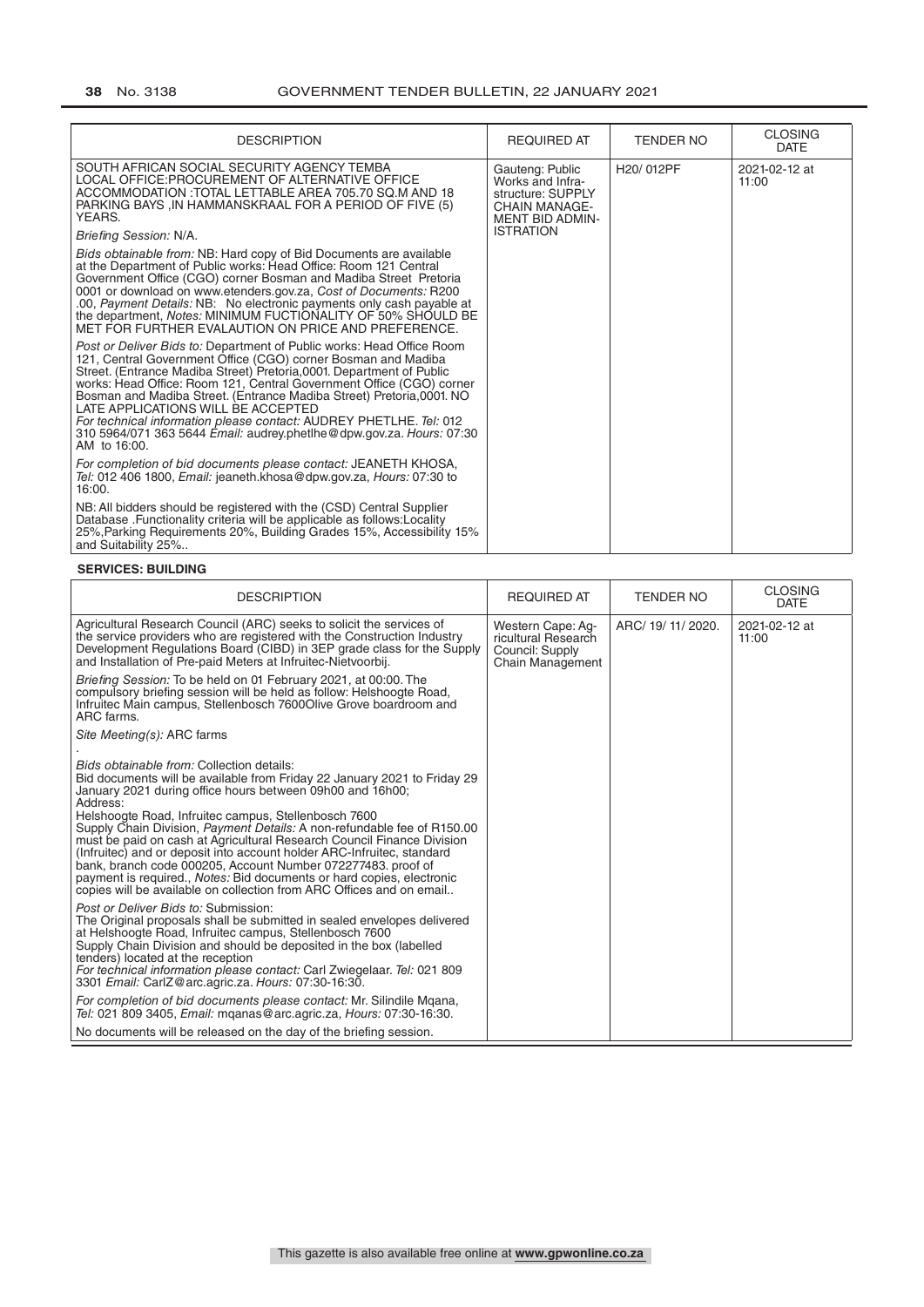| <b>DESCRIPTION</b>                                                                                                                                                                                                                                                                                                                                                                                                                                                                                                                                                                                                                                                                                    | <b>REQUIRED AT</b>                                                                     | TENDER NO                       | <b>CLOSING</b><br><b>DATE</b> |
|-------------------------------------------------------------------------------------------------------------------------------------------------------------------------------------------------------------------------------------------------------------------------------------------------------------------------------------------------------------------------------------------------------------------------------------------------------------------------------------------------------------------------------------------------------------------------------------------------------------------------------------------------------------------------------------------------------|----------------------------------------------------------------------------------------|---------------------------------|-------------------------------|
| Agricultural Research Council (ARC) seeks to solicit the services of<br>the service providers who are registered with the Construction Industry<br>Development Regulations Board (CIBD) in 3GB grade class with extensive<br>knowledge in Construction Industry for the Building of Honeybush Nursery<br>Complex at Thornham. Two-envelope bidding system procedure NB:<br>Bidders must submit two sealed separate envelopes simultaneously, one<br>containing the functionality/technical proposal and the other the price<br>proposal, enclosed together in an outer single envelope                                                                                                                | Western Cape: Aq-<br>ricultural Research<br>Council: Supply<br><b>Chain Management</b> | ARC/ 16/ 11/ 2020               | 2021-02-12 at<br>11:00        |
| Briefing Session: To be held on 02 February 2021, at 00:00. The<br>compulsory briefing session will be held as follow: Church Street,<br>Thornham (Next to library and Post Office) • 33° 58' 32.9" S; 23° 57'<br>19.42" E.                                                                                                                                                                                                                                                                                                                                                                                                                                                                           |                                                                                        |                                 |                               |
| Site Meeting(s): Church Street, Thornham (Next to library and Post Office)<br>∙ 33° 58' 32.9" S: 23° 57' 19.42" E.                                                                                                                                                                                                                                                                                                                                                                                                                                                                                                                                                                                    |                                                                                        |                                 |                               |
| Bids obtainable from: Collection details: Bid documents will be available<br>from Friday 22 January 2021 to Monday 01 February 2021 during office<br>hours between 09h00 and 16h00; Address: Helshoogte Road, Infruitec<br>campus, Stellenbosch 7600, Supply Chain Division, Payment Details:<br>A non-refundable fee of R150.00 must be paid on cash at Agricultural<br>Research Council Finance Division (Infruitec) and or deposit into account<br>holder ARC-Infruitec, standard bank, branch code 000205, Account<br>Number 072277483. proof of payment is required., Notes: Bid documents<br>or hard copies, electronic copies will be available on collection from ARC<br>Offices and on email |                                                                                        |                                 |                               |
| Post or Deliver Bids to: Submission: The Original proposals shall be<br>submitted in sealed envelopes delivered at Helshoogte Road, Infruitec<br>campus, Stellenbosch 7600. Supply Chain Division and should be<br>deposited in the box (labelled tenders) located at the reception. Two-<br>envelope bidding system procedure. NB: Bidders must submit two sealed<br>separate envelopes simultaneously, one containing the functionality/<br>technical proposal and the other the price proposal, enclosed together in<br>an outer single envelope<br>For technical information please contact: Dr. Cecilia Bester. Tel: 021 809<br>3450 Email: BesterC@arc.agric.za. Hours: 07:30-16:30.            |                                                                                        |                                 |                               |
| For completion of bid documents please contact: Mr. Silindile Mqana,<br>Tel: 021 809 3405, Email: mganas@arc.agric.za, Hours: 07:30-16:30.                                                                                                                                                                                                                                                                                                                                                                                                                                                                                                                                                            |                                                                                        |                                 |                               |
| No documents will be released on the day of the briefing session.                                                                                                                                                                                                                                                                                                                                                                                                                                                                                                                                                                                                                                     |                                                                                        |                                 |                               |
| <b>DESCRIPTION</b>                                                                                                                                                                                                                                                                                                                                                                                                                                                                                                                                                                                                                                                                                    | <b>REQUIRED AT</b>                                                                     | <b>TENDER NO</b>                | <b>CLOSING</b><br><b>DATE</b> |
| CONSTRUCTION OF SANITATION FACILITIES AT MZWAKAZI JUNIOR<br>SECONDARY SCHOOL AND XAKANI JUNIOR SECONDARY SCHOOL<br>IN EASTERN CAPE                                                                                                                                                                                                                                                                                                                                                                                                                                                                                                                                                                    | Eastern Cape: De-<br>partment of Basic<br>Education                                    | TMT-DBE-20/21-<br>SAFE3- ECCL34 | 2021-02-05 at<br>12:00        |
| Briefing Session: NO BRIEFING.                                                                                                                                                                                                                                                                                                                                                                                                                                                                                                                                                                                                                                                                        |                                                                                        |                                 |                               |
| Bids obtainable from: e-tender Portal, Payment Details: R0                                                                                                                                                                                                                                                                                                                                                                                                                                                                                                                                                                                                                                            |                                                                                        |                                 |                               |
| Post or Deliver Bids to: Bid Box<br>69 Devereux Avenue<br>Vincent, East London<br>For technical information please contact: Lonwabo Mapolisa.<br>Tel: 0437262255. Fax: 0114033425 Email: lonwabo@thaemvulatrust.org.<br>za. Hours: 8h00 to 16h00.                                                                                                                                                                                                                                                                                                                                                                                                                                                     |                                                                                        |                                 |                               |
| For completion of bid documents please contact: Mduduzi Ntuli, Tel: 011<br>4033425, Fax: 0114033425, Email: mduduzin@themvulatrust.org.za,<br>Hours: 8h00-16h00.                                                                                                                                                                                                                                                                                                                                                                                                                                                                                                                                      |                                                                                        |                                 |                               |
| <b>DESCRIPTION</b>                                                                                                                                                                                                                                                                                                                                                                                                                                                                                                                                                                                                                                                                                    | <b>REQUIRED AT</b>                                                                     | TENDER NO                       | <b>CLOSING</b><br><b>DATE</b> |
| CONSTRUCTION OF SANITATION FACILITIES AT COLANA JUNIOR<br>SECONDARY SCHOOL, COLANA SENIOR SECONDARY AND<br>SCHOOL MTSILA JUNIOR SECONDARY SCHOOL IN EASTERN CAPE                                                                                                                                                                                                                                                                                                                                                                                                                                                                                                                                      | Eastern Cape: De-<br>partment of Basic<br>Education                                    | TMT-DBE-20/21-<br>SAFE3- ECCL40 | 2021-02-05 at<br>12:00        |
| Briefing Session: NO BRIEFING.                                                                                                                                                                                                                                                                                                                                                                                                                                                                                                                                                                                                                                                                        |                                                                                        |                                 |                               |
| Bids obtainable from: e-tender Portal, Payment Details: R0<br>Post or Deliver Bids to: Bid Box<br>69 Devereux Avenue<br>Vincent, East London<br>For technical information please contact: Lonwabo Mapolisa.<br>Tel: 0437262255. Fax: 0114033425 Email: lonwabo@thaemvulatrust.org.<br>za. Hours: 8h00 to 16h00.                                                                                                                                                                                                                                                                                                                                                                                       |                                                                                        |                                 |                               |
| For completion of bid documents please contact: Mduduzi Ntuli, Tel: 011<br>4033425, Fax: 0114033425, Email: mduduzin@themvulatrust.org.za,<br>Hours: 8h00-16h00.                                                                                                                                                                                                                                                                                                                                                                                                                                                                                                                                      |                                                                                        |                                 |                               |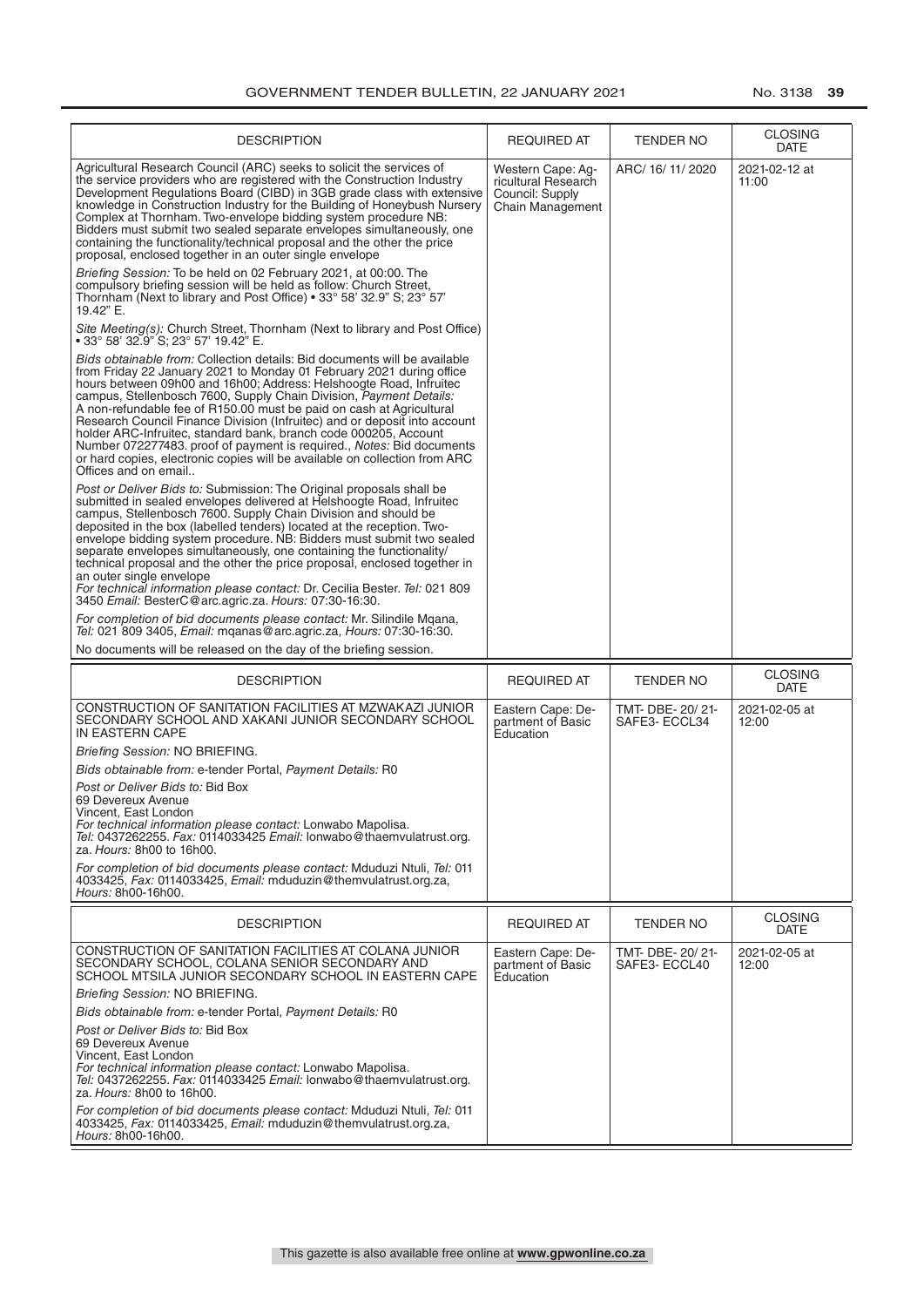| <b>DESCRIPTION</b>                                                                                                                                                                                                                                | <b>REQUIRED AT</b>                                  | <b>TENDER NO</b>                  | <b>CLOSING</b><br><b>DATE</b> |
|---------------------------------------------------------------------------------------------------------------------------------------------------------------------------------------------------------------------------------------------------|-----------------------------------------------------|-----------------------------------|-------------------------------|
| CONSTRUCTION OF SANITATION FACILITIES AT BUTTVILLE JUNIOR<br>SECONDARY SCHOOL AND NTLALONTSHA JUNIOR SECONDARY<br>SCHOOL IN EASTERN CAPE                                                                                                          | Eastern Cape: De-<br>partment of Basic<br>Education | TMT- DBE- 20/21-<br>SAFE3-ECCL47  | 2021-02-05 at<br>12:00        |
| Briefing Session: NO BRIEFING.                                                                                                                                                                                                                    |                                                     |                                   |                               |
| Bids obtainable from: e-tender Portal, Payment Details: R0                                                                                                                                                                                        |                                                     |                                   |                               |
| Post or Deliver Bids to: Bid Box<br>69 Devereux Avenue<br>Vincent, East London<br>For technical information please contact: Lonwabo Mapolisa.<br>Tel: 0437262255. Fax: 0114033425 Email: lonwabo@thaemvulatrust.org.<br>za. Hours: 8h00 to 16h00. |                                                     |                                   |                               |
| For completion of bid documents please contact: Mduduzi Ntuli, Tel: 011<br>4033425, Fax: 0114033425, Email: mduduzin@themvulatrust.org.za,<br>Hours: 8h00-16h00.                                                                                  |                                                     |                                   |                               |
| <b>DESCRIPTION</b>                                                                                                                                                                                                                                | <b>REQUIRED AT</b>                                  | <b>TENDER NO</b>                  | <b>CLOSING</b><br><b>DATE</b> |
| CONSTRUCTION OF SANITATION FACILITIES AT CLARKVILLE<br>JUNIOR SECONDARY SCHOOL AND MABUTO JUNIOR SECONDARY<br>SCHOOL IN EASTERN CAPE                                                                                                              | Eastern Cape: De-<br>partment of Basic<br>Education | TMT- DBE- 20/21-<br>SAFE3- ECCL62 | 2021-02-05 at<br>12:00        |
| Briefing Session: NO BRIEFING.                                                                                                                                                                                                                    |                                                     |                                   |                               |
| Bids obtainable from: e-tender Portal, Payment Details: R0                                                                                                                                                                                        |                                                     |                                   |                               |
| Post or Deliver Bids to: Bid Box<br>69 Devereux Avenue<br>Vincent, East London<br>For technical information please contact: Lonwabo Mapolisa.<br>Tel: 0437262255. Fax: 0114033425 Email: lonwabo@thaemvulatrust.org.<br>za. Hours: 8h00 to 16h00. |                                                     |                                   |                               |
| For completion of bid documents please contact: Mduduzi Ntuli, Tel: 011<br>4033425, Fax: 0114033425, Email: mduduzin@themvulatrust.org.za,<br>Hours: 8h00-16h00.                                                                                  |                                                     |                                   |                               |
| <b>DESCRIPTION</b>                                                                                                                                                                                                                                | <b>REQUIRED AT</b>                                  | <b>TENDER NO</b>                  | <b>CLOSING</b>                |
|                                                                                                                                                                                                                                                   |                                                     |                                   | <b>DATE</b>                   |
| CONSTRUCTION OF SANITATION FACILITIES AT MAKOSONKE<br>JUNIOR SECONDARY SCHOOL AND WINNIE MANDELA COMP TECH<br>SENIOR SECONDARY SCHOOL IN EASTERN CAPE                                                                                             | Eastern Cape: De-<br>partment of Basic<br>Education | TMT- DBE- 20/21-<br>SAFE3- ECCL50 | 2021-02-05 at<br>12:00        |
| Briefing Session: NO BRIEFING.                                                                                                                                                                                                                    |                                                     |                                   |                               |
| Bids obtainable from: e-tender Portal, Payment Details: R0                                                                                                                                                                                        |                                                     |                                   |                               |
| Post or Deliver Bids to: Bid Box, 69 Devereux Avenue, Vincent, East                                                                                                                                                                               |                                                     |                                   |                               |
| London<br>For technical information please contact: Lonwabo Mapolisa.<br>Tel: 0437262255. Fax: 0114033425 Email: lonwabo@thaemvulatrust.org.<br>za. Hours: 8h00 to 16h00.                                                                         |                                                     |                                   |                               |
| For completion of bid documents please contact: Mduduzi Ntuli, Tel: 011<br>4033425, Fax: 0114033425, Email: mduduzin@themvulatrust.org.za,<br>Hours: 8h00-16h00.                                                                                  |                                                     |                                   |                               |
| DESCRIPTION                                                                                                                                                                                                                                       | <b>REQUIRED AT</b>                                  | TENDER NO                         | <b>CLOSING</b><br><b>DATE</b> |
| CONSTRUCTION OF SANITATION FACILITIES AT MPENKULU JUNIOR<br>SECONDARY SCHOOL AND NTSIMBINI JUNIOR SECONDARY<br>SCHOOL IN EASTERN CAPE                                                                                                             | Eastern Cape: De-<br>partment of Basic<br>Education | TMT- DBE- 20/21-<br>SAFE3- ECCL58 | 2021-02-05 at<br>12:00        |
| Briefing Session: NO BRIEFING.                                                                                                                                                                                                                    |                                                     |                                   |                               |
| Bids obtainable from: e-tender Portal, Payment Details: R0                                                                                                                                                                                        |                                                     |                                   |                               |
| Post or Deliver Bids to: Bid Box<br>69 Devereux Avenue<br>Vincent, East London<br>For technical information please contact: Lonwabo Mapolisa.<br>Tel: 0437262255. Fax: 0114033425 Email: lonwabo@thaemvulatrust.org.<br>za. Hours: 8h00 to 16h00. |                                                     |                                   |                               |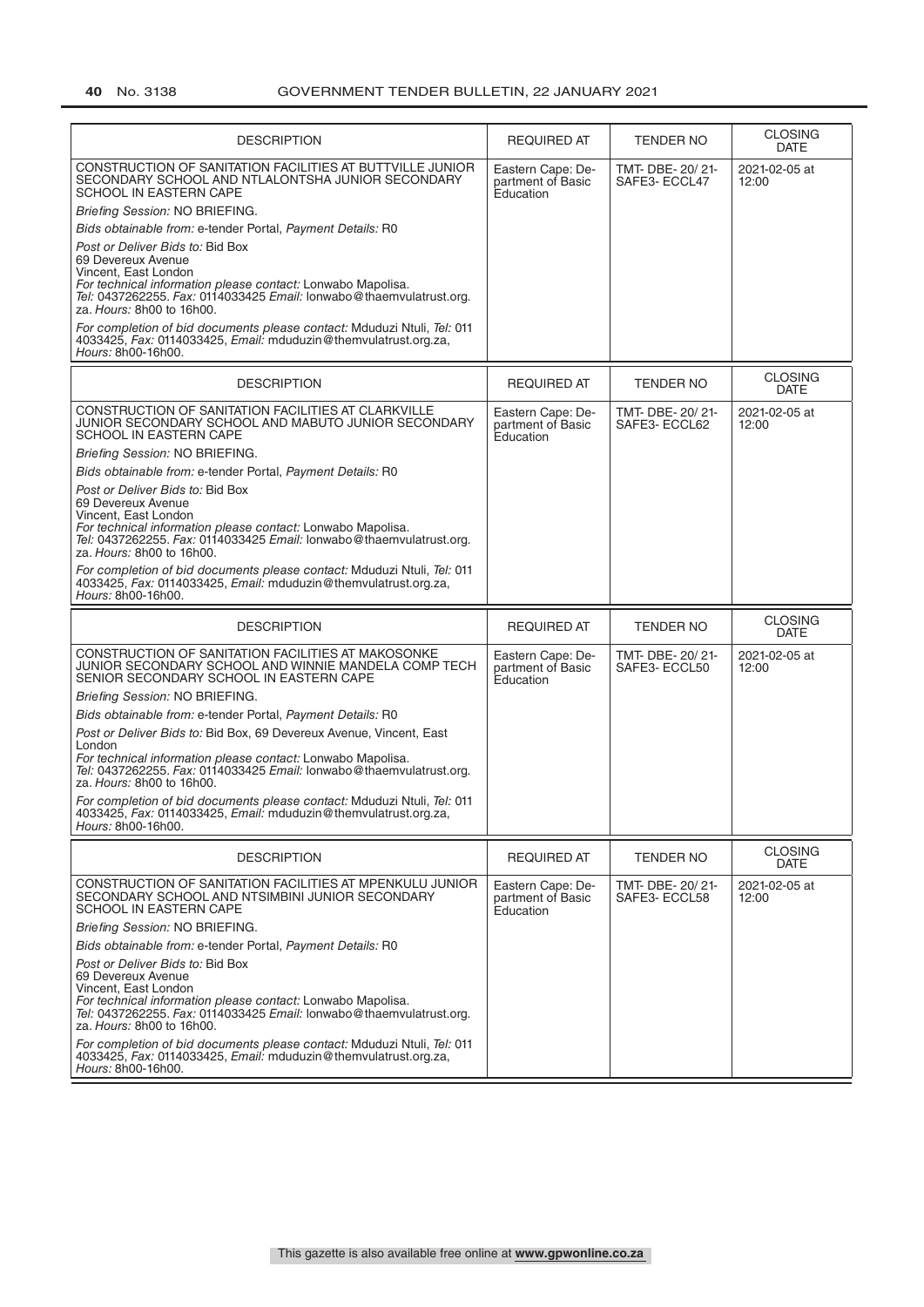| <b>DESCRIPTION</b>                                                                                                                                                                                                                                                                                                          | <b>REQUIRED AT</b>                                  | <b>TENDER NO</b>                  | <b>CLOSING</b><br><b>DATE</b> |
|-----------------------------------------------------------------------------------------------------------------------------------------------------------------------------------------------------------------------------------------------------------------------------------------------------------------------------|-----------------------------------------------------|-----------------------------------|-------------------------------|
| CONSTRUCTION OF SANITATION FACILITIES AT XILINXA JUNIOR<br>SECONDARY SCHOOL AND ZITULELE JUNIOR SECONDARY<br>SCHOOL IN EASTERN CAPE                                                                                                                                                                                         | Eastern Cape: De-<br>partment of Basic<br>Education | TMT- DBE- 20/21-<br>SAFE3-ECCL67  | 2021-02-05 at<br>12:00        |
| Briefing Session: NO BRIEFING.                                                                                                                                                                                                                                                                                              |                                                     |                                   |                               |
| Bids obtainable from: e-tender Portal, Payment Details: R0                                                                                                                                                                                                                                                                  |                                                     |                                   |                               |
| Post or Deliver Bids to: Bid Box, 69 Devereux Avenue, Vincent, East<br>London<br>For technical information please contact: Lonwabo Mapolisa.<br>Tel: 0437262255. Fax: 0114033425 Email: lonwabo@thaemvulatrust.org.<br>za. Hours: 8h00 to 16h00.                                                                            |                                                     |                                   |                               |
| For completion of bid documents please contact: Mduduzi Ntuli, Tel: 011<br>4033425, Fax: 0114033425, Email: mduduzin@themvulatrust.org.za,<br>Hours: 8h00-16h00.                                                                                                                                                            |                                                     |                                   |                               |
| <b>DESCRIPTION</b>                                                                                                                                                                                                                                                                                                          | <b>REQUIRED AT</b>                                  | <b>TENDER NO</b>                  | <b>CLOSING</b><br><b>DATE</b> |
| CONSTRUCTION OF SANITATION FACILITIES AT BLYTHSWOOD<br>JUNIOR SECONDARY SCHOOL AND NTWASHU JUNIOR<br>SECONDARY SCHOOL IN EASTERN CAPE                                                                                                                                                                                       | Eastern Cape: De-<br>partment of Basic<br>Education | TMT- DBE- 20/ 21-<br>SAFE3-ECCL68 | 2021-02-05 at<br>12:00        |
| Briefing Session: NO BRIEFING.                                                                                                                                                                                                                                                                                              |                                                     |                                   |                               |
| Bids obtainable from: e-tender Portal, Payment Details: R0                                                                                                                                                                                                                                                                  |                                                     |                                   |                               |
| Post or Deliver Bids to: Bid Box, 69 Devereux Avenue, Vincent, East                                                                                                                                                                                                                                                         |                                                     |                                   |                               |
| London<br>For technical information please contact: Lonwabo Mapolisa.<br>Tel: 0437262255. Fax: 0114033425 Email: lonwabo@thaemvulatrust.org.<br>za. Hours: 8h00 to 16h00.                                                                                                                                                   |                                                     |                                   |                               |
| For completion of bid documents please contact: Mduduzi Ntuli, Tel: 011<br>4033425, Fax: 0114033425, Email: mduduzin@themvulatrust.org.za,<br>Hours: 8h00-16h00.                                                                                                                                                            |                                                     |                                   |                               |
| <b>DESCRIPTION</b>                                                                                                                                                                                                                                                                                                          | <b>REQUIRED AT</b>                                  | <b>TENDER NO</b>                  | <b>CLOSING</b><br><b>DATE</b> |
| CONSTRUCTION OF SANITATION FACILITIES AT IMIDANGE and<br>TSHONGWENI JUNIOR SECONDARY SCHOOL IN EASTERN CAPE                                                                                                                                                                                                                 | Eastern Cape: De-<br>partment of Basic              | TMT- DBE- 20/21-<br>SAFE3- ECCL6  | 2021-02-05 at<br>12:00        |
| Bids obtainable from: e-tender Portal, Payment Details: R0                                                                                                                                                                                                                                                                  | Education                                           |                                   |                               |
| Post or Deliver Bids to: Bid Box, 69 Devereux Avenue, Vincent, East<br>London<br>For technical information please contact: Lonwabo Mapolisa.<br>Tel: 0437262255. Fax: 0114033425 Email: lonwabo@thaemvulatrust.org.<br>za. Hours: 8h00 to 16h00.<br>For completion of bid documents please contact: Mduduzi Ntuli, Tel: 011 |                                                     |                                   |                               |
| 4033425, Fax: 0114033425, Email: mduduzin@themvulatrust.org.za,<br>Hours: 8h00-16h00.                                                                                                                                                                                                                                       |                                                     |                                   |                               |
| <b>DESCRIPTION</b>                                                                                                                                                                                                                                                                                                          | <b>REQUIRED AT</b>                                  | <b>TENDER NO</b>                  | <b>CLOSING</b><br><b>DATE</b> |
| CONSTRUCTION OF SANITATION FACILITIES AT HADIS and ITIYO<br>SOGA JUNIOR SECONDARY SCHOOL IN EASTERN CAPE                                                                                                                                                                                                                    | Eastern Cape: De-<br>partment of Basic              | TMT- DBE- 20/21-<br>SAFE3- ECCL7  | 2021-02-05 at<br>12:00        |
| Briefing Session: NO BRIEFING.                                                                                                                                                                                                                                                                                              | Education                                           |                                   |                               |
| Bids obtainable from: e-tender Portal, Payment Details: R0                                                                                                                                                                                                                                                                  |                                                     |                                   |                               |
| Post or Deliver Bids to: Bid Box<br>69 Devereux Avenue<br>Vincent, East London<br>For technical information please contact: Lonwabo Mapolisa.<br>Tel: 0437262255. Fax: 0114033425 Email: lonwabo@thaemvulatrust.org.<br>za. Hours: 8h00 to 16h00.                                                                           |                                                     |                                   |                               |
| For completion of bid documents please contact: Mduduzi Ntuli, Tel: 011<br>4033425, Fax: 0114033425, Email: mduduzin@themvulatrust.org.za,<br>Hours: 8h00-16h00.                                                                                                                                                            |                                                     |                                   |                               |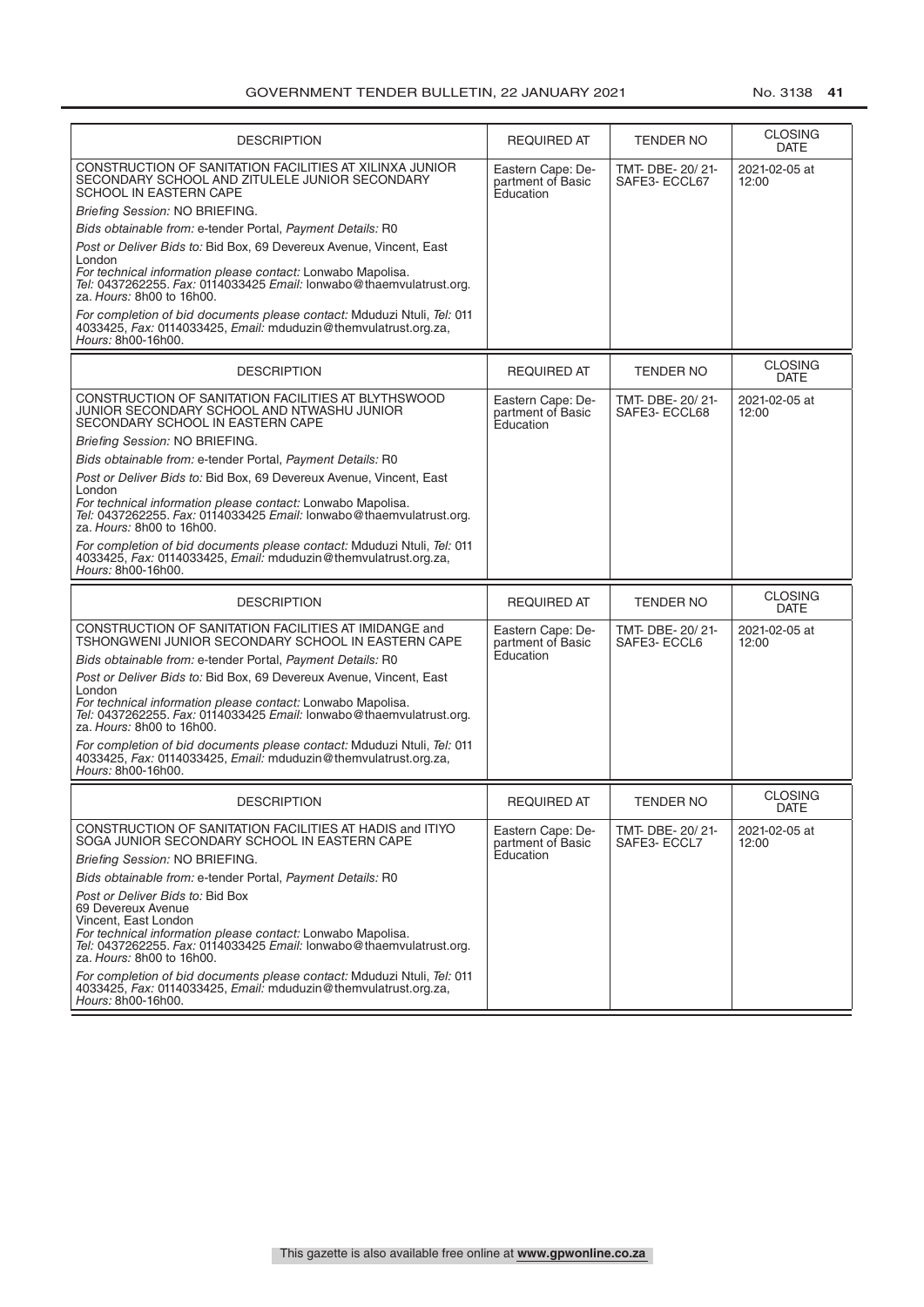| <b>DESCRIPTION</b>                                                                                                                                                                                                                                | <b>REQUIRED AT</b>                                  | <b>TENDER NO</b>                  | <b>CLOSING</b><br>DATE        |
|---------------------------------------------------------------------------------------------------------------------------------------------------------------------------------------------------------------------------------------------------|-----------------------------------------------------|-----------------------------------|-------------------------------|
| CONSTRUCTION OF SANITATION FACILITIES AT QOBO-QOBO<br>JUNIOR SECONDARY SCHOOL AND MABOBOTI SENIOR<br>SECONDARY SCHOOL IN EASTERN CAPE                                                                                                             | Eastern Cape: De-<br>partment of Basic<br>Education | TMT- DBE- 20/21-<br>SAFE3-ECCL8   | 2021-02-05 at<br>12:00        |
| Briefing Session: NO BRIEFING.                                                                                                                                                                                                                    |                                                     |                                   |                               |
| Bids obtainable from: e-tender Portal, Payment Details: R0                                                                                                                                                                                        |                                                     |                                   |                               |
| Post or Deliver Bids to: Bid Box, 69 Devereux Avenue, Vincent, East                                                                                                                                                                               |                                                     |                                   |                               |
| London<br>For technical information please contact: Lonwabo Mapolisa.<br>Tel: 0437262255. Fax: 0114033425 Email: lonwabo@thaemvulatrust.org.<br>za. Hours: 8h00 to 16h00.                                                                         |                                                     |                                   |                               |
| For completion of bid documents please contact: Mduduzi Ntuli, Tel: 011<br>4033425, Fax: 0114033425, Email: mduduzin@themvulatrust.org.za,<br>Hours: 8h00-16h00.                                                                                  |                                                     |                                   |                               |
| <b>DESCRIPTION</b>                                                                                                                                                                                                                                | <b>REQUIRED AT</b>                                  | <b>TENDER NO</b>                  | <b>CLOSING</b><br><b>DATE</b> |
| CONSTRUCTION OF SANITATION FACILITIES AT EMPUMALANGA<br>JUNIOR SECONDARY SCHOOL, JONGILIZWE SENIOR SECONDARY<br>SCHOOL AND DAVIES JUNIOR SECONDARY SCHOOL IN EASTERN<br>CAPE                                                                      | Eastern Cape: De-<br>partment of Basic<br>Education | TMT- DBE- 20/21-<br>SAFE3- ECCL9  | 2021-02-05 at<br>12:00        |
| Briefing Session: NO BRIEFING.                                                                                                                                                                                                                    |                                                     |                                   |                               |
| Bids obtainable from: e-tender Portal, Payment Details: R0                                                                                                                                                                                        |                                                     |                                   |                               |
| Post or Deliver Bids to: Bid Box, 69 Devereux Avenue, Vincent, East                                                                                                                                                                               |                                                     |                                   |                               |
| London<br>For technical information please contact: Lonwabo Mapolisa.<br>Tel: 0437262255. Fax: 0114033425 Email: lonwabo@thaemvulatrust.org.<br>za. Hours: 8h00 to 16h00.                                                                         |                                                     |                                   |                               |
| For completion of bid documents please contact: Mduduzi Ntuli, Tel: 011<br>4033425, Fax: 0114033425, Email: mduduzin@themvulatrust.org.za,<br>Hours: 8h00-16h00.                                                                                  |                                                     |                                   |                               |
|                                                                                                                                                                                                                                                   |                                                     |                                   |                               |
| <b>DESCRIPTION</b>                                                                                                                                                                                                                                | <b>REQUIRED AT</b>                                  | <b>TENDER NO</b>                  | <b>CLOSING</b><br><b>DATE</b> |
| CONSTRUCTION OF SANITATION FACILITIES AT MOELE JUNIOR<br>SECONDARY SCHOOL AND NTSINGIZI JUNIOR SECONDARY<br>SCHOOL IN EASTERN CAPE                                                                                                                | Eastern Cape: De-<br>partment of Basic<br>Education | TMT- DBE- 20/21-<br>SAFE3- ECCL31 | 2021-02-05 at<br>12:00        |
| Briefing Session: NO BRIEFING.                                                                                                                                                                                                                    |                                                     |                                   |                               |
| Bids obtainable from: e-tender Portal, Payment Details: R0                                                                                                                                                                                        |                                                     |                                   |                               |
| Post or Deliver Bids to: Bid Box<br>69 Devereux Avenue<br>Vincent, East London<br>For technical information please contact: Lonwabo Mapolisa.<br>Tel: 0437262255. Fax: 0114033425 Email: lonwabo@thaemvulatrust.org.<br>za. Hours: 8h00 to 16h00. |                                                     |                                   |                               |
| For completion of bid documents please contact: Mduduzi Ntuli, Tel: 011<br>4033425, Fax: 0114033425, Email: mduduzin@themvulatrust.org.za,<br>Hours: 8h00-16h00.                                                                                  |                                                     |                                   |                               |
| <b>DESCRIPTION</b>                                                                                                                                                                                                                                | <b>REQUIRED AT</b>                                  | <b>TENDER NO</b>                  | <b>CLOSING</b><br><b>DATE</b> |
| CONSTRUCTION OF SANITATION FACILITIES AT GEM JUNIOR<br>SECONDARY SCHOOL, IDUTYWA RIVER JUNIOR SECONDARY<br>SCHOOL AND VULINGCOBO SENIOR SECONDARY SCHOOL IN<br><b>EASTERN CAPE</b>                                                                | Eastern Cape: De-<br>partment of Basic<br>Education | TMT- DBE- 20/21-<br>SAFE3-ECCL24  | 2021-02-05 at<br>12:00        |
| Briefing Session: NO BRIEFING.                                                                                                                                                                                                                    |                                                     |                                   |                               |
| Bids obtainable from: e-tender Portal, Payment Details: R0                                                                                                                                                                                        |                                                     |                                   |                               |
| Post or Deliver Bids to: Bid Box, 69 Devereux Avenue, Vincent, East<br>London<br>For technical information please contact: Lonwabo Mapolisa.<br>Tel: 0437262255. Fax: 0114033425 Email: lonwabo@thaemvulatrust.org.<br>za. Hours: 8h00 to 16h00.  |                                                     |                                   |                               |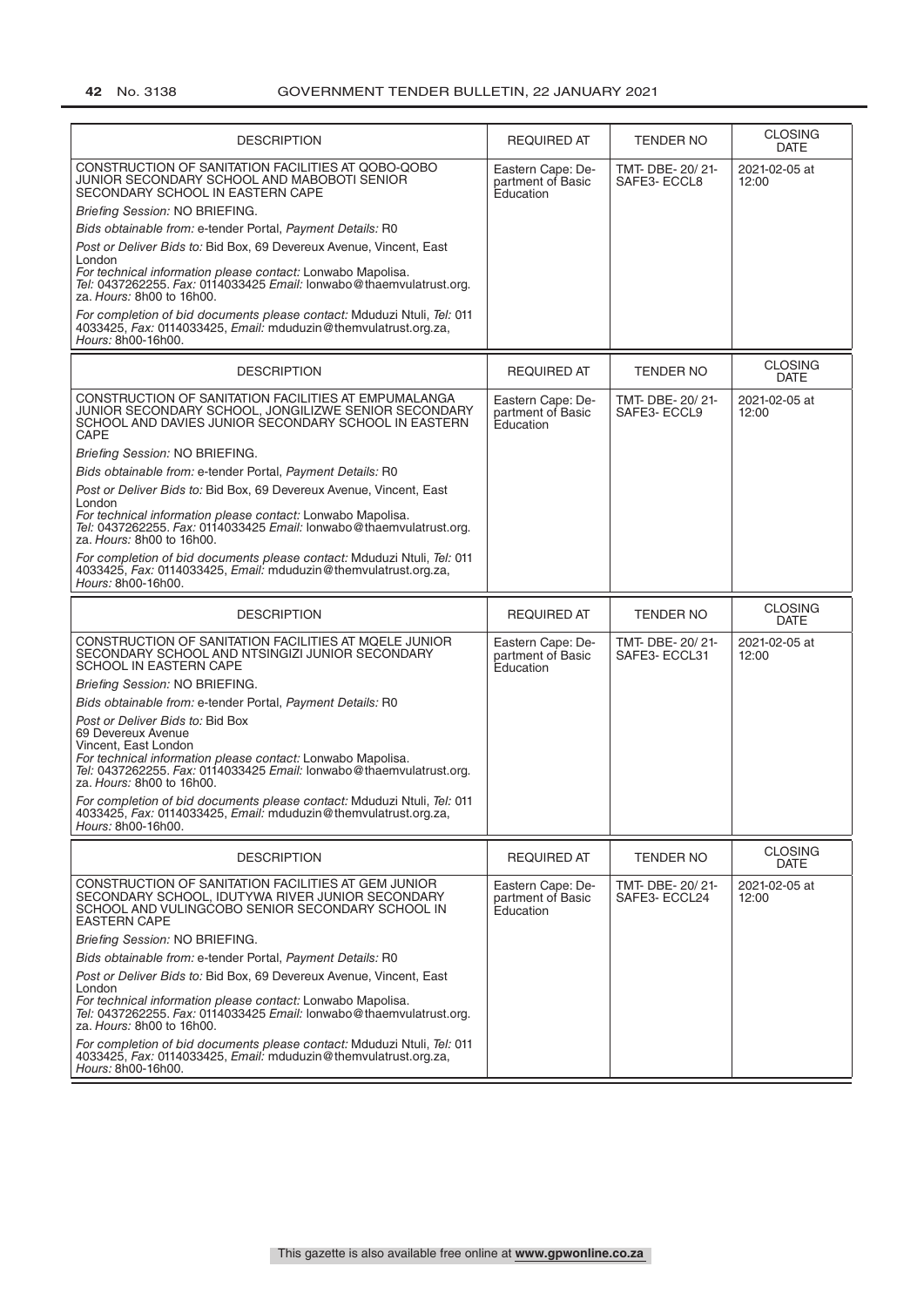| <b>DESCRIPTION</b>                                                                                                                                                   | <b>REQUIRED AT</b>                                  | <b>TENDER NO</b>                 | <b>CLOSING</b><br><b>DATE</b> |
|----------------------------------------------------------------------------------------------------------------------------------------------------------------------|-----------------------------------------------------|----------------------------------|-------------------------------|
| CONSTRUCTION OF SANITATION FACILITIES AT JAN NOMJANA<br>JUNIOR SECONDARY SCHOOL AND KOTANA JUNIOR SECONDARY<br>SCHOOL IN EASTERN CAPE                                | Eastern Cape: De-<br>partment of Basic<br>Education | TMT- DBE- 20/21-<br>SAFE3-ECCL16 | 2021-02-05 at<br>12:00        |
| Briefing Session: NO BRIEFING.                                                                                                                                       |                                                     |                                  |                               |
| Bids obtainable from: e-tender Portal, Payment Details: R0                                                                                                           |                                                     |                                  |                               |
| Post or Deliver Bids to: Bid Box, 69 Devereux Avenue, Vincent, East                                                                                                  |                                                     |                                  |                               |
| London<br>For technical information please contact: Lonwabo Mapolisa.                                                                                                |                                                     |                                  |                               |
| Tel: 0437262255. Fax: 0114033425 Email: lonwabo@thaemvulatrust.org.<br>za. Hours: 8h00 to 16h00.                                                                     |                                                     |                                  |                               |
| For completion of bid documents please contact: Mduduzi Ntuli, Tel: 011<br>4033425, Fax: 0114033425, Email: mduduzin@themyulatrust.org.za.<br>Hours: 8h00-16h00.     |                                                     |                                  |                               |
|                                                                                                                                                                      |                                                     |                                  |                               |
| <b>DESCRIPTION</b>                                                                                                                                                   | <b>REQUIRED AT</b>                                  | TENDER NO                        | <b>CLOSING</b><br><b>DATE</b> |
| CONSTRUCTION OF SANITATION FACILITIES AT KENTANI JUNIOR<br>SECONDARY SCHOOL AND MAKI JUNIOR SECONDARY SCHOOL IN<br><b>EASTERN CAPE</b>                               | Eastern Cape: De-<br>partment of Basic<br>Education | TMT- DBE- 20/21-<br>SAFE3-ECCL10 | 2021-02-05 at<br>12:00        |
| Briefing Session: NO BRIEFING.                                                                                                                                       |                                                     |                                  |                               |
| Bids obtainable from: e-tender Portal, Payment Details: R0                                                                                                           |                                                     |                                  |                               |
| Post or Deliver Bids to: Bid Box<br>69 Devereux Avenue<br>Vincent, East London                                                                                       |                                                     |                                  |                               |
| For technical information please contact: Lonwabo Mapolisa.<br>Tel: 0437262255. Fax: 0114033425 Email: lonwabo@thaemvulatrust.org.<br>za. Hours: 8h00 to 16h00.      |                                                     |                                  |                               |
|                                                                                                                                                                      |                                                     |                                  |                               |
| For completion of bid documents please contact: Mduduzi Ntuli, Tel: 011<br>4033425, Fax: 0114033425, Email: mduduzin@themvulatrust.org.za,<br>Hours: 8h00-16h00.     |                                                     |                                  |                               |
|                                                                                                                                                                      |                                                     |                                  |                               |
|                                                                                                                                                                      |                                                     |                                  |                               |
| <b>DESCRIPTION</b>                                                                                                                                                   | <b>REQUIRED AT</b>                                  | TENDER NO                        | <b>CLOSING</b><br>DATE        |
| CONSTRUCTION OF SANITATION FACILITIES AT LINDSAY JUNIOR<br>SECONDARY SCHOOL, MTEBELE SENIOR SECONDARY SCHOOL<br>AND NQAMAKWE JUNIOR SECONDARY SCHOOL IN EASTERN CAPE | Eastern Cape: De-<br>partment of Basic<br>Education | TMT- DBE- 20/21-<br>SAFE3-ECCL15 | 2021-02-05 at<br>12:00        |
| Briefing Session: NO BRIEFING.                                                                                                                                       |                                                     |                                  |                               |
|                                                                                                                                                                      |                                                     |                                  |                               |
| Bids obtainable from: e-tender Portal, Payment Details: R0                                                                                                           |                                                     |                                  |                               |
| Post or Deliver Bids to: Bid Box, 69 Devereux Avenue, Vincent, East<br>London                                                                                        |                                                     |                                  |                               |
| For technical information please contact: Lonwabo Mapolisa.<br>Tel: 0437262255. Fax: 0114033425 Email: lonwabo@thaemvulatrust.org.<br>za. Hours: 8h00 to 16h00.      |                                                     |                                  |                               |
| For completion of bid documents please contact: Mduduzi Ntuli, Tel: 011                                                                                              |                                                     |                                  |                               |
| 4033425, Fax: 0114033425, Email: mduduzin@themvulatrust.org.za,<br><i>Hours:</i> 8h00-16h00.                                                                         |                                                     |                                  |                               |
|                                                                                                                                                                      |                                                     |                                  |                               |
| <b>DESCRIPTION</b>                                                                                                                                                   | <b>REQUIRED AT</b>                                  | TENDER NO                        | <b>CLOSING</b><br><b>DATE</b> |
| CONSTRUCTION OF SANITATION FACILITIES AT JMNTUYEDWA<br>JUNIOR SECONDARY SCHOOL AND MPETA JUNIOR SECONDARY<br>SCHOOL IN EASTERN CAPE                                  | Eastern Cape: De-<br>partment of Basic<br>Education | TMT-DBE-20/21-<br>SAFE3- ECCL14  | 2021-02-05 at<br>12:00        |
| Briefing Session: NO BRIEFING.                                                                                                                                       |                                                     |                                  |                               |
| Bids obtainable from: e-tender Portal, Payment Details: R0                                                                                                           |                                                     |                                  |                               |
| Post or Deliver Bids to: Bid Box<br>69 Devereux Avenue                                                                                                               |                                                     |                                  |                               |
| Vincent, East London                                                                                                                                                 |                                                     |                                  |                               |
| For technical information please contact: Lonwabo Mapolisa.<br>Tel: 0437262255. Fax: 0114033425 Email: lonwabo@thaemvulatrust.org.<br>za. Hours: 8h00 to 16h00.      |                                                     |                                  |                               |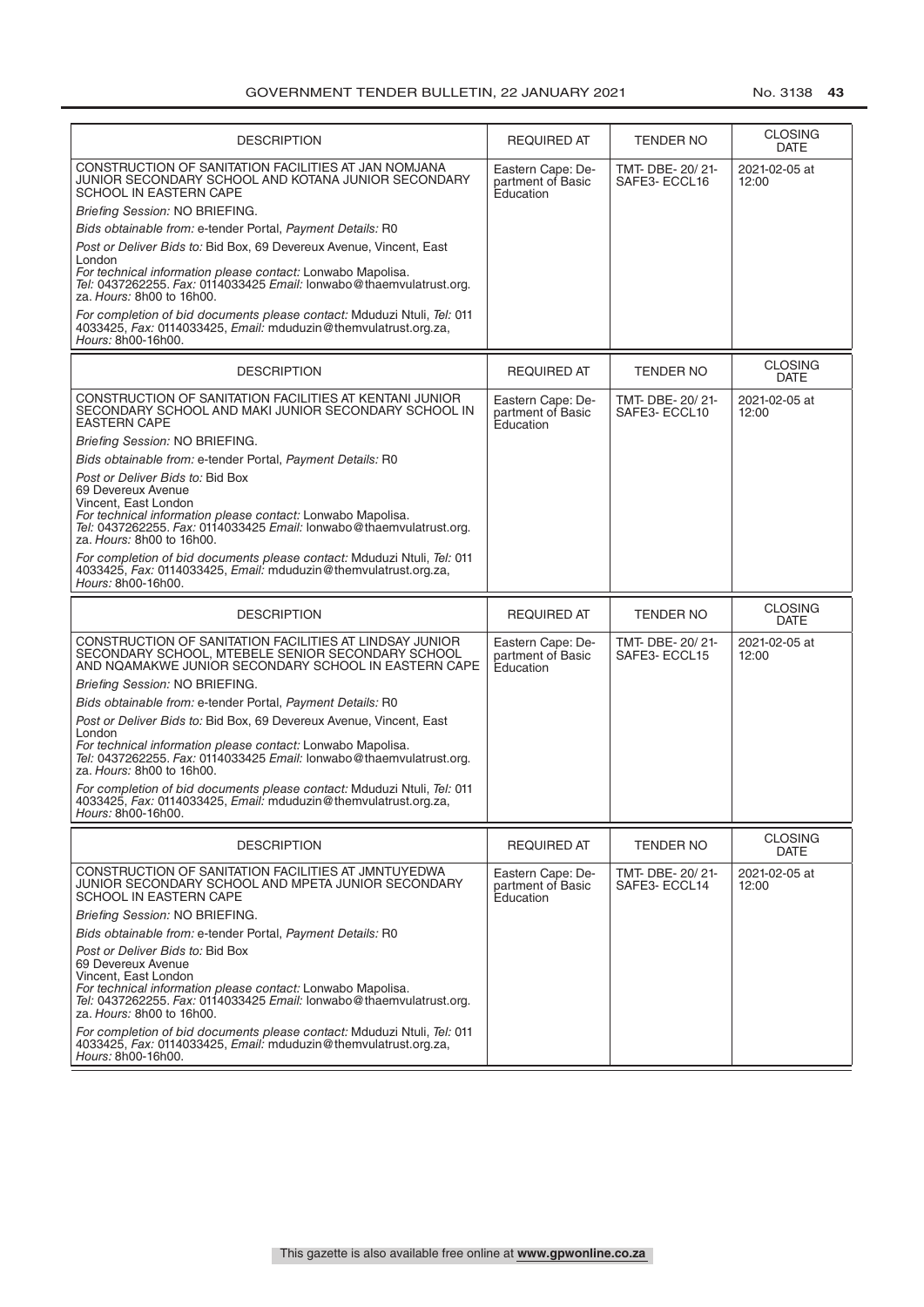| <b>DESCRIPTION</b>                                                                                                                                                                                                                                                                                                           | <b>REQUIRED AT</b>                                  | <b>TENDER NO</b>                  | <b>CLOSING</b><br><b>DATE</b> |
|------------------------------------------------------------------------------------------------------------------------------------------------------------------------------------------------------------------------------------------------------------------------------------------------------------------------------|-----------------------------------------------------|-----------------------------------|-------------------------------|
| CONSTRUCTION OF SANITATION FACILITIES AT JOJWENI JUNIOR<br>SECONDARY SCHOOL AND TANDA JUNIOR SECONDARY SCHOOL<br>IN EASTERN CAPE                                                                                                                                                                                             | Eastern Cape: De-<br>partment of Basic<br>Education | TMT- DBE- 20/21-<br>SAFE3- ECCL13 | 2021-02-05 at<br>12:00        |
| Briefing Session: NO BRIEFING.                                                                                                                                                                                                                                                                                               |                                                     |                                   |                               |
| Bids obtainable from: e-tender Portal, Payment Details: R0                                                                                                                                                                                                                                                                   |                                                     |                                   |                               |
| Post or Deliver Bids to: Bid Box<br>69 Devereux Avenue<br>Vincent, East London<br>For technical information please contact: Lonwabo Mapolisa.<br>Tel: 0437262255. Fax: 0114033425 Email: lonwabo@thaemvulatrust.org.<br>za. Hours: 8h00 to 16h00.                                                                            |                                                     |                                   |                               |
| For completion of bid documents please contact: Mduduzi Ntuli, Tel: 011<br>4033425, Fax: 0114033425, Email: mduduzin@themvulatrust.org.za,<br>Hours: 8h00-16h00.                                                                                                                                                             |                                                     |                                   |                               |
| <b>DESCRIPTION</b>                                                                                                                                                                                                                                                                                                           | <b>REQUIRED AT</b>                                  | <b>TENDER NO</b>                  | <b>CLOSING</b><br><b>DATE</b> |
| CONSTRUCTION OF SANITATION FACILITIES AT JCUNGCWINI<br>JUNIOR SECONDARY SCHOOL AND TYEKELEBENDE JUNIOR<br>SECONDARY SCHOOL IN EASTERN CAPE                                                                                                                                                                                   | Eastern Cape: De-<br>partment of Basic<br>Education | TMT- DBE- 20/21-<br>SAFE3-ECCL20  | 2021-02-05 at<br>12:00        |
| Briefing Session: NO BRIEFING.                                                                                                                                                                                                                                                                                               |                                                     |                                   |                               |
| Bids obtainable from: e-tender Portal, Payment Details: R0                                                                                                                                                                                                                                                                   |                                                     |                                   |                               |
| Post or Deliver Bids to: Bid Box<br>69 Devereux Avenue<br>Vincent, East London<br>For technical information please contact: Lonwabo Mapolisa.<br>Tel: 0437262255. Fax: 0114033425 Email: lonwabo@thaemvulatrust.org.<br>za. Hours: 8h00 to 16h00.                                                                            |                                                     |                                   |                               |
| For completion of bid documents please contact: Mduduzi Ntuli, Tel: 011<br>4033425, Fax: 0114033425, Email: mduduzin@themvulatrust.org.za,<br>Hours: 8h00-16h00.                                                                                                                                                             |                                                     |                                   |                               |
|                                                                                                                                                                                                                                                                                                                              |                                                     |                                   |                               |
| <b>DESCRIPTION</b>                                                                                                                                                                                                                                                                                                           | <b>REQUIRED AT</b>                                  | TENDER NO                         | <b>CLOSING</b><br><b>DATE</b> |
| CONSTRUCTION OF SANITATION FACILITIES AT LOWER GWADU<br>JUNIOR SECONDARY SCHOOL, NTSIMBAKAZI JUNIOR SECONDARY<br>SCHOOL UPPER GWADU SENIOR SECONDARY SCHOOL IN<br><b>EASTERN CAPE</b>                                                                                                                                        | Eastern Cape: De-<br>partment of Basic<br>Education | TMT- DBE- 20/21-<br>SAFE3- ECCL23 | 2021-02-05 at<br>12:00        |
| Briefing Session: NO BRIEFING.                                                                                                                                                                                                                                                                                               |                                                     |                                   |                               |
| Bids obtainable from: e-tender Portal, Payment Details: R0                                                                                                                                                                                                                                                                   |                                                     |                                   |                               |
| Post or Deliver Bids to: Bid Box, 69 Devereux Avenue, Vincent, East<br>London<br>For technical information please contact: Lonwabo Mapolisa.<br>Tel: 0437262255. Fax: 0114033425 Email: lonwabo@thaemvulatrust.org.<br>za. Hours: 8h00 to 16h00.                                                                             |                                                     |                                   |                               |
| For completion of bid documents please contact: Mduduzi Ntuli, Tel: 011<br>4033425, Fax: 0114033425, Email: mduduzin@themvulatrust.org.za,<br>Hours: 8h00-16h00.                                                                                                                                                             |                                                     |                                   |                               |
| <b>DESCRIPTION</b>                                                                                                                                                                                                                                                                                                           | <b>REQUIRED AT</b>                                  | TENDER NO                         | <b>CLOSING</b><br><b>DATE</b> |
| CONSTRUCTION OF SANITATION FACILITIES AT JKETI JUNIOR<br>SECONDARY SCHOOL ZIWUNDWANA JUNIOR SECONDARY<br>SCHOOL IN EASTERN CAPE                                                                                                                                                                                              | Eastern Cape: De-<br>partment of Basic<br>Education | TMT- DBE- 20/21-<br>SAFE3-ECCL18  | 2021-02-05 at<br>12:00        |
| Briefing Session: NO BRIEFING.                                                                                                                                                                                                                                                                                               |                                                     |                                   |                               |
| Bids obtainable from: e-tender Portal, Payment Details: R0                                                                                                                                                                                                                                                                   |                                                     |                                   |                               |
| Post or Deliver Bids to: Bid Box<br>69 Devereux Avenue<br>Vincent, East London<br>For technical information please contact: Lonwabo Mapolisa.<br>Tel: 0437262255. Fax: 0114033425 Email: lonwabo@thaemvulatrust.org.<br>za. Hours: 8h00 to 16h00.<br>For completion of bid documents please contact: Mduduzi Ntuli, Tel: 011 |                                                     |                                   |                               |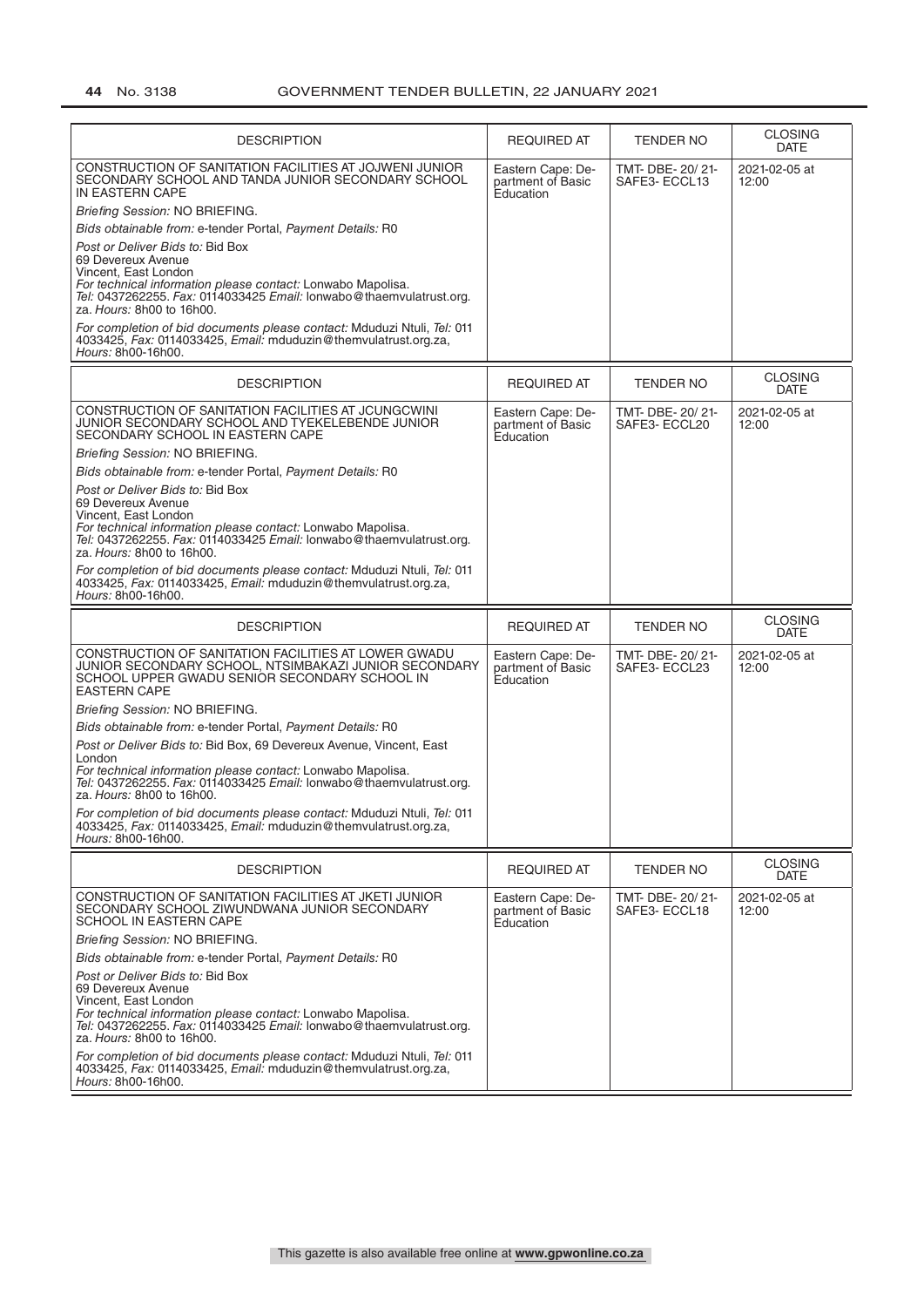| <b>DESCRIPTION</b>                                                                                                                                                                                                                                                                                                                                                                                                             | <b>REQUIRED AT</b>                                  | <b>TENDER NO</b>                  | <b>CLOSING</b><br><b>DATE</b> |
|--------------------------------------------------------------------------------------------------------------------------------------------------------------------------------------------------------------------------------------------------------------------------------------------------------------------------------------------------------------------------------------------------------------------------------|-----------------------------------------------------|-----------------------------------|-------------------------------|
| CONSTRUCTION OF SANITATION FACILITIES AT MBANGA PRIMARY<br>SCHOOL AND NQABANE JUNIOR SECONDARY SCHOOL IN<br><b>EASTERN CAPE</b>                                                                                                                                                                                                                                                                                                | Eastern Cape: De-<br>partment of Basic<br>Education | TMT- DBE- 20/21-<br>SAFE3- ECCL26 | 2021-02-05 at<br>12:00        |
| Briefing Session: NO BRIEFING.                                                                                                                                                                                                                                                                                                                                                                                                 |                                                     |                                   |                               |
| Bids obtainable from: e-tender Portal, Payment Details: R0                                                                                                                                                                                                                                                                                                                                                                     |                                                     |                                   |                               |
| Post or Deliver Bids to: Bid Box<br>69 Devereux Avenue<br>Vincent, East London<br>For technical information please contact: Lonwabo Mapolisa.<br>Tel: 0437262255. Fax: 0114033425 Email: lonwabo@thaemvulatrust.org.<br>za. Hours: 8h00 to 16h00.                                                                                                                                                                              |                                                     |                                   |                               |
| For completion of bid documents please contact: Mduduzi Ntuli, Tel: 011<br>4033425, Fax: 0114033425, Email: mduduzin@themvulatrust.org.za,<br>Hours: 8h00-16h00.                                                                                                                                                                                                                                                               |                                                     |                                   |                               |
| <b>DESCRIPTION</b>                                                                                                                                                                                                                                                                                                                                                                                                             | <b>REQUIRED AT</b>                                  | <b>TENDER NO</b>                  | <b>CLOSING</b><br><b>DATE</b> |
| CONSTRUCTION OF SANITATION FACILITIES AT MGUNGUNDLOVU<br>JUNIOR SECONDARY SCHOOL AND ZIGADINI JUNIOR SECONDARY<br><b>SCHOOL IN EASTERN CAPE</b>                                                                                                                                                                                                                                                                                | Eastern Cape: De-<br>partment of Basic<br>Education | TMT- DBE- 20/21-<br>SAFE3-ECCL39  | 2021-02-05 at<br>12:00        |
| Briefing Session: NO BRIEFING.                                                                                                                                                                                                                                                                                                                                                                                                 |                                                     |                                   |                               |
| Bids obtainable from: e-tender Portal, Payment Details: R0                                                                                                                                                                                                                                                                                                                                                                     |                                                     |                                   |                               |
| Post or Deliver Bids to: Bid Box<br>69 Devereux Avenue<br>Vincent. East London<br>For technical information please contact: Lonwabo Mapolisa.<br>Tel: 0437262255. Fax: 0114033425 Email: lonwabo@thaemvulatrust.org.<br>za. Hours: 8h00 to 16h00.                                                                                                                                                                              |                                                     |                                   |                               |
| For completion of bid documents please contact: Mduduzi Ntuli, Tel: 011<br>4033425, Fax: 0114033425, Email: mduduzin@themvulatrust.org.za,<br>Hours: 8h00-16h00.                                                                                                                                                                                                                                                               |                                                     |                                   |                               |
| <b>DESCRIPTION</b>                                                                                                                                                                                                                                                                                                                                                                                                             | <b>REQUIRED AT</b>                                  | <b>TENDER NO</b>                  | <b>CLOSING</b><br><b>DATE</b> |
| Sekgosese Magistrate Court: Repairs and Renovations Bidders should<br>have a CIDB contractor grading designation of 5 GB or higher.                                                                                                                                                                                                                                                                                            | Limpopo: Depart-<br>ment of Public                  | PLK 21/01                         | 2021-02-16 at<br>11:00        |
| Briefing Session: There is no briefing session                                                                                                                                                                                                                                                                                                                                                                                 | Works: SCM                                          |                                   |                               |
| Bids obtainable from: 78 HANS VAN RENSBURG STREET, OLD<br>MUTUAL BUILDING, FIRST FLOOR, OFFICE 10, POLOKWANE<br>PRIVATE BAG X 9469, POLOKWANE, 0700                                                                                                                                                                                                                                                                            |                                                     |                                   |                               |
| , Payment Details: R 500.00 Strictly cash                                                                                                                                                                                                                                                                                                                                                                                      |                                                     |                                   |                               |
| Post or Deliver Bids to: 78 HANS VAN RENSBURG STREET, OLD<br>MUTUAL BUILDING, FIRST FLOOR, OFFICE 10, POLOKWANE<br>PRIVATE BAG X 9469, POLOKWANE, 0700. COMPLETED<br>DOCUMENTS MUST BE FORWADED TO THE ABOVE ADRESS ON<br>THE CORRECT CLOSING DAIL AND TIME.<br>For technical information please contact: Frans Motimele. Tel: 072 130<br>0473. Fax: 015 291 4411 Email: Frans.motimele@dpw.gov.za. Hours:<br>$07:30 - 16:00.$ |                                                     |                                   |                               |
| For completion of bid documents please contact: Rebecca Motimele,<br>Tel: 015 293 8060, Fax: 015 297 8628, Email: rebecca.motimele@dpw.gov.<br>za, Hours: 07:30 - 16:00.                                                                                                                                                                                                                                                       |                                                     |                                   |                               |
| This bid includes functionality which is scored out of 100, bidders must<br>obtain a minimum score of 60% to qualify for further evaluation. This bid is<br>subjected to preferential procurement that provides for the B-BBEE level<br>of contribution as a mechanism to be used as a pre-qualification criteria.<br>Only bidders having level 1-2 and EME or QSE will comply with the pre-<br>qualification criteria         |                                                     |                                   |                               |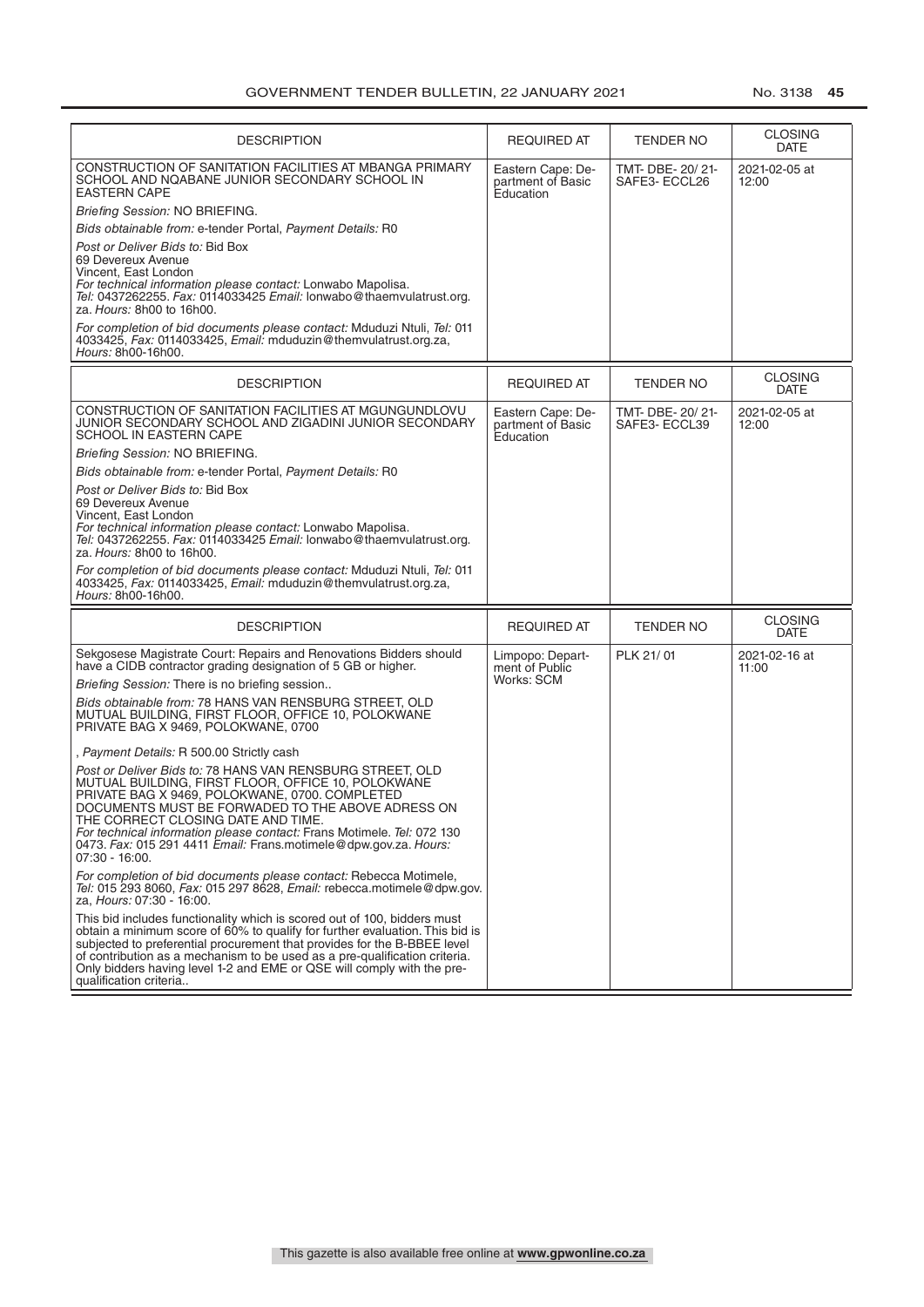| <b>DESCRIPTION</b>                                                                                                                                                                                                                                                                                                                                                                                                                                                                                                                                                                                                                                                                                                                                                                                                                                                      | <b>REQUIRED AT</b>                                                                              | <b>TENDER NO</b> | <b>CLOSING</b><br><b>DATE</b> |
|-------------------------------------------------------------------------------------------------------------------------------------------------------------------------------------------------------------------------------------------------------------------------------------------------------------------------------------------------------------------------------------------------------------------------------------------------------------------------------------------------------------------------------------------------------------------------------------------------------------------------------------------------------------------------------------------------------------------------------------------------------------------------------------------------------------------------------------------------------------------------|-------------------------------------------------------------------------------------------------|------------------|-------------------------------|
| PORT ELIZABETH & SURROUNDING AREAS: PREVENTATIVE<br>MAINTENANCE, SERVICING & REPAIRS OF FIRE PROTECTION<br>EQUIPMENT IN STATE OWNED BUILDING FOR A PERIOD OF<br>TWENTY FOUR (24) MONTHS. The bid will be evaluated in terms<br>of 80/20 preference points scoring system. CIDB Contractor grading<br>designation of 5 SF or higher. Potentially Emerging Enterprise 4 SF<br>PE or higher. Compliance with pre-qualification criteria: Only B-BBEE<br>status levels 1 tenderers are invited. Functionality Criteria: Experience on<br>previous contract - 20; Reference from clients/consultant - 20; Experience<br>of key person - 20; Company Capacity- 20; Financial Capacity- 20<br>Minimum functionality score to qualify for further evaluation-50 Only<br>tenderers that meet stipulated minimum threshold for local production and<br>content will be considered | Eastern Cape: De-<br>partment of Public<br><b>Works National:</b><br>PROCUREMENT:<br><b>SCM</b> | PET03/2021       | 2021-02-16 at<br>11:00        |
| Briefing Session: To be held on 03 February 2021, at 11:00. A<br>COMPULSORY SITE MEETING IS REQUIRED. BIDDERS TO BE ON<br>SITE AT THE START OF THE MEETING AND MUST REMAIN FOR THE<br>ENTIRE DURATION. LATE COMERS WILL NOT BE ALLOWED IN THE<br>MEETING.                                                                                                                                                                                                                                                                                                                                                                                                                                                                                                                                                                                                               |                                                                                                 |                  |                               |
| Site Meeting(s): THE MEETING WILL TAKE PLACE AT NATIONAL<br>DEPARTMENT OF PUBLIC WORKS & INFRASTRUCTURE WORKSHOP<br>AT HARROWER ROAD ON THE 03RD OF FEBRUARY 2021 AT 11:00.                                                                                                                                                                                                                                                                                                                                                                                                                                                                                                                                                                                                                                                                                             |                                                                                                 |                  |                               |
| Bids obtainable from: NATIONAL DEPARTMENT OF PUBLIC WORKS,<br>EBEN DONGES BUILDING, HANCOCK STREET, NORTH END, PORT<br>ELIZABETH, 6056, Cost of Documents: R300.00 NON-REFUNDABLE,<br>Payment Details: DPWI Trading Account; Absa Bank; Account Number; 40-<br>6451-8843. Please State Tender/Bid Number As Your Reference Number.<br>Also you can arrange your courier company to collect your documents.<br>See tender contact details to send proof of payment, Notes: For tender<br>completion please contact Ms. Ntombekhaya Ntombana / Ms Ntombi<br>Ndlovu at (041) 4082019.                                                                                                                                                                                                                                                                                      |                                                                                                 |                  |                               |
| Post or Deliver Bids to: NATIONAL DEPARTMENT OF PUBLIC WORKS,<br>PRIVATE BAG X 3913, NORTH END, PORT ELIZABETH, 6056.<br>NATIONAL DEPARTMENT OF PUBLIC WORKS, EBEN DONGES<br>BUILDING, HANCOCK STREET, NORTH END, PORT ELIZABETH, 6056<br>For technical information please contact: MR BENNY NOMZANGA.<br>Tel: 041-408 2195/066 515 3586 Email: benny.nomzanga@dpw.gov.za.<br>Hours: 08h00-12h45 and 13h30-16h00.                                                                                                                                                                                                                                                                                                                                                                                                                                                       |                                                                                                 |                  |                               |
| For completion of bid documents please contact: Mr.Ms. Peter Blouw;<br>Ms. Ntombekhaya Ntombana or Ms. Ntombi Ndlovu, Tel: 041-408<br>2076/2019, Email: peter.blouw@dpw.gov.za; ntombekhaya.ntombana@<br>dpw.gov.za;ntombi.ndlovu@dpw.gov.za, Hours: 08h00-12h45 and 13h30-<br>16h00.                                                                                                                                                                                                                                                                                                                                                                                                                                                                                                                                                                                   |                                                                                                 |                  |                               |
| All bidders/Contractors/Suppliers who is doing business with the<br>Government must be registered on the Central Supplier Database.<br>Prospective Bidders/Contractors/Suppliers will be able to self- register on<br>Central Supplier Database Website which is www.csd.gov.za.                                                                                                                                                                                                                                                                                                                                                                                                                                                                                                                                                                                        |                                                                                                 |                  |                               |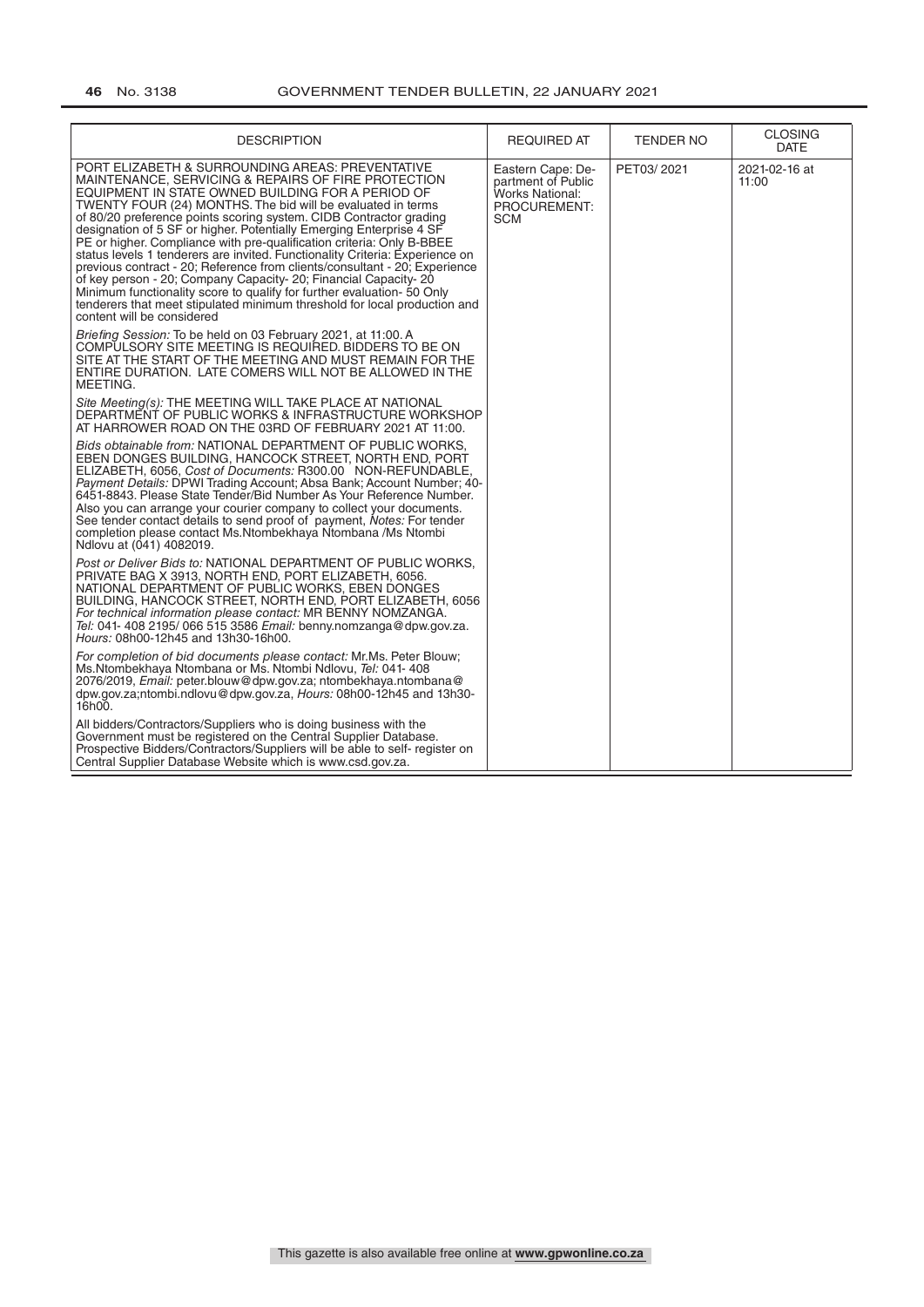| <b>DESCRIPTION</b>                                                                                                                                                                                                                                                                                                                                                                                                                                                                                                                                                                                                                                                                                                                                                                                                                                                                                                                                                                                                                                    | <b>REQUIRED AT</b>                                                                       | <b>TENDER NO</b> | <b>CLOSING</b><br><b>DATE</b> |
|-------------------------------------------------------------------------------------------------------------------------------------------------------------------------------------------------------------------------------------------------------------------------------------------------------------------------------------------------------------------------------------------------------------------------------------------------------------------------------------------------------------------------------------------------------------------------------------------------------------------------------------------------------------------------------------------------------------------------------------------------------------------------------------------------------------------------------------------------------------------------------------------------------------------------------------------------------------------------------------------------------------------------------------------------------|------------------------------------------------------------------------------------------|------------------|-------------------------------|
| EAST LONDON COASTAL AREA & SURROUNDING AREA: TERM<br>CONTRACT FOR SERVICING, REPAIRS & MAINTENANCE OF<br>AIRCONDITIONING EQUIPMENT FOR A PERIOD OF TWENTY FOUR<br>(24) MONTHS. The bid will be evaluated in terms of 80/20 preference<br>points scoring system. CIDB Contractor grading designation of 5 ME or<br>higher. Potentially Emerging Enterprise 4 ME PE or higher. Compliance<br>with pre-qualification criteria: Only B-BBEE status levels 1 tenderers<br>are invited. Functionality Criteria: Experience on previous contract -<br>30; Reference from clients/consultant - 20; Financial Capacity - 20;<br>Competence of key persons- 30 Minimum functionality score to qualify<br>for further evaluation-50 Only tenderers that meet stipulated minimum<br>threshold for local production and content will be considered.<br>Briefing Session: A COMPULSORY SITE MEETING IS REQUIRED.<br>BIDDERS TO BE ON SITE AT THE START OF THE MEETING AND<br>MUST REMAIN FOR THE ENTIRE DURATION. LATE COMERS WILL<br>NOT BE ALLOWED IN THE MEETING | Eastern Cape: De-<br>partment of Public<br>Works National:<br>PROCUREMENT:<br><b>SCM</b> | PET02/2021       | 2021-02-16 at<br>11:00        |
| Site Meeting(s): THERE WILL BE NO SITE MEETING                                                                                                                                                                                                                                                                                                                                                                                                                                                                                                                                                                                                                                                                                                                                                                                                                                                                                                                                                                                                        |                                                                                          |                  |                               |
| Bids obtainable from: NATIONAL DEPARTMENT OF PUBLIC WORKS.<br>EBEN DONGES BUILDING, HANCOCK STREET, NORTH END, PORT<br>ELIZABETH, 6056, Cost of Documents: R300.00 NON-REFUNDABLE,<br>Payment Details: DPWI Trading Account; Absa Bank; Account Number; 40-<br>6451-8843. Please State Tender/Bid Number As Your Reference Number.<br>Also you can arrange your courier company to collect your documents.<br>See tender contact details to send proof of payment., Notes: For tender<br>completion please contact Ms.Ntombekhaya Ntombana /Ms Ntombi<br>Ndlovu at (041) 4082019.                                                                                                                                                                                                                                                                                                                                                                                                                                                                     |                                                                                          |                  |                               |
| Post or Deliver Bids to: NATIONAL DEPARTMENT OF PUBLIC WORKS.<br>PRIVATE BAG X 3913, NORTH END, PORT ELIZABETH, 6056.<br>NATIONAL DEPARTMENT OF PUBLIC WORKS, EBEN DONGES<br>BUILDING, HANCOCK STREET, NORTH END, PORT ELIZABETH, 6056<br>For technical information please contact: MR DANDILE DIKE. Tel: 041-<br>408 2386/ 082 814 8584 Email: sandile.dike@dpw.gov.za. Hours: 08h00-<br>12h45 and 13h30-16h00.                                                                                                                                                                                                                                                                                                                                                                                                                                                                                                                                                                                                                                      |                                                                                          |                  |                               |
| For completion of bid documents please contact: Mr.Ms. Peter Blouw;<br>Ms.Ntombekhaya Ntombana or Ms. Ntombi Ndlovu, Tel: 041-408<br>2076/2019, Email: peter.blouw@dpw.gov.za; ntombekhaya.ntombana@<br>dpw.gov.za;ntombi.ndlovu@dpw.gov.za, Hours: 08h00-12h45 and 13h30-<br>16h00.                                                                                                                                                                                                                                                                                                                                                                                                                                                                                                                                                                                                                                                                                                                                                                  |                                                                                          |                  |                               |
| All bidders/Contractors/Suppliers who is doing business with the<br>Government must be registered on the Central Supplier Database.<br>Prospective Bidders/Contractors/Suppliers will be able to self- register on<br>Central Supplier Database Website which is www.csd.gov.za.                                                                                                                                                                                                                                                                                                                                                                                                                                                                                                                                                                                                                                                                                                                                                                      |                                                                                          |                  |                               |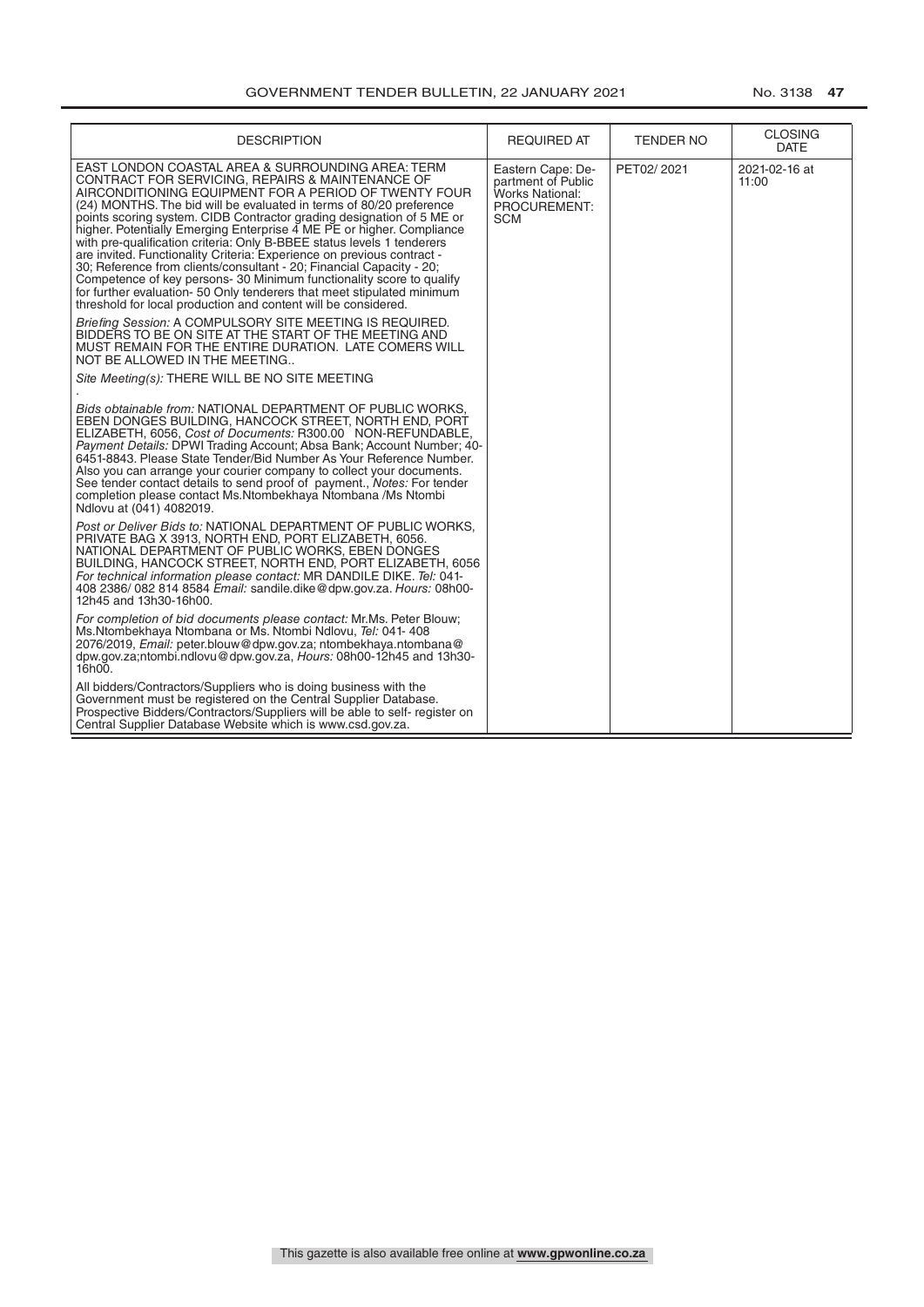| <b>DESCRIPTION</b>                                                                                                                                                                                                                                                                                                                                                                                                                                                                                                                                                                                                                                                                                                                                                                                                                                                               | <b>REQUIRED AT</b>                                                                       | <b>TENDER NO</b> | <b>CLOSING</b><br><b>DATE</b> |
|----------------------------------------------------------------------------------------------------------------------------------------------------------------------------------------------------------------------------------------------------------------------------------------------------------------------------------------------------------------------------------------------------------------------------------------------------------------------------------------------------------------------------------------------------------------------------------------------------------------------------------------------------------------------------------------------------------------------------------------------------------------------------------------------------------------------------------------------------------------------------------|------------------------------------------------------------------------------------------|------------------|-------------------------------|
| EAST LONDON, QUEENSTOWN & SURROUNDING AREAS:<br>PREVENTATIVE MAINTENANCE, SERVICING & REPAIRS OF FIRE<br>PROTECTION EQUIPMENT IN STATE OWNED BUILDING FOR A<br>PERIOD OF TWENTY FOUR (24) MONTHS. The bid will be evaluated<br>in terms of 80/20 preference points scoring system. CIDB Contractor<br>grading designation of 4 SF or higher. Potentially Emerging Enterprise 3<br>SF PE or higher. Compliance with pre-qualification criteria. Only B-BBEE<br>status levels 1 tenderers are invited. Functionality Criteria: Experience on<br>previous contract - 20; Reference from clients/consultant - 20; Experience<br>of key person - 20; Company Capacity- 20; Financial Capacity- 20<br>Minimum functionality score to qualify for further evaluation-50 Only<br>tenderers that meet stipulated minimum threshold for local production and<br>content will be considered | Eastern Cape: De-<br>partment of Public<br>Works National:<br>PROCUREMENT:<br><b>SCM</b> | PET01/2021       | 2021-02-16 at<br>11:00        |
| Briefing Session: To be held on 04 February 2021, at 11:00. A<br>COMPULSORY SITE MEETING IS REQUIRED. BIDDERS TO BE ON<br>SITE AT THE START OF THE MEETING AND MUST REMAIN FOR THE<br>ENTIRE DURATION. LATE COMERS WILL NOT BE ALLOWED IN THE<br>MEETING.                                                                                                                                                                                                                                                                                                                                                                                                                                                                                                                                                                                                                        |                                                                                          |                  |                               |
| Site Meeting(s): THE MEETING WILL TAKE PLACE AT EAST LONDON:<br>FORT GLAMORGAN PRISON HALL ON THE 04TH OF FEBRUARY<br>2021 AT 11:00.                                                                                                                                                                                                                                                                                                                                                                                                                                                                                                                                                                                                                                                                                                                                             |                                                                                          |                  |                               |
| Bids obtainable from: NATIONAL DEPARTMENT OF PUBLIC WORKS.<br>EBEN DONGES BUILDING, HANCOCK STREET, NORTH END, PORT<br>ELIZABETH, 6056, Cost of Documents: R200.00 NON-REFUNDABLE,<br>Payment Details: DPWI Trading Account; Absa Bank; Account Number; 40-<br>6451-8843. Please State Tender/Bid Number As Your Reference Number.<br>Also you can arrange your courier company to collect your documents.<br>See tender contact details to send proof of payment., Notes: For tender<br>completion please contact Ms.Ntombekhaya Ntombana /Ms Ntombi<br>Ndlovu at (041) 4082019.                                                                                                                                                                                                                                                                                                |                                                                                          |                  |                               |
| Post or Deliver Bids to: NATIONAL DEPARTMENT OF PUBLIC WORKS.<br>PRIVATE BAG X 3913, NORTH END, PORT ELIZABETH, 6056.<br>NATIONAL DEPARTMENT OF PUBLIC WORKS. EBEN DONGES<br>BUILDING, HANCOCK STREET, NORTH END, PORT ELIZABETH, 6056<br>For technical information please contact: MR BENNY NOMZANGA.<br>Tel: 041-408 2195/066 515 3586 Email: benny.nomzanga@dpw.gov.za.<br>Hours: 08h00-12h45 and 13h30-16h00.                                                                                                                                                                                                                                                                                                                                                                                                                                                                |                                                                                          |                  |                               |
| For completion of bid documents please contact: Mr.Ms. Peter Blouw;<br>Ms. Ntombekhaya Ntombana or Ms. Ntombi Ndlovu, Tel: 041-408<br>2076/2019, Email: peter.blouw@dpw.gov.za; ntombekhaya.ntombana@<br>dpw.gov.za;ntombi.ndlovu@dpw.gov.za, Hours: 08h00-12h45 and 13h30-<br>16h00.                                                                                                                                                                                                                                                                                                                                                                                                                                                                                                                                                                                            |                                                                                          |                  |                               |
| All bidders/Contractors/Suppliers who is doing business with the<br>Government must be registered on the Central Supplier Database.<br>Prospective Bidders/Contractors/Suppliers will be able to self- register on<br>Central Supplier Database Website which is www.csd.gov.za.                                                                                                                                                                                                                                                                                                                                                                                                                                                                                                                                                                                                 |                                                                                          |                  |                               |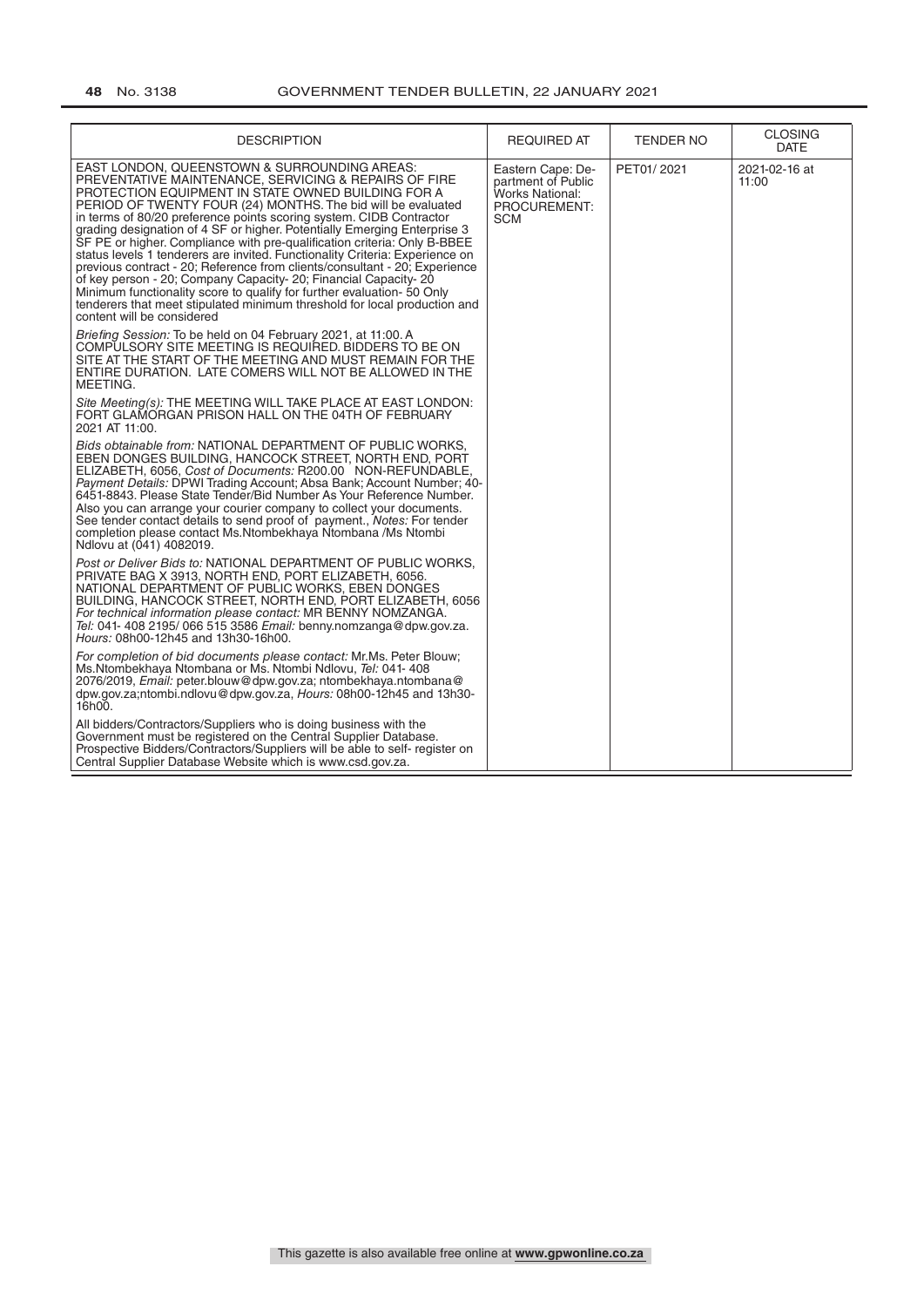| <b>DESCRIPTION</b>                                                                                                                                                                                                                                                                                                                                                                                                                                                                                                                                                                                                                                                                                                                                                         | <b>REQUIRED AT</b>                                                                | TENDER NO | <b>CLOSING</b><br><b>DATE</b> |
|----------------------------------------------------------------------------------------------------------------------------------------------------------------------------------------------------------------------------------------------------------------------------------------------------------------------------------------------------------------------------------------------------------------------------------------------------------------------------------------------------------------------------------------------------------------------------------------------------------------------------------------------------------------------------------------------------------------------------------------------------------------------------|-----------------------------------------------------------------------------------|-----------|-------------------------------|
| TYEFU SAPS COMPLEX: CONDITION BASED MAINTENANCE ON<br>CIVIL, ELECTRICAL & STRUCTURAL ELEMENTS TO THE COMPLEX.<br>The bid will be evaluated in terms of 80/20 preference points scoring<br>system. CIDB Contractor grading designation of 7GB or higher. Potentially<br>Emerging Enterprise 6GBPE or higher. Compliance with pre-qualification<br>criteria: Only B-BBEE status levels 1 & 2 tenderers are invited.<br>Functionality Criteria: Experience on previous contract - 30; Reference<br>from clients/consultant - 20; Financial capacity - 30; Competence of key<br>person - 20 Minimum functionality score to qualify for further evaluation-<br>50 Only tenderers that meet stipulated minimum threshold for local<br>production and content will be considered. | Eastern Cape: De-<br>partment of Public<br>Works National:<br>PROCUREMENT:<br>SCM | PE02/2021 | 2021-02-16 at<br>11:00        |
| Briefing Session: To be held on 04 February 2021, at 11:00. A<br>COMPULSORY SITE MEETING IS REQUIRED. BIDDERS TO BE ON<br>SITE AT THE START OF THE MEETING AND MUST REMAIN FOR THE<br>ENTIRE DURATION. LATE COMERS WILL NOT BE ALLOWED IN THE<br>MEETING                                                                                                                                                                                                                                                                                                                                                                                                                                                                                                                   |                                                                                   |           |                               |
| Site Meeting(s): TYEFU SAPS STATION ON THE 04TH OF FEBRUARY<br>2021 AT 11:00.                                                                                                                                                                                                                                                                                                                                                                                                                                                                                                                                                                                                                                                                                              |                                                                                   |           |                               |
| Bids obtainable from: NATIONAL DEPARTMENT OF PUBLIC WORKS.<br>EBEN DONGES BUILDING, HANCOCK STREET, NORTH END, PORT<br>ELIZABETH, 6056, Cost of Documents: R700.00 NON-REFUNDABLE,<br>Payment Details: DPWI Trading Account; Absa Bank; Account Number; 40-<br>6451-8843. Please State Tender/Bid Number As Your Reference Number.<br>Also you can arrange your courier company to collect your documents.<br>See tender contact details to send proof of payment., <i>Notes:</i> For tender<br>completion please contact Ms. Nosipho Kate /Ms Hombakazi Fikeni at<br>(041) 4082062/ 4082053.                                                                                                                                                                              |                                                                                   |           |                               |
| Post or Deliver Bids to: NATIONAL DEPARTMENT OF PUBLIC WORKS.<br>PRIVATE BAG X 3913, NORTH END, PORT ELIZABETH, 6056.<br>NATIONAL DEPARTMENT OF PUBLIC WORKS, EBEN DONGES<br>BUILDING, HANCOCK STREET, NORTH END, PORT ELIZABETH, 6056<br>For technical information please contact: MISS VUYOKAZI MBASA.<br>Tel: 041- 408 2093. Fax: 041-484 2838 Email: vuyokazi.mbasa@dpw.gov.<br>za. Hours: 08h00-12h45 and 13h30-16h00.                                                                                                                                                                                                                                                                                                                                                |                                                                                   |           |                               |
| For completion of bid documents please contact: Mr.Ms. Peter Blouw;<br>Ms. Nosipho Kate or Ms. Hombakazi Fikeni, Tel: 041-408 2076/2062/2053,<br>Email: peter.blouw@dpw.gov.za; nosipho.kate@dpw.gov.za;hombakazi.<br>fikeni@dpw.gov.za, Hours: 08h00-12h45 and 13h30-16h00.                                                                                                                                                                                                                                                                                                                                                                                                                                                                                               |                                                                                   |           |                               |
| All bidders/Contractors/Suppliers who is doing business with the<br>Government must be registered on the Central Supplier Database.<br>Prospective Bidders/Contractors/Suppliers will be able to self- register on<br>Central Supplier Database Website which is www.csd.gov.za.                                                                                                                                                                                                                                                                                                                                                                                                                                                                                           |                                                                                   |           |                               |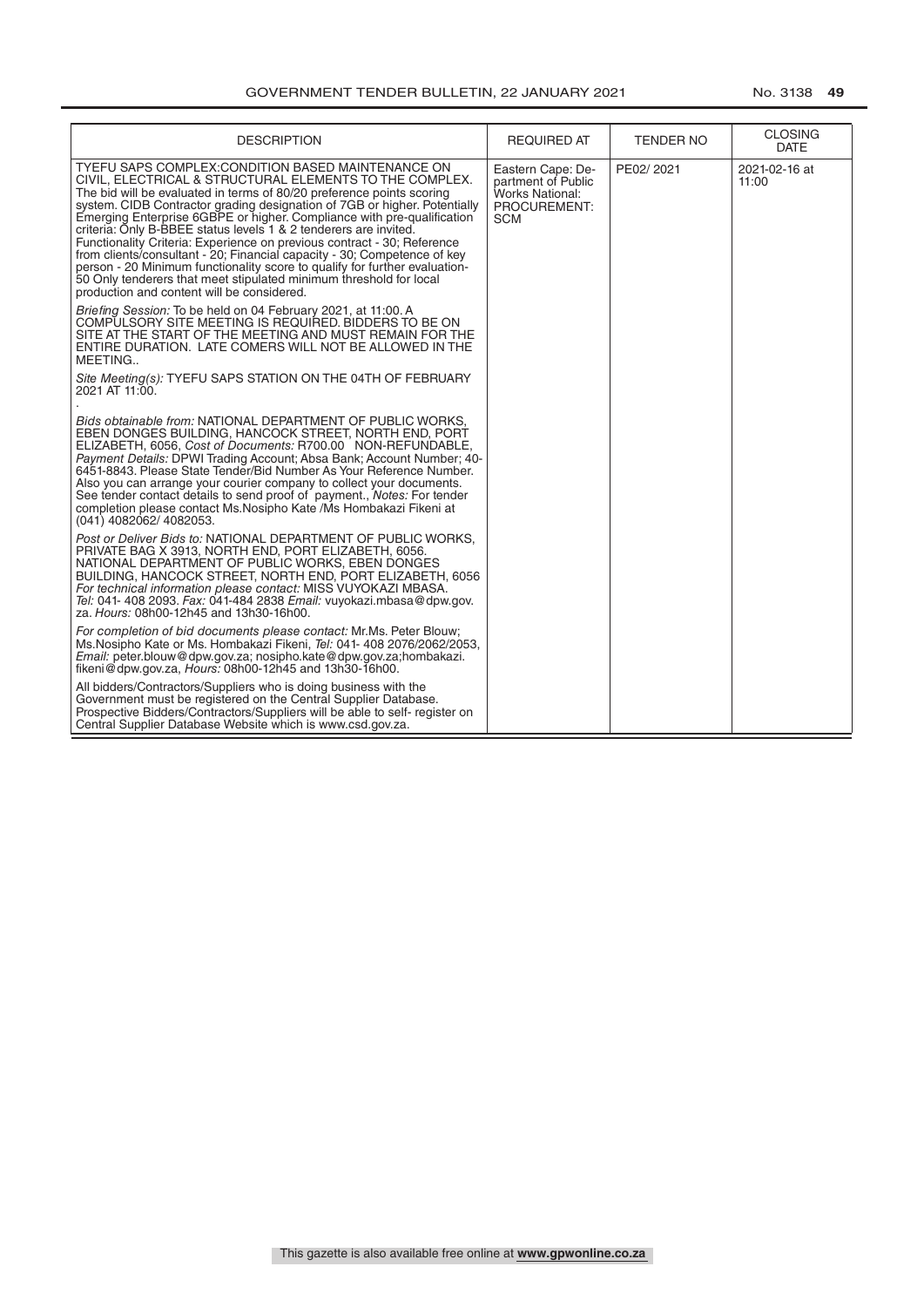| <b>DESCRIPTION</b>                                                                                                                                                                                                                                                                                                                                                                                                                                                                                                                                                                                                                                                                                                                                                                                                                                                                                                                                                                                                                                                                                                                                                                                                                                                                                                                                                                                                                                                                                                                                                                                                                                                                                                                                                                                                                                                                                                                                                                                                                                                                                                                                                                                                                                                                                                                                                                                                                                                                                                                                                                                                                                                                                                                                                                                            | <b>REQUIRED AT</b>                                                                                                                                      | TENDER NO | <b>CLOSING</b>                        |
|---------------------------------------------------------------------------------------------------------------------------------------------------------------------------------------------------------------------------------------------------------------------------------------------------------------------------------------------------------------------------------------------------------------------------------------------------------------------------------------------------------------------------------------------------------------------------------------------------------------------------------------------------------------------------------------------------------------------------------------------------------------------------------------------------------------------------------------------------------------------------------------------------------------------------------------------------------------------------------------------------------------------------------------------------------------------------------------------------------------------------------------------------------------------------------------------------------------------------------------------------------------------------------------------------------------------------------------------------------------------------------------------------------------------------------------------------------------------------------------------------------------------------------------------------------------------------------------------------------------------------------------------------------------------------------------------------------------------------------------------------------------------------------------------------------------------------------------------------------------------------------------------------------------------------------------------------------------------------------------------------------------------------------------------------------------------------------------------------------------------------------------------------------------------------------------------------------------------------------------------------------------------------------------------------------------------------------------------------------------------------------------------------------------------------------------------------------------------------------------------------------------------------------------------------------------------------------------------------------------------------------------------------------------------------------------------------------------------------------------------------------------------------------------------------------------|---------------------------------------------------------------------------------------------------------------------------------------------------------|-----------|---------------------------------------|
| GRAAFF-REINET SAPS LIVING QUARTERS NO. 1 - 6 CHARLYN<br>COURT: REPAIRS AND MAINTENANCE TO ELECTRICAL, CIVIL AND<br>STRUCTURAL ELEMENTS TO THE COMPLEX. The bid will be evaluated<br>in terms of 80/20 preference points scoring system. CIDB Contractor<br>grading designation of 7GB or higher. Potentially Emerging Enterprise<br>6GBPE or higher. Compliance with pre-qualification criteria: Only B-BBEE<br>status levels 1 & 2 tenderers are invited. Functionality Criteria: Experience<br>on previous contract - 30; Reference from clients/consultant - 20; Financial<br>capacity - 30; Competence of key person - 20 Minimum functionality score<br>to qualify for further evaluation- 50 Only tenderers that meet stipulated<br>minimum threshold for local production and content will be considered.<br>Briefing Session: To be held on 02 February 2021, at 11:00. A<br>COMPULSORY SITE MEETING IS REQUIRED. BIDDERS TO BE ON<br>SITE AT THE START OF THE MEETING AND MUST REMAIN FOR THE<br>ENTIRE DURATION. LATE COMERS WILL NOT BE ALLOWED IN THE<br>MEETING<br>Site Meeting(s): GRAAFF - REINET SAPS LIVING QUARTERS NO, 1 - 6<br>CHARLYN COURT ON THE 02ND OF FEBRUARY 2021 AT 11:00.<br>Bids obtainable from: NATIONAL DEPARTMENT OF PUBLIC WORKS.<br>EBEN DONGES BUILDING, HANCOCK STREET, NORTH END, PORT<br>ELIZABETH, 6056, Cost of Documents: R700.00 NON-REFUNDABLE,<br>Payment Details: DPWI Trading Account; Absa Bank; Account Number; 40-<br>6451-8843. Please State Tender/Bid Number As Your Reference Number.<br>Also you can arrange your courier company to collect your documents.<br>See tender contact details to send proof of payment., Notes: For tender<br>completion please contact Ms. Nosipho Kate / Ms Hombakazi Fikeni at<br>(041) 4082062/ 4082053.<br>Post or Deliver Bids to: NATIONAL DEPARTMENT OF PUBLIC WORKS,<br>PRIVATE BAG X 3913, NORTH END, PORT ELIZABETH, 6056,<br>NATIONAL DEPARTMENT OF PUBLIC WORKS, EBEN DONGES<br>BUILDING, HANCOCK STREET, NORTH END, PORT ELIZABETH, 6056<br>For technical information please contact: MISS VUYOKAZI MBASA.<br>Tel: 041- 408 2093. Fax: 041-484 2838 Email: vuyokazi.mbasa@dpw.gov.<br>za. Hours: 08h00-12h45 and 13h30-16h00.<br>For completion of bid documents please contact: Mr.Ms. Peter Blouw;<br>Ms. Nosipho Kate or Ms. Hombakazi Fikeni, Tel: 041- 408 2076/2062/2053,<br>Email: peter.blouw@dpw.gov.za; nosipho.kate@dpw.gov.za;hombakazi.<br>fikeni@dpw.gov.za, <i>Hours:</i> 08h00-12h45 and 13h30-16h00.<br>All bidders/Contractors/Suppliers who is doing business with the<br>Government must be registered on the Central Supplier Database.<br>Prospective Bidders/Contractors/Suppliers will be able to self- register on<br>Central Supplier Database Website which is www.csd.gov.za. | Eastern Cape: De-<br>partment of Public<br><b>Works National:</b><br>PROCUREMENT:<br><b>SCM</b>                                                         | PE01/2021 | <b>DATE</b><br>2021-02-16 at<br>11:00 |
| <b>DESCRIPTION</b>                                                                                                                                                                                                                                                                                                                                                                                                                                                                                                                                                                                                                                                                                                                                                                                                                                                                                                                                                                                                                                                                                                                                                                                                                                                                                                                                                                                                                                                                                                                                                                                                                                                                                                                                                                                                                                                                                                                                                                                                                                                                                                                                                                                                                                                                                                                                                                                                                                                                                                                                                                                                                                                                                                                                                                                            | <b>REQUIRED AT</b>                                                                                                                                      | TENDER NO | <b>CLOSING</b><br><b>DATE</b>         |
| Koppies SAPS: Facilities For Disabled People<br>Briefing Session: None.<br>Site Meeting(s): N/A.<br>Bids obtainable from: 18 President Brand Street<br>Bloemfontein, 9300, Cost of Documents: R100.00, Payment Details:<br>DEPT PUBLIC WORKS TRADING ACC<br>ABSA BANK ACC NO: 406 451 8843 NB: PLEASE STATE BID NO. AS<br>YOUR REFERENCE<br>Post or Deliver Bids to: Private Bag X 20605<br>Bloemfontein<br>9300<br>For technical information please contact: Coert Van Heerden. Tel: 051 408<br>7490. Fax: N/A Email: Coert. VanHeerden@dpw.gov.za. Hours: 7:30am to<br>04:00 pm.<br>For completion of bid documents please contact: Sellwane Tsolo / Rony<br>Moerane, Tel: 051 408 7313 / 051 408 7445, Email: sellwane.tsolo@dpw.<br>gov.za / rony.moerane@dpw.gov.za, Hours: 7:30am to 04:00 pm.<br>N/A.                                                                                                                                                                                                                                                                                                                                                                                                                                                                                                                                                                                                                                                                                                                                                                                                                                                                                                                                                                                                                                                                                                                                                                                                                                                                                                                                                                                                                                                                                                                                                                                                                                                                                                                                                                                                                                                                                                                                                                                                  | Free State: National<br>Department of Pub-<br>lic Works Bloemfon-<br>tein Regional Office:<br><b>BLOEMFONTEIN</b><br><b>REGIONAL OF-</b><br><b>FICE</b> | BL21/001  | 2021-02-16 at<br>11:00                |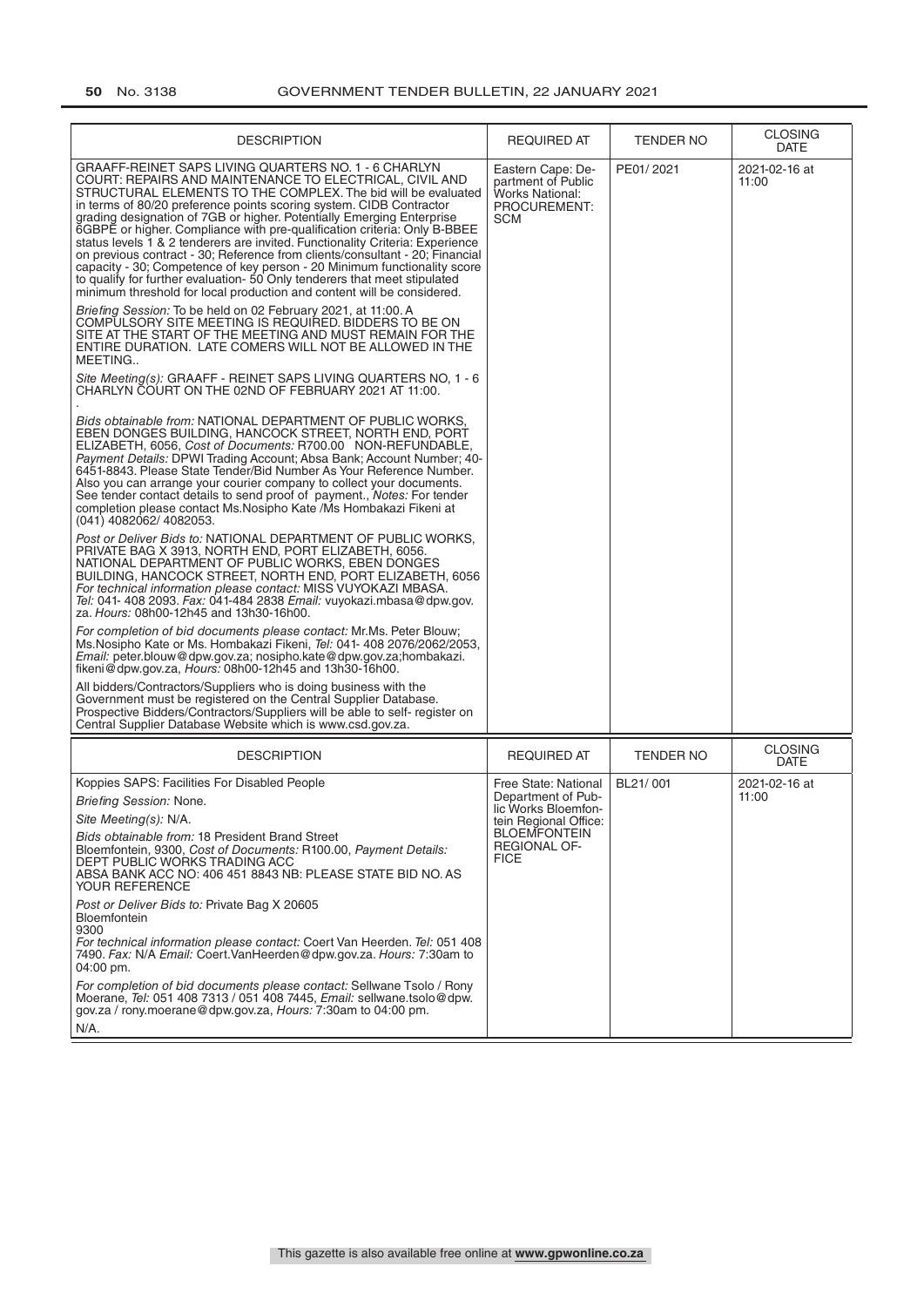| <b>DESCRIPTION</b>                                                                                                                                                                                                                                                                                                                                                                                                                                                                                                                                                                                                                   | <b>REQUIRED AT</b>                                                | <b>TENDER NO</b> | <b>CLOSING</b><br><b>DATE</b> |
|--------------------------------------------------------------------------------------------------------------------------------------------------------------------------------------------------------------------------------------------------------------------------------------------------------------------------------------------------------------------------------------------------------------------------------------------------------------------------------------------------------------------------------------------------------------------------------------------------------------------------------------|-------------------------------------------------------------------|------------------|-------------------------------|
| RFB050/20/21 Supply and delivery of prefabricated two bedrooms<br>residential (including all interior and exterior furniture) at Charles Johnson<br>Memorial Laboratory, KwaZulu Natal for required CIDB grading level 2GB<br>or higher                                                                                                                                                                                                                                                                                                                                                                                              | National: National<br><b>Health Laboratory</b><br>Service: Health | RFB050/20/21     | 2021-02-18 at<br>11:00        |
| Briefing Session: To be held on 04 February 2021, at 11:00. A compulsory<br>site inspection meeting will be conducted. Any bidder who does not attend<br>this compulsory site inspection will not be considered.                                                                                                                                                                                                                                                                                                                                                                                                                     |                                                                   |                  |                               |
| Site Meeting(s): Venue: Charles Johnson Memorial hospital Lot 92 Cnr<br>Babanango and Hlubi road 3135.                                                                                                                                                                                                                                                                                                                                                                                                                                                                                                                               |                                                                   |                  |                               |
| Bids obtainable from: Document is available and be be obtained at the<br>following website: www.etenders.gov.za<br>Cost of Documents: No cost, Payment Details: n/a, Notes: n/a.                                                                                                                                                                                                                                                                                                                                                                                                                                                     |                                                                   |                  |                               |
| Post or Deliver Bids to: National Health Laboratory Service, 1<br>Modderfontein Road, Sandringham, Johannesburg. All bid submissions<br>must be placed in the tender box at the NHLS main reception, all late<br>submission will not be considered and will be disqualified<br>For technical information please contact: Nicholas Nelani. Tel: 011 555<br>0580 Email: Nicholas. Nelani@nhls.ac.za. Hours: 07:30 - 16:30.                                                                                                                                                                                                             |                                                                   |                  |                               |
| For completion of bid documents please contact: Nicholas Nelani,<br>Tel: 011 555 0580, Email: Nicholas.Nelani@nhls.ac.za, Hours: 07:30 -<br>16:30.                                                                                                                                                                                                                                                                                                                                                                                                                                                                                   |                                                                   |                  |                               |
| <b>DESCRIPTION</b>                                                                                                                                                                                                                                                                                                                                                                                                                                                                                                                                                                                                                   | <b>REQUIRED AT</b>                                                | <b>TENDER NO</b> | <b>CLOSING</b><br><b>DATE</b> |
| iThemba LABS: INFRASTRUCTURE FOR THE 70 MeV CYCLOTRON                                                                                                                                                                                                                                                                                                                                                                                                                                                                                                                                                                                | National: National                                                | NRF/ iLABS SAIF/ | 2021-02-19 at                 |
| Briefing Session: To be held on 04 February 2021, at 11:00. Due to<br>security restrictions and the prevailing COVID-19 situation, confirmation<br>of attendance of the compulsory clarification meeting is required and<br>the interested bidders shall express their intention to attend the briefing<br>meeting by email to scm@tlabs.ac.za by 02 February 2021 @ 12h00.<br>Failure to express your intention to attend will result in participation of the<br>meeting being denied.                                                                                                                                              | Research Founda-<br>tion: iThemba LABS                            | 17/2020-21       | 11:00                         |
| Site Meeting(s): iThemba LABS Building, iThemba LABS, Old Faure<br>Road, Faure, Western Cape, 7131. All bidders who have notified iThemba<br>LABS of their interest in attending the compulsory site briefing meeting,<br>will be notified about the meeting's format and details regarding remote<br>participation no later than 03 February 2021 @ 12h00.                                                                                                                                                                                                                                                                          |                                                                   |                  |                               |
| Bids obtainable from: www.tlabs.ac.za/administration/supply chain<br>management/bids, Cost of Documents: N/A, Payment Details: N/A, Notes:<br>Documents will only be available on our website on Monday the 24th of<br>January 2021.                                                                                                                                                                                                                                                                                                                                                                                                 |                                                                   |                  |                               |
| Post or Deliver Bids to: iThemba LABS, ATT: Tender Box, Main Security<br>Gate, Gatehouse, Old Faure Road, Faure, Western Cape, South Africa,<br>7131. iThemba LABS (Bidders are requested to comply with Disaster<br>Management Act Regulations when submitting bids / proposals). ATT:<br>Tender Box, Main Security Gate, Gatehouse, Old Faure Road, Faure,<br>Western Cape, South Africa, 7131<br>For technical information please contact: Dr Le Roux Strydom / Mr<br>Trevor Msiza. Tel: +27 (0) 21 843 - 1000. Fax: +27 (0) 21 843 - 3525<br>Email: istrydom@tlabs.ac.za / structural1@csmeng.co.za. Hours: 08:30 till<br>16:30. |                                                                   |                  |                               |
| For completion of bid documents please contact: Ms Lucinda Gordon or<br>Mr Luyolo Sabsana, Tel: +27 (0) 21 843 1000, Fax: +27 (0) 21 843 - 3525,<br>Email: scm@tlabs.ac.za, Hours: 08:30 till 16:30.                                                                                                                                                                                                                                                                                                                                                                                                                                 |                                                                   |                  |                               |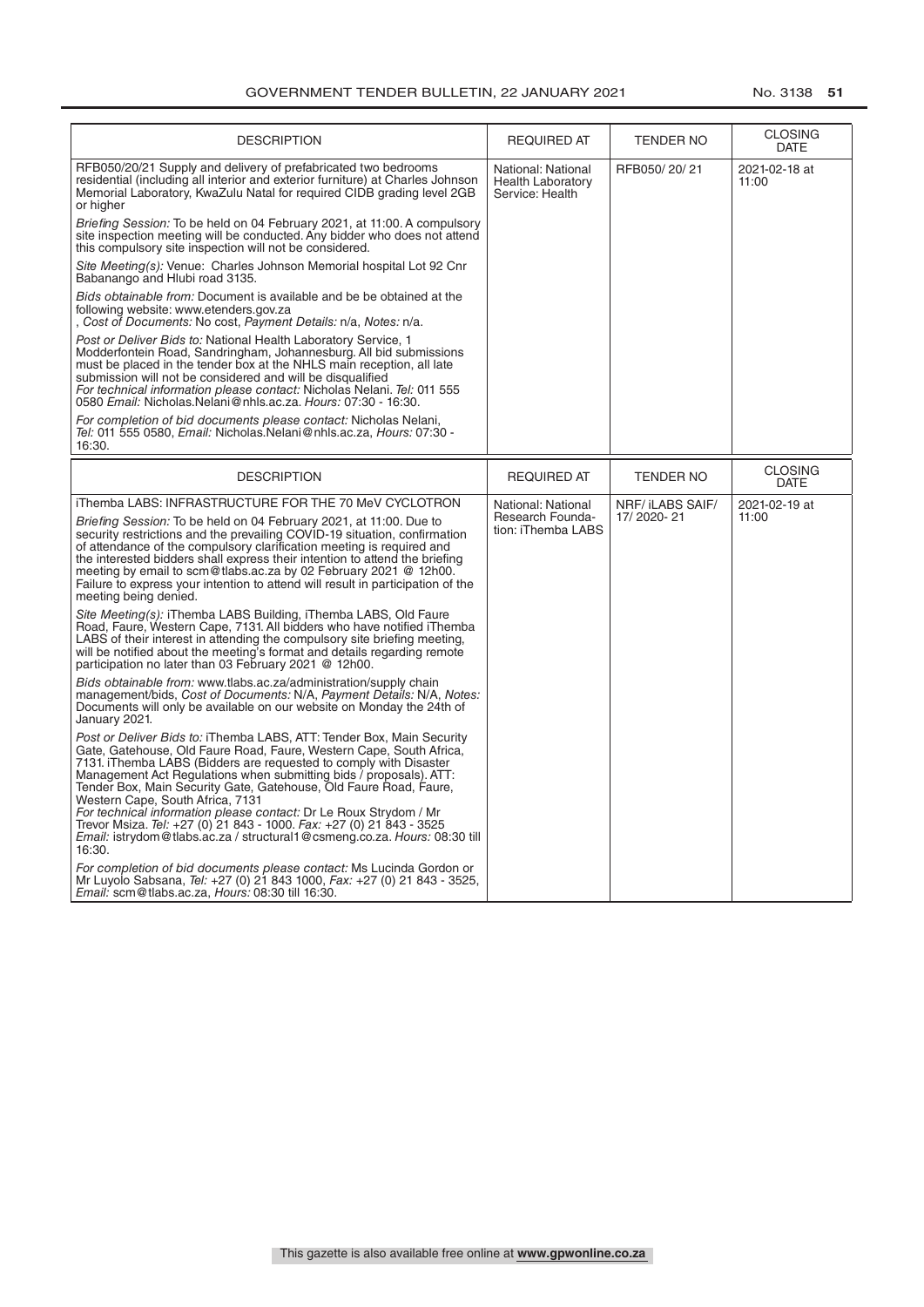#### **SERVICES: CIVIL**

| <b>DESCRIPTION</b>                                                                                                                                                                                                                                                                                                                                                                                                                                                                                                                                                                                                                                                                                                                                                                                                                                                                                                                                                                                                                                                                                                                                                                                                                                                                       | REQUIRED AT                                                                                   | <b>TENDER NO</b>             | <b>CLOSING</b><br>DATE |
|------------------------------------------------------------------------------------------------------------------------------------------------------------------------------------------------------------------------------------------------------------------------------------------------------------------------------------------------------------------------------------------------------------------------------------------------------------------------------------------------------------------------------------------------------------------------------------------------------------------------------------------------------------------------------------------------------------------------------------------------------------------------------------------------------------------------------------------------------------------------------------------------------------------------------------------------------------------------------------------------------------------------------------------------------------------------------------------------------------------------------------------------------------------------------------------------------------------------------------------------------------------------------------------|-----------------------------------------------------------------------------------------------|------------------------------|------------------------|
| The South African National Roads Agency SOC Limited (SANRAL)<br>invites tenders for the provision of Consulting Engineering Services for<br>Community Development Project near the National Route N2 Section 18<br>between Viedgesville (Km 65.0) and Mthatha (Km 85.0). This project is<br>in the Province of the Eastern Cape and in the District Municipality of OR<br>Tambo and the approximate programme is for design and supervision<br>of 24 months, commencing August 2021. Preferences are offered to<br>Tenderers who comply with the criteria stated in the Tender Data.Only<br>Tenderers with a B-BBEE contributor status level of 1, 2, 3 or 4 and who<br>is an EME or a QSE are eligible to tender. It is a requirement of this project<br>that the Tenderer sub-contract a minimum of thirty percent (30%) of the<br>work to Targeted Enterprises as defined in the Contract Data, unless the<br>Tenderer is an EME or QSE with a B-BBEE contributor status level of 1 or<br>2, in which case there are no sub-contracting requirements." Joint Ventures<br>(JVs) will be allowed on condition that 1 (one) JV partner is a Targeted<br>Enterprise. The JV partner will, however, not contribute to the sub-contract<br>target for Targeted Enterprises (if applicable). | Eastern Cape:<br>South African<br><b>National Roads</b><br>Agency Limited:<br>Southern Region | SANRAL C.003-<br>063-2022/1F | 2021-02-19 at<br>11:00 |
| Briefing Session: A Tenderer's clarification presentation is available to be<br>downloaded from SANRAL's website at https://www.nra.co.za/service-<br>provider-zone/tenders/open-tenders/.                                                                                                                                                                                                                                                                                                                                                                                                                                                                                                                                                                                                                                                                                                                                                                                                                                                                                                                                                                                                                                                                                               |                                                                                               |                              |                        |
| Site Meeting(s): A Tenderer's clarification presentation is available to be<br>downloaded from SANRAL's website at https://www.nra.co.za/service-<br>provider-zone/tenders/open-tenders. Any questions or clarifications can be<br>e-mailed to Ms. Cindy Davids (DavidsC@nra.co.za)                                                                                                                                                                                                                                                                                                                                                                                                                                                                                                                                                                                                                                                                                                                                                                                                                                                                                                                                                                                                      |                                                                                               |                              |                        |
| Bids obtainable from: Tender documents are available at no cost in<br>electronic format and can be downloaded from SANRAL's website by<br>following the link https://www.nra.co.za/service-provider-zone/tenders/<br>open-tenders ., Cost of Documents: N/A, Payment Details: N/A, Notes:<br>Tenderers must have access to Microsoft © Office 2013 and Acrobat<br>Adobe © 9.0 or similar compatible software                                                                                                                                                                                                                                                                                                                                                                                                                                                                                                                                                                                                                                                                                                                                                                                                                                                                             |                                                                                               |                              |                        |
| Post or Deliver Bids to: Requirements for completing, sealing, addressing,<br>delivery, opening and assessment of tenders are stated in the Tender<br>Data Telegraphic, telephonic, telex, e-mail, facsimile and late tenders will<br>not be accepted. Tenders may only be submitted in the format as stated<br>in the Tender Data. Requirements for completing, sealing, addressing,<br>delivery, opening and assessment of tenders are stated in the Tender<br>Data.<br>For technical information please contact: . Fax: NA                                                                                                                                                                                                                                                                                                                                                                                                                                                                                                                                                                                                                                                                                                                                                            |                                                                                               |                              |                        |
| For completion of bid documents please contact: Cindy Davids, Tel: (041)<br>398 3200, Fax: NA, Email: davidsc@nra.co.za, Hours: 09:00 to 16:00.                                                                                                                                                                                                                                                                                                                                                                                                                                                                                                                                                                                                                                                                                                                                                                                                                                                                                                                                                                                                                                                                                                                                          |                                                                                               |                              |                        |
| Tenderers must submit, via email, the duly completed Form A1.1<br>Certificate of Intention to Submit a Tender within seven (7) days from the<br>tender advertisement date. Failure to submit this certificate would result<br>in the tenderer not receiving addenda or additional issued information and<br>may result in the tenderer being non-responsive                                                                                                                                                                                                                                                                                                                                                                                                                                                                                                                                                                                                                                                                                                                                                                                                                                                                                                                              |                                                                                               |                              |                        |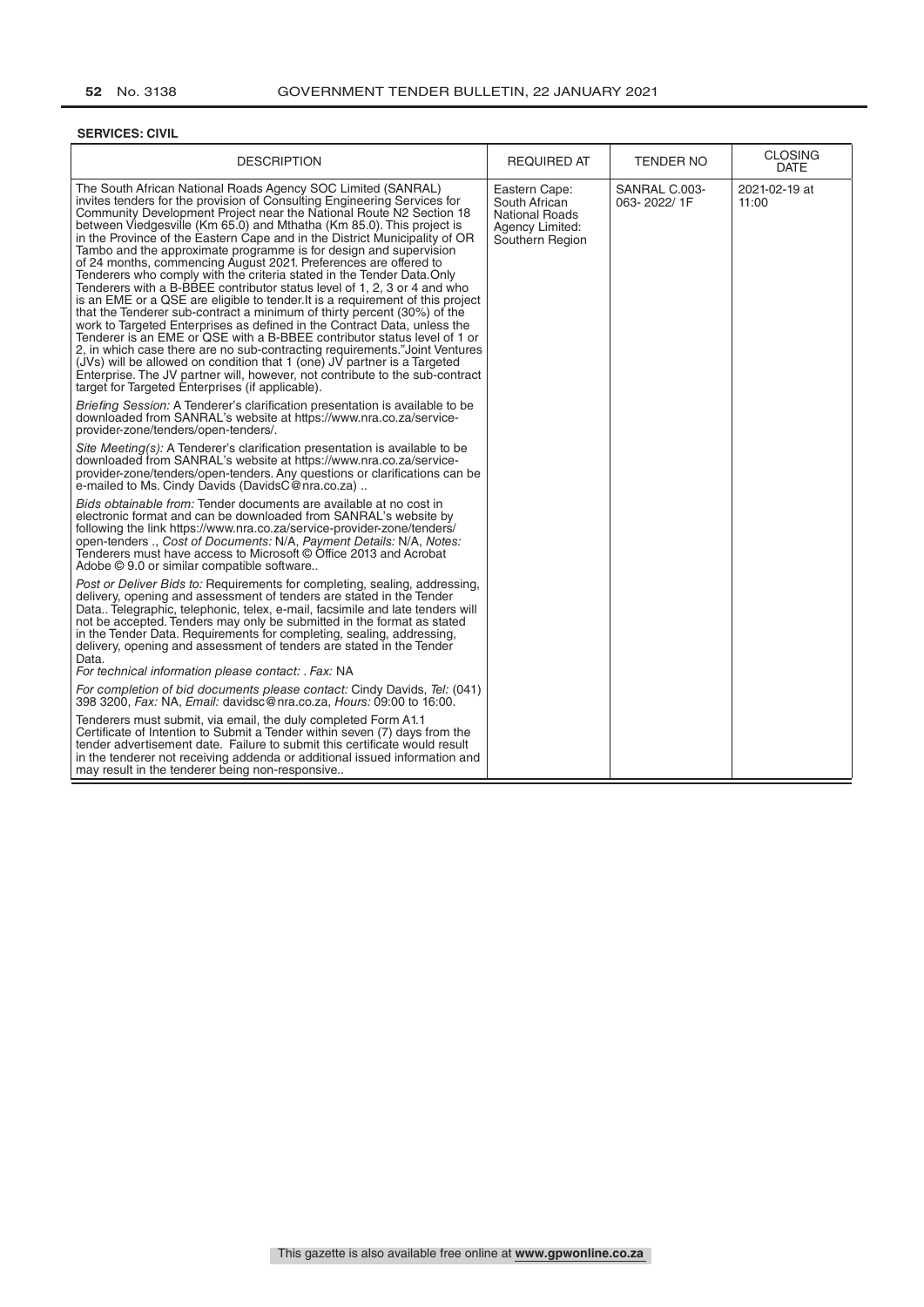| <b>DESCRIPTION</b>                                                                                                                                                                                                                                                                                                                                                                                                                                                                                                                                                                                                                                                                                                                                                                                                                                                                                                                                                                                                                                                                                                                   | <b>REQUIRED AT</b>                                                                                | <b>TENDER NO</b>             | <b>CLOSING</b><br><b>DATE</b> |
|--------------------------------------------------------------------------------------------------------------------------------------------------------------------------------------------------------------------------------------------------------------------------------------------------------------------------------------------------------------------------------------------------------------------------------------------------------------------------------------------------------------------------------------------------------------------------------------------------------------------------------------------------------------------------------------------------------------------------------------------------------------------------------------------------------------------------------------------------------------------------------------------------------------------------------------------------------------------------------------------------------------------------------------------------------------------------------------------------------------------------------------|---------------------------------------------------------------------------------------------------|------------------------------|-------------------------------|
| The South African National Roads Agency SOC Limited (SANRAL) invites<br>tenders for the provision of Consulting Engineering Services for The<br>Design and Supervision of Pedestrian Facilities in Burgersdorp, along<br>The National Route R391 Section 2 from km 34 to km 35 and National<br>Route R58 from km 56.18 to km 57.48. This project is in the Province of<br>the Eastern Cape and in the District Municipality of Joe Ggabi and the<br>approximate programme is for design and procurement documentation to<br>be completed by November 2021, followed by supervision of 6 months,<br>commencing June 2022. Preferences are offered to Tenderers who comply<br>with the criteria stated in the Tender Data. Only Tenderers with a B-BBEE<br>contributor status level of 1 or 2 and who is an EME. There is no sub-<br>contracting to Targeted Enterprises requirements for this Project. Joint<br>Ventures (JVs) will be allowed on condition that 1 (one) JV partner is a<br>Targeted Enterprise. The JV partner will, however, not contribute to the<br>sub-contract target for Targeted Enterprises (if applicable). | Eastern Cape:<br>The South African<br><b>National Roads</b><br>Agency Limited:<br>Southern Region | SANRAL C.003-<br>051-2017/1F | 2021-02-12 at<br>11:00        |
| Briefing Session: A Tenderer's clarification presentation is available to be<br>downloaded from SANRAL's website at https://www.nra.co.za/service-<br>provider-zone/tenders/open-tenders/. Any questions or clarifications can<br>be e-mailed to procurementsr@nra.co.za                                                                                                                                                                                                                                                                                                                                                                                                                                                                                                                                                                                                                                                                                                                                                                                                                                                             |                                                                                                   |                              |                               |
| Site Meeting(s): Tenderers must submit, via email, the duly completed<br>Form A1.1 Certificate of Intention to Submit a Tender within seven (7)<br>days from the tender advertisement date. Failure to submit this certificate<br>would result in the tenderer not receiving addenda or additional issued<br>information and may result in the tenderer being non-responsive                                                                                                                                                                                                                                                                                                                                                                                                                                                                                                                                                                                                                                                                                                                                                         |                                                                                                   |                              |                               |
| Bids obtainable from: Tender documents are available at no cost in<br>electronic format and can be downloaded from SANRAL's website by<br>following the link https://www.nra.co.za/service-provider-zone/tenders/<br>open-tenders/<br>Tenderers must have access to Microsoft © Office 2013 and Acrobat<br>Adobe © 9.0 or similar compatible software., Payment Details: N/A                                                                                                                                                                                                                                                                                                                                                                                                                                                                                                                                                                                                                                                                                                                                                         |                                                                                                   |                              |                               |
| Post or Deliver Bids to: Requirements for completing, sealing, addressing,<br>delivery, opening and assessment of tenders are stated in the Tender<br>Data The closing time for receipt of tenders is 11:00 on FRIDAY, 12<br>FEBRUARY 2021<br>Telegraphic, telephonic, telex, e-mail, facsimile and late tenders will not be<br>accepted.                                                                                                                                                                                                                                                                                                                                                                                                                                                                                                                                                                                                                                                                                                                                                                                            |                                                                                                   |                              |                               |
| For completion of bid documents please contact: Procurement Officer,<br>Tel: 041-398 3200/3267, Fax: N/A, Email: ben-mazwia@nra.co.za, Hours:<br>09:00 to 17:00.                                                                                                                                                                                                                                                                                                                                                                                                                                                                                                                                                                                                                                                                                                                                                                                                                                                                                                                                                                     |                                                                                                   |                              |                               |
| In addition to this advert kindly refer to Advert published on the SANRAL<br>Website                                                                                                                                                                                                                                                                                                                                                                                                                                                                                                                                                                                                                                                                                                                                                                                                                                                                                                                                                                                                                                                 |                                                                                                   |                              |                               |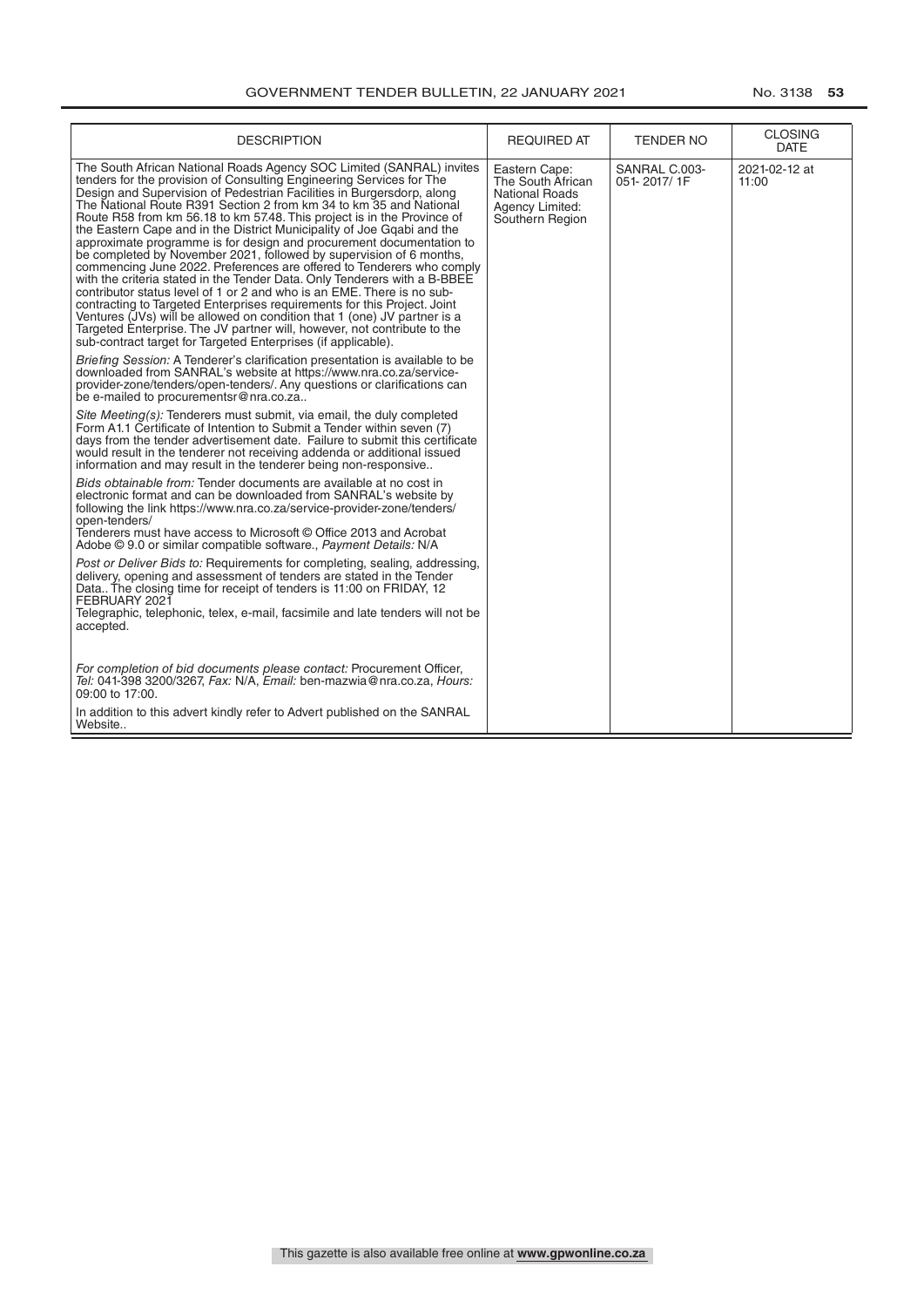| <b>DESCRIPTION</b>                                                                                                                                                                                                                                                                                                                                                                                                                                                                                                                                                                                                                                                                                                                                                                                                                                                                                                                                                                                                                                                                                                                                                                                                                                                                                                                                                                                              | <b>REQUIRED AT</b>                                                                                | <b>TENDER NO</b>             | <b>CLOSING</b><br><b>DATE</b> |
|-----------------------------------------------------------------------------------------------------------------------------------------------------------------------------------------------------------------------------------------------------------------------------------------------------------------------------------------------------------------------------------------------------------------------------------------------------------------------------------------------------------------------------------------------------------------------------------------------------------------------------------------------------------------------------------------------------------------------------------------------------------------------------------------------------------------------------------------------------------------------------------------------------------------------------------------------------------------------------------------------------------------------------------------------------------------------------------------------------------------------------------------------------------------------------------------------------------------------------------------------------------------------------------------------------------------------------------------------------------------------------------------------------------------|---------------------------------------------------------------------------------------------------|------------------------------|-------------------------------|
| CONSULTING ENGINEERING SERVICES FOR THE REHABILITATION<br>ON NATIONAL ROUTE N9 SECTION 5 FROM KM53.5 TO N9<br>SECTION 6 KM9.0 AND NATIONAL ROUTE R63 SECTION 7 FROM<br>WINTERHOEK (KM85.3) TO GRAAFF REINET (KM90.12). This project is<br>in the province of Eastern cape and in the local municipality of Dr Beyers<br>Naudé and the approximate programme is for design and construction<br>documentation to be completed by November 2022, followed by<br>supervision of 17 months, commencing July 2023. Preferences are offered<br>to tenderers who comply with the criteria stated in the Tender Data. Only<br>tenderers with a B-BBEE contributor status level 1, 2, 3, or 4 are eligible<br>to tender. It is a requirement of this project that the tenderer sub-contract<br>a minimum of thirty percent (30%) of the work to Targeted Enterprise(s)<br>as defined in the Contract Data. Joint Ventures (JV) will be allowed on<br>condition that one JV partner is a Targeted Enterprise. The JV partner will,<br>however, not contribute to sub-contract target for Targeted Enterprises<br>Briefing Session: There is no clarification meeting for this tender. A<br>tenderer's clarification presentation and pre-recorded video are available<br>to be downloaded from the SANRAL website by the following link https://<br>www.nra.co.za/service-provider-zone/tenders/open-tenders/Any questions | Eastern Cape:<br>The South African<br><b>National Roads</b><br>Agency Limited:<br>Southern Region | SANRAL N.009-<br>056-2017/9F | 2021-02-12 at<br>11:00        |
| or clarifications can be emailed to ntsamban@nra.co.za<br>Site Meeting(s): Tenderers must submit, via email, the duly completed<br>Form A1.1 Certificate of Intention to Submit a Tender within seven (7)<br>days from the tender advertisement date. Failure to submit this certificate<br>would result in the tenderer not receiving addenda or additional issued<br>information and may result in the tenderer being non-responsive.                                                                                                                                                                                                                                                                                                                                                                                                                                                                                                                                                                                                                                                                                                                                                                                                                                                                                                                                                                         |                                                                                                   |                              |                               |
| Bids obtainable from: Tender documents are available at no cost in<br>electronic format downloadable from the SANRAL's website by following<br>the link https://www.nra.co.za/service-provider-zone/tenders/open-<br>tenders/. Tenderers must have access to Microsoft © Office 2013 and<br>Acrobat Adobe © 9.0 or similar compatible software., Payment Details:<br>N/A, Notes: Requirements for sealing, addressing, delivery, opening and<br>assessment of tenders are stated in the Tender Data.                                                                                                                                                                                                                                                                                                                                                                                                                                                                                                                                                                                                                                                                                                                                                                                                                                                                                                            |                                                                                                   |                              |                               |
| Post or Deliver Bids to: South African National Roads Agency SOC<br>Limited, 20 Shoreward Drive, Bay West, Port Elizabeth. Telegraphic,<br>telephonic, telex, e-mail, facsimile and late tenders will not be accepted.<br>Tenders may only be submitted in the format as stated in the Tender Data.<br>Requirements for sealing, addressing, delivery, opening and assessment<br>of tenders are stated in the Tender Data.                                                                                                                                                                                                                                                                                                                                                                                                                                                                                                                                                                                                                                                                                                                                                                                                                                                                                                                                                                                      |                                                                                                   |                              |                               |
| For completion of bid documents please contact: Nozuko Ntsamba,<br>Tel: 041 398 3200, Fax: n/a, Email: ntsamban@nra.co.za, Hours: 09h00 -<br>16h00.                                                                                                                                                                                                                                                                                                                                                                                                                                                                                                                                                                                                                                                                                                                                                                                                                                                                                                                                                                                                                                                                                                                                                                                                                                                             |                                                                                                   |                              |                               |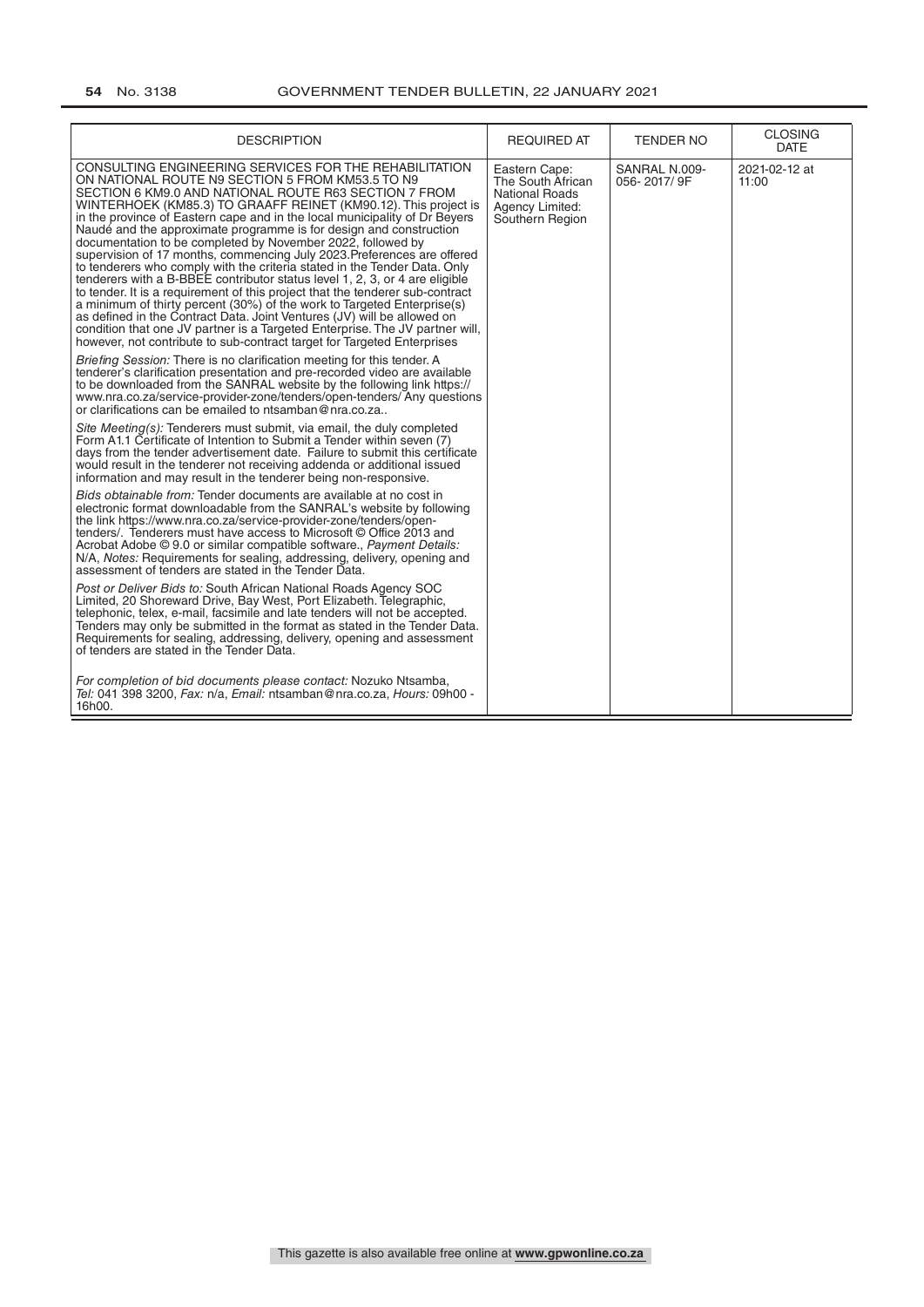| <b>DESCRIPTION</b>                                                                                                                                                                                                                                                                                                                                                                                                                                                                                                                                                                                                                                                                                                                                                                                                                                                                                                                                                                                                                                                                                                                                                                                                                                                                                         | <b>REQUIRED AT</b>                                                                                | TENDER NO                   | <b>CLOSING</b><br><b>DATE</b> |
|------------------------------------------------------------------------------------------------------------------------------------------------------------------------------------------------------------------------------------------------------------------------------------------------------------------------------------------------------------------------------------------------------------------------------------------------------------------------------------------------------------------------------------------------------------------------------------------------------------------------------------------------------------------------------------------------------------------------------------------------------------------------------------------------------------------------------------------------------------------------------------------------------------------------------------------------------------------------------------------------------------------------------------------------------------------------------------------------------------------------------------------------------------------------------------------------------------------------------------------------------------------------------------------------------------|---------------------------------------------------------------------------------------------------|-----------------------------|-------------------------------|
| rehabilitation of National Route 2 section 20 from Mount Frere (km 0.0)<br>to Ngcweleni River (km 39.4). This project is in the province of Eastern<br>Cape in the district municipality of Alfred Nzo and local municipality of<br>Umzimvubu. The approximate duration is 45 months including 3 Months<br>for the Mobilisation Period. CIDB Regulation 25(1B) will not be applicable<br>to this contract. Only tenders with a B-BBEE contributor status level of<br>1, 2, 3 or 4, are eligible to tender. Only tenderers who are registered on<br>the National Treasury Central Supplier Database, are eligible to tender.<br>It is estimated that tenderers should have a CIDB contractor grading<br>designation of 9CE or higher, however tenderers attention is drawn to<br>clause 4.1.1 of the Tender Data when submitting their tender. The tenderer<br>must meet the minimum threshold designated for local production and<br>content as stated in the Tender Data 4.1.1. It is a requirement of this project<br>that the successful tenderer subcontract a minimum of thirty percent<br>(30%) of the work by the end of the contract to Targeted Enterprise(s) as<br>defined in the Contract Data. Preferences are offered to tenderers who<br>comply with the criteria stated in the Tender Data. | Eastern Cape:<br>The South African<br><b>National Roads</b><br>Agency Limited:<br>Southern Region | SANRAL N.002-<br>200-2011/1 | 2021-02-19 at<br>11:00        |
| <i>Briefing Session:</i> A tenderer's clarification briefing presentation is<br>available to be downloaded from the SANRAL website by the following link<br>https://www.nra.co.za/service-provider-zone/tenders/open-tenders/.                                                                                                                                                                                                                                                                                                                                                                                                                                                                                                                                                                                                                                                                                                                                                                                                                                                                                                                                                                                                                                                                             |                                                                                                   |                             |                               |
| Site Meeting(s): Tenderers must submit, via email, the duly completed<br>Form A1.1 Certificate of Intention to Submit a Tender prior to 29 January<br>2021 Failure to submit this certificate would result in the tenderer not<br>receiving addenda or additional issued information and may result in<br>the tenderer being non-responsive. Failure to submit Form A1.1 within<br>the required period may render the tender non-responsive and SANRAL<br>does not accept responsibililty for any communication not received by the<br>tenderer timeiously                                                                                                                                                                                                                                                                                                                                                                                                                                                                                                                                                                                                                                                                                                                                                 |                                                                                                   |                             |                               |
| Bids obtainable from: Tender documents are available at no cost in<br>electronic format downloaded from the SANRAL's website by the following<br>link https://www.nra.co.za/service-provider-zone/tenders/open-tenders/.<br>Tenderers must have access to MS Office @2013 and Acrobat Adobe<br>©9.0, or similar compatible software., Payment Details: N/A, Notes:<br>Requirements for sealing, addressing, delivery, opening and assessment<br>of tenders are stated in the Tender Data.                                                                                                                                                                                                                                                                                                                                                                                                                                                                                                                                                                                                                                                                                                                                                                                                                  |                                                                                                   |                             |                               |
| Post or Deliver Bids to: South African National Roads Agency SOC<br>Limited, 20 Shoreward Drive, Bay West, Port Elizabeth. Only tender offers<br>submitted electronically on CD/flash drive and delivered to the address<br>specified in the Tender Data will be accepted. Requirements for sealing,<br>addressing, delivery, opening and assessment of tenders are stated in the<br>Tender Data.                                                                                                                                                                                                                                                                                                                                                                                                                                                                                                                                                                                                                                                                                                                                                                                                                                                                                                          |                                                                                                   |                             |                               |
| For completion of bid documents please contact: Nozuko Ntsamba,<br><i>Tel:</i> 041 398 3200, <i>Fax:</i> n/a, <i>Email:</i> ntsamban@nra.co.za, <i>Hours:</i> 09h00 -<br>16h00.                                                                                                                                                                                                                                                                                                                                                                                                                                                                                                                                                                                                                                                                                                                                                                                                                                                                                                                                                                                                                                                                                                                            |                                                                                                   |                             |                               |
| Tenders from tenderers registered as potentially emerging enterprises<br>but with a CIDB contractor grading designation lower than a contractor<br>grading designation determined in accordance with the sum tendered,<br>or a value determined in accordance with Regulation 25(7A) of the<br>Construction Industry Development Regulations, will not be accepted                                                                                                                                                                                                                                                                                                                                                                                                                                                                                                                                                                                                                                                                                                                                                                                                                                                                                                                                         |                                                                                                   |                             |                               |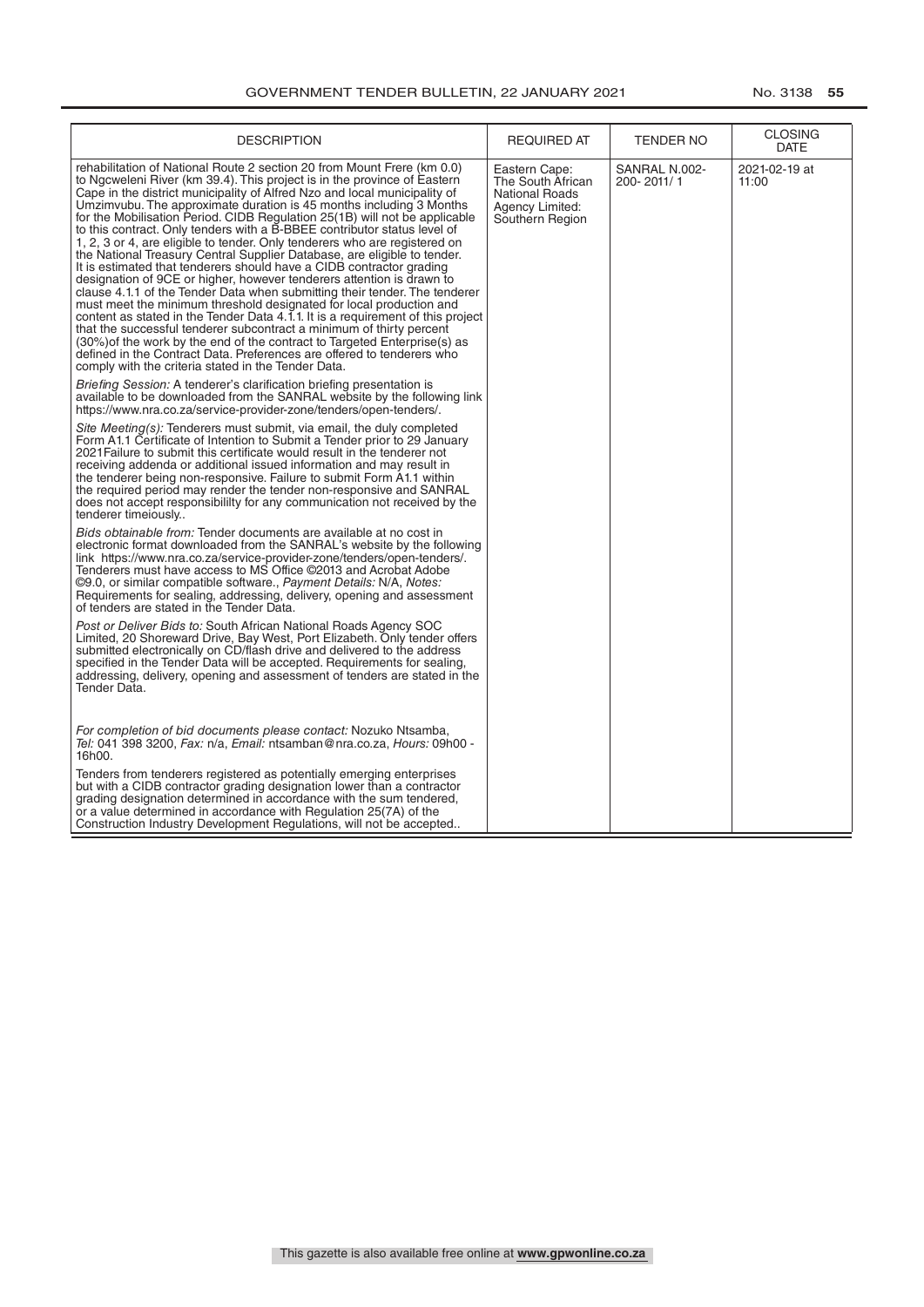| <b>DESCRIPTION</b>                                                                                                                                                                                                                                                                                                                                                                                                                                                                                                                                                                                                                                                                                                                                                                                                                                                                                                                                                                                                                                                                                                                                                                                                                                                                                                                        | <b>REQUIRED AT</b>                                                                                | <b>TENDER NO</b>            | <b>CLOSING</b><br>DATE |
|-------------------------------------------------------------------------------------------------------------------------------------------------------------------------------------------------------------------------------------------------------------------------------------------------------------------------------------------------------------------------------------------------------------------------------------------------------------------------------------------------------------------------------------------------------------------------------------------------------------------------------------------------------------------------------------------------------------------------------------------------------------------------------------------------------------------------------------------------------------------------------------------------------------------------------------------------------------------------------------------------------------------------------------------------------------------------------------------------------------------------------------------------------------------------------------------------------------------------------------------------------------------------------------------------------------------------------------------|---------------------------------------------------------------------------------------------------|-----------------------------|------------------------|
| Special Maintenance on National Route R63 Section 12 from N10 (km<br>0.0) To Bedford (km 20.7). This project is in the province of the Eastern<br>Cape in the district municipality of Sarah Baartman and Amathole and<br>local municipality of Blue Crane and Raymond Mhlaba. The approximate<br>duration is 18 months including 3 months for the Mobilisation Period. CIDB<br>Regulation 25(1B) will not be applicable to this contract. Only tenders with<br>a B-BBEE contributor status level of 1, 2, 3 or 4, are eligible to tender. Only<br>tenderers who are registered on the National Treasury Central Supplier<br>Database, are eligible to tender. It is estimated that tenderers should<br>have a CIDB contractor grading designation of 8CE or higher, however<br>tenderers attention is drawn to clause 4.1.1 of the Tender Data when<br>submitting their tender. The tenderer must meet the minimum threshold<br>designated for local production and content as stated in the Tender<br>Data 4.1.1. It is a requirement of this project that the successful tenderer<br>subcontract a minimum of 30 percent (30%) of the work by the end of<br>the contract to Targeted Enterprise(s) as defined in the Contract Data.<br>Preferences are offered to tenderers who comply with the criteria stated in<br>the Tender Data. | Eastern Cape:<br>The South African<br><b>National Roads</b><br>Agency Limited:<br>Southern Region | SANRAL R.063-<br>120-2017/1 | 2021-02-12 at<br>11:00 |
| Briefing Session: A tenderer's clarification briefing presentation is<br>available to be downloaded from the SANRAL website by the following link<br>https://www.nra.co.za/service-provider-zone/tenders/open-tenders/.                                                                                                                                                                                                                                                                                                                                                                                                                                                                                                                                                                                                                                                                                                                                                                                                                                                                                                                                                                                                                                                                                                                   |                                                                                                   |                             |                        |
| Site Meeting(s). Tenderers must submit, via email, the duly completed<br>Form A1.1 Certificate of Intention to Submit a Tender prior to 29 January<br>2021. Failure to submit this certificate would result in the tenderer not<br>receiving addenda or additional issued information and may result in<br>the tenderer being non-responsive. Failure to submit Form A1.1 within<br>the required period may render the tender non-responsive and SANRAL<br>does not accept responsibility for any communication not received by the<br>tenderer timeously                                                                                                                                                                                                                                                                                                                                                                                                                                                                                                                                                                                                                                                                                                                                                                                 |                                                                                                   |                             |                        |
| Bids obtainable from: Tender documents are available at no cost in<br>electronic format downloaded from the SANRAL's website by the following<br>link https://www.nra.co.za/service-provider-zone/tenders/open-tenders/.<br>Tenderers must have access to MS Office ©2013 and Acrobat Adobe<br>©9.0, or similar compatible software., Payment Details: N/A, Notes:<br>Requirements for sealing, addressing, delivery, opening and assessment<br>of tenders are stated in the Tender Data.                                                                                                                                                                                                                                                                                                                                                                                                                                                                                                                                                                                                                                                                                                                                                                                                                                                 |                                                                                                   |                             |                        |
| Post or Deliver Bids to: South African National Roads Agency SOC<br>Limited, 20 Shoreward Drive, Bay West, Port Elizabeth. Only tender offers<br>submitted electronically on CD/flash drive and delivered to the address<br>specified in the Tender Data will be accepted. Requirements for sealing,<br>addressing, delivery, opening and assessment of tenders are stated in the<br>Tender Data.                                                                                                                                                                                                                                                                                                                                                                                                                                                                                                                                                                                                                                                                                                                                                                                                                                                                                                                                         |                                                                                                   |                             |                        |
| For completion of bid documents please contact: Nozuko Ntsamba,<br>Tel: 041 398 3200, Fax: n/a, Email: ntsamban@nra.co.za, Hours: 09h00 -<br>16h00.                                                                                                                                                                                                                                                                                                                                                                                                                                                                                                                                                                                                                                                                                                                                                                                                                                                                                                                                                                                                                                                                                                                                                                                       |                                                                                                   |                             |                        |
| Tenders from tenderers registered as potentially emerging enterprises<br>but with a CIDB contractor grading designation lower than a contractor<br>grading designation determined in accordance with the sum tendered,<br>or a value determined in accordance with Regulation 25(7A) of the<br>Construction Industry Development Regulations, will not be accepted                                                                                                                                                                                                                                                                                                                                                                                                                                                                                                                                                                                                                                                                                                                                                                                                                                                                                                                                                                        |                                                                                                   |                             |                        |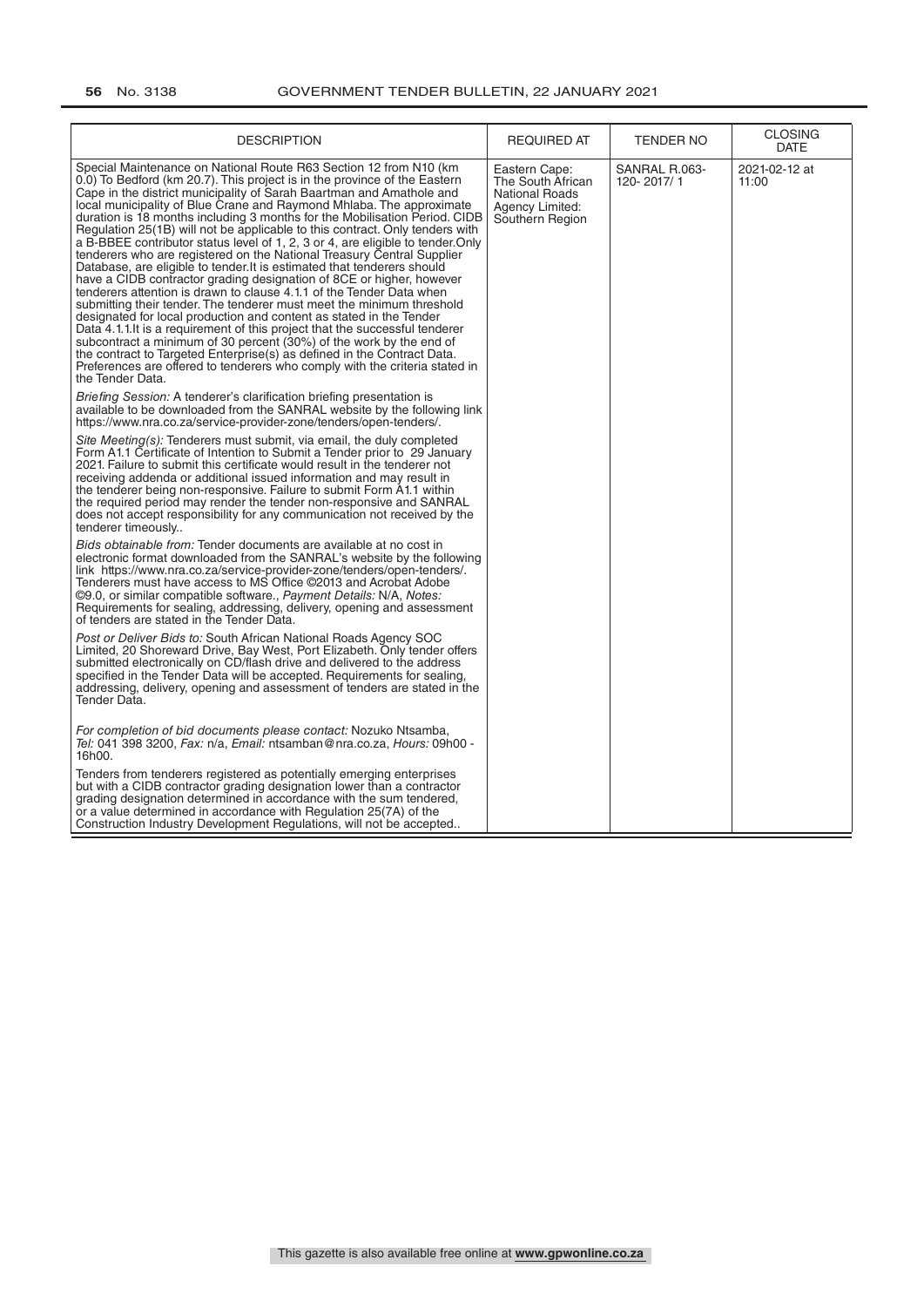| <b>DESCRIPTION</b>                                                                                                                                                                                                                                                                                                                                                                                                                                                                                                                                                                                                                                                                                                                                                                                                                                                                                                                                                                                                                                                                                                                                                                                                                         | <b>REQUIRED AT</b>                                                                                | <b>TENDER NO</b>             | <b>CLOSING</b><br><b>DATE</b> |
|--------------------------------------------------------------------------------------------------------------------------------------------------------------------------------------------------------------------------------------------------------------------------------------------------------------------------------------------------------------------------------------------------------------------------------------------------------------------------------------------------------------------------------------------------------------------------------------------------------------------------------------------------------------------------------------------------------------------------------------------------------------------------------------------------------------------------------------------------------------------------------------------------------------------------------------------------------------------------------------------------------------------------------------------------------------------------------------------------------------------------------------------------------------------------------------------------------------------------------------------|---------------------------------------------------------------------------------------------------|------------------------------|-------------------------------|
| consulting engineering services for the supervision of the Reseal of<br>the National Route N6 section 5 from Jamestown (km 0.0) to Nek<br>(km14.0). This project is in the province of Eastern Cape and in the<br>district municipality of Joe Gqabi and local municipality of Walter Sisulu<br>and the approximate programme is for construction documentation to<br>be completed by November 2021, followed by supervision 8 months,<br>commencing July 2022. Preferences are offered to tenderers who comply<br>with the criteria stated in the Tender Data. Only tenderers with a B-BBEE<br>contributor status level of 1, 2, 3 or 4 and who are EMEs or a QSEs<br>are eligible to tender. It is a reguirement of this project that the tenderer<br>sub-contract a minimum of 30% (thirty percent) of the work to Targeted<br>Enterprises as defined in the Contract Data, unless the tenderer is an<br>EME or QSE with a B-BBEE contributor status level of 1 or 2, in which<br>case there are no sub-contracting requirements. Joint Ventures (JV) will<br>be allowed on condition that one JV partner is a Targeted Enterprise. The<br>JV partner will, however, not contribute to sub-contract target for Targeted<br>Enterprises. | Eastern Cape:<br>The South African<br><b>National Roads</b><br>Agency Limited:<br>Southern Region | SANRAL N.006-<br>050-2017/2S | 2021-02-12 at<br>11:00        |
| Briefing Session: There is no clarification meeting for this tender. A<br>tenderer's clarification presentation and pre-recorded video are available<br>to be downloaded from the SANRAL website by the following link https://<br>www.nra.co.za/service-provider-zone/tenders/open-tenders/ Any questions<br>or clarifications can be emailed to Davidsc@nra.co.za                                                                                                                                                                                                                                                                                                                                                                                                                                                                                                                                                                                                                                                                                                                                                                                                                                                                        |                                                                                                   |                              |                               |
| Site Meeting(s): Tenderers must submit, via email, the duly completed<br>Form A1.1 Certificate of Intention to Submit a Tender within seven (7)<br>days from the tender advertisement date. Failure to submit this certificate<br>would result in the tenderer not receiving addenda or additional issued<br>information and may result in the tenderer being non-responsive                                                                                                                                                                                                                                                                                                                                                                                                                                                                                                                                                                                                                                                                                                                                                                                                                                                               |                                                                                                   |                              |                               |
| Bids obtainable from: Tender documents are available at no cost in<br>electronic format downloadable from the SANRAL's website by following<br>the link https://www.nra.co.za/service-provider-zone/tenders/open-<br>tenders/. Tenderers must have access to Microsoft © Office 2013 and<br>Acrobat Adobe © 9.0 or similar compatible software.                                                                                                                                                                                                                                                                                                                                                                                                                                                                                                                                                                                                                                                                                                                                                                                                                                                                                            |                                                                                                   |                              |                               |
| , Payment Details: N/A, Notes: Requirements for sealing, addressing,<br>delivery, opening and assessment of tenders are stated in the Tender<br>Data.                                                                                                                                                                                                                                                                                                                                                                                                                                                                                                                                                                                                                                                                                                                                                                                                                                                                                                                                                                                                                                                                                      |                                                                                                   |                              |                               |
| Post or Deliver Bids to: South African National Roads Agency SOC<br>Limited, 20 Shoreward Drive, Bay West, Port Elizabeth. Telegraphic,<br>telephonic, telex, e-mail, facsimile and late tenders will not be accepted.<br>Tenders may only be submitted in the format as stated in the Tender Data.<br>Requirements for sealing, addressing, delivery, opening and assessment<br>of tenders are stated in the Tender Data.                                                                                                                                                                                                                                                                                                                                                                                                                                                                                                                                                                                                                                                                                                                                                                                                                 |                                                                                                   |                              |                               |
| For completion of bid documents please contact: Cindy Davids, Tel: 041<br>398 3200, Fax: n/a, Email: Davidsc@nra.co.za, Hours: 09h00 - 16h00.                                                                                                                                                                                                                                                                                                                                                                                                                                                                                                                                                                                                                                                                                                                                                                                                                                                                                                                                                                                                                                                                                              |                                                                                                   |                              |                               |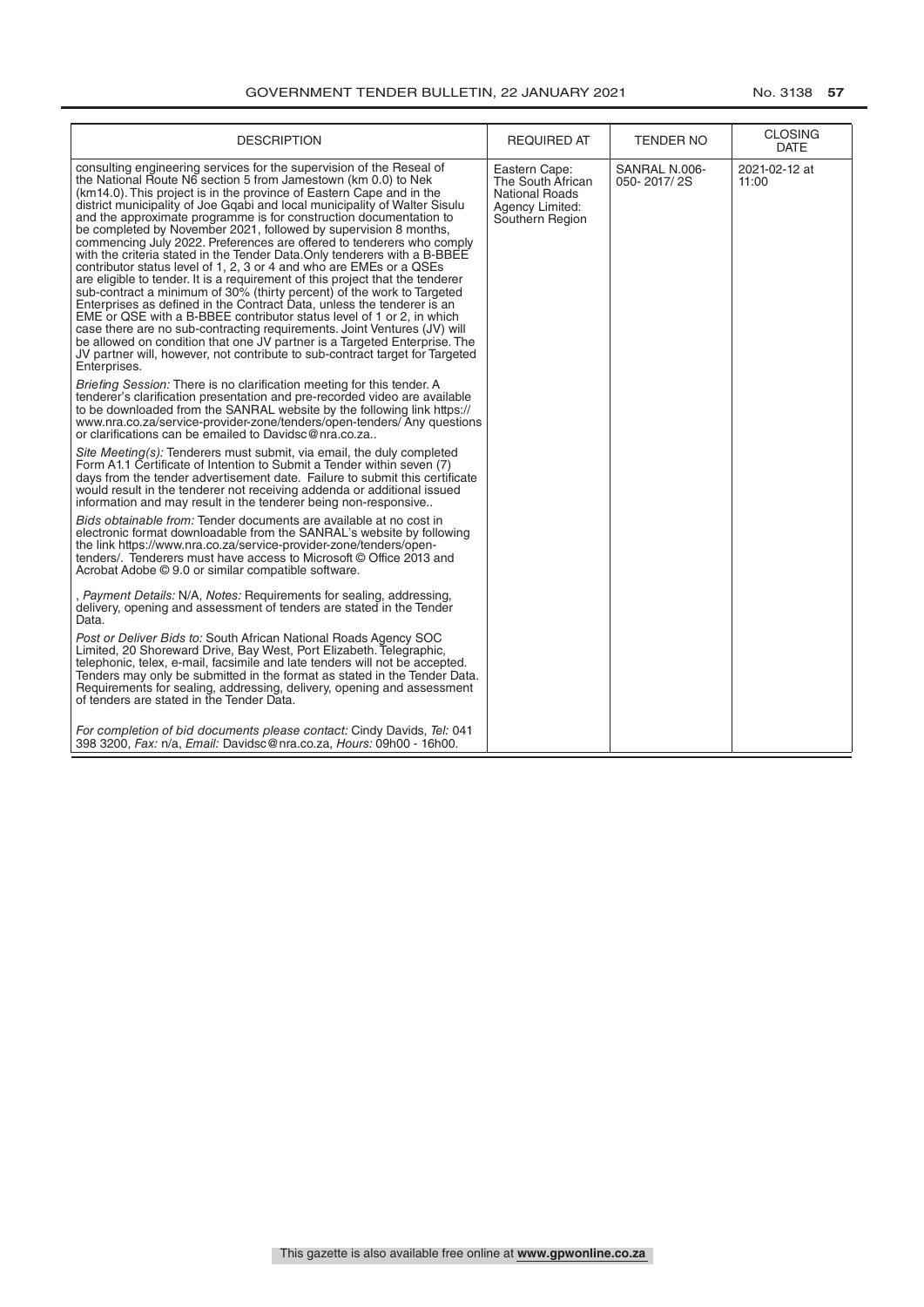| <b>DESCRIPTION</b>                                                                                                                                                                                                                                                                                                                                                                                                                                                                                                                                                                                                                                                                                                                                                                                                                                                                                                                                                                                                                                                                                             | <b>REQUIRED AT</b>                                                                                            | <b>TENDER NO</b>                | <b>CLOSING</b><br><b>DATE</b> |
|----------------------------------------------------------------------------------------------------------------------------------------------------------------------------------------------------------------------------------------------------------------------------------------------------------------------------------------------------------------------------------------------------------------------------------------------------------------------------------------------------------------------------------------------------------------------------------------------------------------------------------------------------------------------------------------------------------------------------------------------------------------------------------------------------------------------------------------------------------------------------------------------------------------------------------------------------------------------------------------------------------------------------------------------------------------------------------------------------------------|---------------------------------------------------------------------------------------------------------------|---------------------------------|-------------------------------|
| The South African National Roads Agency SOC Limited (SANRAL) invites<br>tenders for the provision of the Consulting Engineering Services for the<br>Supervision of the Rehabilitation of National Route 2 Section 20 from<br>Mount Frere (km 0.0) to Ngcweleni River (km 39.4). This project is in the<br>province of Eastern Cape and in the district municipality of Alfred Nzo<br>and local municipality of Umzimvubu and the approximate programme<br>is for supervision of 45 months, commencing August 2021. Preferences<br>are offered to tenderers who comply with the criteria stated in the Tender<br>Data. Only tenderers with a B-BBEE contributor status level of 1, 2, 3 or<br>4 are eligible to tender. It is a requirement of this project that the tenderer<br>sub-contract a minimum of thirty percent (30%) (of the work to Targeted<br>Enterprise(s) as defined in the Contract Data. Joint Ventures (JV) will be<br>allowed on condition that one JV partner is a Targeted Enterprise. The JV<br>partner will, however, not contribute to sub-contract target for Targeted<br>Enterprises | Eastern Cape:<br>The South African<br><b>National Roads</b><br>Agency Limited:<br>SOUTHERN RE-<br><b>GION</b> | SANRAL N.002-<br>$200 - 2011/S$ | 2021-02-19 at<br>11:00        |
| Briefing Session: There is no clarification meeting for this tender. A<br>tenderer's clarification presentation and pre-recorded video are available<br>to be downloaded from the SANRAL website by the following link<br>https://www.nra.co.za/service-provider-zone/tenders/open-tenders/. Any<br>questions or clarifications can be emailed to: Email: ntsamban@nra.co.za.                                                                                                                                                                                                                                                                                                                                                                                                                                                                                                                                                                                                                                                                                                                                  |                                                                                                               |                                 |                               |
| Bids obtainable from: Tender documents are available at no cost in<br>electronic format downloadable from the SANRAL's website by following<br>the link https://www.nra.co.za/service-provider-zone/tenders/open-<br>tenders/. Tenderers must have access to Microsoft © Office 2013 and<br>Acrobat Adobe © 9.0 or similar compatible software, Payment Details:<br>N/A, Notes: Requirements for completing, sealing, addressing, delivery,<br>opening and assessment of tenders are stated in the Tender Data.                                                                                                                                                                                                                                                                                                                                                                                                                                                                                                                                                                                                |                                                                                                               |                                 |                               |
| Post or Deliver Bids to: South African National Roads Agency SOC<br>Limited, 20 Shoreward Drive, Bay West, Port Elizabeth. Telegraphic,<br>telephonic, telex, e-mail, facsimile and late tenders will not be accepted.<br>Tenders may only be submitted in the format as stated in the Tender Data                                                                                                                                                                                                                                                                                                                                                                                                                                                                                                                                                                                                                                                                                                                                                                                                             |                                                                                                               |                                 |                               |
| For completion of bid documents please contact: Nozuko Ntsamba,<br>Tel: 041 398 3200, Email: ntsamban@nra.co.za, Hours: 09h00 - 16h00.                                                                                                                                                                                                                                                                                                                                                                                                                                                                                                                                                                                                                                                                                                                                                                                                                                                                                                                                                                         |                                                                                                               |                                 |                               |
| Tenderers must submit, via email, the duly completed Form A1.1<br>Certificate of Intention to Submit a Tender within seven (7) days from the<br>tender advertisement date. Failure to submit this certificate would result<br>in the tenderer not receiving addenda or additional issued information and<br>may result in the tenderer being non-responsive.                                                                                                                                                                                                                                                                                                                                                                                                                                                                                                                                                                                                                                                                                                                                                   |                                                                                                               |                                 |                               |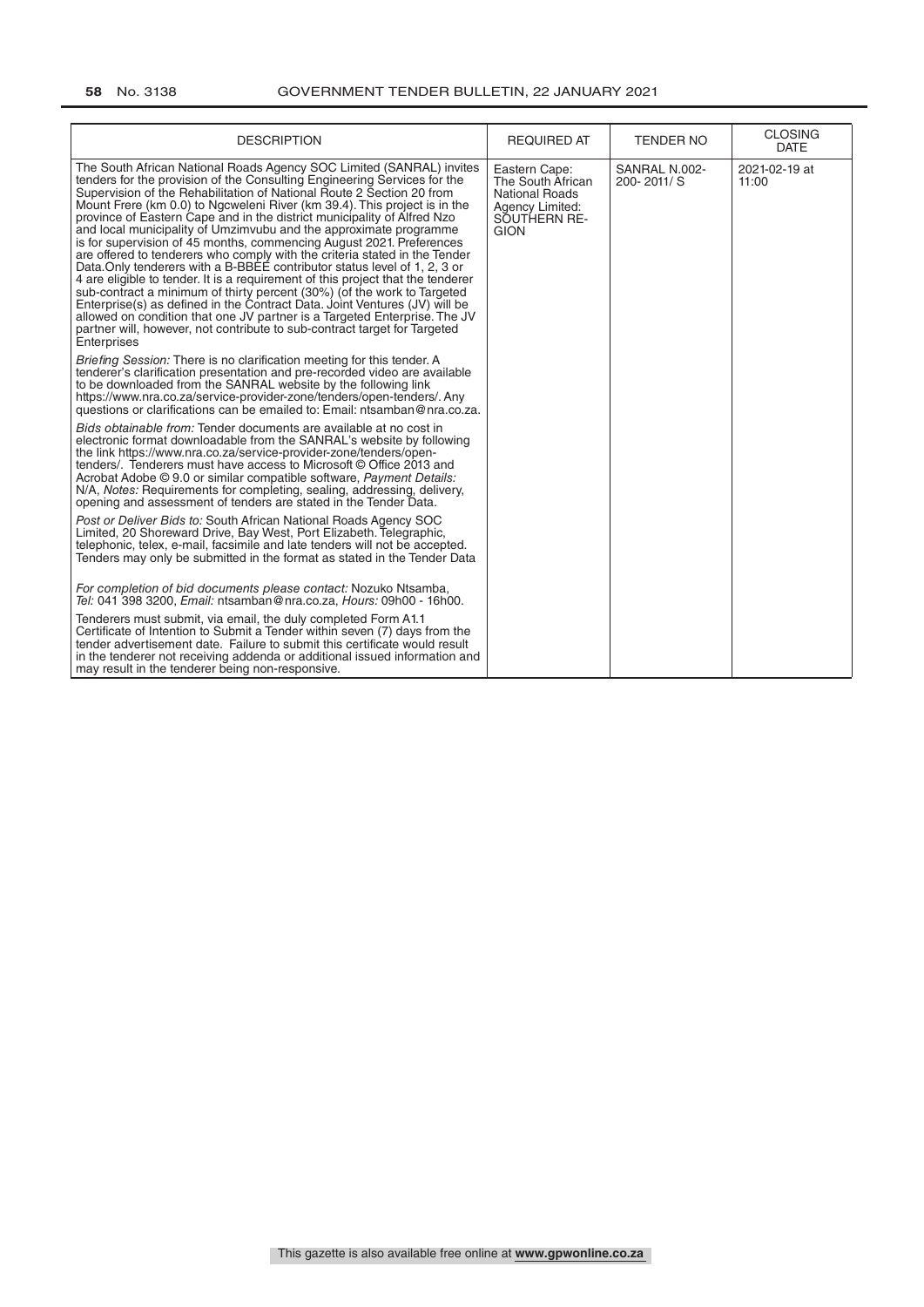#### **SERVICES: ELECTRICAL**

| <b>DESCRIPTION</b>                                                                                                                                                                                                                                                                                                                                                                                                                                                                                                                                                                                                                                                                                                                                                                                           | <b>REQUIRED AT</b>                                                                     | <b>TENDER NO</b>   | <b>CLOSING</b><br><b>DATE</b> |
|--------------------------------------------------------------------------------------------------------------------------------------------------------------------------------------------------------------------------------------------------------------------------------------------------------------------------------------------------------------------------------------------------------------------------------------------------------------------------------------------------------------------------------------------------------------------------------------------------------------------------------------------------------------------------------------------------------------------------------------------------------------------------------------------------------------|----------------------------------------------------------------------------------------|--------------------|-------------------------------|
| Agricultural Research Council (ARC) seeks to solicit the services of<br>the service providers who are registered with the Construction Industry<br>Development Regulations Board (CIBD) in 2EP grade class for the<br>Upgrade of the 400 KVA Transformer and Switchgear at Nietvoorbij Wine<br>Cellar Substation, and Distillation room D/B Board at Infruitec-Nietvoorbij<br>NB: Bidders must submit two sealed separate envelopes simultaneously,<br>one containing the functionality/technical proposal and the other the price<br>proposal, enclosed together in an outer single envelope<br>Briefing Session: To be held on 01 February 2021, at 09:00. The<br>compulsory briefing session will be held as follow: Helshoogte Road,<br>Infruitec Main campus, Stellenbosch 7600, Olive Grove boardroom. | Western Cape: Aq-<br>ricultural Research<br>Council: Supply<br><b>Chain Management</b> | ARC/ 18/ 11/ 2020. | 2021-02-12 at<br>11:00        |
| Site Meeting(s): ARC Infruitec/NVB Site.                                                                                                                                                                                                                                                                                                                                                                                                                                                                                                                                                                                                                                                                                                                                                                     |                                                                                        |                    |                               |
| Bids obtainable from: Collection details: Bid documents will be available<br>from Friday 22 January 2021 to Friday 29 January 2021 during office<br>hours between 09h00 and 16h00; Address: Helshoogte Road, Infruitec<br>campus, Stellenbosch 7600, Supply Chain Division, Payment Details:<br>A non-refundable fee of R150.00 must be paid on cash at Agricultural<br>Research Council Finance Division (Infruitec) and or deposit into account<br>holder ARC-Infruitec, standard bank, branch code 000205, Account<br>Number 072277483, proof of payment is required, Notes: Bid documents<br>or hard copies, electronic copies will be available on collection from ARC<br>Offices and on email.                                                                                                         |                                                                                        |                    |                               |
| Post or Deliver Bids to: Submission: The Original proposals shall be<br>submitted in sealed envelopes delivered at Helshoogte Road, Infruitec<br>campus, Stellenbosch 7600. Supply Chain Division and should be<br>deposited in the box (labelled tenders) located at the reception. Two-<br>envelope bidding system procedure. NB: Bidders must submit two sealed<br>separate envelopes simultaneously, one containing the functionality/<br>technical proposal and the other the price proposal, enclosed together in<br>an outer single envelope<br>For technical information please contact: Francois Van Jaarsveld. Tel: 021<br>809 3052 Email: VJaarsveldF@arc.agric.za. Hours: 07:30-16:30.                                                                                                           |                                                                                        |                    |                               |
| For completion of bid documents please contact: Mr. Silindile Mgana,<br>Tel: 021 809 3405, Email: mganas@arc.agric.za, Hours: 07:30-16:30.                                                                                                                                                                                                                                                                                                                                                                                                                                                                                                                                                                                                                                                                   |                                                                                        |                    |                               |
| No documents will be released on the day of the briefing session.                                                                                                                                                                                                                                                                                                                                                                                                                                                                                                                                                                                                                                                                                                                                            |                                                                                        |                    |                               |

# **SERVICES: FUNCTIONAL (INCLUDING CLEANING AND SECURITY SERVICES)**

| <b>DESCRIPTION</b>                                                                                                                                                                                                                                                                                                                  | <b>REQUIRED AT</b>                                       | <b>TENDER NO</b> | <b>CLOSING</b><br><b>DATE</b> |
|-------------------------------------------------------------------------------------------------------------------------------------------------------------------------------------------------------------------------------------------------------------------------------------------------------------------------------------|----------------------------------------------------------|------------------|-------------------------------|
| Contracting of a service provider to undertake security services at the<br>Makhathini Irrigation Scheme, Mjindi farming, Jozini for a period of thirty<br>six (36) months                                                                                                                                                           | KwaZulu-Natal:<br>Agri-Business De-<br>velopment Agency: | ADAB 01/2021     | 2021-02-17 at<br>11:00        |
| <i>Briefing Session:</i> To be held on 29 January 2021, at 10:00. A non-<br>compulsory virtual clarification meeting will take place on Friday, 29th<br>January 2021 at 10:00. Should you be interested please RSVP by sending<br>an email to nyathikazin@ada-kzn.co.za by the 27th of January 2021.                                | Operations                                               |                  |                               |
| Bids obtainable from: Bid documents can be downloaded on<br>e-tenders:http://www.etenders.gov.za from the 22 January 2021 at 12:00<br>pm, Bid documents will also be obtainable from ADA Offices, No.5<br>Cascades Crescent, Cascades Office Park, 3202 at a non-refundable fee<br>of R300 per set.                                 |                                                          |                  |                               |
| The onus is on the service provider to ensure that all the pages are<br>printed, Payment Details: Cash only at the ADA Offices                                                                                                                                                                                                      |                                                          |                  |                               |
| Post or Deliver Bids to: Agribusiness Development Agency No.5<br>Cascades Crescent, Cascades Office Park, Montrose 3202. Documents to<br>be posted in the bid box at reception<br>For technical information please contact: Ms. Thembelihle Mthembu.<br>Tel: 0646687232 Email: mthembut@kzn-ada.co.za. Hours: 8:00am to<br>16:30pm. |                                                          |                  |                               |
| For completion of bid documents please contact: Ms Nomfundo<br>Nyathikazi, Tel: 033 347 8645, Email: nyathikazin@ada-kzn.co.za, Hours:<br>8:00am to 16:30pm.                                                                                                                                                                        |                                                          |                  |                               |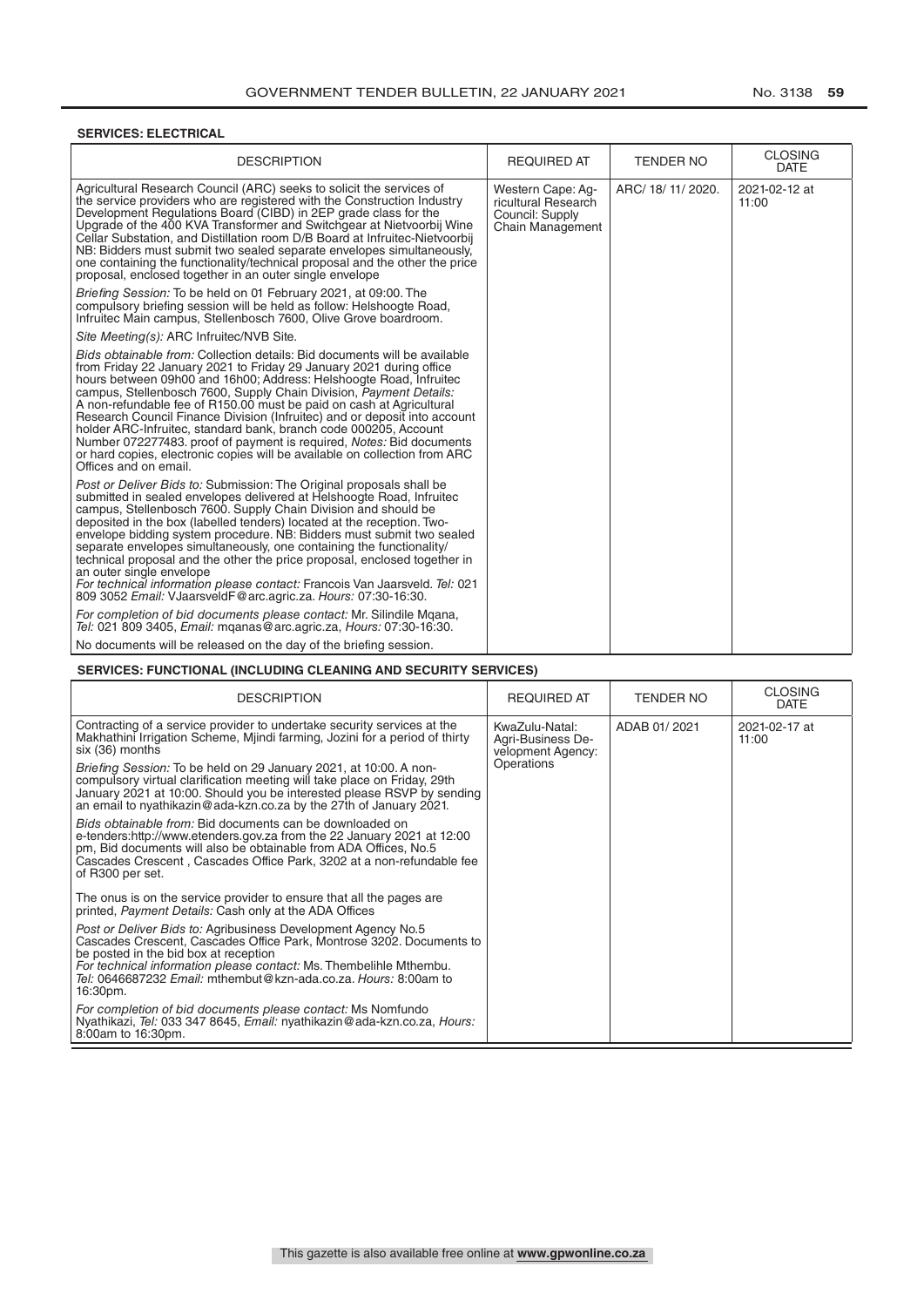| <b>DESCRIPTION</b>                                                                                                                                                                                                                                                                                                                                                                                                                                                                                                                                                                                                                                                                                                                                                                                                                                                                                                                                                                                                                                                                                                                                                                                                                                                                                                                                                                                                                                                                                                                                                                                                                    | <b>REQUIRED AT</b>                                                                         | <b>TENDER NO</b>         | <b>CLOSING</b><br><b>DATE</b> |
|---------------------------------------------------------------------------------------------------------------------------------------------------------------------------------------------------------------------------------------------------------------------------------------------------------------------------------------------------------------------------------------------------------------------------------------------------------------------------------------------------------------------------------------------------------------------------------------------------------------------------------------------------------------------------------------------------------------------------------------------------------------------------------------------------------------------------------------------------------------------------------------------------------------------------------------------------------------------------------------------------------------------------------------------------------------------------------------------------------------------------------------------------------------------------------------------------------------------------------------------------------------------------------------------------------------------------------------------------------------------------------------------------------------------------------------------------------------------------------------------------------------------------------------------------------------------------------------------------------------------------------------|--------------------------------------------------------------------------------------------|--------------------------|-------------------------------|
| Appointment of a service provider to provide physical security services<br>at the CCMA Bloemfontein office for a period of 48 months and Welkom<br>office for a period of 60 Months. 80/20 Principle will apply.<br>Briefing Session: No Briefing Session.<br>Bids obtainable from: CCMA NATIONAL OFFICE, 28 HARRISON<br>STREET JCI BUILDING, 8TH FLOOR RECEPTION, JOHANNESBURG<br>2001, eTenderPortal (http://www.etenders.gov.za/) and on www.ccma.<br>org.za, Cost of Documents: R100.00, Payment Details: CASH, Notes:<br>CCMA/2020/29-SEC.<br>Post or Deliver Bids to: CCMA NATIONAL OFFICE, 28 HARRISON<br>STREET JCI BUILDING, 8TH FLOOR RECEPTION, JOHANNESBURG<br>2001 (Deposit in the tender box). CCMA NATIONAL<br>OFFICE, 28 HARRISON STREET JCI BUILDING, 8TH FLOOR<br>RECEPTION, JOHANNESBURG 2001 (Deposit in the tender box)<br>For technical information please contact: Ephraim Mathiba.<br>Tel: 0113776971 Email: Tenderenquiries@CCMA.org.za. Hours: 8:30am to<br>5pm.<br>For completion of bid documents please contact: Ephraim Mathiba,<br>Tel: 0113776971, Email: Tenderenquiries@CCMA.org.za, Hours: 8:30am<br>to 5pm.                                                                                                                                                                                                                                                                                                                                                                                                                                                                                       | National: Commis-<br>sion for Conciliation<br>Mediation & Arbitra-<br>tion: administration | CCMA/ 2020/ 29-<br>SEC   | 2021-02-12 at<br>11:00        |
| No late bids will be considered.                                                                                                                                                                                                                                                                                                                                                                                                                                                                                                                                                                                                                                                                                                                                                                                                                                                                                                                                                                                                                                                                                                                                                                                                                                                                                                                                                                                                                                                                                                                                                                                                      |                                                                                            |                          |                               |
| <b>DESCRIPTION</b>                                                                                                                                                                                                                                                                                                                                                                                                                                                                                                                                                                                                                                                                                                                                                                                                                                                                                                                                                                                                                                                                                                                                                                                                                                                                                                                                                                                                                                                                                                                                                                                                                    | <b>REQUIRED AT</b>                                                                         | <b>TENDER NO</b>         | <b>CLOSING</b><br><b>DATE</b> |
| APPOINTMENT OF A SERVICE PROVIDER FOR THE CLEANING<br>SERVICES AND PROVISION OF CLEANING MATERIALS TO THE<br>DEPARTMENT OF CORRECTIONAL SERVICES AT POYNTONS<br>BUILDING FOR A PERIOD OF THREE YEARS (36 MONTHS).<br>COMMENCEMENT: FROM THE DATE OF SIGNING THE CONTRACT<br>Briefing Session: N/A.<br>Site Meeting(s): N/A.<br><i>Bids obtainable from:</i> Bid documents should downloaded from the<br>website: https://www.etenders.gov.za/content/advertised-tenders and<br>http://www.dcs.gov.za/?page_id=211, Payment Details: N/A, Notes: Bid<br>documents should downloaded from the website: http://www.etenders.gov.<br>za/content/advertised-tenders.<br>Post or Deliver Bids to: Department of Correctional Services, Poyntons<br>building West Block, 124 WF Nkomo (Church) street (C/O Sophie De<br>Bruyn & WF Nkomo street), Pretoria 0001. Bids submitted per mail must<br>be sent per registered mail. The bid must still reach this office before the<br>closing time. Failure to do so will invalidate the bid<br>For technical information please contact: Ms V Mbatha. Tel: 012 305 8313<br>Email: Vhumatshelo.Ralikhwatha@dcs.gov.za. Hours: 07H15 - 15H:00.<br>For completion of bid documents please contact: Jacob Sibanyoni,<br>Tel: 012 305 8268/2410/2431, Fax: 012 323 5621, Email: Jacob.<br>Sibanyoni@dcs.gov.za, Hours: 07H15 - 15H:30.                                                                                                                                                                                                                                                                | National: Depart-<br>ment of Correc-<br>tional Services:<br>Directorate Human<br>Resources | HO 1/2021                | 2021-02-12 at<br>11:00        |
| <b>DESCRIPTION</b>                                                                                                                                                                                                                                                                                                                                                                                                                                                                                                                                                                                                                                                                                                                                                                                                                                                                                                                                                                                                                                                                                                                                                                                                                                                                                                                                                                                                                                                                                                                                                                                                                    | <b>REQUIRED AT</b>                                                                         | <b>TENDER NO</b>         | <b>CLOSING</b><br>DATE        |
| Request for proposal to render Cleaning, Gardening and Car Wash to the<br>Northern Cape Provincial Treasury for the period of thirty six (36) months<br>Briefing Session: To be held on 01 February 2021, at 10:00. N/A.<br>Site Meeting(s): COMPULSORY SITE VISIT TO BE HELD AT: METLIFE<br>TOWERS, 2nd FLOOR BOARDROOM, KIMBERLEY ON THE 01-02<br>FEBRUARY 2021. The site visit will be limited to 2 representatives per<br>prospective bidder. Booking of slots are COMPULSORY due to the<br>Covid-19 social distancing rules. All prospective bidders should make<br>advance bookings on or before the 27 of January 2021 by sending an<br>email to kbambani@ncpg.gov.za. Bookings will be confirmed on the 28 of<br>January 2021 to prospective bidders who booked time slots on or before<br>the 27 of January 2020.<br>Bids obtainable from: 1. METLIFE TOWERS, 8TH FLOOR, ROOM 805.2.<br>www.etenders.gov.za. 3. www.ncpt.gov.za<br>Post or Deliver Bids to: ATTENTION: MS K BAMBANI, NORTHERN<br>CAPE PROVINCIAL TREASURY, CNR KNIGHT & STEAD STREET,<br>METLIFE TOWERS, GROUND FLOOR, TENDER BOX OR ROOM 805<br>For technical information please contact: S. Madibela. Tel: 053 830 8250<br>Email: smadibela@ncpg.gov.za. Hours: 07:30 - 16:00.<br>For completion of bid documents please contact: k. Bambani, Tel: 053<br>830 8495, Email: jboane@ncpg.gov.za, Hours: 07:30 - 16:00.<br>In line with the PPPFA Regulations of 2017, NCPT is hereby applying a<br>pre-qualification criteria to advance designated groups within the province,<br>This bid is limited to bidders who are EME's with a BBBEE status level 1. | Northern Cape:<br>Department of Fi-<br>nance: RECORDS<br>AND FACILITIES                    | BID NO: NCPT/<br>08/2020 | 2021-02-12 at<br>11:00        |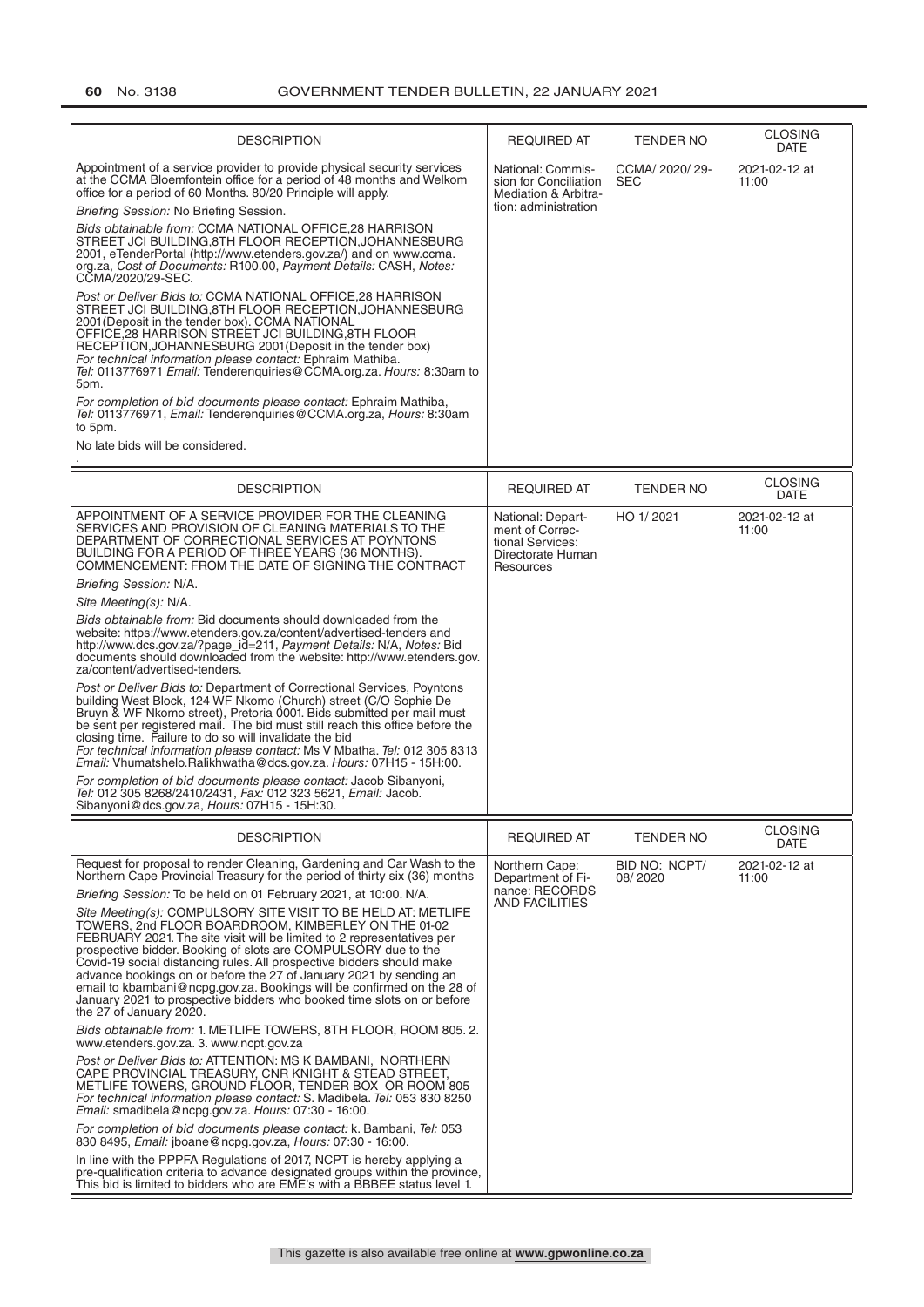| <b>DESCRIPTION</b>                                                                                                                                                                                                                                                                                                                                                                                                                                                                                                                                                                                                                                                                                                                                                                                                                                                                                                                                                                                                                             | <b>REQUIRED AT</b>                                                                   | <b>TENDER NO</b> | <b>CLOSING</b><br><b>DATE</b> |
|------------------------------------------------------------------------------------------------------------------------------------------------------------------------------------------------------------------------------------------------------------------------------------------------------------------------------------------------------------------------------------------------------------------------------------------------------------------------------------------------------------------------------------------------------------------------------------------------------------------------------------------------------------------------------------------------------------------------------------------------------------------------------------------------------------------------------------------------------------------------------------------------------------------------------------------------------------------------------------------------------------------------------------------------|--------------------------------------------------------------------------------------|------------------|-------------------------------|
| MIDLANDS CLUSTER: Justice:14 Magistrate Courts Across KZN: Dundee<br>Court, Msinga Court, Greytown Court, Ladysmith Court, Escourt Court,<br>Howick Court, PMB High Court, Newcastle Court, Ezakheni Court,<br>Ekuvukeni Court, Glencoe Court, Himville Court, Weneen Court and<br>Bergville Court: 36 Months Term Contract Supply of Cleaning Material.<br>Tender to be awarded to the highest scoring acceptance tender. Points will<br>be allocated for: (a) Price and Preference points scoring system applicable<br>is 80/20: according to formula in PPPFA: Regulations 2017. (b) A tender<br>having stipulated minimum BBBEE status level of contributor: Level 1.<br>Sworn Affidavit BBBEE must be original certified by Commissioner of<br>Oath. SANAS BBBEE certificate copy subject to verification (Subject to<br>verification). It is compulsory that service providers must be registered on<br>the Central Supplier Database. The Tender Requires to comply with Local<br>Production and Content for designated sectors / items | KwaZulu-Natal:<br>Department of Pub-<br>lic Works: Supply<br><b>Chain Management</b> | DBN21/01/02      | 2021-02-18 at<br>11:00        |
| Briefing Session: There will be no site briefing for clarification of Scope of<br>Works. Any technical queries please contact Project: Thandeka Mkhize,<br>031-314 7264 / 083 569 1481.                                                                                                                                                                                                                                                                                                                                                                                                                                                                                                                                                                                                                                                                                                                                                                                                                                                        |                                                                                      |                  |                               |
| Site Meeting(s):                                                                                                                                                                                                                                                                                                                                                                                                                                                                                                                                                                                                                                                                                                                                                                                                                                                                                                                                                                                                                               |                                                                                      |                  |                               |
| Bids obtainable from: 1. Bids obtainable from: National Department of<br>Public Works: Corner Samora Machel (Aliwal) and Dr. Pixley Ka Seme<br>(West) Street, Durban. 2. Bid document are available for free download on<br>e-Tender Portal (www.etenders.gov.za), Payment Details: Non-refundable<br>amount of R100.00 is payable. Only cash will be accepted. Cashier<br>Business Hour: 07:30a.m - 12:45p.m & 13:30 p.m. - 14:00 p.m (Monday to<br>Friday)                                                                                                                                                                                                                                                                                                                                                                                                                                                                                                                                                                                   |                                                                                      |                  |                               |
| Post or Deliver Bids to: Supply Chain Management, National Department<br>of Public Works, Private Bag x54315, Durban 4000. SCM TENDER HALL-<br>TENDER BOX LABELLED TENDER NUMBER: DBN21/01/02. Tenders<br>received after closing time (11:00a.m) will not be accepted<br>For technical information please contact: Thandeka Mkhize. Tel: 031-314<br>7264 / 083 569 1481. Fax: 086 630 9560 Email: Fortunate.Mhlongo@dpw.<br>gov.za. Hours: 08:00 am - 16:00 p.m                                                                                                                                                                                                                                                                                                                                                                                                                                                                                                                                                                                |                                                                                      |                  |                               |
| For completion of bid documents please contact: Nondumiso Khuzwayo<br>/ Zanele Luthuli / Zuko Ndamase, <i>Tel:</i> 031 314 7154 / 031 314 7072 / 031<br>314 7004, Fax: 086 630 9560, Email: Nondumiso.Khuzwayo@dpw.gov.za<br>/ Zanele.Luthuli@dpw.gov.za / Zuko.Ndamase@dpw.gov.za, Hours: 08:00<br>am - 16:00 p.m                                                                                                                                                                                                                                                                                                                                                                                                                                                                                                                                                                                                                                                                                                                             |                                                                                      |                  |                               |
| Only locally manufactured / items with a specified minimum threshold for<br>local production and content will be considered. PA-36 Form<br>must be signed, completed and attached together with Annexure C as part<br>of the bid document. Failer to comply will lead to<br>disqualification. Adjudication of bids is open for public observation.                                                                                                                                                                                                                                                                                                                                                                                                                                                                                                                                                                                                                                                                                             |                                                                                      |                  |                               |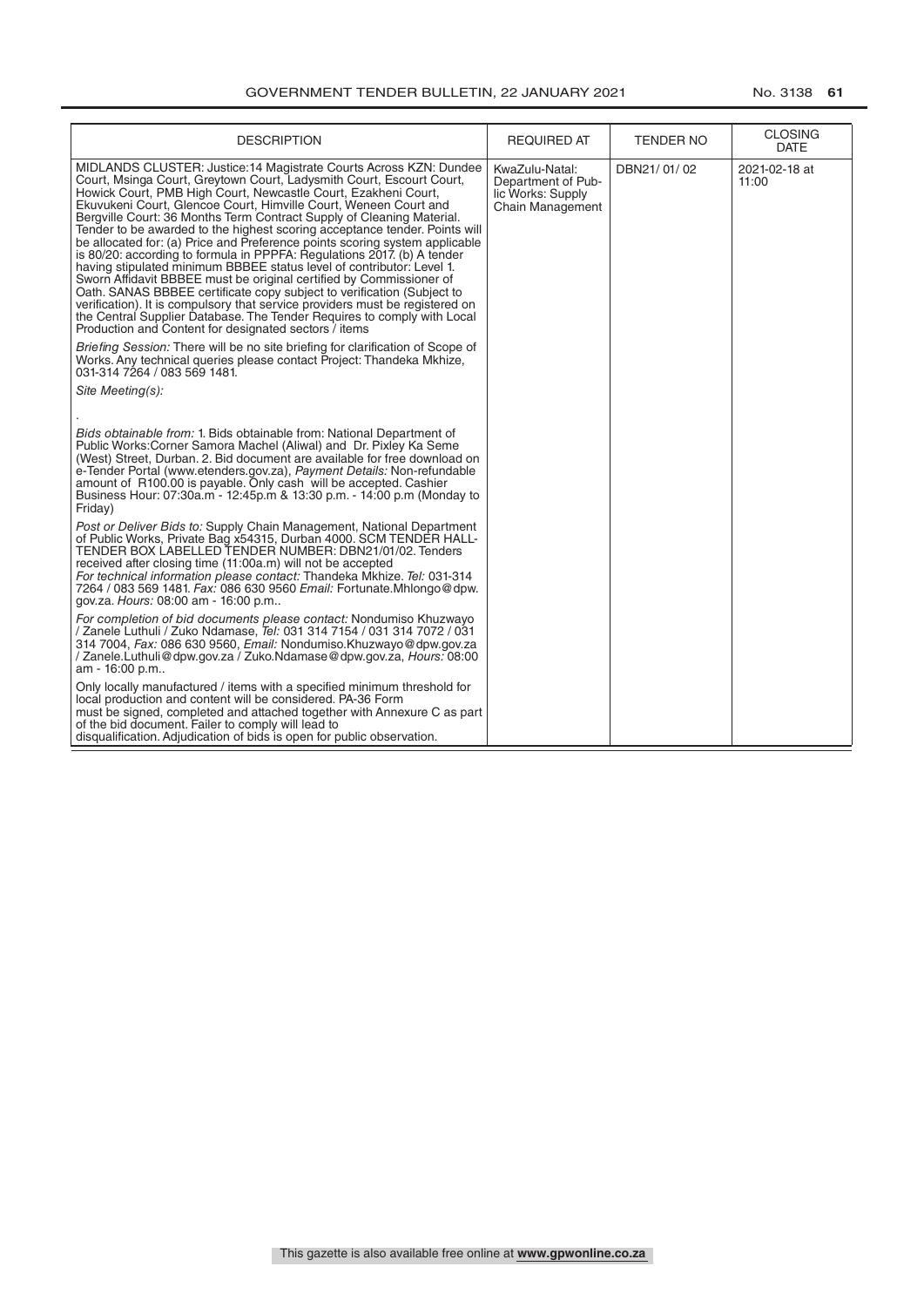| <b>DESCRIPTION</b>                                                                                                                                                                                                                                                                                                                                                                                                                                                                                                                                                                                                                                                                                                                                                                                                                                                                                                                                                                                                                                                                                                                                                                                                     | <b>REQUIRED AT</b>                                                                   | TENDER NO   | <b>CLOSING</b><br><b>DATE</b> |
|------------------------------------------------------------------------------------------------------------------------------------------------------------------------------------------------------------------------------------------------------------------------------------------------------------------------------------------------------------------------------------------------------------------------------------------------------------------------------------------------------------------------------------------------------------------------------------------------------------------------------------------------------------------------------------------------------------------------------------------------------------------------------------------------------------------------------------------------------------------------------------------------------------------------------------------------------------------------------------------------------------------------------------------------------------------------------------------------------------------------------------------------------------------------------------------------------------------------|--------------------------------------------------------------------------------------|-------------|-------------------------------|
| DURBAN CLUSTER: Justice: 12 Magistrate Courts Across KZN: Point<br>Court, Verulam Family Court, Verulam Magistrate Court, Ndwedwe Court,<br>Maphumulo Court, Kranskop Court, Pinetown Court, Masonic Court,<br>Public Works: Durban, Wentworth Court, John Ross & Stanger Court: 36<br>Months Term Contract Supply of Cleaning Material. Tender to be awarded<br>to the highest scoring acceptance tender. Points will be allocated for: (a)<br>Price and Preference points scoring system applicable is 80/20: according<br>to formula in PPPFA: Regulations 2017. (b) A tender having stipulated<br>minimum BBBEE status level of contributor: Level 1. Sworn Affidavit<br>BBBEE must be original certified by Commissioner of Oath. SANAS<br>BBBEE certificate copy subject to verification (Subject to verification). It<br>is compulsory that service providers must be registered on the Central<br>Supplier Database. The Tender Requires to comply with Local Production<br>and Content for designated sectors / items.<br>Briefing Session: There will be no site briefing for clarification of Scope<br>of WorksAny technical queries please contact Project: Thandeka<br>Mkhize031-314 7264 / 083 569 1481. | KwaZulu-Natal:<br>Department of Pub-<br>lic Works: Supply<br><b>Chain Management</b> | DBN21/01/03 | 2021-02-23 at<br>11:00        |
| Site Meeting(s):                                                                                                                                                                                                                                                                                                                                                                                                                                                                                                                                                                                                                                                                                                                                                                                                                                                                                                                                                                                                                                                                                                                                                                                                       |                                                                                      |             |                               |
| Bids obtainable from: 1. Bids obtainable from: National Department of<br>Public Works: Corner Samora Machel (Aliwal) and Dr. Pixley Ka Seme<br>(West) Street, Durban.                                                                                                                                                                                                                                                                                                                                                                                                                                                                                                                                                                                                                                                                                                                                                                                                                                                                                                                                                                                                                                                  |                                                                                      |             |                               |
| 2. Bid document are available for free download on e-Tender Portal (www.<br>etenders.gov.za), Payment Details: Non-refundable amount of R100.00 is<br>payable. Only cash will be accepted. Cashier Business Hour: 07:30a.m -<br>12:45p.m & 13:30 p.m. - 14:00 p.m (Monday to Friday)                                                                                                                                                                                                                                                                                                                                                                                                                                                                                                                                                                                                                                                                                                                                                                                                                                                                                                                                   |                                                                                      |             |                               |
| Post or Deliver Bids to: Supply Chain Management<br>National Department of Public Works<br>Private Bag x54315, Durban 4000. SCM TENDER HALL-TENDER BOX<br>LABELLED TENDER NUMBER: DBN21/01/03<br>Tenders received after closing time (11:00a.m) will not be accepted<br>For technical information please contact: Thandeka Mkhize. Tel: 031-314<br>7264 / 083 569 1481. Fax: 086 630 9560 Email: Fortunate.Mhlongo@dpw.<br>gov.za. Hours: 08:00 am - 16:00 p.m                                                                                                                                                                                                                                                                                                                                                                                                                                                                                                                                                                                                                                                                                                                                                         |                                                                                      |             |                               |
| For completion of bid documents please contact: Nondumiso Khuzwayo<br>/ Zanele Luthuli / Zuko Ndamase, <i>Tel:</i> 031 314 7154 / 031 314 7072 / 031<br>314 7004, Fax: 086 630 9560, Email: Nondumiso.Khuzwayo@dpw.gov.za<br>Zanele.Luthuli@dpw.gov.za / Zuko.Ndamase@dpw.gov.za, Hours: 08:00<br>am - 16:00 p.m                                                                                                                                                                                                                                                                                                                                                                                                                                                                                                                                                                                                                                                                                                                                                                                                                                                                                                       |                                                                                      |             |                               |
| Only locally manufactured / items with a specified minimum threshold for<br>local production and content will be considered. PA-36 Form<br>must be signed, completed and attached together with Annexure C as part<br>of the bid document. Failer to comply will lead to<br>disqualification. Adjudication of bids is open for public observation                                                                                                                                                                                                                                                                                                                                                                                                                                                                                                                                                                                                                                                                                                                                                                                                                                                                      |                                                                                      |             |                               |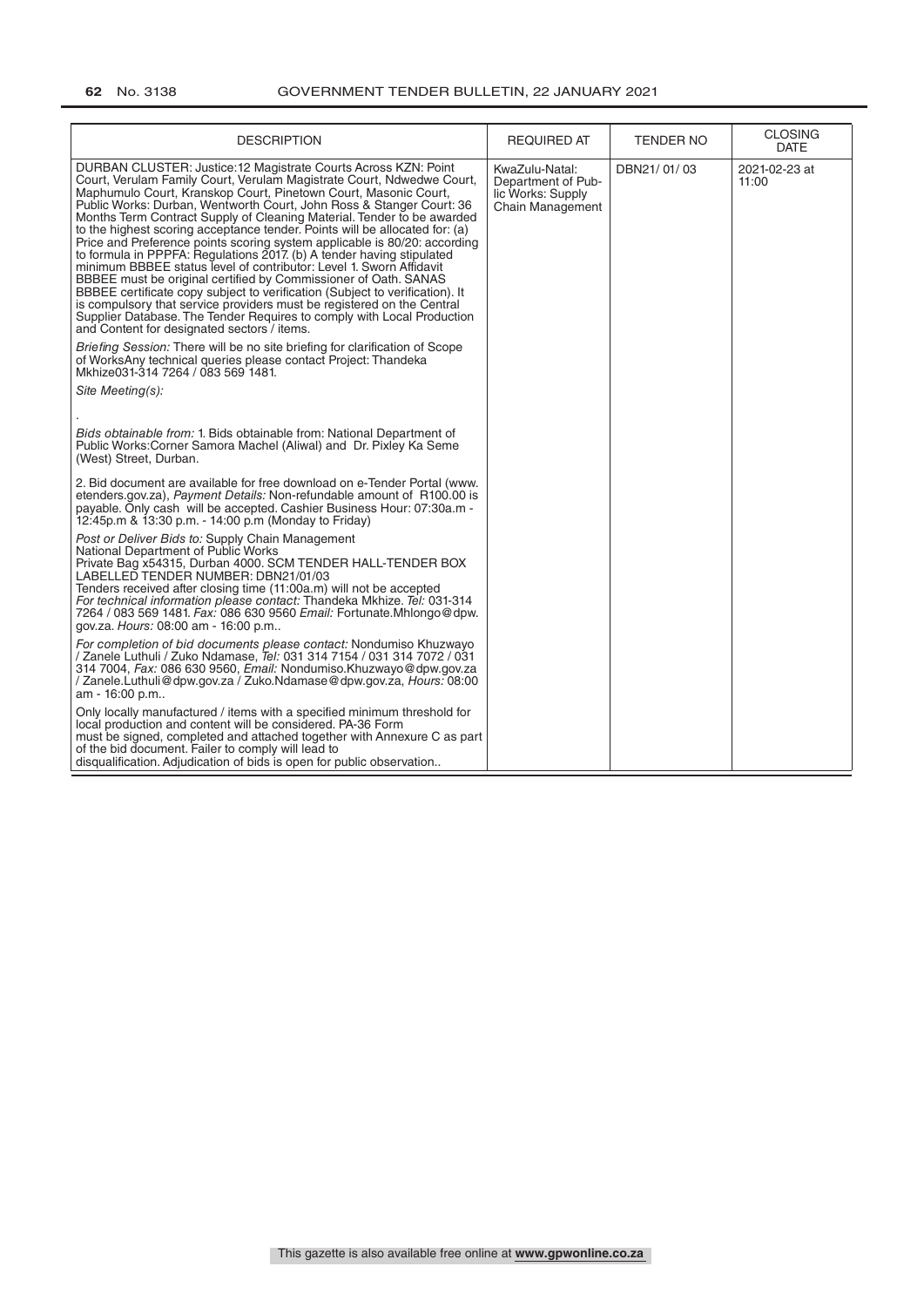| <b>DESCRIPTION</b>                                                                                                                                                                                                                                                                                                                                                                                                                                                                                                                                                                                                                                                                                                                                                                                                                                                                                                                                                                                                            | <b>REQUIRED AT</b>                                                                   | <b>TENDER NO</b> | <b>CLOSING</b><br>DATE |
|-------------------------------------------------------------------------------------------------------------------------------------------------------------------------------------------------------------------------------------------------------------------------------------------------------------------------------------------------------------------------------------------------------------------------------------------------------------------------------------------------------------------------------------------------------------------------------------------------------------------------------------------------------------------------------------------------------------------------------------------------------------------------------------------------------------------------------------------------------------------------------------------------------------------------------------------------------------------------------------------------------------------------------|--------------------------------------------------------------------------------------|------------------|------------------------|
| SOUTH COAST CLUSTER: Justice: 12 Magistrate Courts Across KZN:<br>Kokstad Court, Harding Court, Ramsgate Court, Vulamehlo Court,<br>Hlanganani Court, Umzinto Court, Phungashe Court, Richmond Court,<br>Umzimkhulu Court, Mbumbulu Court, Camperdown Court & Hammarsdale<br>Court: 36 Months Term Contract Supply of Cleaning Material. Tender<br>to be awarded to the highest scoring acceptance tender. Points will be<br>allocated for: (a) Price and Preference points scoring system applicable<br>is 80/20: according to formula in PPPFA: Regulations 2017 (b) A tender<br>having stipulated minimum BBBEE status level of contributor: Level 1.<br>Sworn Affidavit BBBEE must be original certified by Commissioner of<br>Oath. SANAS BBBEE certificate copy subject to verification (Subject to<br>verification). It is compulsory that service providers must be registered on<br>the Central Supplier Database. The Tender Requires to comply with Local<br>Production and Content for designated sectors / items | KwaZulu-Natal:<br>Department of Pub-<br>lic Works: Supply<br><b>Chain Management</b> | DBN21/01/04      | 2021-02-25 at<br>11:00 |
| Briefing Session: There will be no site briefing for clarification of Scope of<br>Works. Any technical queries please contact Project: Thandeka Mkhize,<br>031-314 7264 / 083 569 1481.                                                                                                                                                                                                                                                                                                                                                                                                                                                                                                                                                                                                                                                                                                                                                                                                                                       |                                                                                      |                  |                        |
| Site Meeting(s):                                                                                                                                                                                                                                                                                                                                                                                                                                                                                                                                                                                                                                                                                                                                                                                                                                                                                                                                                                                                              |                                                                                      |                  |                        |
| Bids obtainable from: 1. Bids obtainable from: National Department of<br>Public Works: Corner Samora Machel (Aliwal) and Dr. Pixley Ka Seme<br>(West) Street, Durban. 2. Bid document are available for free download on<br>e-Tender Portal (www.etenders.gov.za), Payment Details: Non-refundable<br>amount of R100.00 is payable. Only cash will be accepted. Cashier<br>Business Hour: 07:30a.m - 12:45p.m & 13:30 p.m. - 14:00 p.m (Monday to<br>Friday)                                                                                                                                                                                                                                                                                                                                                                                                                                                                                                                                                                  |                                                                                      |                  |                        |
| Post or Deliver Bids to: Supply Chain Management, National Department<br>of Public Works, Private Bag x54315, Durban 4000. SCM TENDER HALL-<br>TENDER BOX LABELLED TENDER NUMBER: DBN21/01/04. Tenders<br>received after closing time (11:00a.m) will not be accepted<br>For technical information please contact: Thandeka Mkhize. Tel: 031-314<br>7264 / 083 569 1481. Fax: 086 630 9560 Email: Fortunate.Mhlongo@dpw.<br>gov.za. Hours: 08:00 am - 16:00 p.m                                                                                                                                                                                                                                                                                                                                                                                                                                                                                                                                                               |                                                                                      |                  |                        |
| For completion of bid documents please contact: Nondumiso Khuzwayo<br>/ Zanele Luthuli / Zuko Ndamase, <i>Tel:</i> 031 314 7154 / 031 314 7072 / 031<br>314 7004, Fax: 086 630 9560, Email: Nondumiso.Khuzwayo@dpw.gov.za<br>/ Zanele.Luthuli@dpw.gov.za / Zuko.Ndamase@dpw.gov.za, Hours: 08:00<br>am - 16:00 p.m                                                                                                                                                                                                                                                                                                                                                                                                                                                                                                                                                                                                                                                                                                            |                                                                                      |                  |                        |
| Only locally manufactured / items with a specified minimum threshold for<br>local production and content will be considered. PA-36 Form<br>must be signed, completed and attached together with Annexure C as part<br>of the bid document. Failer to comply will lead to<br>disqualification. Adjudication of bids is open for public observation.                                                                                                                                                                                                                                                                                                                                                                                                                                                                                                                                                                                                                                                                            |                                                                                      |                  |                        |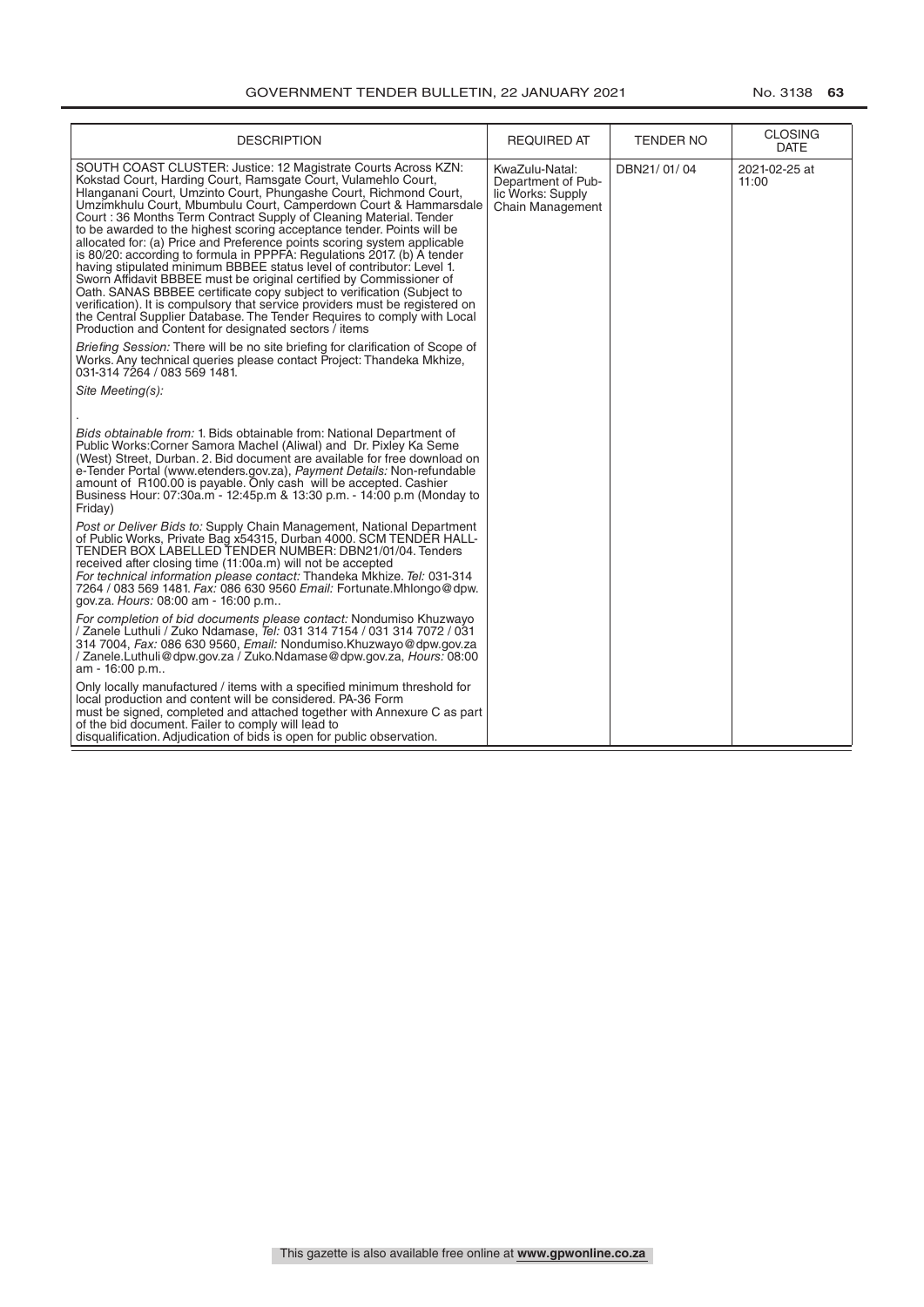| <b>DESCRIPTION</b>                                                                                                                                                                                                                                                                                                                                                                                                                                                                                                                                                                                                                                                                                                                                                                                                                                                                                                                                                                                                                                                                                                                                                                                                                                                                                                                                                                                                                           | <b>REQUIRED AT</b>                                                                   | <b>TENDER NO</b>     | <b>CLOSING</b><br><b>DATE</b> |
|----------------------------------------------------------------------------------------------------------------------------------------------------------------------------------------------------------------------------------------------------------------------------------------------------------------------------------------------------------------------------------------------------------------------------------------------------------------------------------------------------------------------------------------------------------------------------------------------------------------------------------------------------------------------------------------------------------------------------------------------------------------------------------------------------------------------------------------------------------------------------------------------------------------------------------------------------------------------------------------------------------------------------------------------------------------------------------------------------------------------------------------------------------------------------------------------------------------------------------------------------------------------------------------------------------------------------------------------------------------------------------------------------------------------------------------------|--------------------------------------------------------------------------------------|----------------------|-------------------------------|
| NORTH COAST CLUSTER: Justice: 14 Magistrate Court Across KZN:<br>Manguzi Court, Mtubatuba Court, Hlabisa Courts, Empangeni Court,<br>Ngwelezane Court, Mtunzini Court, Inkanyezi Court, Mahlabathini<br>Court, Ulundi Court, Nongoma Court, Nguthu Court, Babanango Court<br>& Ubombo Court:36 Months Term Contract Supply of Cleaning Material.<br>Tender to be awarded to the highest scoring acceptance tender. Points will<br>be allocated for: (a) Price and Preference points scoring system applicable<br>is 80/20: according to formula in PPPFA: Regulations 2017. (b) A tender<br>having stipulated minimum BBBEE status level of contributor: Level 1.<br>Sworn Affidavit BBBEE must be original certified by Commissioner of<br>Oath. SANAS BBBEE certificate copy subject to verification (Subject to<br>verification). It is compulsory that service providers must be registered on<br>the Central Supplier Database. The Tender Requires to comply with Local<br>Production and Content for designated sectors / items<br><i>Briefing Session:</i> There will be no site briefing for clarification of Scope of<br>Works. Any technical queries please contact Project: Thandeka Mkhize,<br>031-314 7264 / 083 569 1481.<br>Site Meeting(s):<br><i>Bids obtainable from:</i> 1. Bids obtainable from: National Department of<br>Public Works: Corner Samora Machel (Aliwal) and Dr. Pixley Ka Seme<br>(West) Street, Durban. | KwaZulu-Natal:<br>Department of Pub-<br>lic Works: Supply<br><b>Chain Management</b> | DBN21/01/05          | 2021-03-02 at<br>11:00        |
| 2. Bid document are available for free download on e-Tender Portal (www.<br>etenders.gov.za), Payment Details: Non-refundable amount of R100.00 is<br>payable. Only cash will be accepted. Cashier Business Hour: 07:30a.m -<br>12:45p.m & 13:30 p.m. - 14:00 p.m (Monday to Friday)                                                                                                                                                                                                                                                                                                                                                                                                                                                                                                                                                                                                                                                                                                                                                                                                                                                                                                                                                                                                                                                                                                                                                         |                                                                                      |                      |                               |
| Post or Deliver Bids to: Supply Chain Management, National Department<br>of Public Works, Private Bag x54315, Durban 4000. SCM TENDER HALL-<br>TENDER BOX LABELLED TENDER NUMBER: DBN21/01/05. Tenders<br>received after closing time (11:00a.m) will not be accepted<br>For technical information please contact: Thandeka Mkhize. Tel: 031-314<br>7264 / 083 569 1481. Fax: 086 630 9560 Email: Fortunate.Mhlongo@dpw.<br>gov.za. Hours: 08:00 am - 16:00 p.m                                                                                                                                                                                                                                                                                                                                                                                                                                                                                                                                                                                                                                                                                                                                                                                                                                                                                                                                                                              |                                                                                      |                      |                               |
| For completion of bid documents please contact: Nondumiso Khuzwayo<br>/ Zanele Luthuli / Zuko Ndamase, Tel: 031 314 7154 / 031 314 7072 / 031<br>314 7004, Fax: 086 630 9560, Email: Nondumiso.Khuzwayo@dpw.gov.za<br>/ Zanele.Luthuli@dpw.gov.za / Zuko.Ndamase@dpw.gov.za, Hours: 08:00<br>am - 16:00 p.m                                                                                                                                                                                                                                                                                                                                                                                                                                                                                                                                                                                                                                                                                                                                                                                                                                                                                                                                                                                                                                                                                                                                  |                                                                                      |                      |                               |
| Only locally manufactured / items with a specified minimum threshold for<br>local production and content will be considered. PA-36 Form<br>must be signed, completed and attached together with Annexure C as part<br>of the bid document. Failer to comply will lead to<br>disqualification. Adjudication of bids is open for public observation.                                                                                                                                                                                                                                                                                                                                                                                                                                                                                                                                                                                                                                                                                                                                                                                                                                                                                                                                                                                                                                                                                           |                                                                                      |                      |                               |
| <b>DESCRIPTION</b>                                                                                                                                                                                                                                                                                                                                                                                                                                                                                                                                                                                                                                                                                                                                                                                                                                                                                                                                                                                                                                                                                                                                                                                                                                                                                                                                                                                                                           | REQUIRED AT                                                                          | TENDER NO            | <b>CLOSING</b><br><b>DATE</b> |
| Provision of physical security guarding services<br><i>Briefing Session:</i> There is no briefing session for this bid<br>Site Meeting(s): Not applicable.<br>Bids obtainable from: Website: www.fsca.co.za or request for bid<br>document can be addressed to tenders@fsca.co.za, Cost of Documents:<br>No cost, Payment Details: Not applicable, Notes: Not applicable.                                                                                                                                                                                                                                                                                                                                                                                                                                                                                                                                                                                                                                                                                                                                                                                                                                                                                                                                                                                                                                                                    | Gauteng: Financial<br>Services Board: Se-<br>curity and Facilities<br>Department     | FSCA2020/21-<br>T015 | 2021-02-16 at<br>11:00        |
| Post or Deliver Bids to: Financial Sector Conduct Authority<br>Riverwalk Office Park, Block B, 41 Matroosberg Road (Corner<br>Garsfontein and Matroosberg Roads)<br>Ashlea Gardens, Extension 6, Menlo Park, South Africa, 0081. Bids must<br>be properly packaged and deposited on or before the closing date and<br>before the closing time in the tender box situated at the main entrance of<br>the Financial Sector Conduct Authority Offices.                                                                                                                                                                                                                                                                                                                                                                                                                                                                                                                                                                                                                                                                                                                                                                                                                                                                                                                                                                                          |                                                                                      |                      |                               |
| For technical information please contact: Monicca Masenya. Tel: 012 422<br>2980 Email: tenders@fsca.co.za. Hours: 07:45 -16:30.                                                                                                                                                                                                                                                                                                                                                                                                                                                                                                                                                                                                                                                                                                                                                                                                                                                                                                                                                                                                                                                                                                                                                                                                                                                                                                              |                                                                                      |                      |                               |
| For completion of bid documents please contact: Monicca Masenya,<br>Tel: 012 422 2980, Email: tenders@fsca.co.za, Hours: 07:45 - 16:30.<br>All enquiries must be in writing and be addressed to tenders@fsca.co.za.                                                                                                                                                                                                                                                                                                                                                                                                                                                                                                                                                                                                                                                                                                                                                                                                                                                                                                                                                                                                                                                                                                                                                                                                                          |                                                                                      |                      |                               |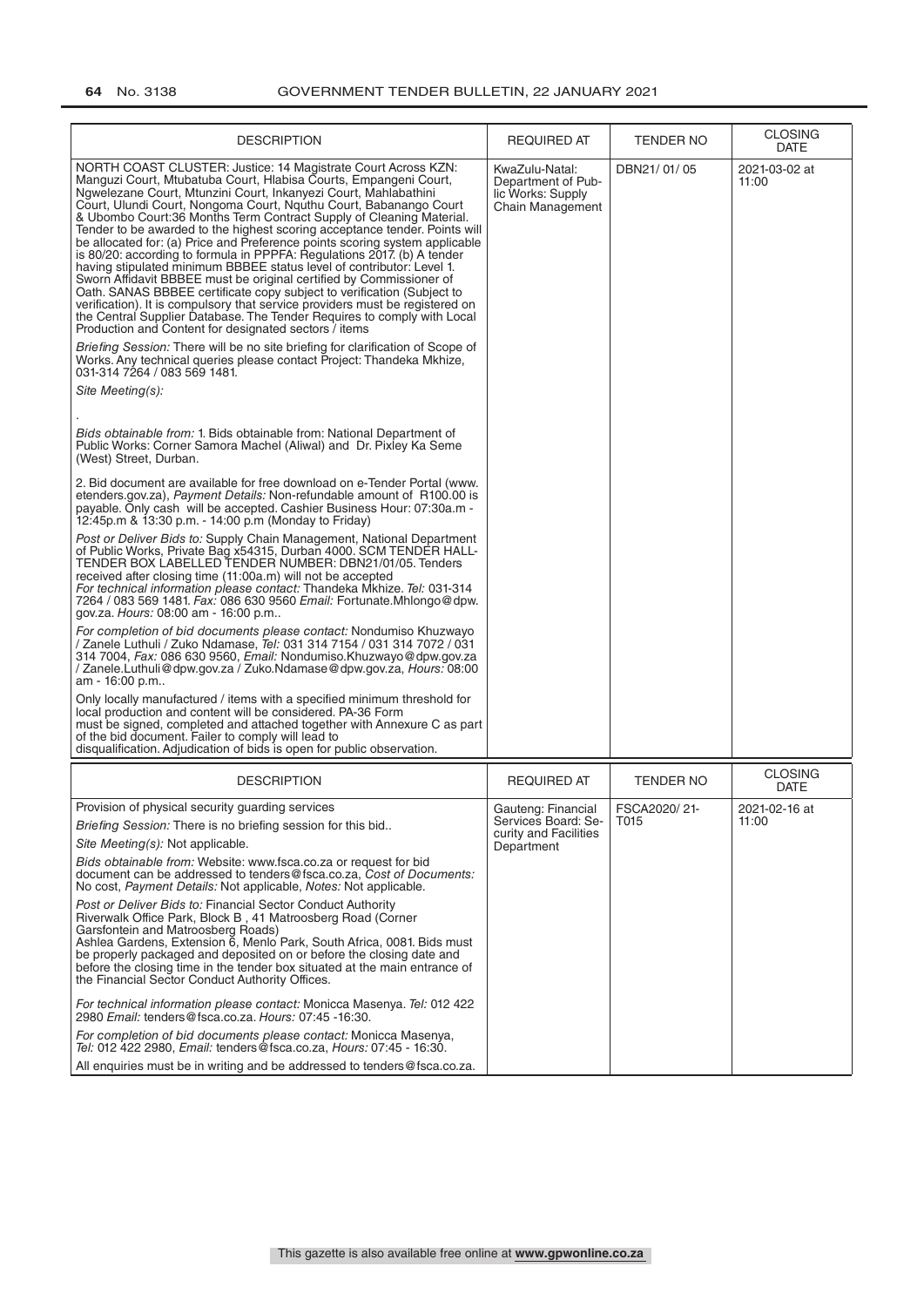#### **SERVICES: PROFESSIONAL**

| <b>DESCRIPTION</b>                                                                                                                                                                                                                                                                                                                                                                                                                                                                                                                                                                                                                                                                                                                                                                                                                                                                                                                                                                                                                                                                                                                                                                                                                                                                                                                                                                                                                                                                                                                                                                                                                                                      | <b>REQUIRED AT</b>                                                              | <b>TENDER NO</b>   | <b>CLOSING</b><br><b>DATE</b> |
|-------------------------------------------------------------------------------------------------------------------------------------------------------------------------------------------------------------------------------------------------------------------------------------------------------------------------------------------------------------------------------------------------------------------------------------------------------------------------------------------------------------------------------------------------------------------------------------------------------------------------------------------------------------------------------------------------------------------------------------------------------------------------------------------------------------------------------------------------------------------------------------------------------------------------------------------------------------------------------------------------------------------------------------------------------------------------------------------------------------------------------------------------------------------------------------------------------------------------------------------------------------------------------------------------------------------------------------------------------------------------------------------------------------------------------------------------------------------------------------------------------------------------------------------------------------------------------------------------------------------------------------------------------------------------|---------------------------------------------------------------------------------|--------------------|-------------------------------|
| Request for Proposals to assist with the valuation of ARC Buildings,<br>Valuation of Land Earmarked for Disposal and Determination of Market<br>Related Rentals. b, Feasibility Study for Consolidation of Pretoria<br>Campuses.<br>Briefing Session: To be held on 05 February 2021, at 10:00. There is a<br>non-compulsory briefing session for this bid<br>Site Meeting(s): The venue is as follows: 1134 Park Street, Hatfield,<br>Pretoria at 10:00 am<br>Bids obtainable from: Tender documents are free, request via the e-mail.                                                                                                                                                                                                                                                                                                                                                                                                                                                                                                                                                                                                                                                                                                                                                                                                                                                                                                                                                                                                                                                                                                                                 | Gauteng: Agricul-<br>tural Research<br>Council: SUPPLY<br>CHAIN MANAGE-<br>MENT | ARC/26/01/2021     | 2021-02-22 at<br>11:00        |
| The e-mail address is zondomp@arc.agric.za<br>Post or Deliver Bids to: 1134 Park Street, Hatfield, Pretoria Tender<br>documents should be submitted at 1134 Park Street, Hatfield, Pretoria<br>(opposite the Gautrain Station in Hatfield)                                                                                                                                                                                                                                                                                                                                                                                                                                                                                                                                                                                                                                                                                                                                                                                                                                                                                                                                                                                                                                                                                                                                                                                                                                                                                                                                                                                                                              |                                                                                 |                    |                               |
| For completion of bid documents please contact: Mr. Musa Zondo,<br>Tel: 012 427-9733, Email: zondomp@arc.agric.za, Hours: 08:00 am-16:30<br>pm                                                                                                                                                                                                                                                                                                                                                                                                                                                                                                                                                                                                                                                                                                                                                                                                                                                                                                                                                                                                                                                                                                                                                                                                                                                                                                                                                                                                                                                                                                                          |                                                                                 |                    |                               |
| <b>DESCRIPTION</b>                                                                                                                                                                                                                                                                                                                                                                                                                                                                                                                                                                                                                                                                                                                                                                                                                                                                                                                                                                                                                                                                                                                                                                                                                                                                                                                                                                                                                                                                                                                                                                                                                                                      | <b>REQUIRED AT</b>                                                              | <b>TENDER NO</b>   | <b>CLOSING</b><br><b>DATE</b> |
| Agricultural Research Council (ARC) seeks to solicit the services of<br>the service providers for the Analysis of Soil, Water and Plant Materials<br>at Infruitec-Nietvoorbij NB: Bidders must submit two sealed separate<br>envelopes simultaneously, one containing the functionality/technical<br>proposal and the other the price proposal, enclosed together in an outer<br>single envelope<br>Briefing Session: To be held on 29 January 2021, at 12:00. The<br>compulsory briefing session will be held as follow: Helshoogte Road,<br>Infruitec Main campus, Stellenbosch 7600, Olive Grove boardroom.<br>Site Meeting(s): ARC Infruitec/NVB Site<br>Bids obtainable from: Collection details: Bid documents will be available<br>from Friday 22 January 2021 to Thursday 28 January 2021 during office<br>hours between 09h00 and 16h00; Address: Helshoogte Road, Infruitec<br>campus, Stellenbosch 7600, Supply Chain Division, Payment Details:<br>A non-refundable fee of R150.00 must be paid on cash at Agricultural<br>Research Council Finance Division (Infruitec) and or deposit into account<br>holder ARC-Infruitec, standard bank, branch code 000205, Account<br>Number 072277483, proof of payment is required, <i>Notes:</i> Bid documents<br>or hard copies, electronic copies will be available on collection from ARC<br>Offices and on email.<br>Post or Deliver Bids to: Submission: The Original proposals shall be<br>submitted in sealed envelopes delivered at Helshoogte Road, Infruitec<br>campus, Stellenbosch 7600. Supply Chain Division and should be<br>deposited in the box (labelled tenders) located at the reception. Two- | Western Cape: Ag-<br>ricultural Research<br>Council: Supply<br>Chain Management | ARC/ 17/ 11/ 2020. | 2021-02-12 at<br>11:00        |
| envelope bidding system procedure. NB: Bidders must submit two sealed<br>separate envelopes simultaneously, one containing the functionality/<br>technical proposal and the other the price proposal, enclosed together in<br>an outer single envelope<br>For technical information please contact: Dr. Reckson Mulidzi. Tel: 021<br>809 3070 Email: MulidziR@arc.agric.za. Hours: 07:30-16:30.<br>For completion of bid documents please contact: Mr. Silindile Mgana,<br>Tel: 021 809 3405, Email: mganas@arc.agric.za, Hours: 07:30-16:30.<br>No documents will be released on the day of the briefing session.                                                                                                                                                                                                                                                                                                                                                                                                                                                                                                                                                                                                                                                                                                                                                                                                                                                                                                                                                                                                                                                      |                                                                                 |                    |                               |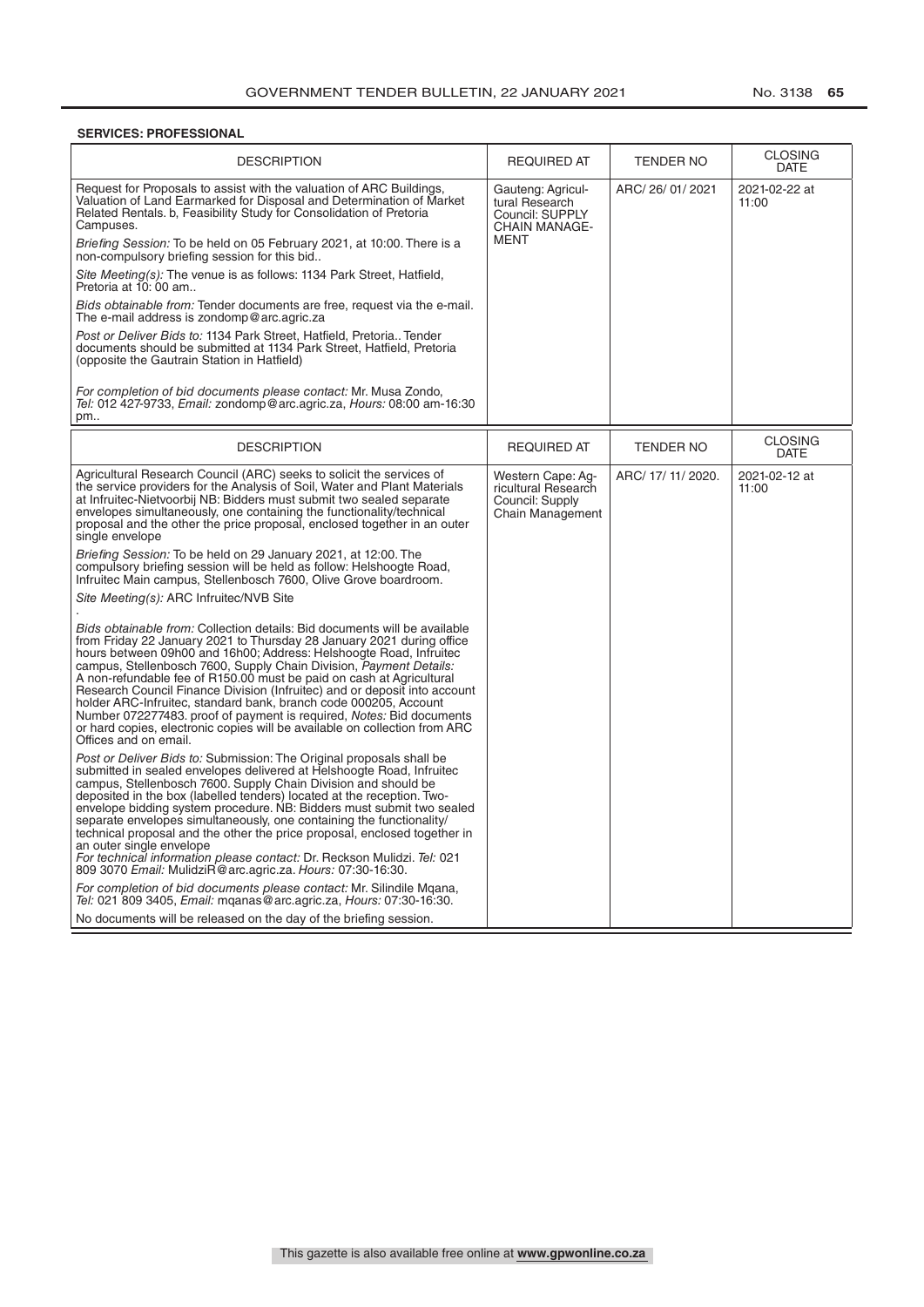| <b>DESCRIPTION</b>                                                                                                                                                                                                                                                                                                                                                                                                                                                                                                                                                                                                                                                                                                                                                                                                                                                                                                                                                                                                                                                                                                                                                                                                                                                                                                                                                                                                                                                                                                                                                                                                                                                                                                                                                                                                                                                       | <b>REQUIRED AT</b>                                                                                                                        | TENDER NO                                | <b>CLOSING</b><br><b>DATE</b> |
|--------------------------------------------------------------------------------------------------------------------------------------------------------------------------------------------------------------------------------------------------------------------------------------------------------------------------------------------------------------------------------------------------------------------------------------------------------------------------------------------------------------------------------------------------------------------------------------------------------------------------------------------------------------------------------------------------------------------------------------------------------------------------------------------------------------------------------------------------------------------------------------------------------------------------------------------------------------------------------------------------------------------------------------------------------------------------------------------------------------------------------------------------------------------------------------------------------------------------------------------------------------------------------------------------------------------------------------------------------------------------------------------------------------------------------------------------------------------------------------------------------------------------------------------------------------------------------------------------------------------------------------------------------------------------------------------------------------------------------------------------------------------------------------------------------------------------------------------------------------------------|-------------------------------------------------------------------------------------------------------------------------------------------|------------------------------------------|-------------------------------|
| EXPANSION FOR EXPRESSION OF INTEREST (REI) TO SUPPLY<br>SUBSISTENCE PRODUCERS / FARMERS WITH AGRICULTURAL<br>PRODUCTION INPUTS: IN SUPPORT OF THE PRESIDENTIAL<br>EMPLOYMENT STIMULUS INITIATIVE (PESI): DEPARTMENT OF<br>AGRICULTURE, LAND REFORM AND RURAL DEVELOPMENT FOR<br>LIMPOPO PROVINCE.<br>Briefing Session: N/A.<br>Site Meeting(s):<br><i>Bids obtainable from:</i> Department of Agriculture, Rural Development and<br>Land Reform 184 Jeff Masemola Street, Pretoria, 0001 or can also be<br>forwarded by email or downloaded from www.drdlr.gov.za / www.dalrrd.<br>gov.za or National Treasury e-portal, Cost of Documents: The tender<br>document is obtainable on www.drdlr.gov.za / www.dalrrd.gfor free of<br>charge. Hard copy documents are available at R100, Payment Details:<br>Account name: Department of Rural Development and Land Reform,<br>Bank: ABSA; Branch number: 632005; Account number: 40-5400-6793;<br>Reference number: 04009549, Notes: The 80/20 preference points system<br>as prescribed in the Preferential Procurement Policy Framework Act<br>(PPPFA) will be applied<br>Post or Deliver Bids to: Department of Agriculture, Rural Development and<br>Land Reform, 184 Jeff Masemola Street, Pretoria, 0001. BID PROPOSALS<br>MUST BE DEPOSITED IN THE BID BOX WHICH IS IDENTIFIED AS THE<br>"BID/TENDER BOX SITUATED AT THE RECEPTION." THE BID BOX<br>OF THE OFFICE OF THE DEPARTMENT OF RURAL DEVELOPMENT<br>& LAND REFORM IS OPEN 7 DAYS A WEEK. THE BID BOX WILL BE<br>CLOSED AT 11H00 WHICH IS THE CLOSING TIME OF BIDS<br>For technical information please contact: Mr M Mamadi. Tel: 060 972 9920<br>Email: MolateloMAM@Dalrrd.gov.za. Hours: 08:00 - 16:30.<br>For completion of bid documents please contact: Mr B Lewele / Abie<br>Olyn, Tel: (012) 312 8460, Fax: (012) 321 2974, Email: borna.lewele@drdlr. | Limpopo: Agricul-<br>ture, Land Reform<br>and Rural Devel-<br>opment: LAND<br><b>REDISTRIBUTION</b><br><b>AND TENURE</b><br><b>REFORM</b> | 5/2/2/1-DARL-<br>RRD 0065(2020/<br>2021) | 2021-02-04 at<br>11:00        |
| gov.za / abie.olyn@drdlr.gov.za, Hours: 08:00 - 16:30.                                                                                                                                                                                                                                                                                                                                                                                                                                                                                                                                                                                                                                                                                                                                                                                                                                                                                                                                                                                                                                                                                                                                                                                                                                                                                                                                                                                                                                                                                                                                                                                                                                                                                                                                                                                                                   |                                                                                                                                           |                                          |                               |
|                                                                                                                                                                                                                                                                                                                                                                                                                                                                                                                                                                                                                                                                                                                                                                                                                                                                                                                                                                                                                                                                                                                                                                                                                                                                                                                                                                                                                                                                                                                                                                                                                                                                                                                                                                                                                                                                          |                                                                                                                                           |                                          | <b>CLOSING</b>                |
| <b>DESCRIPTION</b>                                                                                                                                                                                                                                                                                                                                                                                                                                                                                                                                                                                                                                                                                                                                                                                                                                                                                                                                                                                                                                                                                                                                                                                                                                                                                                                                                                                                                                                                                                                                                                                                                                                                                                                                                                                                                                                       | <b>REQUIRED AT</b>                                                                                                                        | <b>TENDER NO</b>                         | <b>DATE</b>                   |
| Request for proposal for the Licensing, Support and Maintenance of Sage<br>300 ERP, Sage 300 Third Party Modules, and Sage VIP, Payroll and HRM<br>for a period of twenty-four (24) months. 80/20 Principle will apply.                                                                                                                                                                                                                                                                                                                                                                                                                                                                                                                                                                                                                                                                                                                                                                                                                                                                                                                                                                                                                                                                                                                                                                                                                                                                                                                                                                                                                                                                                                                                                                                                                                                  | National: Commis-<br>sion for Conciliation<br><b>Mediation &amp; Arbitra-</b>                                                             | CCMA/ 2020/ 22-<br>ICT                   | 2021-02-12 at<br>11:00        |
| Briefing Session: To be held on 29 January 2021, at 10:00.<br>COMPULSORY BRIEFING SESSION.                                                                                                                                                                                                                                                                                                                                                                                                                                                                                                                                                                                                                                                                                                                                                                                                                                                                                                                                                                                                                                                                                                                                                                                                                                                                                                                                                                                                                                                                                                                                                                                                                                                                                                                                                                               | tion: ICT                                                                                                                                 |                                          |                               |
| Site Meeting(s): COMPULSORY BRIEFING SESSION: DUE TO<br>COVID-19 REGULATIONS. IT IS COMPULSORY FOR THE BIDDERS<br>WHO WISH TO ATTEND THE COMPULSORY BRIEFING SESSION TO<br>SEND AN EMAIL TO: Tenderenquiries@CCMA.org.za ON OR BEFORE<br>27 JANUARY 2021 16h00 IN ORDER TO RECEIVE AN ALLOCATED<br>TIME SLOT                                                                                                                                                                                                                                                                                                                                                                                                                                                                                                                                                                                                                                                                                                                                                                                                                                                                                                                                                                                                                                                                                                                                                                                                                                                                                                                                                                                                                                                                                                                                                             |                                                                                                                                           |                                          |                               |
| <i>Bids obtainable from:</i> CCMA NATIONAL OFFICE,28 HARRISON<br>STREET JCI BUILDING.8TH FLOOR RECEPTION,JOHANNESBURG<br>2001, eTenderPortal (http://www.etenders.gov.za/) and on www.ccma<br>org.za, Cost of Documents: R100.00, Payment Details: CASH, Notes:<br>CCMA/2020/22-ICT.                                                                                                                                                                                                                                                                                                                                                                                                                                                                                                                                                                                                                                                                                                                                                                                                                                                                                                                                                                                                                                                                                                                                                                                                                                                                                                                                                                                                                                                                                                                                                                                     |                                                                                                                                           |                                          |                               |
| Post or Deliver Bids to: CCMA NATIONAL OFFICE, 28 HARRISON<br>STREET JCI BUILDING, 8TH FLOOR RECEPTION, JOHANNESBURG<br>2001 (Deposit in the tender box). CCMA NATIONAL<br>OFFICE, 28 HARRISON STREET JCI BUILDING, 8TH FLOOR<br>RECEPTION, JOHANNESBURG 2001 (Deposit in the tender box)<br>For technical information please contact: Ephraim Mathiba.<br>Tel: 0113776971 Email: Tenderenquiries@CCMA.org.za. Hours: 8:30am to<br>5pm.                                                                                                                                                                                                                                                                                                                                                                                                                                                                                                                                                                                                                                                                                                                                                                                                                                                                                                                                                                                                                                                                                                                                                                                                                                                                                                                                                                                                                                  |                                                                                                                                           |                                          |                               |
| For completion of bid documents please contact: Ephraim Mathiba,<br>Tel: 0113776971, Email: Tenderenquiries@CCMA.org.za, Hours: 8:30am<br>to 5pm.<br>No late bids will be considered.                                                                                                                                                                                                                                                                                                                                                                                                                                                                                                                                                                                                                                                                                                                                                                                                                                                                                                                                                                                                                                                                                                                                                                                                                                                                                                                                                                                                                                                                                                                                                                                                                                                                                    |                                                                                                                                           |                                          |                               |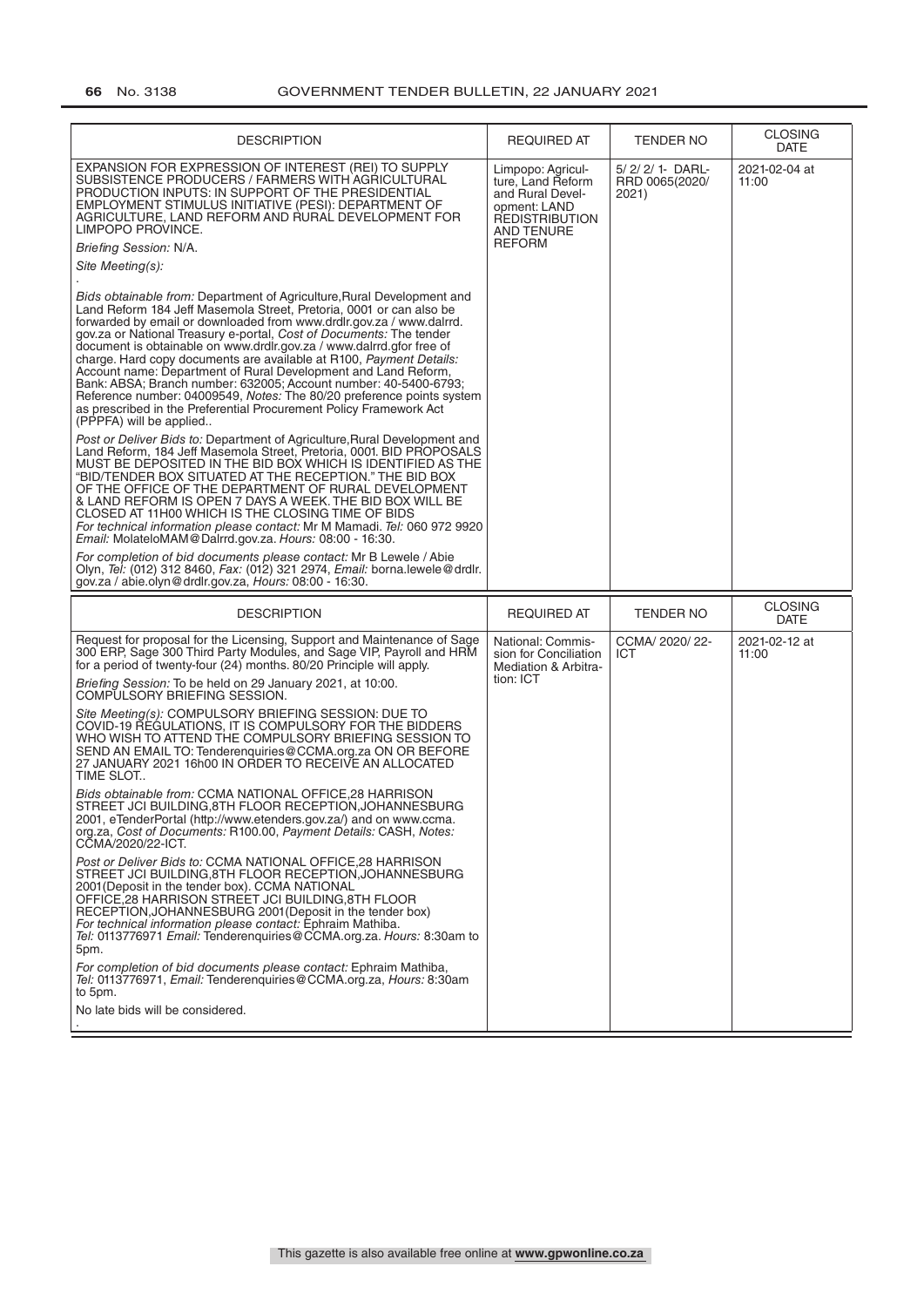| <b>DESCRIPTION</b>                                                                                                                                                                                                                                                                                                                                                                                                                                                                                                                                                                                                                                                                                                                                                                                                                                                                                                                                                                                                                                                                                                                                                                                                                                                                                                                                                                                                                                                                                                                                                                                                                                                                                                                                                                                                                                                                                                      | <b>REQUIRED AT</b>                                                                                                                                              | <b>TENDER NO</b>                             | <b>CLOSING</b><br><b>DATE</b> |
|-------------------------------------------------------------------------------------------------------------------------------------------------------------------------------------------------------------------------------------------------------------------------------------------------------------------------------------------------------------------------------------------------------------------------------------------------------------------------------------------------------------------------------------------------------------------------------------------------------------------------------------------------------------------------------------------------------------------------------------------------------------------------------------------------------------------------------------------------------------------------------------------------------------------------------------------------------------------------------------------------------------------------------------------------------------------------------------------------------------------------------------------------------------------------------------------------------------------------------------------------------------------------------------------------------------------------------------------------------------------------------------------------------------------------------------------------------------------------------------------------------------------------------------------------------------------------------------------------------------------------------------------------------------------------------------------------------------------------------------------------------------------------------------------------------------------------------------------------------------------------------------------------------------------------|-----------------------------------------------------------------------------------------------------------------------------------------------------------------|----------------------------------------------|-------------------------------|
| INVITATION TO SERVICE PROVIDERS TO SUBMIT PROPOSALS FOR<br>A CIPC CUSTOMER ENQUIRY MANAGEMENT SYSTEM.<br><b>Briefing Session: NONE.</b><br>Site Meeting(s): N/A.<br>Bids obtainable from: CIPC WEBSITE UNDER TENDERS, www.cipc.<br>co.za OR YOU CAN REQUEST VIA EMAIL: NMAQHULA@CIPC.CO.ZA,<br>Cost of Documents: N/A, Payment Details: N/A, Notes: Tender Documents<br>requested via email: Bidder's details to be written in each proposal<br>submitted.<br><i>Post or Deliver Bids to:</i> THE BID BOX IS SITUATED AT: CIPC<br>MAIN RECEPTION, ENTFUTFUKWENI BUILDING (BLOCK "F"), 77<br>MEINTJIES STREET, SUNNYSIDE, "THE DTI" CAMPUS, PRETORIA It<br>is the prospective bidders' responsibility to obtain bid documents in time<br>so as to ensure that responses reach CIPC, timeously. CIPC shall not be<br>held responsible for delays in the postal service.<br>For technical information please contact: Mr. Samson Sekgobela.<br>Tel: (012)394 5272 Email: Ssekgobela@cipc.co.za. Hours: 08H00-15H00.<br>For completion of bid documents please contact: Ms Ntombi Maghula,<br>Tel: (012) 394 5344, Email: nmaghula@cipc.co.za, Hours: 08H00-15H00.<br>N/A.                                                                                                                                                                                                                                                                                                                                                                                                                                                                                                                                                                                                                                                                                                                                                  | Gauteng: Compa-<br>nies and Intellectual<br>Property Commis-<br>sion: SUPPLY<br><b>CHAIN MANAGE-</b><br><b>MENT</b>                                             | CIPC BID NUM-<br>BER: 15/2020/<br>2021       | 2021-02-23 at<br>11:00        |
| <b>DESCRIPTION</b>                                                                                                                                                                                                                                                                                                                                                                                                                                                                                                                                                                                                                                                                                                                                                                                                                                                                                                                                                                                                                                                                                                                                                                                                                                                                                                                                                                                                                                                                                                                                                                                                                                                                                                                                                                                                                                                                                                      | <b>REQUIRED AT</b>                                                                                                                                              | TENDER NO                                    | <b>CLOSING</b><br><b>DATE</b> |
| EXPANSION FOR EXPRESSION OF INTEREST (REI) TO SUPPLY<br>SUBSISTENCE PRODUCERS / FARMERS WITH AGRICULTURAL<br>PRODUCTION INPUTS: IN SUPPORT OF THE PRESIDENTIAL<br>EMPLOYMENT STIMULUS INITIATIVE (PESI): DEPARTMENT OF<br>AGRICULTURE. LAND REFORM AND RURAL DEVELOPMENT FOR<br>EASTERN CAPE.<br>Briefing Session: N/A.<br>Site Meeting(s):<br>Bids obtainable from: Department of Agriculture, Rural Development and<br>Land Reform 184 Jeff Masemola Street, Pretoria, 0001 or can also be<br>forwarded by email or downloaded from www.drdlr.gov.za / www.dalrrd.<br>gov.za or National Treasury e-portal, Cost of Documents: The tender<br>document is obtainable on www.drdlr.gov.za / www.dalrrd.gfor free of<br>charge. Hard copy documents are available at R100, Payment Details:<br>Account name: Department of Rural Development and Land Reform,<br>Bank: ABSA; Branch number: 632005; Account number: 40-5400-6793;<br>Reference number: 04009549, Notes: The 80/20 preference points system<br>as prescribed in the Preferential Procurement Policy Framework Act<br>(PPPFA) will be applied<br>Post or Deliver Bids to: Department of Agriculture, Rural Development and<br>Land Reform, 184 Jeff Masemola Street, Pretoria, 0001. BID PROPOSALS<br>MUST BE DEPOSITED IN THE BID BOX WHICH IS IDENTIFIED AS THE<br>"BID/TENDER BOX SITUATED AT THE RECEPTION." THE BID BOX<br>OF THE OFFICE OF THE DEPARTMENT OF RURAL DEVELOPMENT<br>& LAND REFORM IS OPEN 7 DAYS A WEEK. THE BID BOX WILL BE<br>CLOSED AT 11H00 WHICH IS THE CLOSING TIME OF BIDS<br>For technical information please contact: Mr M Mamadi. Tel: 060 972 9920<br>Email: MolateloMAM@Dalrrd.gov.za. Hours: 08:00 - 16:30.<br>For completion of bid documents please contact: Mr B Lewele / Abie<br>Olyn, Tel: (012) 312 8460, Fax: (012) 321 2974, Email: borna.lewele@drdlr.<br>gov.za / abie.olyn@drdlr.gov.za, Hours: 08:00 - 16:30. | Eastern Cape:<br>Department of<br>Agriculture, Rural<br>Development and<br>Land Reform:<br><b>LAND REDISTRI-</b><br><b>BUTION AND TEN-</b><br><b>URE REFORM</b> | 5/ 2/ 2/ 1- DARL-<br>RRD 0061(2020/<br>2021) | 2021-02-04 at<br>11:00        |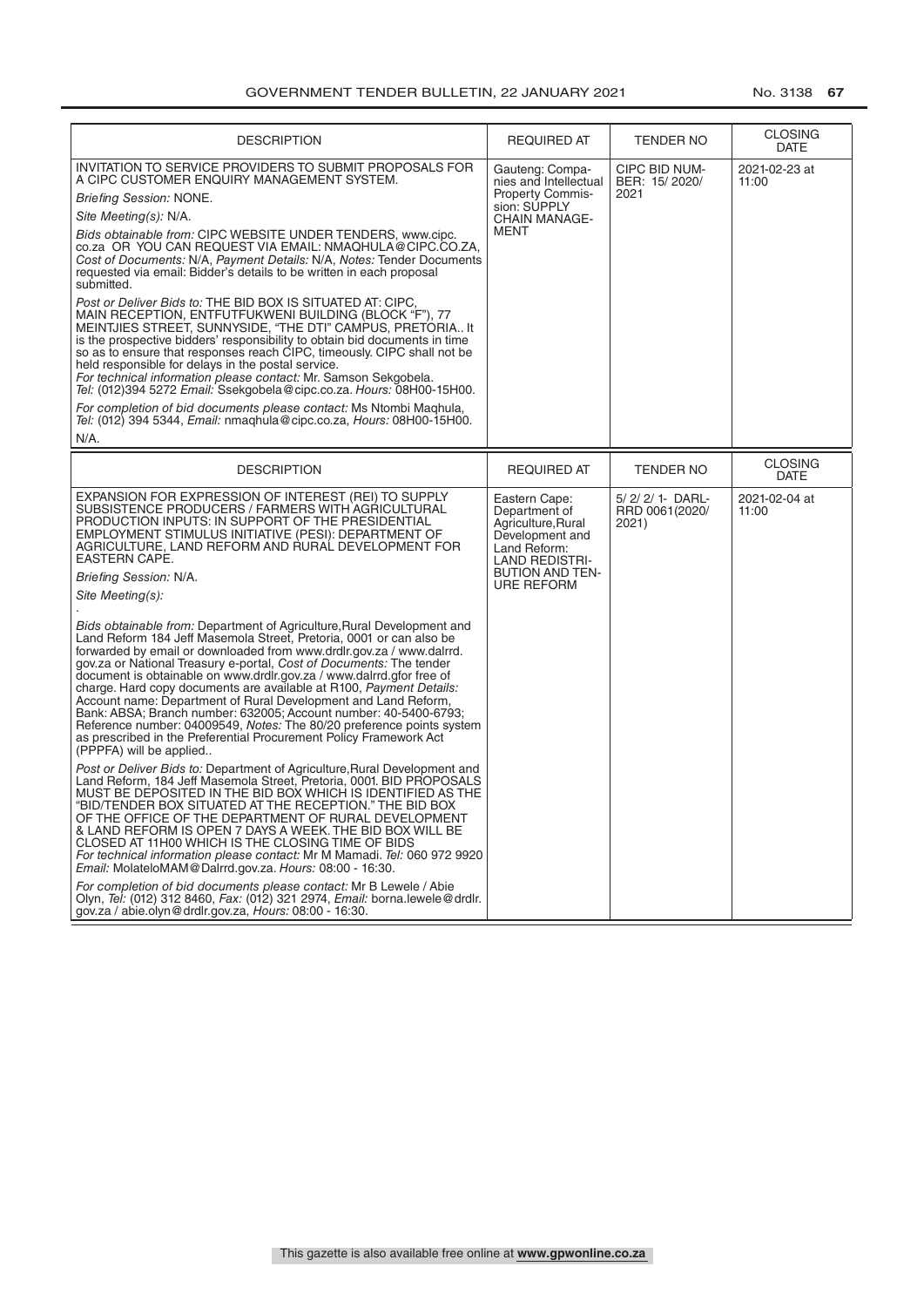|                                                                                                                                                           | <b>TENDER NO</b>                             | <b>CLOSING</b><br><b>DATE</b> |
|-----------------------------------------------------------------------------------------------------------------------------------------------------------|----------------------------------------------|-------------------------------|
| KwaZulu-Natal:<br>Department of<br>Agriculture, Rural<br>Development and<br>Land Reform:<br><b>LAND REDISTRI-</b><br><b>BUTION AND TEN-</b><br>URE REFORM | 5/ 2/ 2/ 1- DARL-<br>RRD 0064(2020/<br>2021) | 2021-02-04 at<br>11:00        |
|                                                                                                                                                           |                                              |                               |
| <b>REQUIRED AT</b>                                                                                                                                        | <b>TENDER NO</b>                             | <b>CLOSING</b><br><b>DATE</b> |
| Free State:<br>Department of<br>Agriculture, Rural<br>Development and<br>Land Reform:<br><b>LAND REDISTRI-</b><br><b>BUTION AND TEN-</b><br>URE REFORM    | 5/2/2/1-DARL-<br>RRD 0062(2020/<br>2021)     | 2021-02-04 at<br>11:00        |
|                                                                                                                                                           |                                              |                               |
|                                                                                                                                                           |                                              |                               |
| For technical information please contact: Mr M Mamadi. Tel: 060 972 9920                                                                                  |                                              |                               |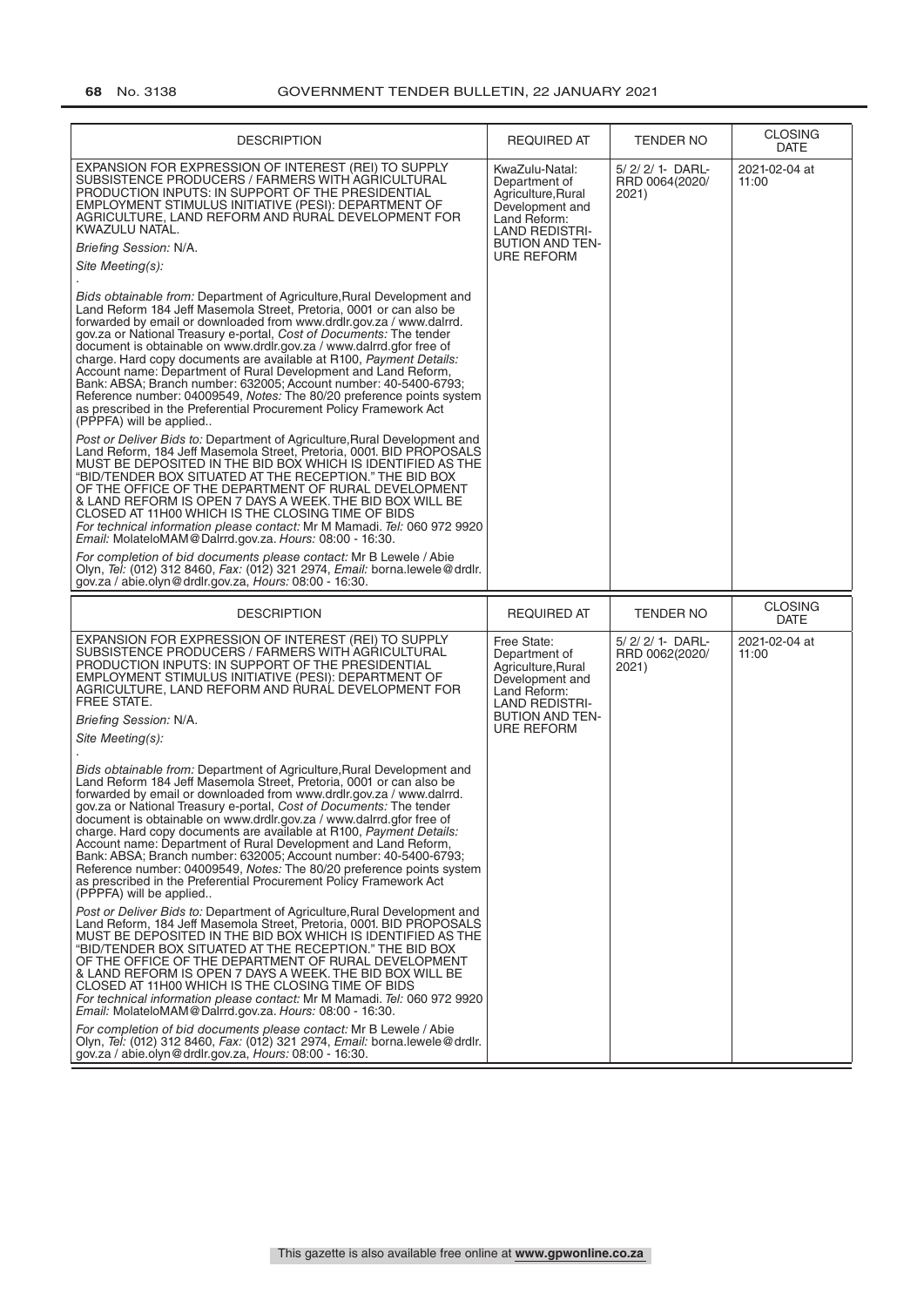| <b>DESCRIPTION</b>                                                                                                                                                                                                                                                                                                                                                                                                                                                                                                                                                                                                                                                                                                                                                                                                                                                                                                                                                                                                                                                                                                                                                                                                                                                                                                                                                                                                                                                                                                                                                                                                                                                                                                                                                                  | <b>REQUIRED AT</b>                                                                                                                                           | TENDER NO                                    | <b>CLOSING</b><br><b>DATE</b> |
|-------------------------------------------------------------------------------------------------------------------------------------------------------------------------------------------------------------------------------------------------------------------------------------------------------------------------------------------------------------------------------------------------------------------------------------------------------------------------------------------------------------------------------------------------------------------------------------------------------------------------------------------------------------------------------------------------------------------------------------------------------------------------------------------------------------------------------------------------------------------------------------------------------------------------------------------------------------------------------------------------------------------------------------------------------------------------------------------------------------------------------------------------------------------------------------------------------------------------------------------------------------------------------------------------------------------------------------------------------------------------------------------------------------------------------------------------------------------------------------------------------------------------------------------------------------------------------------------------------------------------------------------------------------------------------------------------------------------------------------------------------------------------------------|--------------------------------------------------------------------------------------------------------------------------------------------------------------|----------------------------------------------|-------------------------------|
| EXPANSION FOR EXPRESSION OF INTEREST (REI) TO SUPPLY<br>SUBSISTENCE PRODUCERS / FARMERS WITH AGRICULTURAL<br>PRODUCTION INPUTS: IN SUPPORT OF THE PRESIDENTIAL<br>EMPLOYMENT STIMULUS INITIATIVE (PESI): DEPARTMENT OF<br>AGRICULTURE, LAND REFORM AND RURAL DEVELOPMENT FOR<br>GAUTENG PROVINCE.<br>Briefing Session: N/A.<br>Site Meeting(s):<br>Bids obtainable from: Department of Agriculture, Rural Development and<br>Land Reform 184 Jeff Masemola Street, Pretoria, 0001 or can also be<br>forwarded by email or downloaded from www.drdlr.gov.za / www.dalrrd.<br>gov.za or National Treasury e-portal, Cost of Documents: The tender<br>document is obtainable on www.drdlr.gov.za / www.dalrrd.gfor free of<br>charge. Hard copy documents are available at R100, Payment Details:<br>Account name: Department of Rural Development and Land Reform,<br>Bank: ABSA; Branch number: 632005; Account number: 40-5400-6793;<br>Reference number: 04009549, Notes: The 80/20 preference points system<br>as prescribed in the Preferential Procurement Policy Framework Act<br>(PPPFA) will be applied<br>Post or Deliver Bids to: Department of Agriculture, Rural Development and<br>Land Reform, 184 Jeff Masemola Street, Pretoria, 0001. BID PROPOSALS<br>MUST BE DEPOSITED IN THE BID BOX WHICH IS IDENTIFIED AS THE<br>"BID/TENDER BOX SITUATED AT THE RECEPTION." THE BID BOX<br>OF THE OFFICE OF THE DEPARTMENT OF RURAL DEVELOPMENT<br>& LAND REFORM IS OPEN 7 DAYS A WEEK. THE BID BOX WILL BE<br>CLOSED AT 11H00 WHICH IS THE CLOSING TIME OF BIDS<br>For technical information please contact: Mr M Mamadi. Tel: 060 972 9920<br>Email: MolateloMAM@Dalrrd.gov.za. Hours: 08:00 - 16:30.<br>For completion of bid documents please contact: Mr B Lewele / Abie | Gauteng: De-<br>partment of<br>Agriculture, Rural<br>Development and<br>Land Reform:<br><b>LAND REDISTRI-</b><br><b>BUTION AND TEN-</b><br><b>URE REFORM</b> | 5/ 2/ 2/ 1- DARL-<br>RRD 0063(2020/<br>2021) | 2021-02-04 at<br>11:00        |
| Olyn, Tel: (012) 312 8460, Fax: (012) 321 2974, Email: borna.lewele@drdlr.<br>gov.za / abie.olyn@drdlr.gov.za, Hours: 08:00 - 16:30.                                                                                                                                                                                                                                                                                                                                                                                                                                                                                                                                                                                                                                                                                                                                                                                                                                                                                                                                                                                                                                                                                                                                                                                                                                                                                                                                                                                                                                                                                                                                                                                                                                                |                                                                                                                                                              |                                              |                               |
| <b>DESCRIPTION</b>                                                                                                                                                                                                                                                                                                                                                                                                                                                                                                                                                                                                                                                                                                                                                                                                                                                                                                                                                                                                                                                                                                                                                                                                                                                                                                                                                                                                                                                                                                                                                                                                                                                                                                                                                                  | <b>REQUIRED AT</b>                                                                                                                                           | <b>TENDER NO</b>                             | <b>CLOSING</b><br><b>DATE</b> |
| EXPANSION FOR EXPRESSION OF INTEREST (REI) TO SUPPLY<br>SUBSISTENCE PRODUCERS / FARMERS WITH AGRICULTURAL<br>PRODUCTION INPUTS: IN SUPPORT OF THE PRESIDENTIAL<br>EMPLOYMENT STIMULUS INITIATIVE (PESI): DEPARTMENT OF<br>AGRICULTURE, LAND REFORM AND RURAL DEVELOPMENT FOR<br><b>WESTERN CAPE PROVINCE</b><br>Briefing Session: N/A.                                                                                                                                                                                                                                                                                                                                                                                                                                                                                                                                                                                                                                                                                                                                                                                                                                                                                                                                                                                                                                                                                                                                                                                                                                                                                                                                                                                                                                              | Western Cape:<br>Department of<br>Agriculture, Rural<br>Development and<br>Land Reform:<br><b>LAND REDISTRI-</b><br><b>BUTION AND TEN-</b>                   | 5/2/2/1-DARL-<br>RRD 0069(2020/<br>2021)     | 2021-02-04 at<br>11:00        |
| Site Meeting(s):<br>Bids obtainable from: Department of Agriculture, Rural Development and<br>Land Reform 184 Jeff Masemola Street, Pretoria, 0001 or can also be<br>forwarded by email or downloaded from www.drdlr.gov.za / www.dalrrd.<br>gov.za or National Treasury e-portal, Cost of Documents: The tender<br>document is obtainable on www.drdlr.gov.za / www.dalrrd.gfor free of<br>charge. Hard copy documents are available at R100, Payment Details:<br>Account name: Department of Rural Development and Land Reform,<br>Bank: ABSA; Branch number: 632005; Account number: 40-5400-6793;<br>Reference number: 04009549, Notes: The 80/20 preference points system                                                                                                                                                                                                                                                                                                                                                                                                                                                                                                                                                                                                                                                                                                                                                                                                                                                                                                                                                                                                                                                                                                      | URE REFORM                                                                                                                                                   |                                              |                               |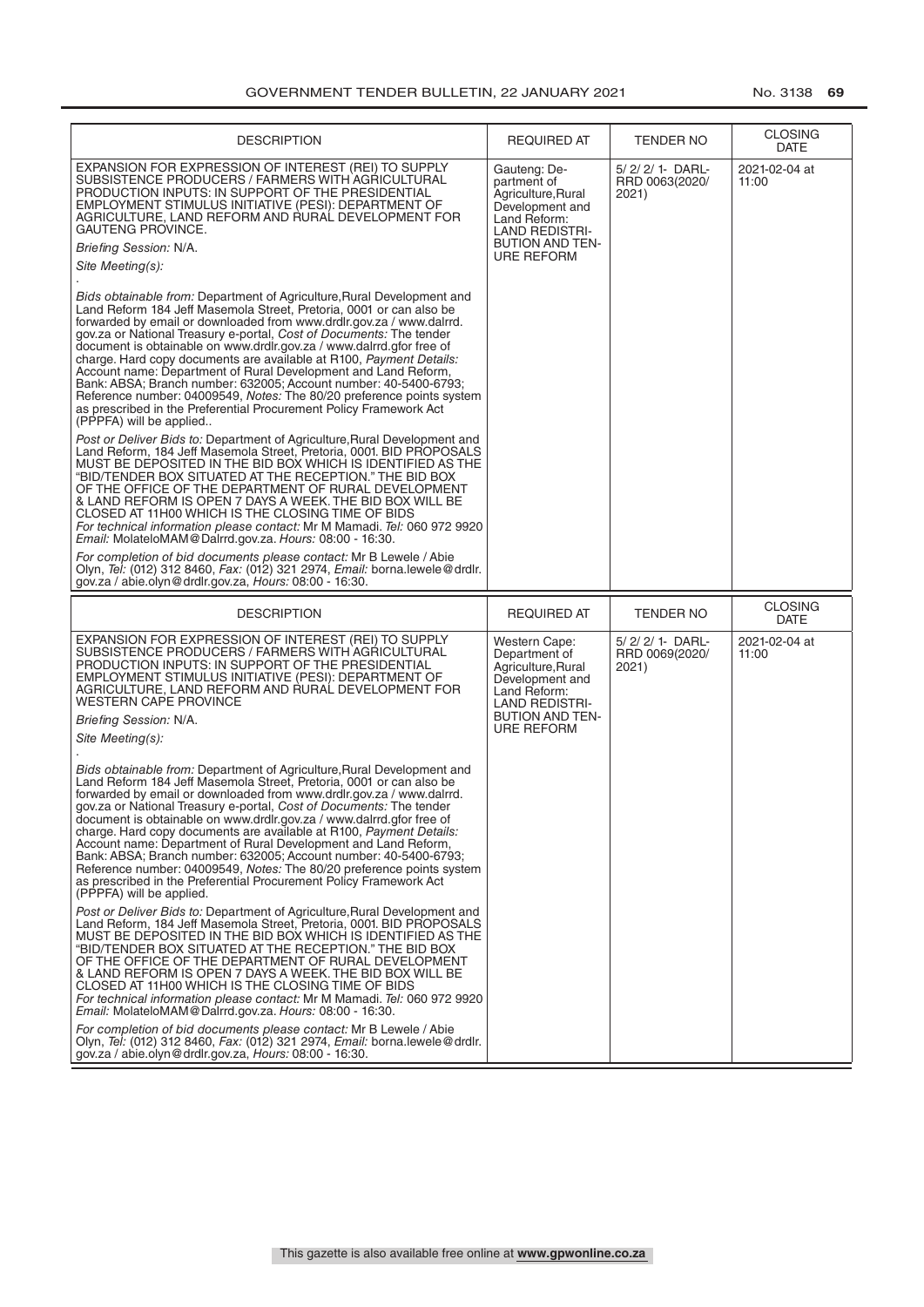| <b>DESCRIPTION</b>                                                                                                                                                                                                                                                                                                                                                                                                                                                                                                                                                                                                                                                                                                                                                                                                                                                                                                                                                                                                                                                                                                                                                                                                                                                                                                                                                                                                                                                                                                                                                                                                                                                                                                                                                                                                                                                                                                             | <b>REQUIRED AT</b>                                                                                                                                     | <b>TENDER NO</b>                             | <b>CLOSING</b><br><b>DATE</b> |
|--------------------------------------------------------------------------------------------------------------------------------------------------------------------------------------------------------------------------------------------------------------------------------------------------------------------------------------------------------------------------------------------------------------------------------------------------------------------------------------------------------------------------------------------------------------------------------------------------------------------------------------------------------------------------------------------------------------------------------------------------------------------------------------------------------------------------------------------------------------------------------------------------------------------------------------------------------------------------------------------------------------------------------------------------------------------------------------------------------------------------------------------------------------------------------------------------------------------------------------------------------------------------------------------------------------------------------------------------------------------------------------------------------------------------------------------------------------------------------------------------------------------------------------------------------------------------------------------------------------------------------------------------------------------------------------------------------------------------------------------------------------------------------------------------------------------------------------------------------------------------------------------------------------------------------|--------------------------------------------------------------------------------------------------------------------------------------------------------|----------------------------------------------|-------------------------------|
| EXPANSION FOR EXPRESSION OF INTEREST (REI) TO SUPPLY<br>SUBSISTENCE PRODUCERS / FARMERS WITH AGRICULTURAL<br>PRODUCTION INPUTS: IN SUPPORT OF THE PRESIDENTIAL<br>EMPLOYMENT STIMULUS INITIATIVE (PESI): DEPARTMENT OF<br>AGRICULTURE, LAND REFORM AND RURAL DEVELOPMENT FOR<br><b>NORTH WEST</b><br>Briefing Session: N/A.<br>Site Meeting(s):<br>Bids obtainable from: Department of Agriculture, Rural Development and<br>Land Reform 184 Jeff Masemola Street, Pretoria, 0001 or can also be<br>forwarded by email or downloaded from www.drdlr.gov.za / www.dalrrd.<br>gov.za or National Treasury e-portal, Cost of Documents: The tender<br>document is obtainable on www.drdlr.gov.za / www.dalrrd.gfor free of<br>charge. Hard copy documents are available at R100, Payment Details:<br>Account name: Department of Rural Development and Land Reform,<br>Bank: ABSA; Branch number: 632005; Account number: 40-5400-6793;<br>Reference number: 04009549, Notes: The 80/20 preference points system<br>as prescribed in the Preferential Procurement Policy Framework Act<br>(PPPFA) will be applied<br>Post or Deliver Bids to: Department of Agriculture, Rural Development and<br>Land Reform, 184 Jeff Masemola Street, Pretoria, 0001. BID PROPOSALS<br>MUST BE DEPOSITED IN THE BID BOX WHICH IS IDENTIFIED AS THE<br>"BID/TENDER BOX SITUATED AT THE RECEPTION." THE BID BOX<br>OF THE OFFICE OF THE DEPARTMENT OF RURAL DEVELOPMENT<br>& LAND REFORM IS OPEN 7 DAYS A WEEK. THE BID BOX WILL BE<br>CLOSED AT 11H00 WHICH IS THE CLOSING TIME OF BIDS<br>For technical information please contact: Mr M Mamadi. Tel: 060 972 9920<br>Email: MolateloMAM@Dalrrd.gov.za. Hours: 08:00 - 16:30.<br>For completion of bid documents please contact: Mr B Lewele / Abie<br>Olyn, Tel: (012) 312 8460, Fax: (012) 321 2974, Email: borna.lewele@drdlr.<br>gov.za / abie.olyn@drdlr.gov.za, Hours: 08:00 - 16:30.    | North West:<br>Department of<br>Agriculture, Rural<br>Development and<br>Land Reform:<br><b>LAND REDISTRI-</b><br><b>BUTION AND TEN-</b><br>URE REFORM | 5/ 2/ 2/ 1- DARL-<br>RRD 0067(2020/<br>2021) | 2021-02-04 at<br>11:00        |
| <b>DESCRIPTION</b>                                                                                                                                                                                                                                                                                                                                                                                                                                                                                                                                                                                                                                                                                                                                                                                                                                                                                                                                                                                                                                                                                                                                                                                                                                                                                                                                                                                                                                                                                                                                                                                                                                                                                                                                                                                                                                                                                                             | <b>REQUIRED AT</b>                                                                                                                                     | <b>TENDER NO</b>                             | <b>CLOSING</b><br><b>DATE</b> |
| EXPANSION FOR EXPRESSION OF INTEREST (REI) TO SUPPLY<br>SUBSISTENCE PRODUCERS / FARMERS WITH AGRICULTURAL<br>PRODUCTION INPUTS: IN SUPPORT OF THE PRESIDENTIAL<br>EMPLOYMENT STIMULUS INITIATIVE (PESI): DEPARTMENT OF<br>AGRICULTURE, LAND REFORM AND RURAL DEVELOPMENT FOR<br>MPUMALANGA PROVINCE<br>Briefing Session: N/A.<br>Site Meeting(s):<br>Bids obtainable from: Department of Agriculture, Rural Development and<br>Land Reform 184 Jeff Masemola Street, Pretoria, 0001 or can also be<br>forwarded by email or downloaded from www.drdlr.gov.za / www.dalrrd.<br>gov.za or National Treasury e-portal, Cost of Documents: The tender<br>document is obtainable on www.drdlr.gov.za / www.dalrrd.gfor free of<br>charge. Hard copy documents are available at R100, Payment Details:<br>Account name: Department of Rural Development and Land Reform,<br>Bank: ABSA; Branch number: 632005; Account number: 40-5400-6793;<br>Reference number: 04009549, Notes: The 80/20 preference points system<br>as prescribed in the Preferential Procurement Policy Framework Act<br>(PPPFA) will be applied.<br>Post or Deliver Bids to: Department of Agriculture, Rural Development and<br>Land Reform, 184 Jeff Masemola Street, Pretoria, 0001. BID PROPOSALS<br>MUST BE DEPOSITED IN THE BID BOX WHICH IS IDENTIFIED AS THE<br>"BID/TENDER BOX SITUATED AT THE RECEPTION." THE BID BOX<br>OF THE OFFICE OF THE DEPARTMENT OF RURAL DEVELOPMENT<br>& LAND REFORM IS OPEN 7 DAYS A WEEK. THE BID BOX WILL BE<br>CLOSED AT 11H00 WHICH IS THE CLOSING TIME OF BIDS<br>For technical information please contact: Mr M Mamadi. Tel: 060 972 9920<br>Email: MolateloMAM@Dalrrd.gov.za. Hours: 08:00 - 16:30.<br>For completion of bid documents please contact: Mr B Lewele / Abie<br>Olyn, Tel: (012) 312 8460, Fax: (012) 321 2974, Email: borna.lewele@drdlr.<br>gov.za / abie.olyn@drdlr.gov.za, Hours: 08:00 - 16:30. | Mpumalanga:<br>Department of<br>Agriculture, Rural<br>Development and<br>Land Reform:<br><b>LAND REDISTRI-</b><br><b>BUTION AND TEN-</b><br>URE REFORM | 5/2/2/1-DARL-<br>RRD 0066(2020/<br>2021)     | 2021-02-04 at<br>11:00        |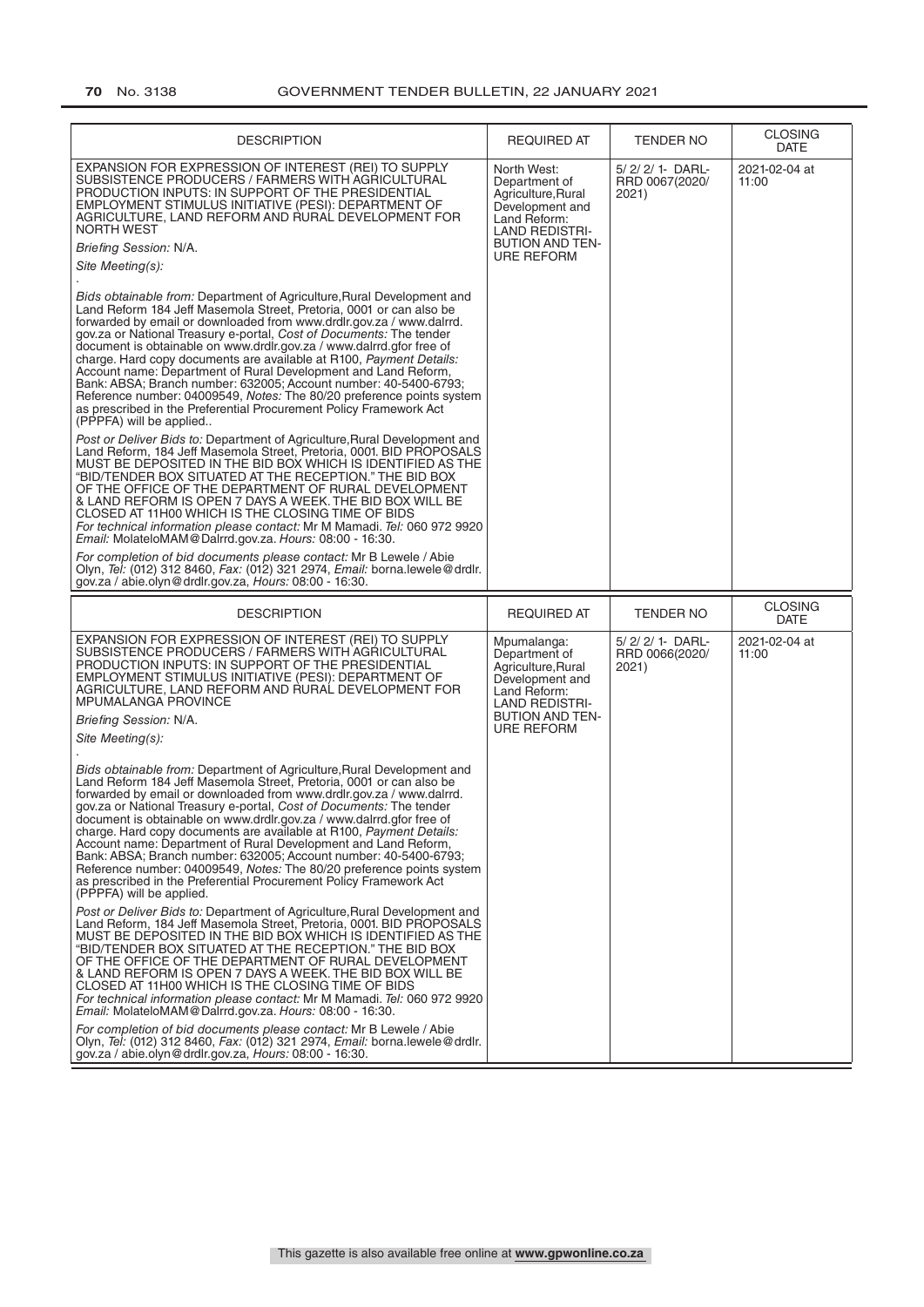| <b>DESCRIPTION</b>                                                                                                                                                                                                                                                                                                                                                                                                                                                                                                                                                                                                                                                                                                                                                                                                                                                                                                                                                                                                                                                                                                                                                                                                                                                                                                                                                                                                                                                                                                                                                                                                                                                                                                                                                                                                                                                                                                                | <b>REQUIRED AT</b>                                                                                                                                        | <b>TENDER NO</b>                             | <b>CLOSING</b><br>DATE |
|-----------------------------------------------------------------------------------------------------------------------------------------------------------------------------------------------------------------------------------------------------------------------------------------------------------------------------------------------------------------------------------------------------------------------------------------------------------------------------------------------------------------------------------------------------------------------------------------------------------------------------------------------------------------------------------------------------------------------------------------------------------------------------------------------------------------------------------------------------------------------------------------------------------------------------------------------------------------------------------------------------------------------------------------------------------------------------------------------------------------------------------------------------------------------------------------------------------------------------------------------------------------------------------------------------------------------------------------------------------------------------------------------------------------------------------------------------------------------------------------------------------------------------------------------------------------------------------------------------------------------------------------------------------------------------------------------------------------------------------------------------------------------------------------------------------------------------------------------------------------------------------------------------------------------------------|-----------------------------------------------------------------------------------------------------------------------------------------------------------|----------------------------------------------|------------------------|
| EXPANSION FOR EXPRESSION OF INTEREST (REI) TO SUPPLY<br>SUBSISTENCE PRODUCERS / FARMERS WITH AGRICULTURAL<br>PRODUCTION INPUTS: IN SUPPORT OF THE PRESIDENTIAL<br>EMPLOYMENT STIMULUS INITIATIVE (PESI): DEPARTMENT OF<br>AGRICULTURE, LAND REFORM AND RURAL DEVELOPMENT FOR<br>NORTHERN CAPE PROVINCE<br>Briefing Session: N/A.<br>Site Meeting(s):<br>Bids obtainable from: Department of Agriculture, Rural Development and<br>Land Reform 184 Jeff Masemola Street, Pretoria, 0001 or can also be<br>forwarded by email or downloaded from www.drdlr.gov.za / www.dalrrd.<br>gov.za or National Treasury e-portal, Cost of Documents: The tender<br>document is obtainable on www.drdlr.gov.za / www.dalrrd.gfor free of<br>charge. Hard copy documents are available at R100, Payment Details:<br>Account name: Department of Rural Development and Land Reform,<br>Bank: ABSA; Branch number: 632005; Account number: 40-5400-6793;<br>Reference number: 04009549, Notes: The 80/20 preference points system<br>as prescribed in the Preferential Procurement Policy Framework Act<br>(PPPFA) will be applied.<br>Post or Deliver Bids to: Department of Agriculture, Rural Development and<br>Land Reform, 184 Jeff Masemola Street, Pretoria, 0001. BID PROPOSALS<br>MUST BE DEPOSITED IN THE BID BOX WHICH IS IDENTIFIED AS THE<br>"BID/TENDER BOX SITUATED AT THE RECEPTION." THE BID BOX<br>OF THE OFFICE OF THE DEPARTMENT OF RURAL DEVELOPMENT<br>& LAND REFORM IS OPEN 7 DAYS A WEEK. THE BID BOX WILL BE<br>CLOSED AT 11H00 WHICH IS THE CLOSING TIME OF BIDS<br>For technical information please contact: Mr M Mamadi. Tel: 060 972 9920<br>Email: MolateloMAM@Dalrrd.gov.za. Hours: 08:00 - 16:30.<br>For completion of bid documents please contact: Mr B Lewele / Abie<br>Olyn, Tel: (012) 312 8460, Fax: (012) 321 2974, Email: borna.lewele@drdlr.<br>gov.za / abie.olyn@drdlr.gov.za, Hours: 08:00 - 16:30. | Northern Cape:<br>Department of<br>Agriculture, Rural<br>Development and<br>Land Reform:<br><b>LAND REDISTRI-</b><br><b>BUTION AND TEN-</b><br>URE REFORM | 5/ 2/ 2/ 1- DARL-<br>RRD 0068(2020/<br>2021) | 2021-02-04 at<br>11:00 |
| <b>DESCRIPTION</b>                                                                                                                                                                                                                                                                                                                                                                                                                                                                                                                                                                                                                                                                                                                                                                                                                                                                                                                                                                                                                                                                                                                                                                                                                                                                                                                                                                                                                                                                                                                                                                                                                                                                                                                                                                                                                                                                                                                | <b>REQUIRED AT</b>                                                                                                                                        | <b>TENDER NO</b>                             | <b>CLOSING</b><br>DATE |
| Appointment of a service provider or a consortium of service providers<br>with the expertise to print, pack and distribute the systemic evaluation<br>2021 material for a period of four Months<br>Briefing Session: To be held on 05 February 2021, at 10:00. Optional                                                                                                                                                                                                                                                                                                                                                                                                                                                                                                                                                                                                                                                                                                                                                                                                                                                                                                                                                                                                                                                                                                                                                                                                                                                                                                                                                                                                                                                                                                                                                                                                                                                           | National: Depart-<br>ment of Basic Edu-<br>cation: Logistical<br>Service                                                                                  | <b>DBE165</b>                                | 2021-02-17 at<br>11:00 |
| Briefing Session. Virtual / Online Briefing Session (Microsoft Teams). From<br>10:00 to 11:00.                                                                                                                                                                                                                                                                                                                                                                                                                                                                                                                                                                                                                                                                                                                                                                                                                                                                                                                                                                                                                                                                                                                                                                                                                                                                                                                                                                                                                                                                                                                                                                                                                                                                                                                                                                                                                                    |                                                                                                                                                           |                                              |                        |
| Site Meeting(s): Bidders who are interested in joining the session should<br>send their email addresses to tenders@dbe.gov.za, day before the date<br>of the session for logistic purposes. The due date for submission of email<br>addresses is 4 February 2021 at 15:00.                                                                                                                                                                                                                                                                                                                                                                                                                                                                                                                                                                                                                                                                                                                                                                                                                                                                                                                                                                                                                                                                                                                                                                                                                                                                                                                                                                                                                                                                                                                                                                                                                                                        |                                                                                                                                                           |                                              |                        |
| Bids obtainable from: Download at: www.etenders.gov.za, Payment<br>Details: N/A                                                                                                                                                                                                                                                                                                                                                                                                                                                                                                                                                                                                                                                                                                                                                                                                                                                                                                                                                                                                                                                                                                                                                                                                                                                                                                                                                                                                                                                                                                                                                                                                                                                                                                                                                                                                                                                   |                                                                                                                                                           |                                              |                        |
| Post or Deliver Bids to: Department of Basic Education, Main Entrance/<br>Reception Area, Ground Floor, No. 222 Struben Street, Sol Plaatje House,<br>Pretoria, 0002. Courier and Hand Delivery Only<br>For technical information please contact: Dr M Chetty. Tel: 012 357 3835 /<br>3900. Fax: n/a Email: Chetty.m@dbe.gov.za / Poliah.r@dbe.gov.za. Hours:<br>08:00 until 16:00.                                                                                                                                                                                                                                                                                                                                                                                                                                                                                                                                                                                                                                                                                                                                                                                                                                                                                                                                                                                                                                                                                                                                                                                                                                                                                                                                                                                                                                                                                                                                               |                                                                                                                                                           |                                              |                        |
| For completion of bid documents please contact: Ms N Metula/ Mr D<br>Moukangwe, Tel: 012 357 3134/3133, Fax: 012 323 0733, Email: tenders@<br>dbe.gov.za, Hours: 07:30 until 16:00.                                                                                                                                                                                                                                                                                                                                                                                                                                                                                                                                                                                                                                                                                                                                                                                                                                                                                                                                                                                                                                                                                                                                                                                                                                                                                                                                                                                                                                                                                                                                                                                                                                                                                                                                               |                                                                                                                                                           |                                              |                        |
| Bidders must submit their questions relating to this bid to tenders @dbe.<br>gov.za , until 10 February 2021 at 16:00. Answer to questions will be loaded<br>on the National Treasury eTender Publication Portal.                                                                                                                                                                                                                                                                                                                                                                                                                                                                                                                                                                                                                                                                                                                                                                                                                                                                                                                                                                                                                                                                                                                                                                                                                                                                                                                                                                                                                                                                                                                                                                                                                                                                                                                 |                                                                                                                                                           |                                              |                        |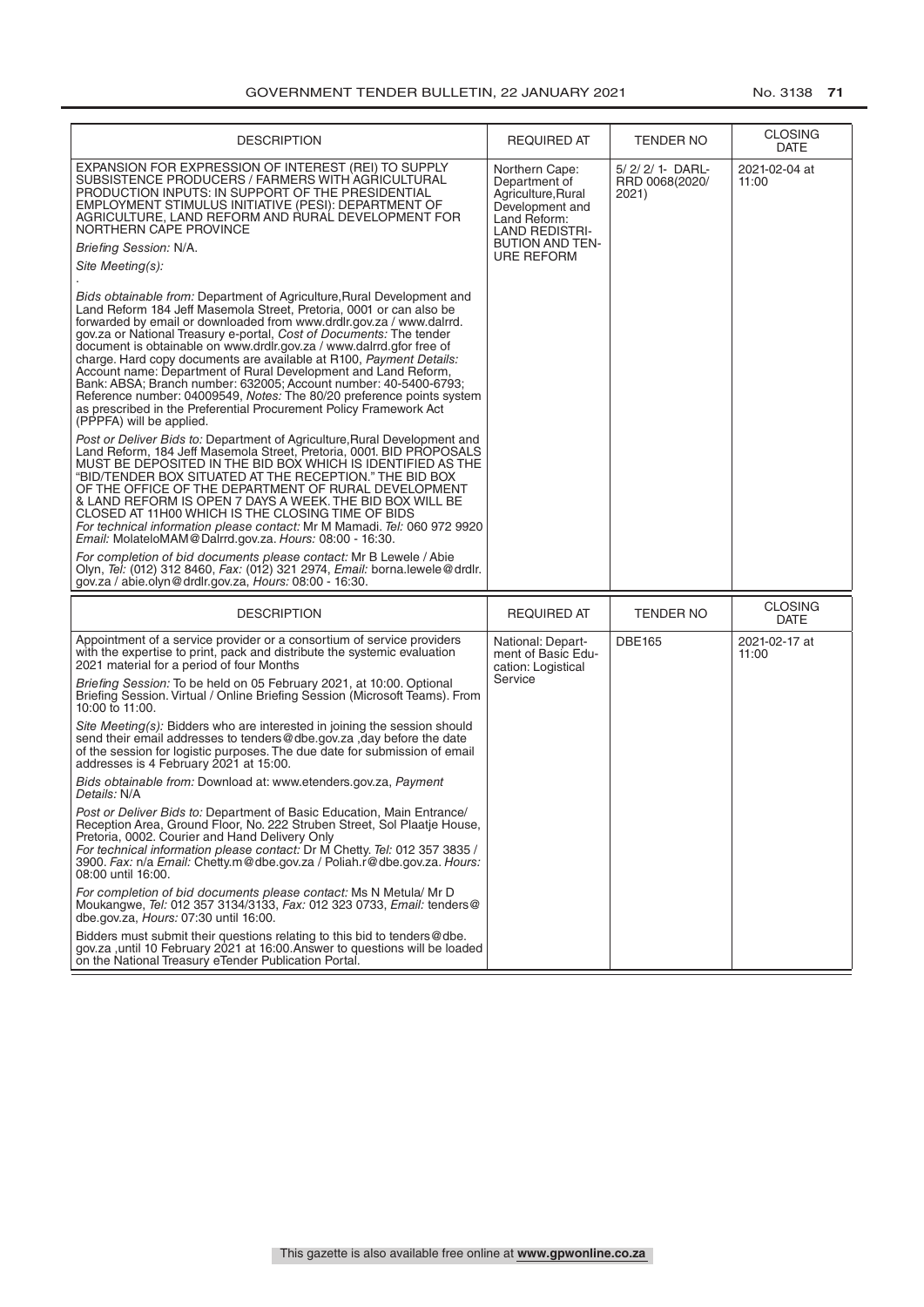| <b>DESCRIPTION</b>                                                                                                                                                                                                                                                                                                                                                                  | <b>REQUIRED AT</b>                                                       | TENDER NO        | <b>CLOSING</b><br><b>DATE</b> |
|-------------------------------------------------------------------------------------------------------------------------------------------------------------------------------------------------------------------------------------------------------------------------------------------------------------------------------------------------------------------------------------|--------------------------------------------------------------------------|------------------|-------------------------------|
| Appointment of a service provider or a consortium of service providers<br>with professional and technical expertise to conduct the 2021 Systemic<br>Evaluation                                                                                                                                                                                                                      | National: Depart-<br>ment of Basic Edu-<br>cation: Logistical<br>Service | <b>DBE164</b>    | 2021-02-16 at<br>11:00        |
| Briefing Session: To be held on 03 February 2021, at 10:00. Optional<br>Briefing Session. Virtual / Online Briefing Session (Microsoft Teams). From<br>10:00 to 11:00.                                                                                                                                                                                                              |                                                                          |                  |                               |
| Site Meeting(s): Bidders who are interested in joining the session should<br>send their email addresses to tenders@dbe.gov.za day before the date<br>of the session for logistic purposes. The due date for submission of email<br>addresses is 2 February 2021 at 15:00.                                                                                                           |                                                                          |                  |                               |
| Bids obtainable from: Download at: www.etenders.gov.za, Payment<br>Details: N/A                                                                                                                                                                                                                                                                                                     |                                                                          |                  |                               |
| Post or Deliver Bids to: Department of Basic Education, Main Entrance/<br>Reception Area, Ground Floor, No. 222 Struben Street, Sol Plaatje House,<br>Pretoria, 0002. Courier and Hand Delivery Only<br>For technical information please contact: Dr M Chetty. Tel: 012 357 3835.<br>Fax: n/a Email: Chetty.m@dbe.gov.za. Hours: 08:00 until 16:00.                                 |                                                                          |                  |                               |
| For completion of bid documents please contact: Ms N Metula/ Mr D<br>Moukangwe, Tel: 012 357 3134/3133, Fax: 012 323 0733, Email: tenders@<br>dbe.gov.za, Hours: 07:30 until 16:00.                                                                                                                                                                                                 |                                                                          |                  |                               |
| Bidders must submit their questions relating to this bid to tenders@dbe.<br>gov.za, until 9 February 2021 at 16:00. Answer to questions will be loaded<br>on the National Treasury eTender Publication Portal.                                                                                                                                                                      |                                                                          |                  |                               |
| <b>DESCRIPTION</b>                                                                                                                                                                                                                                                                                                                                                                  | <b>REQUIRED AT</b>                                                       | <b>TENDER NO</b> | <b>CLOSING</b><br><b>DATE</b> |
|                                                                                                                                                                                                                                                                                                                                                                                     | National: Depart-<br>ment of Basic Edu-<br>cation: Logistical            |                  |                               |
| Appointment of a service provider or a consortium of service providers<br>with the expertise to print, pack and distribute the systemic evaluation<br>2021 material for a period of four Months                                                                                                                                                                                     |                                                                          | <b>DBE165</b>    | 2021-02-17 at<br>11:00        |
| Briefing Session: To be held on 05 February 2021, at 10:00. Optional<br>Briefing Session. Virtual / Online Briefing Session (Microsoft Teams). From<br>10:00 to 11:00.                                                                                                                                                                                                              | Service                                                                  |                  |                               |
| Site Meeting(s): Bidders who are interested in joining the session should<br>send their email addresses to tenders@dbe.gov.za,day before the date<br>of the session for logistic purposes. The due date for submission of email<br>addresses is 4 February 2021 at 15:00.                                                                                                           |                                                                          |                  |                               |
| Bids obtainable from: Download at: www.etenders.gov.za, Payment<br>Details: N/A                                                                                                                                                                                                                                                                                                     |                                                                          |                  |                               |
| Post or Deliver Bids to: Department of Basic Education, Main Entrance/<br>Reception Area, Ground Floor, No. 222 Struben Street, Sol Plaatje House,<br>Pretoria, 0002. Courier and Hand Delivery Only<br>For technical information please contact: Dr M Chetty. Tel: 012 357 3835 /<br>3900. Fax: n/a Email: Chetty.m@dbe.gov.za / Poliah.r@dbe.gov.za. Hours:<br>08:00 until 16:00. |                                                                          |                  |                               |
| For completion of bid documents please contact: Ms N Metula/ Mr D<br>Moukangwe, Tel: 012 357 3134/3133, Fax: 012 323 0733, Email: tenders@<br>dbe.gov.za, Hours: 07:30 until 16:00.                                                                                                                                                                                                 |                                                                          |                  |                               |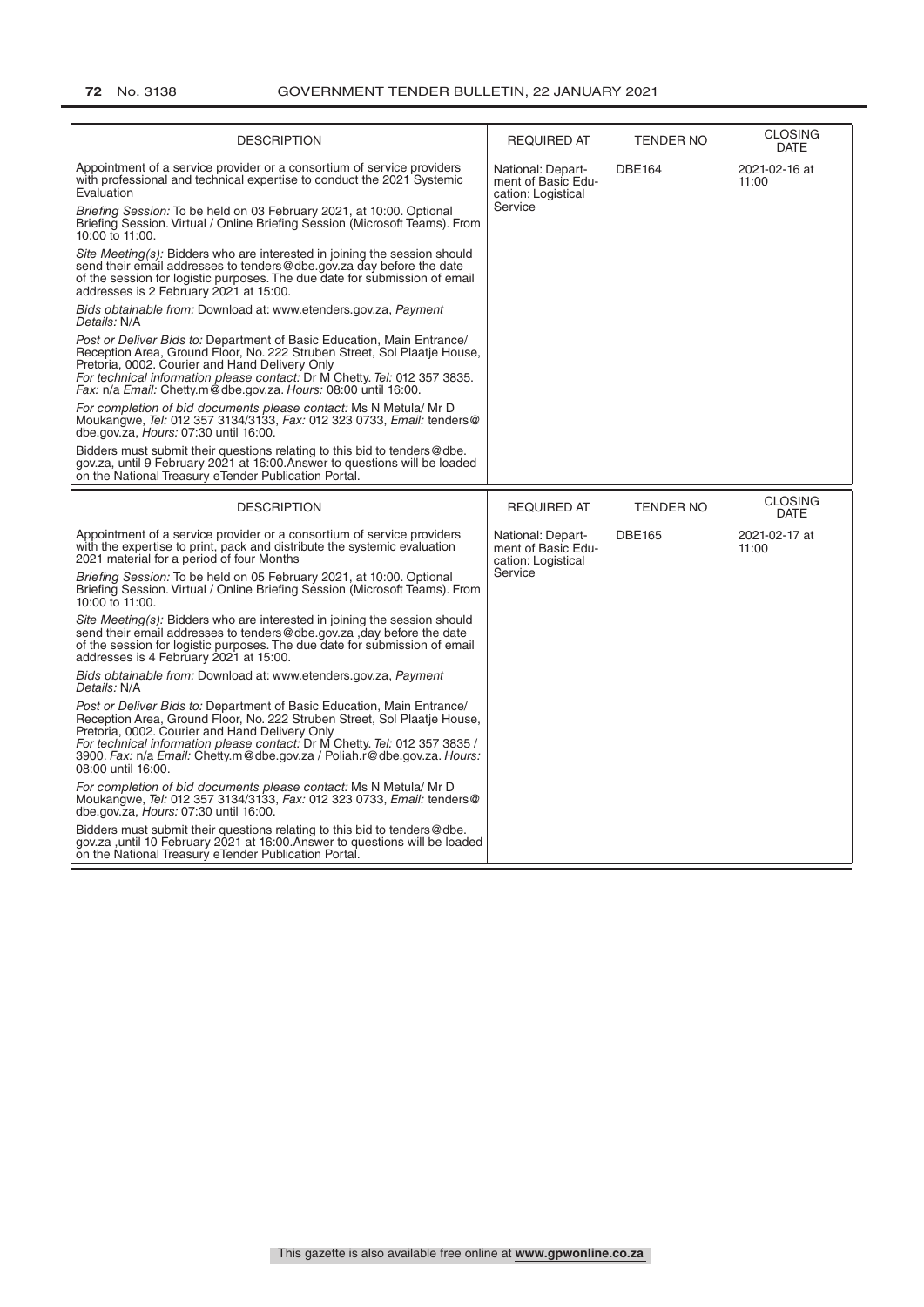| <b>DESCRIPTION</b>                                                                                                                                                                                                                                                                                                                                                                                                                 | <b>REQUIRED AT</b>                                                                                                    | TENDER NO             | <b>CLOSING</b><br><b>DATE</b> |
|------------------------------------------------------------------------------------------------------------------------------------------------------------------------------------------------------------------------------------------------------------------------------------------------------------------------------------------------------------------------------------------------------------------------------------|-----------------------------------------------------------------------------------------------------------------------|-----------------------|-------------------------------|
| Appointment of a service provider or a consortium of service provider with<br>professional and technical expertise to Braille, Enlarge and Audio Version<br>question papers for the National Senior Certificate and Senior Certificate<br>Examination                                                                                                                                                                              | National: Depart-<br>ment of Basic<br>Education                                                                       | <b>DBE166</b>         | 2021-02-19 at<br>11:00        |
| Briefing Session: To be held on 04 February 2021, at 10:00. Non-<br>Compulsory Briefing Session. Virtual/ Online Briefing Session (Microsoft<br>Team). From 10:00 until 11:00.                                                                                                                                                                                                                                                     |                                                                                                                       |                       |                               |
| Site Meeting(s): Visual/ Online Briefing Session (Microsoft Teams). From<br>10:00 until 11:00. Bidders who are interested in joining the session should<br>send their email addresses to tenders@dbe.gov.za a day before the date<br>of the session for logistic purposes. The due date for submission of email<br>addresses is 03 February 2021 at 15:00.                                                                         |                                                                                                                       |                       |                               |
| Bids obtainable from: Hard Copy can be collected at: Department of<br>Basic Education, Main Entrance/ Reception Area, Ground Floor, No.<br>222 Struben Street, Pretoria, 0002. Download at: www.etenders.gov.za,<br>Payment Details: N/A                                                                                                                                                                                           |                                                                                                                       |                       |                               |
| Post or Deliver Bids to: Department of Basic Education, Main Entrance/<br>Reception Area, Ground Floor, No. 222 Struben Street, Sol Plaatie House,<br>Pretoria, 0002. Courier and Hand Delivery Only<br>For technical information please contact: Ms P Ogunbanjo/ Mr C<br>Thurston. Tel: 012 357 3909 / 4510. Fax: N/A Email: ogunbanjo.p@dbe.<br>gov.za / thurston.c@dbe.gov.za. Hours: 08:00 until 16:00.                        |                                                                                                                       |                       |                               |
| For completion of bid documents please contact: Ms N Metula/ Mr D<br>Moukangwe, Tel: 012 357 3134/3133, Fax: 012 323 0733, Email: tenders@<br>dbe.gov.za, Hours: 07:30 until 16:00.                                                                                                                                                                                                                                                |                                                                                                                       |                       |                               |
| Bidders must submit their questions relating to this bid to tenders @dbe.<br>gov.za, until 12 February 2021 at 16:00. Answer to questions will be loaded<br>on the National Treasury eTender Publication Portal.                                                                                                                                                                                                                   |                                                                                                                       |                       |                               |
| <b>DESCRIPTION</b>                                                                                                                                                                                                                                                                                                                                                                                                                 | <b>REQUIRED AT</b>                                                                                                    | TENDER NO             | <b>CLOSING</b><br><b>DATE</b> |
| APPOINTMENT OF A SERVICE PROVIDER TO UPGRADE, SUPPORT<br>AND MAINTAIN THE GAPSKILL/SKILLS AUDIT SYSTEM FOR LOCAL<br>GOVERNMENT FOR A PERIOD OF 30 MONTHS (15 MONTHS FOR<br>THE UPGRADING OF THE SYSTEM AND TO PROVIDE MAINTENANCE<br>AND SUPPORT TO THE DEPARTMENT FOR A PERIOD OF 15<br>MONTHS)                                                                                                                                   | National: Depart-<br>ment of Co-oper-<br>ative Governance<br>and Traditional Af-<br>fairs: Supply Chain<br>Management | COGTA (T) 18/<br>2020 | 2021-02-16 at<br>11:00        |
| Briefing Session: To be held on 02 February 2021, at 10:00. Via Microsoft<br>Teams: Link will be on the bid document and National Treasury e-tender<br>portal.                                                                                                                                                                                                                                                                     |                                                                                                                       |                       |                               |
| Site Meeting(s): Via Microsoft Teams: Link will be on the bid document<br>and National Treasury e-tender portal as well as the Departmental<br>Website.                                                                                                                                                                                                                                                                            |                                                                                                                       |                       |                               |
| Bids obtainable from: Please note that tender document will be available<br>on the departmental website and e-tender National Treasury website. No<br>bidding documents will be placed at the reception                                                                                                                                                                                                                            |                                                                                                                       |                       |                               |
| Post or Deliver Bids to: 87 Hamilton, Cnr Hamilton and Johannes<br>Ramokhoase Street, Arcadia, 0183, Foyer reception. Department of<br>Cooperative Governance and Traditional Affairs, 87 Hamilton Building, Cnr<br>Hamilton and Johannes Ramogoase Street, Arcadia, 0183<br>For technical information please contact: Mr.Dumisani Ggada. Tel: (012)<br>395 4618. Fax: N/A Email: DumisaniG@cogta.gov.za. Hours: 08:00 -<br>16:30. |                                                                                                                       |                       |                               |
| For completion of bid documents please contact: Nomvula Ntuli,<br>Kgaugelo Tselana, Mogoma Sekgothe, Tel: (012) 334 0820, 0912, 0586,<br>Fax: N/A, Email: NomvulaN@cogta.gov.za, KgaugeloT@cogta.gov.za,                                                                                                                                                                                                                           |                                                                                                                       |                       |                               |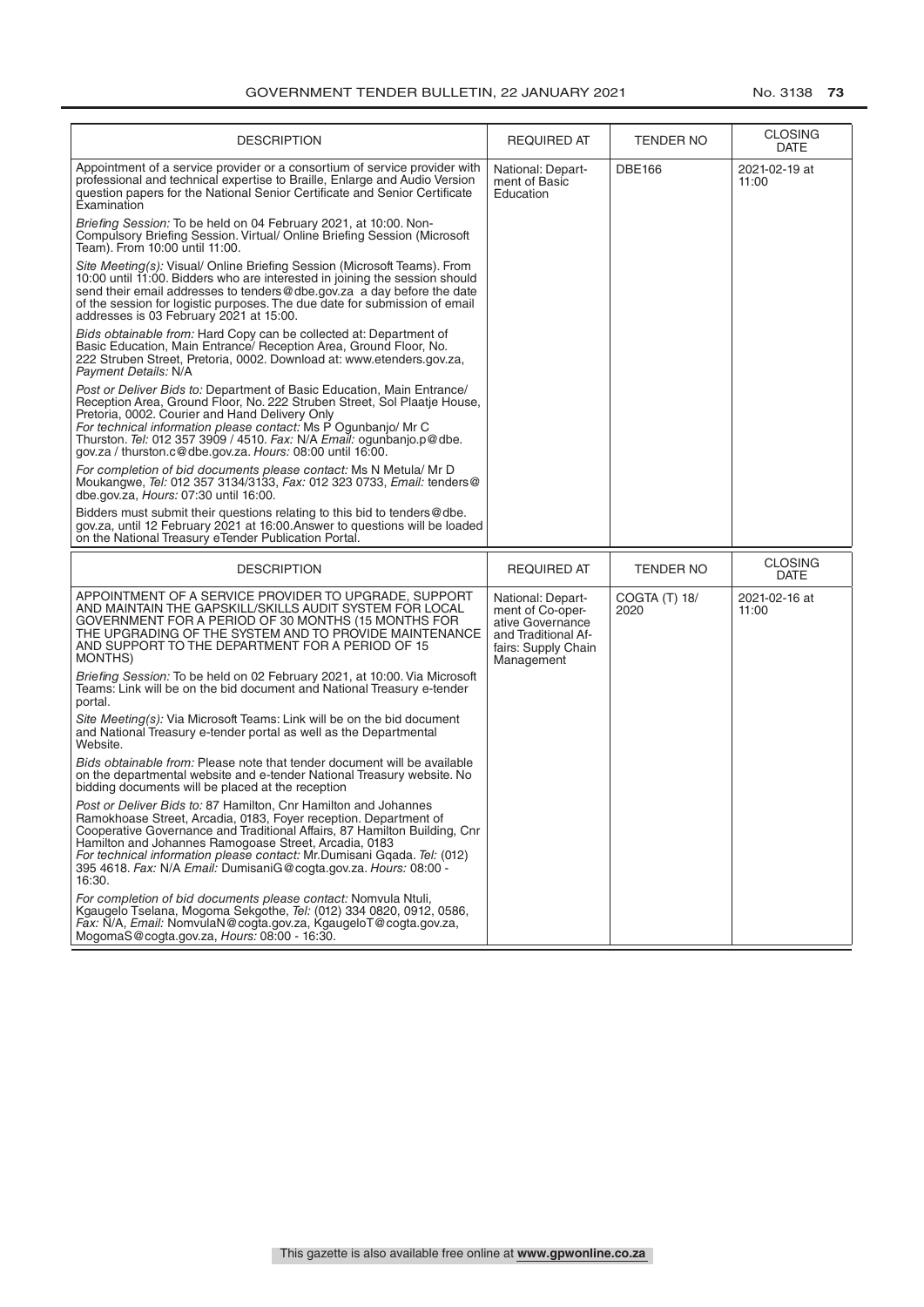# **74** No. 3138 GOVERNMENT TENDER BULLETIN, 22 JANUARY 2021

| <b>DESCRIPTION</b>                                                                                                                                                                                                                                                                                                                                                                                                                                                                                                                                                                                                                                                                                                                                       | <b>REQUIRED AT</b>                                                                                                      | <b>TENDER NO</b> | <b>CLOSING</b><br><b>DATE</b> |
|----------------------------------------------------------------------------------------------------------------------------------------------------------------------------------------------------------------------------------------------------------------------------------------------------------------------------------------------------------------------------------------------------------------------------------------------------------------------------------------------------------------------------------------------------------------------------------------------------------------------------------------------------------------------------------------------------------------------------------------------------------|-------------------------------------------------------------------------------------------------------------------------|------------------|-------------------------------|
| THE APPOINTMENT OF PROJECT MANANGEMENT COMPANY TO<br>RENDER SERVICES TO THE DEPARTMENT OF ENVIRONMENT.<br>FORESTRY AND FISHERIES FOR THE PLANNING AND<br>IMPLEMENTATION OF KZN- NKANDLA LAND REHABILITATION<br>PROJECT FOR A PERIOD OF SIX MONTHS AS PART OF ECONOMIC<br>STIMULUS PACKAGE TOWARDS COVID-19 RESPONSE WITHIN<br>NKANDLA LOCAL MUNICIPALITY, KWA ZULU NATAL PROVINCE OF<br><b>SOUTH AFRICA</b>                                                                                                                                                                                                                                                                                                                                              | National: Depart-<br>ment of Environ-<br>mental Affairs:<br><b>ENVIRONMENTAL</b><br><b>PROGRAMMES</b>                   | E 1611           | 2021-02-05 at<br>11:00        |
| Bids obtainable from: FROM WEBSITE WWW.ENVIRONMENT.GOV.ZA<br>or https://etenders.treasury.gov.za/content/advertised-tenders<br>Cost of Documents: NONE, Payment Details: NONE                                                                                                                                                                                                                                                                                                                                                                                                                                                                                                                                                                            |                                                                                                                         |                  |                               |
| Post or Deliver Bids to: TENDER BOX AT RECEPTION DESK<br>DEPARTMENT OF ENVIRONMENTAL AFFAIRS ENVIRONMENT<br>HOUSE  473  STEVE BIKO ROAD CORNER SOUTPANSBERG AND<br>STEVE BIKO ROAD ARCADIA PRETORIA. NO LATE TENDERS<br>WILL BE ACCEPTED. ALL THE TENDER DOCUMENTS SHOULD BE<br>DEPOSITED IN THE TENDER BOX AT THE RECEPTION. NO LATE<br>TENDER DOCUMENTS WILL BE ACCEPTED AND NO TENDERS<br>SHOULD BE SUBMITTED AT THE DEA CAPE TOWN OFFICE(S)<br>For technical information please contact: Mahuma Ramashala. Tel: 012<br>399 9646. Fax: N/A Email: mramashala@environment.gov.za. Hours:<br>8H00 - 16H00.                                                                                                                                              |                                                                                                                         |                  |                               |
| For completion of bid documents please contact: Mr Samuel Mofokeng/<br>Koketso Moeng, Tel: (012) 399 9057/ 9080, Fax: N/A, Email: smofokeng@<br>environment.gov.za / KMoeng@environment.gov.za, Hours: 8H00 -16H00.                                                                                                                                                                                                                                                                                                                                                                                                                                                                                                                                      |                                                                                                                         |                  |                               |
|                                                                                                                                                                                                                                                                                                                                                                                                                                                                                                                                                                                                                                                                                                                                                          |                                                                                                                         |                  |                               |
| <b>DESCRIPTION</b>                                                                                                                                                                                                                                                                                                                                                                                                                                                                                                                                                                                                                                                                                                                                       | <b>REQUIRED AT</b>                                                                                                      | <b>TENDER NO</b> | <b>CLOSING</b><br><b>DATE</b> |
| THE APPOINTMENT OF SERVICE PROVIDERS FOR THE SUPPLY<br>OF TOOLS OF TRADE TO THE DEPARTMENT OF ENVIRONMENT<br>FORESTRY AND FISHERIES FOR THE MUNICIPAL CLEANING AND<br>GREENING PROGRAMME AS PART OF ECONOMIC STIMULUS<br>PACKAGE TOWARDS COVID-19 RESPONSE FOR NINE 9 PROVINCE<br>THROUGHOUT SOUTH AFRICA                                                                                                                                                                                                                                                                                                                                                                                                                                                | National: Depart-<br>ment of Environ-<br>mental Affairs:<br><b>CHEMICALS AND</b><br><b>WASTE MANAGE-</b><br><b>MENT</b> | E1609            | 2021-02-05 at<br>11:00        |
| Bids obtainable from: FROM WEBSITE WWW.ENVIRONMENT.GOV.ZA<br>or https://etenders.treasury.gov.za/content/advertised-tenders<br>, Cost of Documents: NONE, Payment Details: NONE                                                                                                                                                                                                                                                                                                                                                                                                                                                                                                                                                                          |                                                                                                                         |                  |                               |
| Post or Deliver Bids to: TENDER BOX AT RECEPTION DESK<br>DEPARTMENT OF ENVIRONMENTAL AFFAIRS ENVIRONMENT<br>HOUSE 473 STEVE BIKO ROAD CORNER SOUTPANSBERG AND<br>STEVE BIKO ROAD ARCADIA PRETORIA. NO LATE TENDERS<br>WILL BE ACCEPTED. ALL THE TENDER DOCUMENTS SHOULD BE<br>DEPOSITED IN THE TENDER BOX AT THE RECEPTION. NO LATE<br>TENDER DOCUMENTS WILL BE ACCEPTED AND NO TENDERS<br>SHOULD BE SUBMITTED AT THE DEA CAPE TOWN OFFICE(S)<br>For technical information please contact: Boitumelo Dlamini/ Errol<br>Baloyi. Tel: 0123998794/9658/ 0609710385/0714010991. Fax: N/A<br>Email: BSDlamini@environment.gov.za/ EBaloyi @environment.gov.za.<br>Hours: 8H00 - 16H00.<br>For completion of bid documents please contact: Mr Samuel Mofokeng/ |                                                                                                                         |                  |                               |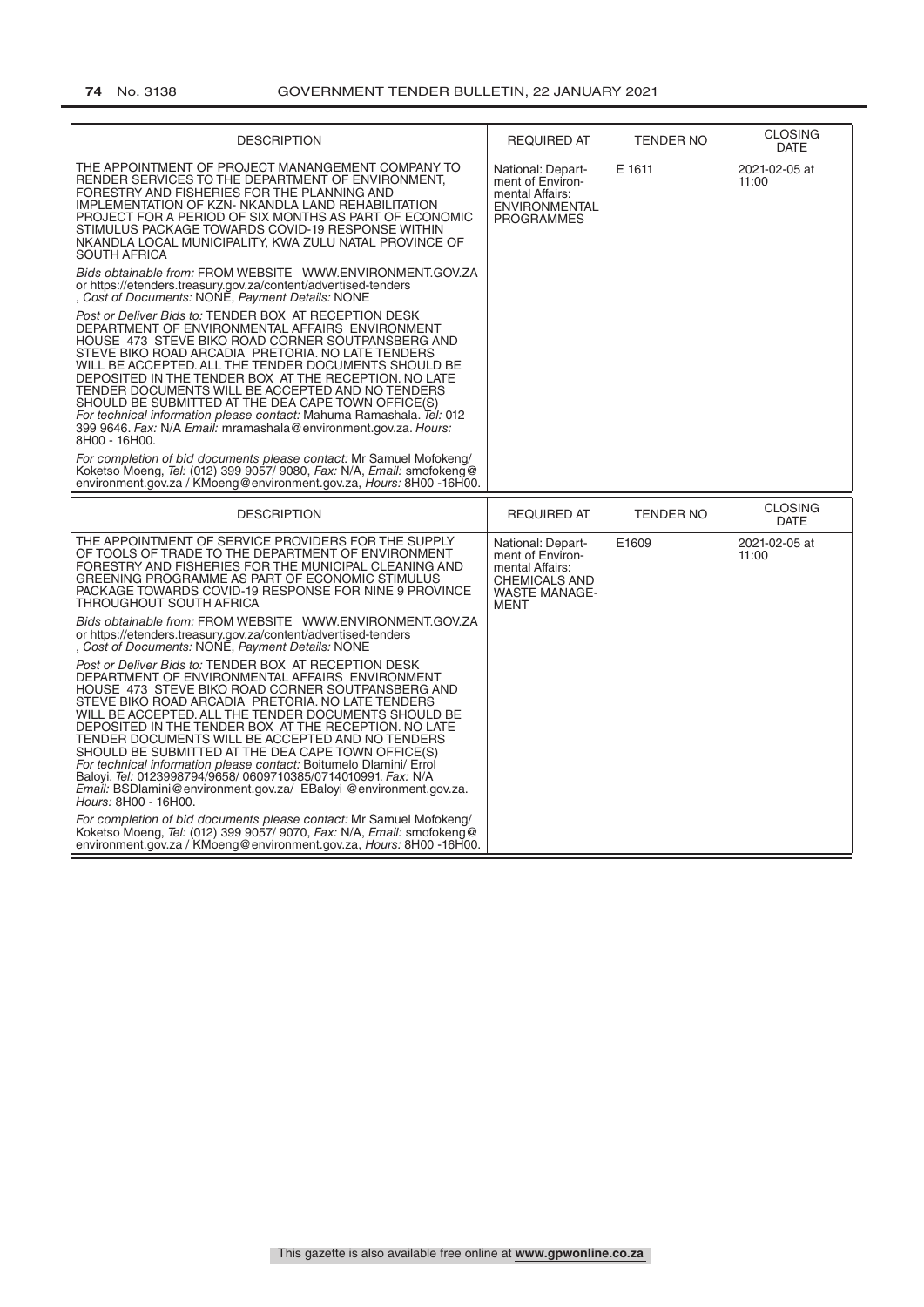| <b>DESCRIPTION</b>                                                                                                                                                                                                                                                                                                                                                                                                                                                                                                                              | <b>REQUIRED AT</b>                                                              | <b>TENDER NO</b>     | <b>CLOSING</b><br><b>DATE</b> |
|-------------------------------------------------------------------------------------------------------------------------------------------------------------------------------------------------------------------------------------------------------------------------------------------------------------------------------------------------------------------------------------------------------------------------------------------------------------------------------------------------------------------------------------------------|---------------------------------------------------------------------------------|----------------------|-------------------------------|
| Request for Proposal for the Appointment of a Panel of Chauffeur Services<br>to GCIS for a period of 24 months.                                                                                                                                                                                                                                                                                                                                                                                                                                 | National: Depart-<br>ment of Govern-<br>ment Communica-                         | RFB 005 2020<br>2021 | 2021-02-11 at<br>11:00        |
| Briefing Session: To be held on 01 February 2021, at 10:00. Non-<br>Compulsory Briefing Session                                                                                                                                                                                                                                                                                                                                                                                                                                                 | tion and Information<br>System: Finance                                         |                      |                               |
| Site Meeting(s): Tshedimosetso House, Auditorium Ground Floor<br>1035 Frances Baard Street<br>Hatfield, Pretoria.                                                                                                                                                                                                                                                                                                                                                                                                                               |                                                                                 |                      |                               |
| Bids obtainable from: Website: www.etenders@treasury.gov.za, Cost of<br>Documents: N/A                                                                                                                                                                                                                                                                                                                                                                                                                                                          |                                                                                 |                      |                               |
| Post or Deliver Bids to: Private Bag X745 OR Deposited in the tender box<br>situated at: GCIS, 1035 Tshedimosetso House c/o Frances Baard and<br><b>Festival St</b><br>Pretoria<br>0001. Documents to be marked RFB 005 2020 2021 for attention Supply<br>Chain Management and deposit in the tender box or by post to Private<br>BagX745, Pretoria 0001. No emailed or faxed copies will be considered.<br>For technical information please contact: Eutychus Sebati. Tel: 012 473<br>0082 Email: eutychus@gcis.gov.za. Hours: 07:45 to 16:15. |                                                                                 |                      |                               |
| For completion of bid documents please contact: Lerato Segomotso/<br>Namane Mahlaba/Mpho Ramashi, Tel: 012 473 0390/0093/0194,<br>Email: Leratoseg@gcis.gov.za/Namane@gcis.gov.za/mpho@gcis.gov,<br>Hours: 07:45 to 16:15.                                                                                                                                                                                                                                                                                                                      |                                                                                 |                      |                               |
| <b>DESCRIPTION</b>                                                                                                                                                                                                                                                                                                                                                                                                                                                                                                                              | <b>REQUIRED AT</b>                                                              | <b>TENDER NO</b>     | <b>CLOSING</b><br><b>DATE</b> |
| APPOINTMENT OF A SUITABLE SERVICE PROVIDER FOR THE<br>HOSTING OF EMAILS AND WEBSITE MAINTENANCE OF THE<br>NORTHERN CAPE COMMUNITY EDUCATION AND TRAINING<br>COLLEGE FOR A PERIOD OF 36 MONTHS                                                                                                                                                                                                                                                                                                                                                   | Northern Cape: De-<br>partment of Higher<br>Education and<br>Training: Northern | NCCETC2020/04        | 2021-03-05 at<br>11:00        |
| Briefing Session: None.                                                                                                                                                                                                                                                                                                                                                                                                                                                                                                                         | Cape Community<br>Education & Train-                                            |                      |                               |
| Site Meeting(s): None.                                                                                                                                                                                                                                                                                                                                                                                                                                                                                                                          | ing College                                                                     |                      |                               |
| Bids obtainable from: http://www.nccetc.edu.za/Supply Chain/tenders.<br>html                                                                                                                                                                                                                                                                                                                                                                                                                                                                    |                                                                                 |                      |                               |
| , Payment Details: No cost implications                                                                                                                                                                                                                                                                                                                                                                                                                                                                                                         |                                                                                 |                      |                               |
| Post or Deliver Bids to: 19 Oliver Road, Klisserville, Kimberley, Northern<br>Cape. Place documents in tender box at the delivery address<br>For technical information please contact: Ms E Phaladi. Tel: 053 7530000<br>Email: EPhaladi@NC.CETC.edu.za. Hours: 07:30 - 16:30 (Fridays: 07:30<br>$-13:00$ ).                                                                                                                                                                                                                                    |                                                                                 |                      |                               |
| For completion of bid documents please contact: Ms E Phaladi, Tel: 053<br>7530000, Email: EPhaladi@NC.CETC.edu.za, Hours: 07:30 - 16:30<br>(Fridays: 07:30 - 13:00).                                                                                                                                                                                                                                                                                                                                                                            |                                                                                 |                      |                               |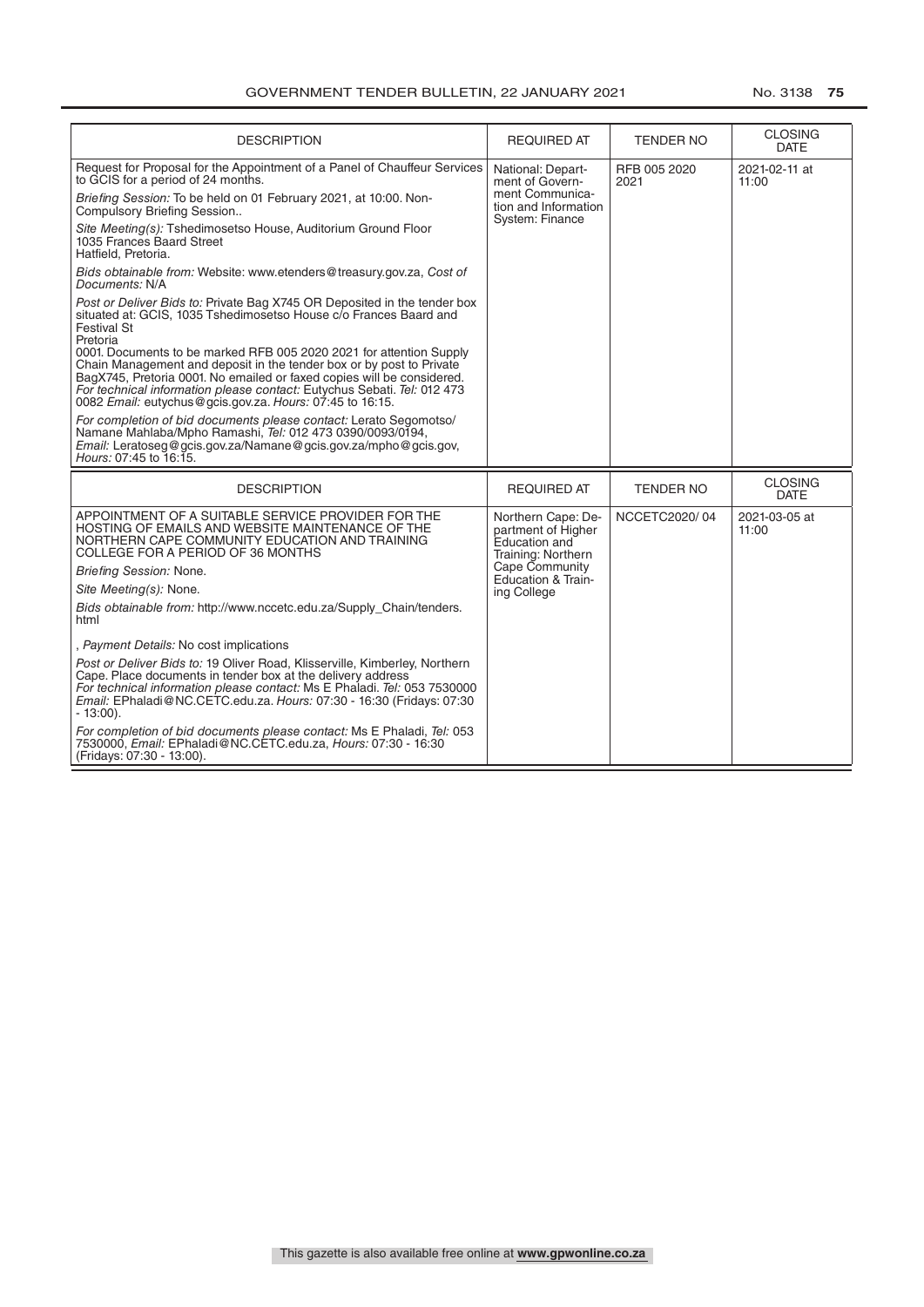| <b>DESCRIPTION</b>                                                                                                                                                                                                                                                                                                                                                                                                                                                                                                                                                                                                                                                                                                                                                                                                                                                                                                                                                                                                                                                                                                                                                                                                                                                                                                                                                                                                                                                                                                                                                                                                                                                                                                                                                                                                                                                                                                                                                                                                                                                                                                                                                                                                                                                                                                                                                                                                                                                                                                                  | <b>REQUIRED AT</b>                                                                                                                 | <b>TENDER NO</b>    | <b>CLOSING</b><br>DATE        |
|-------------------------------------------------------------------------------------------------------------------------------------------------------------------------------------------------------------------------------------------------------------------------------------------------------------------------------------------------------------------------------------------------------------------------------------------------------------------------------------------------------------------------------------------------------------------------------------------------------------------------------------------------------------------------------------------------------------------------------------------------------------------------------------------------------------------------------------------------------------------------------------------------------------------------------------------------------------------------------------------------------------------------------------------------------------------------------------------------------------------------------------------------------------------------------------------------------------------------------------------------------------------------------------------------------------------------------------------------------------------------------------------------------------------------------------------------------------------------------------------------------------------------------------------------------------------------------------------------------------------------------------------------------------------------------------------------------------------------------------------------------------------------------------------------------------------------------------------------------------------------------------------------------------------------------------------------------------------------------------------------------------------------------------------------------------------------------------------------------------------------------------------------------------------------------------------------------------------------------------------------------------------------------------------------------------------------------------------------------------------------------------------------------------------------------------------------------------------------------------------------------------------------------------|------------------------------------------------------------------------------------------------------------------------------------|---------------------|-------------------------------|
| QUALIFIED AND EXPERIENCED SERVICE PROVIDERS ARE INVITED<br>TO SUBMIT BIDS FOR RENDERING OF ASSET VERIFICATION,<br>REPORTING AND AUDIT SUPPORT TO MOPANI SOUTH EAST TVET<br>COLLEGE FOR THE 2020 FINANCIAL YEAR<br>Briefing Session: No briefing session will take place due to COVID-19.<br>Bids obtainable from: Tender Documents are available in an Electronic<br>Format only, and is available at a NON-Refundable fee of R 300.00 (VAT<br>Inclusive) per document . Tender documents can be obtained by sending<br>proof of payment to smitm@mopanicollege.edu.za. Tender documents<br>will be emailed to Bidders in PDF Format. Tender documents available<br>from Friday 22 January 2021. No tender documents will be available after<br>the tender closing date on Thursday, 11 February 2021 at 11h00, Payment<br>Details: Payment for Tender documents to made via Electronic Fund<br>Transfer (EFT) to: Mopani South East TVET College, ABSA Bank, Branch<br>Code: 632005, Account Number: 405 485 1998, Reference Number:<br>Bidder Company Name, Notes: Documents must be submitted in a sealed<br>envelope indicating the tender number and deposited in the tender box<br>Post or Deliver Bids to: Mopani South East TVET College - Corporate<br>Centre Cnr Combretum & Haarlem Street, Phalaborwa (Only Hand<br>Delivered / Couriered Tender Documents will be accepted). Bid response<br>documents to be deposited in the Tender Box situated in the Main<br>Reception at Mopani South East TVET College, Corporate Centre, Cnr<br>Combretum & Haarlem Street, Phalaborwa (Monday - Thursday from<br>07h30 - 16h30 and Friday from 07h30 - 13h30)<br>For technical information please contact: Mr T.P Mkhwanazi. Tel: (015)<br>781 5721 Ext. 2061. Fax: None Email: mkhwanazit@mopanicolleg.edu.<br>za. Hours: Monday to Friday from 07h30 - 16h30 and Friday from 07h30 -<br>13h30.<br>For completion of bid documents please contact: Mrs H.M.G<br>Makhurupetii, Tel: (015) 781 5721 Ext. 2044, Fax: None,<br>Email: makhurupetjim@mopanicollege.edu.za, Hours: Monday to Friday<br>from 07h30 - 16h30 and Friday from 07h30 - 13h30.<br>Mopani South East TVET College does not bind itself to accept the lowest<br>bid and reserves the right to accept the Bid as a whole, in part or not at<br>all. Mopani South East TVET College is committed to both the Principle<br>and Practical implementation of the Procurement Policy of B-BBEE. No<br>Facsimile, late and/or electronic tenders will be accepted. | Limpopo: Depart-<br>ment of Higher<br>Education and<br>Training (Mopani<br>South East TVET<br>College): Supply<br>Chain Management | MOPTVET2021/<br>001 | 2021-02-11 at<br>11:00        |
| <b>DESCRIPTION</b>                                                                                                                                                                                                                                                                                                                                                                                                                                                                                                                                                                                                                                                                                                                                                                                                                                                                                                                                                                                                                                                                                                                                                                                                                                                                                                                                                                                                                                                                                                                                                                                                                                                                                                                                                                                                                                                                                                                                                                                                                                                                                                                                                                                                                                                                                                                                                                                                                                                                                                                  | <b>REQUIRED AT</b>                                                                                                                 | <b>TENDER NO</b>    | <b>CLOSING</b><br><b>DATE</b> |
| Appointment of service provider for the development of the service<br>delivery model of the Department in support of the repositioning<br>programme for a period of three (3) years with an option to renew for a<br>further two (2) years<br>Briefing Session: To be held on 01 February 2021, at 10:00. Non-<br>compulsory virtual meeting (Microsoft Teams). Interested bidders must<br>submit an email requesting the link for the virtual meeting, on or before<br>end of business day on Wednesday, 27 January 2021.                                                                                                                                                                                                                                                                                                                                                                                                                                                                                                                                                                                                                                                                                                                                                                                                                                                                                                                                                                                                                                                                                                                                                                                                                                                                                                                                                                                                                                                                                                                                                                                                                                                                                                                                                                                                                                                                                                                                                                                                          | National: Depart-<br>ment of Home<br>Affairs: Supply<br>Chain Manage-<br>ment: Tenders and<br>Contracts                            | DHA03-2021          | 2021-02-12 at<br>11:00        |
| Site Meeting(s): Virtual.                                                                                                                                                                                                                                                                                                                                                                                                                                                                                                                                                                                                                                                                                                                                                                                                                                                                                                                                                                                                                                                                                                                                                                                                                                                                                                                                                                                                                                                                                                                                                                                                                                                                                                                                                                                                                                                                                                                                                                                                                                                                                                                                                                                                                                                                                                                                                                                                                                                                                                           |                                                                                                                                    |                     |                               |
| Bids obtainable from: DHA website and e-Tender Publication Portal, Cost<br>of Documents: None                                                                                                                                                                                                                                                                                                                                                                                                                                                                                                                                                                                                                                                                                                                                                                                                                                                                                                                                                                                                                                                                                                                                                                                                                                                                                                                                                                                                                                                                                                                                                                                                                                                                                                                                                                                                                                                                                                                                                                                                                                                                                                                                                                                                                                                                                                                                                                                                                                       |                                                                                                                                    |                     |                               |
| Post or Deliver Bids to: Department of Home Affairs, Hallmark Building,<br>230 Johanness Ramokhoase Street, Pretoria<br>For technical information please contact: Rosina Senona. Tel: 012 402<br>2070 Email: rosina.senona@dha.gov.za. Hours: 07:30-16:00.                                                                                                                                                                                                                                                                                                                                                                                                                                                                                                                                                                                                                                                                                                                                                                                                                                                                                                                                                                                                                                                                                                                                                                                                                                                                                                                                                                                                                                                                                                                                                                                                                                                                                                                                                                                                                                                                                                                                                                                                                                                                                                                                                                                                                                                                          |                                                                                                                                    |                     |                               |
| For completion of bid documents please contact: Nico Masango / Rita<br>Prinsloo / Lunga Njwabule, Tel: 012 406 2789 / 406 2785 / 406 4027,<br>Email: nico.masango@dha.gov.za / rita.prinsloo@dha.gov.za / lunga.<br>niwabule@dha.gov.za, Hours: 7:30-16:00.                                                                                                                                                                                                                                                                                                                                                                                                                                                                                                                                                                                                                                                                                                                                                                                                                                                                                                                                                                                                                                                                                                                                                                                                                                                                                                                                                                                                                                                                                                                                                                                                                                                                                                                                                                                                                                                                                                                                                                                                                                                                                                                                                                                                                                                                         |                                                                                                                                    |                     |                               |
| All prospective suppliers interested in pursuing opportunities within<br>South African Government are encouraged to self-register on the Central<br>Supplier Database. (www.csd.gov.za).                                                                                                                                                                                                                                                                                                                                                                                                                                                                                                                                                                                                                                                                                                                                                                                                                                                                                                                                                                                                                                                                                                                                                                                                                                                                                                                                                                                                                                                                                                                                                                                                                                                                                                                                                                                                                                                                                                                                                                                                                                                                                                                                                                                                                                                                                                                                            |                                                                                                                                    |                     |                               |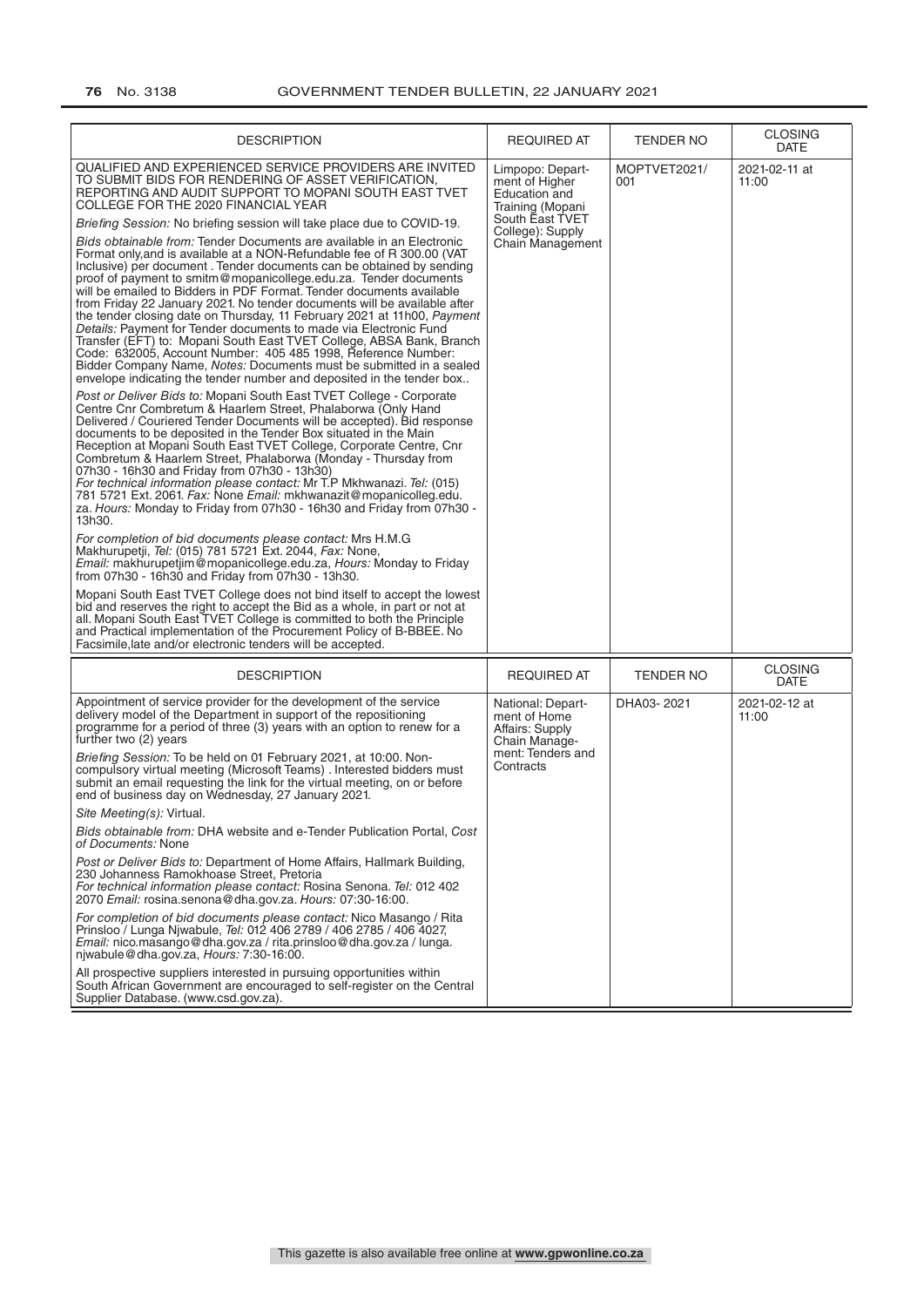| <b>DESCRIPTION</b>                                                                                                                                                                                                                                                                                                                                                                                                                                                                                        | <b>REQUIRED AT</b>                                                                             | <b>TENDER NO</b>                         | <b>CLOSING</b><br><b>DATE</b> |
|-----------------------------------------------------------------------------------------------------------------------------------------------------------------------------------------------------------------------------------------------------------------------------------------------------------------------------------------------------------------------------------------------------------------------------------------------------------------------------------------------------------|------------------------------------------------------------------------------------------------|------------------------------------------|-------------------------------|
| The NEF herewith invites potential service providers to submit proposals<br>for the provision of Busamed Valuation. The NEF will make available the<br>comprehensive RFP document that will outline the specifications and<br>functional requirements of the proposal. RFP documents will be available<br>on the NEF website: www.nefcorp.co.za on 25 January 2021. RFP: NEF<br>06/2020/21: (Provision of Busamed Valuation)                                                                              | National: Depart-<br>ment of Trade and<br>Industry: NATION-<br>AL EMPOWER-<br><b>MENT FUND</b> | Provision of<br><b>Busamed Valuation</b> | 2021-02-22 at<br>14:00        |
| Briefing Session: To be held on 08 February 2021, at 11:00. A non-<br>compulsory digital briefing session will be held via Microsoft Teams 8<br>February 2021 at 11:00am.                                                                                                                                                                                                                                                                                                                                 |                                                                                                |                                          |                               |
| Site Meeting(s): For briefing session please send an email to tenders@<br>nefcorp.co.za with your name, email address, company name and contact<br>number before close of business (3pm on Friday) 29 January 2021 so that<br>we may confirm your attendance for the teams meeting.                                                                                                                                                                                                                       |                                                                                                |                                          |                               |
| Bids obtainable from: https://etenders.treasury.gov.za/content/advertised-<br>tenders or https://www.nefcorp.co.za/, Cost of Documents: N/A, Payment<br>Details: N/A, Notes: Note: Incomplete proposals will be rejected. Faxed<br>proposals will not be accepted.                                                                                                                                                                                                                                        |                                                                                                |                                          |                               |
| Post or Deliver Bids to: All proposals must be emailed to tenders@<br>nefcorp.co.za clearly marked with RFP: NEF 06/2020/21. If you would<br>like to submit a hard copy, please send to the following physical<br>address: National Empowerment Fund, West Block, 187 Rivonia Road,<br>Morningside, Sandton by no later than 14:00 on 22 February 2021<br>For technical information please contact: Cornelius Mdluli. Tel: 011 305<br>8000. Fax: n/a Email: mdlulic@nefcorp.co.za. Hours: 08h00 to 18h00. |                                                                                                |                                          |                               |
| For completion of bid documents please contact: Supply Chain<br>Management, Tel: 011 305 8000, Fax: n/a, Email: scm@nefcorp.co.za,<br>Hours: 08h00 to 18h00.                                                                                                                                                                                                                                                                                                                                              |                                                                                                |                                          |                               |
| RFP documents will be available on the NEF website: www.nefcorp.co.za<br>on 25 January 2021. All the documentation submitted in response to this<br>tender must be in English.                                                                                                                                                                                                                                                                                                                            |                                                                                                |                                          |                               |
| <b>DESCRIPTION</b>                                                                                                                                                                                                                                                                                                                                                                                                                                                                                        | <b>REQUIRED AT</b>                                                                             | TENDER NO                                | <b>CLOSING</b><br><b>DATE</b> |
| Appointment of not more than five (5) service providers to conduct<br>qualitative and quantitative economic research as and when required<br>on B-BBEE related matters including trends analysis on economic<br>transformation on behalf of the B-BBEE Commission for a period of three<br>$(3)$ years.                                                                                                                                                                                                   | Gauteng: Depart-<br>ment of Trade.<br>Industry and Com-<br>petition: B-BBEE<br>Commission      | dtic 02/ 20- 21                          | 2021-02-12 at<br>11:00        |
| Briefing Session: N/A.                                                                                                                                                                                                                                                                                                                                                                                                                                                                                    |                                                                                                |                                          |                               |
| Bids obtainable from: the dtic Campus, 77 Meintijes Street, Sunnyside,<br>PRETORIA, Block B<br>OR Download: www.etenders.gov.za / www.thedtic.gov.za (Tenders)                                                                                                                                                                                                                                                                                                                                            |                                                                                                |                                          |                               |
| Post or Deliver Bids to: Private Bag x 84, Sunnyside, PRETORIA,<br>Gauteng, 0001 (Block B)<br>OR the dtic Campus, 77 Meintjies Street, Sunnyside, PRETORIA, Block B.<br>Bid documents must be deposited in the BID BOX situated at the address<br>above before the closing time.<br>For technical information please contact: Ms. Thembakazi Dondashe.<br>Tel: N/A. Fax: N/A Email: TDondashe@beecommission.gov.za. Hours:<br>$07:45 - 16:15$ .                                                           |                                                                                                |                                          |                               |
| For completion of bid documents please contact: Ms. E Dennis, Tel: N/A,<br>Fax: N/A, Email: EDennis@thedtic.gov.za, Hours: 07:00 - 15:30.                                                                                                                                                                                                                                                                                                                                                                 |                                                                                                |                                          |                               |
| <b>DESCRIPTION</b>                                                                                                                                                                                                                                                                                                                                                                                                                                                                                        | <b>REQUIRED AT</b>                                                                             | TENDER NO                                | <b>CLOSING</b><br><b>DATE</b> |
| Appointment of not more than five (5) service providers to conduct<br>investigations and the analysis of financial statements on alleged<br>contraventions of the Broad-Based Black Economic Empowerment<br>(B-BBEE) Act No. 53 of 2003 as amended by the B-BBEE Act No. 46 of<br>2013 on behalf of the B-BBEE Commission for a period of three (3) years.                                                                                                                                                | Gauteng: Depart-<br>ment of Trade,<br>Industry and Com-<br>petition: B-BBEE<br>Commission      | dtic 03/20-21                            | 2021-02-12 at<br>11:00        |
| Briefing Session: N/A.                                                                                                                                                                                                                                                                                                                                                                                                                                                                                    |                                                                                                |                                          |                               |
| Bids obtainable from: the dtic Campus, 77 Meintijes Street, Sunnyside,<br>PRETORIA, Block B<br>OR Download: www.etenders.gov.za / www.thedtic.gov.za (Tenders)                                                                                                                                                                                                                                                                                                                                            |                                                                                                |                                          |                               |
| Post or Deliver Bids to: Private Bag x 84, Sunnyside, PRETORIA,<br>Gauteng, 0001 (Block B)<br>OR the dtic Campus, 77 Meintijes Street, Sunnyside, PRETORIA, Block B.<br>Bid documents must be deposited in the BID BOX situated at the address<br>above before the closing time.<br>For technical information please contact: Ms. Moipone Kgaboesele.<br>Tel: N/A. Fax: N/A Email: AMKgaboesele@beecommission.gov.za. Hours:<br>$07:45 - 16:15.$                                                          |                                                                                                |                                          |                               |
| For completion of bid documents please contact: Ms. E Dennis, Tel: N/A,<br>Fax: N/A, Email: EDennis@thedtic.gov.za, Hours: 07:00 - 15:30.                                                                                                                                                                                                                                                                                                                                                                 |                                                                                                |                                          |                               |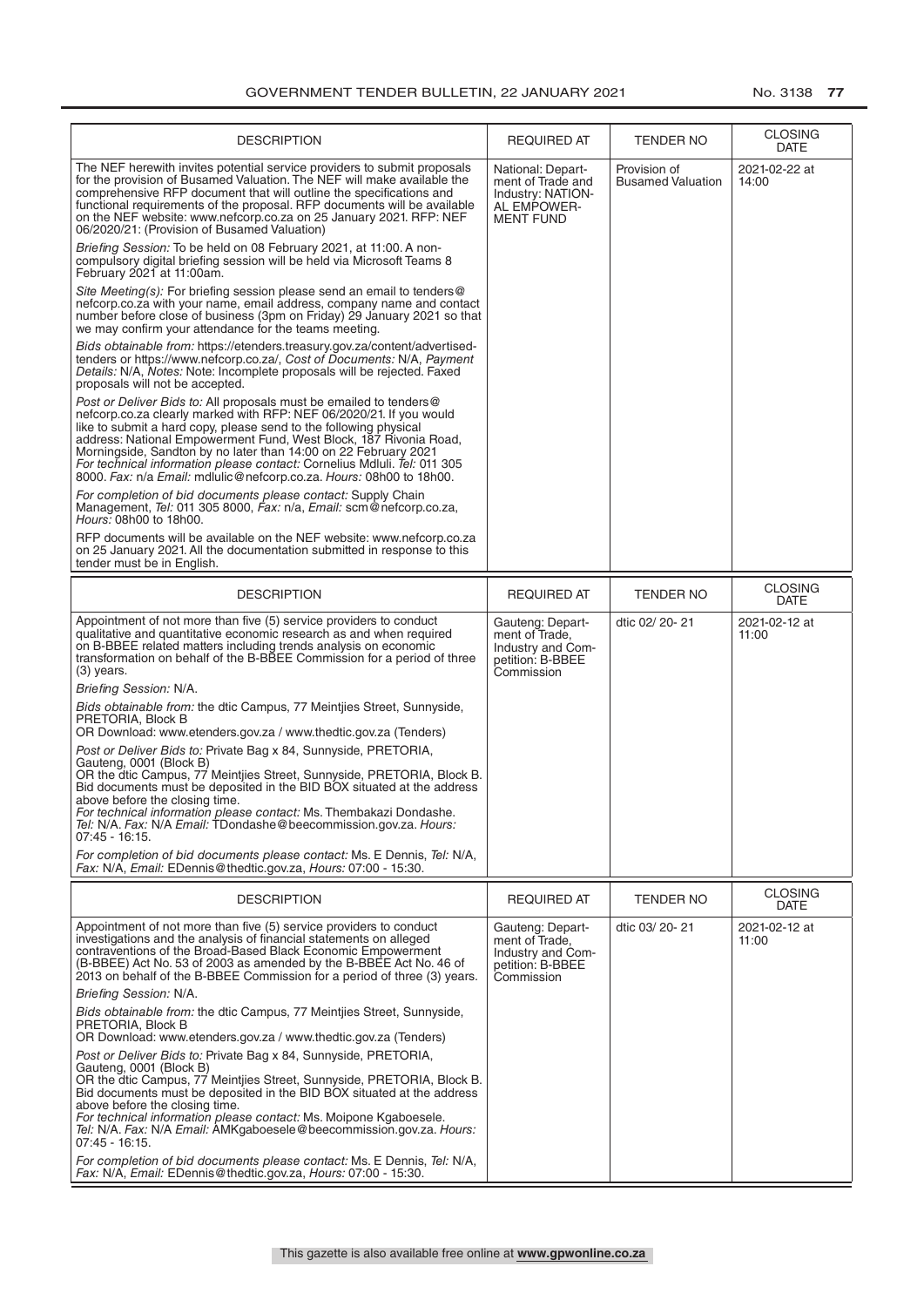| <b>DESCRIPTION</b>                                                                                                                                                                                                                                                                                                                                                                                                           | <b>REQUIRED AT</b>                                              | TENDER NO                               | <b>CLOSING</b><br><b>DATE</b> |
|------------------------------------------------------------------------------------------------------------------------------------------------------------------------------------------------------------------------------------------------------------------------------------------------------------------------------------------------------------------------------------------------------------------------------|-----------------------------------------------------------------|-----------------------------------------|-------------------------------|
| KwaZulu-Natal Department of Transport - Establishment of a panel of<br>attorneys and advocates for the rendering of legal services to the KwaZulu<br>Natal Department of Transport for a period of 60 months (5 years) There<br>will be no briefing session due to COVID 19. Site visit is not compulsory.<br>Any queries please phone the telephone numbers provided                                                        | KwaZulu-Natal:<br>Department of<br>Transport: Legal<br>Service  | ZNB 00054/00000/<br>00/HOD/GEN/<br>20/T | 2021-02-26 at<br>11:00        |
| Briefing Session: N/A.                                                                                                                                                                                                                                                                                                                                                                                                       |                                                                 |                                         |                               |
| Site Meeting(s): N/A.                                                                                                                                                                                                                                                                                                                                                                                                        |                                                                 |                                         |                               |
| Bids obtainable from: KZN Department of Transport, 172 Burger Street,<br>Pietermaritzburg, 3201 or will be available for free download on www.<br>etenders.gov.za, Cost of Documents: R500.00, Payment Details: A non-<br>refundable tender deposit of R500.00 is payable in cash ONLY, Notes:<br>Documents may be collected during working hours as from 25 January<br>2021 till 25 February 2021 between 08h00 till 15h30. |                                                                 |                                         |                               |
| Post or Deliver Bids to: The foyer, tender box, KZN Department of<br>Transport, 172 Burger Street, Pietermaritzburg, 3201. Telegraphic,<br>telephonic, telex, facsimile, e-mail and late Tender Proposals will not be<br>accepted. Tenders Proposals may only be submitted on the documentation<br>that is issued                                                                                                            |                                                                 |                                         |                               |
| For technical information please contact: Philile Sithole. Tel: 033 355<br>8973. Fax: 033 355 8967 Email: Philile.Sithole@kzntransport.gov.za.<br>Hours: 07h30 to 16h00.                                                                                                                                                                                                                                                     |                                                                 |                                         |                               |
| For completion of bid documents please contact: Sandile Nkala, Tel: 033<br>355 8975, Fax: 033 355 8091, Email: Sandile.Nkala@kzntransport.gov.za,<br>Hours: 07h30 to 16h00.                                                                                                                                                                                                                                                  |                                                                 |                                         |                               |
| <b>DESCRIPTION</b>                                                                                                                                                                                                                                                                                                                                                                                                           | <b>REQUIRED AT</b>                                              | <b>TENDER NO</b>                        | <b>CLOSING</b>                |
|                                                                                                                                                                                                                                                                                                                                                                                                                              |                                                                 |                                         | <b>DATE</b>                   |
| APPOINTMENT OF A SERVICE PROVIDER TO ADVISE THE<br>REGULATING COMMITTEE IN THE ISSUANCE OF PERMISSIONS TO<br>LEVY AIRPORTS AND AIR TRAFFIC SERVICES CHARGES FOR ACSA<br>AND ATNS FOR THE PERIOD OF 2021/2022 TO 2025/2026                                                                                                                                                                                                    | Gauteng: Depart-<br>ment of Transport:<br><b>CIVIL AVIATION</b> | DOT/04/2020/CA                          | 2021-02-26 at<br>11:00        |
| Briefing Session: To be held on 11 February 2021, at<br>10:00. Link Compulsory Briefing Session: https://meet.jit.si/<br>Briefingsession11February2021from10h00.                                                                                                                                                                                                                                                             |                                                                 |                                         |                               |
| Site Meeting(s): Virtually.                                                                                                                                                                                                                                                                                                                                                                                                  |                                                                 |                                         |                               |
| Bids obtainable from: DEPARTMENT OF TRANSPORT, 159 FORUM<br>BUILDING, CORNER BOSMAN AND STRUBEN STREET, PRETORIA,<br>0001, Cost of Documents: FREE, Payment Details: NOT APPLICABLE,<br>Notes: BID DOCUMENTS TO BE COLLECTED AT THE ABOVE<br><b>MENTIONED ADDRESS</b>                                                                                                                                                        |                                                                 |                                         |                               |
| Post or Deliver Bids to: NATIONAL DEPARTMENT OF TRANSPORT,<br>PRIVATE BAG X 193, PRETORIA, 0001. DOCUMENTS TO BE<br>DELIVERED ON OR BEFORE THE CLOSING DATE AND TIME AS IT<br>APPEARS ON PAGE 1 OF 2<br>For technical information please contact: Ms Charmaine Mathonsi/ Mr<br>Noko Mashala. Tel: 012 309-3939/3522 Email: MathonsC@dot.gov.za/<br>MashalaN@dot.gov.za. Hours: 08:00-16:00.                                  |                                                                 |                                         |                               |
| For completion of bid documents please contact: MR JOHN MASHININI/<br>MR LUCKY MASHILE/ MR TYRON MKHARI AND NELISIWE NYAWO,<br>Tel: 012 309-3045/3429/3011/ 3291, Email: MashiniJ@dot.gov.za/<br>MashileL@dot.gov.za/MkhariT@dot.gov.za/NyawoN@dot.gov.za, Hours:<br>08-:00-16:30.                                                                                                                                           |                                                                 |                                         |                               |
| No bids proposal will be accepted after the closing date and time (page<br>1 of 2). Correctly complete and sign ALL the SBD forms to avoid being<br>disqualified. Sign the declaration (checklist page 2 of our RFP) to certify<br>that if there's any form of misrepresentation from the Bidder in completing<br>the SBD forms or any non-compliance with the Terms of Reference they<br>will be disqualified.              |                                                                 |                                         |                               |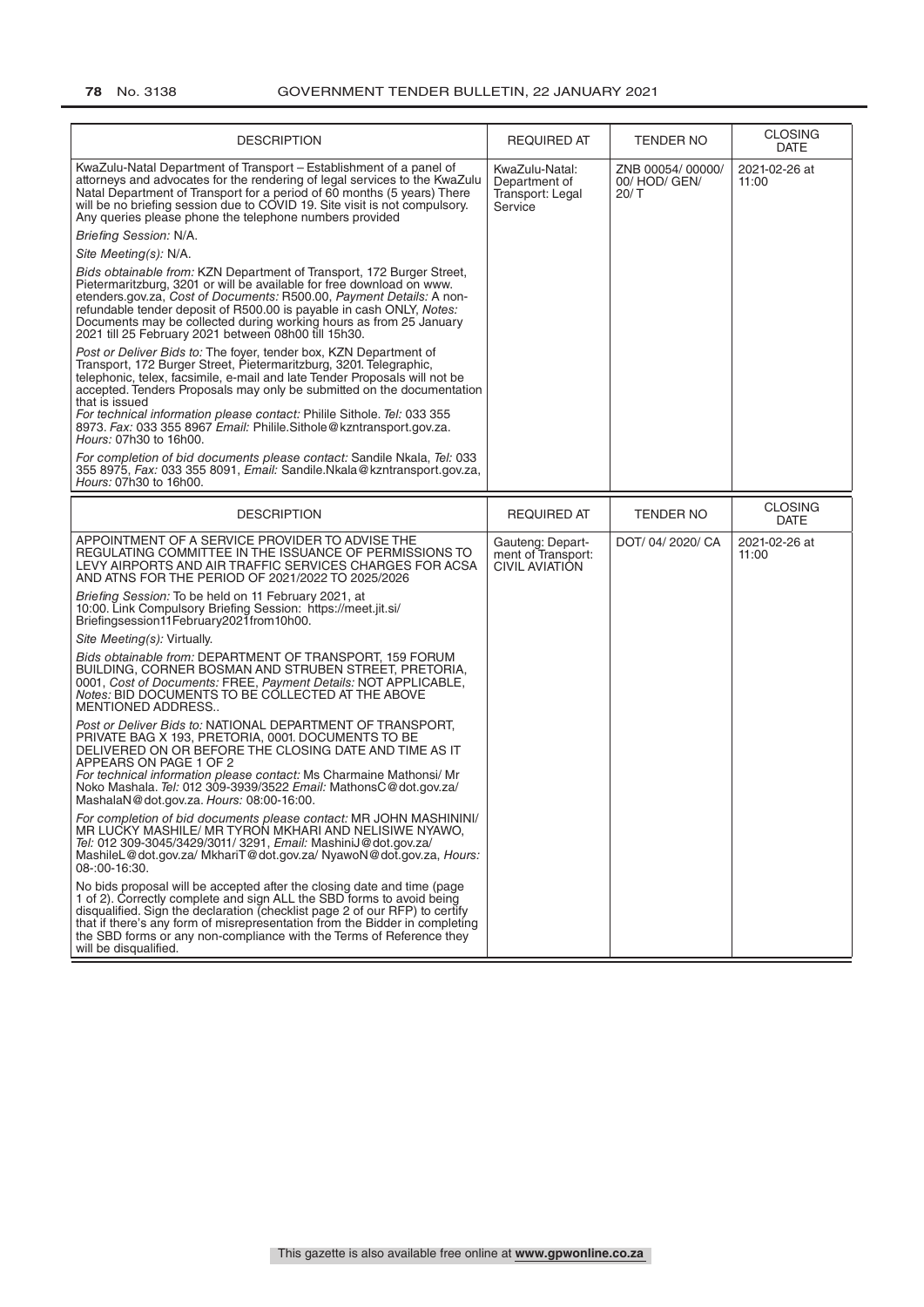| <b>DESCRIPTION</b>                                                                                                                                                                                                                                                                                                                                                                                                                                                                                                                                                                                                                                                                                                                                                                                                                                                                                                                                                                                                                                                                                                                                                                                                                                                                                                                                                                                                                                                                                                                                                                                                                                                                                                             | REQUIRED AT                                                                                                                             | TENDER NO                               | <b>CLOSING</b><br>DATE |
|--------------------------------------------------------------------------------------------------------------------------------------------------------------------------------------------------------------------------------------------------------------------------------------------------------------------------------------------------------------------------------------------------------------------------------------------------------------------------------------------------------------------------------------------------------------------------------------------------------------------------------------------------------------------------------------------------------------------------------------------------------------------------------------------------------------------------------------------------------------------------------------------------------------------------------------------------------------------------------------------------------------------------------------------------------------------------------------------------------------------------------------------------------------------------------------------------------------------------------------------------------------------------------------------------------------------------------------------------------------------------------------------------------------------------------------------------------------------------------------------------------------------------------------------------------------------------------------------------------------------------------------------------------------------------------------------------------------------------------|-----------------------------------------------------------------------------------------------------------------------------------------|-----------------------------------------|------------------------|
| APPOINTMENT OF A SERVICE PROVIDER: TRAVEL MANAGEMENT<br>COMPANY TO PROCURE THE DEPARTMENT'S TRAVEL<br>REQUIRMENTS SUCH AS GROUND TRANSPORT, ACCOMMODATION,<br>AIR TRANSPORT AND CONFERENCING. (BOTH TENDER<br>DOCUMENT AND PRESENTATION WILL BE ACCESSIBLE ON<br>DEPARTMENTAL WEBSITE.<br>Briefing Session: No Briefing Session<br>Site Meeting(s): None.<br>Bids obtainable from: DEPARTMENT OF TRANSPORT, 159<br>FORUM BUILDING. CORNER BOSMAN AND STRUBEN STREET.<br>PRETORIA,0001, Cost of Documents: FREE, Payment Details: NOT<br>APPLICABLE, Notes: BID DOCUMENTS TO BE COLLECTED AT THE<br>ABOVE MENTIONED ADDRESS<br>Post or Deliver Bids to: NATIONAL DEPARTMENT OF TRANSPORT<br>PRIVATE BAG X 193<br>PRETORIA, 0001. DOCUMENTS TO BE DELIVERED ON OR BEFORE<br>THE CLOSING DATE AND TIME AS IT APPEARS ON PAGE 1 OF 2<br>For technical information please contact: Ms Elisa Eeland/ Ms Itumeleng<br>Lehari. Tel: 012 309-3562/ 3832 Email: EelandE@dot.gov.za/ Leharil@dot.<br>gov.za. Hours: 08:00-16:00.<br>For completion of bid documents please contact: MR JOHN MASHININI/<br>MR LUCKY MASHILE/ MR TYRON MKHARI AND NELISIWE NYAWO,<br>Tel: 012 309-3045/3429/3011/ 3291, Email: MashiniJ@dot.gov.za/<br>MashileL@dot.gov.za/MkhariT@dot.gov.za/NyawoN@dot.gov.za, Hours:<br>08-:00-16:30.<br>No bids proposal will be accepted after the closing date and time (page)<br>1 of 2). Correctly complete and sign ALL the SBD forms to avoid being<br>disqualified. Sign the declaration (checklist page 2 of our RFP) to certify<br>that if there's any form of misrepresentation from the Bidder in completing<br>the SBD forms or any non-compliance with the Terms of Reference they<br>will be disqualified | Gauteng: Depart-<br>ment of Transport:<br><b>CHIEF OPERA-</b><br><b>TIONS OFFICER</b>                                                   | DOT/ 03/ 2020/<br>COO                   | 2021-02-15 at<br>11:00 |
| <b>DESCRIPTION</b>                                                                                                                                                                                                                                                                                                                                                                                                                                                                                                                                                                                                                                                                                                                                                                                                                                                                                                                                                                                                                                                                                                                                                                                                                                                                                                                                                                                                                                                                                                                                                                                                                                                                                                             | <b>REQUIRED AT</b>                                                                                                                      | <b>TENDER NO</b>                        | <b>CLOSING</b><br>DATE |
| THE FINANCIAL INTELLIGENCE REQUEST PROPOSALS FROM<br>SERVICE PROVIDERS TO PROCURE A BOARDROOM WIRELESS<br>TABLE MICROPHONES SOLUTION<br>Briefing Session: To be held on 03 February 2021, at 11:00. A<br>COMPULSORY BRIEFING SESSION WILL BE CONDUCTED ON 03<br>FEBRUARY 2021 AT 11H00. BIDDERS ARE REQUIRED TO CONFIRM<br>ATTENDANCE BY 29 JANUARY 2020 TO LUSCHEN.PILLAY@FIC.GOV.<br>ZA TO ENSURE COVID PROTOCOLS ARE FOLLOWED. ONLY ONE<br>REPRESENTATIVE PER COMPANY WILL BE ALLOWED INTO THE<br>COMPULSORY BRIEFING SESSION TO AVOID OVERCROWDING<br>Site Meeting(s): PLACE: FINANCIAL INTELLIGENCE CENTRE<br>BYLSBRIDGE OFFICE PARK<br>CNR JEAN AVENUE &<br>OLIVENHOUTBOSCH (13 CANDELA STREET,HIGVELD EXT 73<br>CENTURION)<br><b>HIGHVELD</b><br>CENTURION.<br>Bids obtainable from: TENDER DOCUMENTS CAN BE DOWNLOADED<br>ON THE NATIONAL TREASURY E -PORTAL ALTERNATIVELY (SOFT<br>COPIES) CAN BE REQUESTED VIA E-MAIL FROM THIS ADDRESS-<br>TENDERS@FIC.GOV.ZA<br>TENDER DOCUMENTS ARE ISSUED OUT AT NO COST. SERVICE<br>PROVIDERS ARE REQUESTED TO SUBMIT 1 ORIGINAL AND 3<br>COPIES OF BID DOCUMENT<br>, Payment Details: NO PAYMENT<br>Post or Deliver Bids to: FINANCIAL INTELLIGENCE CENTRE,<br>BYLSBRIDGE OFFICE PARK, CNR JEAN AVENUE &<br>OLIVENHOUTBOSCH (13 CANDELA<br>STREET, HIGVELD EXT 73 CENTURION) HIGHVELD CENTURION.<br>HAND DELIVERED AT THE RECEPTION OR IN THE BID/TENDER BOX<br>BEFORE THE CLOSING DATE AND TIME<br>For technical information please contact: LUSCHEN PILLAY. Tel: 012 641<br>6000 Email: Tenders@fic.gov.za. Hours: 08:00 - 05:00.<br>For completion of bid documents please contact: LUSCHEN PILLAY,<br>Tel: 012 641 6000, Email: Tenders@fic.gov.za, Hours: 08:00-05:00.    | National: FINAN-<br>CIAL INTELLI-<br><b>GENCE CENTRE:</b><br><b>INFORMATION</b><br>AND COMMUNICA-<br><b>TION TECHNOL-</b><br><b>OGY</b> | FIC/ RFB/ BOARD-<br>ROOMSND/05/<br>2021 | 2021-02-12 at<br>11:00 |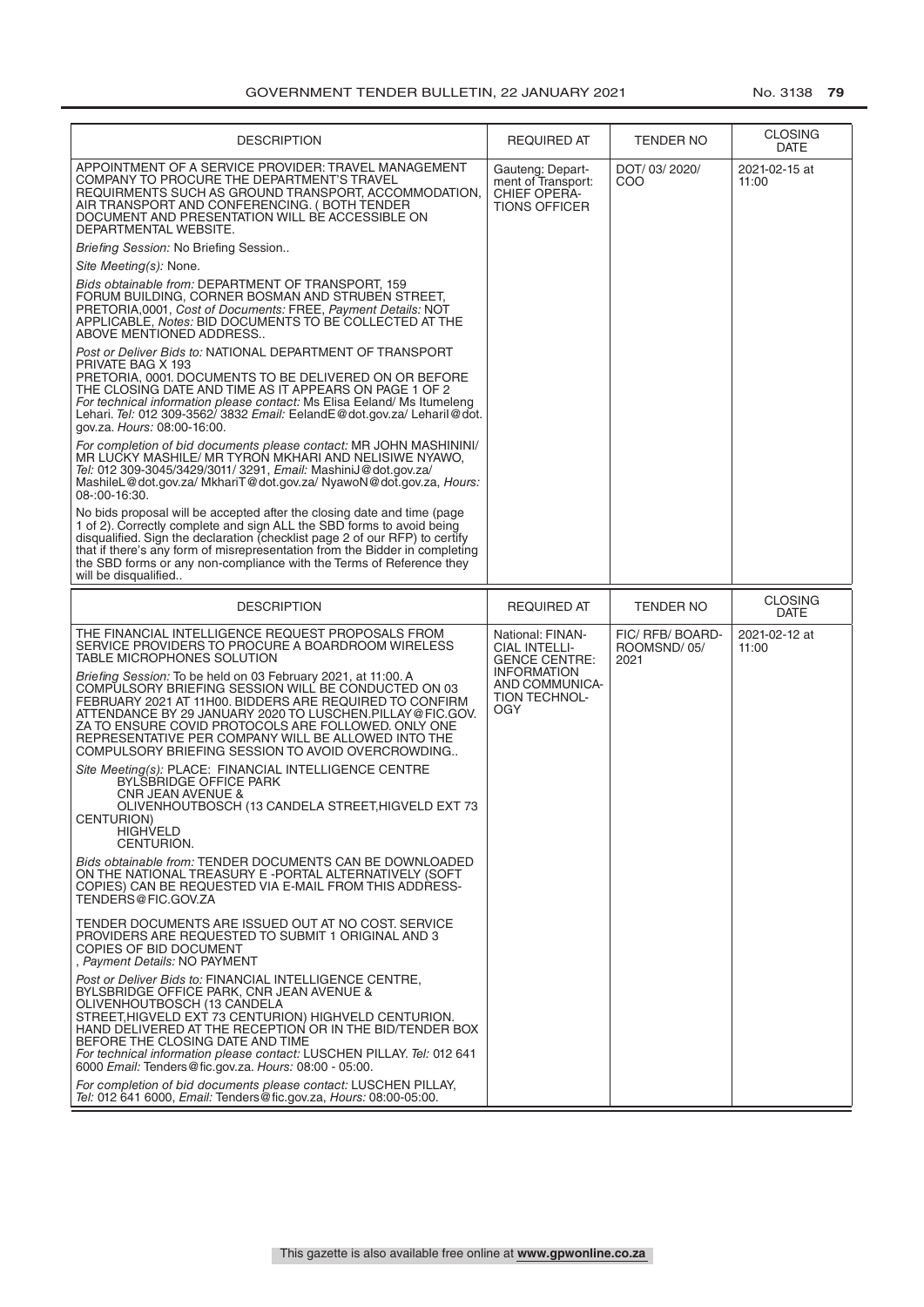| <b>DESCRIPTION</b>                                                                                                                                                                                                                                                                                                                                                                                                                                                                                                                                                                                                                                                                                                                                                                                                                                                                                                                                                                                                                                                                                                                                                                         | <b>REQUIRED AT</b>                                                 | <b>TENDER NO</b>     | <b>CLOSING</b><br><b>DATE</b> |
|--------------------------------------------------------------------------------------------------------------------------------------------------------------------------------------------------------------------------------------------------------------------------------------------------------------------------------------------------------------------------------------------------------------------------------------------------------------------------------------------------------------------------------------------------------------------------------------------------------------------------------------------------------------------------------------------------------------------------------------------------------------------------------------------------------------------------------------------------------------------------------------------------------------------------------------------------------------------------------------------------------------------------------------------------------------------------------------------------------------------------------------------------------------------------------------------|--------------------------------------------------------------------|----------------------|-------------------------------|
| Provision of insurance broking services<br>Briefing Session: There is no briefing session for this bid.<br>Site Meeting(s): Not applicable.<br>Bids obtainable from: Website: www.fsca.co.za or request for bid<br>document can be addressed to tenders@fsca.co.za. Cost of Documents:<br>No cost, Payment Details: Not applicable, Notes: Not applicable.<br>Post or Deliver Bids to: Financial Sector Conduct Authority, Riverwalk<br>Office Park, Block B, 41 Matroosberg Road (Corner Garsfontein and<br>Matroosberg Roads), Ashlea Gardens, Extension 6, Menlo Park, South<br>Africa, 0081. Bids must be properly packaged and deposited on or before<br>the closing date and before the closing time in the tender box situated at<br>the main entrance of the Financial Sector Conduct Authority Offices                                                                                                                                                                                                                                                                                                                                                                            | Gauteng: Financial<br>Services Board:<br><b>Risk and Assurance</b> | FSCA2020/21-<br>T012 | 2021-02-16 at<br>11:00        |
| For technical information please contact: Monicca Masenya. Tel: 012 422<br>2980 Email: tenders@fsca.co.za. Hours: 07:45 -16:30.<br>For completion of bid documents please contact: Monicca Masenya,<br>Tel: 012 422 2980, Email: tenders@fsca.co.za, Hours: 07:45 - 16:30.<br>All enquiries must be in writing and be addressed to tenders@fsca.co.za.                                                                                                                                                                                                                                                                                                                                                                                                                                                                                                                                                                                                                                                                                                                                                                                                                                     |                                                                    |                      |                               |
|                                                                                                                                                                                                                                                                                                                                                                                                                                                                                                                                                                                                                                                                                                                                                                                                                                                                                                                                                                                                                                                                                                                                                                                            |                                                                    |                      | <b>CLOSING</b>                |
| <b>DESCRIPTION</b>                                                                                                                                                                                                                                                                                                                                                                                                                                                                                                                                                                                                                                                                                                                                                                                                                                                                                                                                                                                                                                                                                                                                                                         | <b>REQUIRED AT</b>                                                 | TENDER NO            | <b>DATE</b>                   |
| Provision of a comprehensive employee wellness programme<br>Briefing Session: There is no briefing session for this bid.<br>Site Meeting(s): Not applicable.<br>Bids obtainable from: Website: www.fsca.co.za or request for bid<br>document can be addressed to tenders@fsca.co.za. Cost of Documents:<br>No cost, Payment Details: Not applicable, Notes: Not applicable.<br>Post or Deliver Bids to: Financial Sector Conduct Authority, Riverwalk<br>Office Park, Block B, 41 Matroosberg Road (Corner Garsfontein and<br>Matroosberg Roads), Ashlea Gardens, Extension 6, Menlo Park, South<br>Africa, 0081. Bids must be properly packaged and deposited on or before<br>the closing date and before the closing time in the tender box situated at<br>the main entrance of the Financial Sector Conduct Authority Offices<br>For technical information please contact: Monicca Masenya. Tel: 012 422<br>2980 Email: tenders@fsca.co.za. Hours: 07:45 -16:30.<br>For completion of bid documents please contact: Monicca Masenya,<br>Tel: 012 422 2980, Email: tenders@fsca.co.za, Hours: 07:45 - 16:30.<br>All enquiries must be in writing and be addressed to tenders@fsca.co.za. | Gauteng: Financial<br>Services Board:<br>Human Resources           | FSCA2020/21-<br>T014 | 2021-02-16 at<br>11:00        |
| <b>DESCRIPTION</b>                                                                                                                                                                                                                                                                                                                                                                                                                                                                                                                                                                                                                                                                                                                                                                                                                                                                                                                                                                                                                                                                                                                                                                         | <b>REQUIRED AT</b>                                                 | <b>TENDER NO</b>     | <b>CLOSING</b><br><b>DATE</b> |
| Panel of psychometric assessment services<br>Briefing Session: There is no briefing session for this bid.<br>Site Meeting(s): Not applicable.<br>Bids obtainable from: Website: www.fsca.co.za or request for bid<br>document can be addressed to tenders@fsca.co.za, Cost of Documents:<br>No cost, Payment Details: Not applicable, Notes: Not applicable.<br>Post or Deliver Bids to: Financial Sector Conduct Authority, Riverwalk<br>Office Park, Block B, 41 Matroosberg Road (Corner Garsfontein and<br>Matroosberg Roads), Ashlea Gardens, Extension 6, Menlo Park, South<br>Africa, 0081. Bids must be properly packaged and deposited on or before<br>the closing date and before the closing time in the tender box situated at<br>the main entrance of the Financial Sector Conduct Authority Offices<br>For technical information please contact: Monicca Masenya. Tel: 012 422<br>2980 Email: tenders@fsca.co.za. Hours: 07:45 -16:30.<br>For completion of bid documents please contact: Monicca Masenya,<br>Tel: 012 422 2980, Email: tenders @fsca.co.za, Hours: 07:45 - 16:30.<br>All enquiries must be in writing and be addressed to tenders@fsca.co.za.               | Gauteng: Financial<br>Services Board:<br>Human Resource            | FSCA2020/21-<br>T013 | 2021-02-16 at<br>11:00        |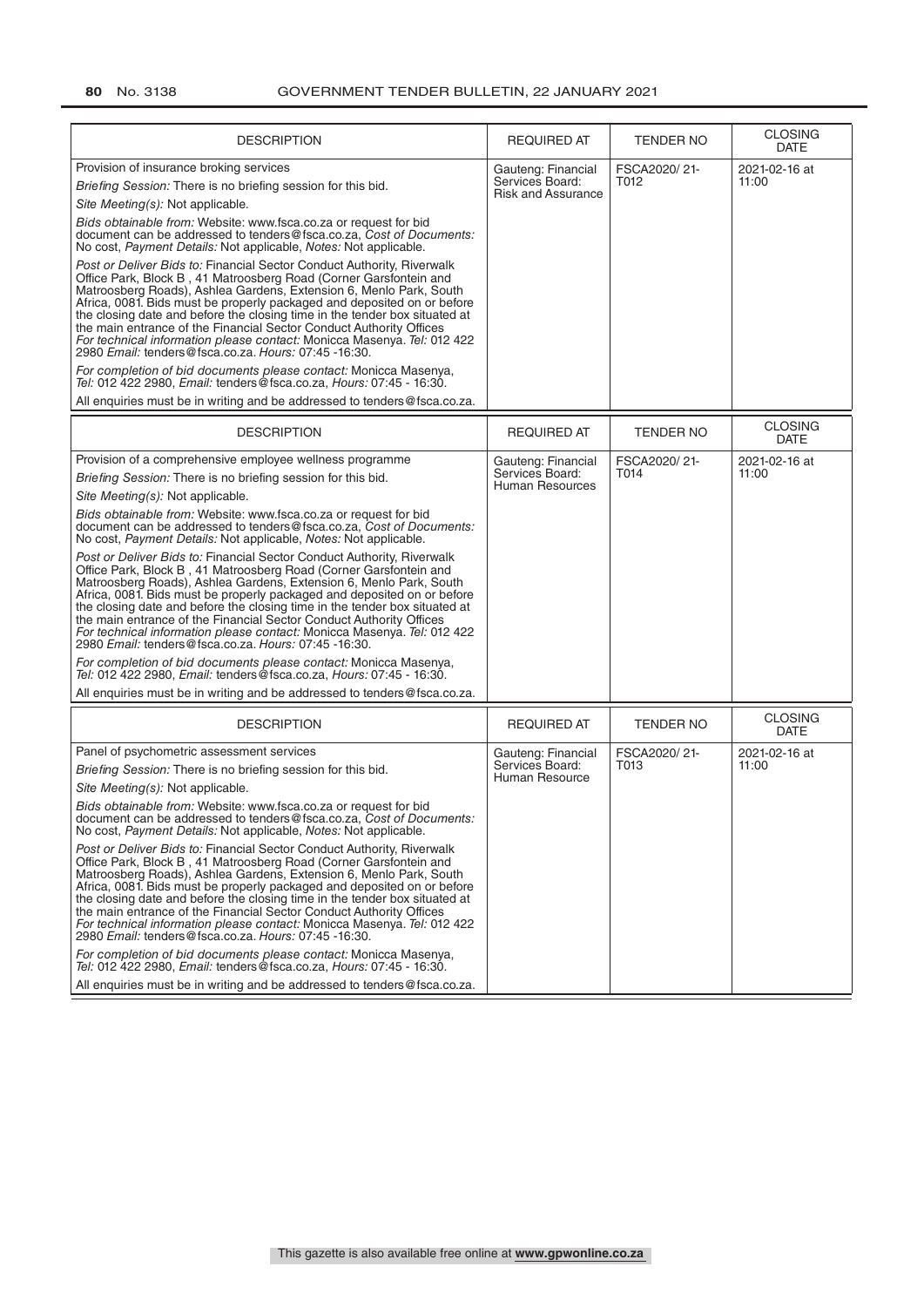| <b>DESCRIPTION</b>                                                                                                                                                                                                                                                                                                                                                                                                                                                                                                                                    | REQUIRED AT                                                                                                             | <b>TENDER NO</b>         | <b>CLOSING</b><br>DATE |
|-------------------------------------------------------------------------------------------------------------------------------------------------------------------------------------------------------------------------------------------------------------------------------------------------------------------------------------------------------------------------------------------------------------------------------------------------------------------------------------------------------------------------------------------------------|-------------------------------------------------------------------------------------------------------------------------|--------------------------|------------------------|
| Provision for an application integration platform.<br>Briefing Session: To be held on 03 February 2021, at 09:00. Non-<br>compulsory online briefing session                                                                                                                                                                                                                                                                                                                                                                                          | Gauteng: Financial<br>Services Board:<br><b>ICT Department</b>                                                          | FSCA2020/21-<br>T016     | 2021-03-02 at<br>11:00 |
| Site Meeting(s): Briefing session to be held online. Microsoft Teams<br>link will be provided on the Financial Sector Conduct Authority (FSCA)<br>website                                                                                                                                                                                                                                                                                                                                                                                             |                                                                                                                         |                          |                        |
| Bids obtainable from: Website: www.fsca.co.za or request for bid<br>document can be addressed to tenders@fsca.co.za, Cost of Documents:<br>No cost, Payment Details: Not applicable, Notes: Not applicable.                                                                                                                                                                                                                                                                                                                                           |                                                                                                                         |                          |                        |
| Post or Deliver Bids to: Financial Sector Conduct Authority<br>Riverwalk Office Park, Block B, 41 Matroosberg Road (Corner<br>Garsfontein and Matroosberg Roads)<br>Ashlea Gardens, Extension 6, Menlo Park, South Africa, 0081. Bids must<br>be properly packaged and deposited on or before the closing date and<br>before the closing time in the tender box situated at the main entrance of<br>the Financial Sector Conduct Authority Offices.                                                                                                   |                                                                                                                         |                          |                        |
| For technical information please contact: Monicca Masenya. Tel: 012 422<br>2980 Email: tenders@fsca.co.za. Hours: 07:45 -16:30.                                                                                                                                                                                                                                                                                                                                                                                                                       |                                                                                                                         |                          |                        |
| For completion of bid documents please contact: Monicca Masenya,<br>Tel: 012 422 2980. Email: tenders @fsca.co.za. Hours: 07:45 - 16:30.                                                                                                                                                                                                                                                                                                                                                                                                              |                                                                                                                         |                          |                        |
| All enquiries must be in writing and be addressed to tenders@fsca.co.za.                                                                                                                                                                                                                                                                                                                                                                                                                                                                              |                                                                                                                         |                          |                        |
| <b>DESCRIPTION</b>                                                                                                                                                                                                                                                                                                                                                                                                                                                                                                                                    | <b>REQUIRED AT</b>                                                                                                      | <b>TENDER NO</b>         | <b>CLOSING</b><br>DATE |
| Production, translation and flighting of the FSCA advertisement.<br>Briefing Session: There is no briefing session for this bid<br>Site Meeting(s): Not applicable<br>Bids obtainable from: Website: www.fsca.co.za or request for bid<br>document can be addressed to tenders@fsca.co.za, Cost of Documents:<br>No cost, Payment Details: Not applicable, Notes: Not applicable.<br>Post or Deliver Bids to: Financial Sector Conduct Authority<br>Riverwalk Office Park, Block B, 41 Matroosberg Road (Corner<br>Garsfontein and Matroosberg Roads) | Gauteng: Financial<br>Services Board:<br>Communication and<br>Language Services                                         | FSCA2020/21-<br>T017     | 2021-02-23 at<br>11:00 |
| Ashlea Gardens, Extension 6, Menlo Park, South Africa, 0081. Bids must<br>be properly packaged and deposited on or before the closing date and<br>before the closing time in the tender box situated at the main entrance of<br>the Financial Sector Conduct Authority Offices.<br>For technical information please contact: Monicca Masenya. Tel: 012 422                                                                                                                                                                                            |                                                                                                                         |                          |                        |
| 2980 Email: tenders@fsca.co.za. Hours: 07:45 -16:30.<br>For completion of bid documents please contact: Monicca Masenya,<br>Tel: 012 422 2980, Email: tenders@fsca.co.za, Hours: 07:45 - 16:30.                                                                                                                                                                                                                                                                                                                                                       |                                                                                                                         |                          |                        |
| All enquiries must be in writing and be addressed to tenders @fsca.co.za.                                                                                                                                                                                                                                                                                                                                                                                                                                                                             |                                                                                                                         |                          |                        |
| <b>DESCRIPTION</b>                                                                                                                                                                                                                                                                                                                                                                                                                                                                                                                                    | <b>REQUIRED AT</b>                                                                                                      | <b>TENDER NO</b>         | <b>CLOSING</b><br>DATE |
| FoodBev SETA invites all suitable prospective service providers to bid<br>for the design and implement its Public Relations Strategies in order to<br>positively improve and influence the perception of its stakeholders and the<br>general public at large. FB SETA (20-21) T0028<br>Briefing Session: N/A.<br>Site Meeting(s):                                                                                                                                                                                                                     | Gauteng: Food and<br>Beverages Manu-<br>facturing Industry:<br>Department of<br><b>Higher Education</b><br>and Training | FB SETA (20-21)<br>T0028 | 2020-02-22 at<br>13:00 |
| Bids obtainable from: scm@foodbev.co.za                                                                                                                                                                                                                                                                                                                                                                                                                                                                                                               |                                                                                                                         |                          |                        |
| Post or Deliver Bids to: 13 Autumn Road Rivonia. The closing date for<br>proposals is 26th of October 2020 @ 13:00 pm Suppliers must reach the<br>FBS before or on the closing date and time. Bidders must submit two<br>hard copies of their proposal and one PDF file on Memory stick clearly<br>marked. Bids must be hand delivered and deposited in a bid box situated<br>at FoodBev SETA<br>For technical information please contact: Nozibongo Socishe.<br>Tel: 0112537300 Email: scm@foodbev.co.za. Hours: 09:00am - 16:00pm.                  |                                                                                                                         |                          |                        |
| For completion of bid documents please contact: Lunga Mokoena,<br>Tel: 0112537300, Email: scm@foodbev.co.za, Hours: 09:00am - 16:00pm.                                                                                                                                                                                                                                                                                                                                                                                                                |                                                                                                                         |                          |                        |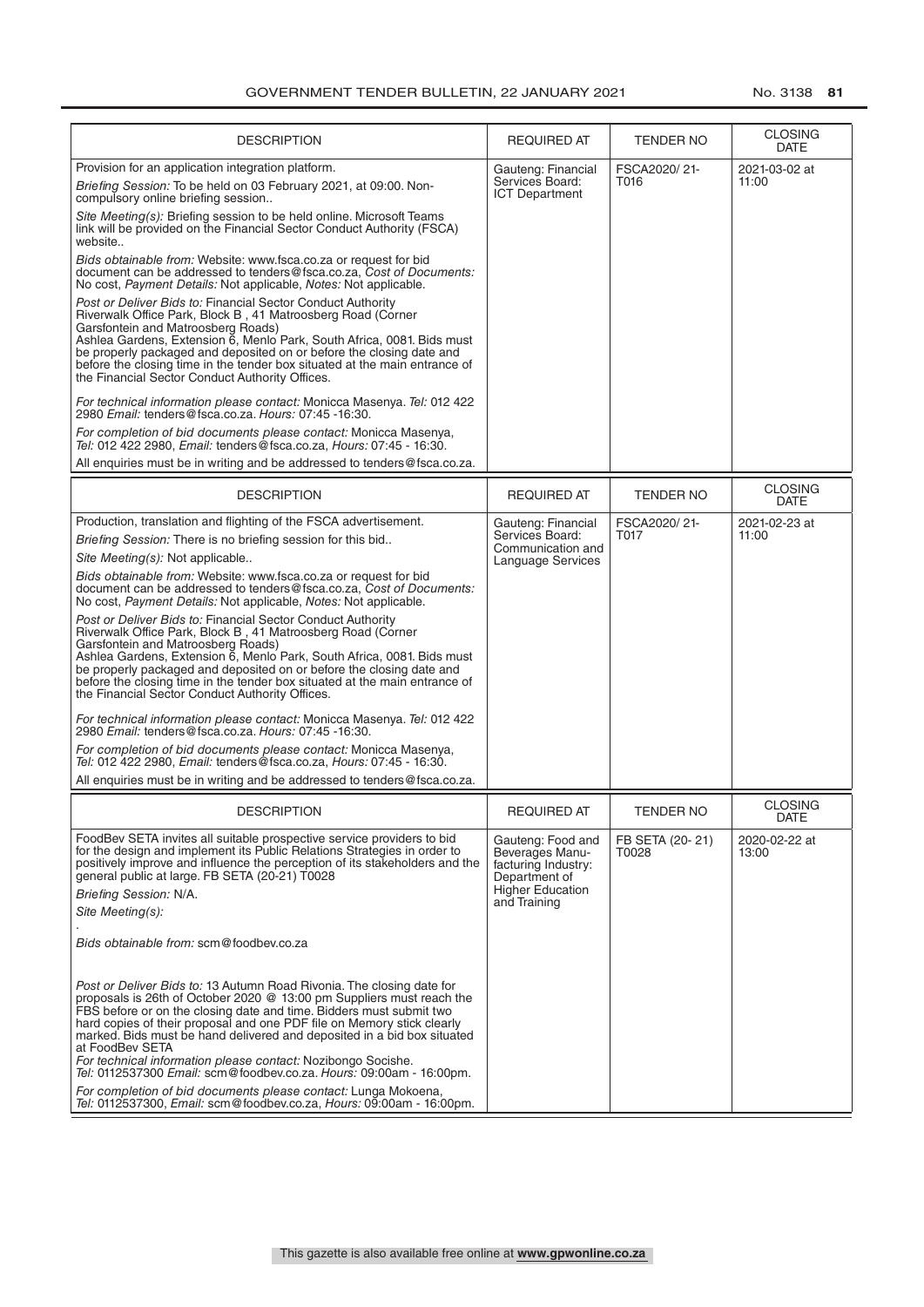| <b>DESCRIPTION</b>                                                                                                                                                                                                                                                                                                                                                                                                                                                                                                                                                                                                                                                                                                                                                                                                                                                                                                                                                                                                                                                                                                                                                                                                                                                                                                                                                                                                                          | <b>REQUIRED AT</b>                                                                                                       | <b>TENDER NO</b>              | <b>CLOSING</b><br><b>DATE</b> |
|---------------------------------------------------------------------------------------------------------------------------------------------------------------------------------------------------------------------------------------------------------------------------------------------------------------------------------------------------------------------------------------------------------------------------------------------------------------------------------------------------------------------------------------------------------------------------------------------------------------------------------------------------------------------------------------------------------------------------------------------------------------------------------------------------------------------------------------------------------------------------------------------------------------------------------------------------------------------------------------------------------------------------------------------------------------------------------------------------------------------------------------------------------------------------------------------------------------------------------------------------------------------------------------------------------------------------------------------------------------------------------------------------------------------------------------------|--------------------------------------------------------------------------------------------------------------------------|-------------------------------|-------------------------------|
| APPOINTMENT OF A SERVICE PROVIDER TO DEVELOP. ENHANCE<br>AND CUSTOMISE A MANAGEMENT INFORMATION SYSTEM (MIS) TO<br>THE INSETA FOR A PERIOD OF TWELVE (12) MONTHS FROM DATE<br>OF APPOINTMENT<br>Briefing Session: To be held on 26 January 2021, at 11:00. Not<br>Compulsory - Microsoft Teams (Online) Bidders who wish to attend the<br>briefing session must send an email to bids@inseta.org.za on or before<br>close of business 25th January 2021 Alternatively, bidders can send any<br>questions via email to bids@inseta.org.za. Answers to those questions will<br>be published on the ETender Portal and INSETA Website<br>Bids obtainable from: 1. Website - no cost<br>www.inseta.org.za<br>Goverment ETender Portal<br>, Payment Details: N/A<br>Post or Deliver Bids to: SCM Team<br>Supply Chain Management<br>INSETA, Ground Floor, 37 Empire Road, Parktown, Johannesburg,<br>2193. Bids should be submitted in a sealed envelope, marked with Bid<br>description and number, closing date and time and the name of the bidder.<br>Bids must be deposited in the tender box situated at INSETA, Ground<br>Floor, 37 Empire Road, Parktown, Johannesburg.<br>For technical information please contact: SCM Team. Tel: 011 381 8900<br>Email: bids@inseta.org.za. Hours: 08h00 - 17h00.<br>For completion of bid documents please contact: SCM Team, Tel: 011 381<br>8900, Email: bids@inseta.org.za, Hours: 08h00 - 17h00. | Gauteng: Insurance<br>Sector Education<br>and Training Author-<br>ity: Information<br>Technology                         | PROJ/ 2020/ 21/ 03            | 2021-02-08 at<br>11:00        |
| This tender will be evaluated in terms of the 80/20 preferential point<br>system                                                                                                                                                                                                                                                                                                                                                                                                                                                                                                                                                                                                                                                                                                                                                                                                                                                                                                                                                                                                                                                                                                                                                                                                                                                                                                                                                            |                                                                                                                          |                               |                               |
| <b>DESCRIPTION</b>                                                                                                                                                                                                                                                                                                                                                                                                                                                                                                                                                                                                                                                                                                                                                                                                                                                                                                                                                                                                                                                                                                                                                                                                                                                                                                                                                                                                                          | <b>REQUIRED AT</b>                                                                                                       | <b>TENDER NO</b>              | <b>CLOSING</b><br><b>DATE</b> |
| Provision of Independent Verification Services<br>Briefing Session: To be held on 01 February 2021, at 11:00. Non-<br>Compulsory briefing session.<br>Site Meeting(s): Microsoft Teams.<br>Bids obtainable from: South African Medical Research Council Website<br>Link http://www.mrc.ac.za/tenders-or-scm/current-tenders. for download,<br>Cost of Documents: No Fee, Payment Details: N/A, Notes: Refer to the<br>Advert.<br>Post or Deliver Bids to: South African Medical Research Council, Tender<br>Box 1 & 2, Francie van Zyl Drive, Parow Valley, Tygerberg, Western Cape.<br>- Late, faxed or emailed bids will not be accepted. - No hardcopy bid<br>documents will be issued by the SAMRC<br>For technical information please contact: Lieve Vanleeuw (lieve.<br>vanleeuw@mrc.ac.za). Tel: 021 938 0821. Fax: N/A Email: lieve.<br>vanleeuw@mrc.ac.za. Hours: 08h00-16h00.<br>For completion of bid documents please contact: Supply Chain<br>Management, <i>Tel:</i> 021 938 0911, <i>Fax:</i> 021 938 0611, <i>Email:</i> tenders@mrc.<br>ac.za, <i>Hours:</i> 08h00-16h00.<br>Refer to the Advert.                                                                                                                                                                                                                                                                                                                          | National: Medical<br><b>Research Council</b><br>of South Africa:<br><b>OATBR</b>                                         | SAMRC/OATBR-<br>PIVS/2020/16  | 2021-02-19 at<br>11:00        |
| <b>DESCRIPTION</b>                                                                                                                                                                                                                                                                                                                                                                                                                                                                                                                                                                                                                                                                                                                                                                                                                                                                                                                                                                                                                                                                                                                                                                                                                                                                                                                                                                                                                          | <b>REQUIRED AT</b>                                                                                                       | TENDER NO                     | <b>CLOSING</b><br><b>DATE</b> |
| Mimecast Unified Email Management Solutions<br>Briefing Session: To be held on 09 February 2021, at 10:00. Non-<br>Compulsory briefing session.<br>Site Meeting(s): Microsoft Teams.<br>Bids obtainable from: South African Medical Research Council Website<br>Link http://www.mrc.ac.za/tenders-or-scm/current-tenders, for download.<br>Cost of Documents: No Fee, Payment Details: N/A, Notes: Refer to the<br>Advert.<br>Post or Deliver Bids to: South African Medical Research Council, Tender<br>Box No. 2, Francie van Zijl Drive, Parow Valley, Tygerberg, 7580, Western<br>Cape. - Late, faxed or emailed bids will not be accepted; - No hardcopy bid<br>documents will be issued by the SAMRC<br>For technical information please contact: Patrick Charls. Tel: 0219380900.<br>Fax: N/A Email: Patrick.Charls@mrc.ac.za. Hours: 08h00-16h00.<br>For completion of bid documents please contact: Supply Chain<br>Management, Tel: 021 938 0911, Fax: 021 938 0611, Email: tenders@mrc.<br>ac.za. <i>Hours:</i> 08h00-16h00.<br>Refer to the Advert.                                                                                                                                                                                                                                                                                                                                                                             | Western Cape:<br><b>Medical Research</b><br>Council of South<br>Africa: Information<br>Technology Ser-<br>vices Division | SAMRC/ ITSD-<br>MEMS/ 2020/13 | 2021-02-19 at<br>11:00        |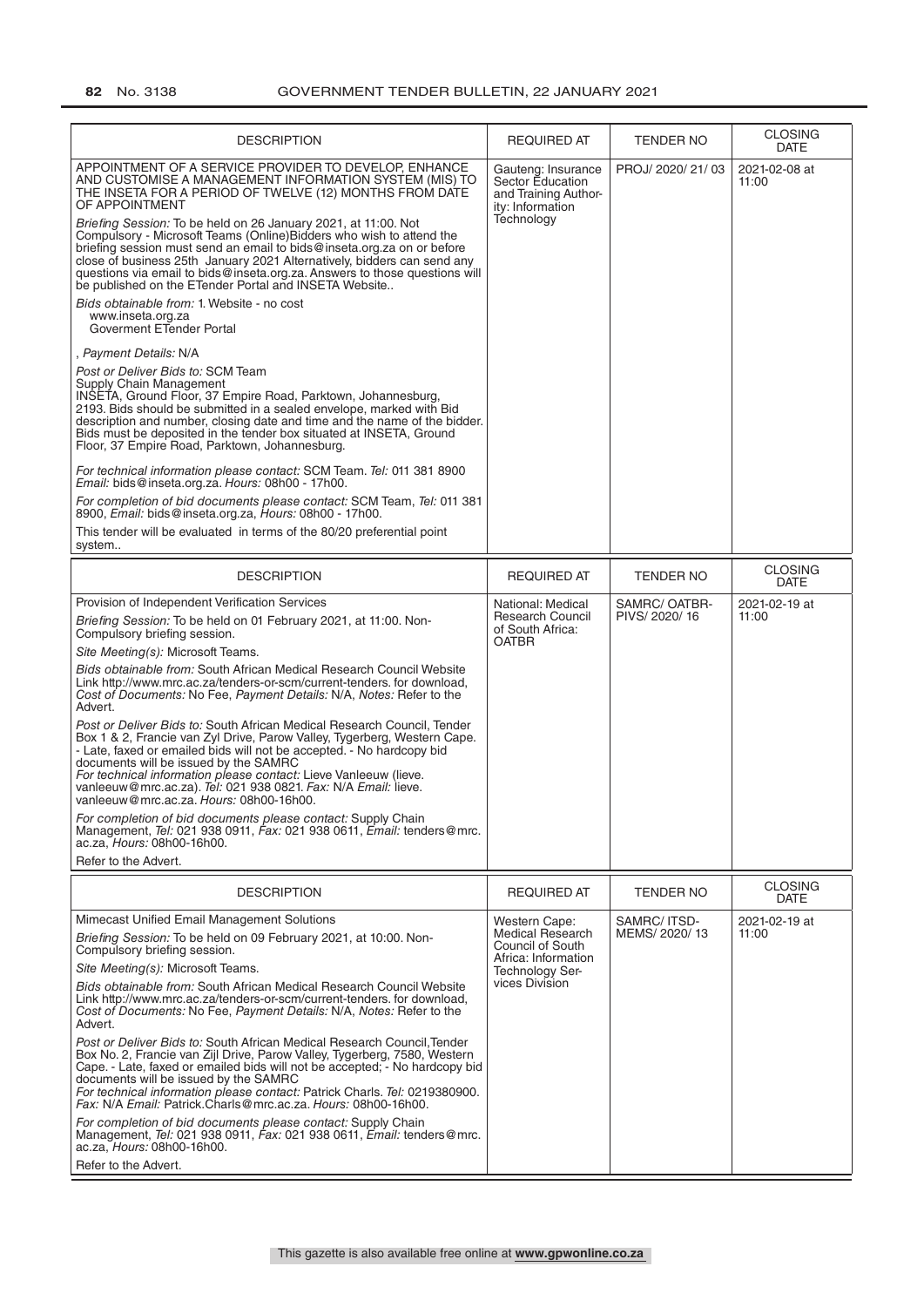| <b>DESCRIPTION</b>                                                                                                                                                                                                                                                                                                                                                                                                                                                                                                                                                                      | <b>REQUIRED AT</b>                                                           | TENDER NO        | <b>CLOSING</b><br>DATE        |
|-----------------------------------------------------------------------------------------------------------------------------------------------------------------------------------------------------------------------------------------------------------------------------------------------------------------------------------------------------------------------------------------------------------------------------------------------------------------------------------------------------------------------------------------------------------------------------------------|------------------------------------------------------------------------------|------------------|-------------------------------|
| APPOINTMENT OF SERVICE PROVIDER TO SUPPLY AND<br>INSTALL COMPUTER HARDWARE, SOFTWARE, NETWORK<br>INFRASTRUCTURE AND RELATED ITEMS FOR NATIONAL CREDIT<br>REGULATOR AND NATIONAL CONSUMER TRIBUNAL                                                                                                                                                                                                                                                                                                                                                                                       | National: National<br>Credit Regulator:<br>ICT                               | NCR737.01.2021   | 2021-02-19 at<br>11:00        |
| Briefing Session: To be held on 29 January 2021, at 11:00. VIRTUAL<br>BRIEFING SESSION. Bidders that if they are interested in attending the<br>compulsory virtual briefing session, they must reserve a space by sending<br>an email to procurement@ncr.org.za to request the link and the login<br>details for the session. The briefing will be conducted on NCR Microsoft<br>teams platform.                                                                                                                                                                                        |                                                                              |                  |                               |
| Site Meeting(s): ICT department will arrange a site visit with the Bidders<br>that attended the briefing. Site visit to be conducted in small groups<br>between the NCR and NCT offices as per the COVID 19 Regulations.                                                                                                                                                                                                                                                                                                                                                                |                                                                              |                  |                               |
| Bids obtainable from: Documents are only available Online E-Tender<br>Portal and NCR website, Payment Details: NONE, the document is free<br>download, Notes: N/A.                                                                                                                                                                                                                                                                                                                                                                                                                      |                                                                              |                  |                               |
| Post or Deliver Bids to: National Credit Regulator, 127-15th Road,<br>Randjiespark, Halfway House, Midrand. Proposals are to be submitted in<br>the marked tender box, in the reception area, National Credit Regulator,<br>127-15th Road, Randjiespark, Halfway House, Midrand. The tender box<br>will only be available for the depositing of proposals between 08h00 and<br>16h30 on weekdays (excluding public holidays)<br>For technical information please contact: Procurement Department.<br>Tel: 0115542713. Fax: NONE Email: procurement@ncr.org.za. Hours:<br>08H00 - 16H30. |                                                                              |                  |                               |
| For completion of bid documents please contact: Procurement<br>Department, Tel: 0115542713, Fax: NONE, Email: procurement@ncr.org.<br>za, Hours: 08H00 - 16H30.                                                                                                                                                                                                                                                                                                                                                                                                                         |                                                                              |                  |                               |
| NCR prefers that interested service providers must use email for any<br>queries.                                                                                                                                                                                                                                                                                                                                                                                                                                                                                                        |                                                                              |                  |                               |
| <b>DESCRIPTION</b>                                                                                                                                                                                                                                                                                                                                                                                                                                                                                                                                                                      | <b>REQUIRED AT</b>                                                           | <b>TENDER NO</b> | <b>CLOSING</b><br><b>DATE</b> |
| REQUEST FOR PROPOSALS: APPOINTMENT OF A SUITABLE<br>SERVICE PROVIDER FOR THE DEVELOPMENT, SUPPORT AND<br>TRAINING ON AN AUTOMATED TECHNICAL ASSESSMENT SOLUTION<br>FOR A THREE (03) YEARS                                                                                                                                                                                                                                                                                                                                                                                               | National: National<br>Home Build-<br>ers Registration<br>Council: Centre for | NHBRC 09/2020    | 2021-02-12 at<br>11:00        |
| Briefing Session: NO BRIEFING SESSION.                                                                                                                                                                                                                                                                                                                                                                                                                                                                                                                                                  | Research Housing<br>and Innovation                                           |                  |                               |
| Site Meeting(s): NO BRIEFING SESSION.                                                                                                                                                                                                                                                                                                                                                                                                                                                                                                                                                   |                                                                              |                  |                               |
| <i>Bids obtainable from:</i> Bid documents can be downloaded on the NHBRC<br>website: www.nhbrc.org.za/current-tenders from 22 January 2021, Cost of<br>Documents: 0, Payment Details: 0, Notes: TO BE DOWNLOADED FROM<br>NHBRC WEBSITÉ.                                                                                                                                                                                                                                                                                                                                                |                                                                              |                  |                               |
| Post or Deliver Bids to: All bids should be deposited to Tender Box at<br>NHBRC Head Office, 27 Leeuwkop road sunninghill. No faxed, emailed<br>and late bids will be accepted. ALL BIDS DOCUMENTS SHOULD BE<br>DEPOSITTED IN THE TENDER BOX AT NHBRC HEAD OFFICE, 27<br>LEEUWKOP ROAD SUNNINGHILL JOHANNESBURG<br>For technical information please contact: Ms Lulu Nenzinane. Tel: 011 317<br>0409 Email: tenders@nhbrc.org.za. Hours: 08H30 TO 16H30.                                                                                                                                |                                                                              |                  |                               |
| For completion of bid documents please contact: Ms Paballo Relela / Mr<br>Bernard Kekana, Tel: 011 317 0144 /0114, Email: tenders@nhbrc.org.za,<br>Hours: 08H30 TO 16H30.                                                                                                                                                                                                                                                                                                                                                                                                               |                                                                              |                  |                               |
| <b>DESCRIPTION</b>                                                                                                                                                                                                                                                                                                                                                                                                                                                                                                                                                                      | <b>REQUIRED AT</b>                                                           | TENDER NO        | <b>CLOSING</b><br><b>DATE</b> |
| Provision of the NSFAS Loan Book Valuation for a period of three (3)<br>years                                                                                                                                                                                                                                                                                                                                                                                                                                                                                                           | Western Cape:<br><b>National Student</b>                                     | SCMN015/2020     | 2021-02-26 at<br>11:00        |
| Briefing Session: N/A.                                                                                                                                                                                                                                                                                                                                                                                                                                                                                                                                                                  | <b>Financial Aid</b><br>Scheme: Higher                                       |                  |                               |
| Site Meeting(s): N/A.                                                                                                                                                                                                                                                                                                                                                                                                                                                                                                                                                                   | Education                                                                    |                  |                               |
| Bids obtainable from: www.nsfas.org.za                                                                                                                                                                                                                                                                                                                                                                                                                                                                                                                                                  |                                                                              |                  |                               |
| Post or Deliver Bids to: NSFAS Office, Supply Chain Management Unit,<br>1st Floor House Vincent, 10 Brodie Road, Wynberg, Cape Town<br>For technical information please contact: National Student Financial Aid<br>Scheme (NSFAS) Tel: 021 763 3200. Fax: N/A Email: scm@nsfas.org.za.<br>Hours: 08h30 - 17h00 Monday to Friday.                                                                                                                                                                                                                                                        |                                                                              |                  |                               |
| For completion of bid documents please contact: National Student<br>Financial Aid Scheme (NSFAS)., Tel: 021 763 3200, Fax: N/A,<br>Email: scm@nsfas.org.za, Hours: 08h30 - 17h00 Monday to Friday.                                                                                                                                                                                                                                                                                                                                                                                      |                                                                              |                  |                               |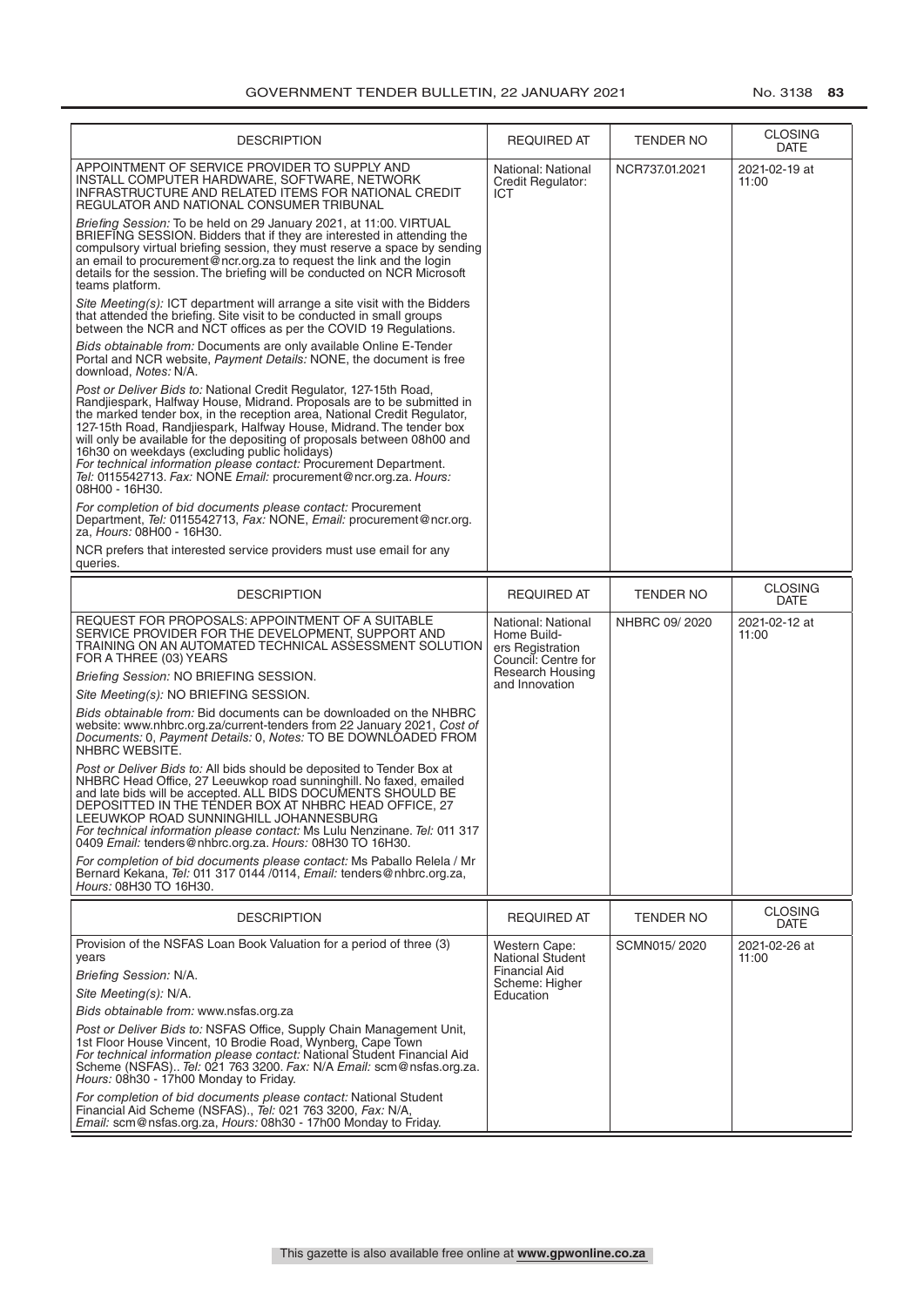| <b>DESCRIPTION</b>                                                                                                                                                                                                                                                                                                                                                                                                                                                           | <b>REQUIRED AT</b>                                                                  | <b>TENDER NO</b>              | <b>CLOSING</b><br><b>DATE</b> |
|------------------------------------------------------------------------------------------------------------------------------------------------------------------------------------------------------------------------------------------------------------------------------------------------------------------------------------------------------------------------------------------------------------------------------------------------------------------------------|-------------------------------------------------------------------------------------|-------------------------------|-------------------------------|
| THE RAF HEREBY INVITES EXPERIENCED. SUITABLY QUALIFIED<br>SERVICE PROVIDERS TO PROVIDE AN ACTUAL RESERVING<br>SOFTWARE SOLUTION & MAINTENANCE FOR THE ROAD ACCIDENT<br>FUND (RAF) FOR A PERIOD OF FIVE (5) YEARS                                                                                                                                                                                                                                                             | Gauteng: Road Ac-<br>cident Fund: Public<br>Entity                                  | RAF/2021/00001                | 2021-02-26 at<br>11:00        |
| Briefing Session: No Briefing Session.                                                                                                                                                                                                                                                                                                                                                                                                                                       |                                                                                     |                               |                               |
| Bids obtainable from: RFB Document will be available on the RAF<br>website: www.raf.co.za and eTender Portal<br>, Payment Details: N/A, Notes: N/A.                                                                                                                                                                                                                                                                                                                          |                                                                                     |                               |                               |
| Post or Deliver Bids to: Road Accident Fund, Eco-Glades Office Park<br>2.420 Witch-Hazel Avenue. Centurion. Bidders to sign the register at<br>reception when delivering their proposals<br>For technical information please contact: Ms. Ilish Seema. Tel: (012) 429<br>5135 Email: ilishs@raf.co.za. Hours: 7:45 - 16:00.                                                                                                                                                  |                                                                                     |                               |                               |
| For completion of bid documents please contact: Ms. Ilish Seema,<br>Tel: (012) 429 5135, Email: ilishs@raf.co.za, Hours: 07:45 - 16:00.                                                                                                                                                                                                                                                                                                                                      |                                                                                     |                               |                               |
| No telephonic queries will be entertained. All queries must be directed<br>via email and will be attended to as per the information stated in the bid<br>document.                                                                                                                                                                                                                                                                                                           |                                                                                     |                               |                               |
| <b>DESCRIPTION</b>                                                                                                                                                                                                                                                                                                                                                                                                                                                           | <b>REQUIRED AT</b>                                                                  | <b>TENDER NO</b>              | <b>CLOSING</b><br><b>DATE</b> |
| THE RAF HEREBY INVITES EXPERIENCED, SUITABLY QUALIFIED<br>SERVICE PROVIDERS FOR THE PROVISION OF DRY GOODS<br>(GROCERIES) FOR THE RAF'S HEAD OFFICE FOR A PERIOD OF<br>FIVE (5) YEARS                                                                                                                                                                                                                                                                                        | Gauteng: Road Ac-<br>cident Fund: Public<br>Entity                                  | RAF/2021/00002                | 2021-03-01 at<br>11:00        |
| Briefing Session: No Briefing Session.                                                                                                                                                                                                                                                                                                                                                                                                                                       |                                                                                     |                               |                               |
| Bids obtainable from: RFB Document will be available on the RAF<br>website: www.raf.co.za and eTender Portal<br>, Payment Details: N/A, Notes: N/A.                                                                                                                                                                                                                                                                                                                          |                                                                                     |                               |                               |
| Post or Deliver Bids to: Road Accident Fund, Eco-Glades Office Park<br>2, 420 Witch-Hazel Avenue, Centurion. Bidders to sign the register at<br>reception when delivering their proposals<br>For technical information please contact: Ms. Ilish Seema. Tel: (012) 429<br>5135 Email: ilishs@raf.co.za. Hours: 7:45 - 16:00.                                                                                                                                                 |                                                                                     |                               |                               |
| For completion of bid documents please contact: Ms. Ilish Seema,<br>Tel: (012) 429 5135, Email: ilishs@raf.co.za, Hours: 07:45 - 16:00.                                                                                                                                                                                                                                                                                                                                      |                                                                                     |                               |                               |
| No telephonic queries will be entertained. All queries must be directed<br>via email and will be attended to as per the information stated in the bid<br>document.                                                                                                                                                                                                                                                                                                           |                                                                                     |                               |                               |
| <b>DESCRIPTION</b>                                                                                                                                                                                                                                                                                                                                                                                                                                                           | <b>REQUIRED AT</b>                                                                  | <b>TENDER NO</b>              | <b>CLOSING</b><br><b>DATE</b> |
| South African Civil Aviation Authority (SACAA) currently want to invite a<br>firms of attorneys to submit proposals to enable them to be considered<br>in the process of appointment of the SACAA panel of attorneys. The<br>Panel of Attorneys will render legal services to the SACAA as and when<br>such services are required. The successful bidders will be appointed<br>for a period of five (5) years. The tender reference number is - SACAA/<br>PA/0005/2020-2021. | Gauteng: South Af-<br>rican Civil Aviation<br>Authority: Supply<br>Chain Management | SACAA/ PA/ 0005/<br>2020-2021 | 2021-02-12 at<br>11:00        |
| Briefing Session: None.                                                                                                                                                                                                                                                                                                                                                                                                                                                      |                                                                                     |                               |                               |
| Site Meeting(s): None.                                                                                                                                                                                                                                                                                                                                                                                                                                                       |                                                                                     |                               |                               |
| Bids obtainable from: The bid document can be obtained on the following<br>portals:<br>1. SACAA website - www.caa.co.za<br>2. National Treasury eTender Portal, Payment Details: None, Notes: None.                                                                                                                                                                                                                                                                          |                                                                                     |                               |                               |
| Post or Deliver Bids to: 16 Building Treur Close                                                                                                                                                                                                                                                                                                                                                                                                                             |                                                                                     |                               |                               |
| <b>Bekker Street</b><br>Waterfall Park, Midrand. For Attention: BEC Chairperson<br>For technical information please contact: Sambeso Mbande. Tel: 011 545<br>1020. Fax: 011 545 1455 Email: mbandes@caa.co.za. Hours: 08:00am -<br>16:30pm.                                                                                                                                                                                                                                  |                                                                                     |                               |                               |
| For completion of bid documents please contact: Sambeso Mbande,<br>Tel: 011 545 1020, Fax: 011 545 1455, Email: mbandes@caa.co.za, Hours:<br>08:00am - 16:30pm.                                                                                                                                                                                                                                                                                                              |                                                                                     |                               |                               |
| None.                                                                                                                                                                                                                                                                                                                                                                                                                                                                        |                                                                                     |                               |                               |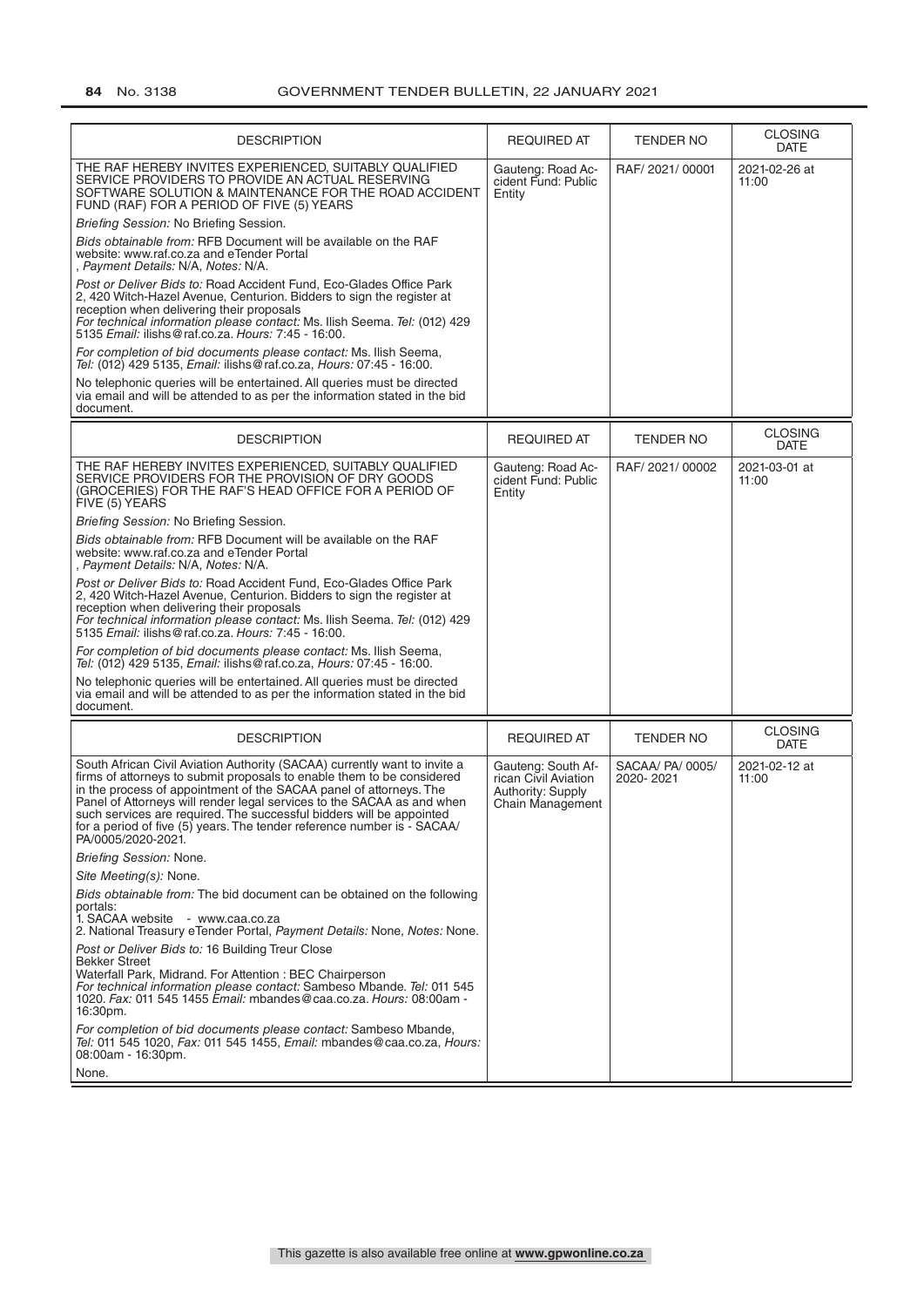| <b>DESCRIPTION</b>                                                                                                                                                                                                                                                                                                                                                                                                                                                                                                                                                                                                                                                                                                                                                                                      | <b>REQUIRED AT</b>                                          | TENDER NO               | <b>CLOSING</b><br><b>DATE</b> |
|---------------------------------------------------------------------------------------------------------------------------------------------------------------------------------------------------------------------------------------------------------------------------------------------------------------------------------------------------------------------------------------------------------------------------------------------------------------------------------------------------------------------------------------------------------------------------------------------------------------------------------------------------------------------------------------------------------------------------------------------------------------------------------------------------------|-------------------------------------------------------------|-------------------------|-------------------------------|
| The South African Social Security Agency hereby invites Service Providers<br>for the change management capability<br>Briefing Session: N/A.                                                                                                                                                                                                                                                                                                                                                                                                                                                                                                                                                                                                                                                             | National: South Afri-<br>can Social Security<br>Agency: CEO | SASSA: 55-20-<br>CEO-HO | 2021-02-12 at<br>11:00        |
| Bids obtainable from: Documents are obtainable from the National<br>Treasury eTender publication portal: www.etenders.gov.za, Cost of<br>Documents: N/A, Payment Details: N/A, Notes: No documents will be<br>issued at any SASSA offices                                                                                                                                                                                                                                                                                                                                                                                                                                                                                                                                                               |                                                             |                         |                               |
| Post or Deliver Bids to: All bid proposals should be deposited in the<br>tender box before the closing date and time at SASSA Head Office, 501<br>Prodinsa Building, Cnr Steve Biko (Beatrix) and Pretorius streets, Arcadia,<br>Pretoria. NB: By 1st September 2015 all suppliers doing business with<br>government should be registered on the Central Supplier Database (CSD)<br>and all organs of state need to utilize the suppliers registered on Central<br>Supplier Database when procuring goods and services. Kindly register<br>your business on National Treasury Central Supplier Database, to register<br>visit: www.csd.gov.za<br>For technical information please contact: Mogafe Mphahlele. Tel: 012-<br>400-4212. Fax: N/A Email: Change@Sassa.gov.za. Hours: 08:00-16:00<br>Mon-Fri. |                                                             |                         |                               |
| For completion of bid documents please contact: Ms Carin Koster,<br>Tel: 012-400-2140, Fax: N/A, Email: Change@Sassa.gov.za, Hours: 08:00-<br>16:00 Mon-Fri.                                                                                                                                                                                                                                                                                                                                                                                                                                                                                                                                                                                                                                            |                                                             |                         |                               |
| No bidder enquiries will be entertained after 10 days of the bid<br>advertisement.                                                                                                                                                                                                                                                                                                                                                                                                                                                                                                                                                                                                                                                                                                                      |                                                             |                         |                               |
| <b>DESCRIPTION</b>                                                                                                                                                                                                                                                                                                                                                                                                                                                                                                                                                                                                                                                                                                                                                                                      | <b>REQUIRED AT</b>                                          | <b>TENDER NO</b>        | <b>CLOSING</b><br><b>DATE</b> |
| APPOINTMENT OF A SERVICE PROVIDER FOR THE PROVISION<br>OF CUSTOMISED ALL-RISK COMMERCIAL INSURANCE SERVICES<br>AT SOUTH AFRICAN TOURISM (SAT) HEAD OFFICES IN 90 PROTES<br>ROAD, CHISLEHURSTON, SANDTON FOR A PERIOD OF THIRTY-SIX<br>(36) MONTHS                                                                                                                                                                                                                                                                                                                                                                                                                                                                                                                                                       | Gauteng: South<br>African Tourism:<br><b>FACILITIES</b>     | SAT188/20               | 2021-02-15 at<br>12:00        |
| Site Meeting(s): NOT APPLICABLE.                                                                                                                                                                                                                                                                                                                                                                                                                                                                                                                                                                                                                                                                                                                                                                        |                                                             |                         |                               |
| Bids obtainable from: https://www.southafrica.net/gl/en/corporate/page/<br>tenders, Payment Details: Not Applicable                                                                                                                                                                                                                                                                                                                                                                                                                                                                                                                                                                                                                                                                                     |                                                             |                         |                               |
| Post or Deliver Bids to: http://e-procurement.southafrica.net. Refer to bid<br>document on https://www.southafrica.net/gl/en/corporate/page/tenders<br>For technical information please contact: EVAH MKHWANAZI. Tel: +2711<br>895 3000 Email: Evah@southafrica.net. Hours: 08h00 to 16h30.                                                                                                                                                                                                                                                                                                                                                                                                                                                                                                             |                                                             |                         |                               |
| For completion of bid documents please contact: Evah Mkwanazi,<br>Tel: +2711 895 3000, Email: Evah@southafrica.net, Hours: 08h00 to<br>16h30.                                                                                                                                                                                                                                                                                                                                                                                                                                                                                                                                                                                                                                                           |                                                             |                         |                               |
| <b>DESCRIPTION</b>                                                                                                                                                                                                                                                                                                                                                                                                                                                                                                                                                                                                                                                                                                                                                                                      | <b>REQUIRED AT</b>                                          | TENDER NO               | <b>CLOSING</b><br><b>DATE</b> |
| PANEL OF RECRUITMENT AGENCY                                                                                                                                                                                                                                                                                                                                                                                                                                                                                                                                                                                                                                                                                                                                                                             | Gauteng: South                                              | SAT 186/21              | 2021-02-12 at                 |
| Briefing Session: No briefing.                                                                                                                                                                                                                                                                                                                                                                                                                                                                                                                                                                                                                                                                                                                                                                          | African Tourism:                                            |                         | 12:00                         |
| Site Meeting(s): Not Applicable.                                                                                                                                                                                                                                                                                                                                                                                                                                                                                                                                                                                                                                                                                                                                                                        | <b>HUMAN CAPITAL</b>                                        |                         |                               |
| Bids obtainable from: www.southafrica.net, https://e-procurement.<br>southafrica.net                                                                                                                                                                                                                                                                                                                                                                                                                                                                                                                                                                                                                                                                                                                    |                                                             |                         |                               |
| Post or Deliver Bids to: https://e-procurement.southafrica.net. https://e-<br>procurement.southafrica.net<br>For technical information please contact: Mr Raymond Mabuela. Tel: 011-<br>895-3182 Email: raymond@southafrica.net                                                                                                                                                                                                                                                                                                                                                                                                                                                                                                                                                                         |                                                             |                         |                               |
| For completion of bid documents please contact: Raymond Mabuela,<br>Tel: 011 895 3182, Email: raymond@southafrica.net                                                                                                                                                                                                                                                                                                                                                                                                                                                                                                                                                                                                                                                                                   |                                                             |                         |                               |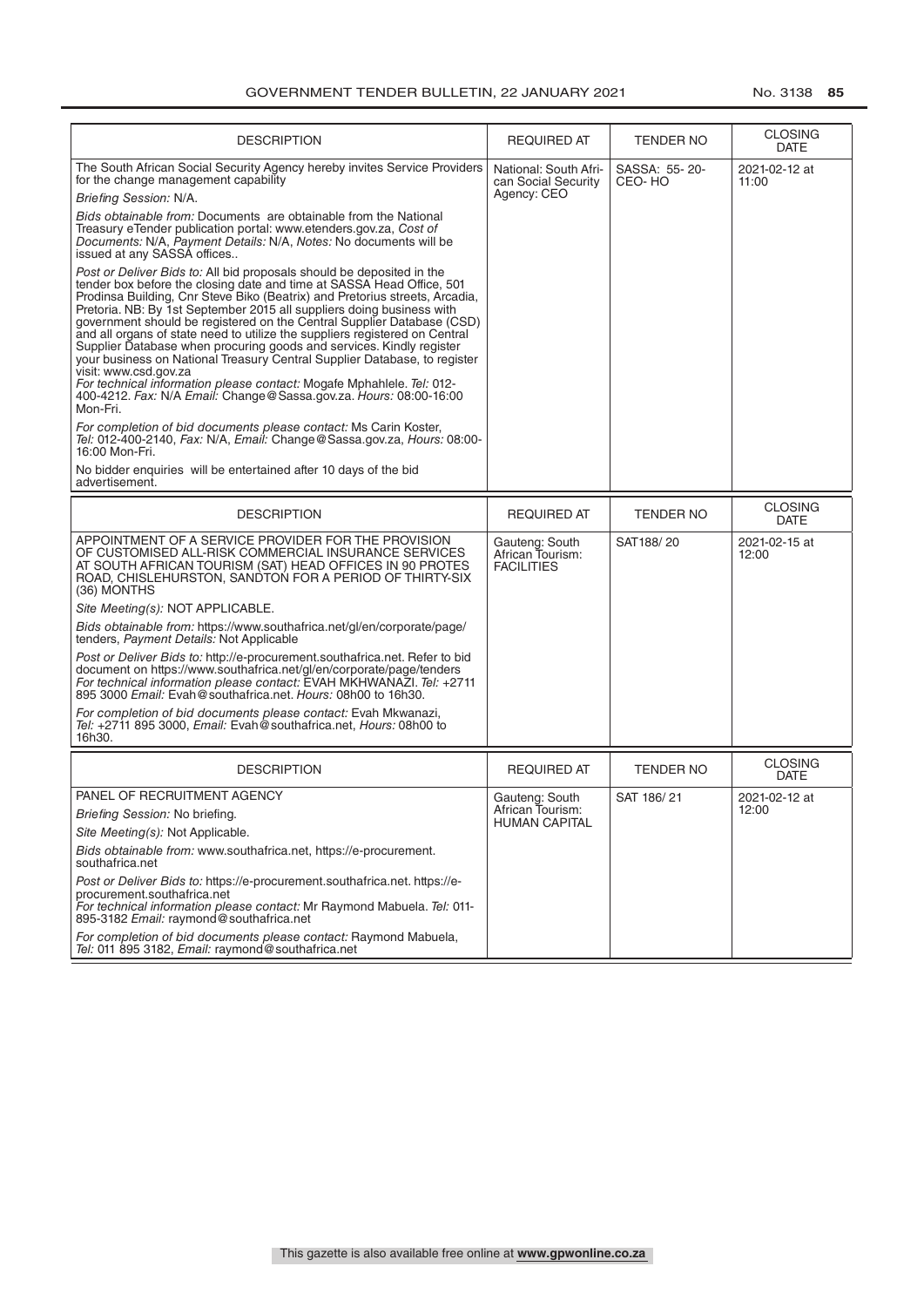| <b>DESCRIPTION</b>                                                                                                                                                                                                                                                                                                                                                                                                                                                                                                                                                                                                                                                                          | <b>REQUIRED AT</b>                                                     | TENDER NO        | <b>CLOSING</b><br><b>DATE</b>         |
|---------------------------------------------------------------------------------------------------------------------------------------------------------------------------------------------------------------------------------------------------------------------------------------------------------------------------------------------------------------------------------------------------------------------------------------------------------------------------------------------------------------------------------------------------------------------------------------------------------------------------------------------------------------------------------------------|------------------------------------------------------------------------|------------------|---------------------------------------|
| Appointment of a Service Provider for a Provision of Employee Wellness<br>Services programme to the Special Investigating Unit ("SIU") for a period<br>of three years (3) with an option to renew for a further period of two<br>(02) years. The full requirements/specifications are set out in the Bid<br>Document.                                                                                                                                                                                                                                                                                                                                                                       | Gauteng: Special<br>Investigating Unit:<br>Human Capital<br>Management | RFP: 002/01/2021 | 2021-02-12 at<br>11:00                |
| Briefing Session: N/A.                                                                                                                                                                                                                                                                                                                                                                                                                                                                                                                                                                                                                                                                      |                                                                        |                  |                                       |
| Site Meeting(s): N/A.                                                                                                                                                                                                                                                                                                                                                                                                                                                                                                                                                                                                                                                                       |                                                                        |                  |                                       |
| Bids obtainable from: Bid documents can be downloaded from www.siu.<br>org.za / supply Chain Management /Tenders / Current<br>Bid documents available from the 22 January 2021, Cost of Documents:<br>0.00, Payment Details: N/A, Notes: Two (2) hard copies and a USB copy<br>will be accepted                                                                                                                                                                                                                                                                                                                                                                                             |                                                                        |                  |                                       |
| Post or Deliver Bids to: Special Investigating Unit<br>Rentmeester Park, 74 Watermeyer Street, Meyerspark, Pretoria, 0184.<br>First Floor next to the SIU Reception Proposal must be delivered in a<br>separate sealed envelopes, one containing the signed original technical<br>proposal with full set of bid documents and all required attachments<br>(including 2 hard copies and a soft copy in a USB format) and the other<br>envelope containing the signed financial original proposal (including 1<br>copy) all bound in a sealed envelope.<br>For technical information please contact: Tinny Matsimela. Tel: 012 843<br>0001 Email: scm@siu.org.za. Hours: 8:00 AM to 16:00 PM. |                                                                        |                  |                                       |
| For completion of bid documents please contact: Tinny Matsimela,<br>Tel: 012 843 0001, Email: scm@siu.org.za, Hours: 8:00 AM to 16:00 PM.                                                                                                                                                                                                                                                                                                                                                                                                                                                                                                                                                   |                                                                        |                  |                                       |
| All interested parties must lodge their written questions to scm@siu.org.<br>za provided above and not later than 11H00am on 02 February 2021.<br>Addendum consist of Questions and Answers (Q & A) will be uploaded on<br>the SIU website on 08 February 2021.                                                                                                                                                                                                                                                                                                                                                                                                                             |                                                                        |                  |                                       |
|                                                                                                                                                                                                                                                                                                                                                                                                                                                                                                                                                                                                                                                                                             |                                                                        |                  |                                       |
| <b>DESCRIPTION</b>                                                                                                                                                                                                                                                                                                                                                                                                                                                                                                                                                                                                                                                                          | <b>REQUIRED AT</b>                                                     | TENDER NO        | <b>CLOSING</b>                        |
| Appointment of a Service Provider to conduct anti - corruption survey<br>in Local Government for 97 Municipalities. The full requirements/<br>specifications are set out in the Bid Document.                                                                                                                                                                                                                                                                                                                                                                                                                                                                                               | Gauteng: Special<br>Investigating Unit:<br>Investigation               | RFP: 003/01/2021 | <b>DATE</b><br>2021-02-12 at<br>11:00 |
| Briefing Session: To be held on 01 February 2021, at 11:00. A non<br>Compulsory briefing Session                                                                                                                                                                                                                                                                                                                                                                                                                                                                                                                                                                                            |                                                                        |                  |                                       |
| Site Meeting(s): To be conducted through visual.                                                                                                                                                                                                                                                                                                                                                                                                                                                                                                                                                                                                                                            |                                                                        |                  |                                       |
| Bids obtainable from: Bid documents can be downloaded from www.siu.<br>org.za / supply Chain Management /Tenders / Current<br>Bid documents available from the 22 January 2021, Cost of Documents:<br>0.00, Payment Details: N/A, Notes: Two (2) hard copies and a USB copy<br>will be accepted                                                                                                                                                                                                                                                                                                                                                                                             |                                                                        |                  |                                       |
| Post or Deliver Bids to: Special Investigating Unit<br>Rentmeester Park, 74 Watermeyer Street, Meyerspark, Pretoria, 0184.<br>First Floor next to the SIU Reception Proposal must be delivered in a<br>separate sealed envelopes, one containing the signed original technical<br>proposal with full set of bid documents and all required attachments<br>(including 2 hard copies and a soft copy in a USB format) and the other<br>envelope containing the signed financial original proposal (including 1<br>copy) all bound in a sealed envelope.<br>For technical information please contact: Tinny Matsimela. Tel: 012 843<br>0001 Email: scm@siu.org.za. Hours: 8:00 AM to 16:00 PM. |                                                                        |                  |                                       |
| For completion of bid documents please contact: Tinny Matsimela,<br>Tel: 012 843 0001, Email: scm@siu.org.za, Hours: 8:00 AM to 16:00 PM.                                                                                                                                                                                                                                                                                                                                                                                                                                                                                                                                                   |                                                                        |                  |                                       |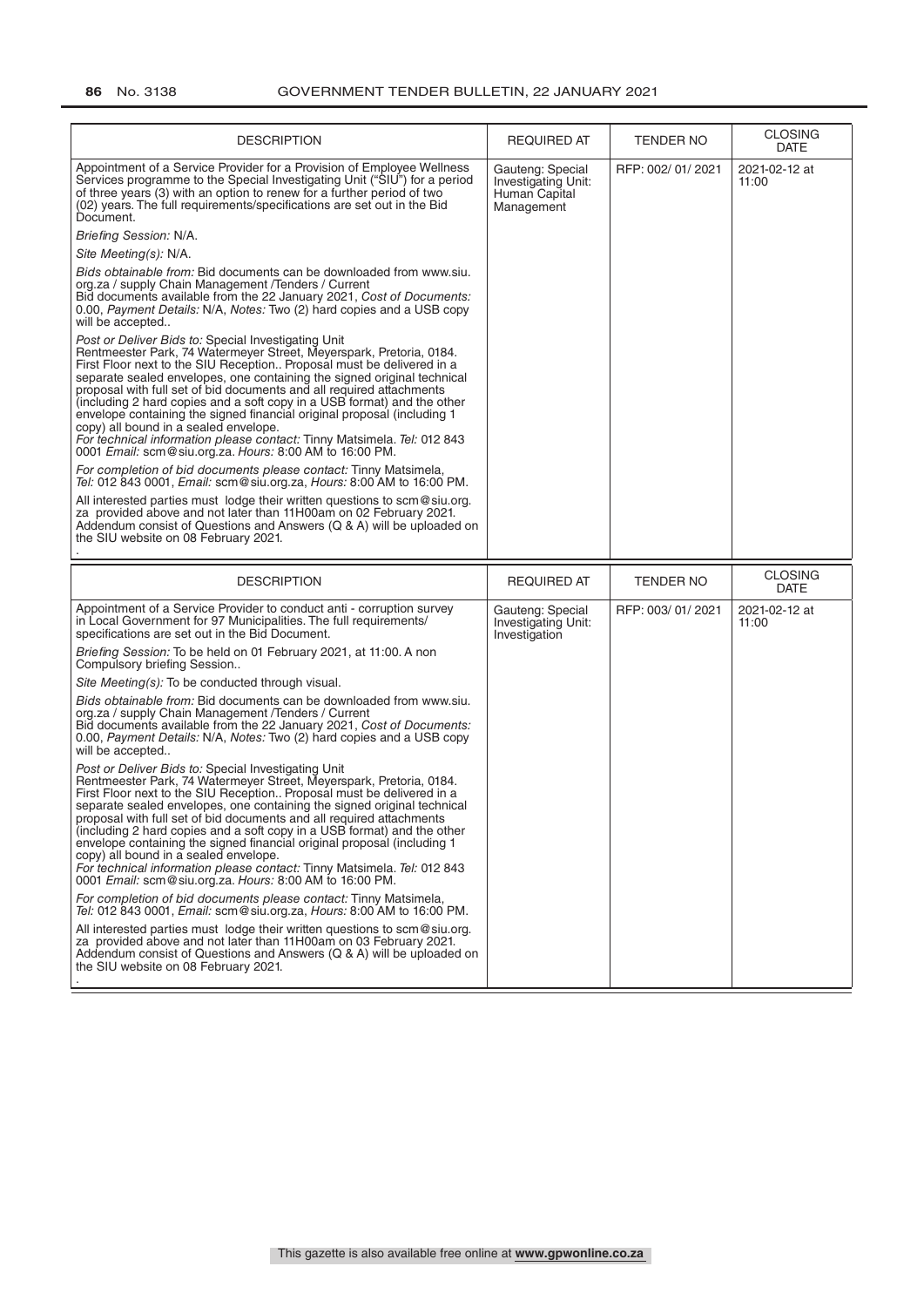| <b>DESCRIPTION</b>                                                                                                                                                                                                                                                                                                                                                                                                                                                                                                                                                                                                                                                                                                                                                                                                                                                                                                                                                                                                                                                                                                                                                                                                                                                                                                                                                     | <b>REQUIRED AT</b>                                                                                                | <b>TENDER NO</b> | <b>CLOSING</b><br><b>DATE</b> |
|------------------------------------------------------------------------------------------------------------------------------------------------------------------------------------------------------------------------------------------------------------------------------------------------------------------------------------------------------------------------------------------------------------------------------------------------------------------------------------------------------------------------------------------------------------------------------------------------------------------------------------------------------------------------------------------------------------------------------------------------------------------------------------------------------------------------------------------------------------------------------------------------------------------------------------------------------------------------------------------------------------------------------------------------------------------------------------------------------------------------------------------------------------------------------------------------------------------------------------------------------------------------------------------------------------------------------------------------------------------------|-------------------------------------------------------------------------------------------------------------------|------------------|-------------------------------|
| Supply, install and configure a Next Generation Firewall (NGFW) and<br>a Unified Threat Management (UTM) End to End Managed Service to<br>Statistics South Africa (Stats SA) for a period of thirty-six (36) months<br>Briefing Session: No briefing session required.<br>Site Meeting(s): No briefing session required.<br>Bids obtainable from: 459 Tsitsa Street, Tender Office, Apollo<br>Building, Erasmuskloof, 0181, and National Treasury's e-Tender Portal and<br>SITA website, Cost of Documents: R200.00 (Only if bidders collect the<br>document from SITA but the document can also be accessed through<br>the SITA website for free.), Payment Details: Standard Bank; Account<br>Name: SITA (Pty) Ltd; Account Number: 410298158; Branch number:<br>012645: Branch Name: Centurion<br>Ref: Relevant tender/RFB number; International: Bank Sort Code ZA<br>012645 ; Swift Code SBZAZAJJ, Notes: None.<br>Post or Deliver Bids to: Tender Office, Pongola in Apollo, 459 Tsitsa<br>Street, Erasmuskloof, Pretoria (Head Office)<br>. Hand Deliver or Post<br>For technical information please contact: Mogau Sebothoma. Tel: 012 482<br>2061 Email: mogau.sebothoma@sita.co.za. Hours: 08:00-16:30.<br>For completion of bid documents please contact: Mogau Sebothoma,<br>Tel: 012 482 2061, Email: mogau.sebothoma@sita.co.za, Hours: 08:00-<br>16:30. | <b>National: Statistics</b><br>South Africa: Sta-<br>tistical Support and<br>Informatics - ICT<br><b>Division</b> | RFB 2348/2020    | 2021-02-12 at<br>11:00        |
| <b>DESCRIPTION</b>                                                                                                                                                                                                                                                                                                                                                                                                                                                                                                                                                                                                                                                                                                                                                                                                                                                                                                                                                                                                                                                                                                                                                                                                                                                                                                                                                     | <b>REQUIRED AT</b>                                                                                                | <b>TENDER NO</b> | <b>CLOSING</b><br><b>DATE</b> |
| Appointment of a panel of training providers for provision of training, skills<br>development programmes for in Pretoria, Durban and Cape Town for a<br>period of three (3) years                                                                                                                                                                                                                                                                                                                                                                                                                                                                                                                                                                                                                                                                                                                                                                                                                                                                                                                                                                                                                                                                                                                                                                                      | Gauteng: The<br>Presidency: The<br>Presidency                                                                     | PO 2020/21:001   | 2021-02-19 at<br>11:00        |
| Briefing Session: To be held on 04 February 2021, at 10:00. Compulsory<br>briefing session.                                                                                                                                                                                                                                                                                                                                                                                                                                                                                                                                                                                                                                                                                                                                                                                                                                                                                                                                                                                                                                                                                                                                                                                                                                                                            |                                                                                                                   |                  |                               |
| Site Meeting(s): venue: Union Buildings, Government avenue, Arcadia,<br>Pretoria. Date: 2021-02-04. Time: 10:00.                                                                                                                                                                                                                                                                                                                                                                                                                                                                                                                                                                                                                                                                                                                                                                                                                                                                                                                                                                                                                                                                                                                                                                                                                                                       |                                                                                                                   |                  |                               |
| <i>Bids obtainable from:</i> 1. e tender portal. 2. Union buildings, Government<br>avenue, Arcadia, Pretoria. 3. The Presidency website, Payment Details:<br>None, Notes: Bidders are required to read the entire document and note<br>important requirements                                                                                                                                                                                                                                                                                                                                                                                                                                                                                                                                                                                                                                                                                                                                                                                                                                                                                                                                                                                                                                                                                                          |                                                                                                                   |                  |                               |
| Post or Deliver Bids to: Union Buildings, Government avenue, Arcadia,<br>Pretoria<br>. Bidders must submit original bid document, a compact disc and<br>additional 1 copy of the bid documents, failure to do so will result in the bid/<br>proposal disqualified/invalidated. The bid documents must be submitted in<br>a sealed envelope<br>For technical information please contact: Sydney Mashiloane / Kholofelo<br>Hlungwani. Tel: 012 300 5844 / 5477. Fax: N/A Email: Sydney@presidency.<br>gov.za. Hours: 08:00 - 16:30.                                                                                                                                                                                                                                                                                                                                                                                                                                                                                                                                                                                                                                                                                                                                                                                                                                      |                                                                                                                   |                  |                               |
| For completion of bid documents please contact: Madira Selomo / Oupa<br>Kekana, Tel: 012 300 5951 / 5983, Fax: N/A, Email: tenders@presidency.<br>gov.za, Hours: 08:00 - 16:30.<br>Bidders are required to quote bid number and description on the subject of<br>the e-mail when making enquiries.                                                                                                                                                                                                                                                                                                                                                                                                                                                                                                                                                                                                                                                                                                                                                                                                                                                                                                                                                                                                                                                                     |                                                                                                                   |                  |                               |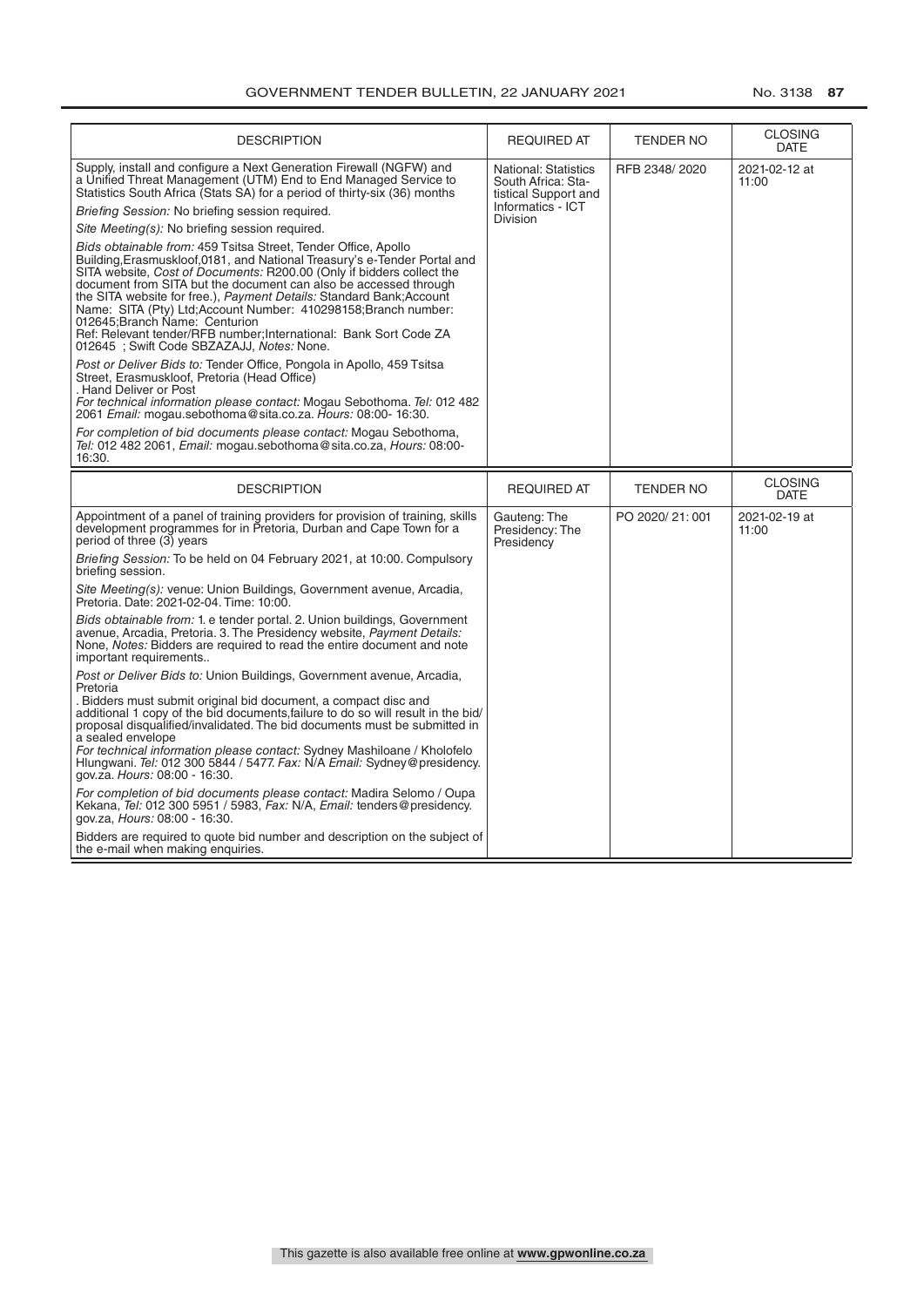| <b>DESCRIPTION</b>                                                                                                                                                                                                                                                                                                                                                                                                                                                                                                                                                                                                                                                                                                                                                                                                                                                                                                                                                                                                                                                                                                                                                                                                                                                                                                                                                                               | <b>REQUIRED AT</b>                                                                                        | <b>TENDER NO</b>             | <b>CLOSING</b><br>DATE |
|--------------------------------------------------------------------------------------------------------------------------------------------------------------------------------------------------------------------------------------------------------------------------------------------------------------------------------------------------------------------------------------------------------------------------------------------------------------------------------------------------------------------------------------------------------------------------------------------------------------------------------------------------------------------------------------------------------------------------------------------------------------------------------------------------------------------------------------------------------------------------------------------------------------------------------------------------------------------------------------------------------------------------------------------------------------------------------------------------------------------------------------------------------------------------------------------------------------------------------------------------------------------------------------------------------------------------------------------------------------------------------------------------|-----------------------------------------------------------------------------------------------------------|------------------------------|------------------------|
| Limited (SANRAL) invites tenders for the RESEAL AND OVERLAY ON<br>NATIONAL ROUTE N4 SECTION 11 AND 12 BETWEEN REBECCA<br>STREET (KM 10.0) AND PELINDABA (KM 11.29). This project is in the<br>province of Gauteng in the City of Tshwane Metropolitan Municipality.<br>The approximate duration is thirteen months including one month for<br>the Mobilisation Period. CIDB Regulation 25(1B) will not be applicable<br>to this contract. Only tenders with a B-BBEE contributor status level of<br>1, 2, 3 or 4, are eligible to tender. Only tenderers who are registered on<br>the National Treasury Central Supplier Database, are eligible to tender.<br>It is estimated that tenderers should have a CIDB contractor grading<br>designation of 8CE or higher, however tenderers attention is drawn to<br>clause 4.1.1 of the Tender Data when submitting their tender. Tenders from<br>tenderers registered as potentially emerging enterprises but with a CIDB<br>contractor grading designation lower than a contractor grading designation<br>determined in accordance with the sum tendered, o a value determined<br>in accordance with Regulation 25(7A) of the Construction Industry<br>Development Regulations, will not be accepted If the tenderer is a QSE, it<br>is a requirement of this project that the successful tenderer subcontract a<br>minimum of thirty percent (30%) | Gauteng: The South<br>African National<br>Roads Agency<br>Limited: SANRAL<br><b>NORTHERN RE-</b><br>GION: | SANRAL N.004-<br>112-2017/1R | 2021-02-19 at<br>11:00 |
| Briefing Session: There is no clarification meeting for this tender. A<br>tenderer's clarification presentation will be available to be downloaded<br>from the SANRAL website by the following link; (https://www.nra.<br>co.za/service-provider-zone/tenders/open-tenders/)Any questions or<br>clarifications can be emailed to (gogotyaa@nra.co.za).                                                                                                                                                                                                                                                                                                                                                                                                                                                                                                                                                                                                                                                                                                                                                                                                                                                                                                                                                                                                                                           |                                                                                                           |                              |                        |
| Site Meeting(s): N/A.                                                                                                                                                                                                                                                                                                                                                                                                                                                                                                                                                                                                                                                                                                                                                                                                                                                                                                                                                                                                                                                                                                                                                                                                                                                                                                                                                                            |                                                                                                           |                              |                        |
| Bids obtainable from: Tender documents are available downloaded<br>from the SANRAL's website by the following link (https://www.nra.co.za/<br>service-provider-zone/tenders/open-tenders/)., Payment Details: Tender<br>documents are available at no cost in electronic format downloaded from<br>the SANRAL's website by the following link (https://www.nra.co.za/service-<br>provider-zone/tenders/open-tenders/)., Notes: Tenderers must have<br>access to Microsoft © Office 2013 and Acrobat Adobe © 9.0 or similar<br>compatible software                                                                                                                                                                                                                                                                                                                                                                                                                                                                                                                                                                                                                                                                                                                                                                                                                                                |                                                                                                           |                              |                        |
| Post or Deliver Bids to: The South African National Roads Agency SOC<br>Ltd, 38 Ida Street, Menlo Park, Pretoria Tenders may only be submitted in<br>the format as stated in the Tender Data.<br>Requirements for completing, sealing, addressing, delivery, opening and<br>assessment of tenders are stated in the Tender Data.<br>Telegraphic, telephonic, telex, e-mail, facsimile and late tenders will not be<br>accepted.<br>For technical information please contact: Andile Gogotya / Yolanda<br>Mhlaba. <i>Tel:</i> 012 426 6200. <i>Fax:</i> 012 348 0883 <i>Email:</i> gogotyaa@nra.co.za<br>/ mhlabay@nra.co.za. Hours: 08: 00-16:00 Monday to Friday.                                                                                                                                                                                                                                                                                                                                                                                                                                                                                                                                                                                                                                                                                                                               |                                                                                                           |                              |                        |
| For completion of bid documents please contact: Andile Gogotya /<br>Yolanda Mhlaba, <i>Tel:</i> 012 426 6200, <i>Fax:</i> 012 348 0883, <i>Email:</i> gogotyaa@<br>nra.co.za / mhlabay@nra.co.za, Hours: 08: 00-16:00 Monday to Friday.                                                                                                                                                                                                                                                                                                                                                                                                                                                                                                                                                                                                                                                                                                                                                                                                                                                                                                                                                                                                                                                                                                                                                          |                                                                                                           |                              |                        |
| Tenderers must submit, via email, the duly completed Form A1.1<br>Certificate of Intention to Submit a Tender within seven (7) days from the<br>tender advertisement date. Failure to submit this certificate would result<br>in the tenderer not receiving addenda or additional issued information and<br>may result in the tenderer being non-responsive                                                                                                                                                                                                                                                                                                                                                                                                                                                                                                                                                                                                                                                                                                                                                                                                                                                                                                                                                                                                                                      |                                                                                                           |                              |                        |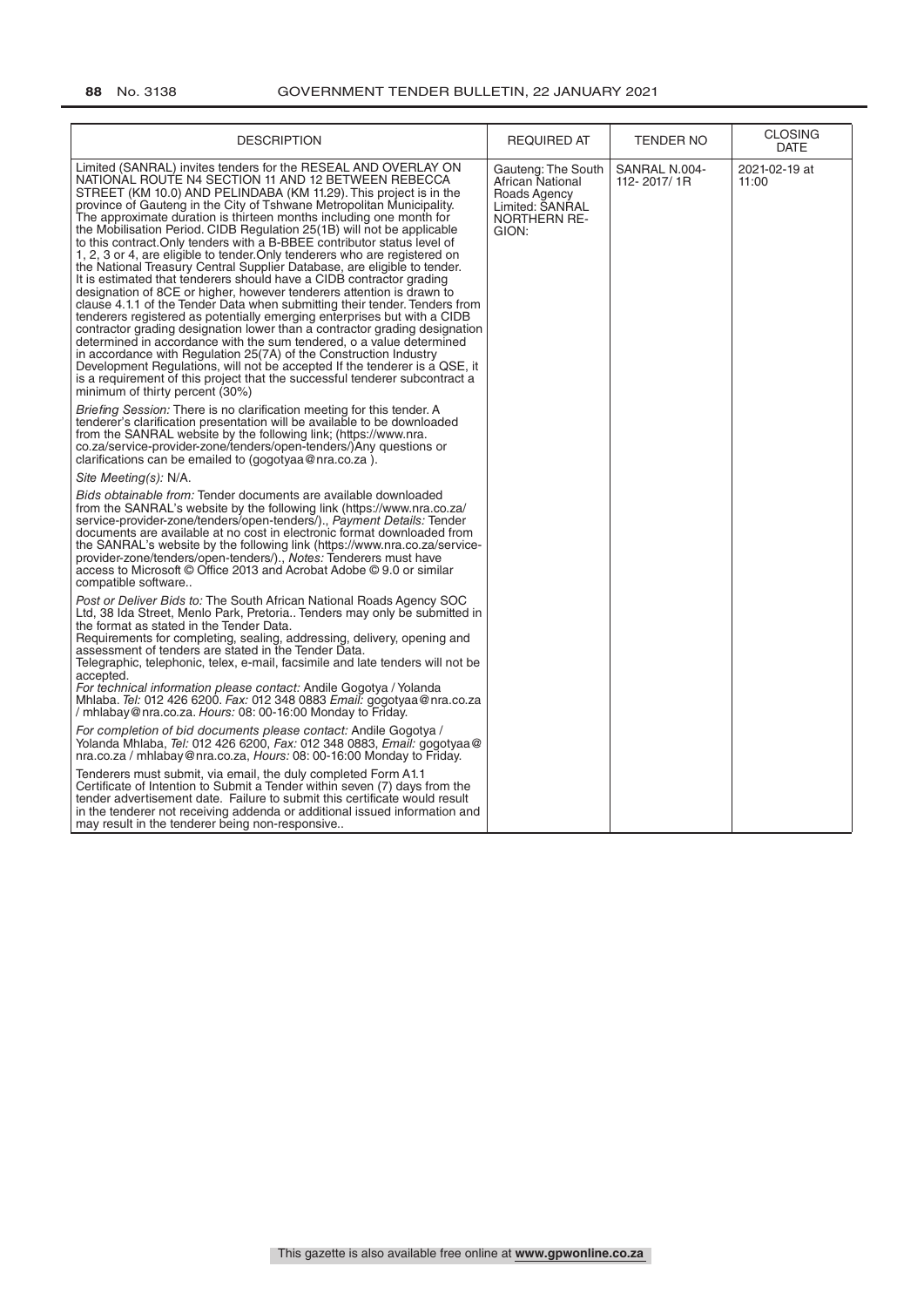# **SUPPLIES: CLOTHING/TEXTILES/FOOTWEAR**

| <b>DESCRIPTION</b>                                                                                                                                                                                                                                                                                                                                                                                                                                                            | <b>REQUIRED AT</b>                                       | <b>TENDER NO</b>            | <b>CLOSING</b><br><b>DATE</b> |
|-------------------------------------------------------------------------------------------------------------------------------------------------------------------------------------------------------------------------------------------------------------------------------------------------------------------------------------------------------------------------------------------------------------------------------------------------------------------------------|----------------------------------------------------------|-----------------------------|-------------------------------|
| RENDERING OF A CREMATION AND BURIAL SERVICE OF PAUPER<br>AND DESTITUTE DECEDENTS FOR WESTERN CAPE GOVERNMENT:<br>DEPARTMENT OF HEALTH FOR A PERIOD OF THREE (3) YEARS                                                                                                                                                                                                                                                                                                         | Western Cape: De-<br>partment of Health:<br>Supply Chain | <b>WCGHSC 0246/</b><br>2020 | 2021-02-19 at<br>11:00        |
| Bids obtainable from: Western Cape Government: Health, M9 Building,<br>premises of Karl Bremer Hospital, Bellville, Cost of Documents: Non-<br>refundable fee of R50.00, Payment Details: Bank & branch: Nedbank<br>Cape Town, Branch code: 14 52 09, Account no: 1452 045 097, Notes:<br>Deposit Slips must reflect bid number as reference and bidder's name and<br>must be e-mailed along with electronic request.                                                         | Sourcing                                                 |                             |                               |
| Post or Deliver Bids to: The Head, Western Cape Government: Health,<br>PO Box 2060, Cape Town, 8000. Steel Bid Box marked Department of<br>Health in the main entrance of Supply Chain Management Offices (M9<br>Building) on the premises of Karl Bremer Hospital c/o Mike Pienaar<br>Boulevard & Frans Conradie Avenue, Bellville<br>For technical information please contact: Ms N. Parker. Tel: n/a. Fax: n/a<br>Email: IOA@westerncape.gov.za. Hours: 07:30 until 16:00. |                                                          |                             |                               |
| For completion of bid documents please contact: Christopher Cairns,<br>Tel: 021 834 9015, Fax: n/a, Email: Christopher Cairns@westerncape.gov.<br>za, Hours: 06:30 until 15:00.                                                                                                                                                                                                                                                                                               |                                                          |                             |                               |
| Bid documents will be available electronically. Please send written<br>requests for documents with full company and contact details to Mr<br>Christopher Cairns at e-mail Christopher Cairns@westerncape.gov.za.<br>Payments in cash only must be deposited into the Department of Health's<br>account. Internet transfers (EFTs) are also acceptable.                                                                                                                        |                                                          |                             |                               |
|                                                                                                                                                                                                                                                                                                                                                                                                                                                                               |                                                          |                             |                               |
| <b>DESCRIPTION</b>                                                                                                                                                                                                                                                                                                                                                                                                                                                            | <b>REQUIRED AT</b>                                       | TENDER NO                   | <b>CLOSING</b><br><b>DATE</b> |
| Disposable Face Masks                                                                                                                                                                                                                                                                                                                                                                                                                                                         | National: Electoral                                      | 0010444247                  | 2021-02-19 at                 |
| Briefing Session: Not applicable.                                                                                                                                                                                                                                                                                                                                                                                                                                             | Commission: Sup-                                         |                             | 11:00                         |
| Bids obtainable from: The Electoral Commission's website at www.<br>elections.org.za or https://votaquotes.elections.org.za/eproc_inter/Default.<br>aspx<br>Bid documents are also available on the National Treasury eTender<br>Portal., Cost of Documents: Free, Payment Details: N/A, Notes: Refer<br>notice on website                                                                                                                                                    | ply Chain Manage-<br>ment                                |                             |                               |
| Post or Deliver Bids to: Election House<br>Riverside Office Park<br>1303 Heuwel Avenue, Centurion. Delivery before the closing date and time<br>in the applicable tender box only.<br>NO BIDS BY POST WILL BE ACCEPTED!<br>For technical information please contact: Molwelang Mathibe/Thato<br>Ndala. Tel: 012 622 5700 Email: mathibem@elections.org.za / ndalas@<br>elections.org.za. Hours: 08:30 to 17:00.                                                               |                                                          |                             |                               |
| For completion of bid documents please contact: Vincent Qwabe, Tel: 012<br>622 5700, Fax: N/A, Hours: 08:30 to 17:00.                                                                                                                                                                                                                                                                                                                                                         |                                                          |                             |                               |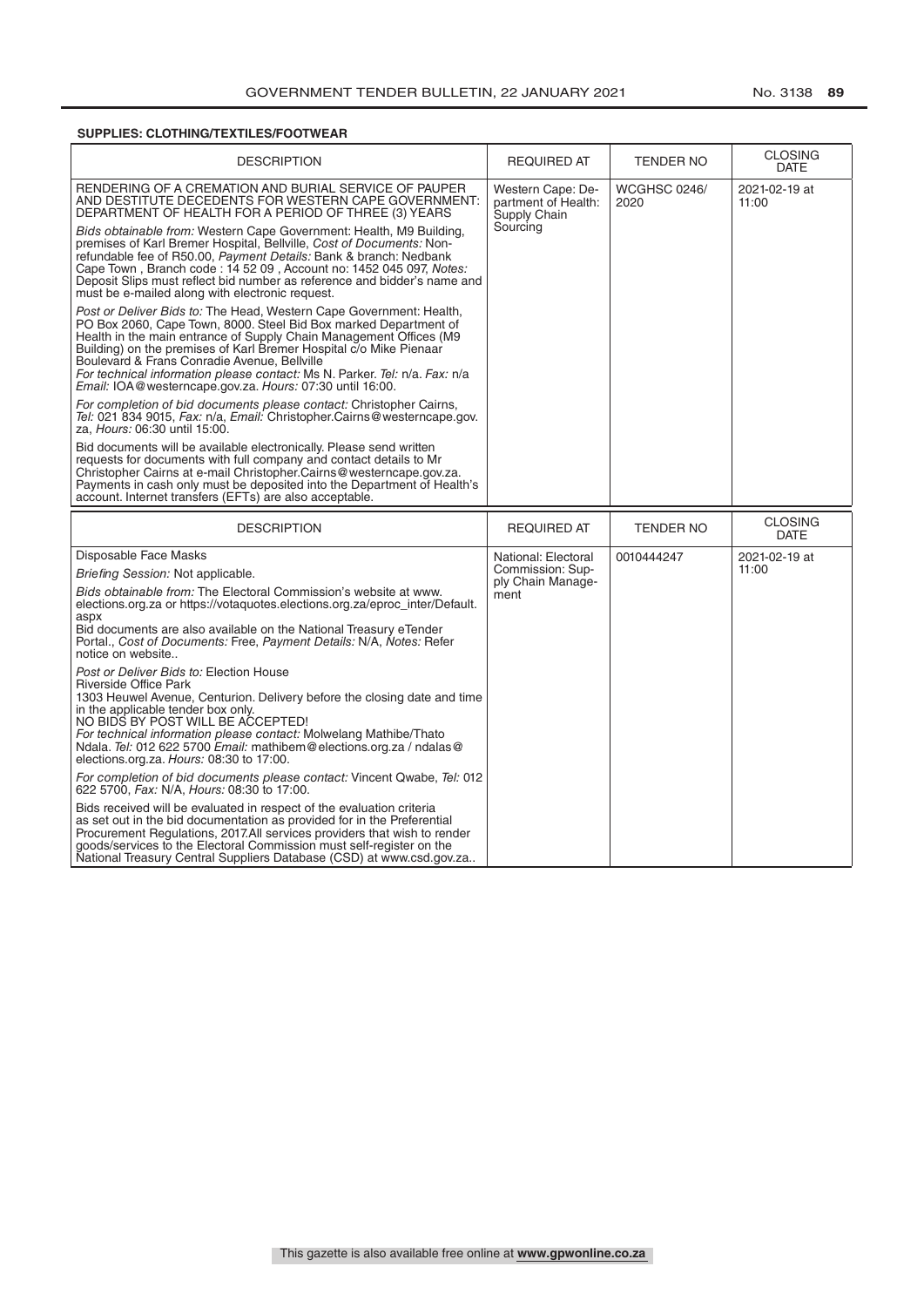# **ERRATUM**

# **SUPPLIES: COMPUTER EQUIPMENT**

| <b>DESCRIPTION</b>                                                                                                                                                                                                                                                              | <b>REQUIRED AT</b>                         | <b>TENDER NO</b> | <b>CLOSING</b><br><b>DATE</b> |
|---------------------------------------------------------------------------------------------------------------------------------------------------------------------------------------------------------------------------------------------------------------------------------|--------------------------------------------|------------------|-------------------------------|
| <b>Original Publication Date: 2020-12-11</b><br>Request For Information (RFI) For The Road Accident Fund (RAF) Data<br>Centre Hosting – Co-Location And Infrastructure As A Service (IAAS)                                                                                      | Gauteng: Road<br><b>Accident Fund: ICT</b> | RAF/2020/00019   | 2021-02-02 at<br>11:00        |
| Briefing Session: To be held on 12 January 2021, at 11:00. A Non-<br>Compulsory briefing session will be held at 11:00 Virtual meeting via<br>Microsoft Teams.                                                                                                                  |                                            |                  |                               |
| Bids obtainable from: The RAF website @ www.raf.co.za and<br>government e-tenders, Payment Details: N/A, Notes: N/A.                                                                                                                                                            |                                            |                  |                               |
| Post or Deliver Bids to: 2 Eco Glades Office Park, 420 Witch-Hazel<br>Avenue, Centurion. Clearly mark your tender submissions with the<br>tender number and description. Bidders must ensure that they sign the<br>submission register when submitting their tender documents   |                                            |                  |                               |
| For technical information please contact: Shadi Matlou. Tel: 012 649 2030.<br>Fax: N/A Email: Shadim @raf.co.za. Hours: 07:45 - 16:00.                                                                                                                                          |                                            |                  |                               |
| For completion of bid documents please contact: Shadi Matlou, Tel: 012<br>649 2030, Fax: N/A, Email: Shadim@raf.co.za, Hours: 07:45 - 16:00.                                                                                                                                    |                                            |                  |                               |
| All inquiries must be done in writing to Shadim@raf.co.za. Telephonic<br>inquiries will not be entertained. Bidders are advised on the extension of<br>the closing Date from 19 January to 02 February 2021.                                                                    |                                            |                  |                               |
| <b>DESCRIPTION</b>                                                                                                                                                                                                                                                              | <b>REQUIRED AT</b>                         | <b>TENDER NO</b> | <b>CLOSING</b><br><b>DATE</b> |
| <b>Original Publication Date: 2020-12-11</b>                                                                                                                                                                                                                                    | Gauteng: Road                              | RAF/2020/00018   | 2021-02-02 at                 |
| Appointment of a Service Provider For The Provision of a Master Service<br>Level Agreement for Telecommunication Services for a period of 5 Years.                                                                                                                              | Accident Fund: ICT                         |                  | 11:00                         |
| Briefing Session: To be held on 18 December 2020, at 11:00. A Non-<br>Compulsory briefing session will be held at 11:00 2 Eco Glades Office<br>Park420 Witch-Hazel AvenueCenturion0046.                                                                                         |                                            |                  |                               |
| Bids obtainable from: The RAF website @ www.raf.co.za and<br>government e-tenders, Payment Details: N/A, Notes: N/A.                                                                                                                                                            |                                            |                  |                               |
| Post or Deliver Bids to: 2 Eco Glades Office Park                                                                                                                                                                                                                               |                                            |                  |                               |
| 420 Witch-Hazel Avenue                                                                                                                                                                                                                                                          |                                            |                  |                               |
| Centurion. Clearly mark your tender submissions with the tender<br>number and description. Bidders must register their submissions on<br>the submission register, this should also be communicated to courier<br>companies should you send your submission via courier services |                                            |                  |                               |
| For technical information please contact: Shadi Matlou. Tel: 012 649 2030.<br>Fax: N/A Email: Shadim @raf.co.za. Hours: 07:45 - 16:00.                                                                                                                                          |                                            |                  |                               |
| For completion of bid documents please contact: Shadi Matlou, Tel: 012<br>649 2030, Fax: N/A, Email: Shadim@raf.co.za, Hours: 07:45 - 16:00.                                                                                                                                    |                                            |                  |                               |
| All inquiries must be done in writing to Shadim@raf.co.za                                                                                                                                                                                                                       |                                            |                  |                               |
| Telephonic inquiries will not be entertained.                                                                                                                                                                                                                                   |                                            |                  |                               |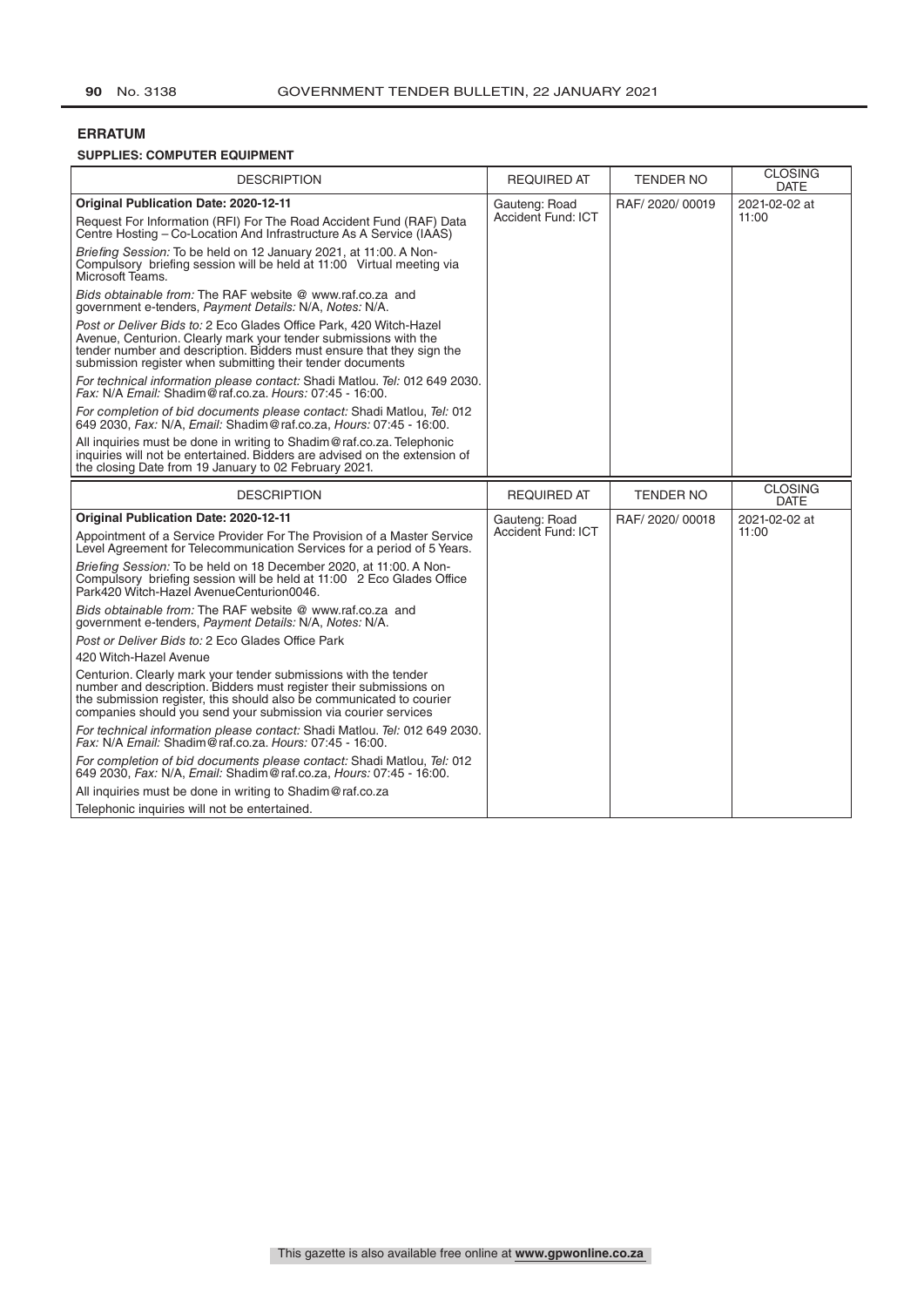# **SERVICES: GENERAL**

| <b>DESCRIPTION</b>                                                                                                                                                                                                                                                                                                                                                                                                                                                                                                                                                                                                                                                                                                                                                                                                                                                                                                                                                                                                                                                                                                                                                                                                | <b>REQUIRED AT</b>                                                                 | <b>TENDER NO</b> | <b>CLOSING</b><br>DATE        |
|-------------------------------------------------------------------------------------------------------------------------------------------------------------------------------------------------------------------------------------------------------------------------------------------------------------------------------------------------------------------------------------------------------------------------------------------------------------------------------------------------------------------------------------------------------------------------------------------------------------------------------------------------------------------------------------------------------------------------------------------------------------------------------------------------------------------------------------------------------------------------------------------------------------------------------------------------------------------------------------------------------------------------------------------------------------------------------------------------------------------------------------------------------------------------------------------------------------------|------------------------------------------------------------------------------------|------------------|-------------------------------|
| <b>Original Publication Date: 2020-10-09</b><br>APPOINTMENT OF AN EXPERIENCED ICT ACCREDITED SERVICE<br>PROVIDER TO MAKE PROVISION FOR SERVERS, MIGRATION OF<br>DATA (TO O365), DATA BACKUPS, DATACENTRE CONTROLS, EMAIL<br>HOSTING, HOSTED PABX AND EMAIL ARCHIVING FOR DITSONG<br>MUSEUMS OF SOUTH AFRICA (DMSA)<br>Briefing Session: To be held on 27 January 2021, at 11:00.<br>COMPŪLSORY BRIEFING SESSION:.<br>Site Meeting(s): PIONEER MUSEUM, KEUNING DR, SILVERTON,<br>PRETORIA, 0127<br>Bids obtainable from: https://ditsong.org.za/tenders/, Payment Details:<br>N/A. Notes: None.<br>Post or Deliver Bids to: Ditsong Museums of South Africa, Head Office,<br>Ga Mohle Building, 70 WF Nkomo Street, Pretoria. Documents should be<br>submitted in a sealed envelope, clearly marked with the tender number,<br>description and address<br>For technical information please contact: Constance Mantsinhe. Tel: 012<br>492 5739. Fax: N/A Email: constance@ditsong.org.za. Hours: 08:00 am -<br>16:00 pm.<br>For completion of bid documents please contact: Tshepo Mafuma,<br><i>Tel:</i> 012 492 5730, <i>Fax:</i> N/A, <i>Email:</i> tshepo@ditsong.org.za, <i>Hours:</i> 08:00<br>am - 16:00 pm. | Gauteng: Ditsong:<br>Museums of South<br>Africa: Supply<br><b>Chain Department</b> | DMSA 009/2020    | 2021-02-12 at<br>11:00        |
| <b>DESCRIPTION</b>                                                                                                                                                                                                                                                                                                                                                                                                                                                                                                                                                                                                                                                                                                                                                                                                                                                                                                                                                                                                                                                                                                                                                                                                | <b>REQUIRED AT</b>                                                                 | <b>TENDER NO</b> | <b>CLOSING</b><br><b>DATE</b> |
| Original Publication Date: 2020-10-09<br>APPOINTMENT OF A SUITABLE, QUALIFIED AND COMPETENT<br>SERVICE PROVIDER (BUYER) TO MANAGE THE DESIGN,<br>MANUFACTURING AND PRODUCTION OF RETAIL-READY<br><b>MERCHANDISE FOR DMSA MUSEUM SHOPS</b><br>Briefing Session: To be held on 27 January 2021, at 10:00.<br>COMPULSORY BRIEFING SESSION:<br>Site Meeting(s): PIONEER MUSEUM<br>KEUNING DR, SILVERTON, PRETORIA, 0127<br>Bids obtainable from: https://ditsong.org.za/tenders/, Payment Details:<br>N/A. Notes: None.<br>Post or Deliver Bids to: Ditsong Museums of South Africa, Head Office,<br>Ga Mohle Building, 70 WF Nkomo Street, Pretoria. Documents should be<br>submitted in a sealed envelope, clearly marked with the tender number,<br>description and address.<br>For technical information please contact: Lemohang Zincume. Tel: 012<br>492 5742. Fax: N/A Email: lemohang@ditsong.org.za. Hours: 08:00 am -<br>16:00 pm.<br>For completion of bid documents please contact: Tshepo Mafuma,<br>Tel: 012 492 5730, Fax: N/A, Email: tshepo@ditsong.org.za, Hours: 08:00                                                                                                                             | Gauteng: Ditsong:<br>Museums of South<br>Africa: Supply<br><b>Chain Department</b> | DMSA 010/2020    | 2021-02-12 at<br>11:00        |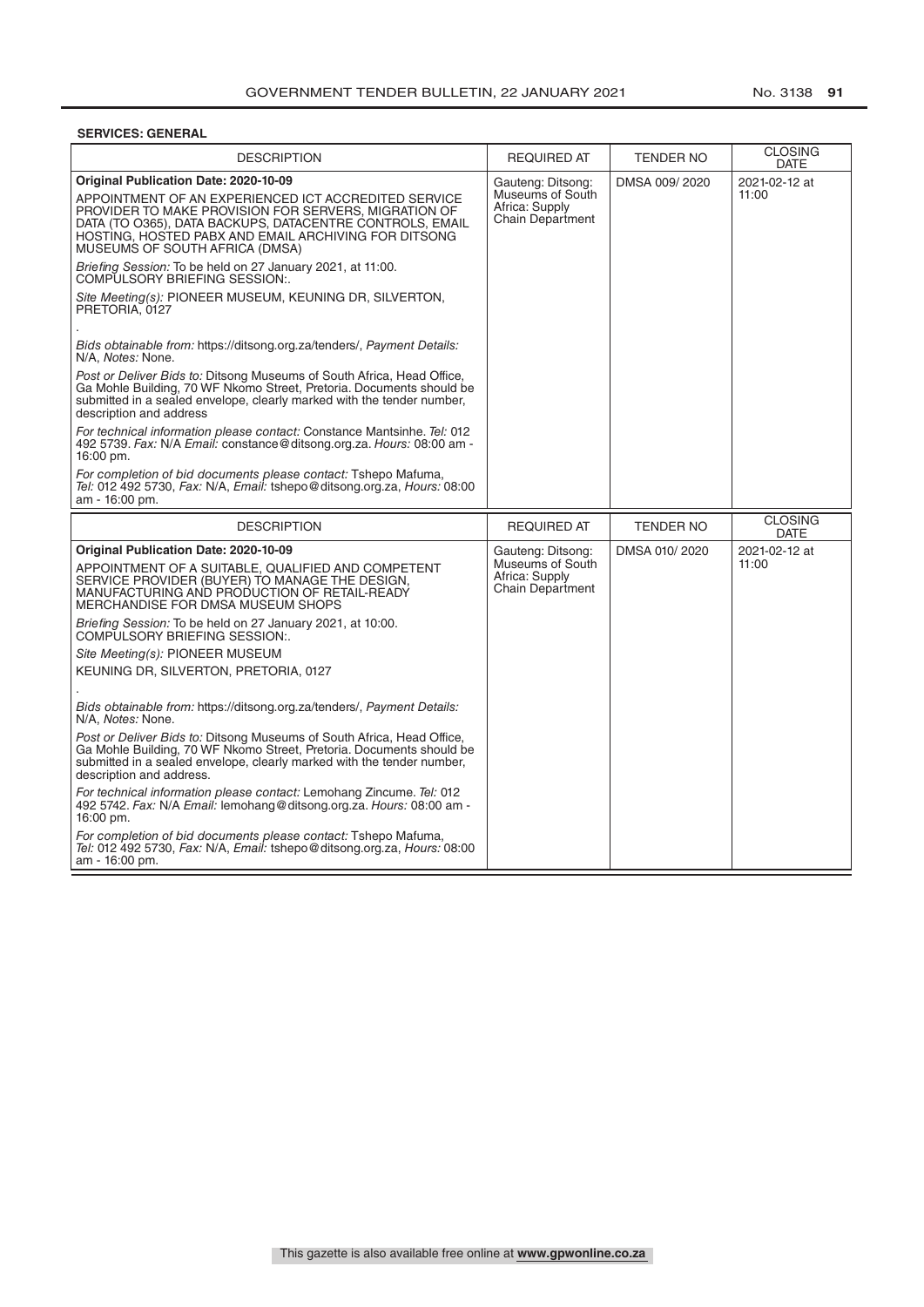| <b>DESCRIPTION</b>                                                                                                                                                                                                                                                                                                                                                                                                                                                                                                                                                                                                                                                                                                                                                                                                                                                                                                                                                                                                                                                                                                             | <b>REQUIRED AT</b>                                                          | <b>TENDER NO</b> | <b>CLOSING</b><br><b>DATE</b> |
|--------------------------------------------------------------------------------------------------------------------------------------------------------------------------------------------------------------------------------------------------------------------------------------------------------------------------------------------------------------------------------------------------------------------------------------------------------------------------------------------------------------------------------------------------------------------------------------------------------------------------------------------------------------------------------------------------------------------------------------------------------------------------------------------------------------------------------------------------------------------------------------------------------------------------------------------------------------------------------------------------------------------------------------------------------------------------------------------------------------------------------|-----------------------------------------------------------------------------|------------------|-------------------------------|
| Original Publication Date: 2020-10-09<br>APPOINTMENT OF A PANEL OF ARTS, CULTURAL AND HERITAGE<br>PRACTITIONERS TO DEVELOP AND IMPLEMENT ARTS, CULTURAL<br>AND HERITAGE ACTIVITIES (PUBLIC PROGRAMMES) AT DITSONG<br>MUSEUMS OF SOUTH AFRICA FOR A PERIOD OF 36 MONTHS<br>(THREE YEARS)<br>Briefing Session: To be held on 27 January 2021, at 09:00.<br>COMPULSORY BRIEFING SESSION:.<br>Site Meeting(s): PIONEER MUSEUM<br>KEUNING DR, SILVERTON, PRETORIA, 0127<br>Bids obtainable from: https://ditsong.org.za/tenders/, Payment Details:<br>N/A. Notes: None.<br>Post or Deliver Bids to: Ditsong Museums of South Africa, Head Office,<br>Ga Mohle Building, 70 WF Nkomo Street, Pretoria. Documents should be<br>submitted in a sealed envelope, clearly marked with the tender number,<br>description and address.<br>For technical information please contact: Dinazana Legwase. Tel: 012 492<br>5809. Fax: N/A Email: bongi@ditsong.org.za. Hours: 08:00 am - 16:00 pm.<br>For completion of bid documents please contact: Tshepo Mafuma,<br>Tel: 012 492 5730, Fax: N/A, Email: tshepo@ditsong.org.za, Hours: 08:00 | Gauteng: Ditsong:<br>Museums of South<br>Africa: Supply<br>Chain Department | DMSA 001/2020    | 2021-02-12 at<br>11:00        |
| am - 16:00 pm.<br><b>DESCRIPTION</b>                                                                                                                                                                                                                                                                                                                                                                                                                                                                                                                                                                                                                                                                                                                                                                                                                                                                                                                                                                                                                                                                                           | <b>REQUIRED AT</b>                                                          | <b>TENDER NO</b> | <b>CLOSING</b>                |
|                                                                                                                                                                                                                                                                                                                                                                                                                                                                                                                                                                                                                                                                                                                                                                                                                                                                                                                                                                                                                                                                                                                                |                                                                             |                  | <b>DATE</b>                   |
| <b>Original Publication Date: 2020-11-27</b><br>APPOINTMENT OF A SERVICE PROVIDER TO SUPPLY, DELIVER,<br>INSTALL AND MAINTAIN GENERATORS TO VARIOUS DITSONG<br>MUSEUMS OF SOUTH AFRICA                                                                                                                                                                                                                                                                                                                                                                                                                                                                                                                                                                                                                                                                                                                                                                                                                                                                                                                                         | Gauteng: Ditsong:<br>Museums of South<br>Africa: Supply<br>Chain Department | DMSA 014/2020    | 2021-02-12 at<br>11:00        |
| Briefing Session: To be held on 27 January 2021, at 15:00.<br>COMPULSORY BRIEFING SESSION:.                                                                                                                                                                                                                                                                                                                                                                                                                                                                                                                                                                                                                                                                                                                                                                                                                                                                                                                                                                                                                                    |                                                                             |                  |                               |
| Site Meeting(s): DETAILS ARE ON THE TENDER DOCUMENT.                                                                                                                                                                                                                                                                                                                                                                                                                                                                                                                                                                                                                                                                                                                                                                                                                                                                                                                                                                                                                                                                           |                                                                             |                  |                               |
| Bids obtainable from: https://ditsong.org.za/tenders/, Payment Details:<br>N/A, Notes: None.                                                                                                                                                                                                                                                                                                                                                                                                                                                                                                                                                                                                                                                                                                                                                                                                                                                                                                                                                                                                                                   |                                                                             |                  |                               |
| Post or Deliver Bids to: Ditsong Museums of South Africa, Head Office,<br>Ga Mohle Building, 70 WF Nkomo Street, Pretoria. Documents should be<br>submitted in a sealed envelope, clearly marked with the tender number,<br>description and address                                                                                                                                                                                                                                                                                                                                                                                                                                                                                                                                                                                                                                                                                                                                                                                                                                                                            |                                                                             |                  |                               |
| For technical information please contact: Klaas Manamela. Tel: 012 492<br>5742. Fax: N/A Email: manamela@ditsong.org.za. Hours: 08:00 am -<br>16:00 pm.                                                                                                                                                                                                                                                                                                                                                                                                                                                                                                                                                                                                                                                                                                                                                                                                                                                                                                                                                                        |                                                                             |                  |                               |
| For completion of bid documents please contact: Tshepo Mafuma,<br>Tel: 012 492 5730, Fax: N/A, Email: tshepo@ditsong.org.za, Hours: 08:00<br>am - 16:00 pm.                                                                                                                                                                                                                                                                                                                                                                                                                                                                                                                                                                                                                                                                                                                                                                                                                                                                                                                                                                    |                                                                             |                  |                               |

## **SERVICES: PROFESSIONAL**

| <b>DESCRIPTION</b>                                                                                                                                                                                                                                 | <b>REQUIRED AT</b>                                | <b>TENDER NO</b>       | <b>CLOSING</b><br><b>DATE</b> |
|----------------------------------------------------------------------------------------------------------------------------------------------------------------------------------------------------------------------------------------------------|---------------------------------------------------|------------------------|-------------------------------|
| <b>Original Publication Date: 2020-11-27</b>                                                                                                                                                                                                       | Gauteng: National                                 | SD <sub>15</sub> /2020 | 2021-01-29 at 11:00           |
| APPOINTMENT OF A SERVICE PROVIDER FOR PROCUREMENT OF<br>AN AUDIT MANAGEMENT SOFTWARE                                                                                                                                                               | Social Develop-<br>ment: INTERNAL<br><b>AUDIT</b> |                        |                               |
| Briefing Session: There will be no briefing session.                                                                                                                                                                                               |                                                   |                        |                               |
| Bids obtainable from: www.dsd.gov.za                                                                                                                                                                                                               |                                                   |                        |                               |
| Post or Deliver Bids to: Department of Social Development, HSRC<br>Building, 134 Pretorius Street, Pretoria, 0002. All proposals must be<br>submitted in the tender boxes in the respective addresses provided in the<br><b>Terms of Reference</b> |                                                   |                        |                               |
| For technical information please contact: Ms M Manyonga. Tel: 012 312<br>7316 Email: MothanyiM@dsd.gov.za. Hours: 07:30 - 16:00.                                                                                                                   |                                                   |                        |                               |
| For completion of bid documents please contact: Ms S Mabina, Tel: 012<br>312 7447, Email: ShamaM@dsd.gov.za, Hours: 07:30 - 16:30.                                                                                                                 |                                                   |                        |                               |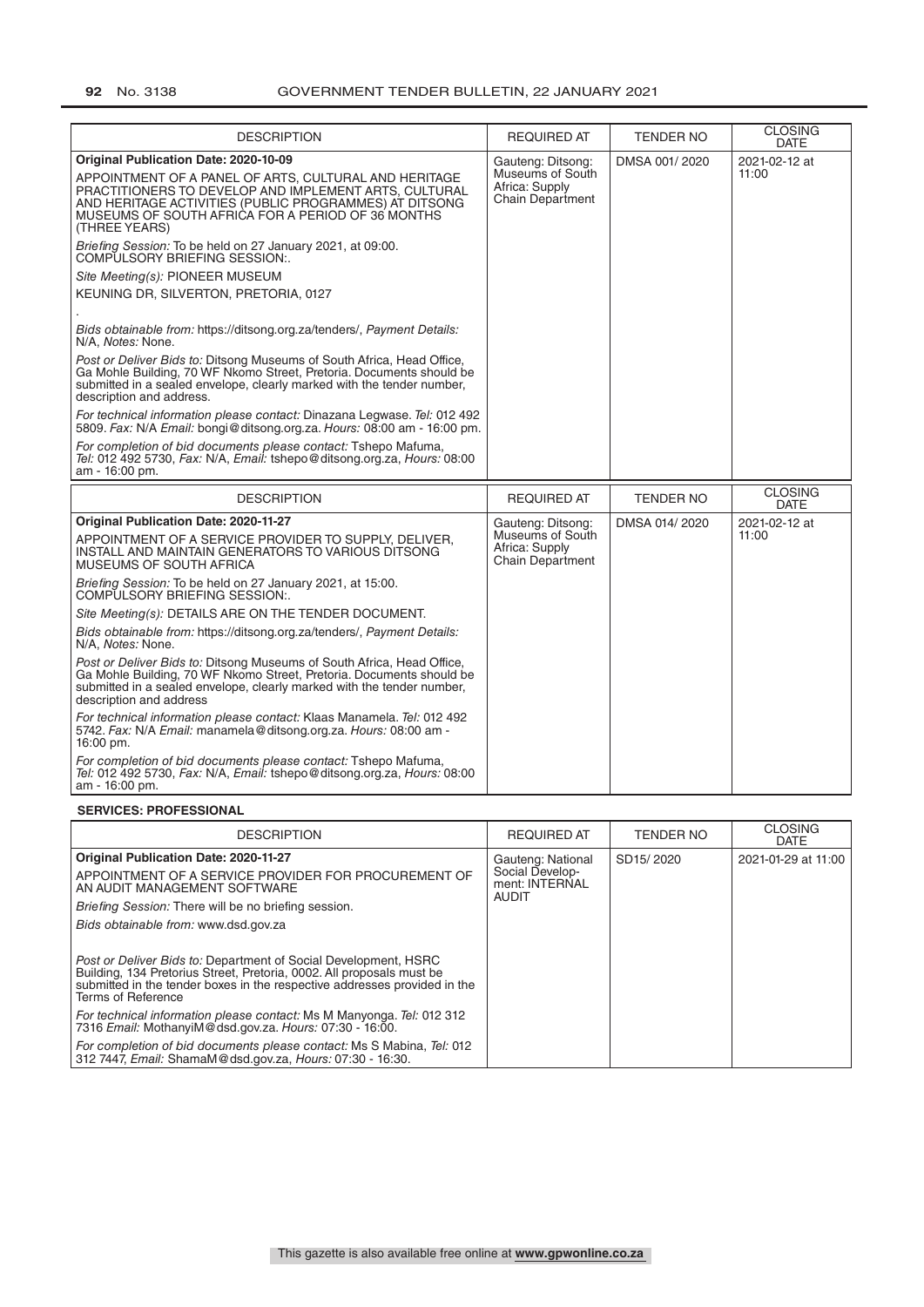## **TENDER INVITATION CANCELLATIONS**

# **FREE STATE: FREE STATE DEVELOPMENT CORPORATION: SUPPLY CHAIN MANAGEMENT**

| TENDER NO                      | <b>TENDER DESCRIPTION</b>                                                                                                                                                | <b>CLOSING DATE</b> | <b>ENQUIRIES</b>                       |
|--------------------------------|--------------------------------------------------------------------------------------------------------------------------------------------------------------------------|---------------------|----------------------------------------|
| <b>FDC BID NO.007/</b><br>2020 | APPOINTMENT OF A PANEL OF LEGAL FIRMS<br>TO PROVIDE LEGAL SERVICES AND LEGAL<br>SUPPORT TO THE FREE STATE DEVELOP-<br>MENT CORPORATION FOR A PERIOD OF ONE<br>$(1)$ YEAR | 2020-08-27          | LEHLOHONOLO KALANE. Tel:<br>0514000800 |
| <b>FDC BID NO.005/</b><br>2020 | <b>PROVISION OF PHYSICAL SECURITY SER-</b><br>VICES AT MALUTI A PHOFUNG SPECIAL<br>ECONOMIC ZONE                                                                         | 2020-08-28          | LEHLOHONOLO KALANE, Tel:<br>0514000800 |

## **GAUTENG: COMMISSION FOR CONCILIATION MEDIATION & ARBITRATION: COMMUNICATION**

| TENDER NO                        | TENDER DESCRIPTION                                                                                                                                                                                   | <b>CLOSING DATE</b> | <b>ENQUIRIES</b>                   |
|----------------------------------|------------------------------------------------------------------------------------------------------------------------------------------------------------------------------------------------------|---------------------|------------------------------------|
| CCMA/ 2020/ 15(A)-<br><b>NW</b>  | APPOINTMENT OF A SERVICE PROVIDER TO<br>PROVIDE OFFICE SPACE ON A LEASE AGREE-<br>MENT FOR THE RUSTENBURG CCMA OFFICE<br>FOR THE PERIOD OF SEVEN (7) YEARS                                           | 2020-10-02          | Ephraim Mathiba, Tel: 011 3776971  |
| CCMA/ 2019/ 28(A)<br>- NC        | APPOINTMENT OF A SERVICE PROVIDER TO<br>PROVIDE OFFICE SPACE ON A LEASE AGREE-<br>MENT FOR THE KIMBERLEY CCMA OFFICE<br>FOR THE PERIOD OF FIVE (5) YEARS                                             | 2020-09-18          | Ephraim Mathiba, Tel: 011 377 6971 |
| CCMA/ 2020/ 02 -<br><b>BRICS</b> | APPOINTMENT OF FRAUD RISK MANAGE-<br>MENT SERVICES FOR THE CCMA FOR A<br>THREE (3) YEAR PERIOD STARTING<br>WITH 20/21 FINANCIAL YEAR UNTIL 22/23<br>FINANCIAL YEAR COMMENCING 01/01/21 -<br>31/12/23 | 2020-10-30          | Ephraim Mathiba, Tel: 011 3776971  |
| CCMA/ 2020/ 21 - ICT             | APPOINTMENT OF A SERVICE PROVIDER TO<br>SUPPLY AND PROVIDE ORACLE DATABASE<br>APPLIANCES FOR THE CCMA<br>FOR THE PERIOD OF TWELVE MONTHS                                                             | 2020-10-30          | Ephraim Mathiba, Tel: 011 3776971  |

## **GAUTENG: COMMUNITY SCHEMES OMBUD SERVICE: ICT**

| <b>TENDER NO</b> | <b>TENDER DESCRIPTION</b>                                                                                                             | <b>CLOSING DATE</b> | <b>ENQUIRIES</b>                        |
|------------------|---------------------------------------------------------------------------------------------------------------------------------------|---------------------|-----------------------------------------|
| CSOS008-2020     | CSOS008-2020: THE APPOINTMENT OF A<br>SERVICE PROVIDER TO PROVIDE A MAN-<br>AGED PRINTING SOLUTION FOR A PERIOD OF<br>THREE (3) YEARS | 2020-08-25          | Mawande Jadezweni. Tel: 010 593<br>0533 |

#### **GAUTENG: DEPARTMENT OF POLICE: TECHNOLOGY MANAGEMENT SERVICES**

| TENDER NO     | <b>TENDER DESCRIPTION</b>                                                                                                                     | <b>CLOSING DATE</b> | <b>ENQUIRIES</b>                         |
|---------------|-----------------------------------------------------------------------------------------------------------------------------------------------|---------------------|------------------------------------------|
| RFB 2341/2020 | RFB 2341/2020: GOVTECH 2021- 2023: Supply<br>of professional services: Programme / Agenda<br>Management                                       | 2021-01-18          | Muditambi Gangazhe, Tel: 012 482<br>2673 |
| RFB 2342/2020 | RFB 2342/2020: Procurement of penetration<br>testing services for SITA and client for a period of<br>three $(3)$ years                        | 2021-01-18          | Muditambi Gangazhe, Tel: 012 482<br>2673 |
| RFB 2343/2020 | RFB 2343/2020:Supply, install and configure a<br>next generation firewall (NGFW) and a unified<br>threat management (UTM) end to end managed  | 2021-01-18          | Muditambi Gangazhe, Tel: 012 482<br>2673 |
| RFB 2344/2020 | RFB 2344/2020: Supply, install and configure a<br>next generation firewall (NGFW) and a unified<br>threat management (UTM) end to end managed | 2021-01-18          | Muditambi Gangazhe, Tel: 012 482<br>2673 |

#### **GAUTENG: DEPARTMENT OF PUBLIC SERVICE AND ADMINISTRATION: SCM**

| TENDER NO   | <b>TENDER DESCRIPTION</b>                                                                                                                                                | <b>CLOSING DATE</b> | <b>ENQUIRIES</b>                 |
|-------------|--------------------------------------------------------------------------------------------------------------------------------------------------------------------------|---------------------|----------------------------------|
| SCM004/2020 | APPOINTMENT OF A SERVICE PROVIDER<br>TO STORE PAPER RECORDS OFF-SITE FOR<br>THE DEPARTMENT OF PUBLIC SERVICE AND<br>ADMINISTRATION FOR THE PERIOD OF 24<br><b>MONTHS</b> | 2020-12-04          | REBECCA LENONG. Tel: 012 3361278 |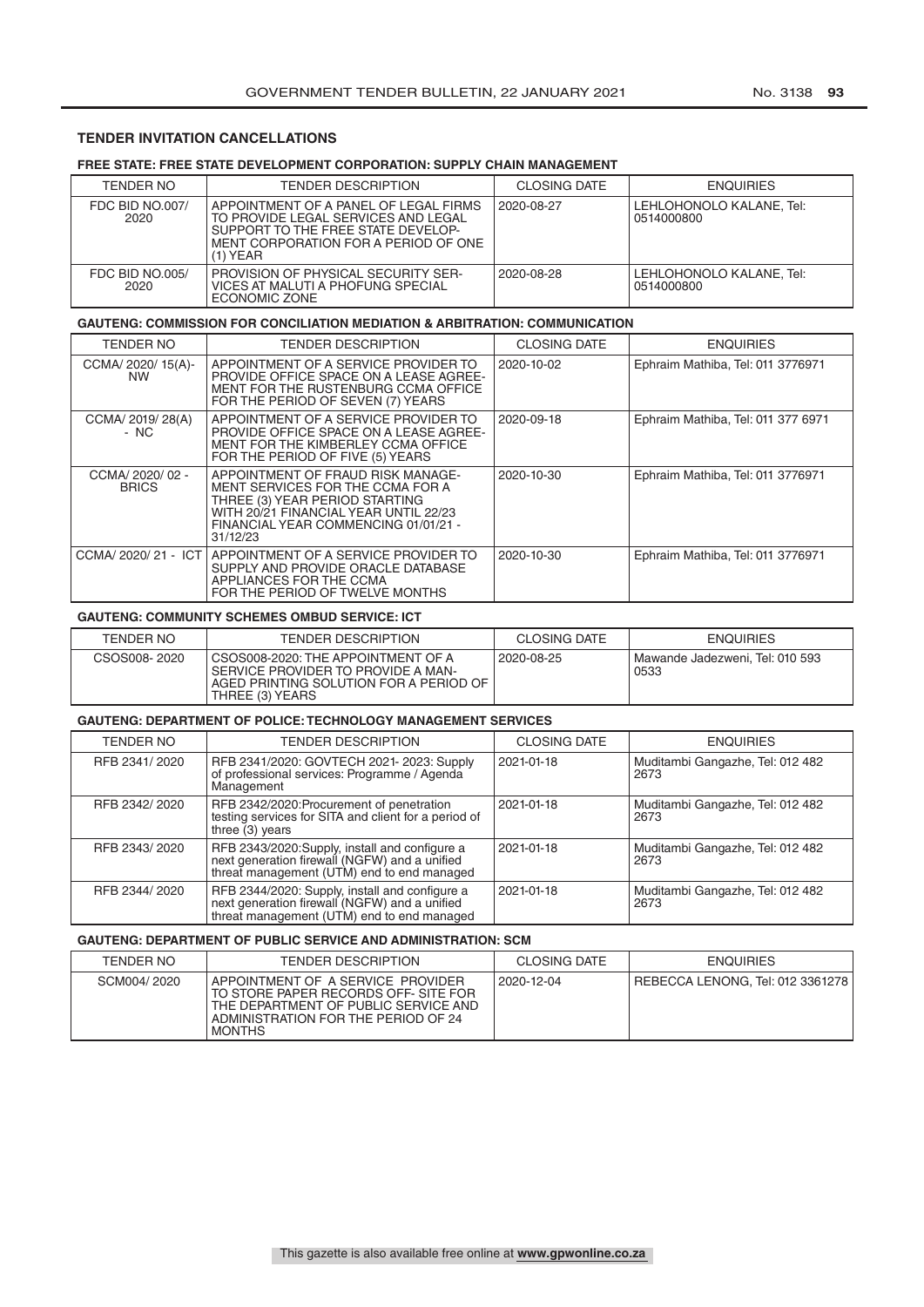## **GAUTENG: NATIONAL ECONOMIC DEVELOPMENT AND LABOUR COUNCIL: PROFESSIONAL**

| <b>TENDER NO</b> | <b>TENDER DESCRIPTION</b>                                                                                                                                                                                                                     | <b>CLOSING DATE</b> | <b>ENQUIRIES</b>              |
|------------------|-----------------------------------------------------------------------------------------------------------------------------------------------------------------------------------------------------------------------------------------------|---------------------|-------------------------------|
| 2020/04          | The Local Procurement Expert will be required to<br>conduct a status quo assessment of work being<br>done by the above mentioned stakeholders and<br>others in respect of boosting local demand, local<br>procurement and import substitution | 2021-01-11          | Joyce Segooa, Tel: 0607710485 |
| 2020/05          | Agricultural Expert for the Presidential Jobs Sum-<br>mit to provide technical expertise and support<br>to the Project Coordinating Unit in respect of the<br>Agriculture commitments                                                         | 2021-01-11          | Joyce Segooa, Tel: 0607710485 |

## **GAUTENG: NATIONAL HEALTH LABORATORY SERVICE: HEALTH**

| TENDER NO    | <b>TENDER DESCRIPTION</b>                                                                                                                                                                                         | CLOSING DATE | <b>ENQUIRIES</b>                        |
|--------------|-------------------------------------------------------------------------------------------------------------------------------------------------------------------------------------------------------------------|--------------|-----------------------------------------|
| RFB155/18/19 | THE PROVISION OF COURIER SERVICES FOR<br>INTERNATIONAL AND LOCAL COLLECTION<br>AND DISTRIBUTION OF PROFICIENCY TEST-<br>ING SCHEME (PTS) SAMPLES FOR NATIONAL<br>HEALTH LABORATORY SERVICE (NHLS) FOR<br>A PERIOD | 2020-08-06   | Nonduduzo Mahlaba, Tel: 011 555<br>0580 |

## **GAUTENG: SOUTH AFRICAN TOURISM: HUMAN CAPITAL**

| <b>TENDER NO</b> | <b>TENDER DESCRIPTION</b>                                                                                                                                                      | <b>CLOSING DATE</b> | <b>ENQUIRIES</b>                   |
|------------------|--------------------------------------------------------------------------------------------------------------------------------------------------------------------------------|---------------------|------------------------------------|
| SAT 167/19       | Panel of recruitment Agency                                                                                                                                                    | 2020-12-21          | Raymond Mabuela, Tel: 011 895 3182 |
| SAT 181/19       | Data warehouse and Management                                                                                                                                                  | 2020-12-21          | Raymond Mabuela, Tel: 011 895 3182 |
| SAT 177/21       | Appointment of a Service Provider for The Provision of Customised All-Risk Commercial Insurance<br>Services at South African Tourism for a Period of<br>Thirty-Six (36) Months | 2020-12-21          | Evah Mkwanazi, Tel: 011 895 3129   |

#### **GAUTENG: STATE INFORMATION TECHNOLOGY AGENCY: FACILITY MANAGEMENT**

| TENDER NO     | TENDER DESCRIPTION                                                                                                                     | <b>CLOSING DATE</b> | <b>ENQUIRIES</b>                   |
|---------------|----------------------------------------------------------------------------------------------------------------------------------------|---------------------|------------------------------------|
| RFB 2143/2020 | REQUEST TO ESTABLISHMENT A PANEL OF<br>SERVICE PROVIDERS FOR THE DISPOSAL OF<br>FIXED ASSES FOR SITA FOR A PERIOD OF<br>FIVE (5) YEARS | 2020-09-18          | Thembeka Mdwara, Tel: 012 482 2780 |

## **GAUTENG: STATE INFORMATION TECHNOLOGY AGENCY: INTERNAL SECURITY**

| <b>TENDER NO</b> | <b>TENDER DESCRIPTION</b>                                                                 | <b>CLOSING DATE</b> | <b>ENQUIRIES</b>                |
|------------------|-------------------------------------------------------------------------------------------|---------------------|---------------------------------|
| RFB 2327/2020    | RRFB 2327-2020 LAN AND WAN EQUIPMENT<br>FOR THE DEPT OF CORRECTIONAL SER-<br><b>VICES</b> | 2020-01-25          | Tebogo Seima, Tel: 012 482 2966 |

### **KWAZULU-NATAL: AGRI-BUSINESS DEVELOPMENT AGENCY: OPRATIONS**

| TENDER NO    | <b>TENDER DESCRIPTION</b>                                                                                                                                                    | <b>CLOSING DATE</b> | <b>ENQUIRIES</b>                            |
|--------------|------------------------------------------------------------------------------------------------------------------------------------------------------------------------------|---------------------|---------------------------------------------|
| ADAB 04/2020 | Contracting of a service provider to undertake<br>security services at the Makhathini Irrigation<br>Scheme, Mjindi farming, Jozini for a period of<br>thirty six (36) months | 2021-01-06          | Thandolwethu Nsuntsha, Tel: 033 347<br>8610 |

#### **KWAZULU-NATAL: DEPARTMENT OF TRANSPORT: HEAD OFFICE**

| TENDER NO   | <b>TENDER DESCRIPTION</b>                                                                                       | CLOSING DATE | <b>ENQUIRIES</b>                 |
|-------------|-----------------------------------------------------------------------------------------------------------------|--------------|----------------------------------|
| ZNB0049/19T | Appointment of a Service Provider to Establish<br>Kerbyard Sites and Provide Technical Training on<br>Kerbvards | 2020-10-01   | Sandile Nkala, Tel: 033 355 8975 |
| ZNT0008/19T | The Completion of Nkunzi River Bridge No.175 on<br>D204 in the Ladysmith Region                                 | 2019-07-17   | Sandile Nkala, Tel: 033 355 8975 |

#### **NATIONAL: DEPARTMENT OF COOPERATIVE GOVERNANCE: SUPPLY CHAIN MANAGEMENT**

| TENDER NO         | TENDER DESCRIPTION                                                                                   | <b>CLOSING DATE</b> | <b>ENQUIRIES</b>                                                                          |
|-------------------|------------------------------------------------------------------------------------------------------|---------------------|-------------------------------------------------------------------------------------------|
| COGTA (T) 15/2020 | Appointment of NPO's for the Community Work<br>Programme (CWP) for a period of twelve (12)<br>months | 2021-02-19          | Kgaugelo Tselana or Mogoma Sek-<br>gothe & Nomvula, Tel: (012) 334 0912/<br>334 0586/0820 |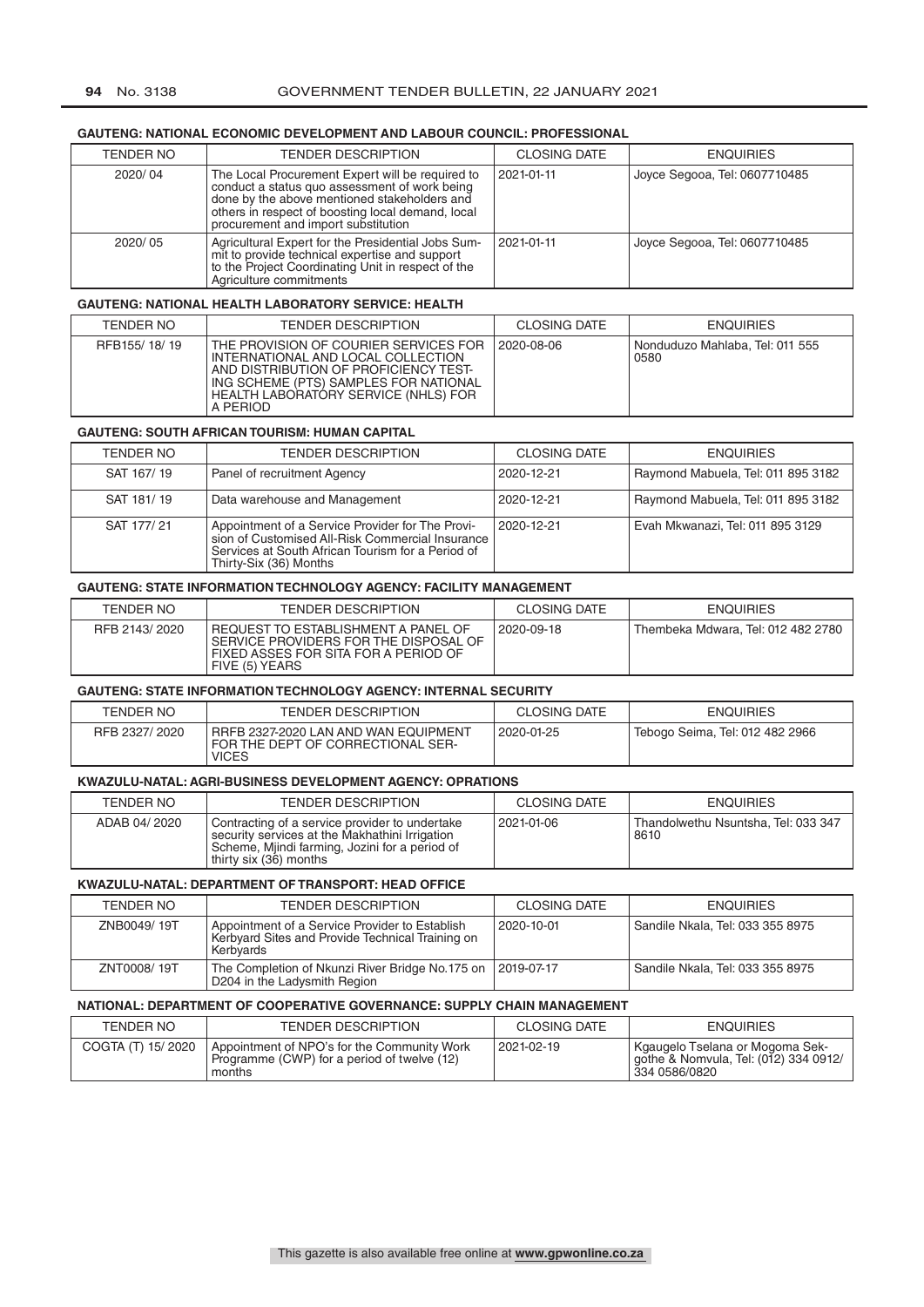# **NATIONAL: DEPARTMENT OF CO-OPERATIVE GOVERNANCE: SUPPLY CHAIN MANAGEMENT**

| TENDER NO          | <b>TENDER DESCRIPTION</b>                                                                                                                                                                                             | <b>CLOSING DATE</b> | <b>ENQUIRIES</b>                |
|--------------------|-----------------------------------------------------------------------------------------------------------------------------------------------------------------------------------------------------------------------|---------------------|---------------------------------|
| CoGTA (T) 12/20120 | I APPOINTMENT OF A SERVICE PROVIDER<br>TO UPGRADE, SUPPORT AND MAINTAIN THE<br>GAPSKILL/SKILLS AUDIT SYSTEM FOR LOCAL<br>GOVERNMENT FOR A PERIOD OF 30 MONTHS<br>(15 MONTHS FOR THE UPGRADING OF THE<br>SYSTEM AND TO | 2021-01-22          | Nomvula Ntuli, Tel: 012334 0820 |

#### **WESTERN CAPE: DEPARTMENT OF PUBLIC WORKS: PROCUREMENT**

| TENDER NO                         | <b>TENDER DESCRIPTION</b>                               | <b>CLOSING DATE</b> | <b>ENQUIRIES</b>                  |
|-----------------------------------|---------------------------------------------------------|---------------------|-----------------------------------|
| UCACT 01/2020 -<br>UCACT 28/ 2020 | LETTING OUT OF VARIOUS STATE-OWNED<br><b>PROPERTIES</b> | 2020-07-10          | I Ms I Murundwa, Tel: 021 4022056 |

## **WESTERN CAPE: NATIONAL STUDENT FINANCIAL AID SCHEME: HIGHER EDUCATION**

| TENDER NO    | <b>TENDER DESCRIPTION</b>                                                           | <b>CLOSING DATE</b> | <b>ENQUIRIES</b>       |
|--------------|-------------------------------------------------------------------------------------|---------------------|------------------------|
| SCMN014/2020 | Direct Payments of Allowances to NSFAS Stu-<br>dents for a period of five (5) years | 2020-12-07          | SCM, Tel: 021 763 3200 |

# **WESTERN CAPE: PERISHABLE PRODUCTS EXPORT CONTROL BOARD: FINANCE**

| <b>TENDER NO</b>       | <b>TENDER DESCRIPTION</b>                                                                                                                  | <b>CLOSING DATE</b> | <b>ENQUIRIES</b>                  |
|------------------------|--------------------------------------------------------------------------------------------------------------------------------------------|---------------------|-----------------------------------|
| RFP/HC/PWD/2020/<br>55 | I RFP/HC/PWD/2020/55 PROVISION OF AN<br>UNEMPLOYED LEARNERSHIP(SETA 18.2)<br>FOR PEOPLE WITH DISABILITIES BUSINESS<br>ADMINISTRATION NOF 4 | 2020-11-30          | Siphokazi Rotsho. Tel: 0219301134 |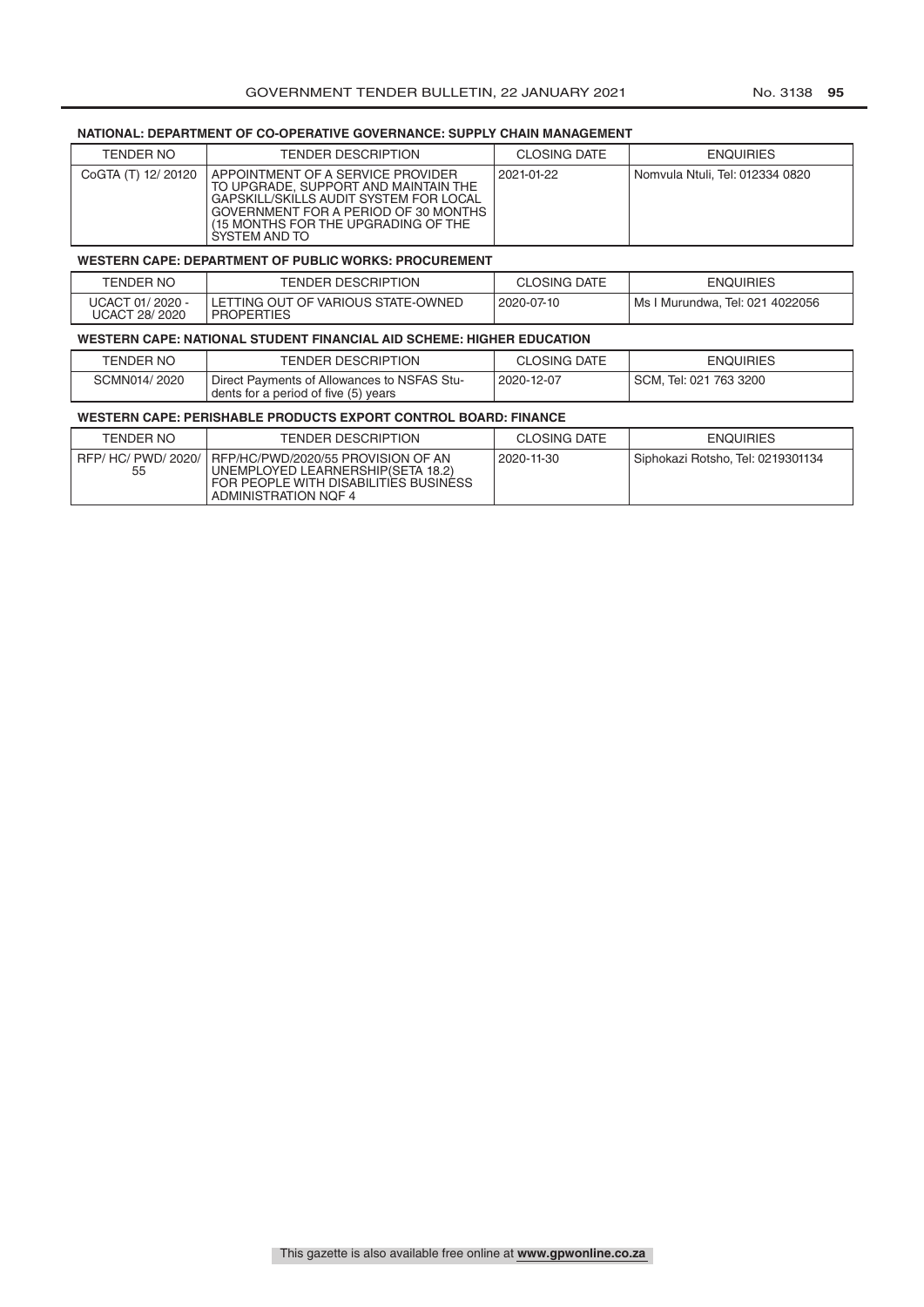# **RESULTS OF TENDER INVITATIONS**

# **SUPPLIES**

# **MPUMALANGA: SITA: PROVINCIAL MANAGER'S OFFICE ON BEHALF OF MPUMALANGA PROVINCIAL TREASURY**

| TENDER NO     | TENDER DESCRIPTION                                                                                                    | AWARDED TO                    | <b>AMOUNT</b> | <b>B-BEEE</b> | <b>POINTS</b> |
|---------------|-----------------------------------------------------------------------------------------------------------------------|-------------------------------|---------------|---------------|---------------|
| RFB 2120-2019 | RFB 2120-2019: Request for the pro-<br>curement of the Emulation Software for<br>I the Mpumalanga Provincial Treasury | Blue Turtle Technolo-<br>qies | R 690,000.00  | _evel         | 100           |

# **SERVICES**

## **GAUTENG: COMMUNITY SCHEMES OMBUD SERVICE: FINANCE**

| <b>TENDER NO</b> | <b>TENDER DESCRIPTION</b>                                                                                                                                                                                                                    | AWARDED TO                              | <b>AMOUNT</b>                    | <b>B-BEEE</b> | <b>POINTS</b> |
|------------------|----------------------------------------------------------------------------------------------------------------------------------------------------------------------------------------------------------------------------------------------|-----------------------------------------|----------------------------------|---------------|---------------|
| CSOS010-2020     | CSOS010-2020: THE APPOINT-<br>MENT OF A SERVICE PROVIDER TO<br>PROVIDE SHORT-TERM INSURANCE<br>SERVICES TO THE COMMUNITY<br>SCHEMES OMBUD SERVICES (CSOS)<br>OVER A PERIOD OF 5 YEARS                                                        | Bathathu Risk Ser-<br>vices             | R 260 053.36                     | Level 1 - 20  | 100           |
| CSOS009-2020     | CSOS009-2020: THE APPOINTMENT<br>OF A PANEL OF FOUR (4) RECRUIT-<br>MENT AGENCIES TO MANAGE THE<br>RESPONSE-HANDLING AND PLACE-<br><b>MENTS FOR THE COMMUNITY</b><br><b>SCHEMES OMBUD SERVICE (CSOS)</b><br>FOR A PERIOD OF THREE (3)        | Zakhele HR Solutions                    | R22,300.00 Rate per<br>position  | Level 1-20    | 100.00        |
| CSOS009-2020     | CSOS009-2020: THE APPOINTMENT<br>OF A PANEL OF FOUR (4) RECRUIT-<br>MENT AGENCIES TO MANAGE THE<br><b>RESPONSE-HANDLING AND PLACE-</b><br><b>MENTS FOR THE COMMUNITY</b><br>SCHEMES OMBUD SERVICE (CSOS)<br>FOR A PERIOD OF THREE (3)        | Tiana Business Con-<br>sulting Services | R 44,326.75 Rate per<br>position | Level 1-20    | 20.98         |
| CSOS009-2020     | CSOS009-2020: THE APPOINTMENT<br>OF A PANEL OF FOUR (4) RECRUIT-<br><b>MENT AGENCIES TO MANAGE THE</b><br>RESPONSE-HANDLING AND PLACE-<br><b>MENTS FOR THE COMMUNITY</b><br><b>SCHEMES OMBUD SERVICE (CSOS)</b><br>FOR A PERIOD OF THREE (3) | Afrizan People Intel-<br>ligence        | R 53,550.00 Rate per<br>position | Level 1-20    | $-12.11$      |
| CSOS009-2020     | CSOS009-2020: THE APPOINTMENT<br>OF A PANEL OF FOUR (4) RECRUIT-<br><b>MENT AGENCIES TO MANAGE THE</b><br>RESPONSE-HANDLING AND PLACE-<br><b>MENTS FOR THE COMMUNITY</b><br>SCHEMES OMBUD SERVICE (CSOS)<br>FOR A PERIOD OF THREE (3)        | Ebus-Tech Consulting                    | R53,705.00 Rate per<br>position  | Level 1-20    | $-12.66$      |

## **GAUTENG: DEPARTMENT OF TOURISM: SUPPLY CHAIN MANAGEMENT**

| TENDER NO  | <b>TENDER DESCRIPTION</b>                                                                                                                                                             | AWARDED TO                    | <b>AMOUNT</b>           | <b>B-BFFF</b> | <b>POINTS</b> |
|------------|---------------------------------------------------------------------------------------------------------------------------------------------------------------------------------------|-------------------------------|-------------------------|---------------|---------------|
| NDT0006/20 | APPOINTMENT OF A SERVICE PRO-<br>VIDER TO MANAGE ICT SERVICES<br>IN LINE WITH SITA CONTRACT 1183<br>"DOCUMENT AND IMAGE MANAGE-<br>MENT SERVICES" FOR A PERIOD OF<br>THREE (3) YEARS) | Mthimunyehluyo At-<br>torneys | R <sub>16</sub> 164 373 | Level 1       | 20 points     |
|            |                                                                                                                                                                                       |                               |                         |               |               |

# **GAUTENG: GAUTENG PROVINCIAL TREASURY: GAUTENG PROVINCIAL TREASURY**

| TENDER NO             | <b>TENDER DESCRIPTION</b>                                                                                                | AWARDED TO                       | <b>AMOUNT</b> | <b>B-BFFF</b> | <b>POINTS</b> |
|-----------------------|--------------------------------------------------------------------------------------------------------------------------|----------------------------------|---------------|---------------|---------------|
| GT/ GPT/ 031/<br>2020 | Panel of pre-qualified service providers<br>to print, package and deliver the provin-<br>cial publications for 36 months | Bluestorm cc t/a Pro-<br>duction | N/A           | N/A           | N/A           |
| GT/ GPT/ 031/<br>2020 | Panel of pre-qualified service providers<br>to print, package and deliver the provin-<br>cial publications for 36 months | <b>Shereno Printers</b>          | N/A           | N/A           | N/A           |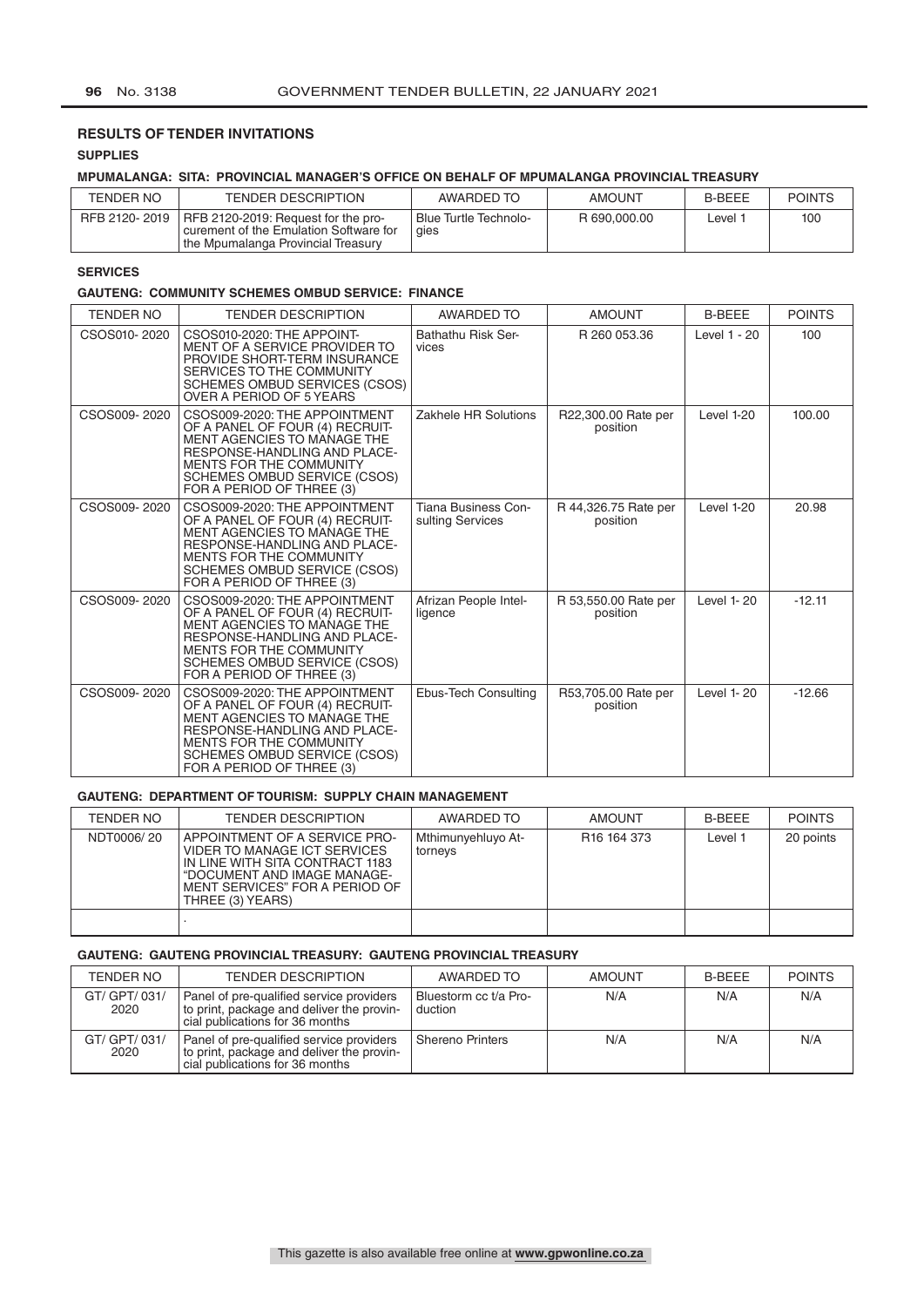# **GAUTENG: MEDICAL RESEARCH COUNCIL OF SOUTH AFRICA: FACILITIES MANAGEMENT AND ATODRU**

| TENDER NO                                  | <b>TENDER DESCRIPTION</b>                                                                                                      | AWARDED TO                                 | <b>AMOUNT</b> | <b>B-BEEE</b> | <b>POINTS</b> |
|--------------------------------------------|--------------------------------------------------------------------------------------------------------------------------------|--------------------------------------------|---------------|---------------|---------------|
| SAMRC/FM-<br>HVAC&R/ 2020/<br>06           | Maintenance and Installations of Heat-<br>ing, Ventilation, and Airconditioning and<br><b>Refrigeration Systems - Pretoria</b> | <b>SFM Electrical and</b><br>Refrigeration | Rate Based    | Level :       | 100           |
| SAMRC/ATOD-<br><b>RU-PGATSA</b><br>2020/07 | Provision of Global Adult Tobacco Sur-<br>vey in South Africa                                                                  | Geo Space                                  | Rate Based    | Level 2       | 98            |

#### **GAUTENG: NATIONAL FILM AND VIDEO FOUNDATION OF SOUTH AFRICA: NATIONAL FILM AND VIDEO FOUNDATION OF SOUTH AFRICA**

| TENDER NO            | <b>TENDER DESCRIPTION</b>                                                                                                                                                                                 | AWARDED TO                                  | <b>AMOUNT</b> | <b>B-BEEE</b> | <b>POINTS</b> |
|----------------------|-----------------------------------------------------------------------------------------------------------------------------------------------------------------------------------------------------------|---------------------------------------------|---------------|---------------|---------------|
| RFT 03 2020-<br>2021 | APPOINTMENT OF A SERVICE<br>PROVIDER TO CONDUCT ECONOMIC<br>IMPACT STUDY THAT WILL PROVIDE<br>A COMPREHENSIVE EVALUATION<br>OF THE ECONOMIC CONTRIBUTION<br>FOR THE SOUTH AFRICAN FILM<br><b>INDUSTRY</b> | <b>BDO ADVISORY SER-</b><br>VICES (PTY) LTD | R499 723.00   | 80            | 98.00         |
| RFT 04 2020-<br>2021 | THE APPOINTMENT OF A SERVICE<br>PROVIDER TO PROVIDE INFORMA-<br>TION TECHNOLOGY SUPPORT SER-<br>VICES TO NATIONAL FILM AND VIDEO<br><b>FOUNDATION</b>                                                     | <b>MOSIMA IT SOLU-</b><br><b>TIONS</b>      | B665 275.00   | 80.00         | 100.00        |

#### **GAUTENG: SOUTH AFRICAN WEATHER SERVICE: SUPPLY CHAIN MANAGEMENT / FINANCE**

| <b>TENDER NO</b> | <b>TENDER DESCRIPTION</b>                                                                                                                                         | AWARDED TO            | <b>AMOUNT</b> | <b>B-BEEE</b> | <b>POINTS</b> |
|------------------|-------------------------------------------------------------------------------------------------------------------------------------------------------------------|-----------------------|---------------|---------------|---------------|
| Deviation        | Appointment of Microsoft Corporation<br>for license renewal for a period of three<br>years (1 January 2021 to 30 December<br>2023) in the amount of R7 800 000.00 | Microsoft Corporation | R7 800 000.00 |               |               |

## **GAUTENG: SOUTH AFRICAN WEATHER SERVICE: SUPPLY CHAIN MANAGEMENT / FINANCE**

| TENDER NO        | <b>TENDER DESCRIPTION</b>                                                                                                                                                                                                               | AWARDED TO  | AMOUNT                     | B-BEEE | <b>POINTS</b> |
|------------------|-----------------------------------------------------------------------------------------------------------------------------------------------------------------------------------------------------------------------------------------|-------------|----------------------------|--------|---------------|
| <b>Deviation</b> | Appointment of Airports Company<br>South African (ACSA) for office accom-<br>modation in George for a period of five<br>years (1 January 2021 to 31 December<br>2025) in the amount of R1 1 991 367.2<br>with 8% annual escalation fees | ACSA George | R <sub>1</sub> 1 991 367.2 |        |               |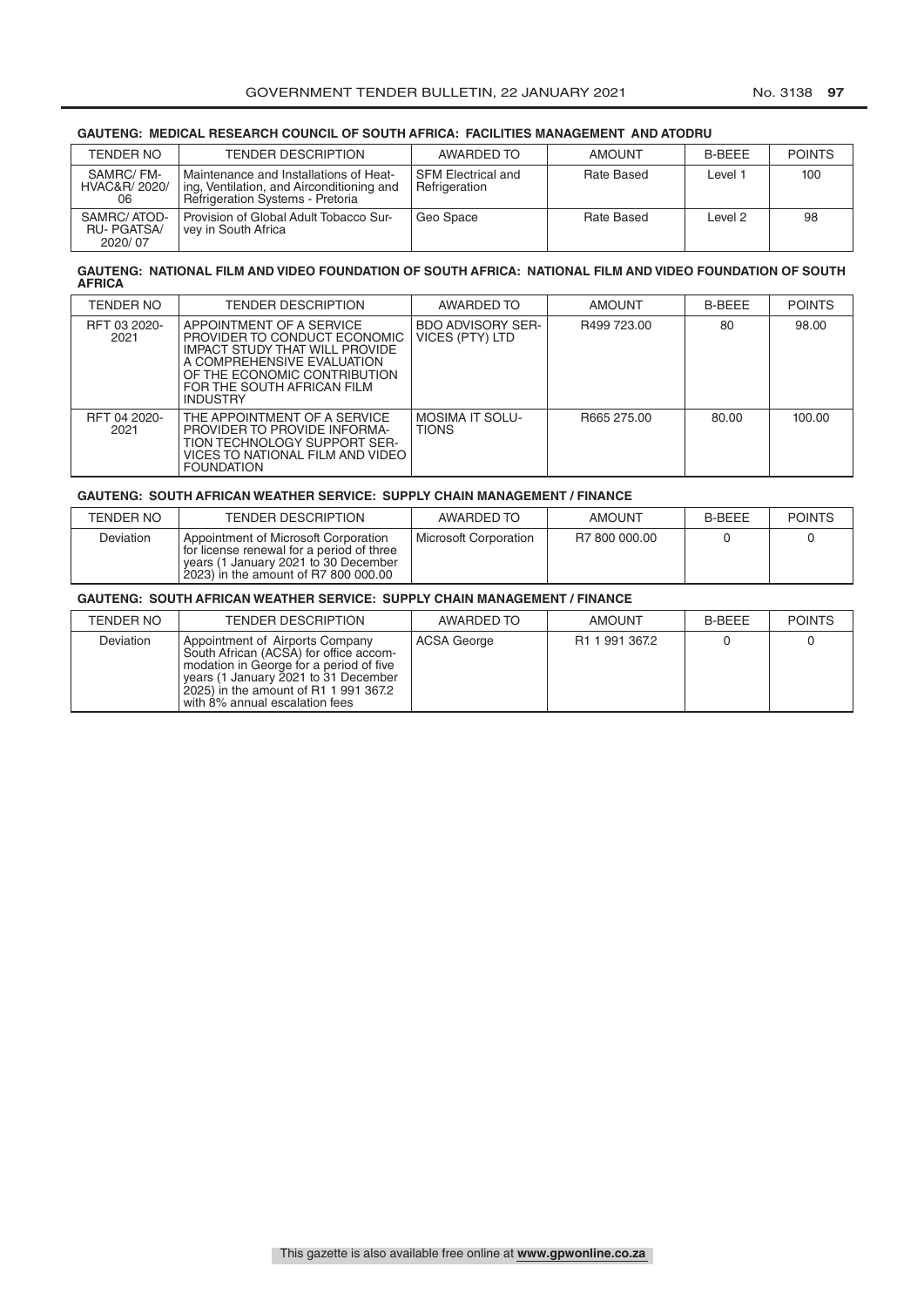| <b>TENDER NO</b>                   | <b>TENDER DESCRIPTION</b>                                                                                                                                            | <b>AWARDED TO</b>                                                                                                                                  | <b>AMOUNT</b> | <b>B-BEEE</b> | <b>POINTS</b> |
|------------------------------------|----------------------------------------------------------------------------------------------------------------------------------------------------------------------|----------------------------------------------------------------------------------------------------------------------------------------------------|---------------|---------------|---------------|
| <b>ZNTU0187W:</b><br>059256        | Department of Education: Nomzinto<br>Secondary School: Nongoma Local Mu-<br>nicipality: Upgrading of school sanitation<br>infrastructure                             | The awarded bidder's<br>details will be pub-<br>lished on the depart-<br>mental website: www.<br>kznworks.gov.za<br>& noticeboard on<br>22/01/2021 | n/a           | n/a           | n/a           |
| <b>ZNTD 04887W</b>                 | Department of Public Works: Procure-<br>ment of security services for building:<br>Adam's sub-district office                                                        | The awarded bidder's<br>details will be pub-<br>lished on the depart-<br>mental website:www.<br>kznworks.gov.za<br>& noticeboard on<br>22/01/2021  | n/a           | n/a           | n/a           |
| ZNTD 04874W:<br><b>WIMS 071929</b> | KZN: COGTA: Ethekweni Region:<br>Mayville: S.B Borquin: Installation of<br>new carports and pathway on a burnt<br>parkhome structure<br>in COGTA Mayville Building   | The awarded bidder's<br>details will be pub-<br>lished on the depart-<br>mental website: www.<br>kznworks.gov.za<br>& noticeboard on<br>22/01/2021 | n/a           | n/a           | n/a           |
| ZNTD 04847W:<br><b>WIMS 071802</b> | KZN: Department of COGTA: Ethekweni<br>Region: Khumalo Traditional Administra-<br>tion Centre: Rehabilitation Programme                                              | The awarded bidder's<br>details will be pub-<br>lished on the depart-<br>mental website: www.<br>kznworks.gov.za<br>& noticeboard on<br>22/01/2021 | n/a           | n/a           | n/a           |
| ZNTD 04508W:<br>WIMS 068912        | KZN: Department of Education: Mandini:<br>Thukela Secondary School: Storm dam-<br>age disaster programme phase 16                                                    | The awarded bidder's<br>details will be pub-<br>lished on the depart-<br>mental website:www.<br>kznworks.gov.za<br>& noticeboard on<br>22/01/2021  | n/a           | n/a           | n/a           |
| ZNTD 04915W:<br><b>WIMS 072523</b> | KZN: Department of Education: Ethek-<br>weni Region: Dokodweni Area: Gingind-<br>lovu: Songoba Primary School: repairs to<br>roof, floor, door and internal painting | The awarded bidder's<br>details will be pub-<br>lished on the depart-<br>mental website:www.<br>kznworks.gov.za<br>& noticeboard on<br>22/01/2021  | n/a           | n/a           | n/a           |

# **KWAZULU-NATAL: DEPARTMENT OF PUBLIC WORKS: SCM**

# **KWAZULU-NATAL: DEPARTMENT OF PUBLIC WORKS: SCM**

| <b>TENDER NO</b>         | <b>TENDER DESCRIPTION</b>                                                                                                                                                                    | <b>AWARDED TO</b>                                                                                                                                   | <b>AMOUNT</b> | <b>B-BEEE</b> | <b>POINTS</b> |
|--------------------------|----------------------------------------------------------------------------------------------------------------------------------------------------------------------------------------------|-----------------------------------------------------------------------------------------------------------------------------------------------------|---------------|---------------|---------------|
| ZNTD04628W:<br>049886    | KZN Department of Transport: Hennie<br>Du Plessis: Lift installation                                                                                                                         | The awarded bidder's<br>details will be pub-<br>lished on the depart-<br>mental website:www.<br>kznworks.gov.za<br>& noticeboard on<br>22/01/2021.  | n/a           | n/a           | n/a           |
| ZNTD05067:<br>WIMS074323 | Department of Health: Hammarsdale:<br>Hlengisizwe CHC: fencing of extended<br>land                                                                                                           | The awarded bidder's<br>details will be pub-<br>lished on the depart-<br>mental website: www.<br>kznworks.gov.za<br>& noticeboard on<br>22/01/2021  | n/a           | n/a           | n/a           |
| ZNTD04062W:<br>065026    | KZN: Department of Education: Water &<br>Sanitation Programme: Phase 3: Khaba-<br>zela High School                                                                                           | The awarded bidder's<br>details will be pub-<br>lished on the depart-<br>mental website: www.<br>kznworks.gov.za<br>& noticeboard on<br>22/01/2021  | n/a           | n/a           | n/a           |
| ZNTU03705W:<br>063408    | Phase 14:Storm damage: Repairs and<br>renovations to storm damage schools<br>throughout the province of Kwa-Zulu<br>Natal: North<br>Coast Region: Cluster 12: Nongoma<br>Intermediate School | The awarded bidder's<br>details will be pub-<br>lished on the depart-<br>mental website: www.<br>kznworks.gov.za<br>& noticeboard on<br>22/01/2021. | n/a           | n/a           | n/a           |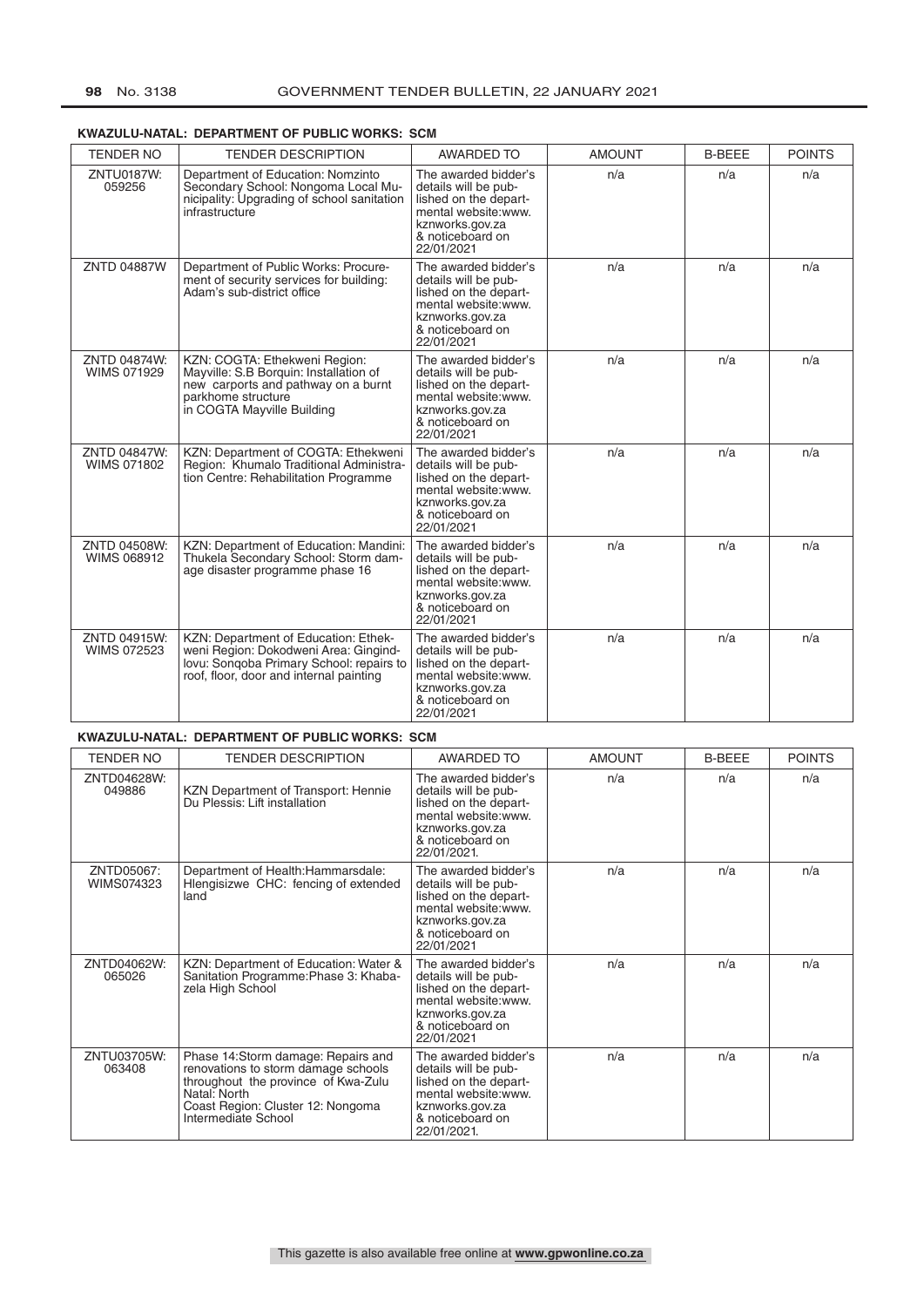| ZNTU 07009<br>W: WIMS NO.<br>013444 | Department of Education: Mgazini Lower<br>Primary School: Upgrades And Additions                                   | The awarded bidder's<br>details will be pub-<br>lished on the depart-<br>mental website:www.<br>kznworks.gov.za<br>& noticeboard on<br>22/01/2021  | n/a | n/a | n/a |
|-------------------------------------|--------------------------------------------------------------------------------------------------------------------|----------------------------------------------------------------------------------------------------------------------------------------------------|-----|-----|-----|
| ZNTD03943W:<br>063521               | Department Of Education: Ethekwini Re-<br>gion: Water and Sanitation Programme<br>Phase 3: Gogovuma Primary School | The awarded bidder's<br>details will be pub-<br>lished on the depart-<br>mental website: www.<br>kznworks.gov.za<br>& noticeboard on<br>22/01/2021 | n/a | n/a | n/a |

## **KWAZULU-NATAL: DEPARTMENT OF PUBLIC WORKS: SCM**

| TENDER NO                                          | <b>TENDER DESCRIPTION</b>                                                                                                                                                                     | AWARDED TO                                                                                                                                         | <b>AMOUNT</b> | <b>B-BEEE</b> | <b>POINTS</b> |
|----------------------------------------------------|-----------------------------------------------------------------------------------------------------------------------------------------------------------------------------------------------|----------------------------------------------------------------------------------------------------------------------------------------------------|---------------|---------------|---------------|
| <b>ZNTU 03967</b><br>W: WIMS NO.<br>060674, 060638 | Department of Education: Water & sanitaion Programme Phase 3: Nyalazi JPS,<br>Ndimande HS                                                                                                     | The awarded bidder's<br>details will be pub-<br>lished on the depart-<br>mental website:www.<br>kznworks.gov.za<br>& noticeboard on<br>22/01/2021  | n/a           | n/a           | n/a           |
| ZNT M01097:<br>WIMS 063414                         | Phase 14: Storm Damaged Programme:<br>Repairs And Renovations To Storm<br>Damaged Schools Throughout The<br>Province Of Kwazulu-Natal: Southern<br>Region: Cluster 15 Zombizwe High<br>School | The awarded bidder's<br>details will be pub-<br>lished on the depart-<br>mental website: www.<br>kznworks.gov.za<br>& noticeboard on<br>22/01/2021 | n/a           | n/a           | n/a           |

# **KWAZULU-NATAL: DEPARTMENT OF PUBLIC WORKS: SCM**

| <b>TENDER NO</b>                                  | <b>TENDER DESCRIPTION</b>                                                                                                                                                            | <b>AWARDED TO</b>                                                                                                                                  | <b>AMOUNT</b> | <b>B-BEEE</b> | <b>POINTS</b> |
|---------------------------------------------------|--------------------------------------------------------------------------------------------------------------------------------------------------------------------------------------|----------------------------------------------------------------------------------------------------------------------------------------------------|---------------|---------------|---------------|
| <b>ZNTU 01909</b><br>W: WIMS NO.<br>059234        | Department of Education: Nongoma<br>Local Municipality: Fundukhuphuke<br>Primary School: Upgrading of school<br>sanitation infrastructure                                            | The awarded bidder's<br>details will be pub-<br>lished on the depart-<br>mental website: www.<br>kznworks.gov.za<br>& noticeboard on<br>22/01/2021 | n/a           | n/a           | n/a           |
| <b>ZNTU 02404</b><br>W: WIMS NO.<br>060723/060667 | Department of Education: Hlenginggon-<br>do Junior Primary School Silweni C<br>School: Water & Sanitation, Cluster 21,<br>Water & sanitation Phase 3A                                | The awarded bidder's<br>details will be pub-<br>lished on the depart-<br>mental website: www.<br>kznworks.gov.za<br>& noticeboard on<br>22/01/2021 | n/a           | n/a           | n/a           |
| ZNTU 03988W:<br>WIMS NO.<br>060598/060726         | Department of Eduction: Nhlamvu Junior<br>Primary School / Buyani Junior Primary<br>School: Water & Sanitation Programme<br>Phase 3                                                  | The awarded bidder's<br>details will be pub-<br>lished on the depart-<br>mental website:www.<br>kznworks.gov.za<br>& noticeboard on<br>22/01/2021  | n/a           | n/a           | n/a           |
| <b>ZNTU 01987</b><br>W: WIMS NO.<br>059313        | Department of Education: Enyathi Pri-<br>mary School: Abaqulusi Local Munici-<br>pality: upgrading of school sanitation<br>infrastructure                                            | The awarded bidder's<br>details will be pub-<br>lished on the depart-<br>mental website: www.<br>kznworks.gov.za<br>& noticeboard on<br>22/01/2021 | n/a           | n/a           | n/a           |
| ZNTU 03959<br>W: WIMS NO.<br>060888, 06076        | Department of Education: Phase 3A:<br>Khumoleni Primary School, Bernica Pri-<br>mary School, Emandleni Primary School                                                                | The awarded bidder's<br>details will be pub-<br>lished on the depart-<br>mental website:www.<br>kznworks.gov.za<br>& noticeboard on<br>22/01/2021  | n/a           | n/a           | n/a           |
| <b>ZNTU 01922</b><br>W: WIMS NO.<br>059192, 05929 | Department of Education: Water & Sani-<br>tation: Phase 2: Endabenhle Primary<br>School, Niomelwane Primary School,<br>Lethithemba Primary School, Isihlahl-<br>asenkosi High School | The awarded bidder's<br>details will be pub-<br>lished on the depart-<br>mental website:www.<br>kznworks.gov.za<br>& noticeboard on<br>22/01/2021  | n/a           | n/a           | n/a           |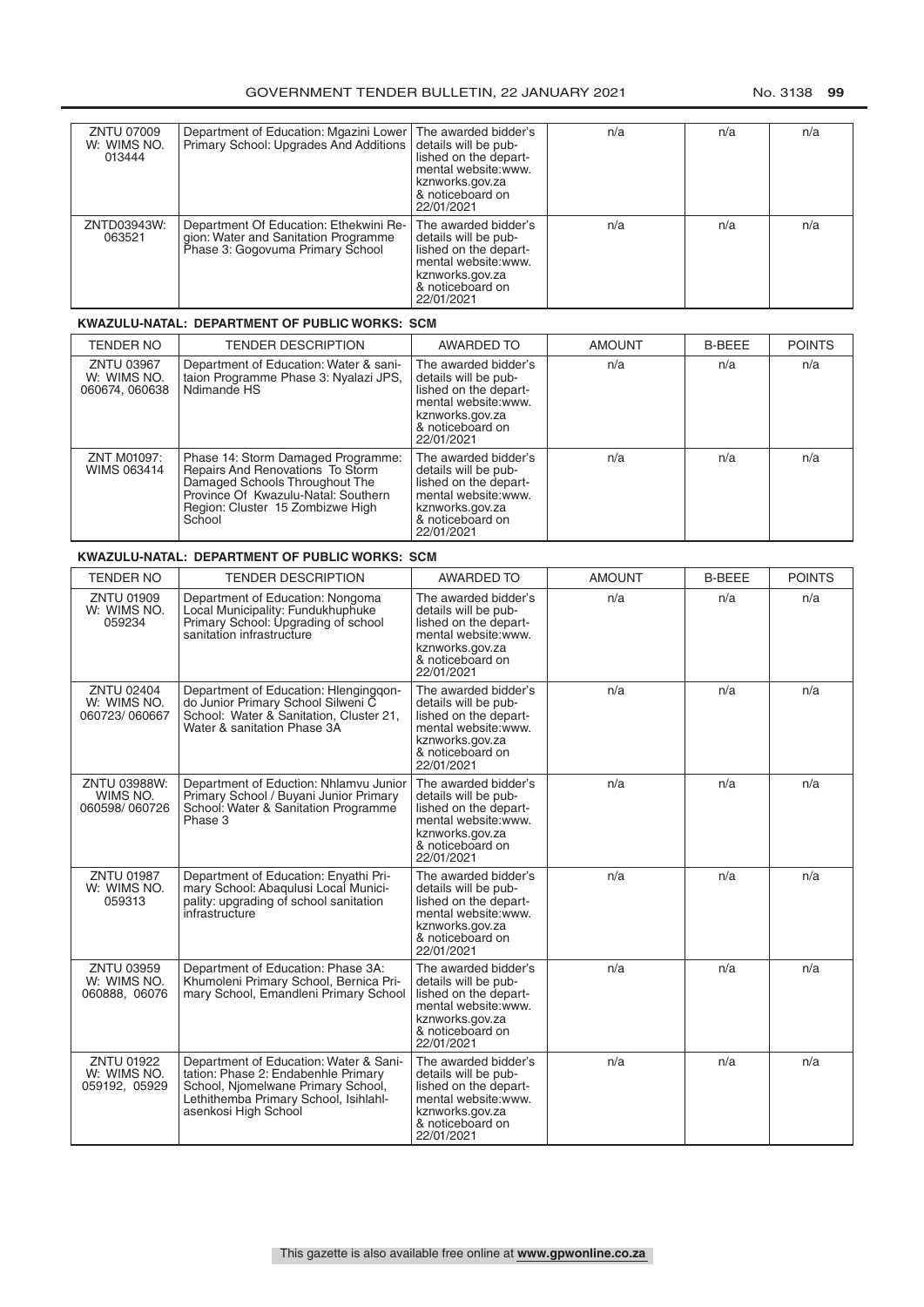# **100** No. 3138 GOVERNMENT TENDER BULLETIN, 22 JANUARY 2021

## **KWAZULU-NATAL: KWAZULU-NATAL FILM COMMISSION: MARKETING AND INDUSTRIAL DEVELOPMENT**

| TENDER NO             | <b>TENDER DESCRIPTION</b>                                                                                                                                                                                                                                                         | AWARDED TO                         | <b>AMOUNT</b> | <b>B-BEEE</b> | <b>POINTS</b> |
|-----------------------|-----------------------------------------------------------------------------------------------------------------------------------------------------------------------------------------------------------------------------------------------------------------------------------|------------------------------------|---------------|---------------|---------------|
| KZNFC-T11A<br>2020/21 | Appointment of service providers to de-<br>velop MICTSETA accredited post gradu-<br>ate training programme(s) in Film and<br>TV for KwaZulu-Natal filmmakers which<br>will capacitate the emerging filmmakers<br>with the relevant professional skills for a<br>period of 5months | Lodewyk Mocke<br>Jansen Van Veuren | R787 865,00   | Level 4(EME)  | 92            |

#### **KWAZULU-NATAL: KZN LIQOUR AUTHORITY: SUPPLY CHAIN MANAGEMENT**

| TENDER NO      | <b>TENDER DESCRIPTION</b>                                             | AWARDED TO  | <b>AMOUNT</b>             | <b>B-BEEE</b> | <b>POINTS</b> |
|----------------|-----------------------------------------------------------------------|-------------|---------------------------|---------------|---------------|
| KZNLa 01/2020/ | Provisioning and installation of server<br>infrastructure and storage | Datacentrix | R <sub>1</sub> 306 524.10 | ∟evel         | 100.00        |

#### **LIMPOPO: THE SOUTH AFRICAN NATIONAL ROADS AGENCY LIMITED: SANRAL NORTHERN REGION: CONSULTANTS**

| TENDER NO             | <b>TENDER DESCRIPTION</b>                                                                                                                                                                                                                                                       | AWARDED TO                              | <b>AMOUNT</b>   | <b>B-BEEE</b> | <b>POINTS</b> |
|-----------------------|---------------------------------------------------------------------------------------------------------------------------------------------------------------------------------------------------------------------------------------------------------------------------------|-----------------------------------------|-----------------|---------------|---------------|
| X.002-082-2019/<br>1F | Consulting Engineering Services for the<br>Routine Road Maintenance of National<br>Route R510 from North West Provincial<br>Boundary over Thabazimbi to Lephalale<br>Municipal Boundary, R511 from R510<br>intersection to North West Provincial<br>Boundary and R516 from      | <b>DINOKENG ENGI-</b><br>NEERS (PTY)LTD | R 12 252 100.00 |               | 98.15         |
| X.002-083-2019/<br>1F | Consulting Engineering Services for the<br>Routine Road Maintenance of National<br>Route N1 from Belabela to Middelfon-<br>tein, R101 from Belabela to Groetvaley,<br>R516 from Belabela to Thabazimbi Mu-<br>nicipal Boundary, R520 from Vaalwater<br>to Lephalale Municipal B | <b>DINOKENG ENGI-</b><br>NEERS (PTY)LTD | R 12 257 850.00 |               | 98.11         |
| X.002-084-2019/<br>1F | Consulting Engineering Services for the<br>Routine Road Maintenance of National<br>Road R33 from Modimolle Municipal<br>border to Lephalale, R520 from the<br>R510 intersection to Modimolle Munici-<br>pal Border and R510 from Lephalale to<br>Thabazimbi Municipal borde     | <b>DINOKENG ENGI-</b><br>NEERS (PTY)LTD | R 12 252 100.00 |               | 98.15         |

# **MPUMALANGA: DEPARTMENT OF LABOUR: SUPPLY CHAIN MAMNAGEMENT**

| TENDER NO | <b>TENDER DESCRIPTION</b>                                                             | AWARDED TO                               | <b>AMOUNT</b> | <b>B-BFFF</b> | <b>POINTS</b> |
|-----------|---------------------------------------------------------------------------------------|------------------------------------------|---------------|---------------|---------------|
| Q71754724 | <sup>1</sup> Rendering of Security Services at<br>Mbombela and Malelane Labour Centre | Cardura Trading En-<br>terprise          | 2 005 082.62  | level         | 100           |
| Q71754724 | Rendering Security Services At eMalahl-<br>eni Provincial Office                      | No Turning Back Trad-<br>ing Enterprises | 3 438 161 .62 | level         | 100           |

#### **MPUMALANGA: THE SOUTH AFRICAN NATIONAL ROADS AGENCY LIMITED: SANRAL NORTHERN REGION: CONSULTANTS**

| TENDER NO             | <b>TENDER DESCRIPTION</b>                                                                                                                                                                                                                                                       | AWARDED TO                       | <b>AMOUNT</b>   | <b>B-BFFF</b> | <b>POINTS</b> |
|-----------------------|---------------------------------------------------------------------------------------------------------------------------------------------------------------------------------------------------------------------------------------------------------------------------------|----------------------------------|-----------------|---------------|---------------|
| X.002-081-2019/<br>1F | Consulting Engineering Services for the<br>Routine Road Maintenance of National<br>Road R33 from the Msukaligwa Munici-<br>pal Boarder over Caroline to Emakha-<br>zeni. R38 from the Steve Tshwete<br>Municipal Border over Caroline to the<br>Mbombela Municipal Boarder, N17 | DINOKENG ENGI-<br>NEERS (PTY)LTD | R 12 221 050.00 |               | 99.14         |

#### **NATIONAL: DEPARTMENT OF HIGHER EDUCATION AND TRAINING: NATIONAL INSTITUTE FOR THE HUMANITIES AND SOCIAL SCIENCES (NIHSS)**

| TENDER NO              | <b>TENDER DESCRIPTION</b>                                                                    | AWARDED TO                                              | <b>AMOUNT</b>                  | <b>B-BEEE</b> | <b>POINTS</b> |
|------------------------|----------------------------------------------------------------------------------------------|---------------------------------------------------------|--------------------------------|---------------|---------------|
| NIHSS/SCTM-<br>01/2020 | Provision of Scholarship Conferencing,<br>Travel, and Accommodation Manage-<br>ment Services | Gemini Moon Trading<br>(Pty) Itd t/a XL Nexus<br>Travel | 365.00 (Evaluation<br>purpose) |               | 100           |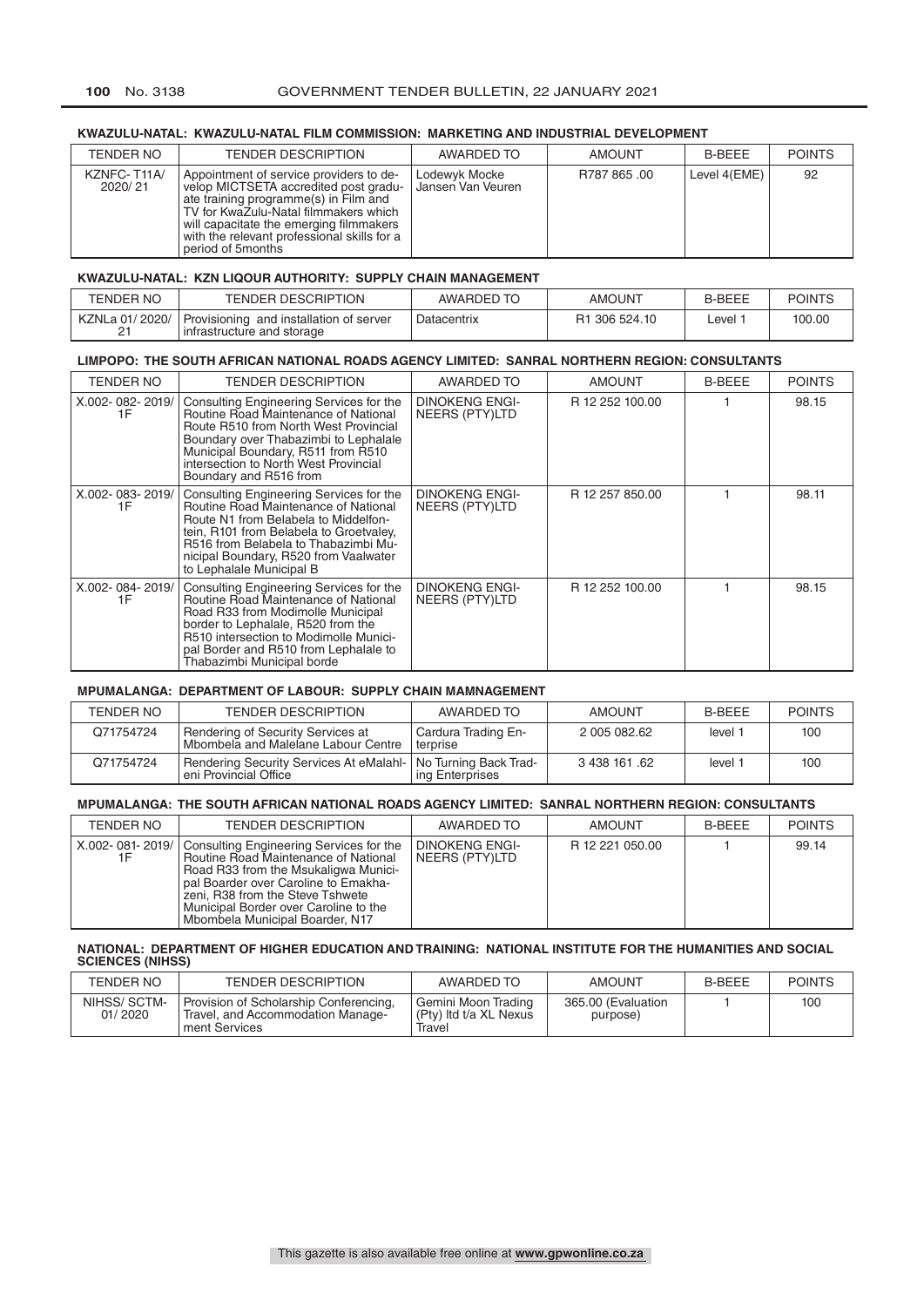| Ę |
|---|
|   |

47 van Buuren Road, Bedfordview 2007 P O Box 1964, Bedfordview 2008<br>Telephone 011-456-8579 Facsimile 011-450-4948 Email info@lgseta.org.za Website www.lgseta.org.za LGSET A<br>Az van Buuren Road, Bedfordview 2007 PO Box 1964, Bedfordview 2008<br>Alterna akazik inner – Telephone 011-456-8579 Facsimile 011-450-4948 Email info@lgseta.org.za Website www.lgseta.org.za

| STRATEGIC<br>RESEARCH FOR THE<br>APPOINTMENT OF<br>RESEARCHERS TO<br>CONDUCT<br>DESCRIPTION<br>PANEL OF<br><b>LOCAL</b><br>ITEM<br>Local Government Sector<br>LGSETA/RESEARCHERS/20/21<br><b>TENDER NO.</b> |        | Education Training Authority (LGSETA)<br><b>MZABALAZO</b><br>SUCCESSFUL<br><b>TENDERER</b><br>$\ddot{ }$ | <b>AMOUNT</b><br><b>PANEL</b> | <b>PREFERENCE</b><br><b>CONTRIBUTO</b><br>POINTS (B-<br><b>BBEE</b><br>œ | <b>TOTAL POINTS</b> |
|-------------------------------------------------------------------------------------------------------------------------------------------------------------------------------------------------------------|--------|----------------------------------------------------------------------------------------------------------|-------------------------------|--------------------------------------------------------------------------|---------------------|
|                                                                                                                                                                                                             |        |                                                                                                          |                               |                                                                          |                     |
|                                                                                                                                                                                                             |        |                                                                                                          |                               |                                                                          |                     |
|                                                                                                                                                                                                             |        | ADVISORY                                                                                                 |                               | LEVEL <sub>2</sub>                                                       | LEVEL <sub>2</sub>  |
|                                                                                                                                                                                                             |        | <b>SERVICES</b>                                                                                          |                               | LEVEL 1                                                                  | LEVEL 1             |
|                                                                                                                                                                                                             |        | <b>MJ MAFUNISA</b><br>$\mathbf{a}$                                                                       |                               |                                                                          |                     |
|                                                                                                                                                                                                             |        | <b>CONSULTING PTY</b>                                                                                    |                               | LEVEL 1                                                                  | LEVEL 1             |
|                                                                                                                                                                                                             |        | <b>CLD</b>                                                                                               |                               |                                                                          |                     |
|                                                                                                                                                                                                             | .<br>ო | <b>UNDERHILL</b>                                                                                         |                               | LEVEL 4                                                                  | LEVEL 4             |
| GOVERNMENT                                                                                                                                                                                                  |        | <b>CORPORATE PTY</b>                                                                                     |                               |                                                                          |                     |
| SECTOR EDUCATION                                                                                                                                                                                            |        | СLD                                                                                                      |                               | LEVEL 1                                                                  | LEVEL 1             |
| & TRAINING                                                                                                                                                                                                  | 4      | <b>CITY INSIGHT</b>                                                                                      |                               |                                                                          |                     |
| AUTHORITY FOR A<br>PERIOD OF FIVE (5)                                                                                                                                                                       |        | CONSULTING                                                                                               |                               |                                                                          |                     |
|                                                                                                                                                                                                             | ம்     | <b>GAUGE</b>                                                                                             |                               |                                                                          |                     |
| <b>ARS</b><br>光                                                                                                                                                                                             |        | CONSULTING                                                                                               |                               |                                                                          |                     |
|                                                                                                                                                                                                             | ق      | MULTILINK                                                                                                |                               |                                                                          |                     |
|                                                                                                                                                                                                             |        | CONSULTING                                                                                               |                               |                                                                          |                     |

**NATIONAL: LOCAL GOVERNMENT EDUCATION AND TRAINING AUTHORITY: FINANCE-SCM**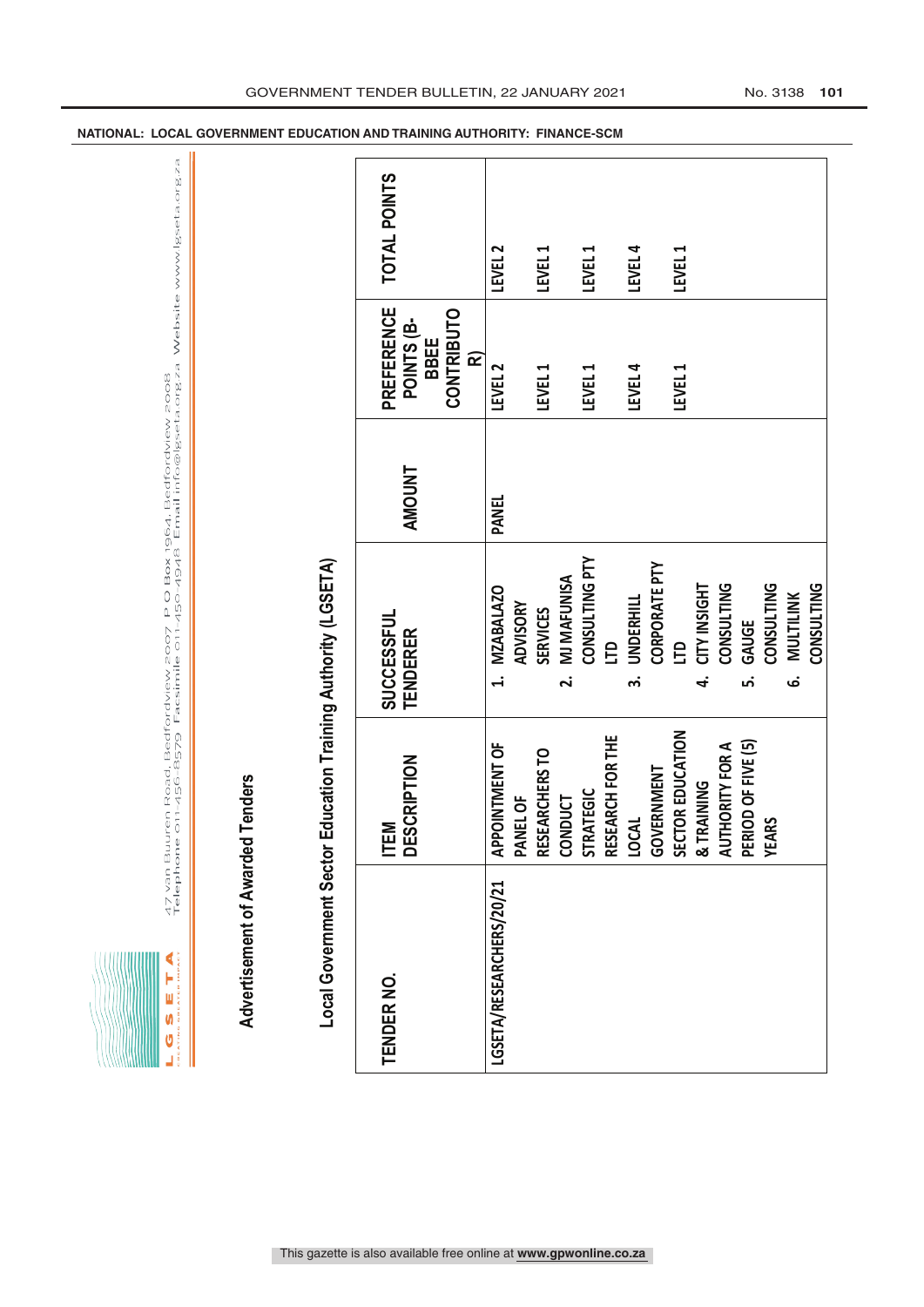| LGSETA/NW/20/28        | FOR<br><b>REQUEST</b>                      | <b>THUNDERSTRUCK</b> | <b>VARIOUS RATES</b> | LEVEL 1            | 20             |
|------------------------|--------------------------------------------|----------------------|----------------------|--------------------|----------------|
|                        | PROPOSAL FOR THE                           | INVESTMENT 52 CC     |                      |                    |                |
|                        | PROVISION OF                               |                      |                      |                    |                |
|                        | OFFICE SPACE FOR                           |                      |                      |                    |                |
|                        | THE LOCAL                                  |                      |                      |                    |                |
|                        | <b>GOVERNMENT</b>                          |                      |                      |                    |                |
|                        | SECTOR EDUCATION                           |                      |                      |                    |                |
|                        | AND TRAINING                               |                      |                      |                    |                |
|                        | NORTH WEST OFFICE                          |                      |                      |                    |                |
|                        | FOR A PERIOD OF                            |                      |                      |                    |                |
|                        | THREE (03) YEARS                           |                      |                      |                    |                |
| LGSETA/WC/20/33        | FOR <sub></sub><br><b>REQUEST</b>          | GROWTH-POINT         | <b>VARIOUS RATES</b> | LEVEL <sub>2</sub> | $\frac{8}{10}$ |
|                        | PROPOSAL FOR THE                           | PROPERTIES           |                      |                    |                |
|                        | PROVISION OF                               |                      |                      |                    |                |
|                        | OFFICE SPACE FOR                           |                      |                      |                    |                |
|                        | THE LOCAL                                  |                      |                      |                    |                |
|                        | GOVERNMENT                                 |                      |                      |                    |                |
|                        | SECTOR EDUCATION                           |                      |                      |                    |                |
|                        | <b>AND TRAINING</b>                        |                      |                      |                    |                |
|                        | <b>AUTHORITY IN</b>                        |                      |                      |                    |                |
|                        | <b>WESTERN CAPE</b>                        |                      |                      |                    |                |
|                        | PROVINCE FOR A                             |                      |                      |                    |                |
|                        | <b>PF FIVE (05)</b><br>PERIOD <sub>C</sub> |                      |                      |                    |                |
|                        | <b>YEARS</b>                               |                      |                      |                    |                |
| LGSETA/POLOKWANE/20/04 | FOR.<br><b>REQUEST</b>                     | DELTA PROPERTY FUND  | VARIOUS RATES        | LEVEL <sub>2</sub> | $\frac{8}{10}$ |
|                        | PROPOSAL FOR THE                           | <b>DTY LTD</b>       |                      |                    |                |
|                        | PROVISION OF                               |                      |                      |                    |                |
|                        | PACE FOR<br>OFFICE SI                      |                      |                      |                    |                |
|                        | THE LOCAL                                  |                      |                      |                    |                |
|                        |                                            |                      |                      |                    |                |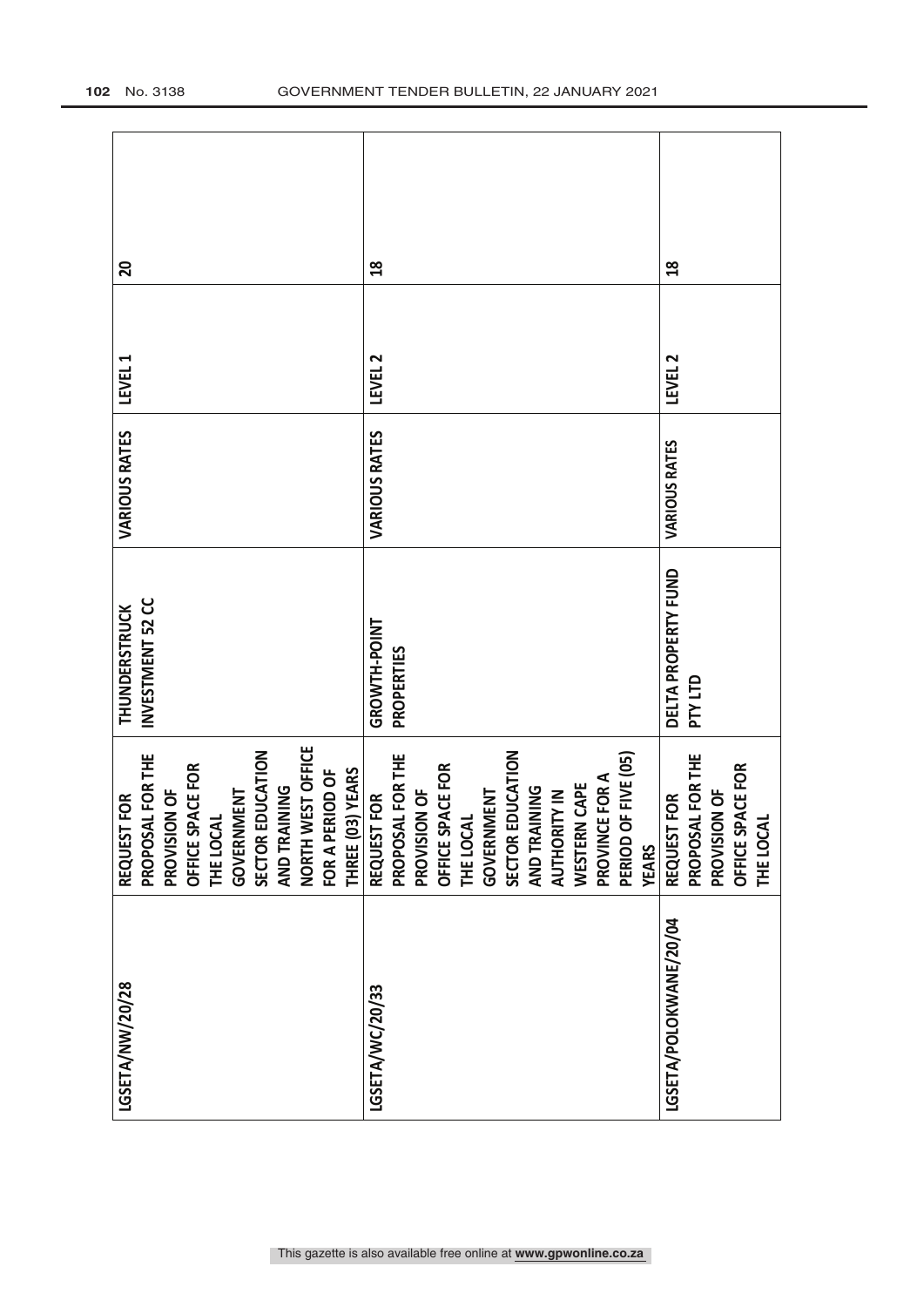|                       | GOVERNMENT                          |                     |               |                    |               |
|-----------------------|-------------------------------------|---------------------|---------------|--------------------|---------------|
|                       | SECTOR EDUCATION                    |                     |               |                    |               |
|                       | <b>AND TRAINING</b>                 |                     |               |                    |               |
|                       | <b>AUTHORITY IN</b>                 |                     |               |                    |               |
|                       | LIMPOPO PROVINCE                    |                     |               |                    |               |
|                       | FOR A PERIOD OF                     |                     |               |                    |               |
|                       | FIVE (05) YEARS                     |                     |               |                    |               |
| LGSETA/FS/20/07       | REQUEST FOR                         | DELTA PROPERTY FUND | VARIOUS RATES | LEVEL 2            | $\frac{8}{2}$ |
|                       | PROPOSAL FOR THE                    | <b>DTY LTD</b>      |               |                    |               |
|                       | PROVISION OF                        |                     |               |                    |               |
|                       | OFFICE SPACE FOR                    |                     |               |                    |               |
|                       | THE LOCAL                           |                     |               |                    |               |
|                       | <b>GOVERNMENT</b>                   |                     |               |                    |               |
|                       | <b>EDUCATION</b><br><b>SECTOR B</b> |                     |               |                    |               |
|                       | <b>AND TRAINING</b>                 |                     |               |                    |               |
|                       | AUTHORITY IN FREE                   |                     |               |                    |               |
|                       | STATE PROVINCE                      |                     |               |                    |               |
|                       | FOR A PERIOD OF                     |                     |               |                    |               |
|                       | THREE (03) YEARS                    |                     |               |                    |               |
| LGSETA/INFRAWAN/20/18 | <b>TFOR</b><br><b>REQUEST</b>       | XOV                 | R 8733683,60  | LEVEL <sub>3</sub> | $\mathbf{r}$  |
|                       | PROPOSALS FOR THE                   | TELECOMMUNICATIONS  |               |                    |               |
|                       | <b>IMENT OF A</b><br><b>APPOINT</b> | <b>DTY LTD</b>      |               |                    |               |
|                       | <b>PROVIDER</b><br><b>SERVICE</b>   |                     |               |                    |               |
|                       | WHO WILL PROVIDE                    |                     |               |                    |               |
|                       | WIDE AREA                           |                     |               |                    |               |
|                       | NETWORK (WAN)                       |                     |               |                    |               |
|                       | SERVICES (INCLUSIVE                 |                     |               |                    |               |
|                       | OF A SECURE, COST-                  |                     |               |                    |               |
|                       | EFFECTIVE AND                       |                     |               |                    |               |
|                       | <b>HIGHLY AVAILABLE</b>             |                     |               |                    |               |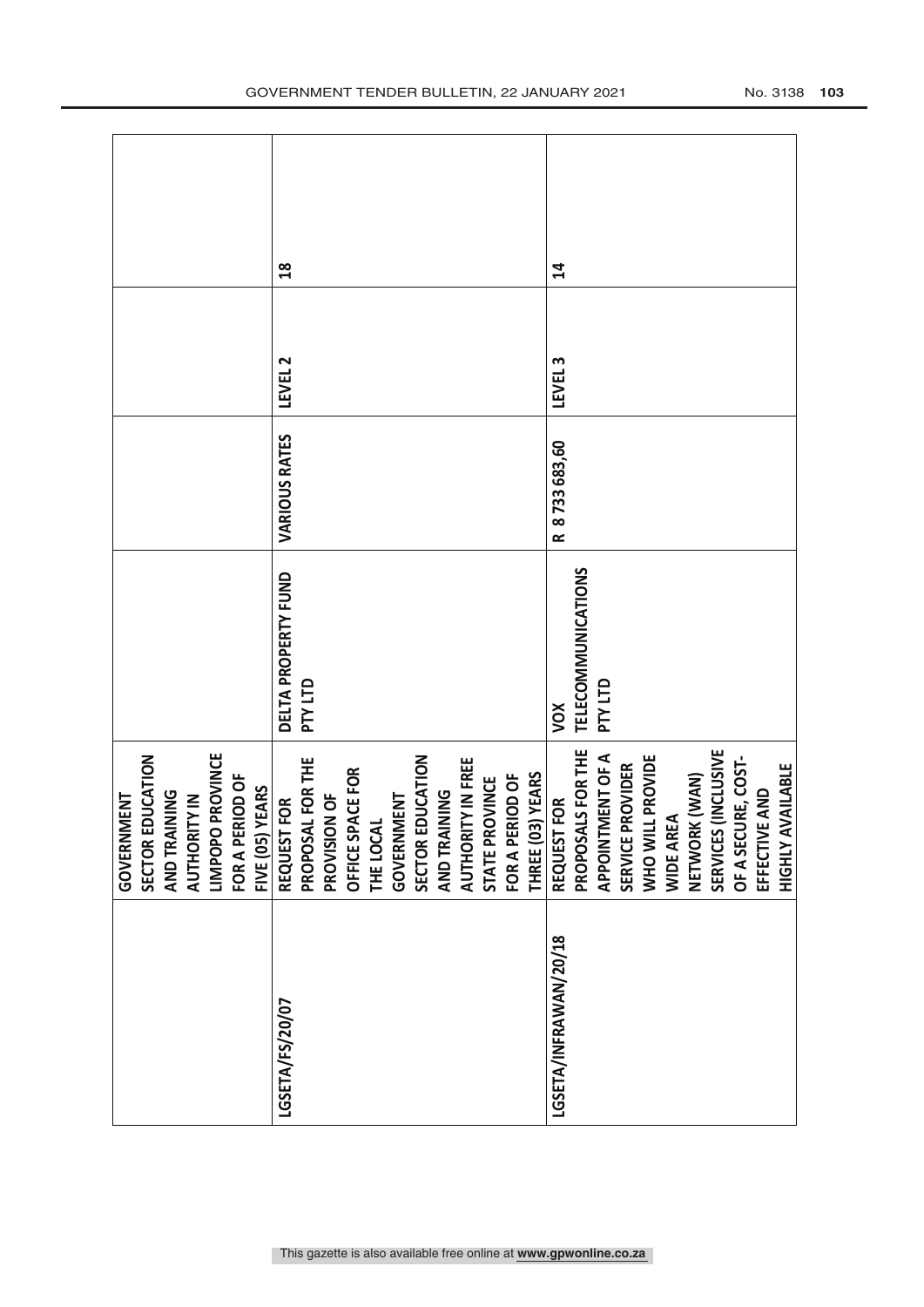| OF FIVE (5)<br>SOUTH AFRICA) FOR<br><b>COVERING</b><br>SECTOR EDUCATION<br>LABEL SWITCHING<br>(MPLS) NETWORK<br>AND INTERNET<br>(LGSETA) OFFICES<br>THROUGHOUT<br><b>ERNET</b><br>GOVERNMENT<br>AND TRAINING<br>AUTHORITY<br>SERVICES C<br>ALL LOCAL<br><b>A PERIOD</b> | <b>MULTIPROTOCOL</b> |
|-------------------------------------------------------------------------------------------------------------------------------------------------------------------------------------------------------------------------------------------------------------------------|----------------------|
|                                                                                                                                                                                                                                                                         |                      |
|                                                                                                                                                                                                                                                                         |                      |
|                                                                                                                                                                                                                                                                         |                      |
|                                                                                                                                                                                                                                                                         |                      |
|                                                                                                                                                                                                                                                                         |                      |
|                                                                                                                                                                                                                                                                         |                      |
|                                                                                                                                                                                                                                                                         |                      |
|                                                                                                                                                                                                                                                                         |                      |
|                                                                                                                                                                                                                                                                         |                      |
|                                                                                                                                                                                                                                                                         |                      |
|                                                                                                                                                                                                                                                                         |                      |
|                                                                                                                                                                                                                                                                         |                      |
|                                                                                                                                                                                                                                                                         |                      |
| YEARS.                                                                                                                                                                                                                                                                  |                      |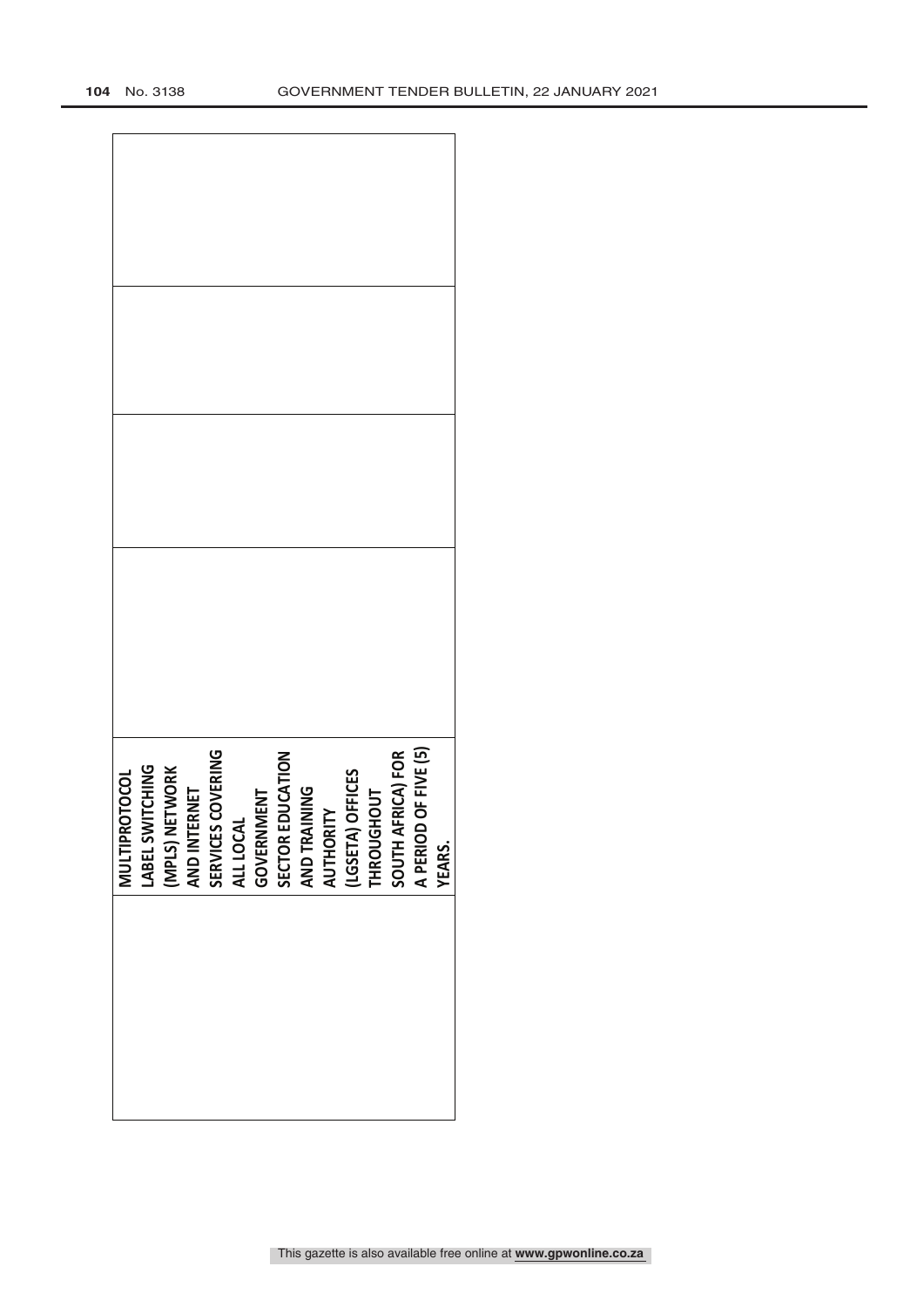| Ú<br>ć<br>Ī      |  |
|------------------|--|
| ĸ<br>Ę<br>GR E   |  |
| Ú<br>ż<br>۰<br>ć |  |
| u<br>œ<br>ü      |  |

47 van Buuren Road, Bedfordview 2007 P O Box 1964, Bedfordview 2008<br>Telephone 011-456-8579 Facsimile 011-450-4948 Email info@lgseta.org.za Website www.lgseta.org.za

|                   | ADVERTISEMENT OF AWARDED TENDERS                                                                                                                                                                                                          |                                               |               |                                                                          |              |
|-------------------|-------------------------------------------------------------------------------------------------------------------------------------------------------------------------------------------------------------------------------------------|-----------------------------------------------|---------------|--------------------------------------------------------------------------|--------------|
|                   | LOCAL GOVERNMENT SECTOR EDUCATION TRAINING AUTHORITY (LGSETA)                                                                                                                                                                             |                                               |               |                                                                          |              |
| <b>TENDER NO.</b> | <b>ITEM DESCRIPTION</b>                                                                                                                                                                                                                   | <b>SUCCESSFUL</b><br><b>TENDERER</b>          | <b>AMOUNT</b> | <b>PREFERENCE</b><br><b>CONTRIBUTO</b><br>POINTS (B-<br><b>BBEE</b><br>œ | TOTAL POINTS |
| LGSETA/EC/20/26   | <b>JE (05)</b><br>EASTERN CAPE PROVINCE<br>SND<br><b>USOL</b><br>FOR THE PROVISION OF<br>뿦<br>LOCAL GOVERNMENT<br>SECTOR EDUCATION<br>TRAINING OFFICE IN<br>FOR A PERIOD OF FIV<br>REQUEST FOR PROP<br>OFFICE SPACE FOR T<br><b>YEARS</b> | FUNDING (PTY)<br><b>STHATHU</b><br><b>CLD</b> | VARIOUS RATES | LEVEL 1                                                                  | LEVEL 1      |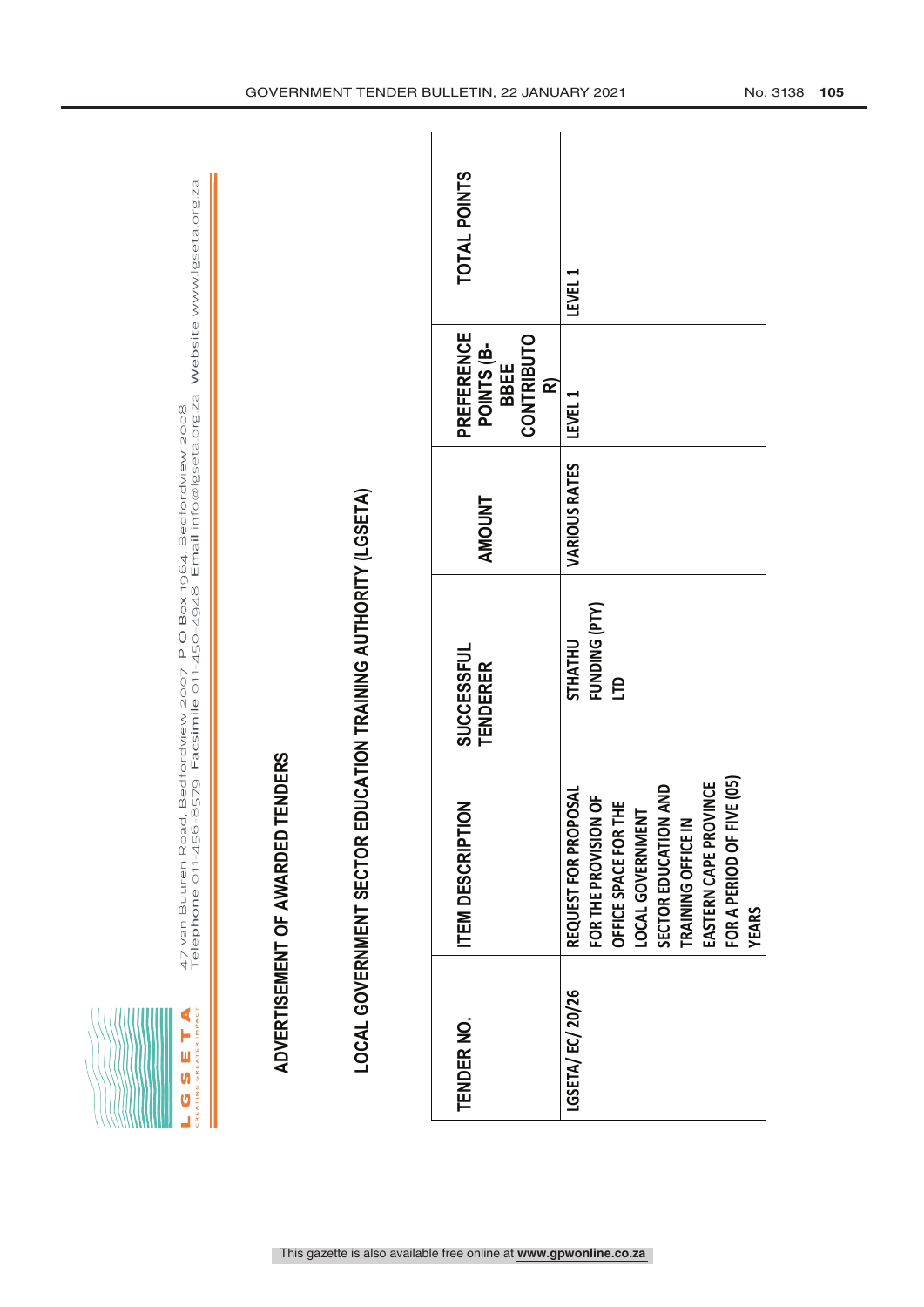| <b>LEVEL1</b>                                 |                      |                      |                  |                      |                    |                        |                           |               |
|-----------------------------------------------|----------------------|----------------------|------------------|----------------------|--------------------|------------------------|---------------------------|---------------|
|                                               |                      |                      |                  |                      |                    |                        |                           |               |
|                                               |                      |                      |                  |                      |                    |                        |                           |               |
| THOMAS FAMILY TRUST   VARIOUS RATES   LEVEL 1 |                      |                      |                  |                      |                    |                        |                           |               |
| REQUEST FOR PROPOSAL                          | FOR THE PROVISION OF | OFFICE SPACE FOR THE | LOCAL GOVERNMENT | SECTOR EDUCATION AND | TRAINING OFFICE IN | NORTHERN CAPE PROVINCE | FOR A PERIOD OF FIVE (05) | <b>YEARS.</b> |
| LGSETA/NC/20/27                               |                      |                      |                  |                      |                    |                        |                           |               |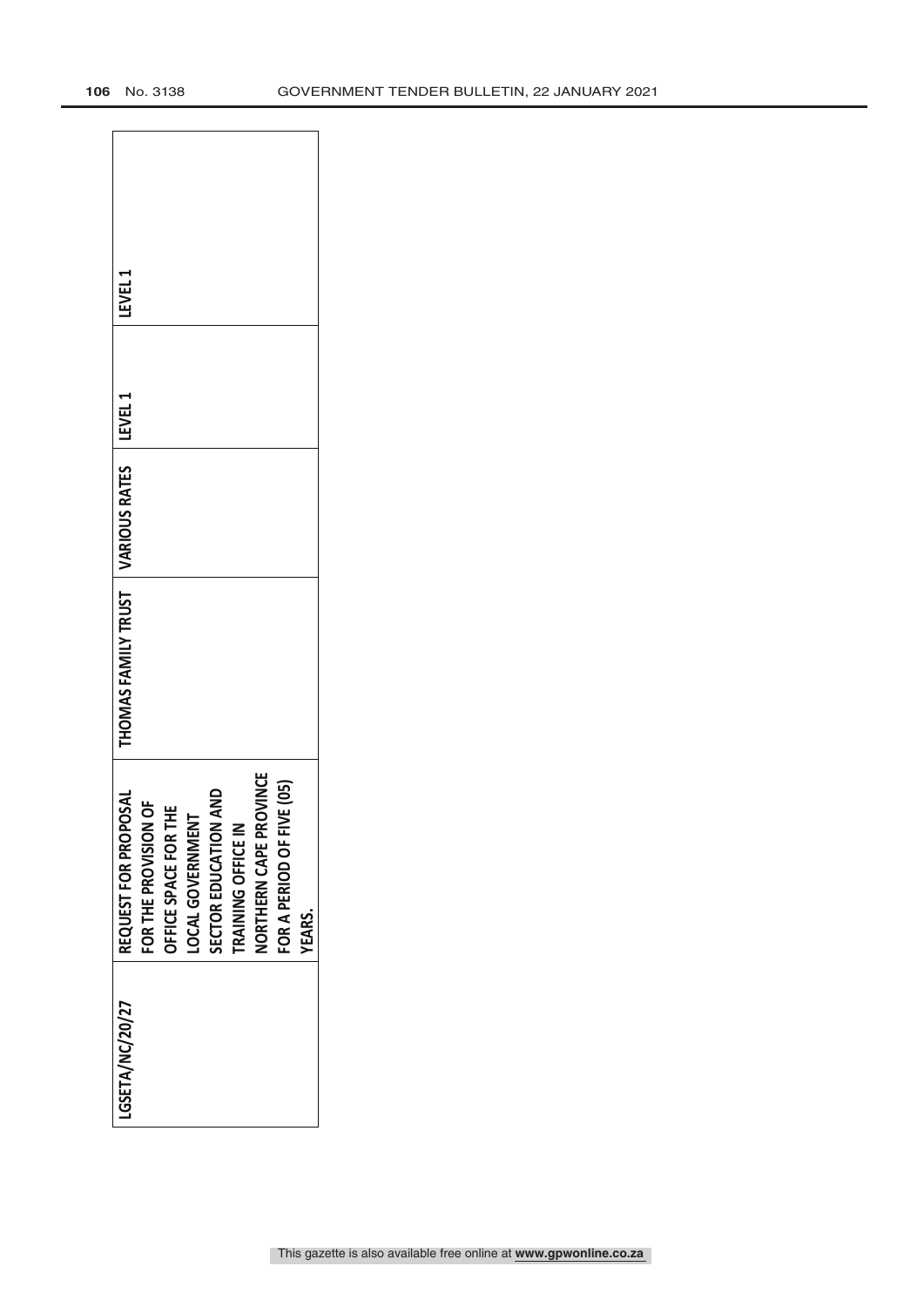## **NATIONAL: NATIONAL RESEARCH FOUNDATION: ITHEMBA LABS**

| TENDER NO         | <b>TENDER DESCRIPTION</b>                                                                                                                                                                                                                  | AWARDED TO                                    | <b>AMOUNT</b>              | <b>B-BEEE</b> | <b>POINTS</b> |
|-------------------|--------------------------------------------------------------------------------------------------------------------------------------------------------------------------------------------------------------------------------------------|-----------------------------------------------|----------------------------|---------------|---------------|
| NRF/iThemba<br>19 | <b>1ST VARIATION - APPOINTMENT</b><br>LABS/2018 - 19: OF A PROFESSIONAL CONSULT-<br>ING ENGINEERS FOR THE DESIGN<br>DEVELOPMENT, DOCUMENTATION<br>AND PROCUREMENT, CONTRACT<br>ADMINISTRATION AND INSPECTION.<br>AND CLOSE – OUT CIVIL AND | <b>CSM Consulting Ser-</b><br>vices (Pty) Ltd | R <sub>16</sub> 528 825.00 | Level: Two    | 98.00         |

## **NATIONAL: NATIONAL RESEARCH FOUNDATION: SCIENCE AND TECHNOLOGY**

| <b>TENDER NO</b>               | TENDER DESCRIPTION                                                                                                                                 | AWARDED TO        | <b>AMOUNT</b> | <b>B-BEEE</b> | <b>POINTS</b> |
|--------------------------------|----------------------------------------------------------------------------------------------------------------------------------------------------|-------------------|---------------|---------------|---------------|
| NRF/CORP<br>HRM/01/2020-<br>21 | Appointment of a professional provider<br>to conduct Organisational Culture As-<br>sessment and recommend interventions<br>for the desired culture | Laetoli (Pty) Ltd | R745 000      |               | 98            |

# **WESTERN CAPE: DEPARTMENT OF LOCAL GOVERNEMENT: FINANCIAL MANAGEMENT : SUPPLY CHAIN MANAGEMENT**

| TENDER NO           | <b>TENDER DESCRIPTION</b>                                                                                                                                                               | AWARDED TO                        | <b>AMOUNT</b>                     | <b>B-BEEE</b> | <b>POINTS</b> |
|---------------------|-----------------------------------------------------------------------------------------------------------------------------------------------------------------------------------------|-----------------------------------|-----------------------------------|---------------|---------------|
| LG 01-2020-<br>2021 | THE APPOINTMENT OF A PROFES-<br>SIONAL SERVICE PROVIDER FOR<br>THE PROVISION OF HYDROGEO-<br>LOGICAL CONSULTING SERVICES IN<br>WESTERN CAPE PROVINCE FOR A<br>PERIOD OF THREE (3) YEARS | GEOSS SOUTH AF-<br>RICA (PTY) LTD | As per agreed pricing<br>schedule |               |               |

## **WESTERN CAPE: DEPARTMENT OF PUBLIC WORKS: PRESTIGE**

| <b>TENDER NO</b>   | <b>TENDER DESCRIPTION</b>                                                                                                                                                                                      | AWARDED TO                  | <b>AMOUNT</b>  | <b>B-BEEE</b> | <b>POINTS</b> |
|--------------------|----------------------------------------------------------------------------------------------------------------------------------------------------------------------------------------------------------------|-----------------------------|----------------|---------------|---------------|
| CPTSC 05/20        | Cape Town: Ministerial Residences: 24<br>Month Term Contract: Deep and Spring<br>Cleaning: Department of Public Works &<br>Infrastructure                                                                      | Rassol Clean                | R 2 058 500.00 |               | 100           |
| <b>CPTSC 11/20</b> | Cape Town: Parliament Precinct: Exter-<br>nal High Pressure Cleaning and Touch-<br>Up Painting during 2020 Recess Period                                                                                       | Acadia Cleaning<br>Services | R744 289.20    |               | 100           |
| <b>CPTSC 13/20</b> | Cape Town: Parliamentary Precinct<br>and Surrounds: Provision of temporary<br>infrastructure: Operational and Structural<br>Requirements: Marquees, Tents, Media<br>Scaffolding and Audio Vision: SONA<br>2021 | <b>MTKR Marketing</b>       | R967 179.00    |               | 100           |

## **WESTERN CAPE: DEPARTMENT OF PUBLIC WORKS: PROCUREMENT**

| TENDER NO   | <b>TENDER DESCRIPTION</b>                                                                                                                                                                                            | AWARDED TO        | <b>AMOUNT</b>             | <b>B-BEEE</b> | <b>POINTS</b> |
|-------------|----------------------------------------------------------------------------------------------------------------------------------------------------------------------------------------------------------------------|-------------------|---------------------------|---------------|---------------|
| CPTYT 23/20 | 24 MONTHS TERM CONTRACT:<br>REPAIRS, SERVICES AND MAIN-<br>TENANCE TO HANGAR DOORS.<br>ROLLER SHUTTERS, BLAST, AU-<br>TOMATIC DOORS, CRANES AND LIFT-<br>ING/HOISTING EQUIPMENT IN STATE<br><b>BUILDINGS: AREA 3</b> | ROY'S OIL AND GAS | R <sub>3</sub> 994 467.50 |               | 100           |

## **WESTERN CAPE: THE SOUTH AFRICAN NATIONAL ROADS AGENCY LIMITED: WESTERN REGION**

| <b>TENDER NO</b>      | <b>TENDER DESCRIPTION</b>                                                                                           | AWARDED TO                                               | <b>AMOUNT</b>               | <b>B-BFFF</b> | <b>POINTS</b> |
|-----------------------|---------------------------------------------------------------------------------------------------------------------|----------------------------------------------------------|-----------------------------|---------------|---------------|
| N.001-010-2019/<br>1В | <b>HUGUENOT TUNNEL: LIGHTING RE-</b><br>PLACEMENT AND UPGRADE                                                       | Lead Engineering<br>and Projects (Pty) Ltd<br>(Lead EPC) | R <sub>111</sub> 860 395.20 | Level :       | 86.22         |
| N.001-010-2019/<br>1C | <b>RESURFACING OF THE EASTERN AP-</b><br>PROACH ROAD TO THE HUGUENOT<br>TUNNEL BETWEEN KM 66.00 N AND<br>KM 66.55 S | Actophambili Roads<br>$(Pty)$ Ltd                        | R <sub>14</sub> 270 000.00  | Level :       | 100           |